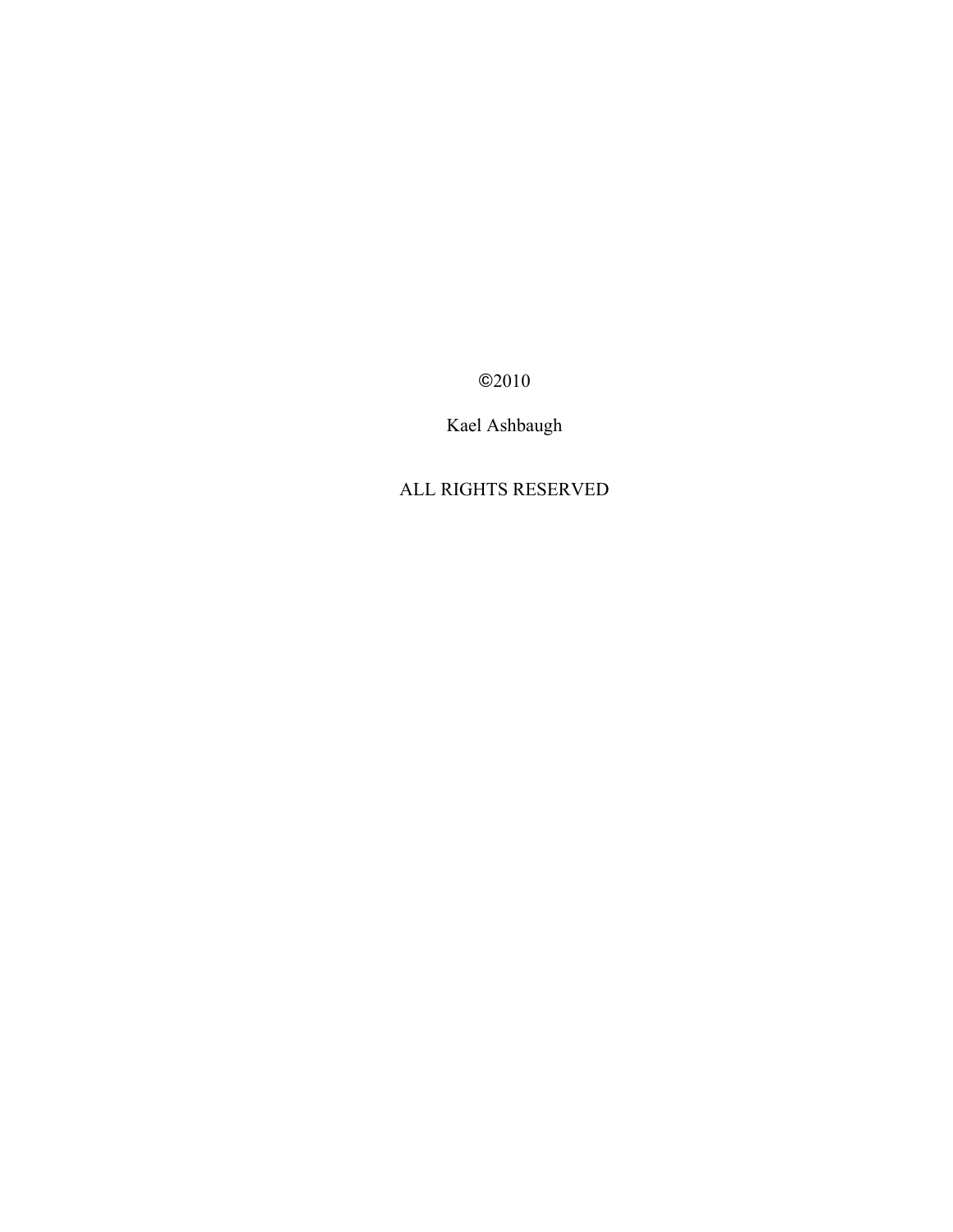# LITERARY LUDICS IN 20<sup>th</sup> CENTURY LATIN AMERICAN FICTION: PLAYFUL FOLLY IN WORKS BY BORGES, CABRERA INFANTE, AND CORTÁZAR.

by

## KAEL ASHBAUGH

A Dissertation submitted to the

Graduate School-New Brunswick

Rutgers, The State University of New Jersey

in partial fulfillment of the requirements

for the degree of

Doctor of Philosophy

Graduate Program in Comparative Literature

written under the direction of

Dr. Ben Sifuentes-Jáuregui

and approved by

 $\mathcal{L}_\text{max}$  , where  $\mathcal{L}_\text{max}$  , we have the set of  $\mathcal{L}_\text{max}$ 

 $\mathcal{L}_\text{max}$  , where  $\mathcal{L}_\text{max}$  , we have the set of  $\mathcal{L}_\text{max}$ 

 $\mathcal{L}_\text{max}$ 

 $\mathcal{L}_\text{max}$  , where  $\mathcal{L}_\text{max}$  , we have the set of  $\mathcal{L}_\text{max}$ 

New Brunswick, New Jersey

May, 2010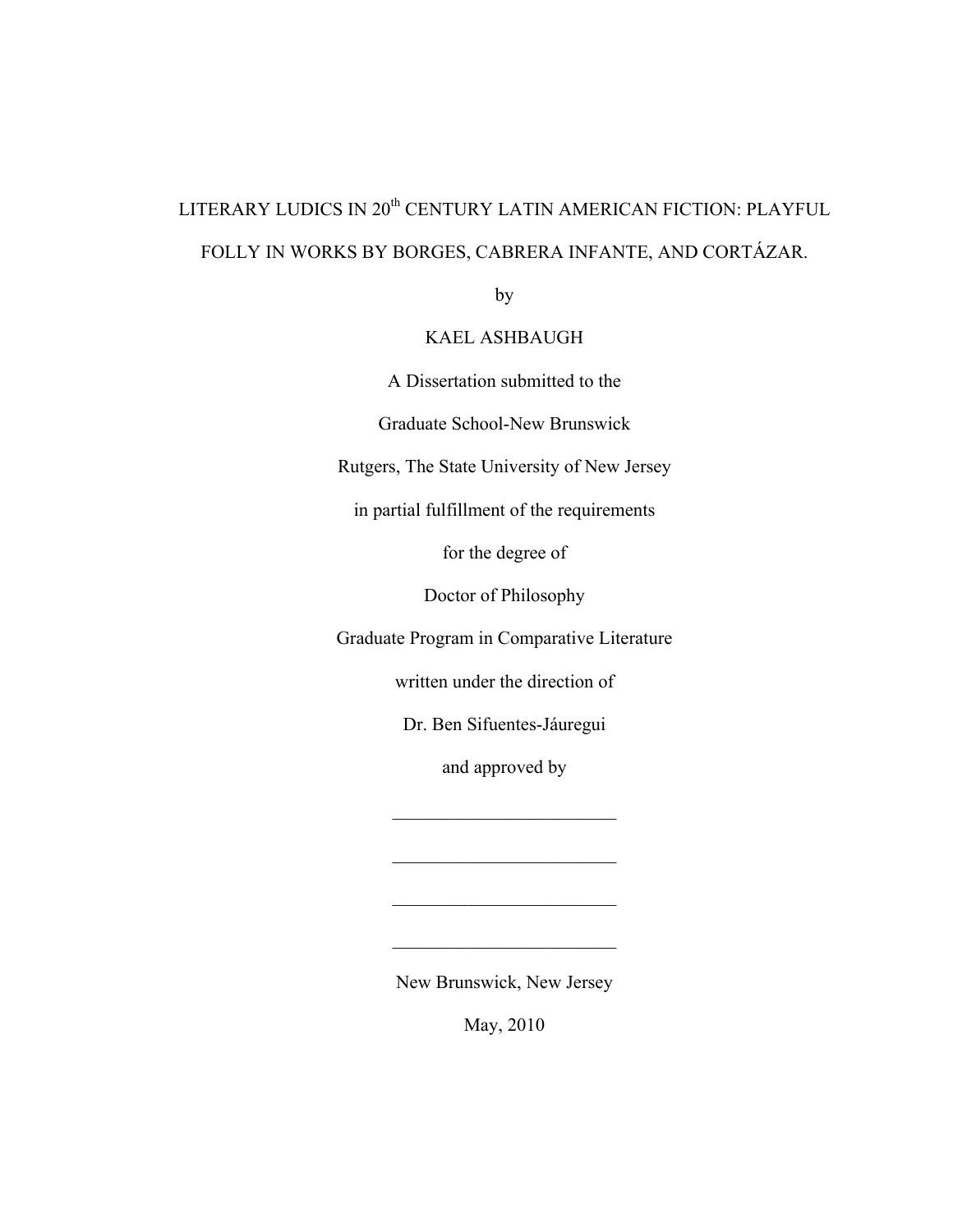## ABSTRACT OF THE DISSERTATION

Literary Ludics in  $20<sup>th</sup>$  Century Latin American Fiction: Playful Folly in Works by Borges, Cabrera Infante, and Cortázar.

By KAEL ASHBAUGH

Dissertation Director: Dr. Ben Sifuentes-Jáuregui

The thought that an array of  $20<sup>th</sup>$  Century Latin American narrative could be characterized as playful is not an altogether new proposition. The language of play holds sway not only over discussions of works in which authors expressly invoke games, but also over writers and texts that are more loosely playful in their use of humor and fantasy. However, despite the currency of the play concept, the question of what is at stake in how we understand play relative to the fiction of this era is rarely examined.

One point of concern arises when we consider the extent to which play theories impose a predominantly serious understanding of the ludic enterprise. I argue that in a series of works by Jorge Luis Borges, Guillermo Cabrera Infante, and Julio Cortázar we face a range of playful practices that exceeds the theoretical determination of play as seriousness. As such, all three authors at some point come to appeal to another set of experiences of play than that reflected in the concept of serious play.

Taken as a whole, the dissertation offers both a broad critique of the impact of seriousness on play theory, followed by three studies that examine alternatives to that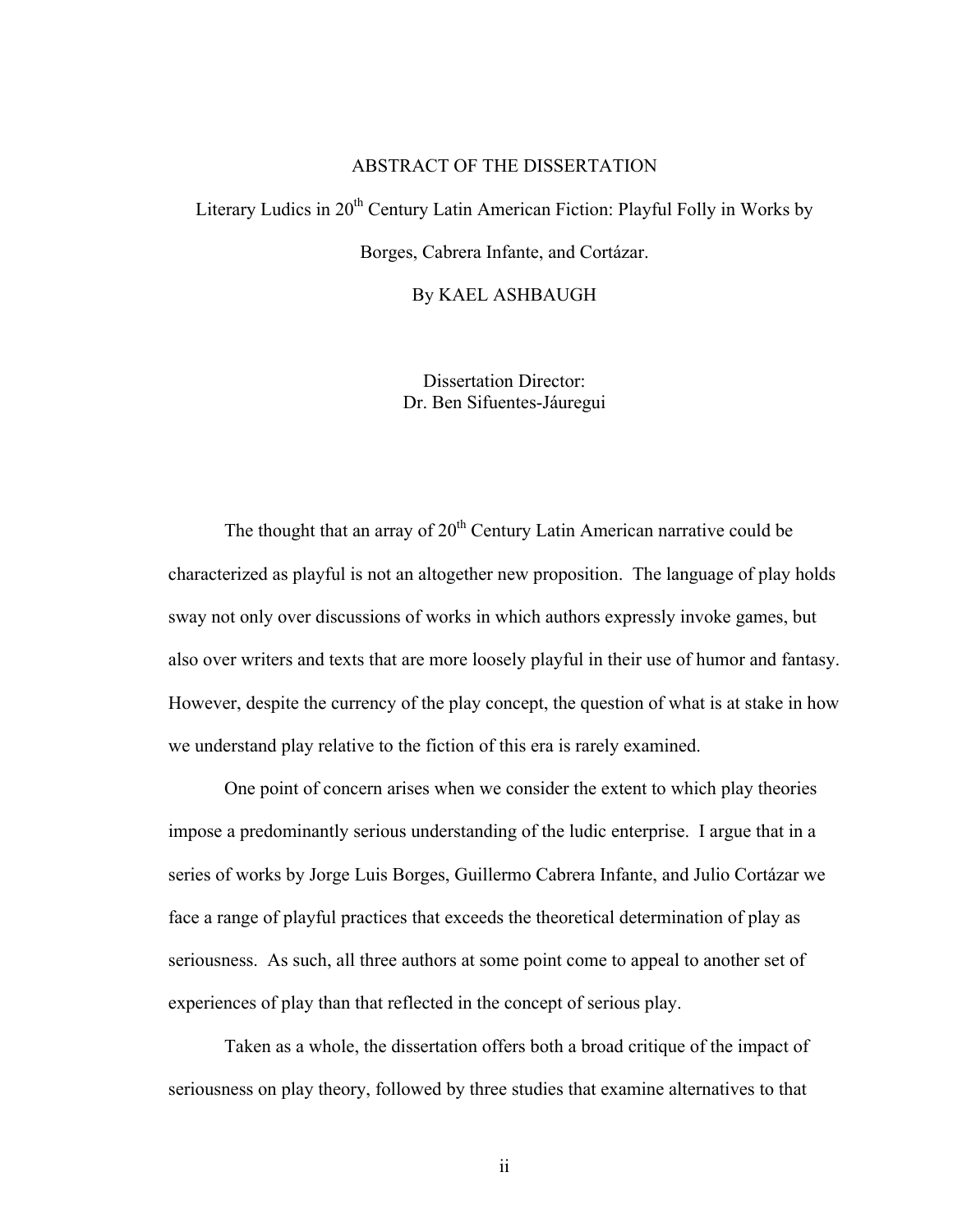way of framing play. In this regard, the studies themselves highlight a range of ways for thinking about the use of folly. Considerable contrasts emerge between all three writers' use of play. Ultimately, the dissertation argues that the study of folly advances our understanding of these three writers and the strategies they employ, but that it also facilitates our ability to consider how playfulness draws on a wider horizon of experiences. In studying such follies, we learn something both about the moment of innovation in which they occur, and about how play theory can and should ultimately strive to encompass otherwise marginalized expressions of play.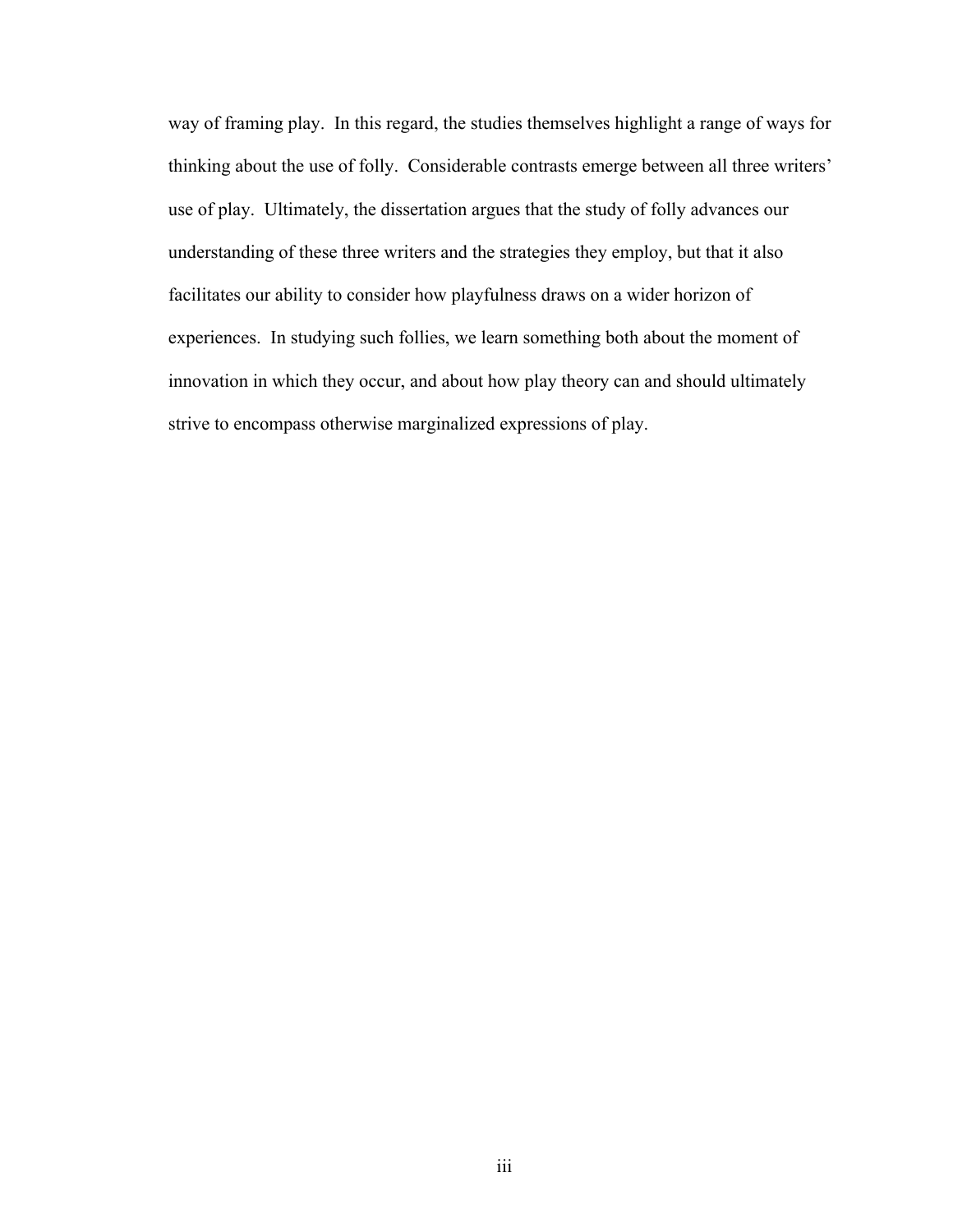### Acknowledgements

I wish especially to thank my dissertation director, Dr. Ben Sifuentes-Jáuregui, but also my other committee members, Drs. Nicholas Rennie, César Braga-Pinto, and Lourdes Rojas-Paiewonsky, for their feedback, many helpful suggestions on earlier drafts of the dissertation, and much invaluable guidance over the years. I deeply appreciate the truly thoughtful comments that Dr. Sifuentes-Jáuregui and my committee have given me.

In addition, I would like to thank my fellow conference panelists and participants over the years. I am heartily appreciative to all with whom I shared in my first forays with the American Comparative Literature Association in 2006 at Princeton. In this regard, I would like to thank Dr. Kelly Comfort, the organizer of a panel on Aestheticism and later an invaluable editor with whom I was glad to have had the chance to work on a book chapter dealing with the subject of Nietzsche's aestheticism. Of direct and immediate relevance to the writing of the dissertation, have been two other conference papers I was able to present in the years thereafter. The first, for the British Comparative Literature Association conference at Goldsmiths College in London in 2007 and the second for the American Comparative Literature Association conference, hosted at Harvard in 2009. The papers I presented on these two occasions allowed me to explore and develop questions that I would later address in the first and third chapters of the dissertation. I am grateful furthermore that the second of these two papers could be developed further with a thoughtful and enthusiastic editor, Dr. David Gallagher, for a book chapter in a volume on the subject of Comedy, due to emerge in 2010 with the Edwin Mellen Press.

iv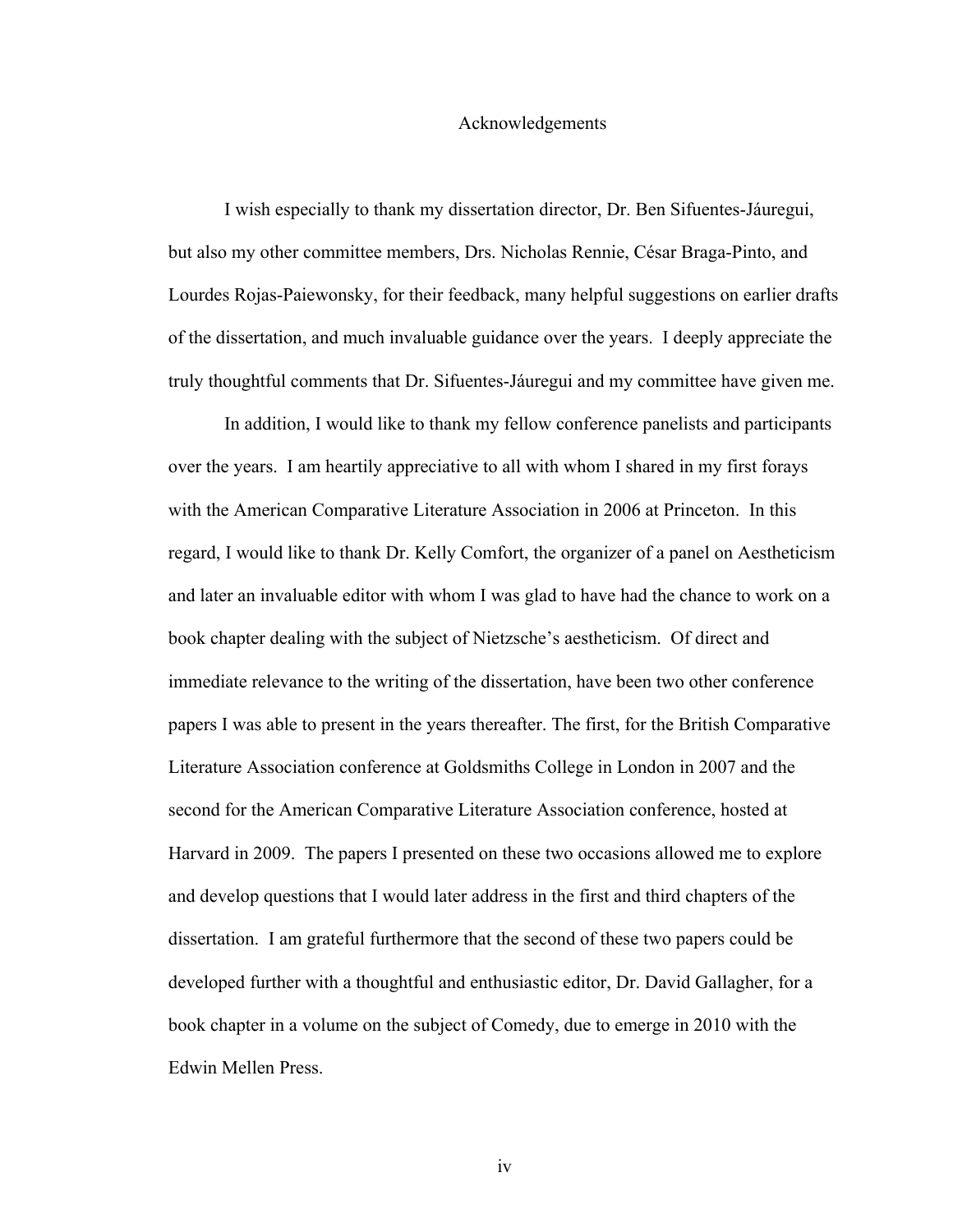My thanks also go to my family for its wide-ranging support while I was writing this dissertation. My deep appreciation goes to my mother Anne and step-father Peter for many conversations about philosophy and much else, to my father Craig for sharing his love of poetry, to my sister for sharing her at times wicked sense of laughter, to my brother in-law for his enthusiasm and good spirits, and finally to my nephew and niece for reminding me how much there is to be learned about play and the follies of childhood.

At last, I would like to thank those colleagues and friends who, over the years, encouraged and helped me to get to this point at a human level. Thank you Satomi, Elizabeth, Geoff, Josh, Jodie, and many others. Whether in the excitement of collaboration, in professional conversations, or in informal discussions of shared hopes, my gratitude goes to all with whom I have felt '*la promesse du bonheur*.'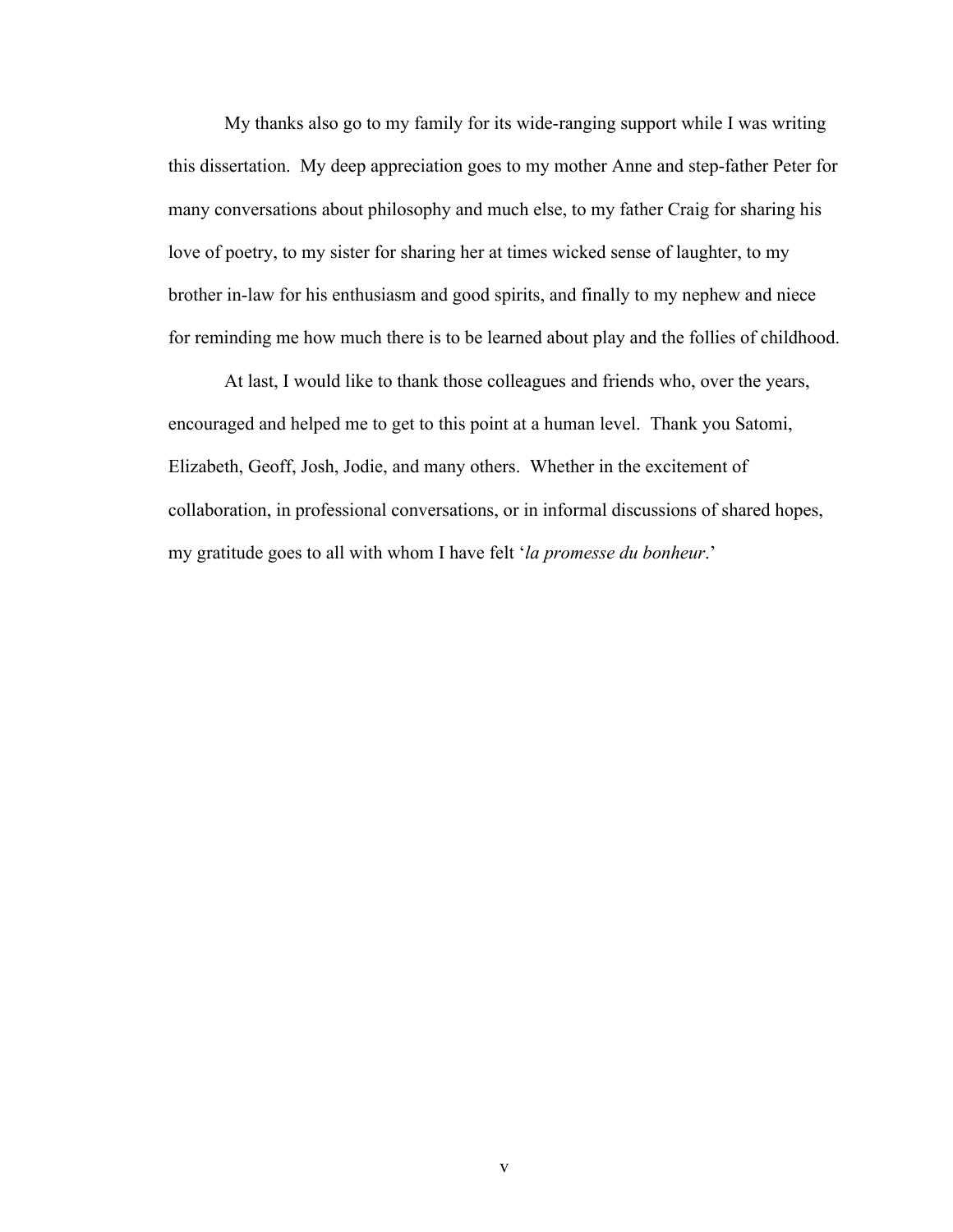# Table of Contents

| Abstract         |                                                                             | $\rm ii$     |
|------------------|-----------------------------------------------------------------------------|--------------|
| Acknowledgements |                                                                             | iv           |
| Introduction     | The Challenge in Play Criticism                                             | $\mathbf{1}$ |
| Chapter 1        | Serious Play and the Response of Folly                                      | 18           |
| 1.1              | Ehrmann's Re-working of Play                                                | 20           |
| 1.2              | Play for Art's Sake: Beauty and the Grounding of Play in                    |              |
|                  | <b>Aesthetic Seriousness</b>                                                | 25           |
| 1.3              | Moving Beyond Pejorative Frivolity: the Cautionary Case of<br>"The Playful" | 35           |
| 1.4              | Nietzsche's 'Follies of Appearance.'                                        | 38           |
| 1.5              | Rabelaisian Laughter and Bakhtin's 'Follies of the Body'                    | 44           |
| 1.6              | Foucault's <i>folie</i> : the Convergence of Madness and Folly              | 48           |
| 1.7              | Conclusion                                                                  | 60           |
| Chapter 2        | Follies of Appearance in Jorge Luis Borges' Narrative Art                   | 63           |
| 2.1              | Superficiality and Aesthetic Ideals                                         | 63           |
| 2.2              | Borges and Nietzsche: The Art of 'Appearance and Nothing Else'              | 67           |
| 2.3              | Reading the Folly of Appearance in Masks, Mirrors, and                      |              |
|                  | Photographs                                                                 | 85           |
| 2.4              | Conclusion: The Art of the Superficial                                      | 127          |
| Chapter 3        | Recovering Laughter: Corporeal Follies in Guillermo Cabrera                 |              |
|                  | Infante's <i>Tres tristes tigres</i> ( <i>Three Trapped Tigers</i> )        | 132          |
| 3.1              | Satirical Seriousness and the Site of Folly                                 | 134          |
| 3.2              | Uneasy Laughter: The Perception of the Comic Amid Tragedy                   | 139          |
| 3.3              | Grotesque Follies of the Body                                               | 149          |
| 3.4              | Conclusion: The Writing on the Stall                                        | 168          |
| Chapter 4        | Frivolity and Madness: Folly in Cortázar's Historias de cronopios           |              |
|                  | y de famas (Cronopios and Famas)                                            | 171          |
| 4.1              | Cortázar's Folly: The Technique of Frivolity and Madness                    | 171          |
| 4.2              | Particularizing and Distinguishing the Folly of Historias de                |              |
|                  | cronopios y de famas                                                        | 184          |
| 4.3              | The Folly of Cortázar's Historias de cronopios y de famas                   | 189          |
| 4.4              | Conclusion: Exercises in Folly                                              | 218          |
| Conclusion       | The Play of Folly                                                           | 222          |
| Bibliography     |                                                                             | 230          |
| Curriculum Vitae |                                                                             | 234          |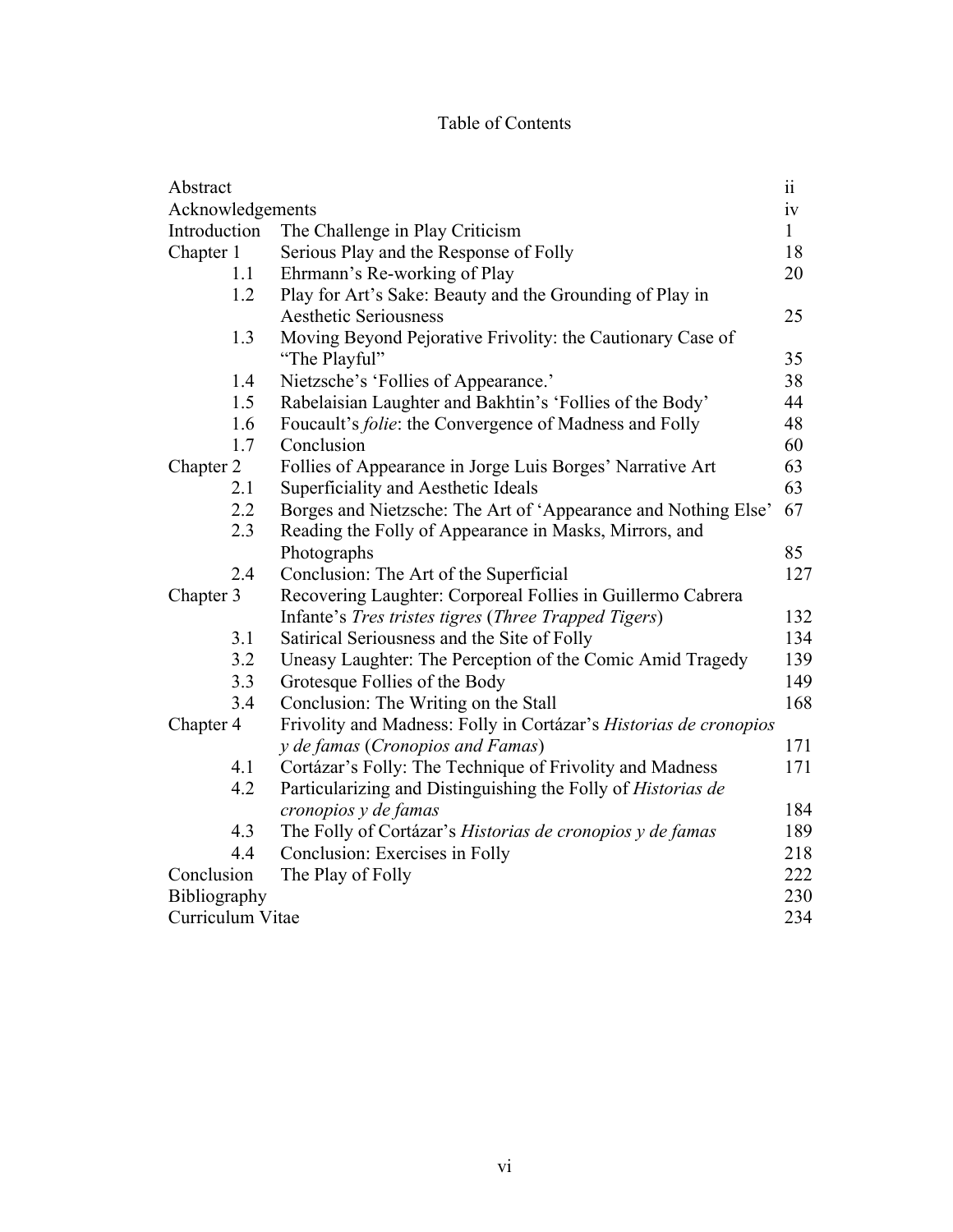The thought that a wide array of  $20<sup>th</sup>$  Century Latin American narratives could be characterized as playful is not an altogether new proposition. The language of play holds sway not only over discussions of expressly game oriented texts (e.g., Cortázar's *Rayuela*), but also over texts which would seem more loosely playful in their use of humor and fantasy (e.g., García Márquez's *Cien años de soledad*). It is not uncommon to find claims about how authors toy with their audience, how readers attempt to find rules by which to play, and in the end, to witness the critic unveil a game at work between the two. Talk of play in criticism appears to have acquired a broader rhetorical scope, transcending the discussion of explicit devices of play in literature to frame the very literary exercise itself as one of play. Given its currency, it is all the more striking to find that attempts to analyze play are consistently characterized by a range of problems.

One of these is startlingly obvious the moment it is observed: analyses of play have largely confined themselves to the study of individual works or to a series of works by a single author. The result for criticism is a portrait of play that often remains in isolation, with a focus on a single author or text. It becomes difficult, then, to say whether or in what way play matters in a wider context.

The lack of a wider context for play complements a second problem in play criticism. In isolation, analysis may easily focus not on play but on extolling a perceived property of an author or text. To speak of play, is to risk becoming entangled with value. In this respect, it is important to differentiate between giving an account of play and using the concept of play account for why a work is significant. The later tendency finds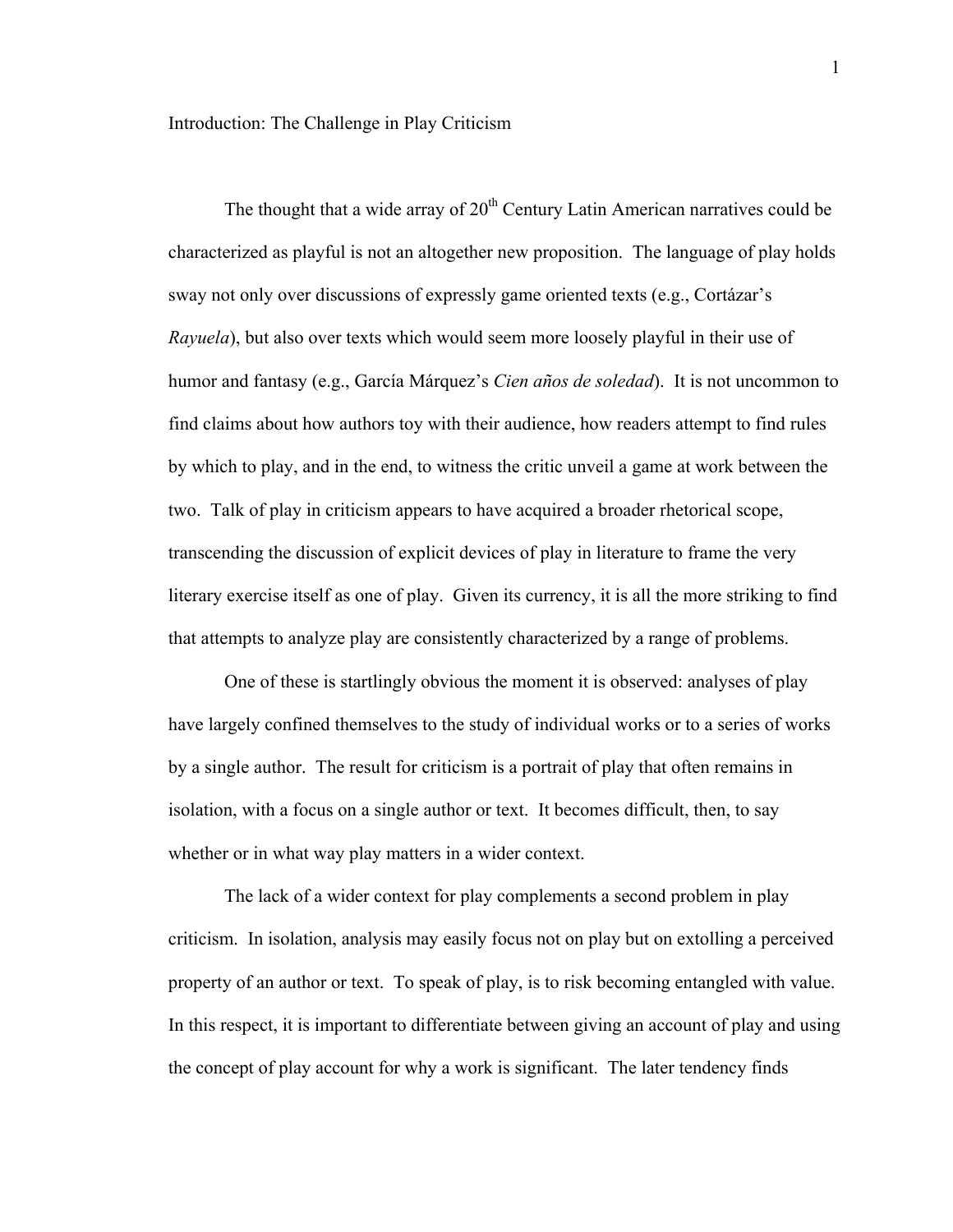surprising voice in a series of critics, with the consequence of constraining play to terms that can be readily accepted as holding value. A range of approaches, from the casual to more formalized expressions of the play concept also appear burdened by the very ludic terrain they would attempt to describe. To better understand how this challenge is faced in the analysis of play in works during this period, let us consider a selection of critics.

## *Casual Entanglements*

At one extreme, Saúl Yurkievich exemplifies a casual approach to play criticism in which no definition of what counts as play enters the discussion, even as play looms large in his account. We see this, for example, when Yurkievich focuses on the figure of the author as an agent of play in "El juego imaginativo: Fantasía intermediaria y espacio potencial." He makes that emphasis apparent from the start with the claim, attributed to Cortázar, that *Historias de cronopios y de famas* was written purely as play  $(125)^{1}$ . Yurkievich continues to draw on the concept of play, as he writes that Cortázar's "prosas lúdicas" ('ludic prose') are constitutive of fantasy  $(125)^2$  Yurkievich frequently returns to the lexicon of play. Since mention of play arises without explanation, this means that when he speaks of the aleatory (126), one is left to wonder whether he has in mind Roger Caillois' conceptualization or is using the term in passing to designate something else.<sup>3</sup>

<sup>&</sup>lt;sup>1</sup> The term 'juego' may refer either to the property of play pertaining to a thing that plays (e.g., the play of the imagination) or to what is played (e.g., the game of the imagination). To the extent that other critics distinguish between play and games in a more qualitative way, Yurkievich here seems to be speaking of play.

 $2^2$  The translation here and after is my own.

<sup>&</sup>lt;sup>3</sup> For Caillois' discussion of the alleatory see 99-128 and 145-160.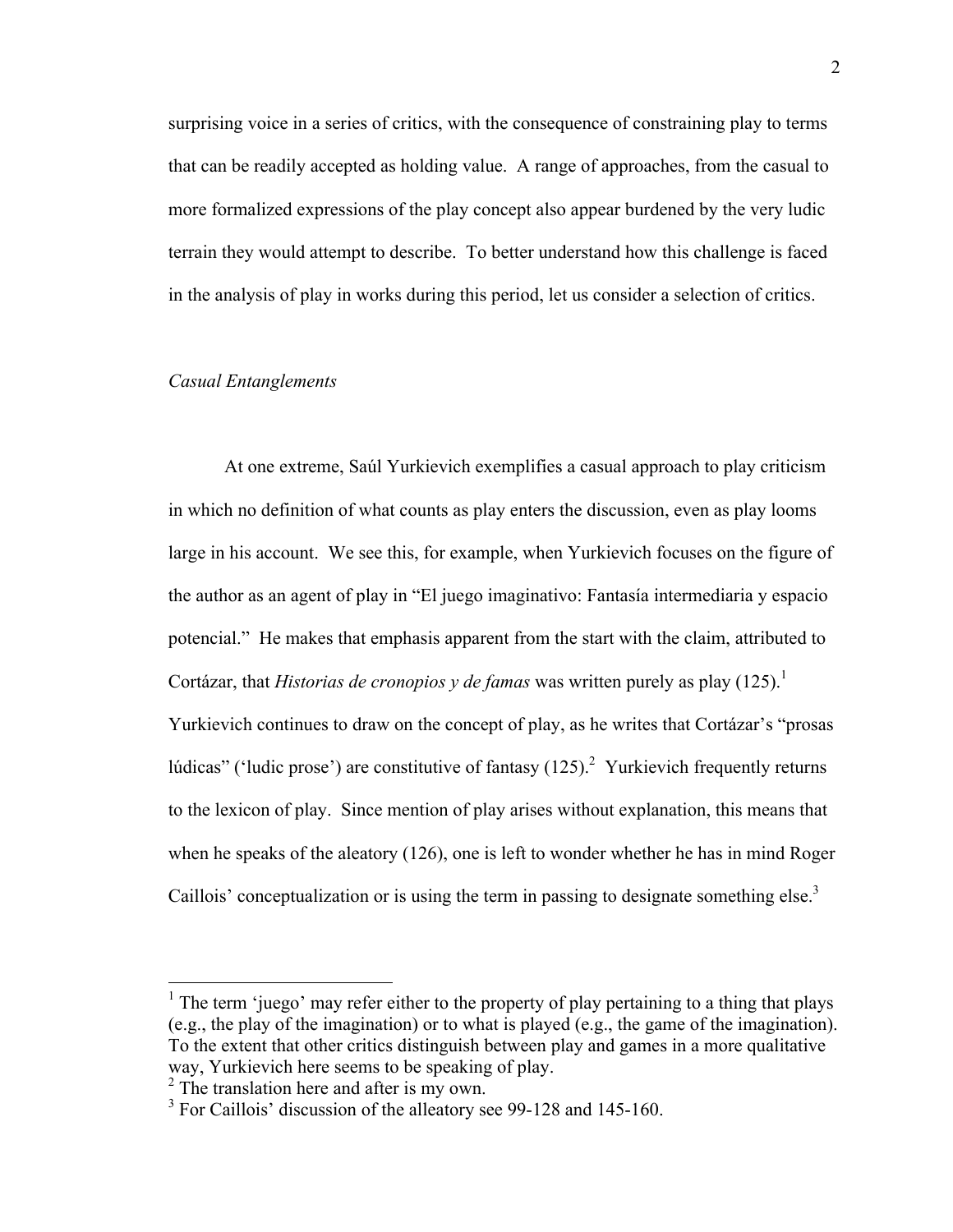The main reason for turning to the ludic, in Yurkievich's case, seems to be as a way of infusing his representation of Cortázar with play. This is evident in a mention of "*eros ludens,*" when he writes: "la fantasia puede […] dejarse tentar por el eros ludens" (126; 'fantasy is able […] to let itself be tempted by the *eros ludens*'). The term is a reference to the admixture of eroticism and play he has elsewhere discussed in relation to *Rayuela*, but which he now applies to *Historias*. 4 Yet, the two works differ significantly. Most notably, there is no equivalent in *Historias* to the expressly erotic play at work between La Maga and Oliveira. The claim that this concept of erotic play would nonetheless apply beyond *Rayuela* relies on the supposition that the author's sensibility from the novel is present behind the scenes in the other work. Put another way, Yurkievich's invocation of *eros ludens* at this juncture is only possible if he focuses not on the play of the characters of *Historias* but upon the figure of Cortázar. For Yurkievich, writing about play means remaining bound to a discourse that focuses on the figure of the author in a flattering light. As such, elaborating on play in the course of criticism comes to mean finding ways in which a text becomes the expression of an admired personal quality. The kind of play that serves such a purpose is bound, also, to be limited by the rhetoric it serves.

Victor C. Van Hee, in turn, approaches the notion of play via a game of mirrors. In "A Game with Shifting Mirrors: Non-meaning and Meanings as Arbitrary Function of Reader Perspective in Borges' *Ficciones,*" Van Hee seeks to designate the way texts by Borges highlight their own contingent meaning. Van Hee examines three stories in this

 <sup>4</sup> See Saúl Yurkievich, *Julio Cortázar: Mundos y modos* (Madrid: Anaya & Mario Muchnik, 1994). Yurkievich dedicates a chapter to the topic of *eros ludens* in *Rayuela* (123-145).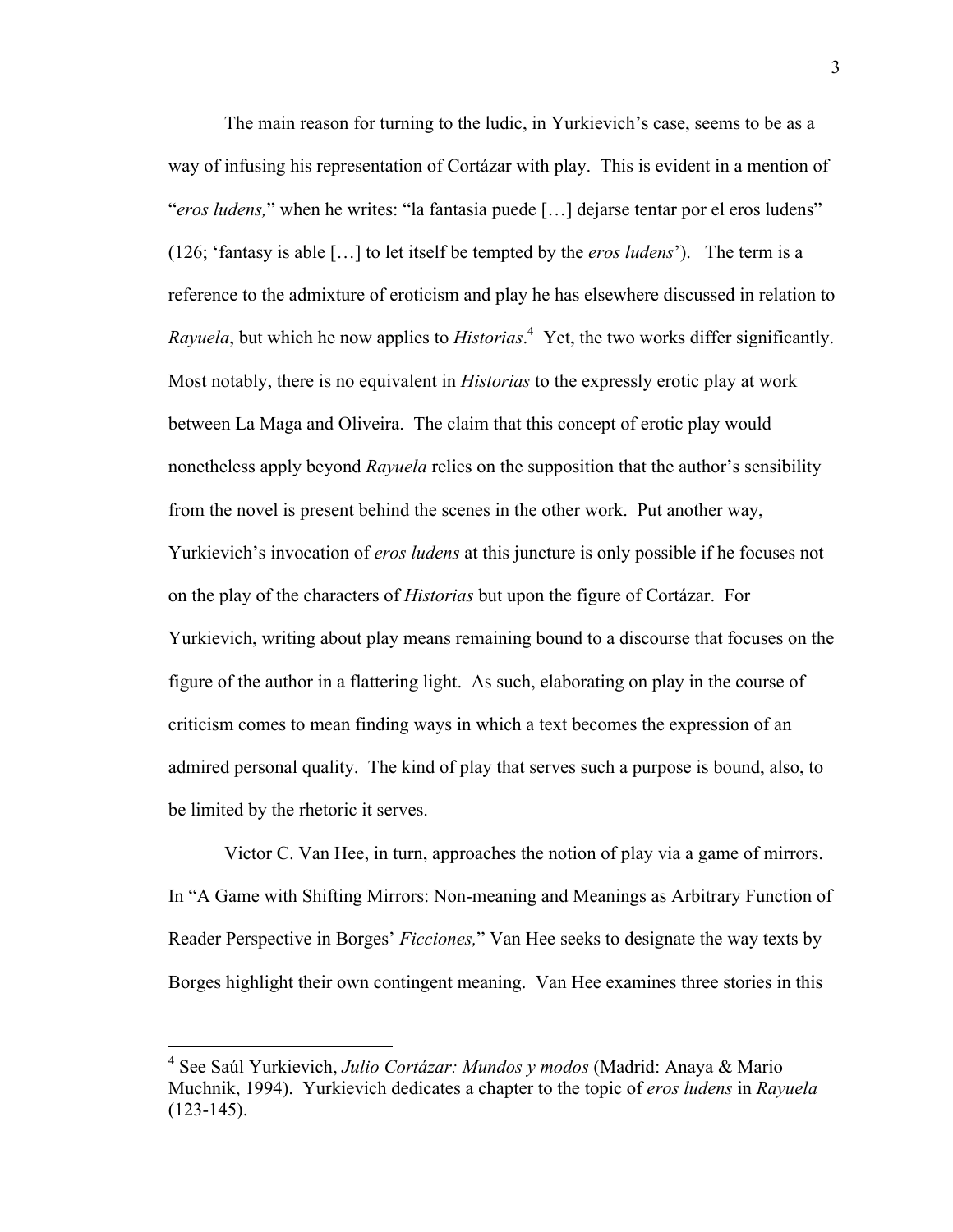light, but he largely uses the term 'play' or the idea of a game in a fairly uncomplicated sense, as an imprecise metaphor.<sup>5</sup> Van Hee, is also drawn into an authorial focus, when discussing the play of mirrors. Borges, is distinguished in this analysis precisely because of the more praiseworthy way in which the author plays (53)

In "Borges y *El informe de Brodie*: Juego de Voces," Owen L. Kellerman draws on the idea of a play of voices. The idea of different discourses creating an interaction that is characterized as play parallels the idea of a play of mirrors. Kellerman, like Van Hee, re-affirms the authorial play of Borges. For Kellerman, the play of voices leads to an irony that orbits the author (670). That irony tallies with his portrait of Borges as playful and supports a sense that the author is the one willing to upend convention and create a clear indication for the audience that knows him well enough to recognize that Borges is only acting the part of Borges. Irony leads us even further into a notion of play that is tied to extolling authorial skill. Rather than theorizing this play, the term "juego de Borges" (670; 'the play/game of Borges') mostly conveys a sense of the ingenuity and possible mischievousness of the author.

In other cases, the discourse of play shifts away from the author or the text as a playful representation and toward the representation of play in the activity of children within a story. We see this focus in relation to a series of short stories by Cortázar. Fausta Antonucci and Celia Zapata, each provides examples in this regard, the former in discussing "La autopista del sur," the latter in discussing "Los venenos" and "Final del juego." Antonucci invokes Johan Huizinga's conceptualization in *Homo Ludens* loosely

 $\frac{5}{5}$  Van Hee derives his use of the metaphor of the text as a "game with shifting mirrors" from the subtitle to "El acercamiento al Almotásim" ("The Approach to Al'Mutasim") (58).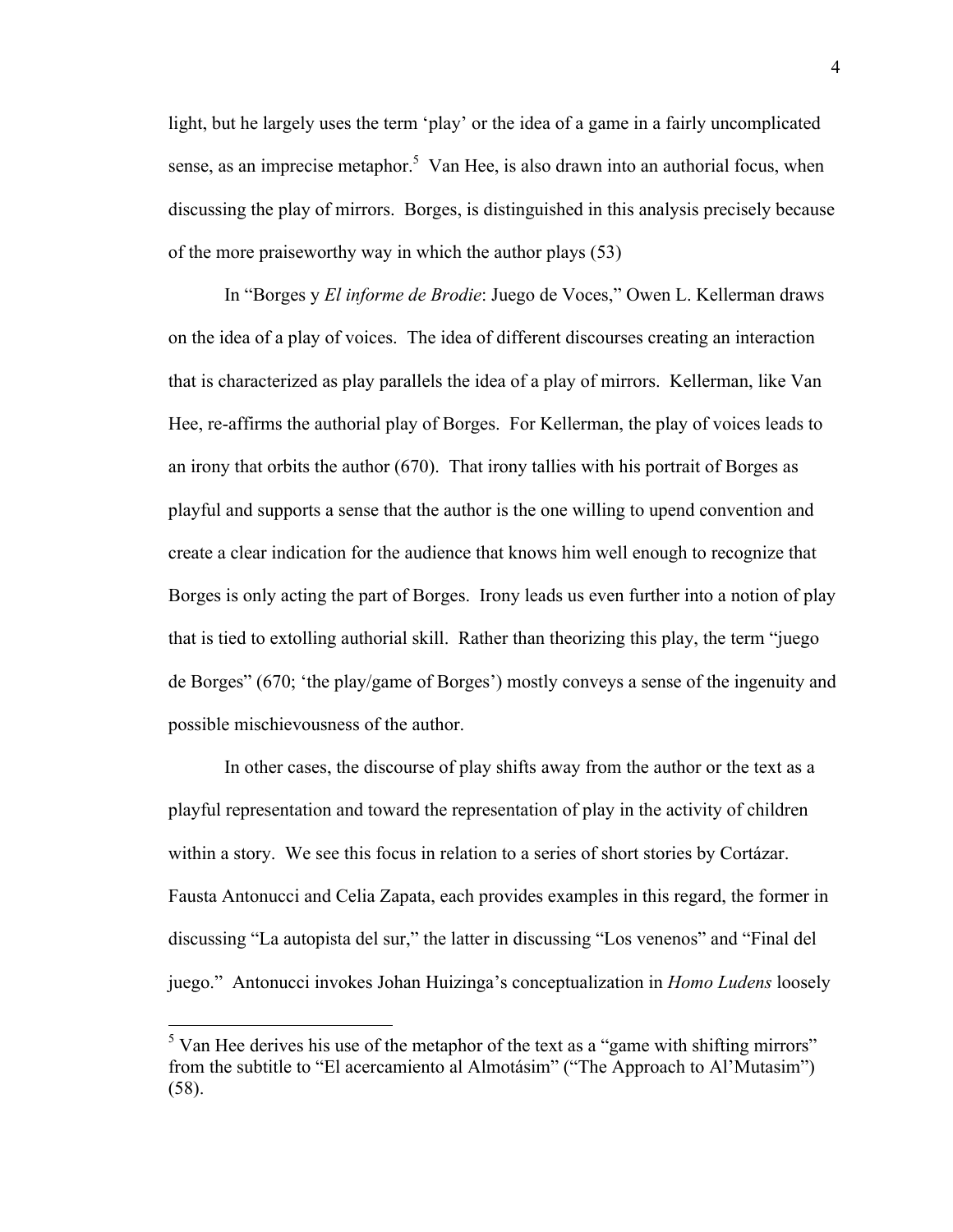to describe the rituals that characters create to order their time and experience while waiting in traffic (149). She juxtaposes this ordering of time and experience to the play that children engage in and which she believes is disruptive of that order (151). While the idea itself has appeal, the understanding of the disruptive play of children is not theorized and instead appeals to a rhetoric of puerile play. Zapata takes a different approach and uses the depiction of play to return to the author, treating the concept of children's play as being important to the historical Cortázar and, by extension, to the conception of play in his writings (667, 673-674, and 676).

In "Edenic Nostalgia and the Play of Mirrors in *Hopscotch* and *One Hundred Years of Solitude*," Linda L. Williams' comparison draws together two stylistically disparate texts by different authors (Cortázar's *Rayuela* and García Márquez's *Cien años de soledad*). That shift toward a comparative perspective prompts questions that take Williams beyond the single author focus, or the narrow reading of a text in artificial isolation from other works. How, then, does Williams understand play, and what is "the play of mirrors"? Williams describes that play with mirrors as "the process of discovering provisional orders within a constantly shifting structure" (60). Yet, Williams does not theorize what sense of play it is important to consider in that shift. Consequently, the concept serves to suggest less a feature of play in certain texts as what makes a work estimable: the ingenuity of the shift itself. As with Antonucci, the thought itself is an interesting one, but play seems to draw Williams away from describing the point of the analysis.

Even as such critics shun a theoretical account of play, this first group manages to raise issues and introduce topics that invite further study, such as the relationship between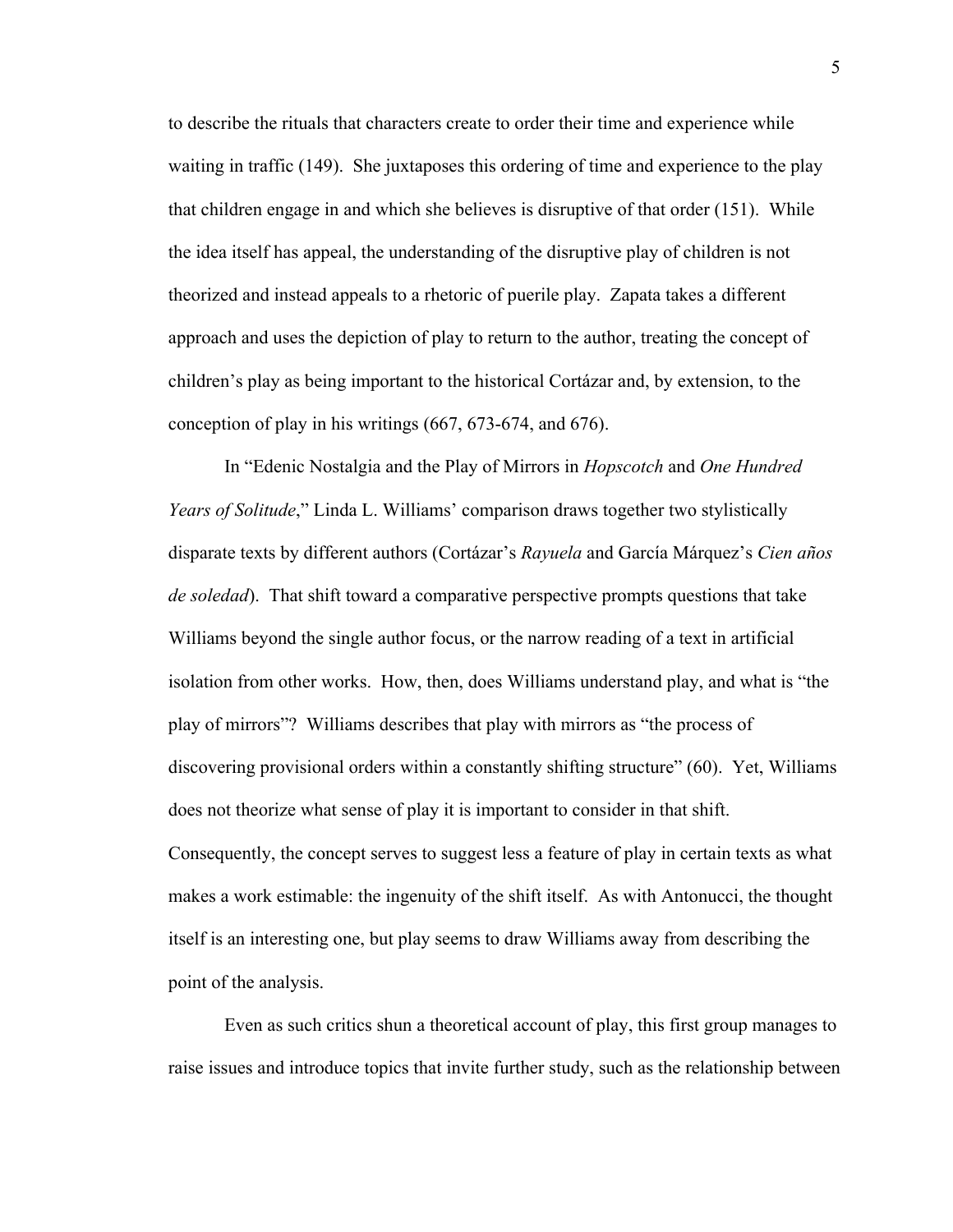eros and play (Yurkievich), readers' games (Van Hee), the play of narrators (Kellerman), children's play (Antonucci), the symbolism of play (Zapata), and the reflexivity of play (Williams). At the same time, play becomes an entanglement in their analysis. Yurkievich, Van Hee, Kellerman, and Zapata all become drawn into a discourse on the author as the agent of a purposeful manipulation. The result is a restrictive role for play, defined relative to a rhetoric of value.

Nearly all of the critics from this group, with the notable exception of Williams, focus on a single text or a series of texts by a single author and leave out a wider portrait of play. A few also enforce a valuation of serious play to express the terms on which the play they discuss should be valued (e.g., Kellerman 665, 667, 670; Van Hee 66). This last tendency towards seriousness will appear with ever more marked frequency in the second set of critics who attempt to deal with conceptual uncertainty about the nature and significance of play by drawing on a theoretical framework in the course of their analyses. While there may be greater conceptual clarity about what constitutes play for their discussion, that process of refinement comes to reflect a preference for play that seems more easily reconciled with reasons for valuing a given work.

#### *Theoretical Entanglement*

Consider how Robert Rawdon Wilson explains his own verve for delineating a working theory of play. Wilson expressly takes issue with the informal use of the play concept. He writes: "Game concepts commonly appear nonchalantly disguised as casual labor. In practical criticism, they show up, loosely arrayed in workaday garb […]" (1).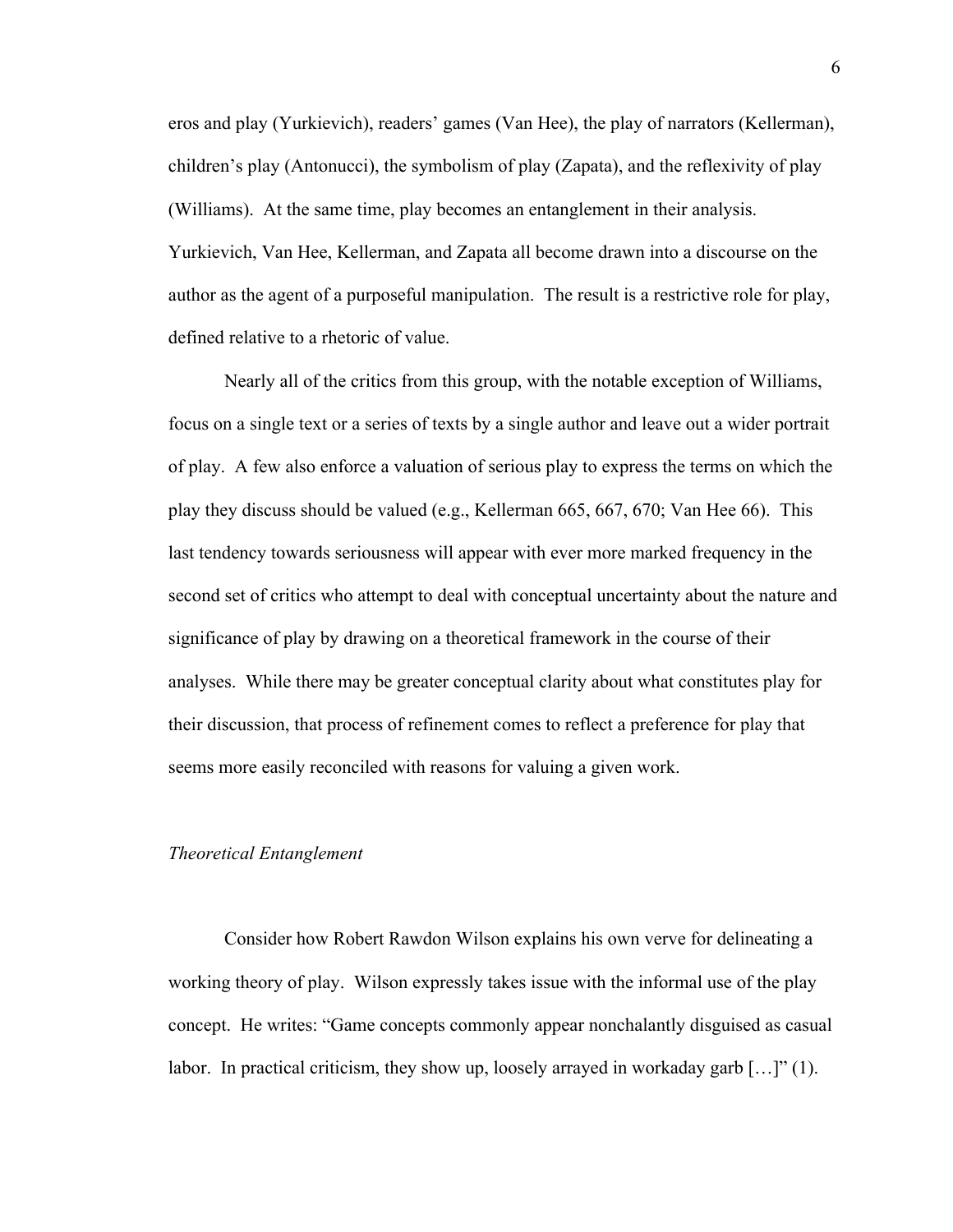He argues that for the term 'game' to "become a genuinely fruitful term in critical discourse, it will require a clearer notion of what constitutes a game than most critics apparently have in mind" (3). While his criticism is a useful one, Wilson also restricts play by taking games to be primary, while 'play' remains a "subordinate" term (3). This complication is also apparent when he writes that "to the extent that I have a definition of game in mind, I shall mean by 'game' only an activity constituted by rules (at least one) and engaged in with a 'lusory attitude'" (6). Setting aside the question of how, where or to whom one may ascribe an attitude in a literary text, what is this definition if not a reenactment of the vagueness he deems so problematic? What is a 'lusory attitude' if not "the spirit of play"? Wilson isolates the manner of game worthy of his own critical attention: that which is not "voluntarily willed in a spirit of play or in love of fun" (3). In this sense, Wilson's own definition supports an analysis of serious play (i.e., games with rules) and marks a bend toward theorizing against the frivolous.

Like Wilson, Enrique A. Giordano presents his own analysis as responding to the lack of a theoretical formulation of the play concept. In "Play and Playfulness in García Márquez' *One Hundred Years of Solitude*," he writes: "[t]hose studies which speak of play, in both poetic and narrative works, part from a prior, tacitly accepted assumption between critic and reader, which provides neither a greater questioning nor an intrinsic analysis of the concept" (217). For Giordano, the problem is not necessarily that play lacks a theoretical conceptualization, but that some persistently unquestioned perspective is not put before the critic's audience for them to consider more self-consciously. The implication of his criticism is that we need not only to say what play is, but that we should also realize what assumptions our understanding of play presupposes. Whether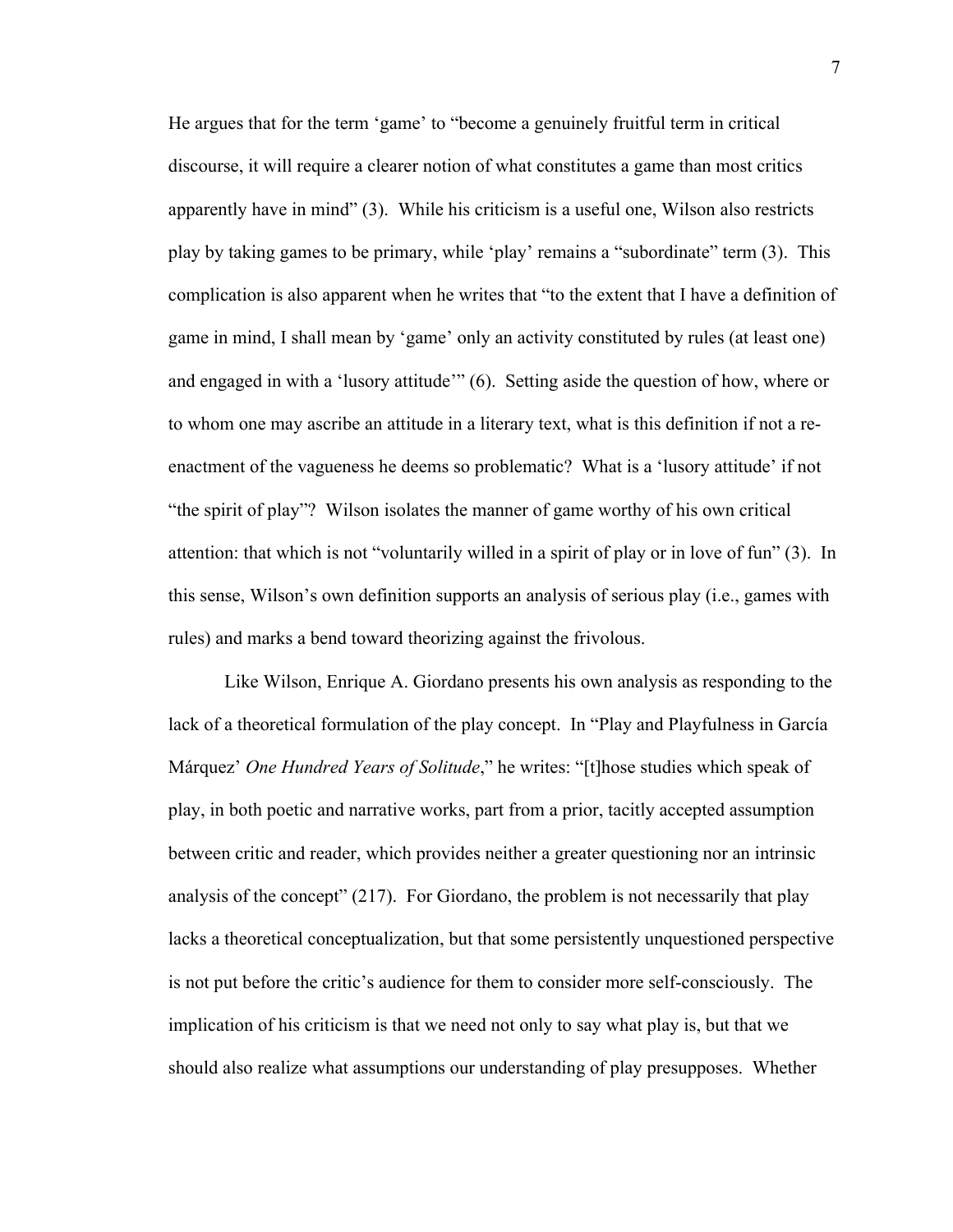speaking from a casual or a more theoretically specialized perspective, Giordano's point is that we need to be more aware of the assumptions that define play in critical discourse. His insight at this moment is worth taking to heart.

How, then, does Giordano address play? After a reference to Johan Huizinga's *Homo Ludens* (217), Giordano explains the manner of understanding play in operation for his own analysis of a literary text (218-220). One can appreciate Giordano's attention to play theory and his resistance to using play simply as a rhetorical device to describe interaction, uncertainty, or the cleverness of the author in manipulating a reader. In addition, while he does not look across multiple authors with a closer focus, he does underline the importance of such a project (217 and 224-25).

In the case of other critics, we may find explicit acknowledgements of theory, but affiliated assumptions about the nature of the text enter in the course of identifying the text with play. For example, Michael Hardin begins "Non-cooperative Game Theory and Female-Readers: How to Win the Game of *Hopscotch*" by stating that there is great agreement that *Rayuela* (*Hopscotch*) is a game, but that the disagreement is really about how to win at it. What does it mean to win a novel? The disagreement about how to win may indicate the lack of an equivalence between reading and playing. While the sensation of struggle may share something with the agonies of competitive sport, it is hardly exclusive to them. Hardin demonstrates a passing but telling concern with folly when he warns that "[…] *Hopscotch* may be Cortázar's version of Vladimir Nabokov's *Pale Fire*, in which the critic is shown to be the fool" (57). Both as a game and in the ideal outcome, Hardin's concern is with establishing a seriousness that does not have the outcome of devolving into folly.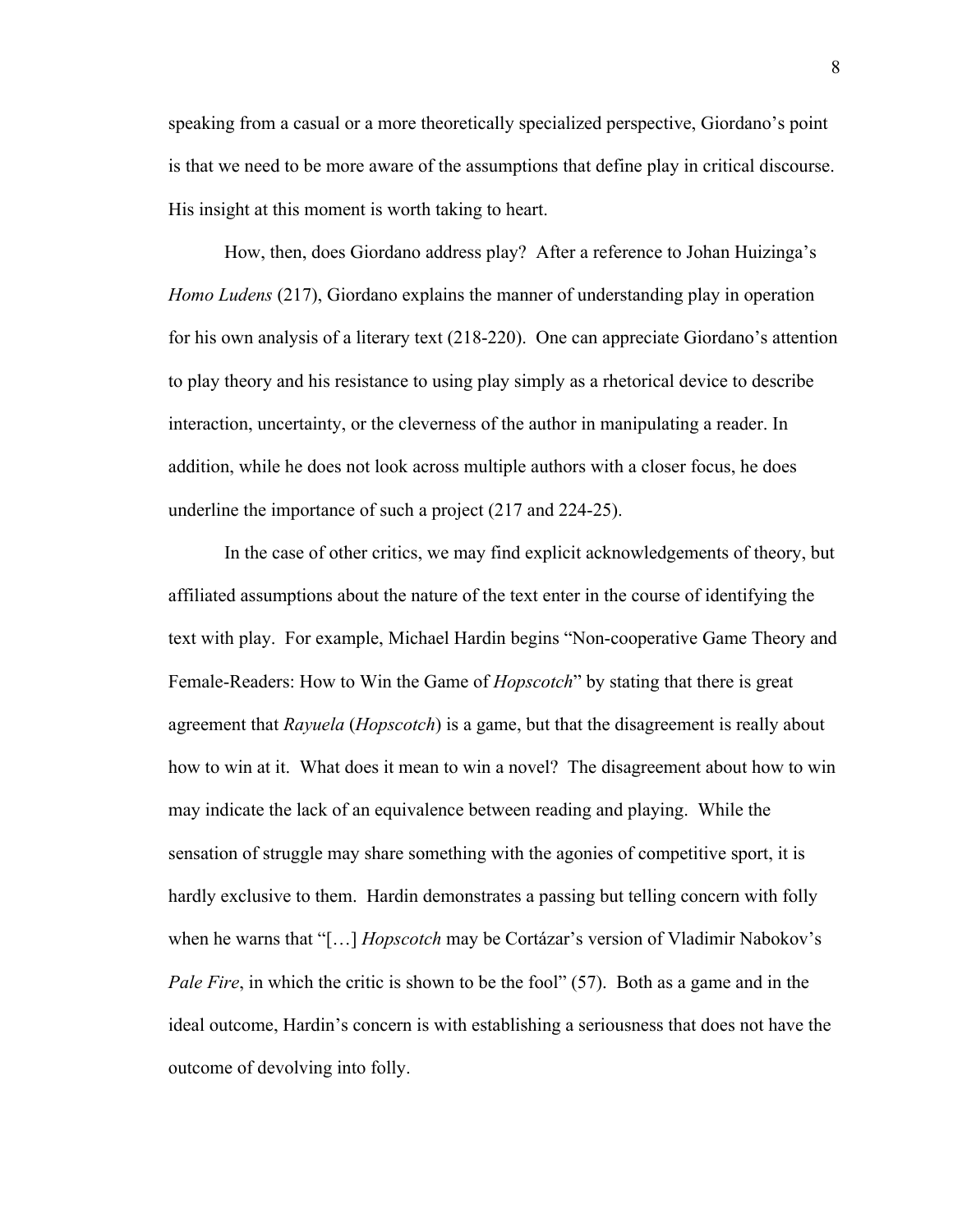In "*Cien años de soledad*: Un texto lúdico con implicaciones muy serias," Nicasio Urbina adopts a similarly grave outlook that attempts to reign in the high spirits of play in García Márquez's novel. Urbina cites passages from Huizinga's *Homo Ludens* and Derrida's *L'écriture et la différence* to support two points. The first is the claim that play is ontological, that it is constitutive of social reality (140). The second is Urbina's belief that a specific game played by characters in the novel parallels the way Derrida theorizes play as disruption of presence (140). Later, when he claims that the novel deconstructs the opposition between the ludic and the productive, we see that his central claim is that the novel does not appear to distinguish between the two. Subsuming toys into tools, Urbina writes:

> [...] el autor recurre al juego y la broma para confeccionar un artefacto que estudia seriamente las instituciones sociales y la historia latinoamericanas. El lector por tanto se ve obligado a desarrollar un proceso […] según el cual una lectura desconstructiva del texto es fundamental para discernir las implicaciones serias de los elementos lúdicos, y el factor lúdico en sus proposiciones serias. (140) [...] the author turns to play and jest to fashion an artifact that seriously studies Latin American social institutions and history. The reader, therefore, is forced to develop a process […] according to which a deconstructive reading of the text is fundamental for discerning the serious implications of the ludic elements and the ludic factor in its serious propositions.

The seriousness of implications and propositions are hardly comparable to ludic elements and factors. While there seems to be an equal exchange between seriousness and play, it is not the same as if he had written that we discern the serious implications of play and the playful proposition of serious elements. Furthermore, there is nothing about the deconstructive approach or outlook on play that requires it to adopt a serious tone. Rather, like other critics, Urbina has woven seriousness into his characterization by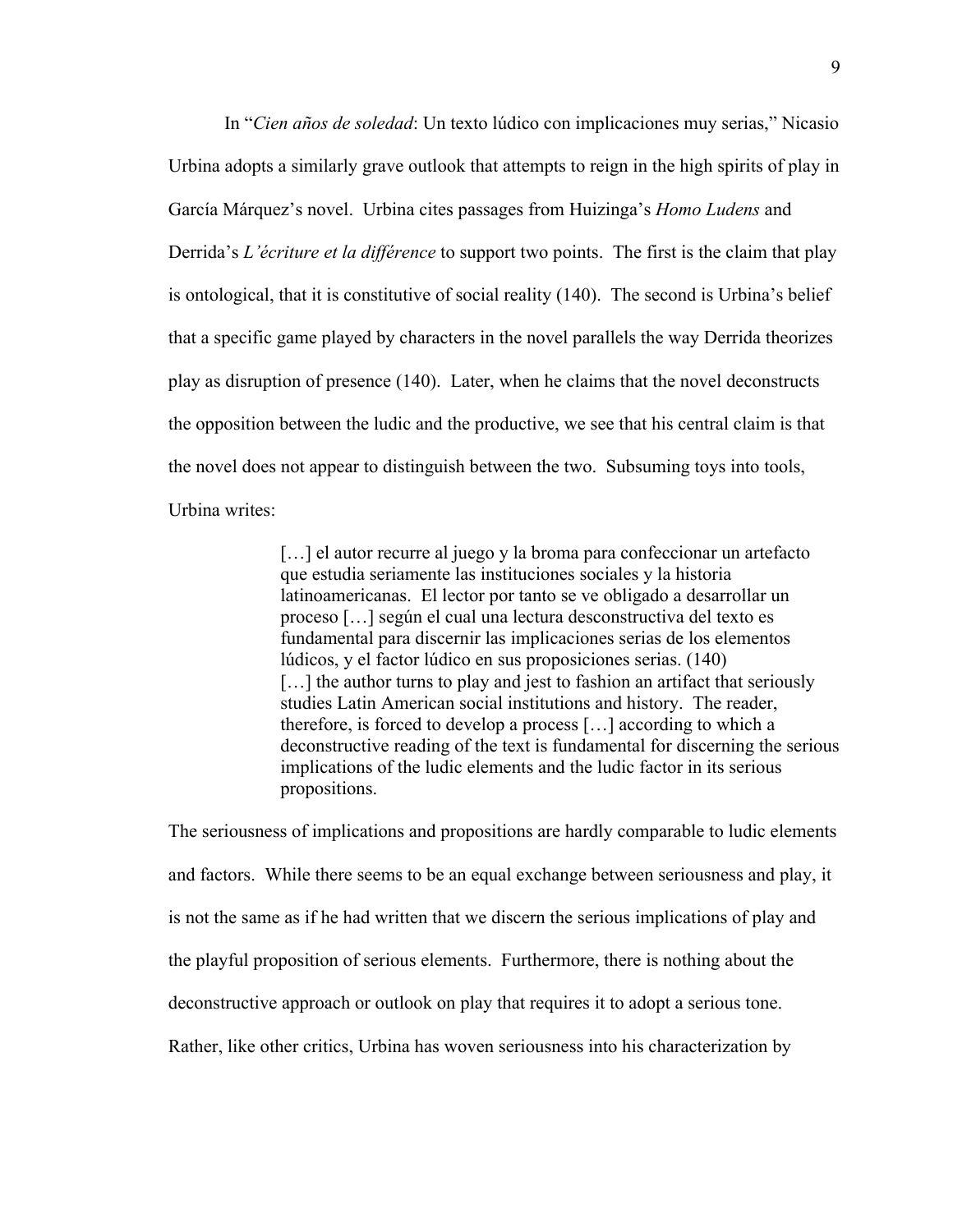suggesting that the validity of an approach is taken to give it seriousness, in a more rhetorical sense.

In "Acercamiento lúdico a lo fantástico en la narrativa breve de Arenas, García Márquez y Cortázar," Hedy Habra explores a convergence of play and fantasy akin to that which concerned Yurkievich. However, Habra also sets up a comparison of three short stories by three different authors. Her focus is on these three texts and looking at how a notion of play stretches across multiple texts. In this way, Habra breaks from an authorial focus and the tendency to use play as a means of praising ingenuity. $<sup>6</sup>$  In the</sup> process, Habra focuses not on a practice of the author but on a represented manner of play, the play of protagonists in each of these stories and how it relates to child characters in development, ilinx (vertiginous play), and fantasy. Along with Giordano, who also demonstrated an interest in looking across authors, Habra is able to avoid some of the rhetorical trappings of serious play.

In "*Tres tristes tigres*, or the Treacherous Play on Carnival," M.-Pierrette Malcuzynski also avoids the tendency of praising authorial play, but this is because she sees in play a negative attribute. While she maintains a focus on the author's biography as a determinative agent of the properties of their work, her discussion provides a rare glimpse of what it looks like for play to be part of a negative assessment of a text. For

 $6$  It is uncommon to find a contemplation of how play may complicate or otherwise impact negatively on the text. M.-Pierrette Malcuzynski's "*Tres tristes tigres*, or the Treacherous Play on Carnival" provides an exception. While I take considerable issue with Malcuzynski's analysis, in this one regard it does present a reminder of the skepticism with which we may wish to evaluate the outcome of literary playfulness. Among many critics there is a tendency to emphasize one side of the picture, the success or positive results from play. The resulting portrait hardly captures the nuance of what may be involved with play if it seems never to lead toward more ambiguous assessments of its effect.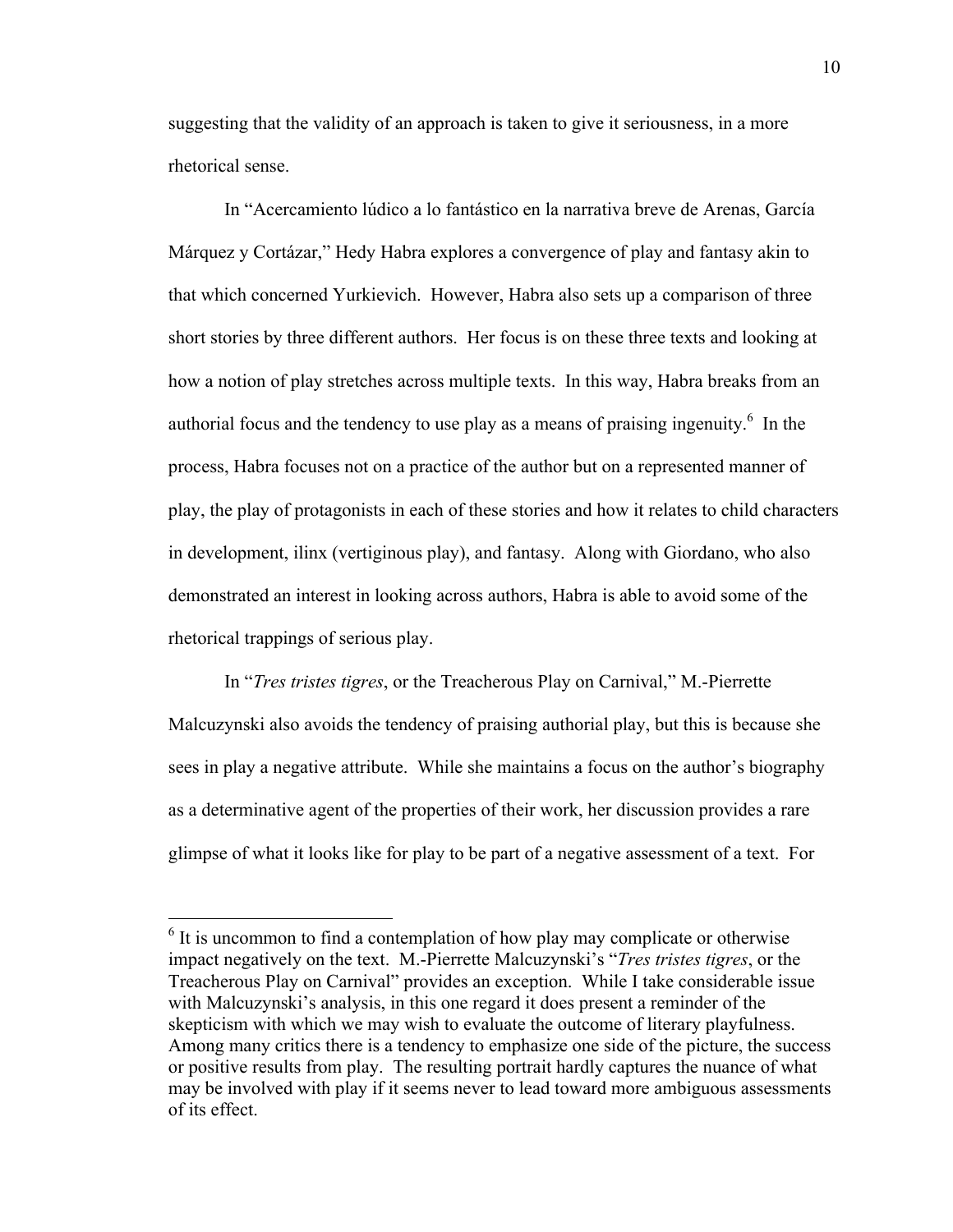Malcuzynski, Cabrera Infante's personal politics and aestheticism are presumed to taint his narrative art and disqualify him from carnival (47, 48, 51). Malcuzynski proceeds to adapt the concept of carnival to exclude Cabrera Infante's novel and determine that "*Tres tristes tigres* is in fact a hermetically closed work with the *illusion* of 'ouverture' […]" and has "only an appearance of freedom" (43 and 49 respectively).

## *The Promise of Comparative Frivolity*

Even as play surfaces in an array of discussions of  $20<sup>th</sup>$  Century authors, the more fundamental question of the significance of play across a series of texts and authors from Latin America during this period has yet to come to the foreground of critical analysis. We were able to observe some of the benefits of such a wider frame when it entered into the discussion. Comparison allowed for a shift away from the kind of devotion entailed in focusing on a single author. While this outcome is hardly guaranteed, a comparative analysis across a series of works by multiple authors, allows for a brand of play found in a novel by Cabrera Infante to be considered in relation to the ludism of other works. The critic, then, is able to examine a range of strategies in relation to one another.

Comparisons remain infrequent in criticism that addresses play. By contrast, the tendency to emphasize a serious view of play is far more abundant. Already apparent among critics that referred to play more casually (e.g., Van Hee and Kellerman), we observed how theory, too, could be pressed into the service of depicting the seriousness of the ludic enterprise. This was evident in Wilson's choice to study rule governed play rather than that which is "voluntarily willed in a spirit of play or in love of fun" (3),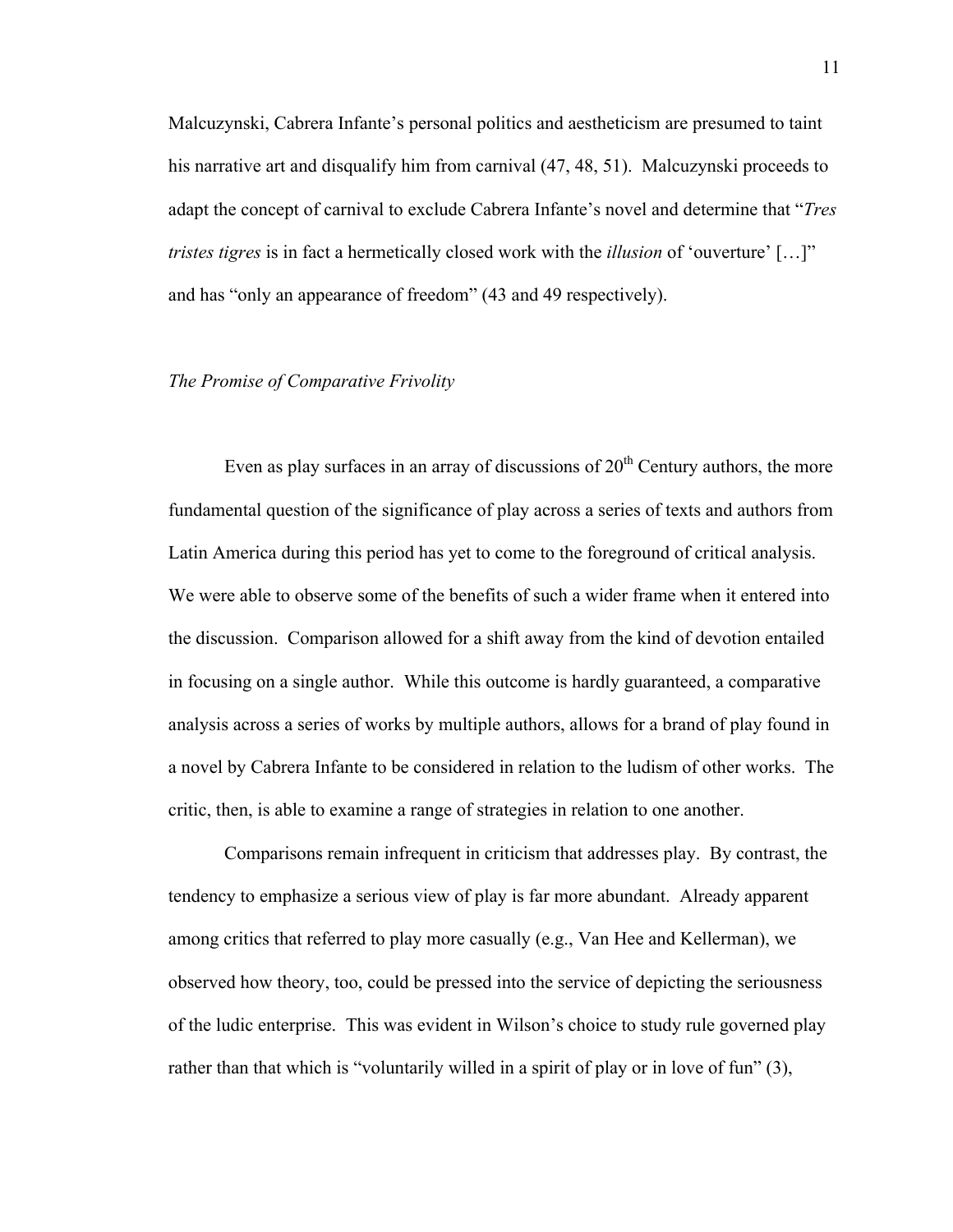Hardin's emphasis on finding a way of reading that would avoid looking foolish before Cortázar's novel (57), and throughout Urbina's attempt to seal off delight and play by privileging the serious consequences of any momentary merriment in the text (140). These explicit disengagements from play's folly may be but one manner of manifesting a preference for serious play. Considered more amply, one may even take Malcuzynski's distrust of Cabrera Infante's politics and aestheticism as borne of a certain unease with the playfulness in *Tres tristes tigres* that Malcuzynski believes does not fit within a more serious program.

While the theoretical approach remedies some of the problems in the more casual discussion of play, it also reproduces something that may be more plainly in evidence among the casual critics of play: that to speak of play may also mean deploying a rhetorical strategy entangled with the way we value the author or text under examination. That is, both the loose and the theoretical approach can become tied to ways of expressing value in relation to an author or text. With the notable exception of Malcuzynski, who argues that *Tres tristes tigres* plays on carnival in a worrisome way, to speak of play is to find language through which to esteem a work. Here, then, we find the beginning of an answer to the riddle of seriousness and why it should matter for so many that there should be so few authors that play frivolously: seriousness can become a proxy for significance.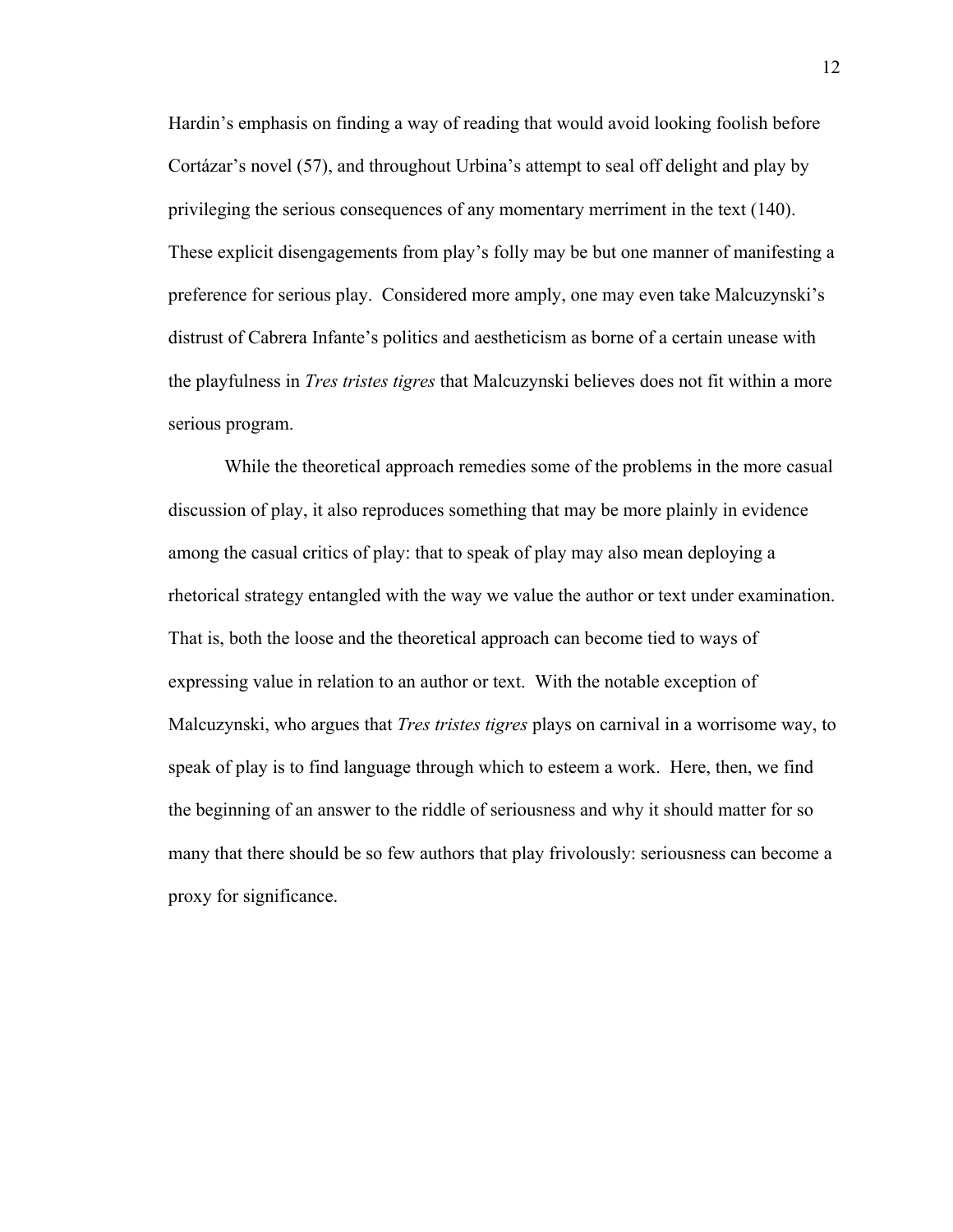In what follows, I consider more closely the under-examined aspect of the frivolous side of playfulness initiated by three of the authors that factored into the above discussion: Jorge Luis Borges, Guillermo Cabrera Infante, and Julio Cortázar. I argue that in focusing on the seriousness of these authors' use of play, criticism has tended to reflect a preference for literary action that can be easily reconciled with a longstanding aesthetic tradition that devalues that frivolity. As such, it has tended to miss the full richness of playful folly.

In response, I examine a series of theoretical perspectives on folly as well as three close studies of works in which Borges, Cabrera Infante, and Cortázar pursue startlingly divergent follies, ranging from the preference for superficiality as an aesthetic technique in Borges' short stories to the bodily misadventures that Cabrera Infante introduces in writing of pre-revolutionary Cuba, and finally in the cultivation of alternately constructed rationalities that Cortázar generates in texts that sometimes veer into the folly of madness (*folie*). Allowing the practice of Borges, Cabrera Infante, and Cortázar to inform our sense of the at times difficult to esteem capacities of play, I argue that we can arrive at a fuller understanding of folly while expanding upon a theoretical account of a marginalized form of literary playfulness.

The first chapter begins by untangling the play concept from a longstanding tradition of seriousness. Starting with Jacques Ehrmann's declaration that the time has come to treat play seriously, and working my way through antecedent iterations of serious play (e.g., within discussions by Kant and Schiller), I consider the legacy of a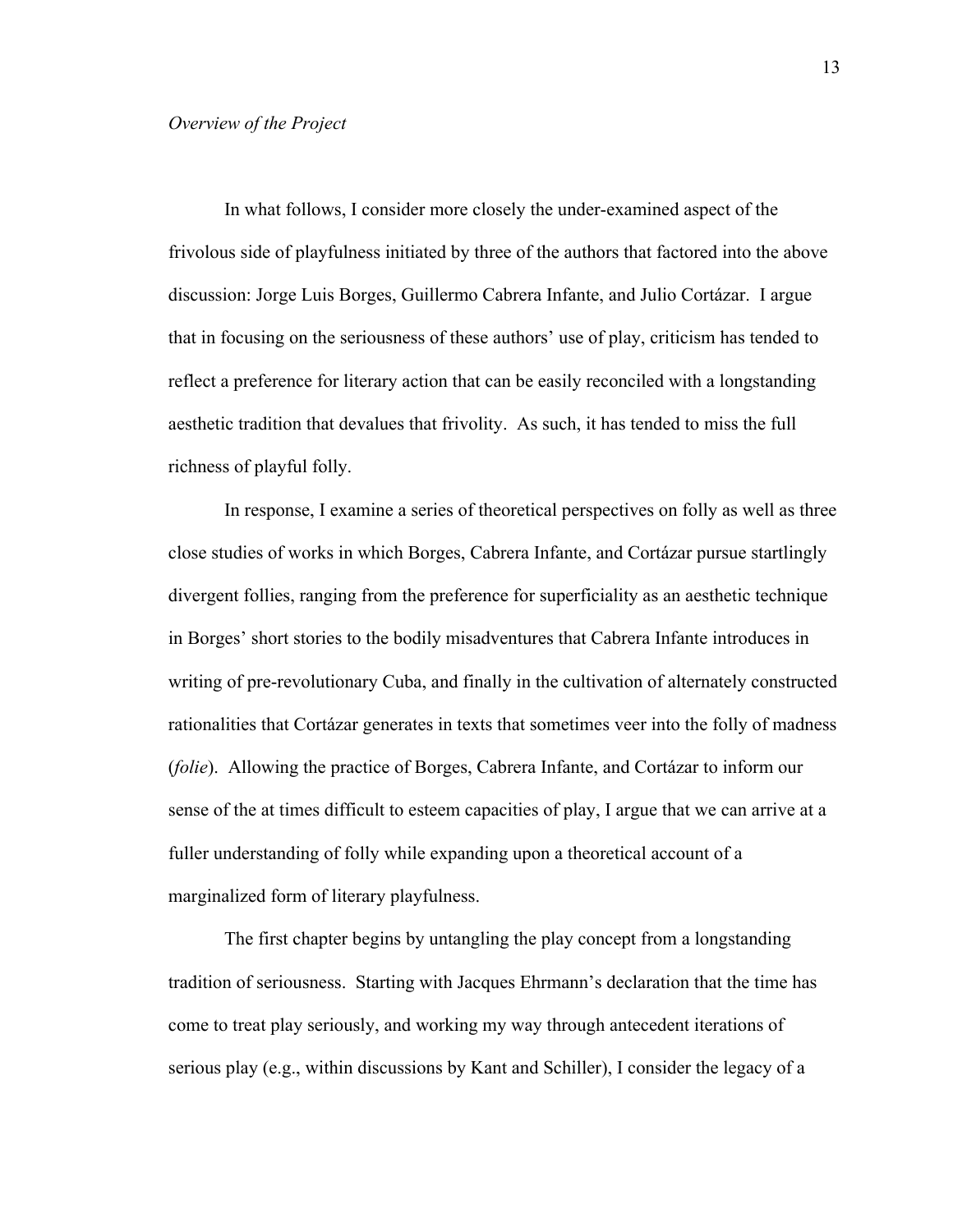tradition that affords serious play its privilege. While that preference for grandeur in sober play largely prevails in the axiology of play, I propose that alongside the legacy of seriousness there are also attempts to provide a positive account of non-serious play. These efforts focus on giving an account of the value of folly. In the concept of folly, then, we find an alternative to serious play. We may observe a practice in which Borges, for example, explores a view of reality as an emptied and newly fluid semblance. The latter half of the first chapter provides a preliminary review of three theoretical framings of folly that take shape in accounts by Nietzsche ('follies of appearance'), Bakhtin ('corporeal follies'), and Foucault ('mad folly'). In subsequent chapters, I use each account as a starting point from which to embark upon a critical re-assessment of the role of the too easily ignored frivolous aspect of play in Borges, Cabrera Infante, and Cortázar.

I undertake the first of these studies in the second chapter, examining Borges' practice of folly by putting into question the orthodox understanding of him as the progenitor of a kind of serious game that is too swiftly accepted as holding value for a tradition that emphasizes solemnity or candor. Drawing on my discussion of Nietzsche's understanding of a folly that emerges from giving precedence to appearances rather than essences, and examining Borges' own comments on his literary endeavors, I pursue a close reading of how these follies of appearance gain traction in a series of short stories. To illustrate this dynamic, my analysis focuses on three objects of appearance in his stories: masks, mirrors, and photographs. With each, I examine the different tactics that Borges deploys with each emptied out appearance.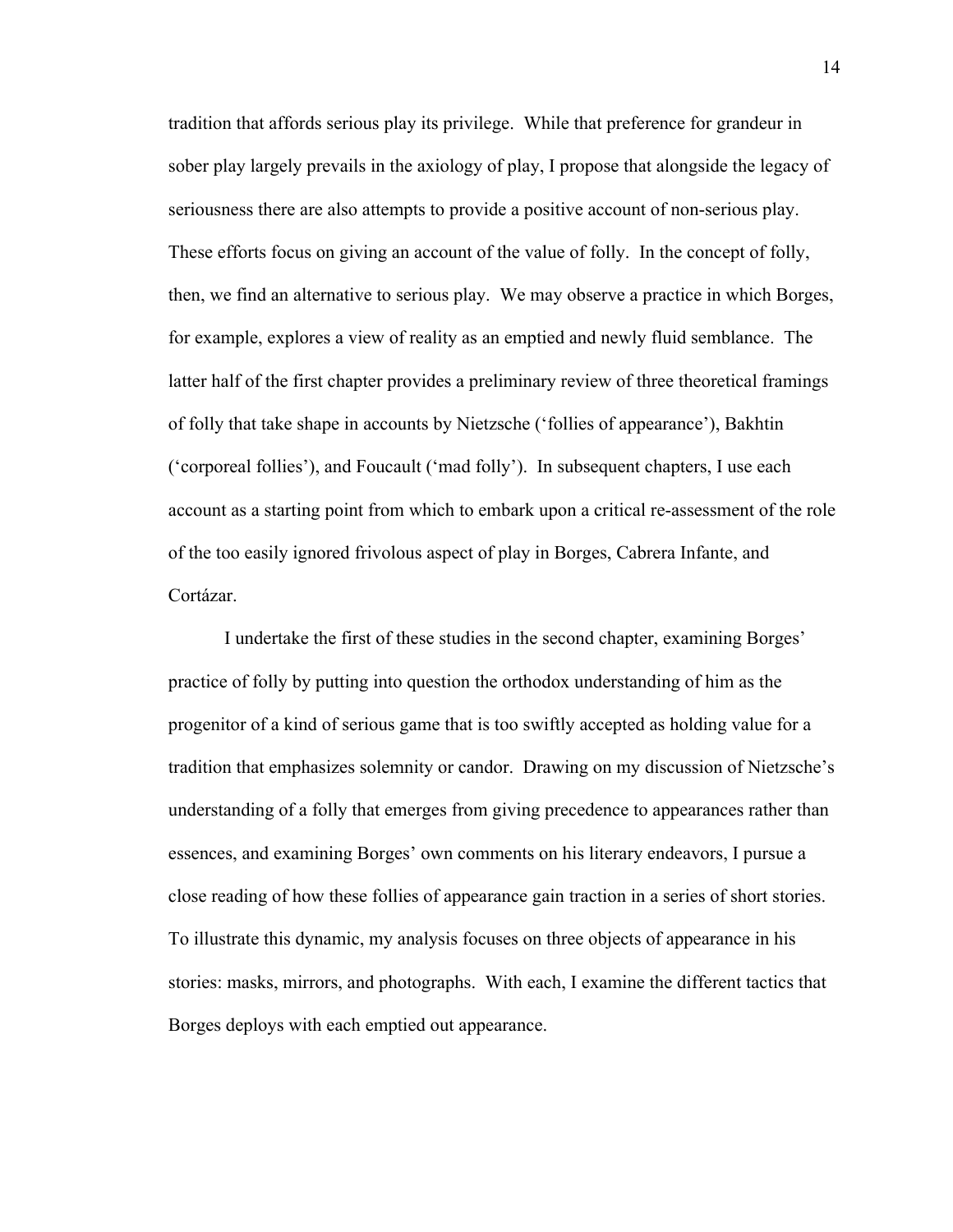The third chapter turns to the Cuban writer Cabrera Infante and his novel *Tres tristes tigres* (*Three Trapped Tigers*). I argue for the relevance of Bakhtin's account of bodily follies and the laughter they elicit. In particular, I consider how Bakhtin's argument for a laughter that affirms a communal experience located in the material realm of the body pertains to Cabrera Infante's attempts to generate a sense of unity in the face of the experience of loss that ensues after the end of a pre-revolutionary historical moment. Along with the importance of re-constituting a particular sense of the communal when one is set apart from the people and texture of another era, Bakhtin's accounts of scatological humor proves particularly useful for understanding how Cabrera Infante establishes certain unities in the experience of the novel's lower material realm. While this perspective is important for understanding the novel's project as it relates to memory and the attempt to breach the distances that separate an individual from the past, I argue that we also need to remain aware of how the text does not lead us to tidy conclusions. In this respect, one of the strengths of Cabrera Infante's text when compared to the functions of folly described by Bakhtin consists in precisely how it presents a more nuanced and at times even conflicted experience of laughter around the body. We witness this in a series of episodes in the novel. These include, for example, when humor and the body provide a culturally specific response to ideals as these are portrayed in North American tourism and popular culture. As a result, Cabrera Infante's text not only particularizes the theory of folly advanced by Bakhtin, but should be read as exploring the entanglement of bodily laughter with politico-cultural struggle and memory.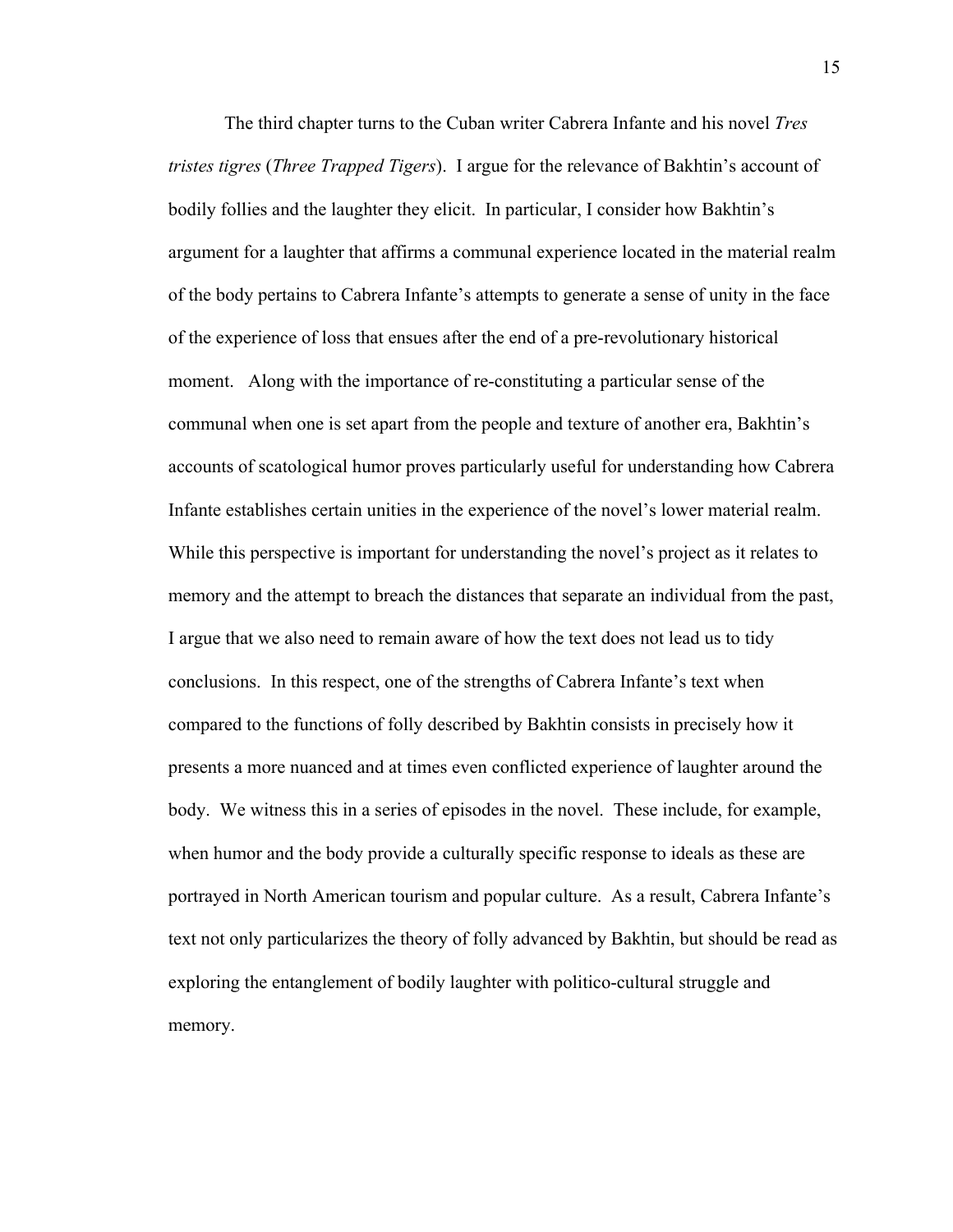The fourth chapter examines a mixture of frivolity and sudden mad disruptions in Cortázar's writing. Drawing on my reading of Foucault's argument for a mixture of folly and madness in his account of such folly, I propose that in Cortázar's writing frivolity often emerges in tandem with moments in which coherence unravels in the crisis of a textual disordering. While present in many of his short stories and in instances within his longer works, I argue that such 'mad folly' is most readily evident in a relentless fashion within Cortázar's *Historias de cronopios y de famas* (*Cronopios and Famas*). In a close reading of a series of moments, I examine how follies of frivolity and madness prove integral to that experimental endeavor that the critic Sara Castro-Klarén attributes to Cortázar: an attempt to challenge and refashion notions of rationality, in line with some of the efforts of surrealism and 'pataphysics.<sup>7</sup> I take it that Cortázar's use of a mad folly likewise suggests a point that Foucault touches upon but does not elaborate. Mainly, that madness or folly can represent not only a restricted status imposed from outside, but as Cortázar's work suggests, it may also provide a strategic position from which to confront that very restriction with art. For Cortázar, then, that literary art advances alternatives to restrictions on order by pursuing a writing that embarks upon a series of follies that intermingle the comic and the alarming.

Taken as a whole, the dissertation offers first a broad critique of the impact of seriousness on play theory, followed by three studies that examine alternatives to that way of framing play. In this regard, the studies themselves highlight a range of ways for

<sup>&</sup>lt;sup>7</sup> In typographical terms, it should be noted that 'pataphysics includes an apostrophe on the first letter only. In his definition of 'pataphysics, Jarry explains that this is "to avoid a simple pun" (*Exploits and Opinions of Dr. Faustroll, Pataphysician*, 21). In a footnote to the passage, Watson Taylor notes that the simple pun is with "patte à physique," or "the leg of physics" (119).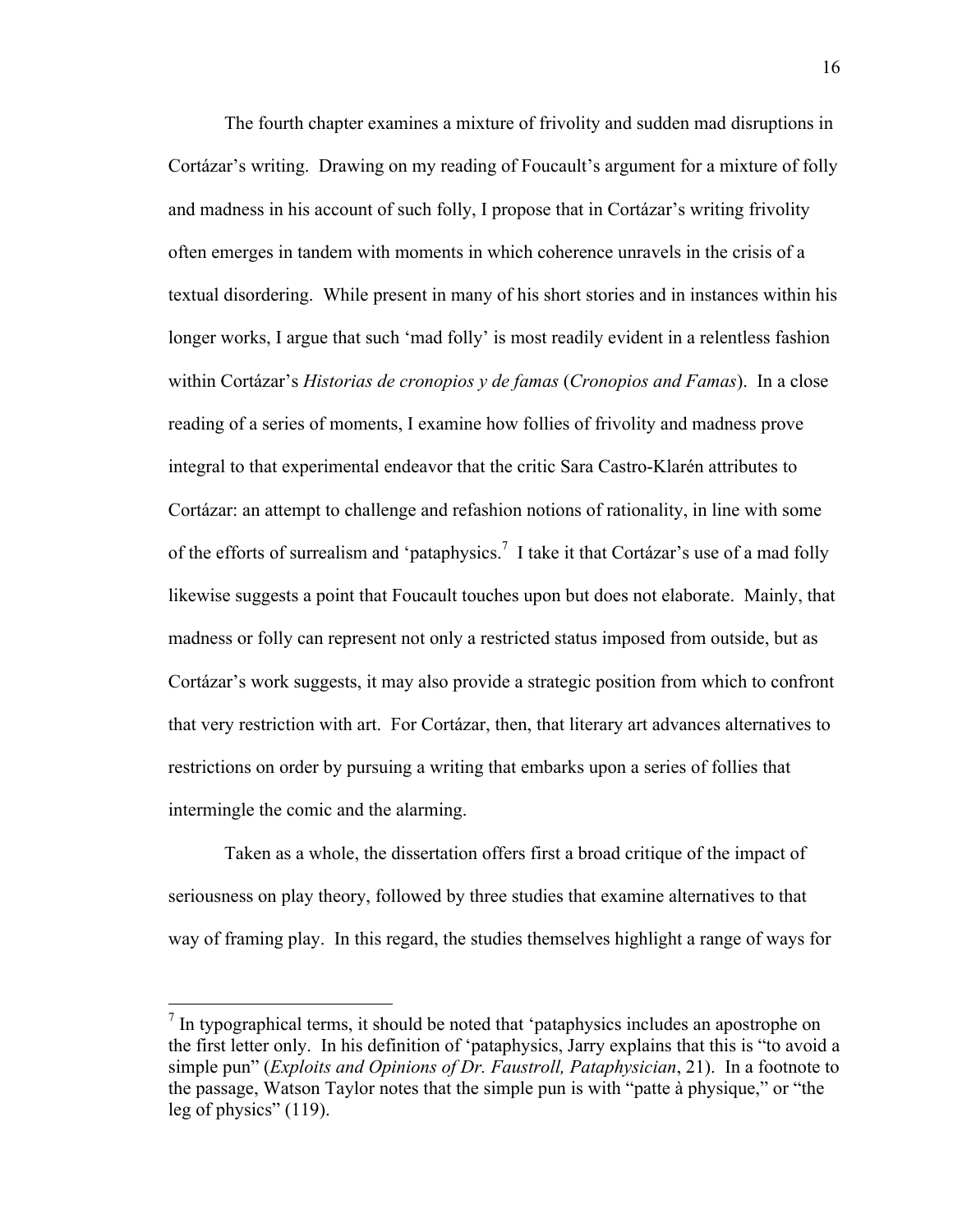thinking about and employing folly. The aim of that comparison is in part to respond to the tendency to look at play in isolation. Along these lines, I note how considerable contrasts emerge between all three writers' sense of play in folly. While Borges' play leads to a spectral folly in which appearance replaces essence as the place of meaning, Cabrera Infante's corporeal follies posit something that seems precisely left out from the follies of appearance: the misadventures of the lower material realm in a grotesque body. Likewise, Cortázar's dissolution of reason in comic and mad disjunctures takes the encounter with seriousness into a different space than either Borges or Cabrera Infante. In making the ordering of rationality itself the cause against which his follies unfold, Cortázar highlights how a playful use of frivolous and mad avenues of expression can force re-arrangements and the contemplation of alternatives to an extant order. The study of folly advances our understanding of these three writers and the strategies they employ, but it also facilitates our ability to consider how playfulness may draw on a wider horizon of experiences. In studying such follies, the dissertation concludes that we learn something both about the moment of innovation in which they occur, and about how play theory can and should ultimately strive to encompass otherwise marginalized expressions of play.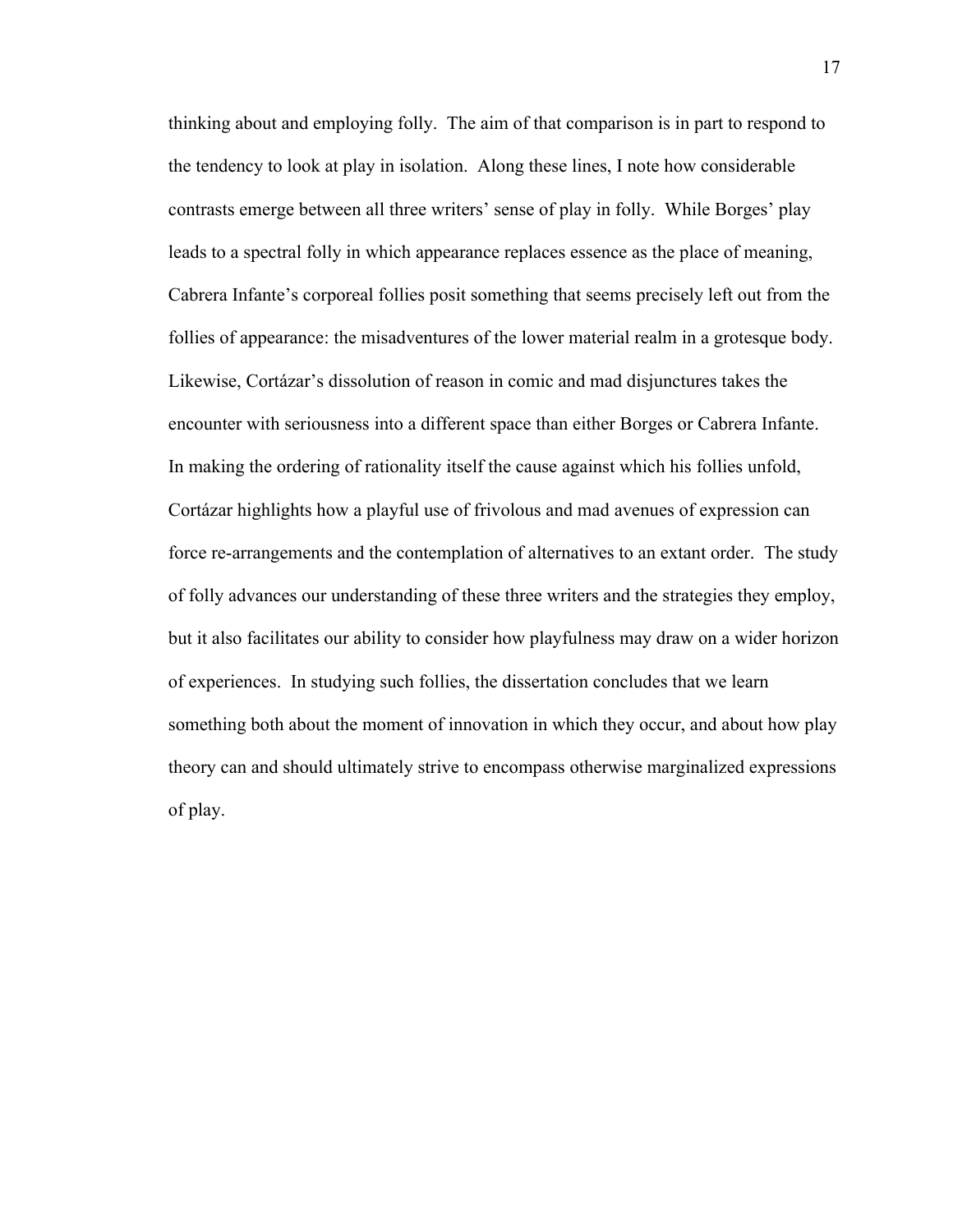## Chapter 1: Serious Play and the Response of Folly

The time has come to treat play seriously. (Ehrmann, *Game, Play, Literature* 5)

Taking Seriously—For most people, the intellect is an awkward, gloomy, creaking machine that is hard to start: when they want to work with this machine and think well, they call it 'taking the matter seriously' – oh how taxing good thinking must be for them! The lovely human beast seems to lose its good mood when it thinks well; it becomes 'serious'! And 'where laughter and gaiety are found, thinking is good for nothing' that is the prejudice of this serious beast against all 'gay science'. (Nietzsche, Gay Science 182-3)

What does it mean to treat play seriously? Does it mean nothing more than giving play attention that is long overdue, or does it entail a second less innocuous critical labor? Taken together, Ehrmann's introductory announcement and the criticism of seriousness that Nietzsche makes in the midst of *Gay Science* dramatize two ways of approaching the issue of serious play. The first, represented in Ehrmann's declaration, aims to redefine play in light of its sometime antonyms of seriousness and work. In the second, Nietzsche provides a response to this maneuver and offers a second option: the pursuit of thought through "laughter and gaiety." The position Nietzsche advances raises a basic question, then, about Ehrmann's treatment of play: does it entail yielding to a common impulse to cast away frivolous things? By testing Ehrmann's position in greater detail, *vis á vis* Nietzsche's assessment of seriousness, I argue that we may arrive at a view of how serious play relies on an exclusion of defiantly frivolous characteristics of play.

The pre-occupation with claiming a value for play in terms of seriousness is characteristic of an analysis of play that treats non-serious play as something to be cast away. For the purposes of my discussion, I propose using the term 'folly' to designate a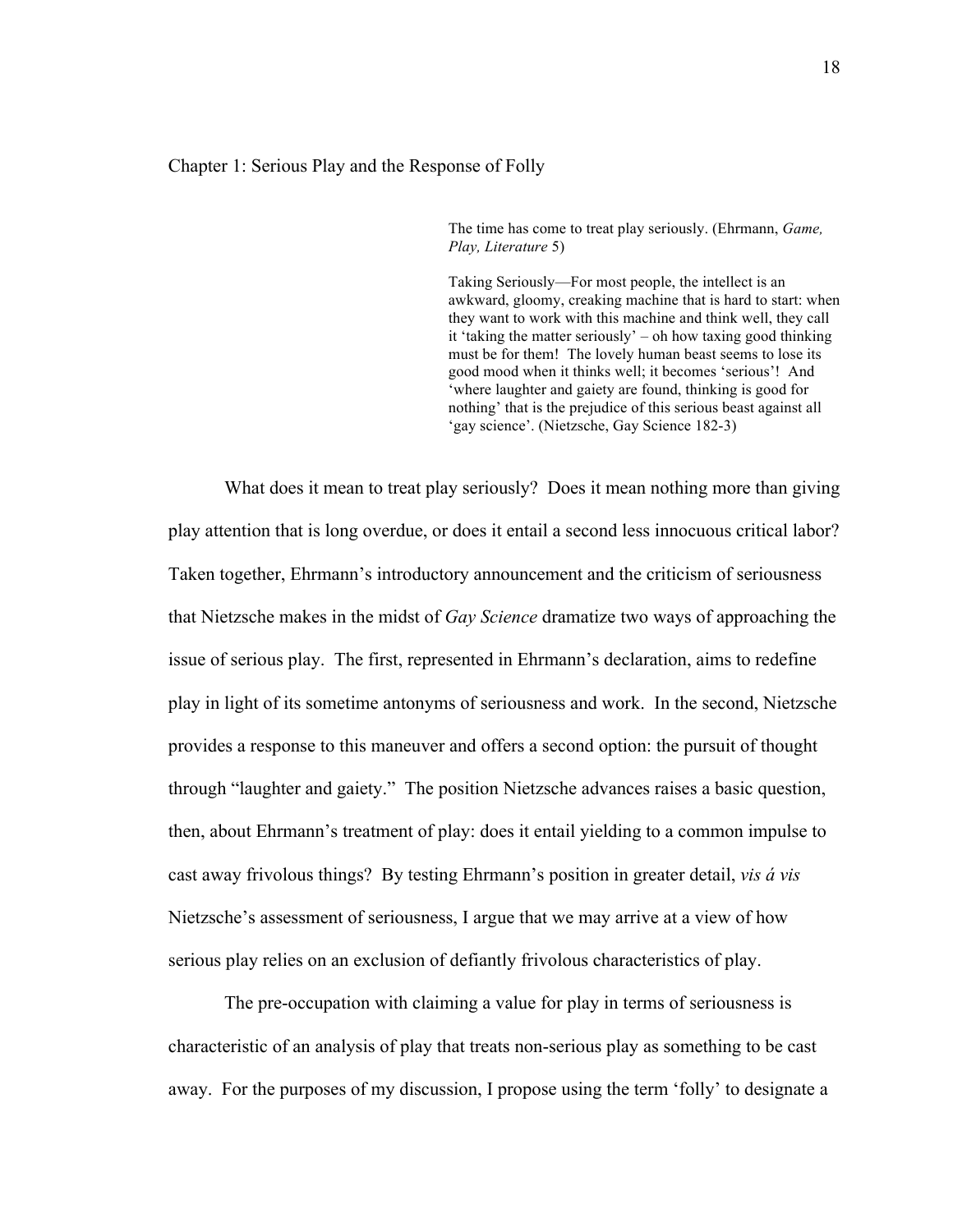part of play that seriousness fails to integrate and to which it assigns a negative value. The paradoxical significance folly acquires suggests some of the difficulty with which seriousness attempts to make sense of it. Folly comes to designate the seemingly irreconcilable idea of something that is both an imminent peril and an inconsequential act unworthy of study.

Indeed, it is important to acknowledge that the term 'folly' can be quite amorphous in the pejorative understandings it elicits. Given this fluidity, a positive recasting of folly presents certain challenges along with a distinct usefulness for adapting that reversal to a variety of settings. Interesting as that drift is, I wish to halt its progression and isolate a particular aspect for the present inquiry. In what follows, then, I take as my focus not folly in general, but folly as it emerges in relation to that seriousness that exercises itself upon play. In the folly of frivolous or superficial play, I argue that one finds a range of playful practices that run against that part of reason that seriousness supports. In this regard, folly casts light on what a seriously structured discourse is unable to comprehend or render productive.

This view is in keeping with the sensibility of *folie*, that Foucault elaborates and which I discuss later. In that sense of folly, frivolous play alternates between being treated as a trifle of fools or a peril akin to madness. However, I am proposing that the inconsequential and the dangerous merge when play actions do not fulfill the purposes that a discourse defines as tantamount (i.e., they are not productive by an accepted measure). Inconsequence relative to that system is capable of producing a menacing incomprehensibility.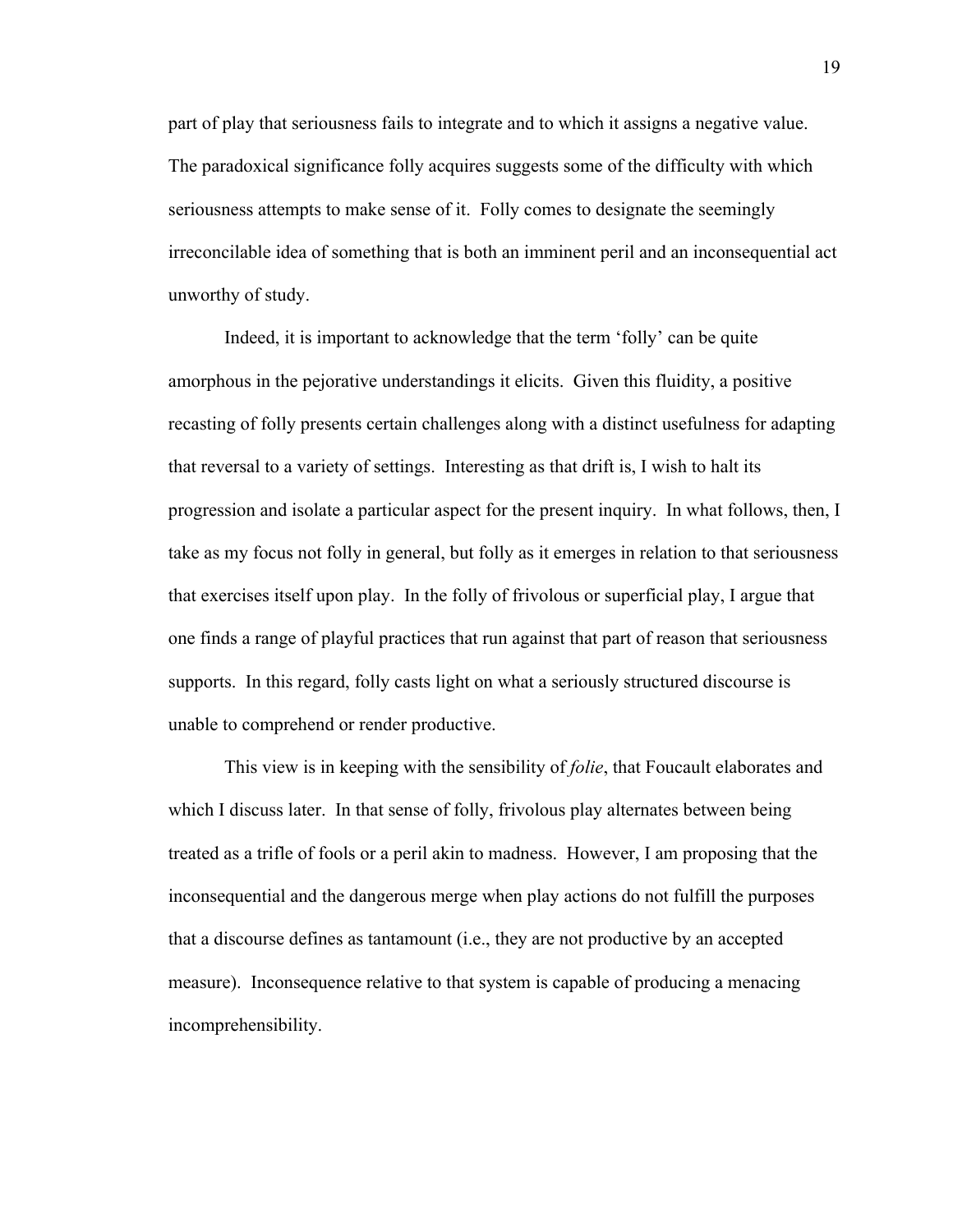Once I take a closer look at how folly is excluded from Ehrmann's re-assessment of play, I consider several examples from aesthetics and theoretical accounts of serious play to highlight some of the tradition to an exclusion of non-serious play. After considering what is cast aside, I observe how a variety of theoretical accounts of folly provide insight into that literary playfulness that challenges the norms of seriousness. These accounts of frivolity will include instances of play in the text that invoke 'follies of appearance' (Nietzsche), 'corporeal follies' (Bakhtin), and 'mad folly' (Foucault).

1.1 Ehrmann's Re-working of Play

What, then, may we make of what Ehrmann does with play? The fuller consequences of his approach are not immediately apparent and require further scrutiny. His preliminary declaration quite clearly favors seriousness and work, since he does not say that the time has also come to treat work foolishly or lightheartedly. Other statements, though, suggest that Ehrmann may be more open to a fundamental unbalancing of the dichotomies that he takes to relate to play. This is the case, for example, when he writes that we should see "[c]hance as a supplement of necessity and necessity as the determinant of chance" (5).

The discussion that follows Ehrmann's introductory declaration ("Homo Ludens Revisited") provides a more detailed sense of how he re-assesses play. Ehrmann begins by observing how both Huizinga's landmark treatment of play and Caillois' response share a world-view that makes play secondary and in opposition to a series of concepts that include among them work and seriousness (32-3). In this reframing, Ehrmann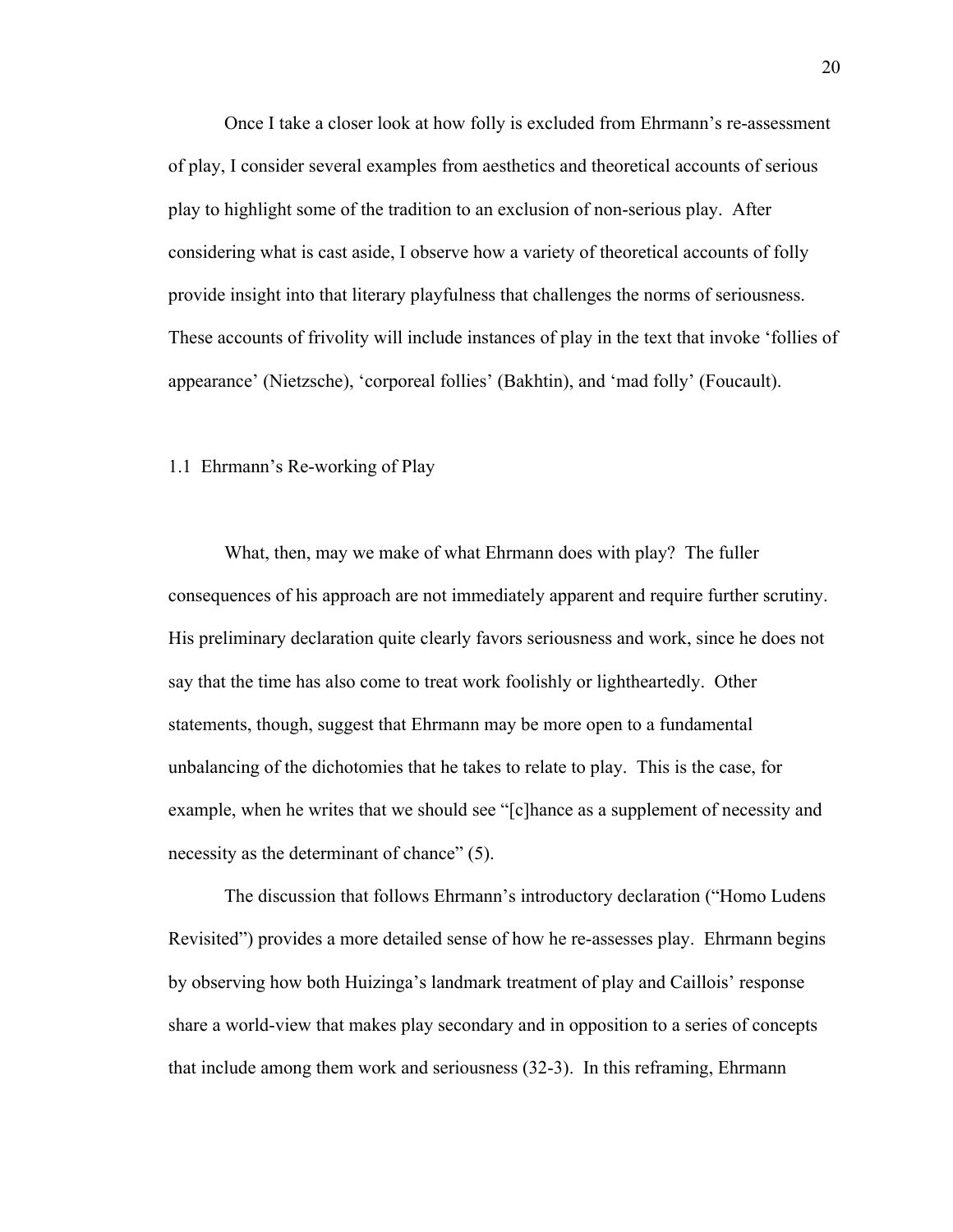unlocks basic assumptions about play. He argues, for example, that reality should be viewed as the product of play and not the reverse (34, 55-7). That reversal is appealing because it aims not only to provide a more complete account of play but also to rectify its perceived secondary status as non-serious.

Indeed, it is the perception of play as secondary that is the problem that lurks at the heart of Ehrmann's essay. He argues that play is too often understood as a privation of those things it opposes (41). Counteracting that status and redefining play in terms of a positive affiliation with seriousness, becomes something of a priority for Ehrmann. The problem arises not in his assessment of what ails play, then, but in the course of treatment he prescribes. While he argues that we should understand play as co-extensive with culture more broadly (44), he takes that to entail singling out the opposition to work and seriousness as the specific terrain on which to build that co-extension.

The first complication of this approach is evident when one realizes that simply re-defining play as work, seriousness or reality, does not deal with the system of oppositions that give these new alignments value over others and which might seem to make them so appealing as non-privative alternatives in the first place. That is, once rid of the network of values that define work or play, it is no longer clear why it should matter that play be serious. Indeed, the enduring desire for an association between play and work could easily be a testament to the lingering effect of the "worldview that makes play secondary" to work and seriousness.

That the redefinition of play amounts to a re-entrenchment of seriousness is apparent in the choice to define play not in relation to a fresh term, but to rely once more on the very term entangled with the original depreciation: work. Consequently, 'play'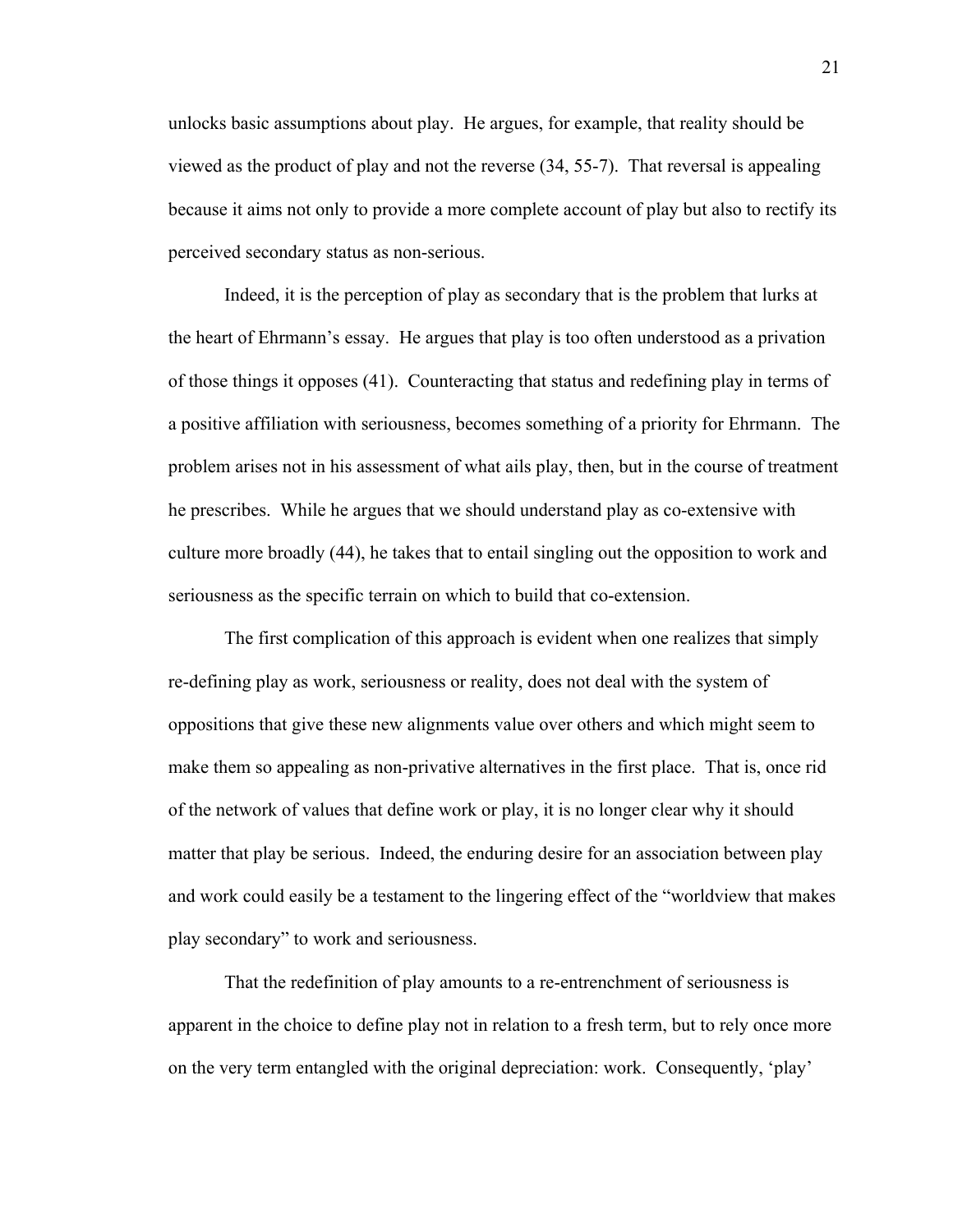becomes a manner of 'work,' while the term 'work' itself changes little. The values of work are carried over to play. This is accomplished by searching the connotations that envelop work for what can be re-cast in the realm of play. Significantly, the very value attached to the seriousness of work requires he avoid an equal exchange. Work will not be deemed frivolous. Since the value of play will rest on its association with work, attaching that very same work to the once privational landscape of play would mean unraveling the very stature toward which serious play aspires.

In some ways, the process that Ehrmann enacts relative to play is similar to that which Theodor Adorno criticizes as occurring relative to "free time" in his eponymous essay. Such time, Adorno argues, is "a continuation of the forms of profit-oriented social life" and "a shadowy continuation of labor" (189, 194). Free time is defined and impoverished by the dominance of work, very often leading to unimaginative recreational pursuits and boredom, as "production regulates consumption in the process of mental life" in pseudo activities (195). Pursuits outside of work are defined as hobbies that never aspire to all that much and re-enforce the individual's lack of autonomy from work as "their own need for freedom gets functionalized" (190).

Intriguingly, Adorno is not resigned to this predicament and in the course of his discussion touches on two settings in which spare time does not lead to the dulling selfalienation of work. The first is his own experience, in which he describes being able to pursue other work directed by his own interest and imagination (188). The second occurs in a more hypothetical setting when he considers the meaning of boredom. Adorno begins by noting that "[w]henever behavior in spare time is truly autonomous, determined by free people for themselves, boredom rarely figures […]" (192).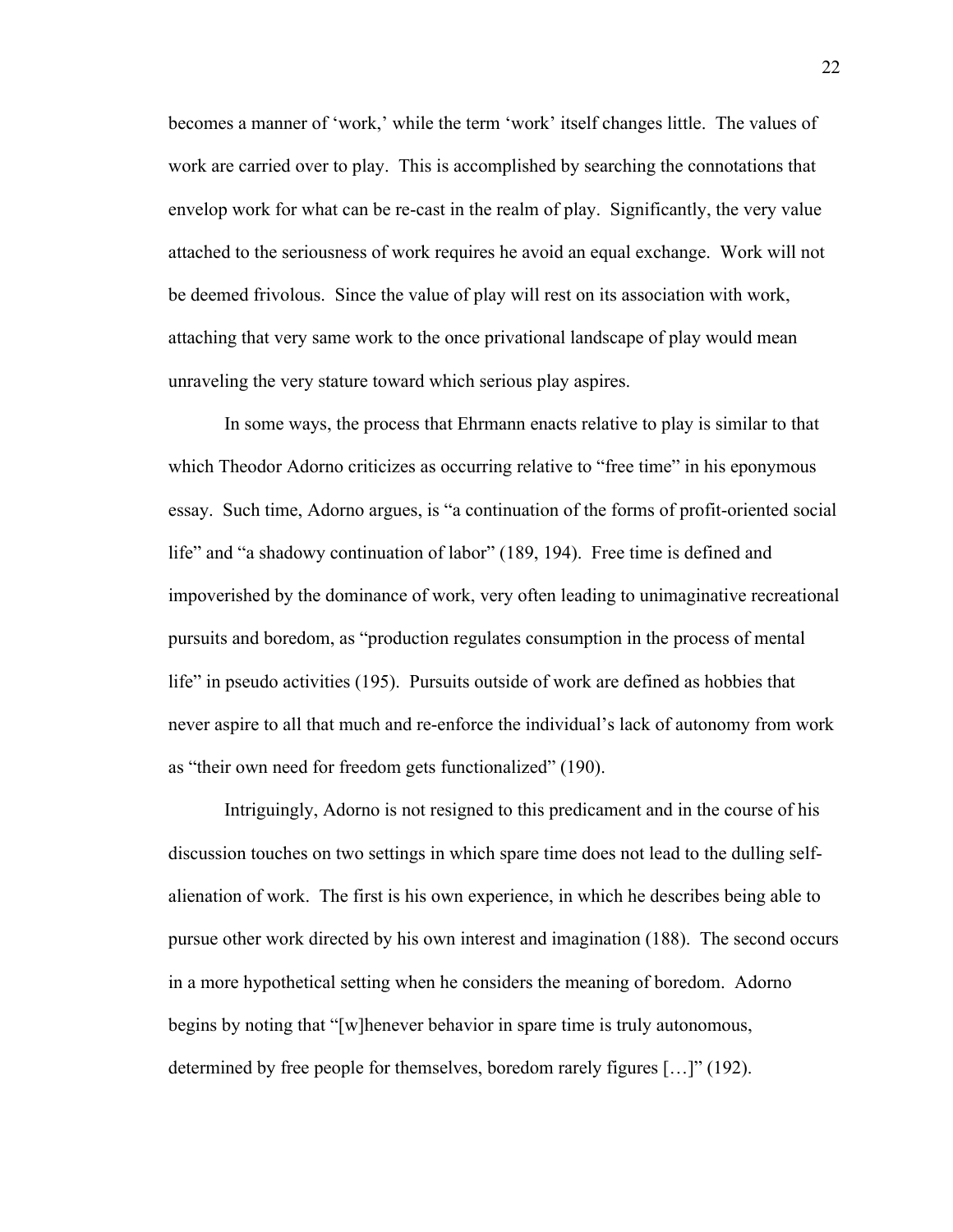Surprisingly, given Adorno's self-described seriousness earlier in the essay (188), he allows for folly to have a place in escaping the alienation of work: "Even fooling about need not be crass and can be enjoyed as a blessed release from the throes of self-control" (192).

The moment is an intriguing one, not merely for its mention of folly, but for the contrast that it sets up. Adorno will place that playful "release from the throes of selfcontrol," then, in juxtaposition to another experience that is defined by work and the lack of autonomy. For shortly later he writes that "when people have been refused freedom" and forgotten their abilities to choose creatively what to do, they "need the shallow entertainment, by means of which cultural conservatism patronizes and humiliates them [...]" (193). Between "the shallow entertainment" and "blessed release" of folly we find two ways of defining a relationship to work. The first contemplates play as a recreation that remains within the system of work and only allows for recuperation before more work. In the second, play is an active pursuit that unfolds apart from work determined by distinct interests.<sup>8</sup>

In defining play by an association with work, Ehrmann risks binding play to a system that devalues much about play, precisely because it must do so in supporting its own value. For Ehrmann, then, this will also mean disregarding those values that previously pertained to play. The result is an effort to value play to the extent that it is not folly and does not call one into a moment of delight or charm that risks the label of frivolousness. Instead, this perspective adopts an outlook of either hostility or disregard

<sup>&</sup>lt;sup>8</sup> I do not wish to argue in favor of Adorno's sense of folly. For Adorno, folly is only part of a discussion concerned primarily with autonomy and the way work defines other spheres. Nevertheless, the point he makes is useful for challenging the idea that defining play in terms of work will be to the benefit of the former.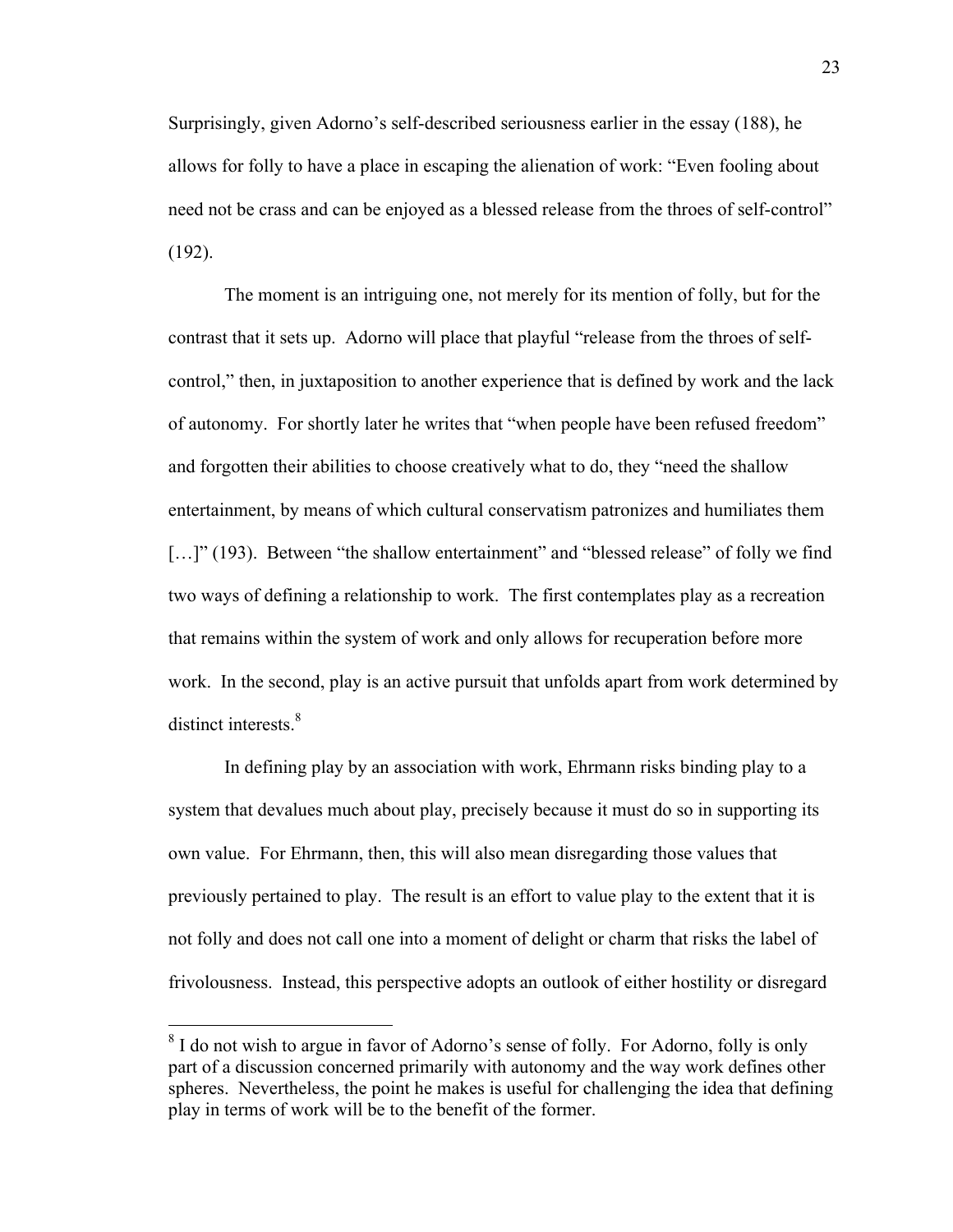toward the significance of folly. Play is work, but work remains work, thereby bringing an end to the substitutive motion and grounding both largely in terms of the sobrieties of productive labor. Instead of undoing the depreciation of the other characteristics, Ehrmann's tactic suggests that work is still to be valued above leisure and seriousness before frivolity. Determining the worth of play, then, is only a question of taking play to be essentially not co-extensive with elements on both sides of the ledger that previously divided it, but as an extension of that side that had greater esteem: seriousness.

Ironically, this means preserving the very "materialist-idealist metaphysics" that Ehrmann takes to be so caustic to play and which "ha[s] been circulating during the last hundred and fifty years of our civilization" (47-8). Its erosion now applies to what is cast out of serious play. While Ehrmann rightly sets out to challenge that metaphysics and more generally "how seriousness is privileged in being granted precedence over play" (45), his way of valuing the seriousness of play nonetheless preserves the primacy of work and seriousness over phenomena deemed not-work or non-serious. Rather than recast as primary all that was taken to be secondary along with play itself (e.g., fantasy, vagrancy, frivolity), he opts to address the secondary status of play by casting it as primary by virtue of its sharing qualities with what was once taken to define and precede it (e.g., reality, work, seriousness). The outcome is that those remaining secondary or not quite serious traits of play are presented as irredeemable, purely without value.

It is worth noting that by itself, saying that play and work are more than their traditional opposition allows them to be, is both useful and insightful. It is the interpretation of a necessary disparagement or the loss of a frivolous part of play that presents a problem. Any encounter in which frivolous play could undermine or baffle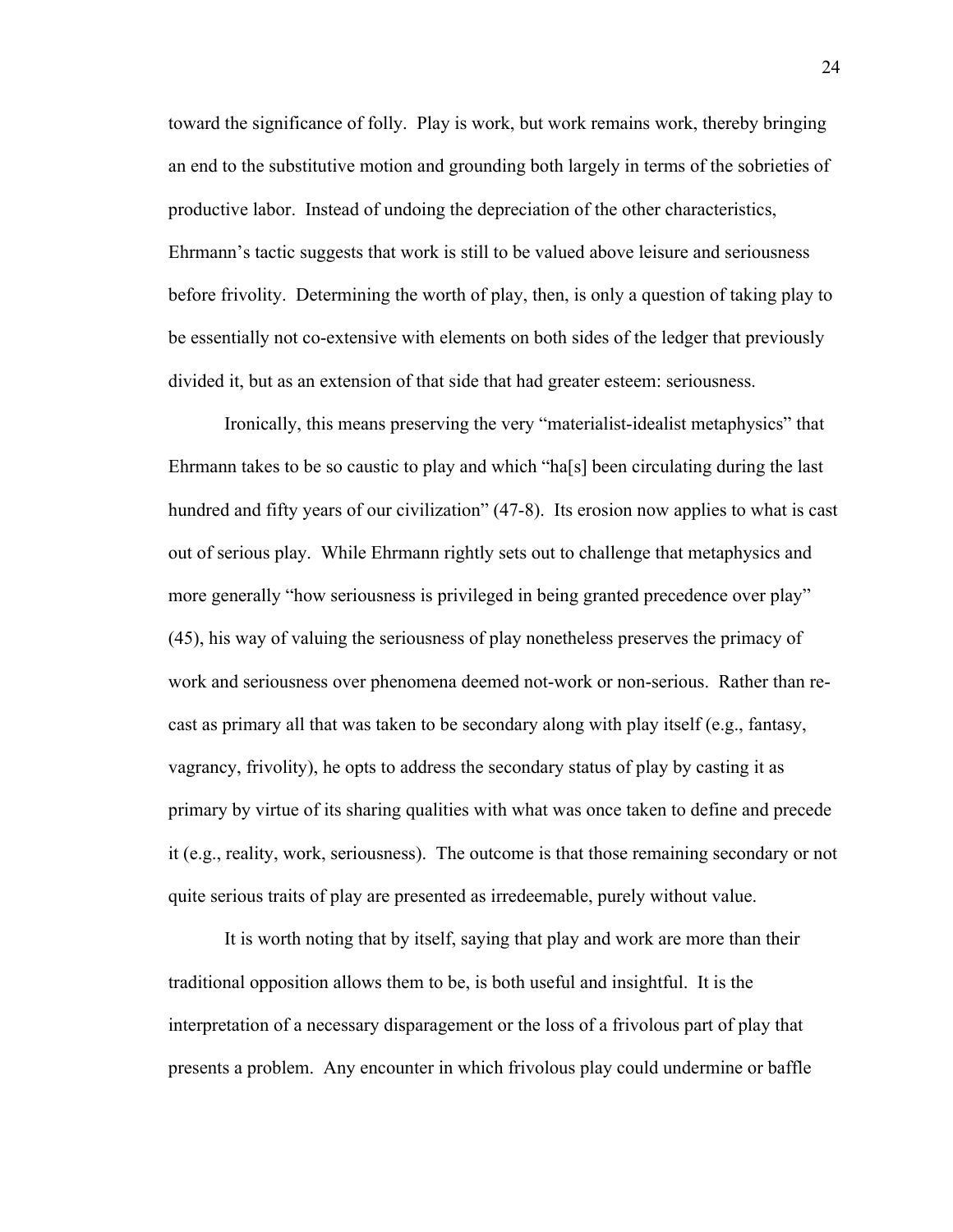seriousness is no longer possible in Ehrmann's re-alignment of play. By largely preserving the opposition to frivolity and re-assigning play to seriousness, Ehrmann effectively discounts the idea that there may be value or significance in frivolity itself. The legacy of this outlook can be found in the position that Brian Edwards takes in his own postmodern approach to play. Drawing on Ehrmann's insights, he characterizes the task of talking about play as one of demonstrating "the seriousness of play against attempts to divert it the way of easy frivolity and simple self-delight […]" (xiii). Theory no longer ponders frivolity or self-delight when play is exclusively serious.

While there is no inherent reason that one should argue for value in terms of an ethic of work (i.e., saying that play is good, or deserves our attention, so long as it is like work, the preference for serious play that this choice reflects is longstanding. A review of several prominent representative examples from aesthetics and play theory illustrates the reach of the problem. For we shall see that a similar concern with seriousness that was witnessed in relation to work unfolds in the realm of art.

1.2 Play for Art's Sake: Beauty and the Grounding of Play in Aesthetic Seriousness

Consider the background of this exclusion in two notable instances within the field of Aesthetics. In the first instance, Kant redirects attention away from play that delights while distinguishing between beautiful and agreeable art in the *Critique of the Power of Judgment*. In the second, to be found in *Letters on Aesthetic Education*, Schiller aligns play closely with a beautiful ideal at the expense of the frivolous forms of play found in actual life. Both exclude talk of that portion of play that is difficult to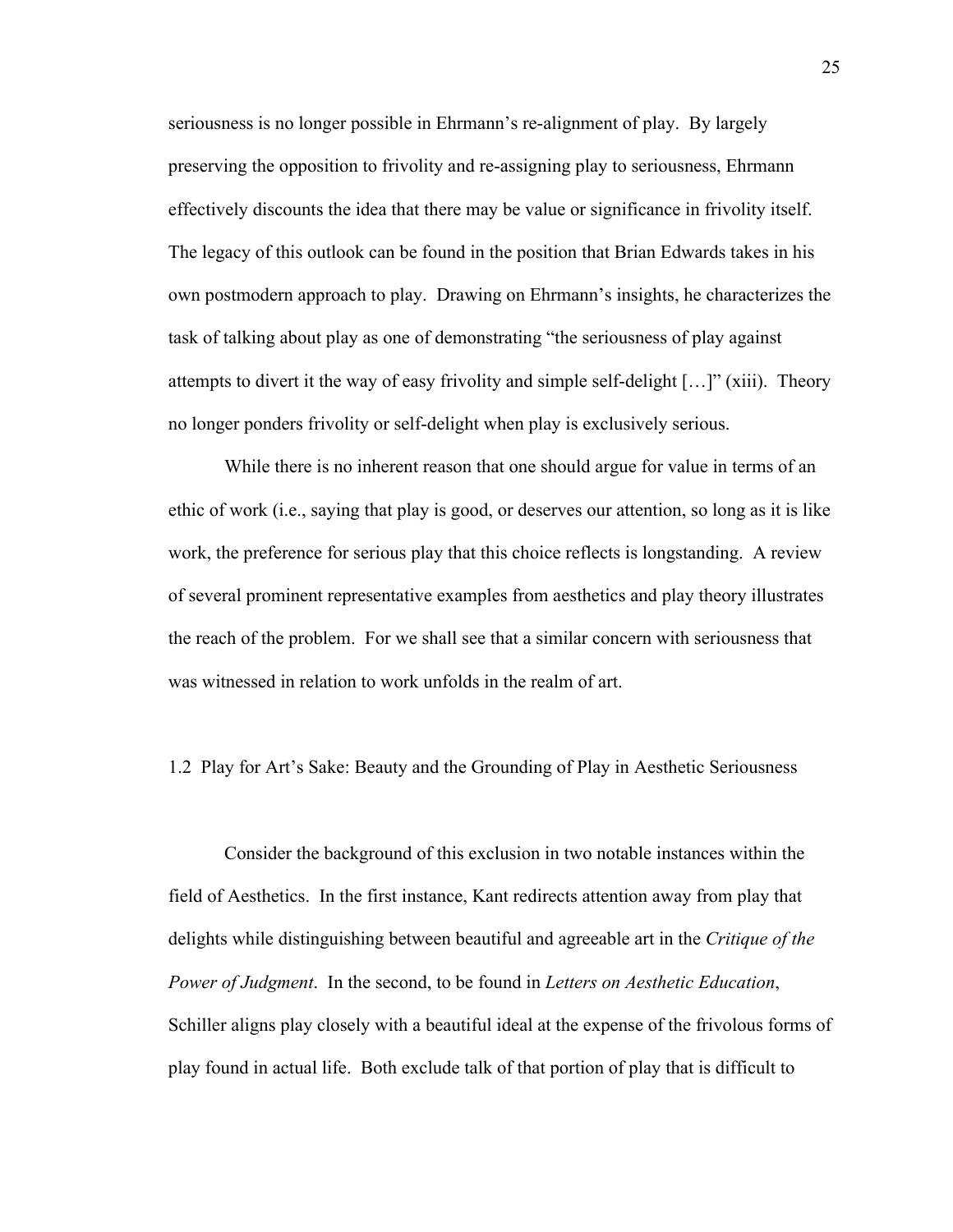reconcile with a sought after ideal of seriousness attached to beautiful art. In short, both either suppress or exclude play that is folly from matters of aesthetic beauty. As such, their example reminds us that there is a philosophical tradition of linking play to seriousness in the realm of art. The legacy of that seriousness is felt in discussions that take frivolous play to detract from a work of art's aesthetic value. The frivolous, then, is excluded not only from labor's virtues, but also from beauty's ideal.

Let us turn to the first of these philosophical marginalizations of folly. In section 51 of the *Critique*, entitled "On the division of the beautiful arts," Kant can be seen dividing play while distinguishing the beautiful from the merely agreeable. In the course of discussing the difficulty of determining whether a given visual or auditory experience provokes sensation or reflection (e.g., whether our experience is one of seeing or judging) he invokes the following contrast: "[…] one cannot say with certainty whether a color or a tone (sound) is merely agreeable sensations or is in itself already a beautiful play of sensations, which as such involves a satisfaction in the form in aesthetic judging" (202). That brief uncertainty is interesting, for it would suggest a willingness to accept the ambiguity between seeing and judging.

For Kant, however, the distinction between seeing and judging is the basis for separating the agreeable from the beautiful. Perhaps uneasy with the implication of the earlier uncertainty, he rapidly re-establishes a divide between "agreeable sensations" and "a beautiful play of sensations," situating his talk of play within the privileged category of judgment and the beautiful. What he calls sensations, "the rapidity of the vibrations of the light, or in the second case, of the air  $[...]$ " are to be "associated only  $[with]$ agreeableness, not beauty of their composition." While in principle there is a play of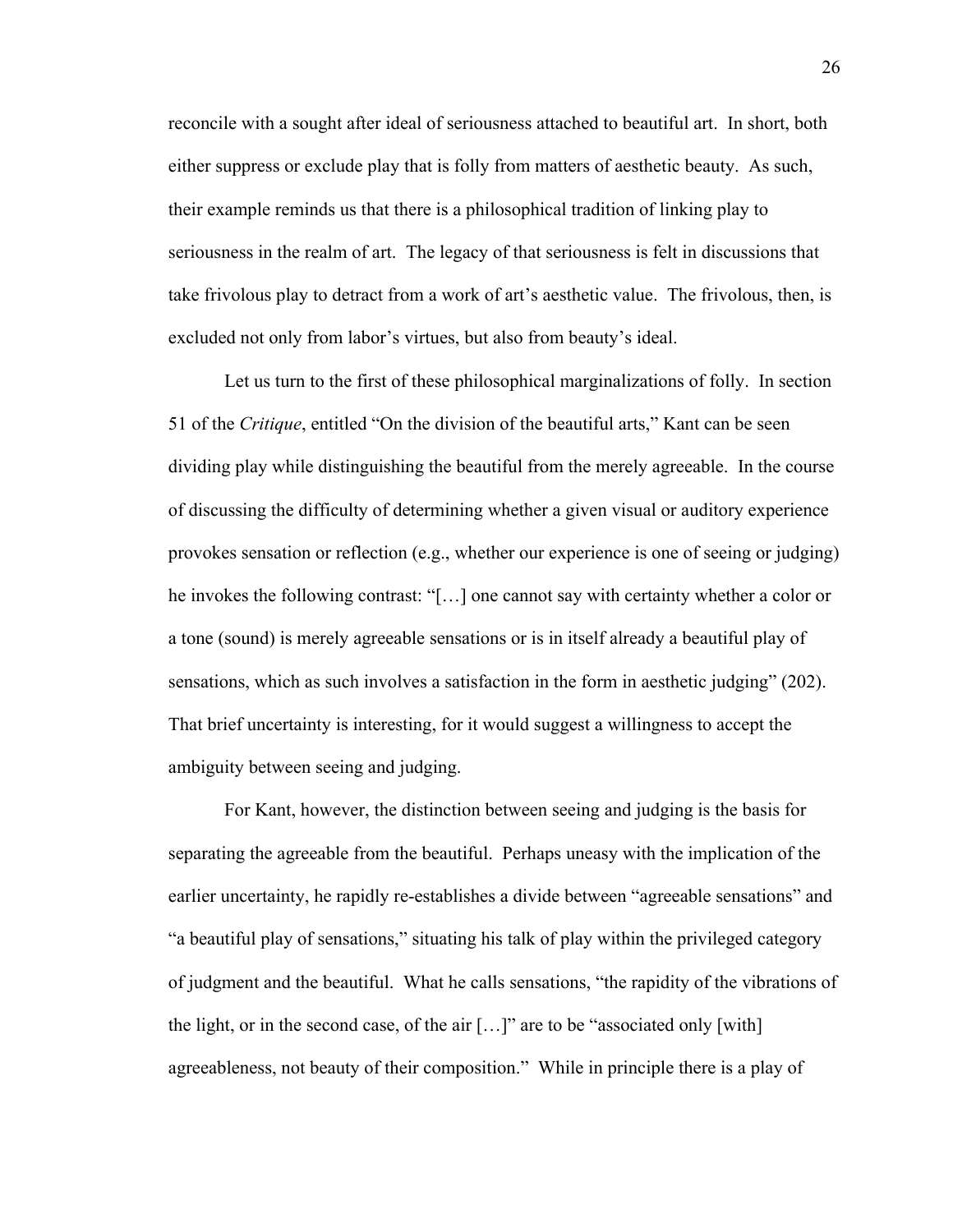sensations in any kind of art, be it beautiful or otherwise, its discussion is held in check when play pertains to the lesser phenomenon of agreeable art. Here, rather than even remark upon an agreeable play of sensation, Kant's discussion of play appears only amid beauty and the act of judgment.

Play comes to the foreground in Kant's discourse at the point where sensations are made deep and does not squander itself on the immediacy of merely agreeable stimulations. In this hierarchy one may already observe how two senses of play are parted from one another. Play is a part of beautiful art only if it is more than agreeable and its appeal is mediated by cognitive judgments rather than immediate sensations. The ensuing sense of play focuses on acts that do not entail immediately gratifying delights.

The import of this decision to favor beautiful play is apparent already in section 44, entitled "On beautiful art," when Kant makes it clear what is to be left out of his ideal of play in the midst of beauty. Unlike beautiful arts,

> agreeable arts are those which are aimed merely at enjoyment; of this kind are all those charms that can gratify the company at the table, such as telling entertaining stories, getting the company talking in an open and lively manner, creating by means of jokes and laughter a certain tone of merriment, in which, as is said, much can be chattered about and nobody will be held responsible for what he says, because it is only intended as momentary entertainment, not as some enduring material for later reflection or discussion. (184)

This conception of agreeable art entails the very things that are left out of seriousness and Kant's sense of beautiful art, but which may nonetheless seem highly playful in their own way. One consequence of this way of speaking about play is to select in favor of play that manifests in the realm of beauty rather than in merriment. The ideal of play in this instance is already one that does not engage with popular entertainments or the setting of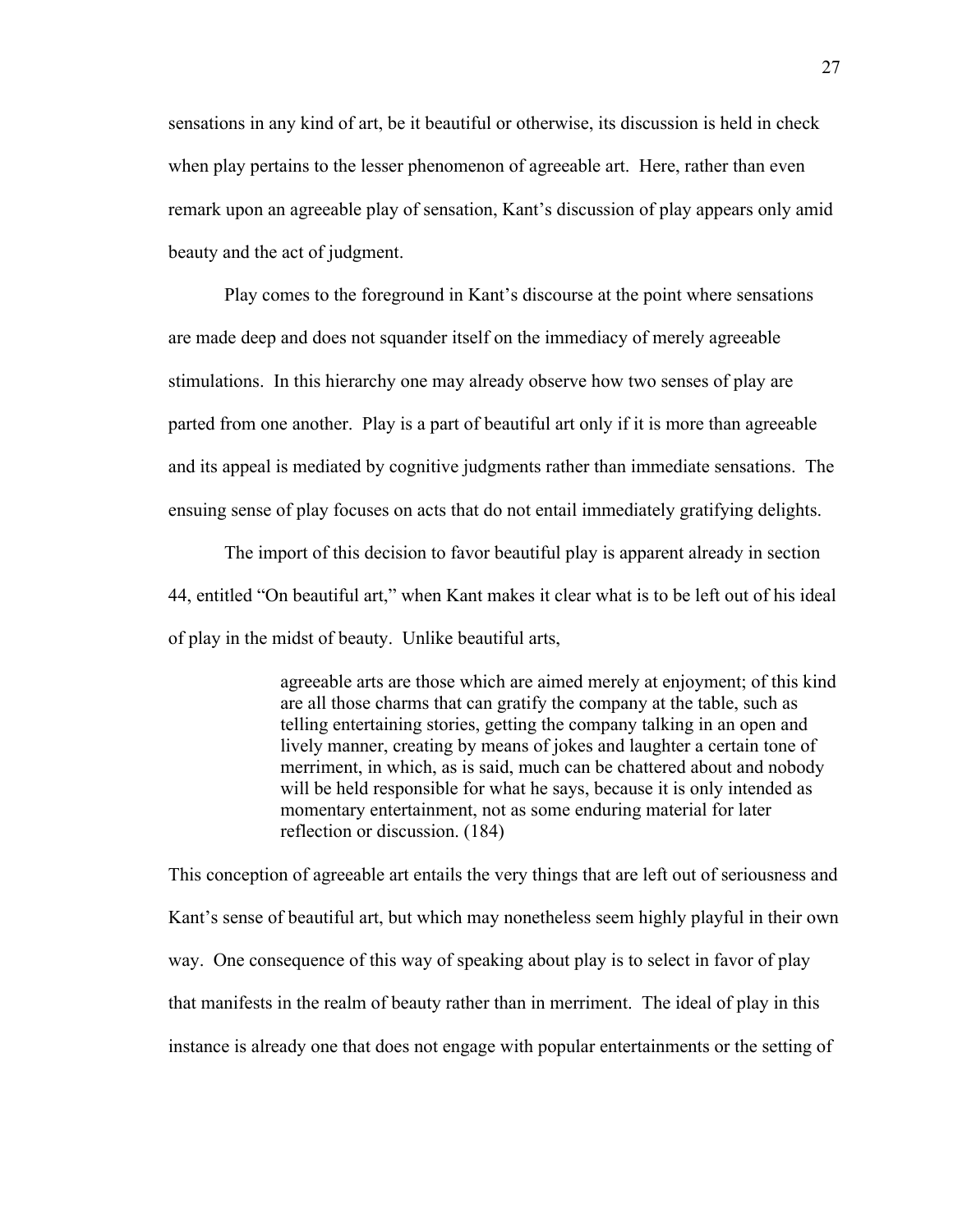bawdy jokes.<sup>9</sup> Play is most valued for its link to the nobility of beauty, a serious affair beyond the trifle of mere momentary agreeableness.

While play forms a part of Kant's account of the judgment of beauty, and he exhibits a wish to place it in a serious realm, he does not entirely exclude the scene of agreeable folly from aesthetic consideration. In this respect, Schiller's *Aesthetic Education* eventually provides a more definite exclusion of the aesthetic worth of foolish play. This is perhaps surprising given Schiller's desire to place play at the heart of human existence, most famously in his view that "man only plays when he is in the fullest sense of the word a human being, and he is only fully a human being when he plays" (107).

Indeed, the tactical shift away from frivolous manners of play is not immediately apparent in Schiller's discussion. It emerges in the midst of a motif whereby the multiplicity of the actual is subordinated to the unity of ideals. When Schiller discusses forms of play that do not register with an ideal of beauty, a depreciation of frivolous play emerges. Eventually this means that those everyday follies that do not aspire to the greater spiritual ends of the beautiful are set aside.

This disparagement of frivolous play, however, seems momentarily at bay when Schiller turns to the topic of the play-drive in the Fifteenth letter. Schiller even seems to envision a fair meeting place for the actual and the ideal in the play-drive, which he describes as "living form: a concept serving to designate all the aesthetic qualities of phenomena and, in a word, what in the widest sense of the term we call beauty" (101).

 $9<sup>9</sup>$  The scene of agreeable arts will be useful to recall when looking at Bakhtin's discussion of Rabelais and the decline of aesthetic insight into laughter and merriment in literature, since it provides a way of understanding Bakhtin's theory beyond Rabelais scholarship.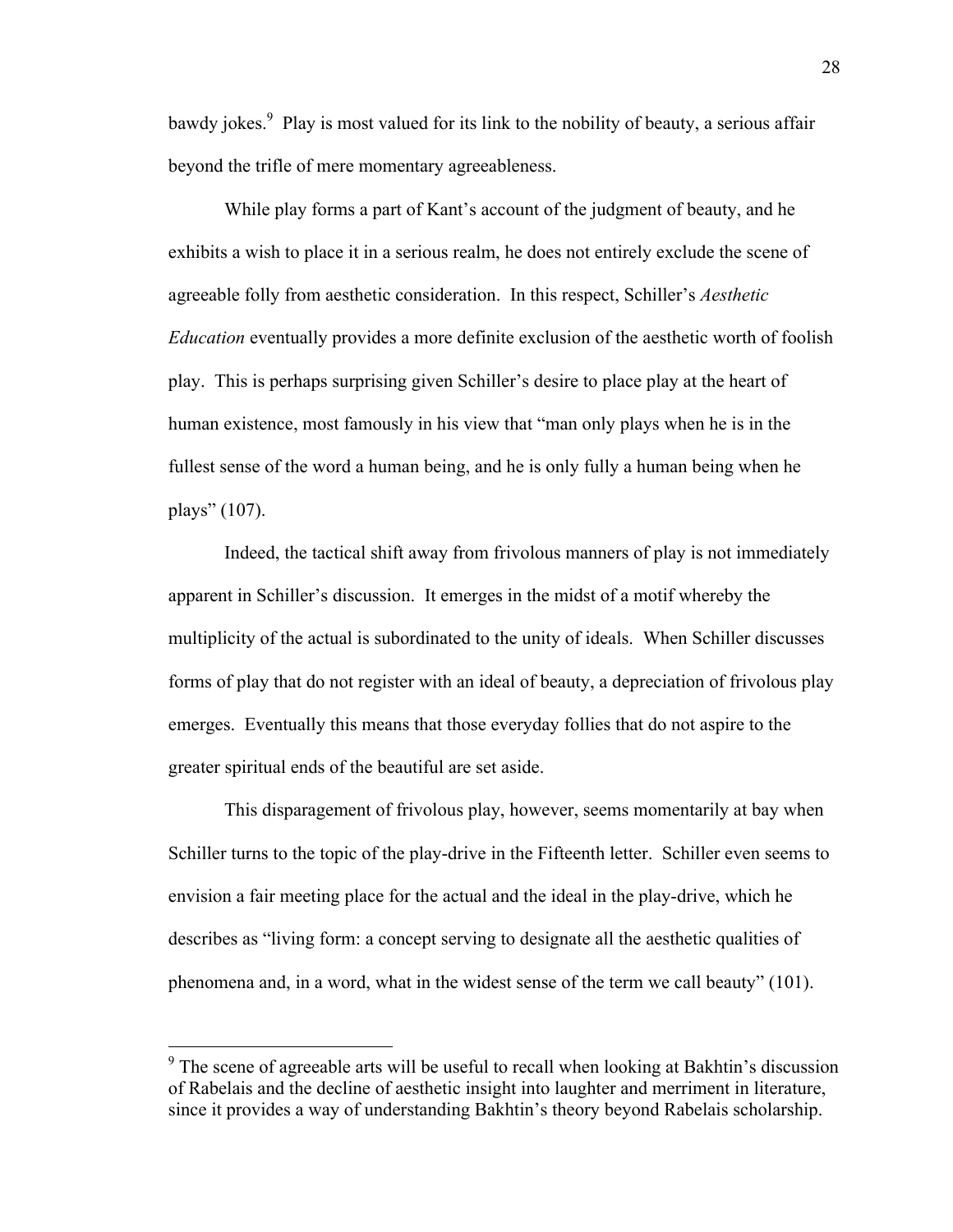The play-drive, then, joins both the sensory world of nature and the formal world of abstraction and reason. Or to think of this differently, we could say that the play-drive satisfies both the sensual pursuits that divide and the conceptual pursuits that unify. That drive would seem to balance the desire to recast everyday multiplicity in a material realm with the archetypal unity of an ideal that Schiller describes reason as demanding. Any frivolity in the actual, then, is not automatically set aside.

Schiller even seems on the verge of valuing play as folly when he confronts the accusation that frivolous play should not be linked to the beautiful by anticipating an objection to the prominence he gives to play in aesthetic matters: "But you may have long been tempted to object, is beauty not degraded by being made to consist of mere play and reduced to the level of those frivolous things which have always borne this name" (105)? Schiller's response to the objection is telling. Instead of saying that the beauty at issue extends to all manner of things and is not degraded by its association with "mere play" and "frivolous things," he challenges the very premise of the question:

> But how can we speak of *mere* play, when we know that it is precisely play and play alone, which of all man's states and conditions is the one which makes him whole and unfolds both sides of his nature at once? [...] [...] I therefore would prefer to put it the opposite way around and say: the agreeable, the good, the perfect, with these [*sic*] man is *merely* in earnest; but with beauty he plays. (105-7)

The moment provides a crucial reversal of the seriousness attached to earnestness and by extension to beauty. By itself, the passage might even offer succor to the effort to value folly relative to beauty.

Yet, while he answers the criticism of play by redefining the imagined critic's seriousness as a trifle, Schiller also prepares the ground for another kind of serious play that avoids the folly of play in the actual world. This is evident later when he explicitly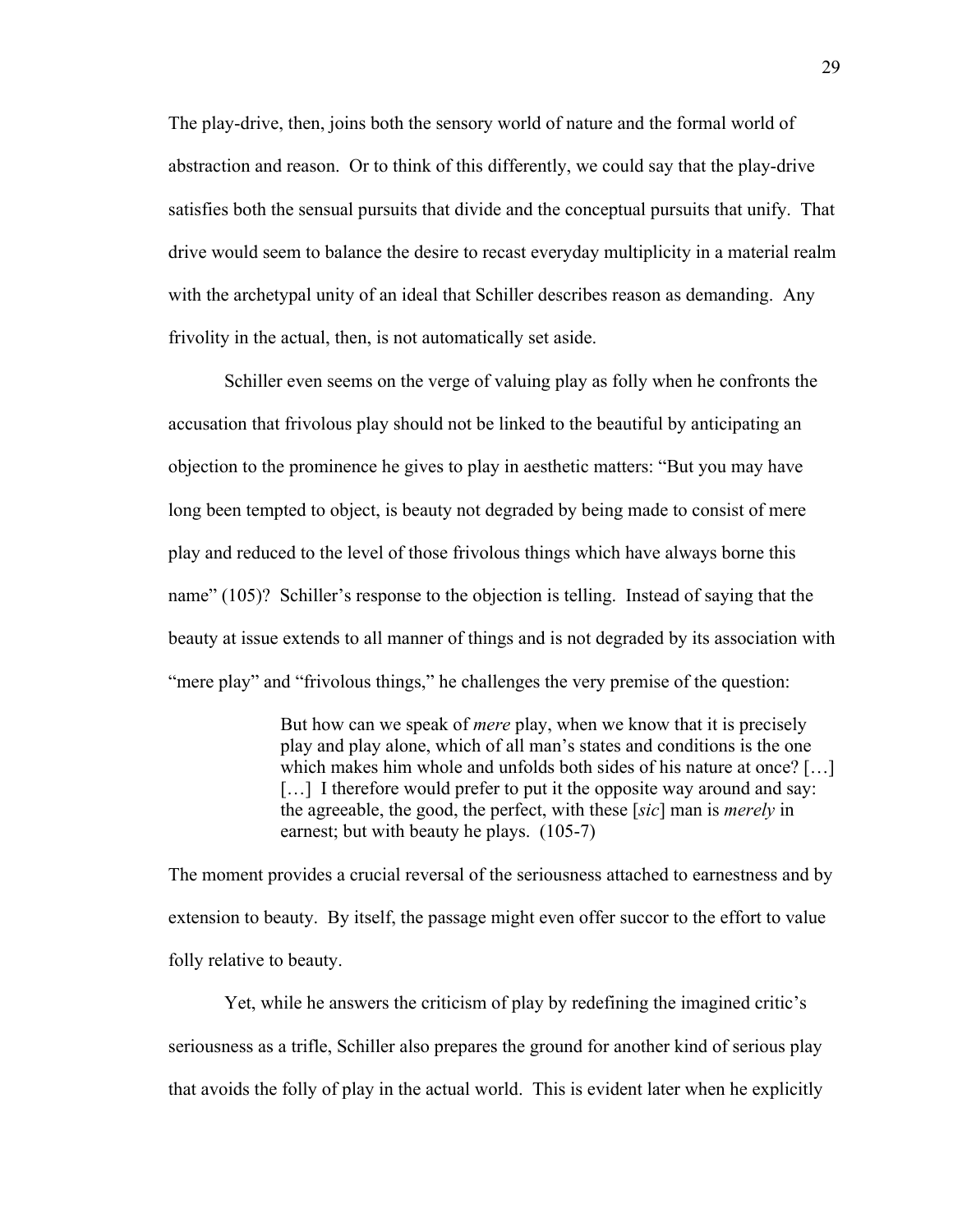makes allowances for an exclusion: "True, we must not think here of the various forms of play which are in vogue in actual life, and are usually directed to very material objects" (107). He explains that this is because "[…] with the ideal of Beauty that is set up by Reason, an ideal of the play-drive, too, is enjoined upon man, which he must keep before his eyes in all his forms of play" (107). With that ideal, a new earnestness shows itself.

Seriousness itself haunts the actual-ideal motif in Schiller's discussion and is part of the repertory with which he portrays the cultivation of reason over nature, or the unity and the totality of ideals over the menacing multiplicity or diversity of actual experience. While he allows for the importance of actual experience, stating that the actual should not be suppressed by imposing an abstraction upon it (37), ever so gently he nudges nature toward reason. Rather than say that the actual must yield to the ideal, he claims that the former must remain open to reason and allow consciousness to draw the variety of the actual into harmony with a single ideal (43).

Ultimately, for Schiller, reason enjoins that we keep ideal play before our eyes, looking away and remaining unsullied by the vogue of actual material forms of play. He redefines play and gives it a value in aesthetic matters, but he does so by giving it metaphysical seriousness: the play of beauty that really counts is that which transcends the material realm. His vision, then, is not so incompatible with that of his imagined critic. After all, both effectively reject frivolity and some form of "mere" play. Their only disagreement may be on just what constitutes each of these things. Schiller's critic simply has a more expansive notion of what should be omitted from the beautiful. For both, ideals cause one to abandon what does not lead to the privileged category of the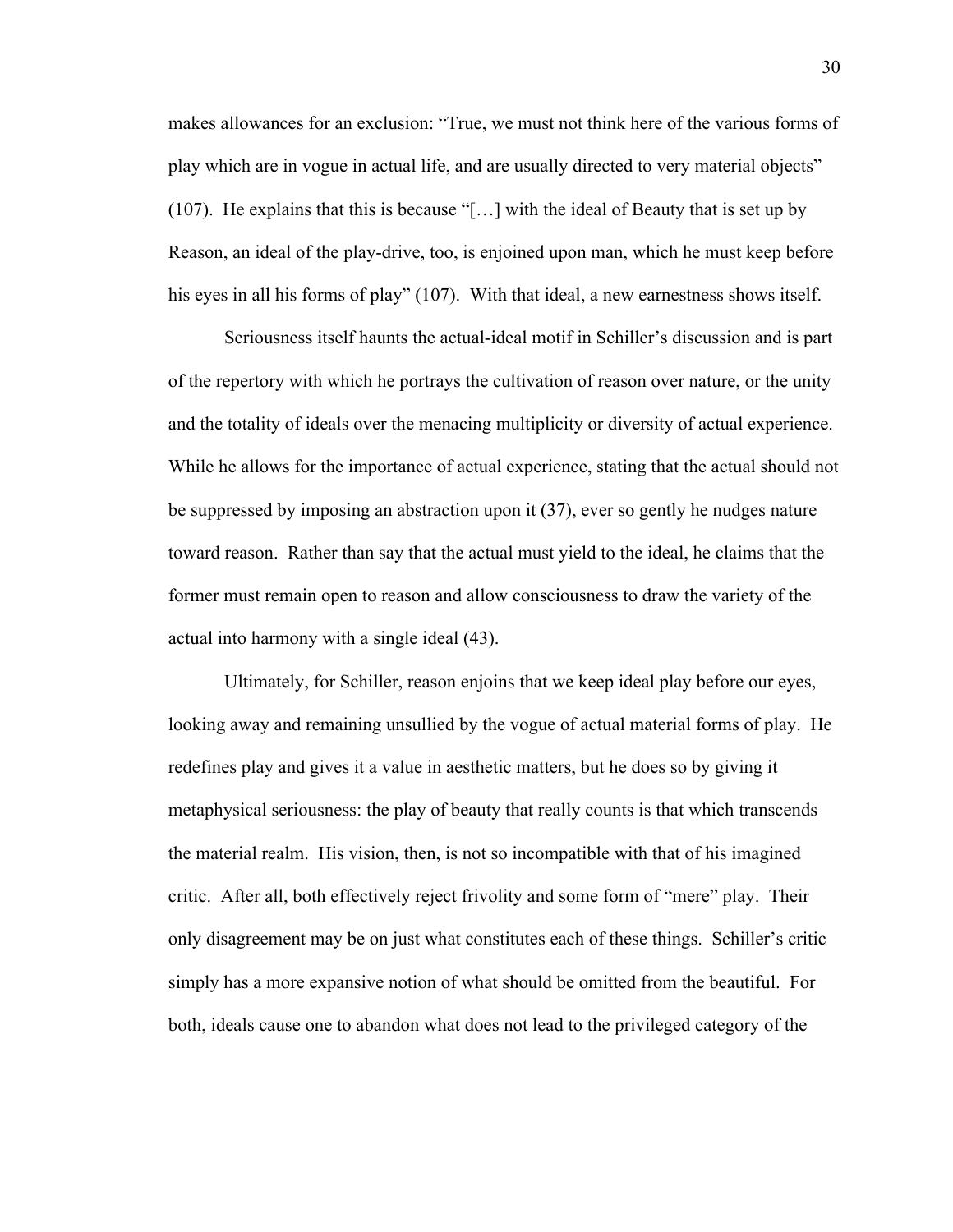beautiful. The frivolity or superficiality that sometimes surrounds play is seen to intermingle too closely with the baseness of a materially present life.

Such instances allow us to observe a general pattern at work in other theorizations that establish an exclusion when it comes to play. Whether what is affirmed is work or the ideal of art, seriousness repeatedly serves to justify or ennoble play by setting it apart. So while Ehrmann's praise for Huizinga's appreciation of the serious side of play is scant (Ehrmann 31), *Homo Ludens* itself rests on several basic exclusions of frivolity too. From the start, Huizinga carves out an ideal realm for play, distancing it from apparently inconveniently frivolous everyday forms. The reader is told that play is "more than a mere" reflex, and goes "beyond […] purely physical or biological activity," it "transcends the immediate needs of life" and it "imparts meaning" (Huizinga, 1). That play may be opposed to and based on *a priori* reality (one of Ehrmann's objections), hardly means that it cannot also be deadly serious in Huizinga's hands.

As it was with Kant and Schiller, a set of exclusions places play in a metaphysical beyond. All that is not "more than a mere" reflex, "purely physical," and which does not transcend "the immediate needs of life," is also not quite what Huizinga wishes to examine under the heading of 'play.' Huizinga's emphasis on exceeding the physical or material level of existence by turning to grand meanings that are beyond the moment has affinities with both Kant's aversion to the scene of agreeable art, which took place in the suddenness of an immediately affective response rather than unfolding in reflection. It is also reminiscent of Schiller's disregard for everyday play at the material level.<sup>10</sup> In both

 $10$  The presence of the physical body as a place of disparaged play represents a troublesome twist to which both the theorizations of Nietzsche and Bakhtin respond.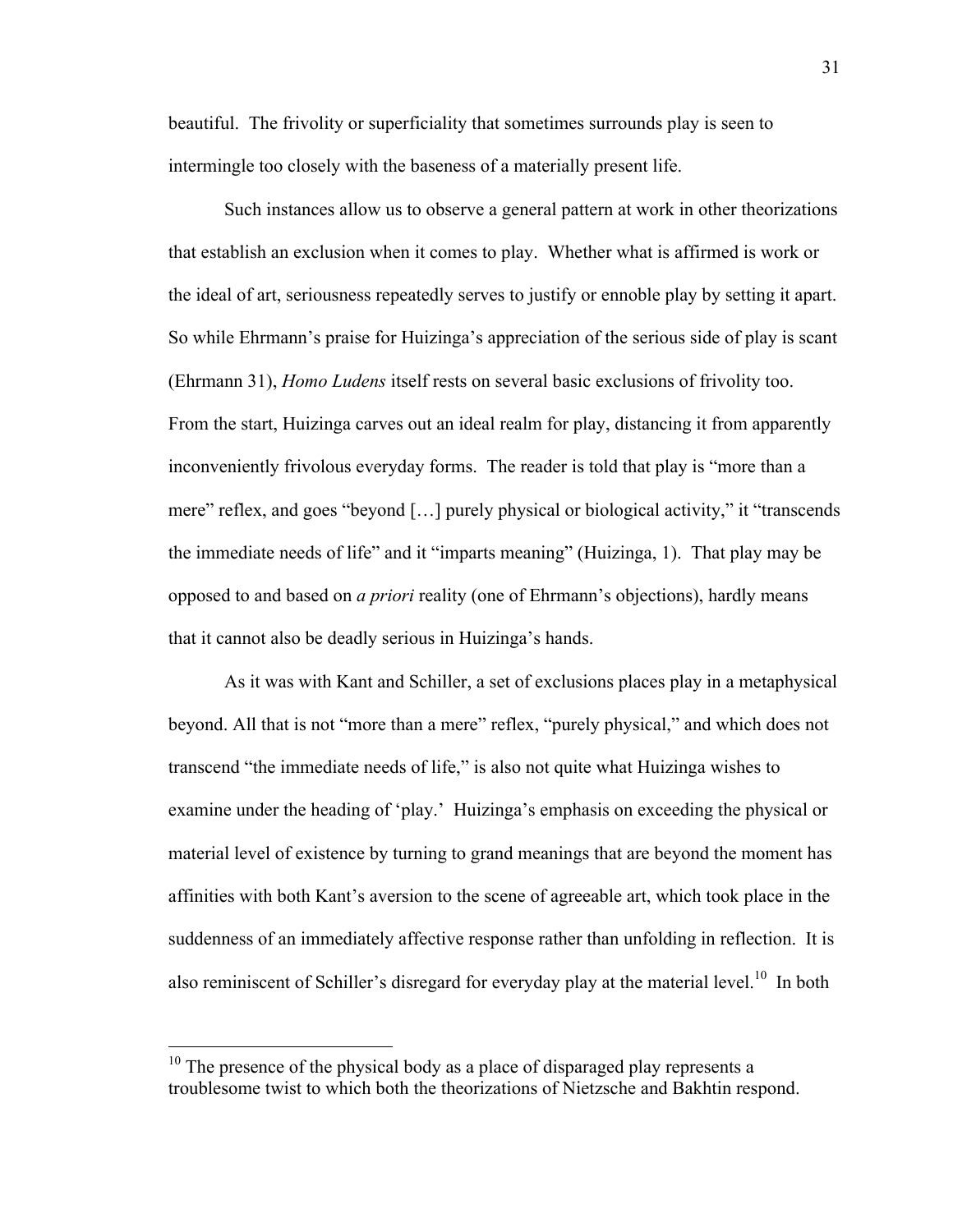cases, we are reminded that Huizinga makes it clear from the start that play is not to be played with lightly.

In addition, for Huizinga play often forms a constructive role directed towards civilizing effects. In this sense, play is rule governed in such a way that even at its most destructive, in war, play fulfills a purpose in his view. Indeed, structure is so important to Huizinga's sense of play that he cites this quality of fighting as part of his argument that war can be play: "Fighting, as a cultural function, always presupposes limiting rules, and it requires, to a certain extent anyway, the recognition of its play-quality" (91). Likewise, when fighting commits atrocities and breaks from its rules, it ceases to be play for Huizinga (91). The obvious objection should be whether fighting is play even when there is a structure. Nevertheless structure accompanied by the sense of struggle and the analogy to the agonies of sport seem to be enough to make fighting play for Huizinga.

For Caillois too, this sense of purpose underlies much of the way he understands play, with the notable exception of aleatory play and games that are corrupted. We can see this, for example, when Caillois refers to corruption and begins by describing the four attitudes of play in their as yet unsullied state. He writes that these attitudes are

> the desire to win by one's merit in regulated competition (*agôn*), the submission of one's will in favor of anxious and passive anticipation of where the wheel will stop (*alea*), the desire to assume a strange personality (*mimicry*), and, finally, the pursuit of vertigo (*ilinx*). (44)

In Caillois' formulation, desires with clear goals or pursuits form a part of all but aleatory play, in which we do not even find the desire to submit or the pursuit of chance. Corruption itself entails a break from that sense of purpose in desired outcomes and pursuits: "there is a specific perversion which results from the absence of both restraint and protection" (44). The problematic notion of corruption and perversion aside, there is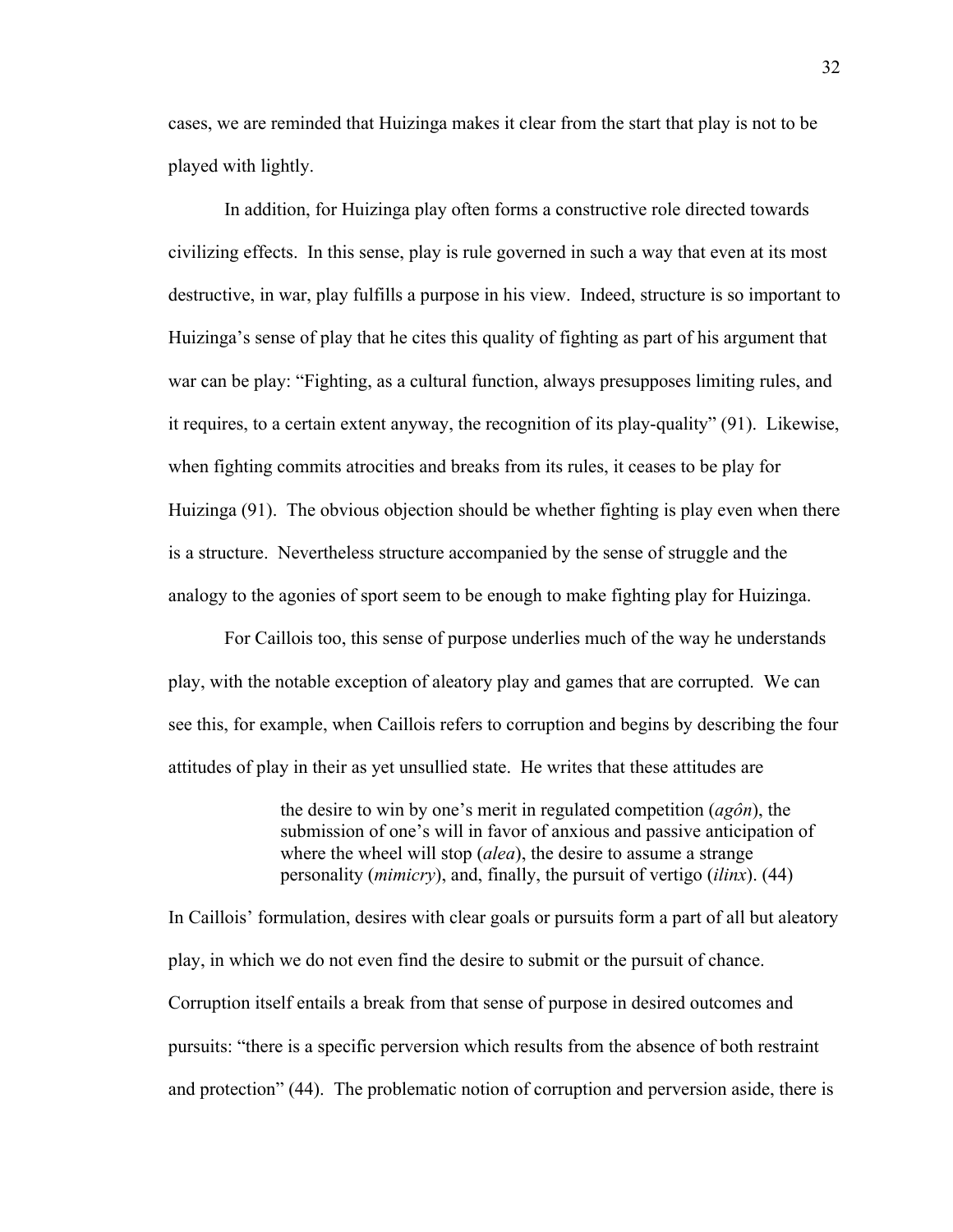another difficulty with the statement since it would seem to apply to only three of the categories (*agôn*, *mimicry*, and *ilinx*), those that provide "restraint and protection." While there may be a degree of restraint and protection in the wheel of chance, truly arbitrary outcomes would seem to make nothing safe or restrained. Without that possibility of peril, it seems difficult to imagine chance arousing much anxiety. This oversight suggests to some extent the influence of rule-governed play in Caillois' discussion, despite the presence of a category of play (*alea*) that is in a prime position to break out of that very determinism.

Consider by contrast to Huizinga and Caillois the palpable sense of folly that one finds at times in Derrida's writing when he discusses play. While Derrida never describes play as '*folie*,' the notions of supplementarity, free-play, the play of *différance*, and the structurality of structure all occupy a position of playful unease relative to the prevailing systems of ordered signification. While one could imagine such unease arising out from *horror vacui*, there are also several clues that the joyous abandon of folly is not only compatible with but also at times essential to his portrait of play. This is the case in "Structure, Sign and Play," when Derrida discusses first "the saddened, negative, nostalgic, guilty, Rousseauistic side of the thinking of play" and then "the Nietzschean affirmation" (292). That alternative to a more grim way of thinking about play is now also a "joyous affirmation of the play of the world and of the innocence of becoming, the affirmation of a world of signs without fault, without truth, and without origin which is offered to an active interpretation" (292). This play is distinguished as an affirmation that

> *determines the noncenter otherwise than as loss of the center*. And it plays without security. For there is a *sure* play: that which is limited to the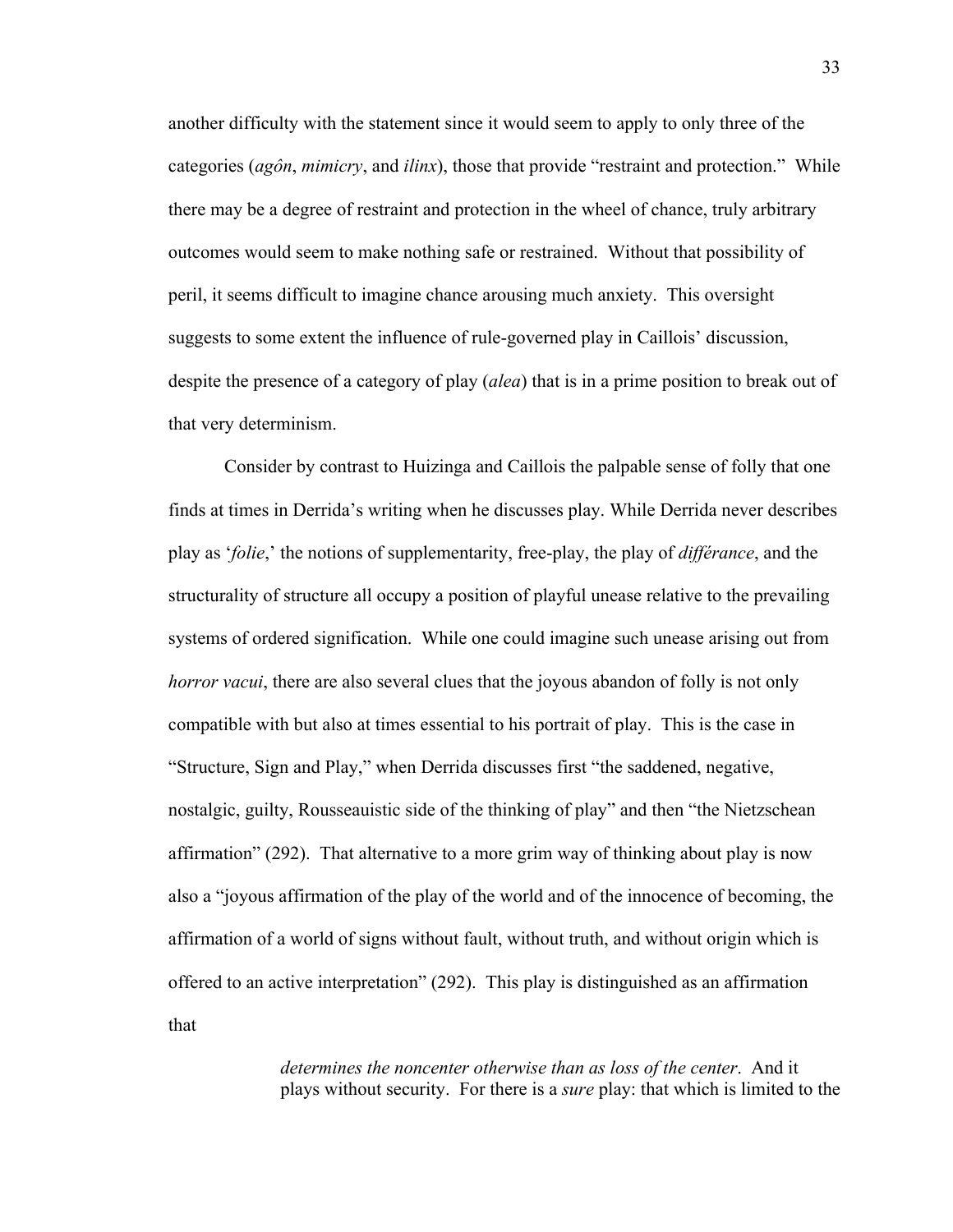*substitution* of *given* and *existing*, *present*, pieces. In absolute chance, affirmation also surrenders itself to *genetic* indetermination, to the *seminal* adventure of the trace. (292)

Rather than horror with the remaining emptiness or fluidity of meanings there is a "joyous affirmation" and surrender to the "indetermination" of origins and the "adventure of the trace." The question of joy and its role are explored only as a thematic contrast to the saddened nostalgia identified in the discourse of Leví-Strauss and Rousseau, where the absence of origins provoked a new search for a fixed state of being (292). As such, the pleasure or tone of that "*sure* play" are not elaborated in theoretical terms within the text. That space in the work, where the importance of a joyous affirmation is unexamined, suggests a certain open structure of its own that invites one to consider another vein in the text's own structurality, its own surrender "to the *seminal* adventure of the trace." That is, it leaves open another way for Derrida's discourse to speak to the issues at stake for the reader of folly.

Derrida goes a bit farther along the path of folly and delight in "*Différance*" when he writes: "There will be no unique names […] we must think this without *nostalgia*, […] we must *affirm* this, in the sense in which Nietzsche puts affirmation into play, in a certain laughter and a certain step of the dance" (27). The effect of that 'certain' in the phrase "a certain laughter and a certain step of the dance" is to introduce a sense of uncertainty that is particularly susceptible to a reading of folly in the references to laughter, dance, and a Nietzschean affirmation, meant to contrast with an end to différence and verbal play, or the grim condition of having lost the "myth of a purely maternal or paternal language" (27).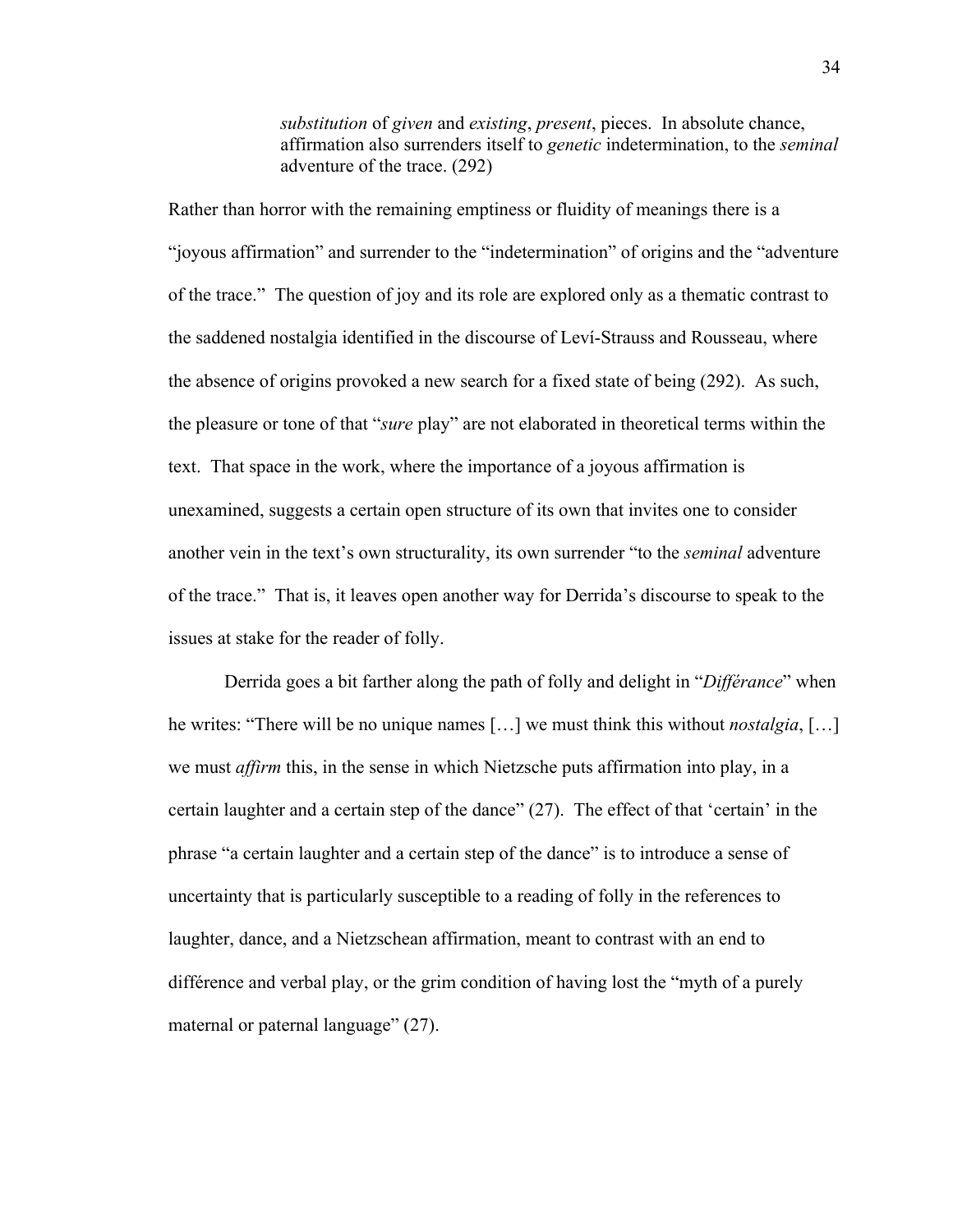For the current discussion, one may note that the question at issue need not be only a matter of the order, but of the tone of that order which presences and finality establish as their own ultimate ground. The definition of play as seriousness represents a tactical approach to valuing play relative to an existing structure. However, Adorno's discussion of the detrimental effect of free-time and Derrida's call for an affirmation in free-play and the play of *différance* combine to suggest how a reading of play as folly allows us to begin to see what it would look like to distance ourselves from that effort to reconcile play with the labor of work or the leisure of beauty.

1.3 Moving Beyond Pejorative Frivolity: the Cautionary Case of "The Playful"

Some instances of play are undoubtedly gravely earnest, serious affairs and may even unfold in the way that Kant, Schiller, Huizinga, Caillois or Ehrmann provide. Nevertheless it also seems clear that casting for play a theoretical role of seriousness frequently comes at the expense of other aspects of play: the communal table of agreeable art in Kant's case and everyday play that does not aspire to a spiritual significance in the cases of Schiller and Huizinga. The price of seriousness seems to be to push aside forms of play that provide delight or a distracting intrusion on more somberly structured play activities.

Lest one think disregard for the folly of play isolated to the realm of aesthetics, in abeyance and only lingering on in Huizinga's efforts and the generation that directly responds to it, one should also consider its extension up into the present. Already it manifested itself in Edwards when he called upon Ehrmann's rallying cry. However, one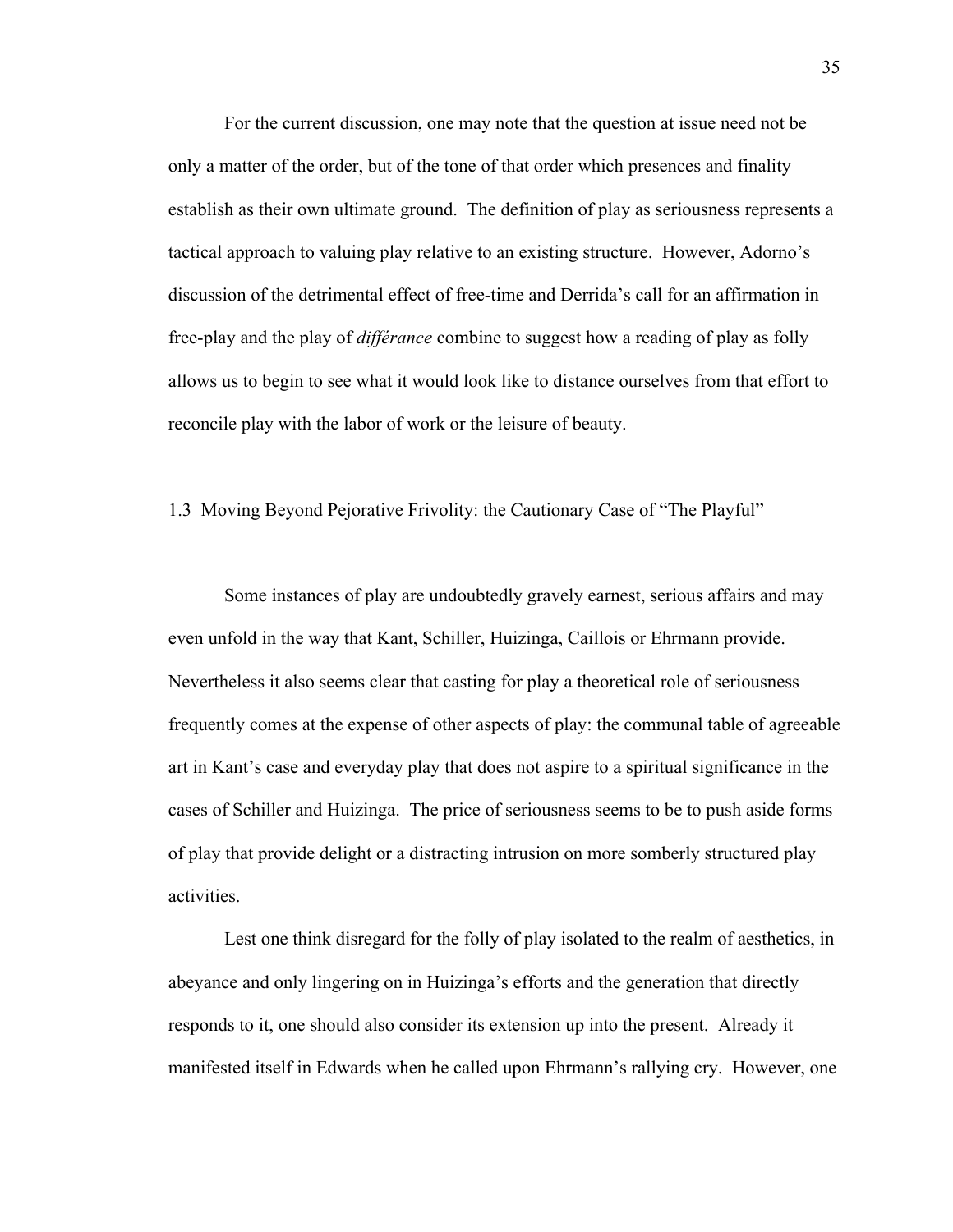sees this effect even in accounts that take greater pains to theorize folly. Such is the case in a last set of exclusions that appear in Brian Sutton-Smith's treatment of play in *The Ambiguity of Play*. Sutton-Smith's case highlights how the effect of a pejorative understanding of frivolity gains greater subtlety even in the midst of attempts to include a theoretical account of folly. We witness this when Sutton-Smith seems to struggle with frivolity in his account of "the playful."

In the process of defining that part of play that seemed to be missing thus far from the discussion, he proposes

> reserving the concept of playful for that which is metaplay, that which plays with normal expectations of play itself, as does nonsense, parody, paradox, and ridiculousness. Playful would be that which plays with the frames of play. Play, by contrast, would be that which plays with the frames of the mundane and sticks to its purpose, […] expected routines or rules guide and frame the action in a steady way throughout. Always granting, of course, that even in such sober play, some of the players may indulge in playful asides or disruptions, as when they make jokes about what is going on. (Sutton-Smith, 147-8)

The definition of 'the playful' contains a telling paradox. For while the term 'playful' derives from play, Sutton-Smith applies it to something different from play proper. On the face of it, there is nothing to say that 'playful' would refer to any of these things alone nor solely to meta-play rather than play. If it were meta-play only, why call it 'playful' and not more precisely 'meta-playful?' In the idea of playfulness and the playful Sutton-Smith retains that which was expelled in defining play as deadly serious. The playful becomes an outlet for that folly which was set aside from the serious norm of play.

Thus, he attempts to distinguish not only a type of play, but how play itself is different from the playful: "the common fact of play life is that most players are deadly serious about their undertakings and do not typically make light of others who play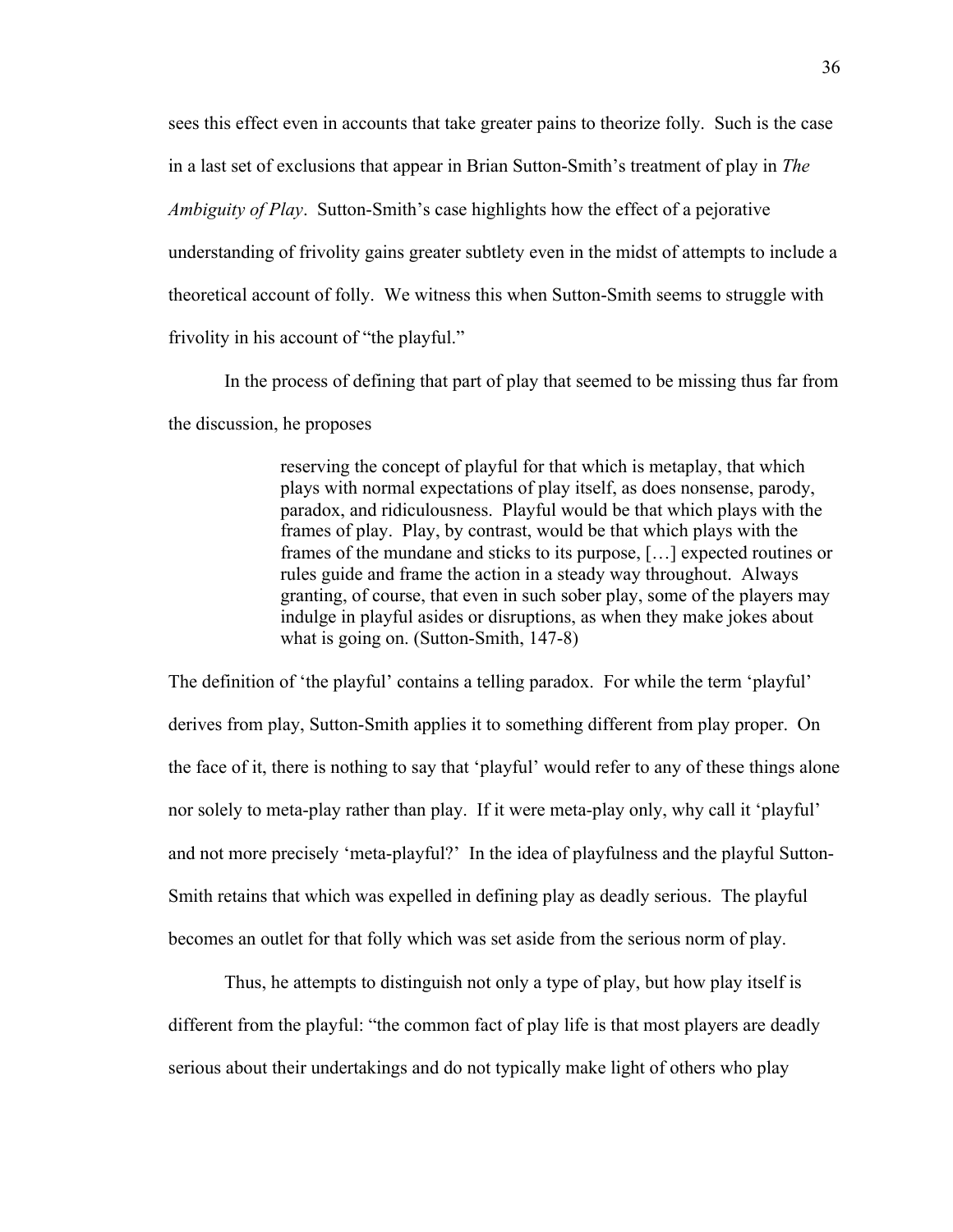around with their play meanings […]" (148). Here, he momentarily slips into naming folly 'play' when he refers to those who "play around." However, folly ("nonsense, parody, paradox, and ridiculousness") is removed from the second instance of "play meanings" which are "deadly serious." The playful now becomes the above-cited metaplay as well as "the genre of comedians and tricksters, of wits and dilettantes" (148). Before this, when he writes that "the key is that the playful is disruptive of settled expectations" (148), it is unclear why the playful is not play. Instead, that part of play that remains in the playful is termed meta-play even though the things he describes may well comprise a wider category of disruptive folly that needn't in itself be expressly selfreferential or reflexive. Thus, he tells us "most players are deadly serious about their undertakings" and engage in "expected routines or rules [that] guide and frame the actions throughout" (148).

An unhappy conscience about play is apparent when Sutton-Smith identifies the frivolity of play with a modern western rhetoric of denigration and devaluation (201-10). That is not to say that he does not address folly outright, but that it emerges in relation to play at a troubled moment—not clearly a part of playfulness or play. Although included in play, frivolity is seen as part of a shifting label of opprobrium that is applied by the practitioners of one manner of play to those of another (205). This remains the case until Sutton-Smith turns to "dilettantist play" which "pursue[s] this greatest folly" (210), "the lowest of all forms" (209), because it is the nadir at which a form of play ceases to label some other play as the truly frivolous kind.

Sutton-Smith's attempt to account for folly, shows us how the appeal of serious play is difficult to overcome and worth acknowledging candidly as such. Like Sutton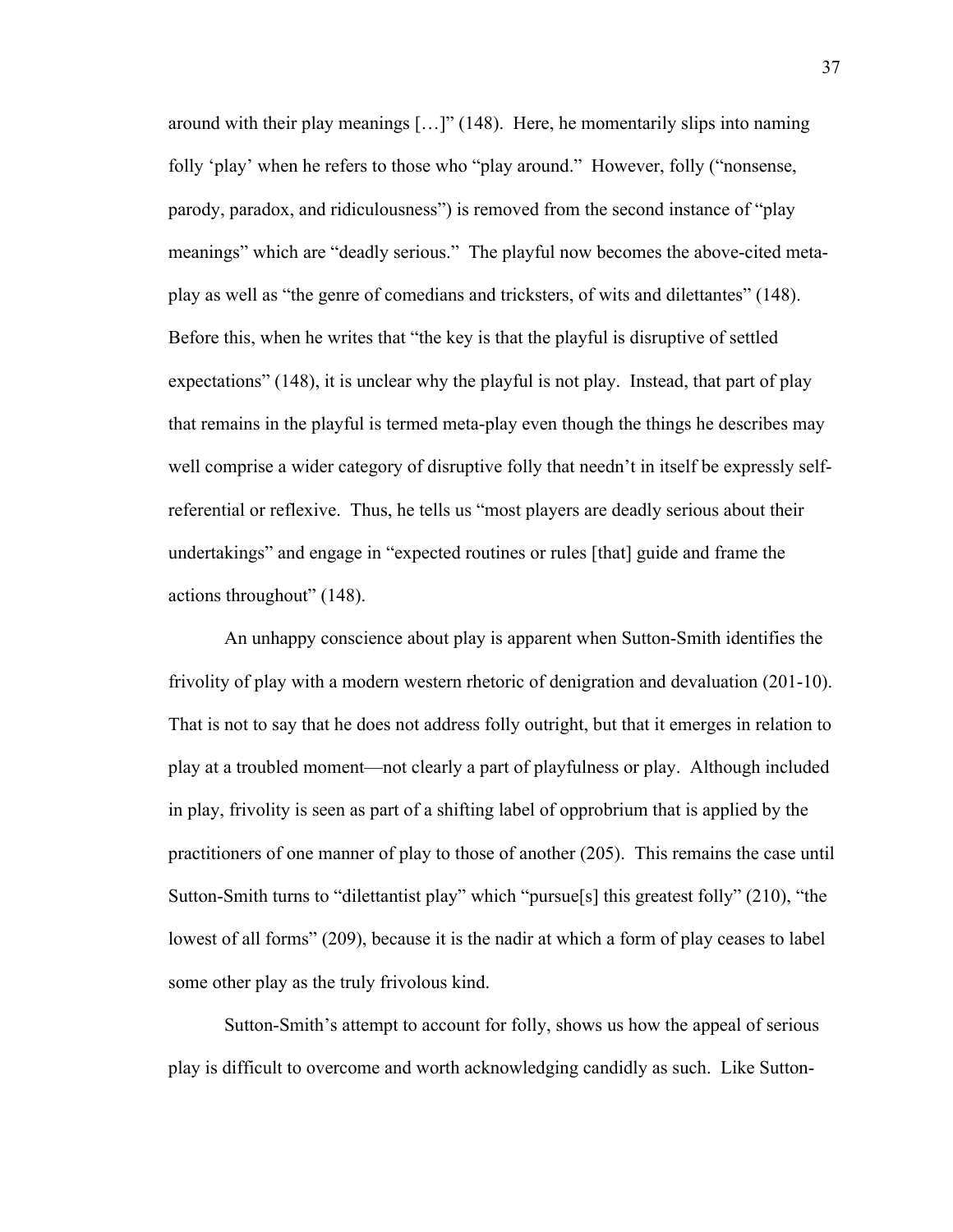Smith, Foucault preserves some ambivalence about the frivolity of certain manners of literary folly. However, since Foucault's account ultimately provides the framework for a positive account of folly as a manner of *deraison* that expresses forbidden truths, I will consider it in greater detail among the theories that provide for a more inclusive portrait of folly.

In the following sections, I discuss three theoretical highlights that I take to provide a view of the alternative valuation of play that builds on the sense of folly intimated by Adorno and Derrida. Each of the following theories elaborates a distinct sense of folly that I will return to in the chapters that follow to consider how particular authors draw upon a sense of folly explored initially in the present chapter. I begin these theorizations by considering the positive value folly acquires in *Gay Science*. After this, I turn to Bakhtin's discussion of bodily follies in *Rabelais and His World*. I conclude with a turn to Foucault's *History of Madness* and "Madness and Society" to explore how reading the texts with a measure of criticism, allows for a view of folly as madness to emerge.

1.4 Nietzsche's 'Follies of Appearance'

For Nietzsche, the turn to folly emerges out of a tension that reaches its apex at a late juncture in the *Gay Science*. However, early on, in a section entitled *The dignity of foolishness* (43), he already begins to re-value folly when he proposes that:

> A few millennia further along the course set by the last century – and everything men do will display the highest prudence [*klugheit*]: but just that way prudence will lose all its dignity. Then it will, to be sure, be necessary to be prudent, but it will also be so commonplace and vulgar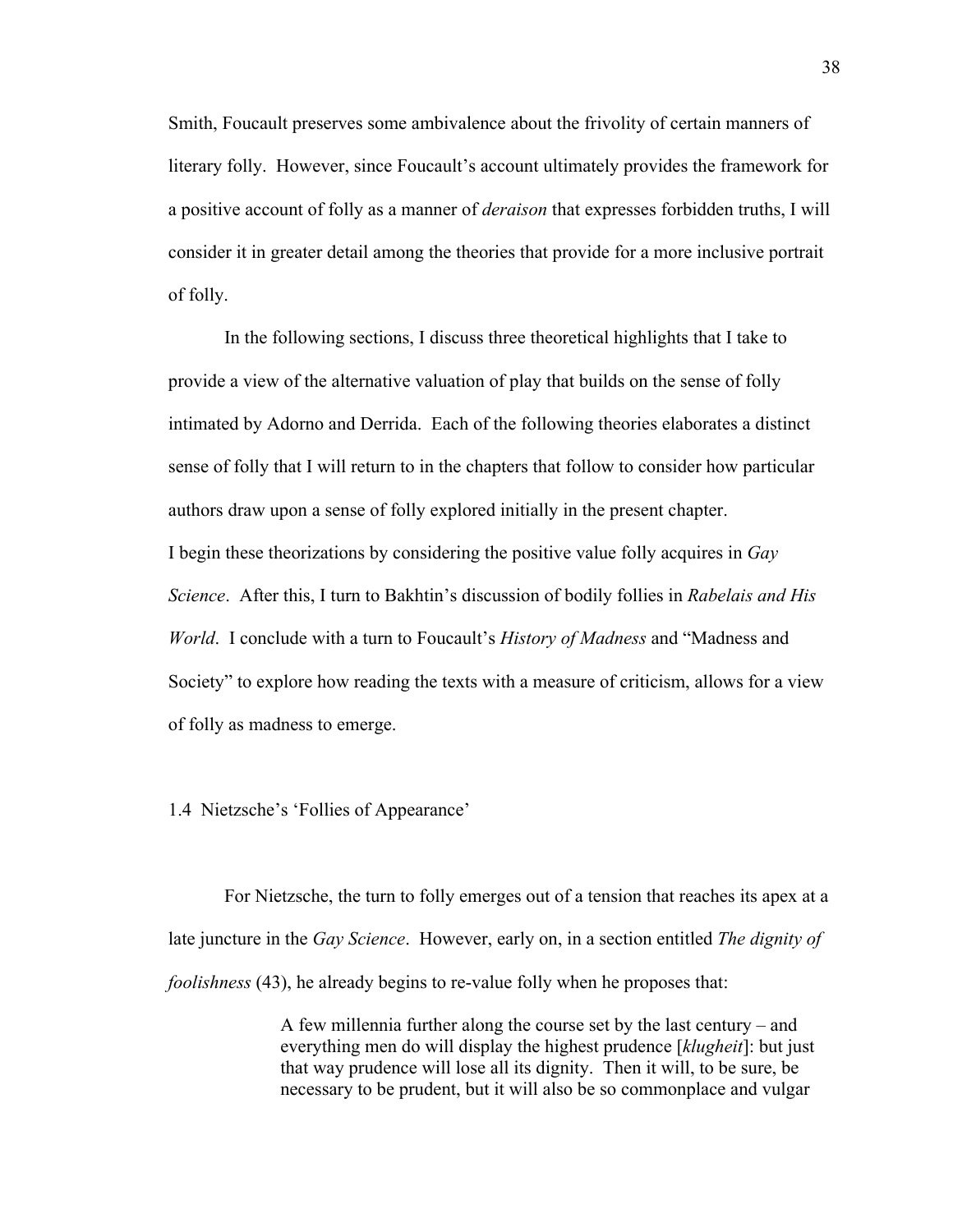that even a moderately aristocratic taste will experience this necessity as a *vulgarity*. And just as a tyranny of truth and science could increase esteem for the lie, a tyranny of prudence could spur a new kind of nobility. To be noble might then come to mean: to entertain follies. (43)

The passage is clever precisely in its use of folly to relativize prudence.<sup>11</sup> A locally prevailing prudence is made remote and part of mere historical habit aimed at earning the esteem at stake in "dignity" and being "noble." Furthermore, that reward is only doled out so long as prudence is not commonplace, not simply ennobling but practiced by aristocratic exception. If the defining feature of prudence is that exception, then, it becomes easy for Nietzsche to show how a different historical habit, now framed as resisting "tyranny," might as easily unfold. However, that transformation of prudence in a social custom is at once critical and bound to seem precisely foolish to the prudent person, who may believe the value of prudence is inherent rather than socially distilled.

The passage makes a point at two levels. The first proceeds by telling a story of how folly may come to be valued in an imagined future. Meanwhile, that imagined future is itself an affirmation of folly, for it would not be possible as an insight without some willingness to accept claims that are pushed to the margins by a current order which may someday become a "tyranny of prudence." The overall effect of the polemic against the wisdom of prudence is not without problem. In saying that folly will become just as necessary by following a prudent "course set by the last century," Nietzsche deploys a pattern of criticism via anathema (i.e., saying that a thing is too much that thing it takes itself to oppose). As a result, Nietzsche seems to legitimate the judgment of prudence by

 $11$  Nietzsche is certainly not the first to pursue a tactic of using folly to redefine dearly held values as inconsequential. In this respect, Schiller's discussion briefly provides the same shift when he reverses the privilege of being earnest. That re-definition of values is also a constant theme in Erasmus' *Praise of Folly*.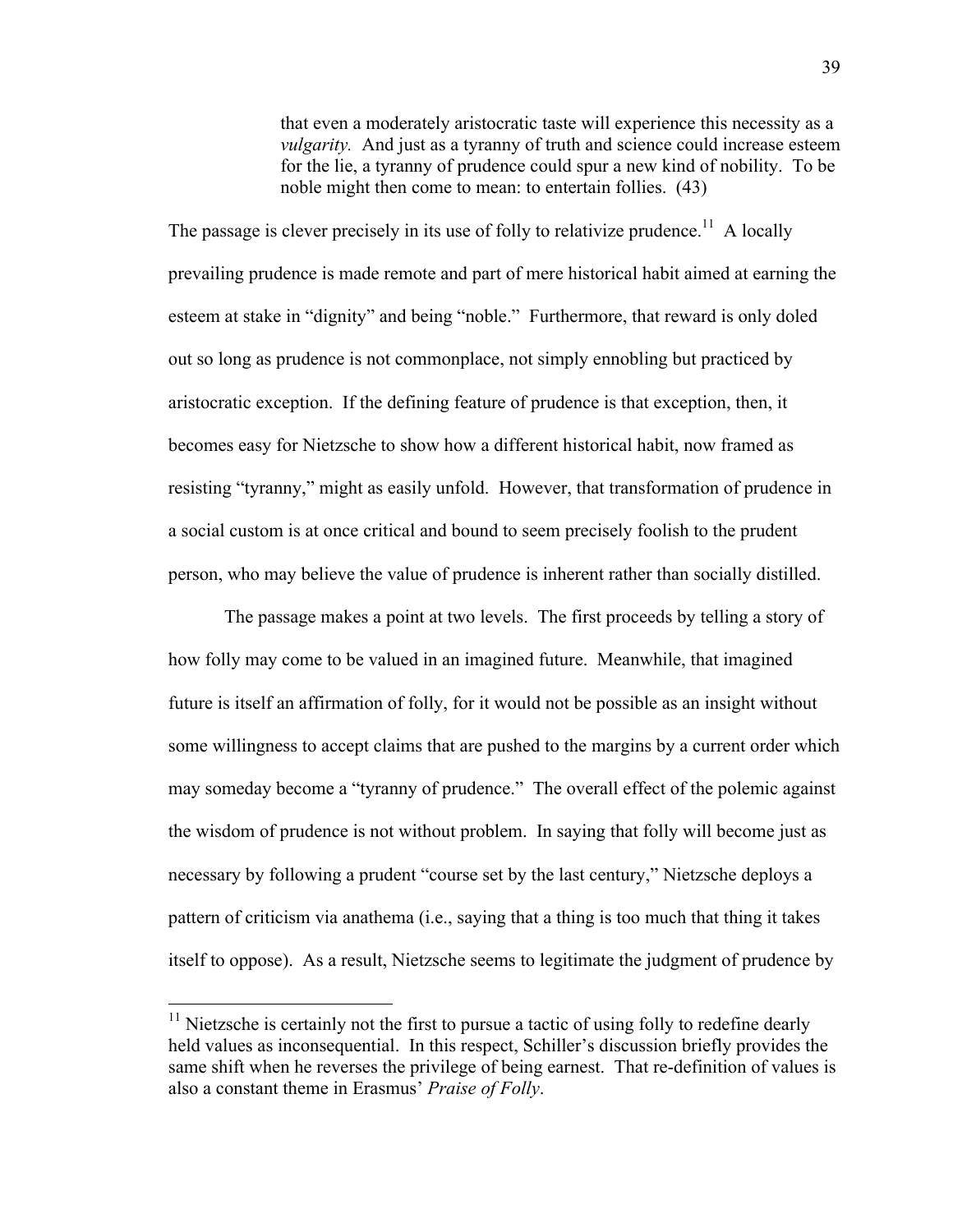attacking it with itself. He recovers partially when he adds after this that foolishness will be necessary. Inevitably some unease lingers, however, since entertaining follies might itself someday prove as mendacious as prudence. The more immediate effect of the passage is to set a course toward folly. If the text seems foolish in doing so to the exclusion of that second cycle of mendaciousness, then so much the better.

In addition to its stylistic use in the manner of appealing to paradoxical propositions, Nietzsche's appeal to an aesthetic folly is particularly noteworthy. His advocacy of a privilege for appearances has the consequence of upending aesthetic seriousness. By so doing, he proposes a kind of folly of appearance that attempts to keep thought in contact with the vitality of art and the moment of sensation. Rather than sacrifice the immediacy of the surface that is sensed in the body's first response, Nietzsche calls for a re-valuing of the superficial. This is evident in a famous declaration at the end of one of his introductions, when Nietzsche writes: "Oh, those Greeks! They knew how to *live*: what is needed for that is to stop bravely at the surface, the fold, the skin; to worship appearance, to believe in shapes, tones, words – in the whole Olympus of appearance! Those Greeks were superficial – *out of profundity!*" (8-9).

In another key moment, Nietzsche challenges the ideal beyond appearance that is given primacy in the beautiful play of Kant and Schiller. Reversing the idea that essences produce sensations, he presents the image of himself waking from a dream:

> I suddenly awoke in the middle of this dream, but only to the consciousness that I am dreaming and that I *must* go on dreaming lest I perish […]. What is 'appearance' to me now! Certainly not the opposite of some essence—what could I say about any essence except name the predicates of its appearance! […] To me, appearance is the active and living itself, which goes so far in its self-mockery that it makes me feel that here there is appearance and a will-o'-the-wisp and a dance of spirits and nothing else  $[\dots]$ . (63)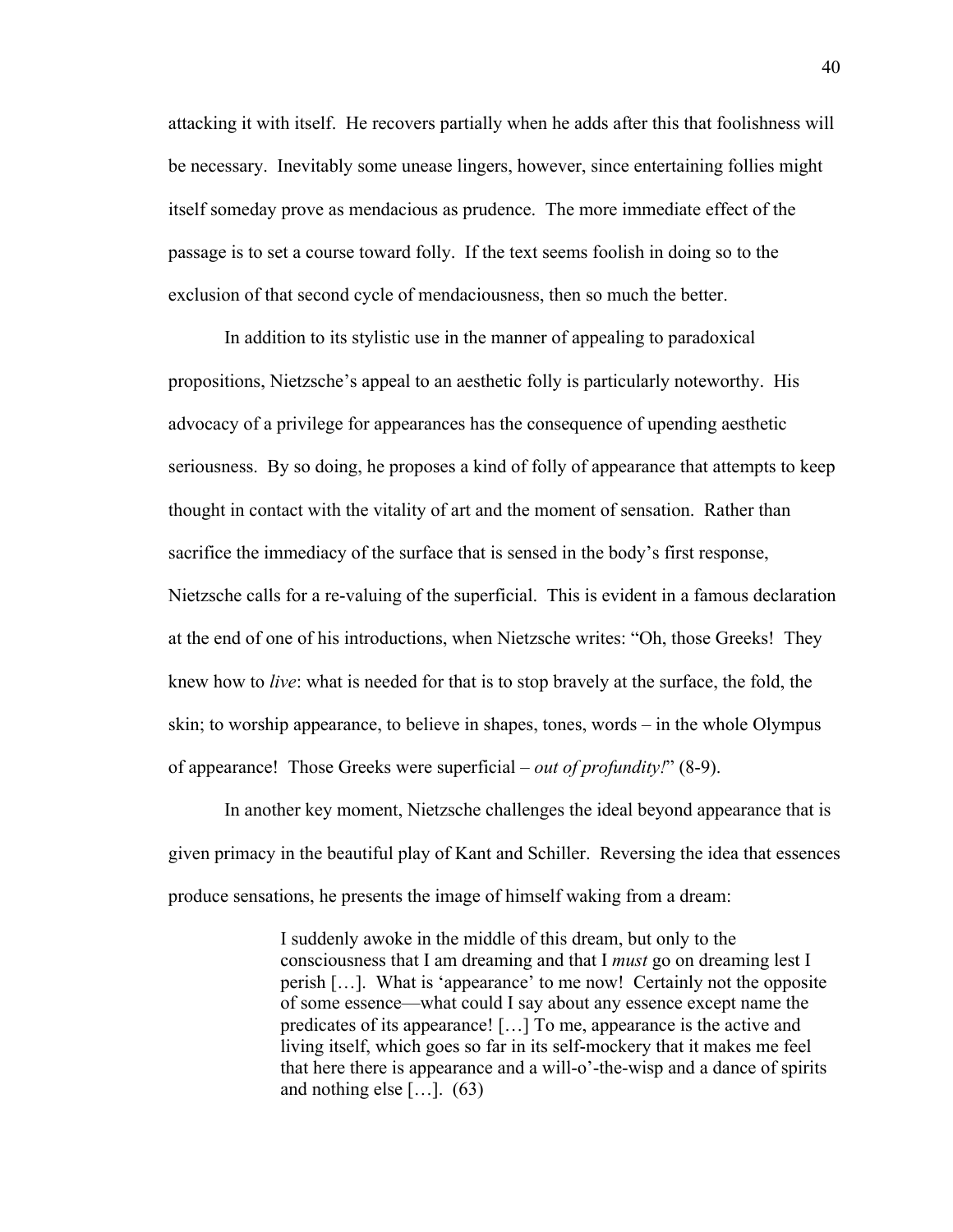The passage itself strikes two notes that he will continue elsewhere. The first, that of the value of appearances themselves, which can be linked to what he will say of artists and the vitality of sensation. That point serves as a conceptual motif to which he will return often, saying that in art the vitality of the lie and an affirmation of personal experience are affirmed over traditional truths. The second note he touches on provides a scene for embracing the folly that the first point proposes. Specifically, we see this at the end of the passage, when he refers to a "self-mockery" that makes him feel "there is appearance and a will-o'-the-wisp and a dance of spirits and nothing else" (63).

In this way, the passage as a whole comes to present a folly of appearance that confronts a metaphysics of essence and ideals beyond semblance. It turns the serious ideals of Kant and Schiller inside out. What is present to the body in merriment, i.e., agreeable and material, is the primary area of concern relative to which any reality beyond sensation becomes secondary. The folly of following the lead of the first moments of sensation, what is termed appearance, is now the primary locale for an aesthetics that upends the formerly noble forms of play that derived their value not from their sensory relevance to the individual (e.g., the dreamer, above), but from their eluding such contact by remaining in an ideal world beyond the seat of experience.

The festive delights that Kant referred to as an aside become the primary focus for Nietzsche who will call on philosophers not to isolate themselves and their thought in seriousness, that "desensualization" that entails "growing paler" (237). Instead he calls on philosophers to show health in the lively action of dance: "I wouldn't know what the spirit of a philosopher might more want to be than a good dancer" (246).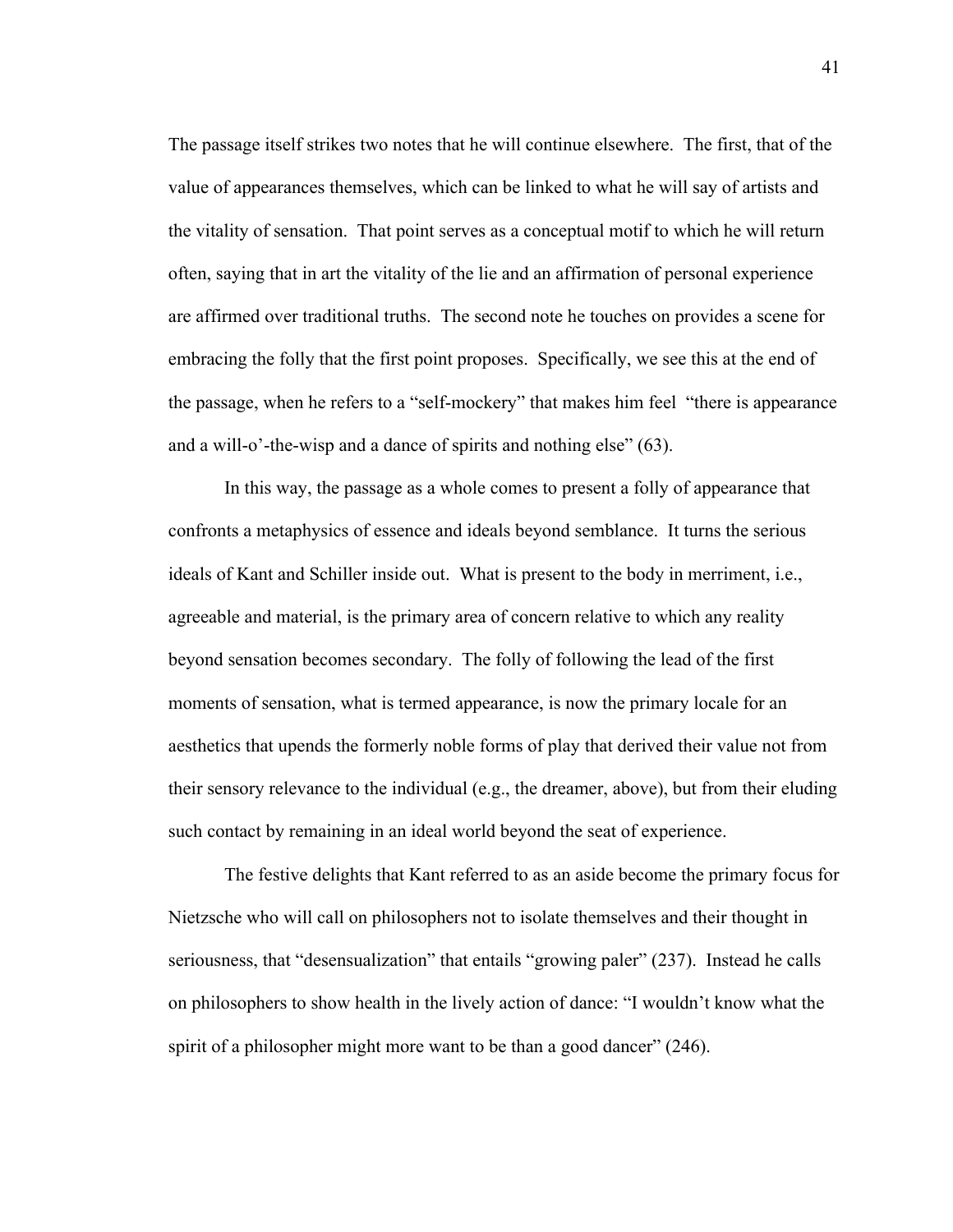Nietzsche continues to link frivolity to health in the penultimate section (246-7), *The great health*, in which frolicsome acts make it difficult to sustain seriousness. When faced with "modern-day man," he writes, "it's inevitable that we look at his worthiest goals and hopes with a seriousness which is difficult to maintain; maybe we don't even look at all any more" (247). This is, he says, because "[a]nother ideal runs before us [...]" "an ideal of a spirit that plays naively" (247). Whereas earlier prudence led to folly, now seriousness can no longer be maintained, because the pursuit of a "naïve" manner of play makes its case not millennia from now but in the present.

For all this, Nietzsche allows himself briefly to doubt whether such a spirit of naïve play can be sustained, and warns for a moment about "the great seriousness" that emerges alongside such play, seeming to tempt it to embark on a grave task: in shaping "the destiny of the soul" (247). However, the epilogue that follows quickly dispels the temptation to give play a grand purpose, a role in any serious struggle between solemnity and play. Instead, festivity re-emerges and Nietzsche ridicules his own momentary gloominess that seemed to call for a somber reflection on the state of the soul in modern times. He concludes with a depiction of the joyfulness of play: "it strikes me that I hear all around myself most malicious, cheerful, hobgoblin like laughter: the spirits of my book are themselves descending upon me, pulling my ears and calling me to order" (247). An image that might look horrifying is given a frivolous edge. The spirits of his book do not pull him down, but rather away from the seriousness he had begun to voice. They intrude on the gloom that momentarily prevails, and in this sense are malicious hobgoblins, but the spirits of his text are also light-heartedly rough housing—wrestling and calling him back to his forgotten resolve to partake of lively action. Like Sutton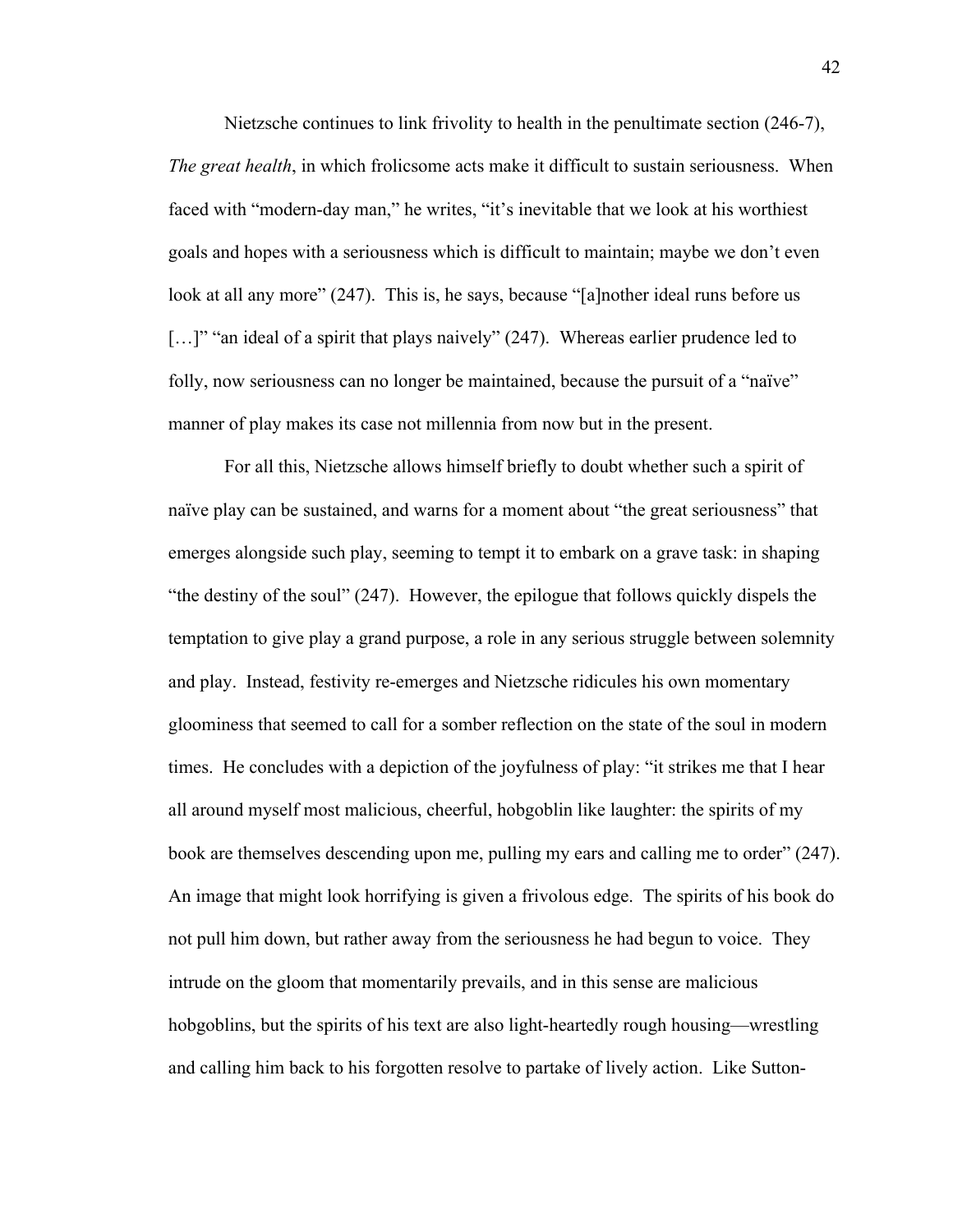Smith's intruders, they burst in on the game of philosophical worry, pull the player's ears, and run off with the ball.

Nietzsche concludes by allowing these figures of folly, the spirits of his book, to become actors that engage with and within his own discourse. They proceed to request a joyous song to which they can embark on that seemingly most difficult to justify of festivities, dancing to a piper's song with Nietzsche cast as musical satyr. His teasing response is part satyr and part self-satirical, mixing mischief with humor, as suddenly the text finds itself amid off key alpine entertainments that hint at the uncomfortable or mildly painful comedic spectacle to come: "My bagpipes are already waiting; my throat too – it may sound a bit rough, but put up with it; after all, we're in the mountains" (248).

Ultimately, *Gay Science* offers a criticism of seriousness accompanied by a portrait of the role that a particular kind of folly can have in the way one comes to experience the aesthetic as an appearance that affirms the onlooker's place in the moment of sensation. This representation of folly unfolds over the course of arguments that reference it and demonstrations that duplicate and re-affirm these references. Folly arises as a means of guiding inquiry with frivolity and superficial concerns seizing precedence.

Significantly, it is not simply any sort of frivolity that Nietzsche emphasizes. His sense of folly is distinctly aesthetic even when he does not reference art directly. That is because his concern is with the way we treat sensation and first responses, and whether we treat them as a conduit to transcend appearance or as entering more extensively into the world of the body and its vitality in the moment. In the follies he elaborates, Nietzsche shows a willingness to linger on an appearance beyond which there is nothing that is not of principal value in its contingent relation to appearance. The seriousness it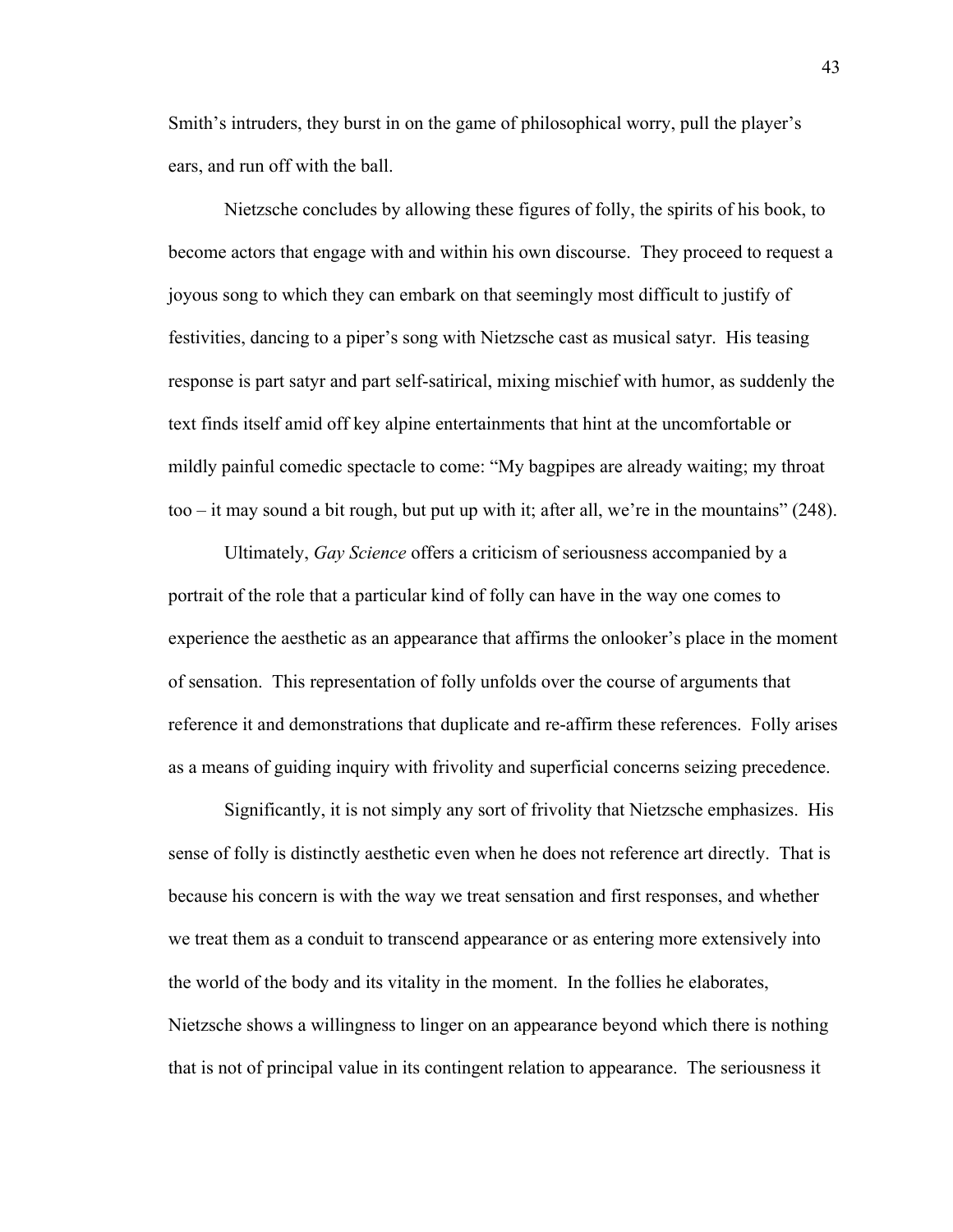confronts, then, is particular to a tradition of aesthetics, a point that I argue acquires new resonance in Borges' follies.

1.5 Rabelaisian Laughter and Bakhtin's 'Follies of the Body'

Whether it be in the dance he claims philosophers should pursue or in the comedy of the body faintly hinted at in the roughness of his throat, we are reminded that part of Nietzsche's endeavor is to entangle play with the body in a series of moments that arise unceremoniously. The intrusion of the body, Nietzsche's measured naturalism, is different from the follies of the body that Bakhtin provides in *Rabelais and his World*. Bakhtin sets his analysis of folly to Rabelais and a history that has misunderstood the writer since the  $16<sup>th</sup>$  Century, impeding understanding of the significance of laughter and the manner of corporeal ludism that once elicited it. For Bakhtin, the bond between laughter and folly is such that he shifts at times between speaking of the two interchangeably. He even equates the two explicitly when he writes of a  $15<sup>th</sup>$  Century theologian's defense of folly that in "this remarkable apology, foolishness and folly, that is, laughter, are directly described as 'man's second nature' […]" (75). In this way, Bakhtin examines how folly and provoking laughter may be valued and eventually over time acquire disregard by being misconstrued (64-67).

His account of folly amid the 'history of laughter,' continues some aspects of Nietzsche's discussion of the body as a place of follies, particularly when Bakhtin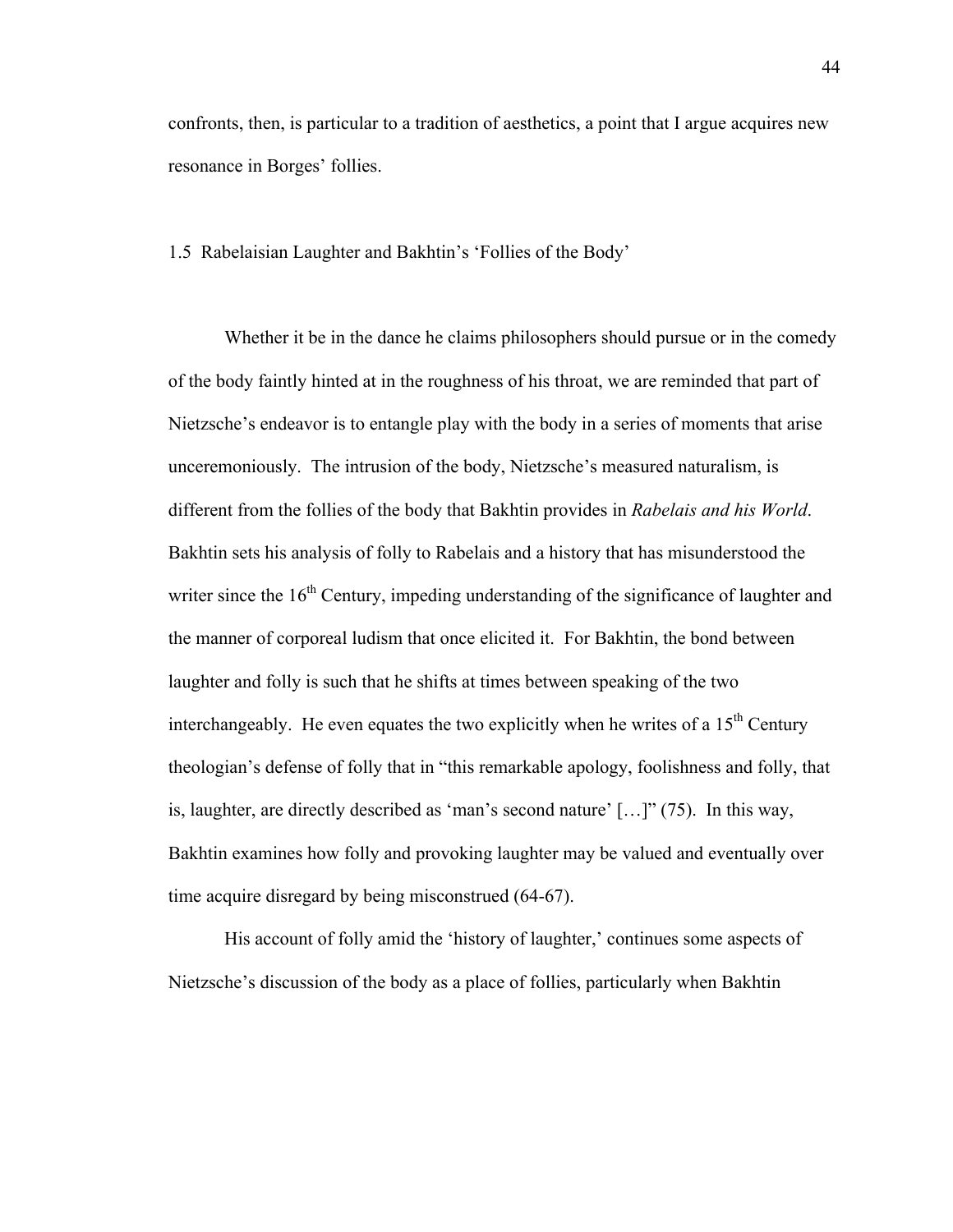addresses the "material bodily lower stratum of the grotesque"  $(62)$ .<sup>12</sup> However, when compared to Nietzsche's discussion of the body, Bakhtin's portrait of corporeal folly is much more extensive. The particular mode of experience through which they each present the invigorating folly of the body varies too: Nietzsche's unfolds through the prism of a more individualistic notion of aesthetic experience while Bakhtin's describes a folk cultural aesthetic with an emphasis on the grotesque. That sense of the material realm is experienced communally in the course of festival atmospheres within and beyond the work of art itself.

Even so, when it comes to the topic of the body, the two texts share in positing a "misunderstanding of the body" (Nietzsche 5). Nietzsche provides this very expression to explain the root fault of philosophy to date. Bakhtin introduces the idea of a later misinterpretation of the body in the folk humor of Rabelais. Whereas it was once philosophers that misconstrued the body, it is now variously a generation of moralists that come to understand corporeal scenes as indecent (Bakhtin 62-3), and a set of commentators in the centuries after Rabelais that lose the "authentic aesthetic and ideological key to these images" and now seek "false keys" (115). For Bakhtin, that missed interpretation accounts for the failure to see how the follies of the body can possess a "deeply positive character" in which "food, wine, the genital force, the organs of the body" are "victorious" (62).

It is important to note that Bakhtin cultivates a particular understanding of the 'positive' laughter that is linked to folly and distinguished from what he terms the

 $12$  This is but the first reference. The phrasing of "material bodily lower stratum" appears throughout *Rabelais and his World* and receives an extended treatment in the fifth and sixth chapters, the latter of which bears the phrase as its title.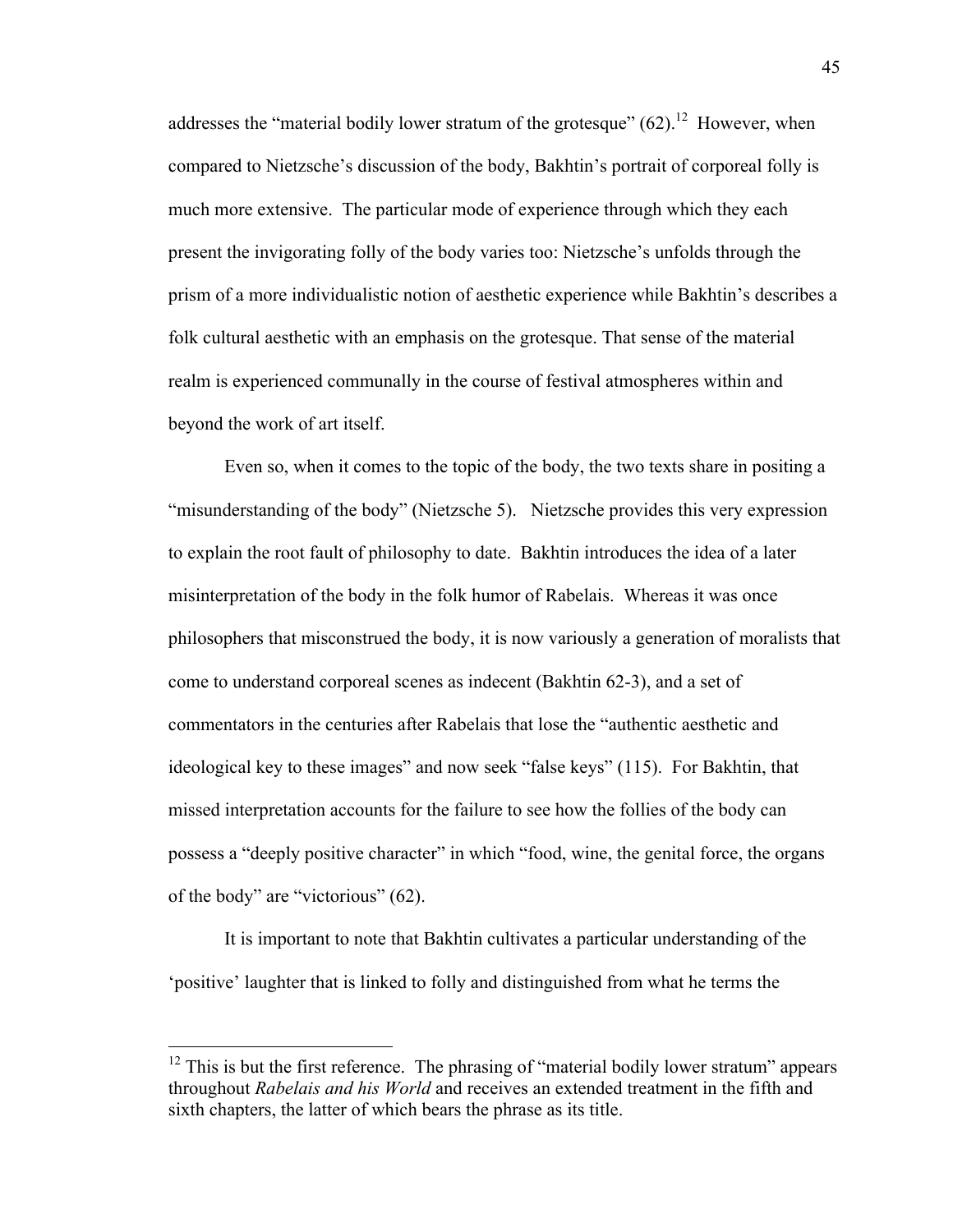'negative' laughter associated with satire. By so doing, he attempts to define folly and laughter anew. The Rabelaisian sense of laughter and foolishness is differentiated from what he takes to be prevailing notions of laughter, for in "the Renaissance […] the characteristic trait of laughter was precisely the recognition of its positive, regenerating, creative meaning." He adds that it is this that "clearly distinguishes it from the later theories of the philosophy of laughter, including Bergson's conception, which bring out mostly its negative functions" (71). The misfired interpretation of laughter that ensues in the centuries after Rabelais, then, rests on treating this dose of folk humor as either inconsequential or as masking a discernibly satirical purpose.

That is not to say that there is not an element of derision in Rabelaisian folly, but instead that any "negative derisive element was deeply immersed in the triumphant theme of bodily regeneration and renewal" (75). That renewal of the body, represents the key to the positive aspect attributed to laughter that will also predominate in the significance of folly for Bakhtin. That is, folly too achieves something, even when it seems frivolous and does not engage in a familiar mode of satire.

In portraying a folk folly of the body, Bakhtin sees a value in such scenes. This contrasts to descriptions of the material and the bodily realms each respectively as places from which the study of play was devalued and even ignored in the treatments provided by Schiller and Huizinga respectively. Bakhtin's view of a misinterpretation of the material lower bodily realm is suggestive of a broader critique beyond Rabelais. That critique would respond to both Schiller's disregard for the very material forms of play in vogue in everyday life and Huizinga's willingness to ignore manners of play that were seen as residing too close to the body's actions. The failure to appreciate art rooted in the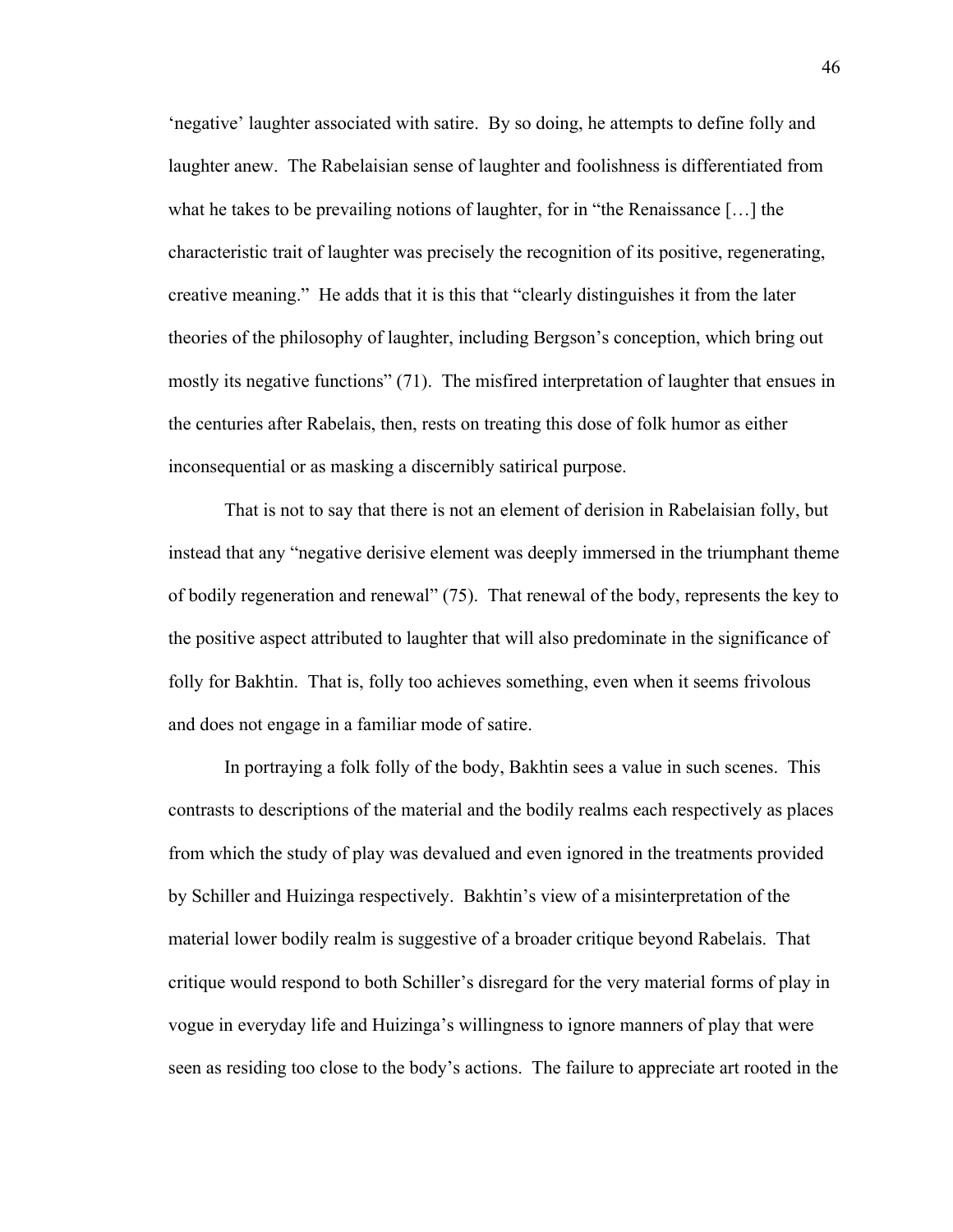influence of folk culture, would then be part of the history of aesthetic reckoning that has abandoned a view of laughter and folly that would see such moments as anything other than triviality or an inappropriate vessel for meaningful content. Bakhtin's argument is crucial for presenting the point that in folly, particularly at a popular level, there is a way of playing and provoking laughter that can engage with meaningful themes and be "regenerative," unlike traditional satire. His sense of such play takes its lead from the alternately positive role permitted folly in another era.

A point he does not address, indeed one that the very design of his inquiry impedes, is whether such practices of folk folly co-mingle in contemporary art. He is provocatively silent in this regard, even as he describes misunderstandings of Rabelaisian folk humor that endure into the  $19<sup>th</sup>$  and  $20<sup>th</sup>$  Centuries (54-8). Yet, if misinterpretations persist retrospectively, then, it is equally possible that the phenomenon of popular folk humor or a related occurrence itself endures, but is stubbornly ignored or misconstrued even today when the critic casts an eye toward the world of more contemporary art. Given that the chasm is not solely a function of time, critics may misunderstand popular folly wherever they find it, in the present as much as in the past. This consideration will prove important later when I examine the parallels between Bakhtin's understanding of the body and the grotesque alongside Cabrera Infante's sense of community in bodily laughter, in his novel *Tres tristes tigres* (*Three Trapped Tigers*).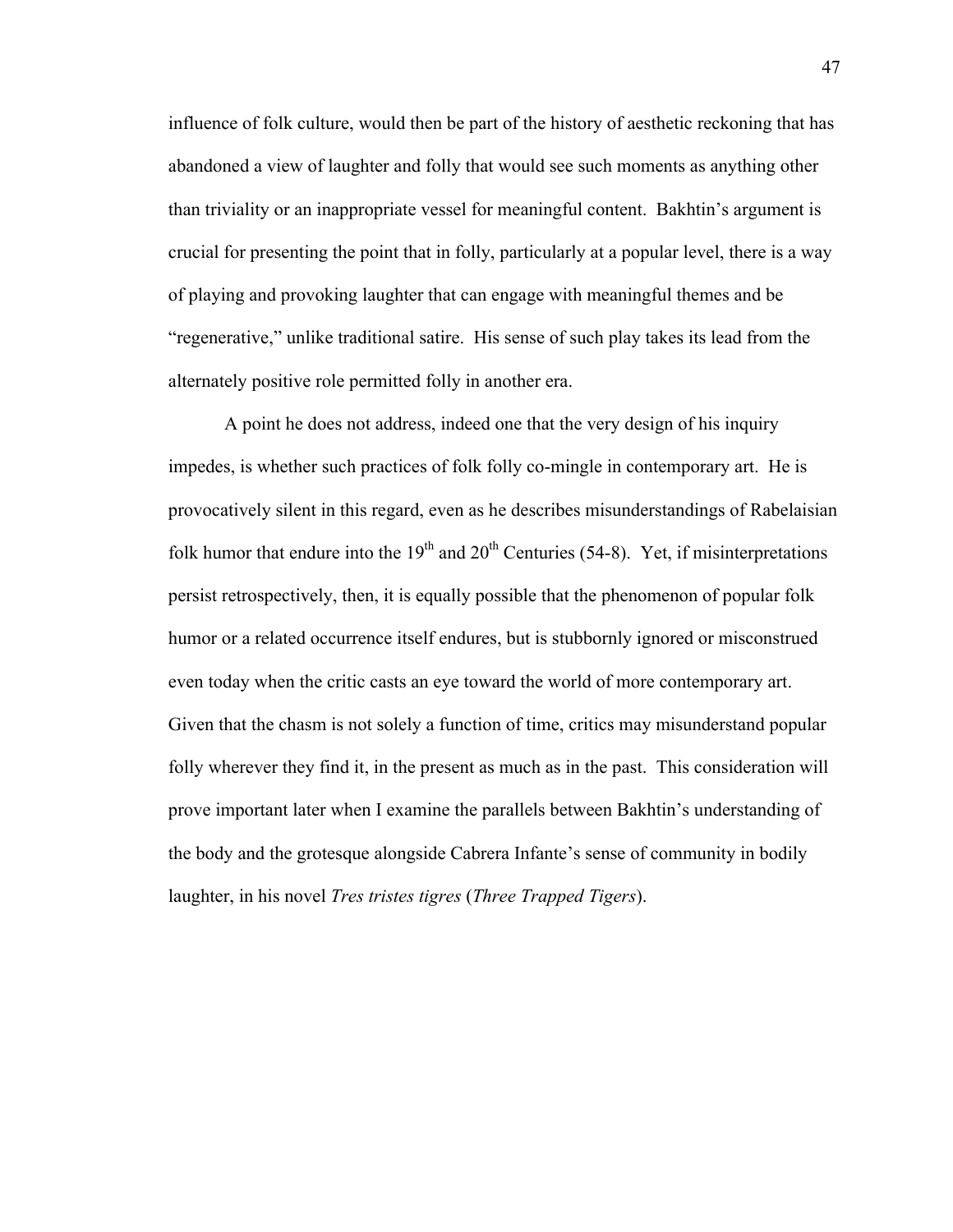1.6 Foucault's *folie*: the Convergence of Madness and Folly

In *The History of Madness* and "Madness and Society," Foucault goes beyond the period limits set by Bakhtin's inquiry and turns to address long-spanning historical attitudes toward a class of phenomena under the heading of *folie*. The term provides a degree of flexibility, conveying a shifting sense of madness that includes the sense of fool's play discussed thus far. Despite a seeming semantic convergence, in Foucault's text the fool's folly takes a starkly different path than madness or even the other follies discussed to this point. Relative to madness, the more frivolous side of *folie* sometimes becomes no more than an amusing or acceptable error. This sometime pejorative status within Foucault's discourse becomes problematic. Relative to the follies of Nietzsche and Bakhtin, then, the positive portrait of folly in Foucault's theorization of *folie* is at times more ambiguous. For while Foucault sees tremendous promise in studying what rationality has isolated or excluded, when he proceeds to argue for the importance of madness, he also seems to accept the exclusion of the fool's system of signification.

Despite such moments, however, Foucault leaves open the possibility of a surprisingly promising overlap and continuity between the two as forms of unreason. If the fool's folly, like madness, touches upon what is forbidden, then, it would seem to carry with it a setting that discomforts seriousness. It is here, that I argue we find a particularly useful way of applying Foucault's theorization to the question of serious play. This is because in this framing we see how in folly there is a disordering of rationality. The madman and the fool present different ways of talking about the shambles that result from the break with reason. *Folie* in the hands of either represents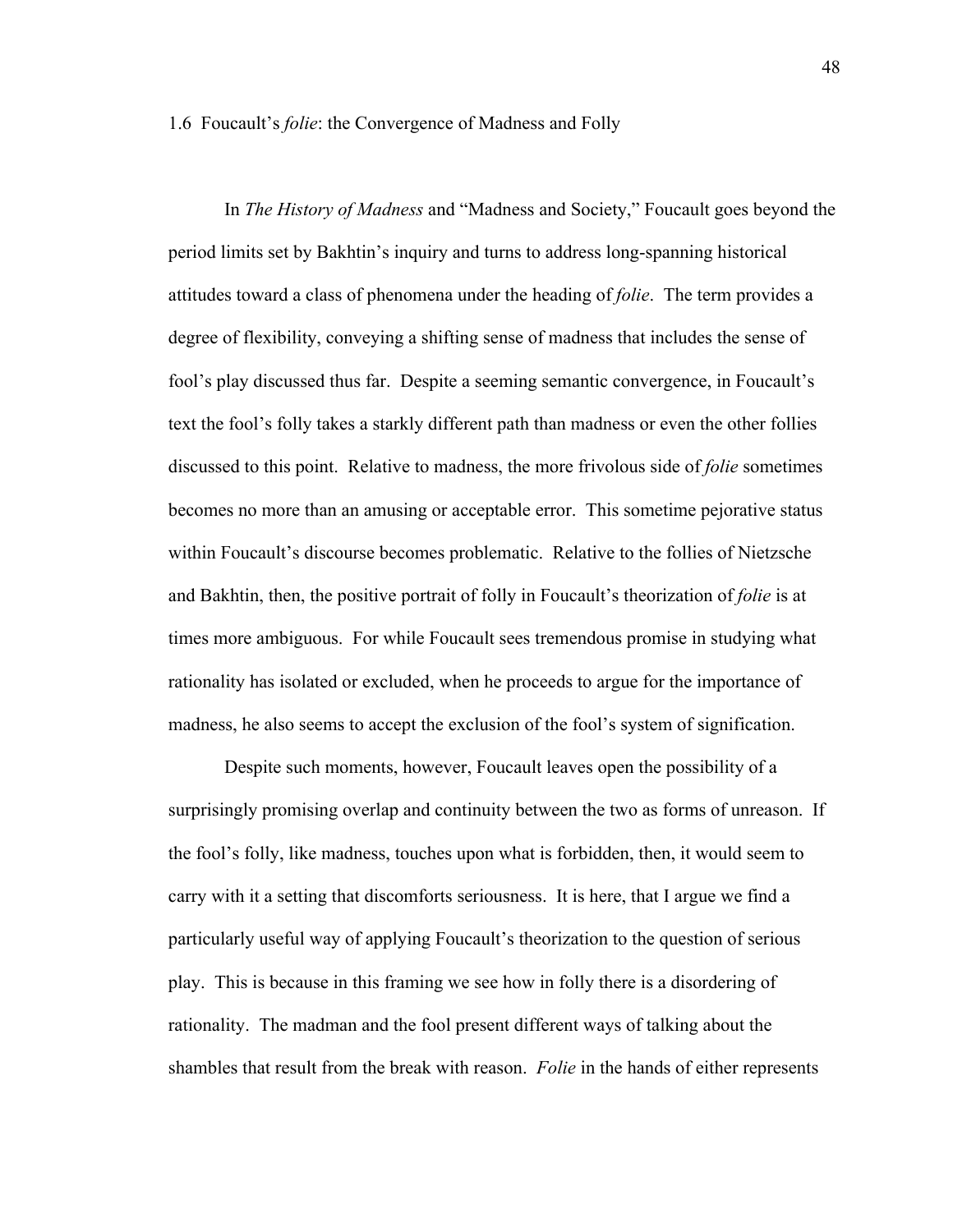not a way of acquiring value or ennobling relative to an accepted order, but of applying pressure to rationality and confounding the value for seriousness. While rationality may be serious about madness, this does not mean that the madmen or fools orient their own actions toward the proprieties of seriousness that would lend them value in terms of work or aesthetic ideals.

One begins to discern how Foucault situates *folie* theoretically in *History of Madness* during an extended pause from larger scale historical developments, when he turns his attention to unraveling the image of the Ship of Fools and the festivals of folly ("*Stultifera Navis*," 3-43). The image of the ship of fools itself allows Foucault to develop his own thematic motifs about madness. Notably, that image comes to the foreground during the very same pre-Renaissance period that was Bakhtin's focus. Likewise, where Bakhtin posited a chain of events that was vital to understanding Rabelaisian laughter, Foucault adopts a similar tactic in relation to *folie*.

The missing history that Foucault identifies, however, is not that in which medieval folk humor emerges, but a succession of confinements that begin in response to leprosy and into which madness progressively recedes (3-8). The case of leprosy, then, provides a frame through which to view the later confinements and exclusions wrought upon the forms of unreason that follow centuries later: "Once leprosy had gone and the figure of the leper was no more than a distant memory, these structures still remained. The game of exclusion would be played again  $[...]$  (6). In the antecedent of lepers he explores the social rather than medical basis for confinement—or rather how one takes its lead from the other, since "rituals [...] had grown up not to suppress [the spread of an illness] but to keep it at a sacred distance" (5). Foucault's argument is that this "sacred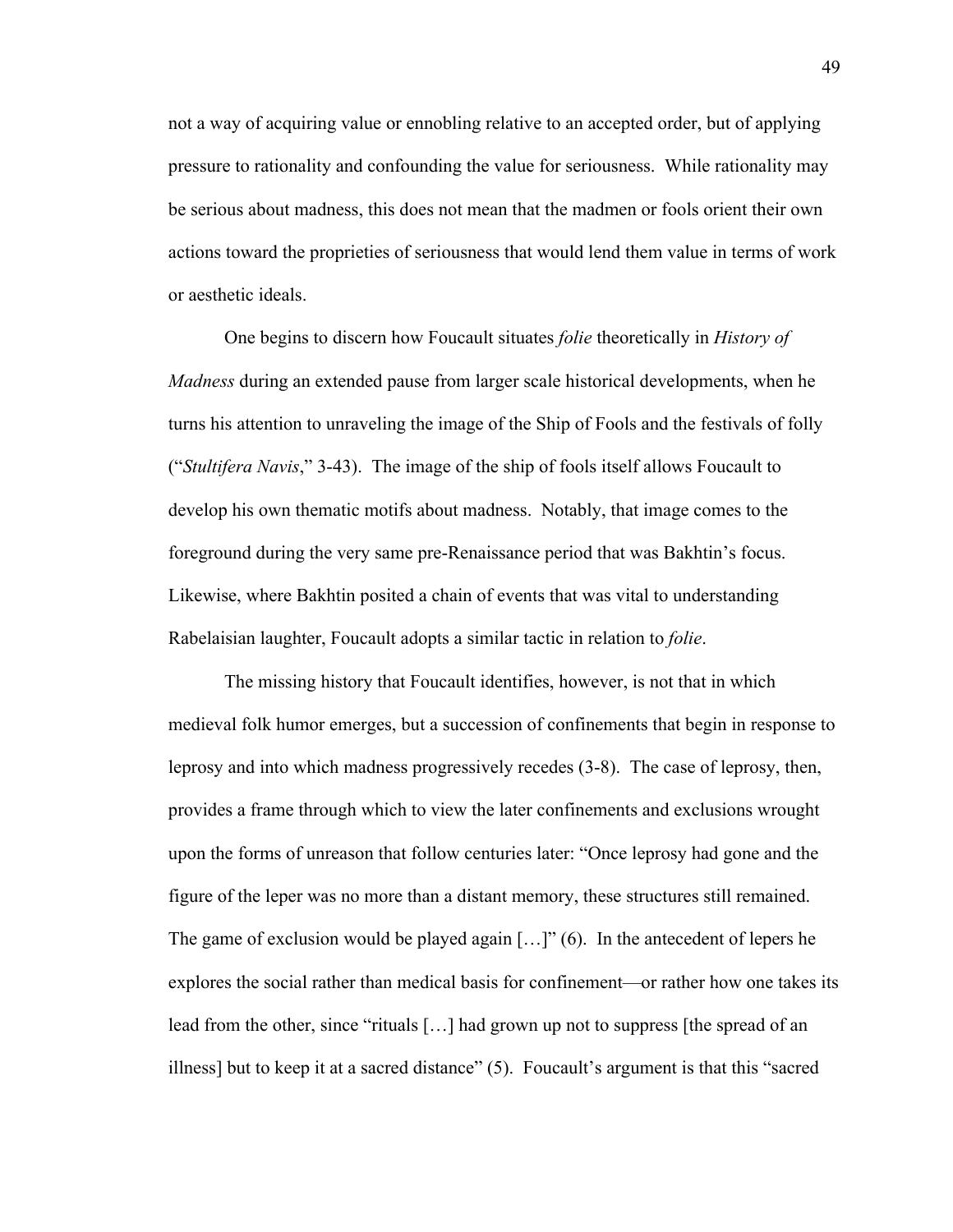distance" became necessary once more in the course of the "highly complex phenomenon of madness" (6).

It is at this moment that Foucault's history includes a critical pause before the structures of exclusion are renewed in a new social concern: "only after a long latency period of almost two centuries did that new obsession take the place of the fear that leprosy had instilled in the masses, and elicit similar reactions of division, exclusion and purification, which are akin to madness"  $(8)$ .<sup>13</sup> It is in the interstice of this "long latency" period" that he provides an account of the richness of folly at times intermingled with madness and taking its own particular path in the realms of literature (21-5). For the purposes of the current discussion, a review of Foucault's depiction of literary folly in "*Stultifera Navis"* and "Madness and Society" permits one to consider the significance of how folly is variously bound to or set apart from madness at different discursive moments.

Consider first, then, how folly emerges in the first case ("*Stultifera Navis*"). Before the game of exclusion and isolation can be played once more, Foucault portrays the emergent semiotic of *folie* as follows: "The rise of madness on the Renaissance horizon is first noticeable in this decay of Gothic symbols as though a network of tightly ordered spiritual signification was beginning to become undone, revealing figures with meanings only perceptible as insane" (16). This moment of anxiety and confusion when faced with the long rot of that prior logic and the "multiplications of signification"

<sup>&</sup>lt;sup>13</sup> While at this juncture Foucault's use of madness to describe the societal exclusion of madness presents a potential for confusion, it is also part of a longstanding rhetorical tradition that surrounds folly. Nietzsche, for example, provides an example of a similar re-attribution of folly in *The dignity of foolishness*. What was formerly wise is re-cast as folly and vice-versa.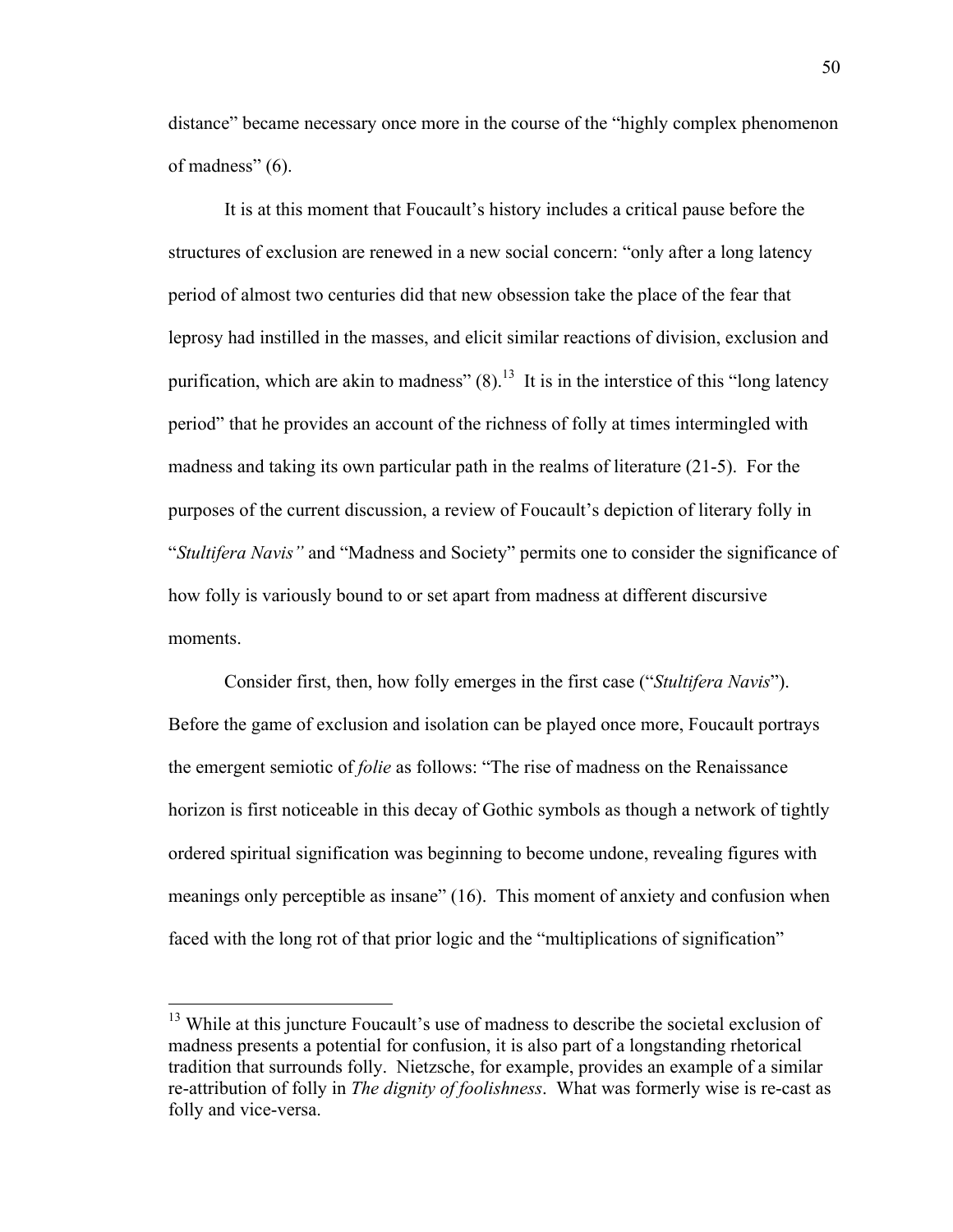produces a richly fluid symbolism (17). Whereas the disorder of the period will elicit an effort to control it later, the first appearances of madness coincide with the image of the Ship of Fools and what Foucault describes as a more cosmically unexplained experience.

Foucault uses the image of the Ship of Fools to present a vision of the literal historical ships that carried away a town's undesirables (9). Simultaneously, however, he turns to the image as a symbolic depiction of the predicament of madness during this period. Thus, Foucault believes the image of the Ship of Fools captures the way in which madness remains adrift on the obscure waters of the unconscious (11). The maritime imagery on its own might occult the role of folly and how it is linked to his reading of madness at these two levels. In his discussion of a historical pause, then, there is a moment in his own discourse where madness borrows from folly in its own "richly fluid symbolism" (17).

However, while the two seem linked early on, associating the wisdom of fools with the experience of madness that brings forbidden knowledge, this meeting point is transitory. Even before the announced confinement that isolates madness, Foucault begins to portray folly in the literary realm by unfavorably contrasting it with madness. Accordingly, a whole swath of folly that takes shape in literature and philosophy is classified differently—its exploration of foreboding waters suddenly deemed superficial. Instead in these realms one finds a

> [...] new dominion [that] has little in common with the dark kingdom [...] which linked madness to the powerful tragic forces that controlled the world.

> This literary Folly is an attraction, but hardly a fascination. It governs all that is facile, joyous or light-hearted in the world. It is a madness that causes men to make merry and rejoice, just as it gave the classical gods 'Spirit and Youthfulness, Bacchus, Silenus and that quiet guardian of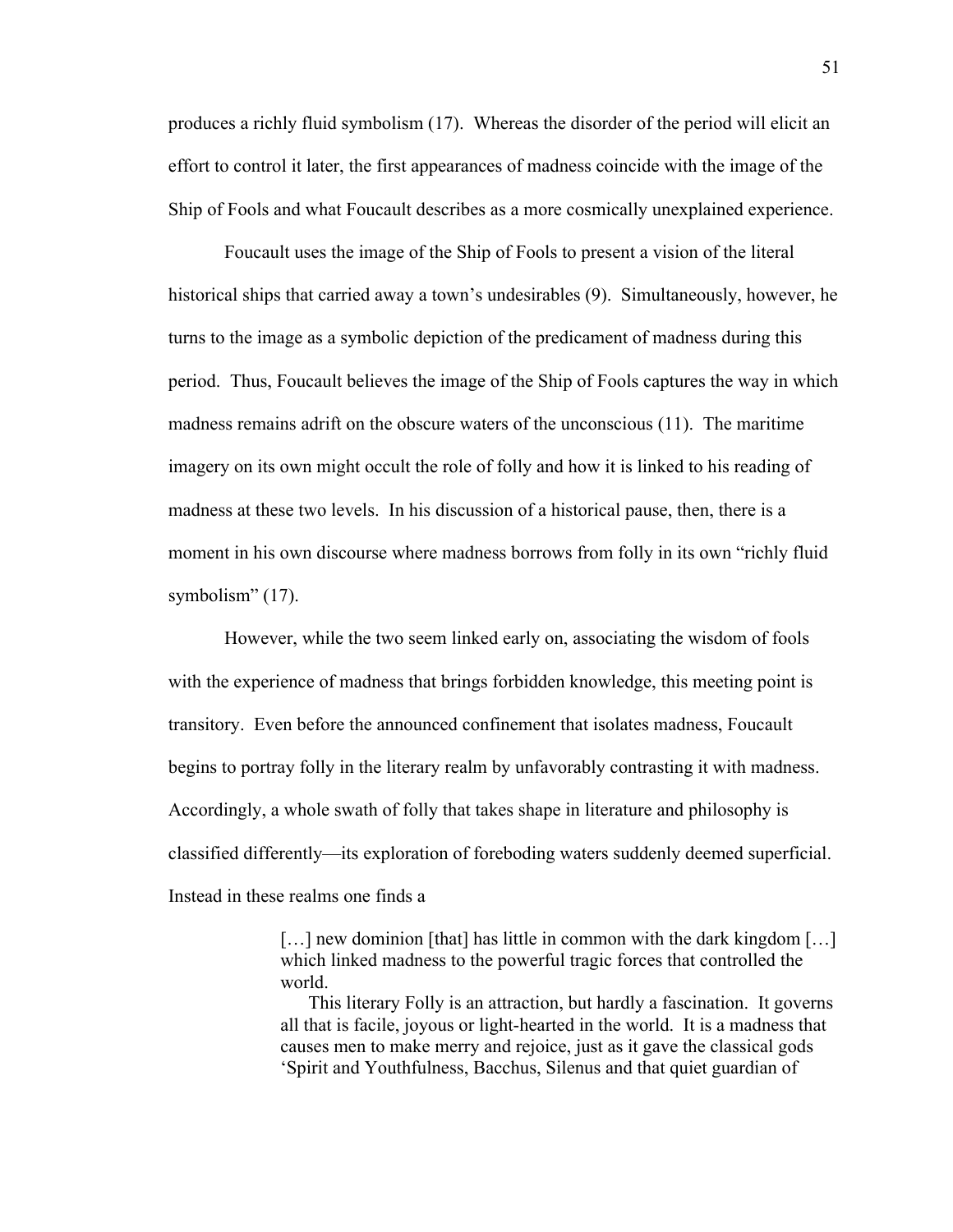gardens'. Madness was a shiny, reflective surface, with no dark secrets lurking below. (22)

Despite being a "madness that causes men to make merry and rejoice," folly no longer serves Foucault as a means to identify the historical moment of madness in full bloom, nor to provide an image through which its cosmic fruit may be interpreted (i.e., a ship of fools on dark water). Instead, he links "literary Folly" to madness but depreciatively, as a "shiny, reflective surface" with none of the fascinatingly mysterious allure of its nonliterary form.

What are we to make of the way Foucault depicts folly in this episode? His rhetorical maneuver creates a hierarchy in the attempt to re-value madness. That revaluation is reminiscent of the already discussed efforts to value play through labor's sobrieties or the privilege of the beautiful. The fascinating force that surrounds the darker madness that Foucault believes belong to the Ship of Fools overshadows the effects of folly that he assigns to "literary Folly." Despite this negative portrait, the lesser attractive, rather than fascinating, madness of folly seems to share something in its terrain with Bakhtin's account of scenes of folk humor and laughter. In its references to the surface, joyousness and rejoicing, and classical gods, the folly that Foucault touches upon is reminiscent of Nietzsche's gay science and his remarks concerning the profundity of "those Greeks" (8). In this respect, Foucault partially discounts partially that which Bakhtin and Nietzsche affirm.

Indeed, Foucault appears to re-enact the discursive valuation, whereby seriousness excludes the value of folly. Specifically, he does this when he juxtaposes and ascribes different functions to the madness entailed in literary folly when compared to that of the preceding Ship of Fools. Whereas the former was an attraction of the order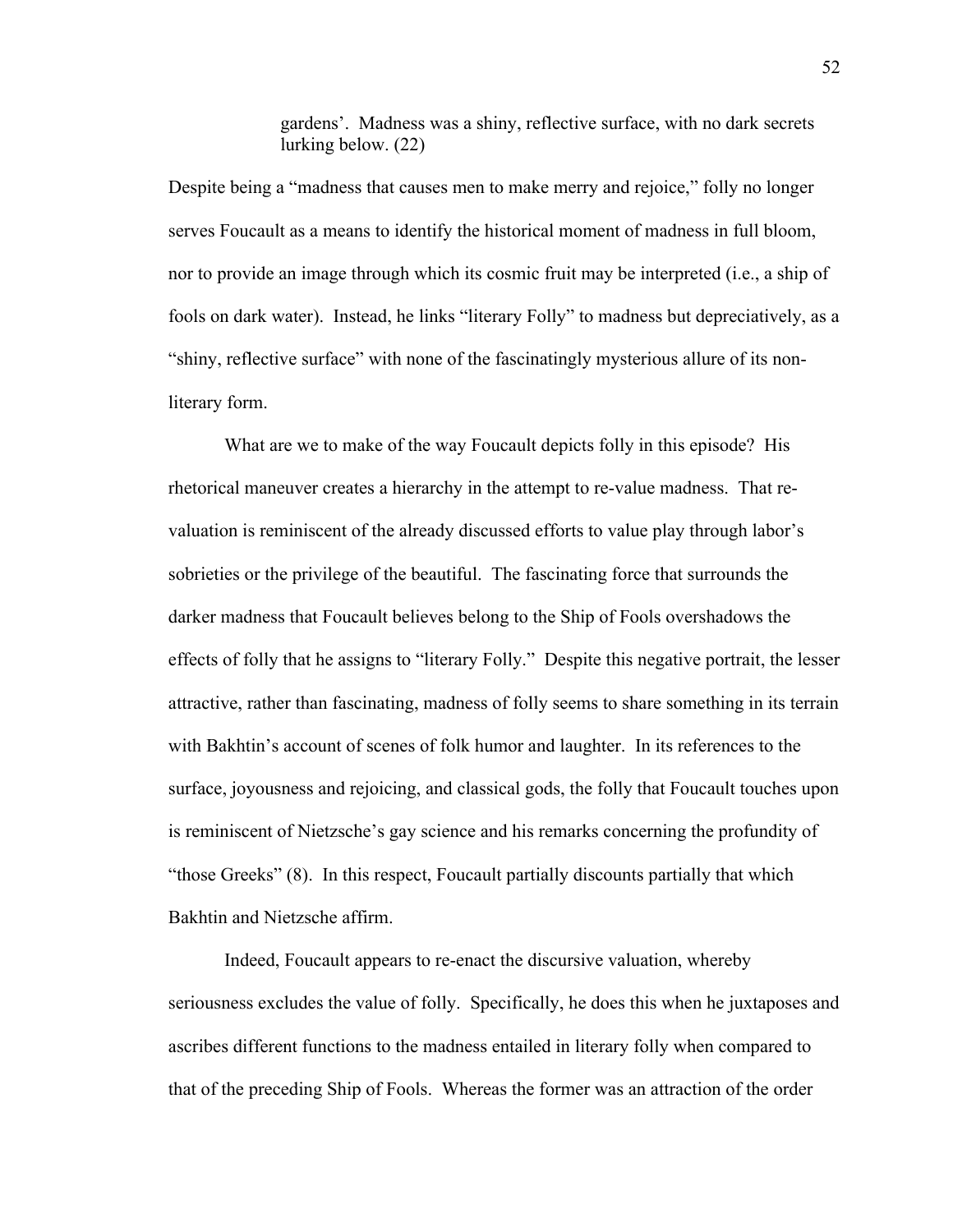noted earlier (i.e., a "facile," merry-making, rejoicing) in the case of its less shiny cousin we are told that "[f]or men of the Fifteenth Century, the fearsome freedom of dreams and fantasies born of madness held a power of attraction stronger than the pull of the desires of the mortal flesh" (18). Yet, in literature that attraction is altered so that Foucault declares of the representative figures of each folly that "[t]he dark cosmic forces at work in madness that are so apparent in the work of Bosch are absent in Erasmus […]" (23). That divide is useful for Foucault's rhetorical ends in separating madness and folly. However, it is not clear that the divide reflects an entirely candid assessment of Erasmus' *Praise of Folly.* Indeed it seems somewhat reductive, given the by no means straightforward nature of that encomium, which includes its own moments praising the value of madness  $^{14}$ .

Nonetheless, Foucault's argues that with Erasmus rather than any animal "desires of the mortal flesh" that characterize the other madness we have "only follies, human forms of madness […]" (23). According to Foucault, this disparity is the product of literature and philosophy, a kind of proto-confinement: for in their domain "the experience of madness […] takes on above all the appearance of a moral satire" in which one no longer feels "the overwhelming threat of invasion that haunted the imagination of the painters" (24).

The division between word and image masks a divergence in Foucault's discourse that is rooted in something other than the medium of expression: the position that each setting happens to take relative to madness. Whereas the literary folly allows one to

<sup>&</sup>lt;sup>14</sup> Erasmus, 57. Indeed, in the *Praise of Folly*, we see moments when folly and madness converge. For example, early on, Folly declares that "extraordinary folly is either very close to madness or is actually identical with it. For what does it mean to be mad but to be of unsound mind?"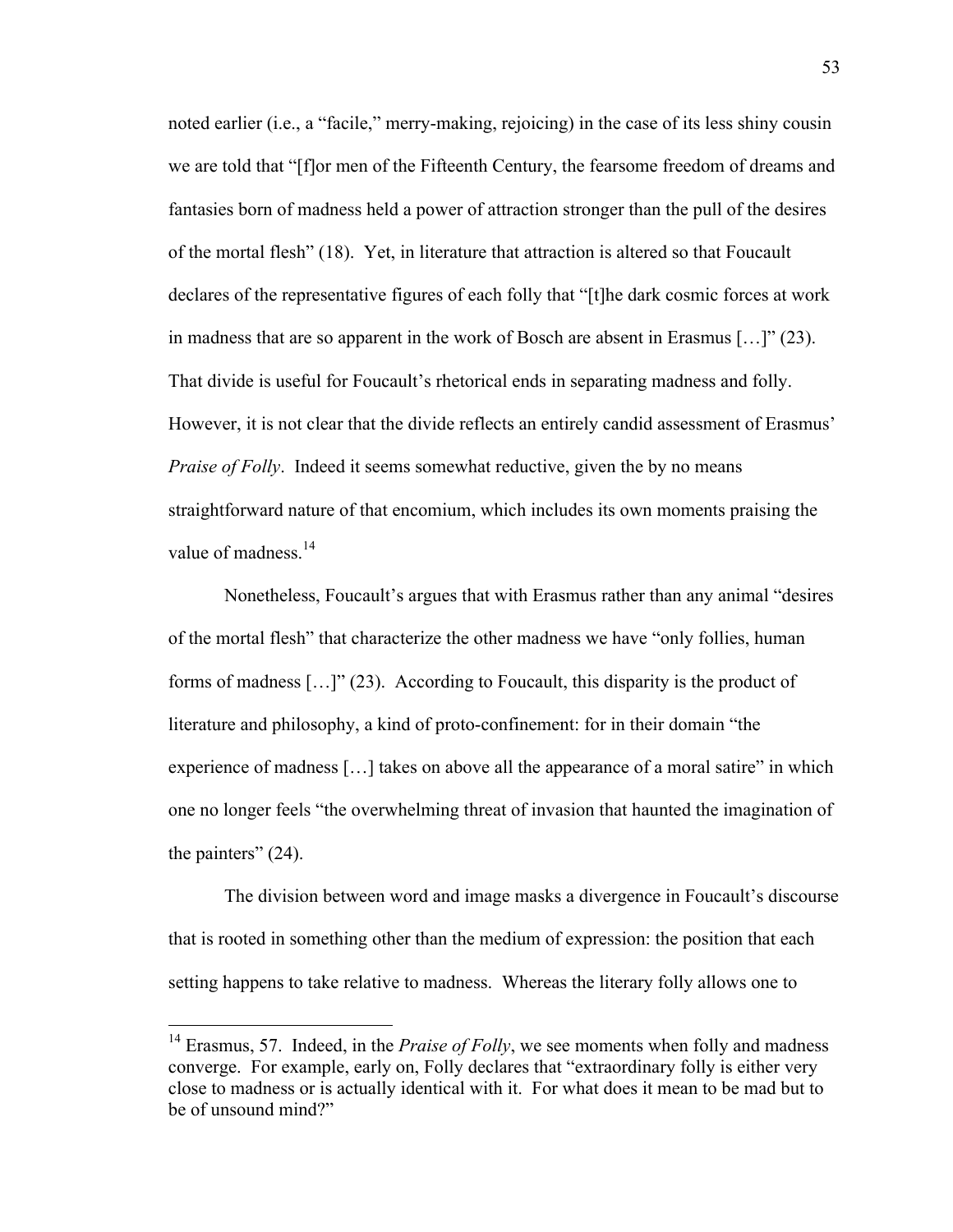stand outside, at a distance in a "world of calm, without secret, that is easily mastered and fully displays its naïve reductions to the eyes of the wise," the paintings of the Ship of Fools are said to provide an experience from within.

Once more, Foucault appeals to qualitative sensibilities couched in the characterizations of each, for in one there were "*only* follies, human forms of madness" (23, my emphasis) that are also external to the experience of madness. Not only are these follies outside madness, far away and possessing a facile character: "Bosch, Brueghel and Dürer were earthly spectators pulled into the madness that they saw seething around them, Erasmus observes it from a distance that ensures that he is never drawn in" (24).

By the end of the depiction, Foucault imbues distance with classical and hierarchic imagery once more to reinforce a divide between the madness of Erasmus' literary folly and the more earthly varieties: "Like an Olympian God [Erasmus] observes it from on high, and if he sings its praises, it is because his laughter is the inexhaustible good humour of the gods themselves" (24). Despite the contradictory depreciation of Erasmus' follies as "human forms of madness" on the one hand and something that is observed "from on high" from the vantage point of "an Olympian God" on the other, the overall effect of the discussion may be to isolate that madness which makes merry at two extremes. Increasingly, the perspective establishes a portrait of folly as a playful luxury, no longer madness if the template hereafter is one of the seething variety.

Yet, in dividing this literary folly from a darker maritime madness, there is nothing to say that the *properties* Foucault assigns to literary folly are incompatible with the *functions* he designates to the madness that surrounds Bosch, Brueghel, and Dürer. After all, laughter, good spirits and the reflective shine of one type of folly could as easily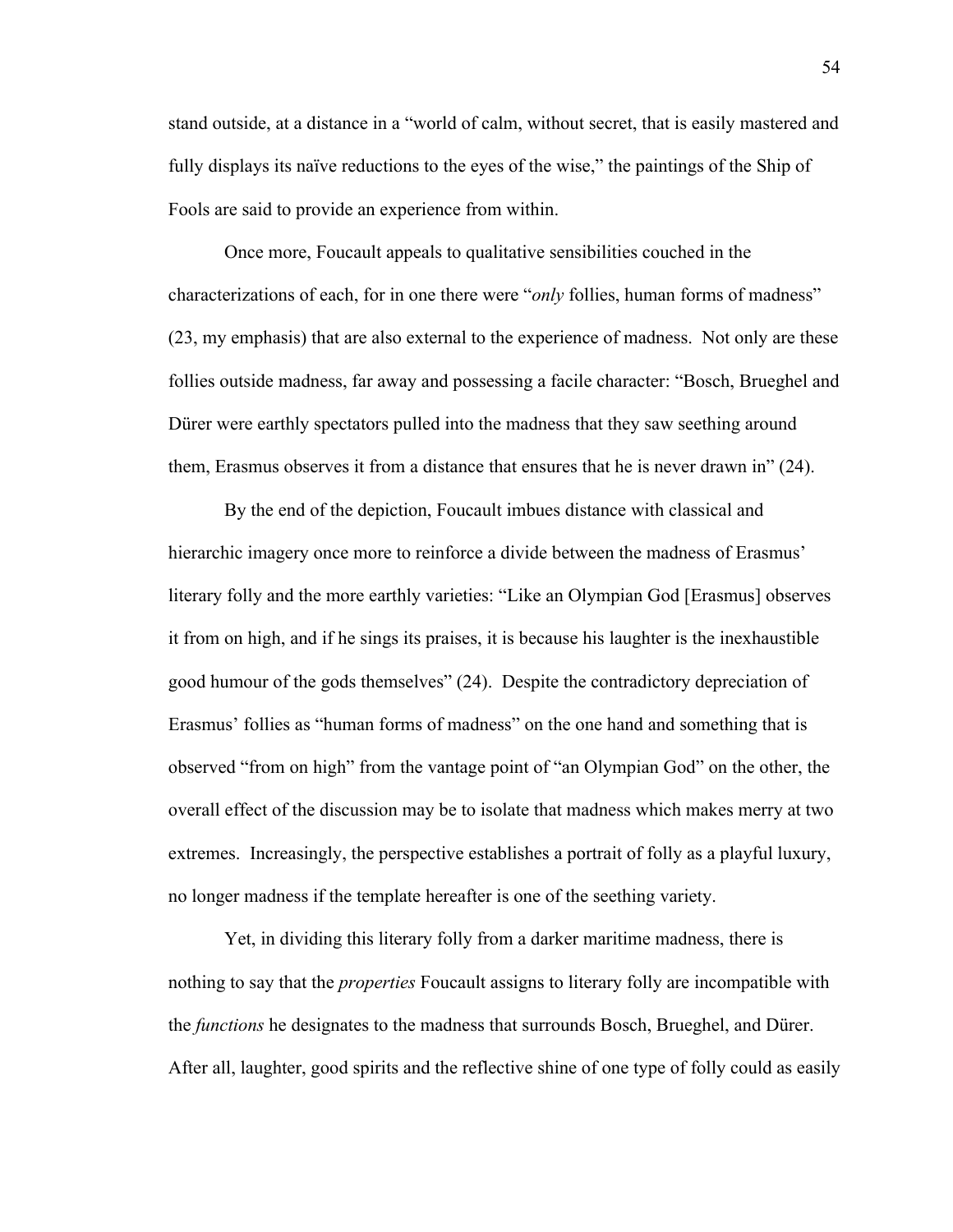lead to ambiguity, disorientation and the chaos seen to result from a seething manner of madness. So it is that we may renew our inquiry into the problem of seriousness posed earlier and question how one knows that "the schema of the opposition between the cosmic experience of madness in the proximity of fascinating forms, and a critical experience of the same madness, as seen from the unbridgeable gap of irony" (25) are more than the product of a discourse that itself praises mystery above delight, metaphysical depths above superficiality and so on.

Such a critical reading of Foucault requires that one understand why he perceives a distinction between the two forms of folly in the first place. The divide between the facile madness of literary folly and the darker byways of the Ship of Fools in the relative status of each provide a clue. Alongside the rhetoric of inside and outside, there is also a sense of the relative institutional inclusion and exclusion of each. The acceptance within literature and philosophy that Foucault perceives one kind of folly to have received seems to determine its function for him later. That it gains a modicum of acceptance is enough to exile it to a kind of secondary status. Meanwhile the as yet un-reconciled, still raw and independent status of the other madness, the folly that still holds an attraction that hasn't been accepted or mediated by institutions makes it of greater import. The licitness of one folly divides it from the fascinatingly illicit state of the other. Foucault's madness is mad by virtue of its ability to present forbidden insights in such a way as to continue to pose a threat, but also because in its liminal position, barely conceivable to our cognitive framework, it also threatens sense-making itself. It confounds, and so becomes the object of restrictions. The case he outlines would seem to exempt facile or accepted forms of madness (i.e., folly) from the darker forms of madness.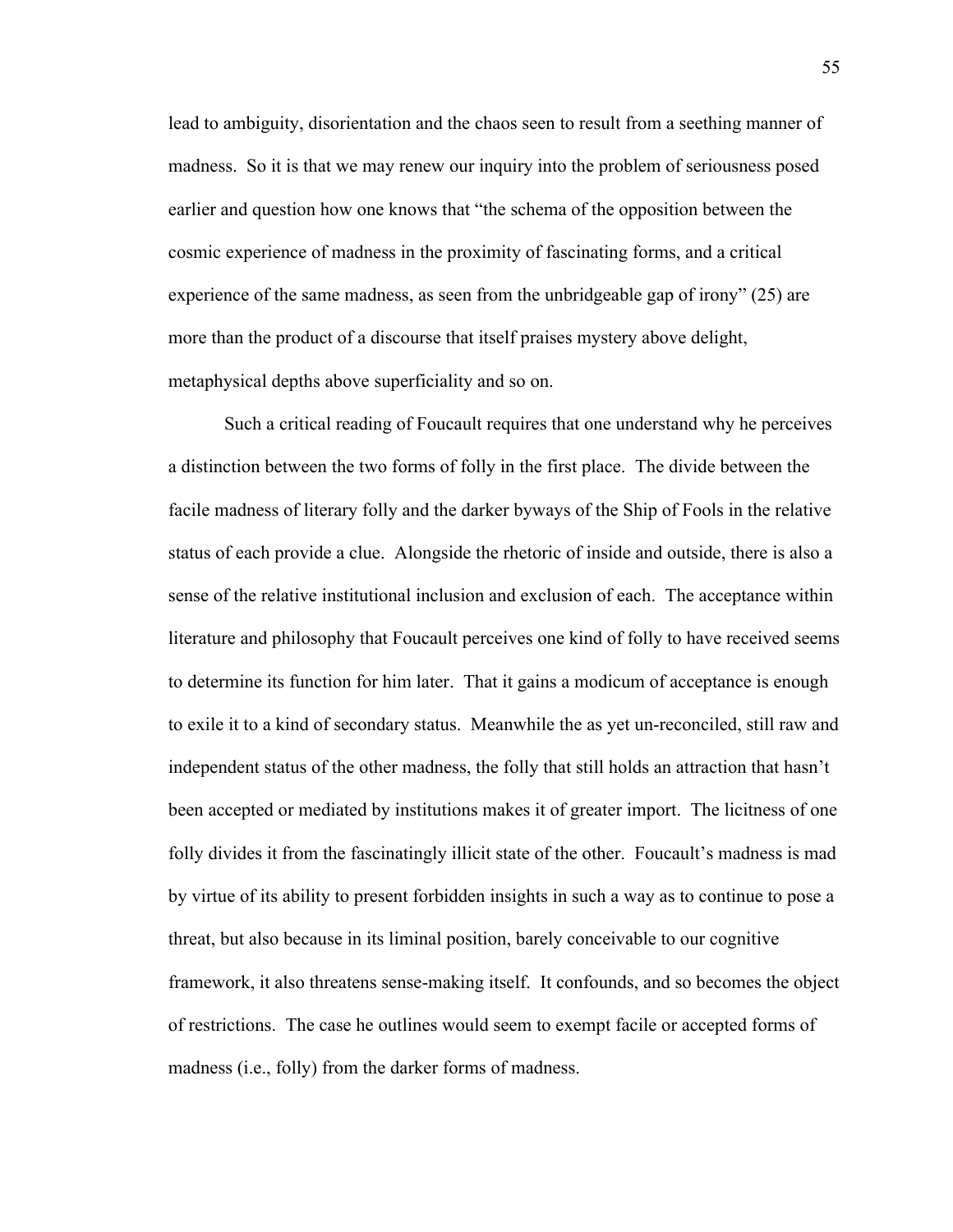Yet, here we come up against a problem, for the shade or ease of a given madness would seem determined in part by the given condition of its reception. Those conditions continually shift and over time may change substantially and even produce inversions, making one era's madness another's de rigueur folly. For example, what if merely human literary follies were to become illicit as they were taken to be more and more in the wrong? Could the temptations of madness become, over time, something different: an institutionally accepted manner of experience for literary language? For all the history that Foucault presents within his earlier text, he never entertains that swing of the pendulum. Nevertheless, it becomes more evident as a possibility when the status of madness or folly is viewed from the perspective of their relative inclusion or exclusion over time.

Intriguingly, in "Madness and Society," Foucault expressly adopts that very way of framing the issue. He explains at one point that it is now "[…] a matter not of knowing what is affirmed and valorized in a society or a system of thought but of studying what is rejected and excluded" (335). Shortly after, he adds what may already be surmised: "Madness has always been excluded" (335). Noteworthy in this shift is how the organization of that exclusion now includes four "areas of human activity" that include "labor, or economic production," "sexuality," "language, speech" and finally "ludic activities such as games and festivals" (336). The list marks a way of organizing his discussion of madness differently than in the earlier discussion of *History of Madness*. Now rather than emphasizing the historical development of exclusion in the figure of the leper, there is the spatial conceptualization of "marginal individuals" relative to these arenas of action, "persons who escape the norm" (336). To be sure, he includes the idea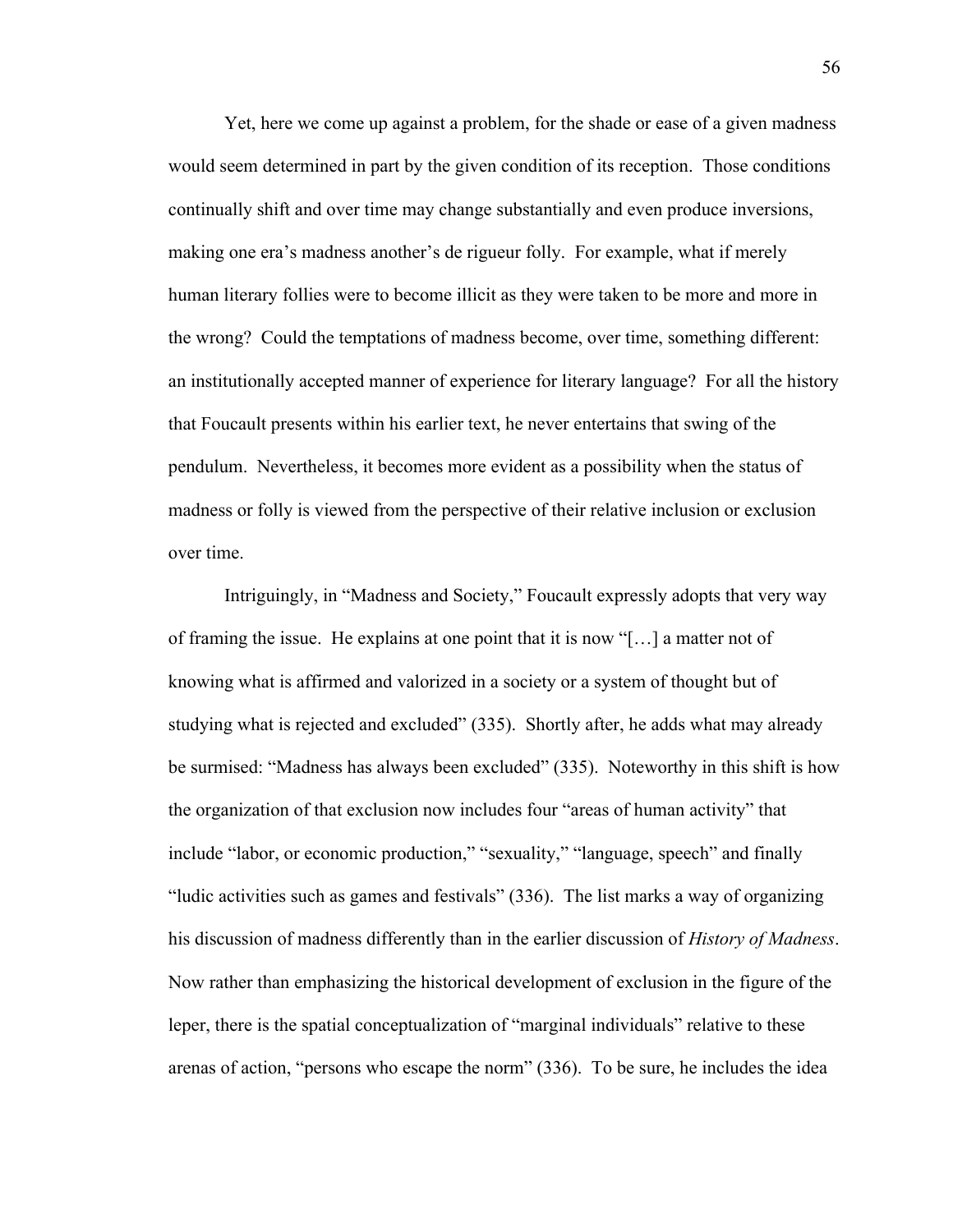of a history of confinement but describes a broader predicament into which madness and other exclusions fit relative to human activity in general.

While one might quarrel with the four parts he selects for this division of actions, it is noteworthy that now the account of madness is related to the marginalization of folly by their shared sense of unproductiveness – an opposition to work, that parallels the marginal status of frivolous play observed earlier. In this model, both folly and madness exhibit a challenge that disturbs and suggests the tenuousness of the order of each arena. However, in the course of his discussion of the third area ("language, speech"), a key difference between the two arises once more. Those that escape the norm in language and speech produce verbal art, for "[t]he words that poets use are of an aesthetic order and also escape the norm" (337). Later it becomes clear that folly to him is not part of that escape, instead "the fool was, in a sense, the institutionalization of the speech of madness" (339).

Literature too, with the exception of poetry—if we are to believe the earlier claim, does not escape until relatively recently: "up to the nineteenth century, literature was highly institutionalized for buttressing the social ethic and for entertaining people" (339). Thus folly and literature are linked once more, "up to the nineteenth century" as a function of their entertainment and institutional role. The key to when speech becomes wholly mad is grasped moments later when he observes that there is "a curious affinity between literature and madness" in contemporary literature, because it "has become totally anarchic" and has expunged its "highly institutionalized" role (339). Foucault does not explain how contemporary literature itself is not its own institution. Even more surprisingly, he now derives an entirely different assessment of Erasmus' *Praise of Folly*.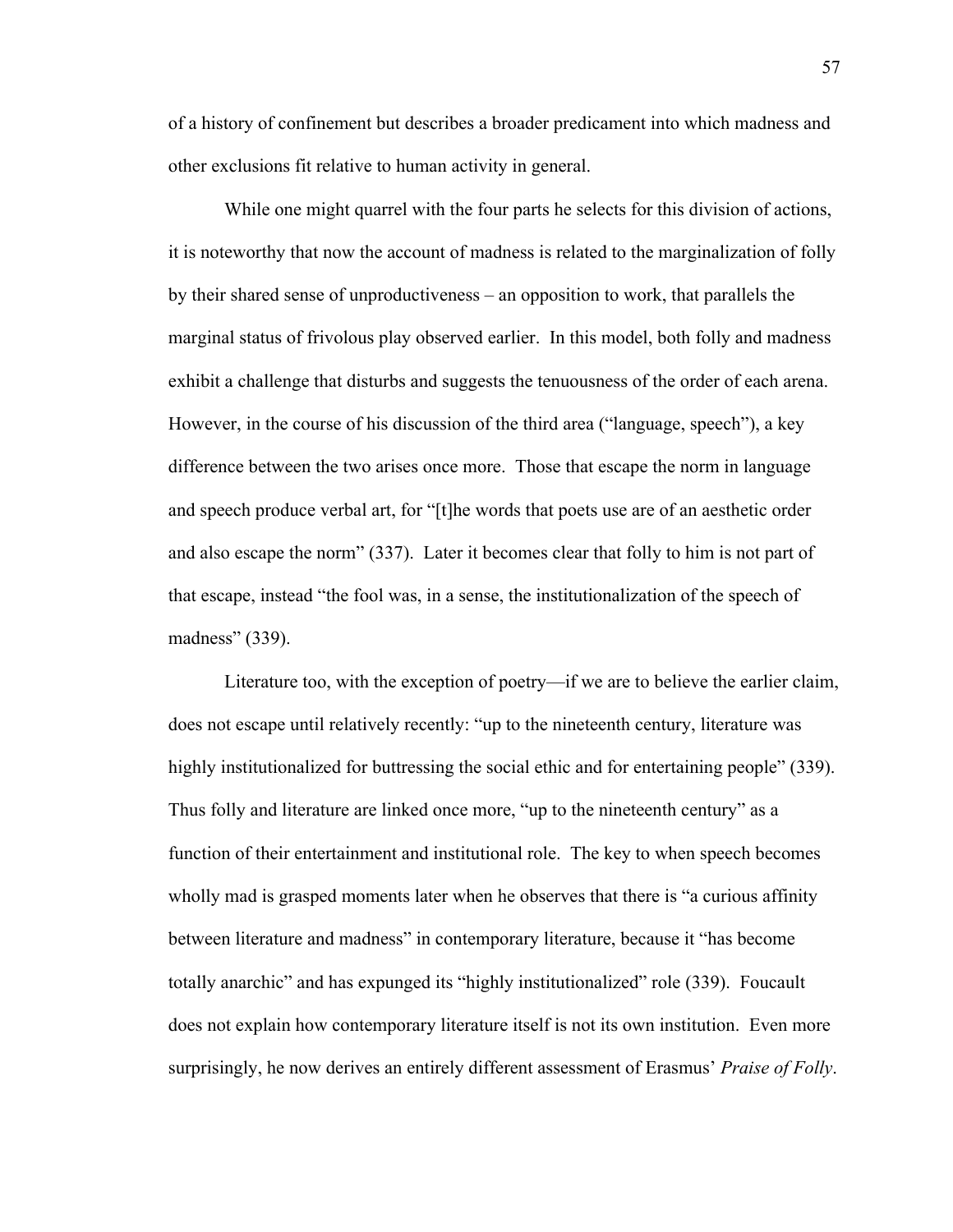When turning to summarize the marginal status of literary language at a series of other points in time, Foucault writes: "In the sixteenth century [literary language] became more marginal than it was in the Middle Ages: […] destructive and contentious with respect to society. That is true of Erasmus' *The Praise of Folly*" (339). The claim is entirely opposed to his earlier one, in which the literary folly embodied by Erasmus' very same text presented ease and calm with the world in contrast to the chaotic forces of Bosch.

The shift in his appraisal of Erasmus' work takes place as Foucault turns to frame the question differently, as a matter of how the words "of literature occupy a marginal position with respect to everyday language" (339). This is not to say that there is a way around the opposing statements. A different assessment of literary folly comes into focus for Foucault when he turns to the question of institutional exclusion and the marginal position of mad speech relative to those institutions. The fool now has a historical role in that institution: "under the cover of irresponsibility, he told, in a symbolic form, the truth that ordinary men could not state" (339). The conception of the fool as an institutionalized revelation of mad truths changes the picture and may allow Foucault the freedom to alter his claims about Erasmus. Even if that allowance acquires new meaning in Foucault's theorization, the idea itself that the fool says what serious people are forbidden from saying is so well established during Erasmus' time that he cites this as one of the benefits of folly.<sup>15</sup>

This alternative way of understanding folly in relation to the place of the fool and "with respect to language" allows an account that understands the formerly facile

<sup>&</sup>lt;sup>15</sup> When Folly adopts the role of theologian to comment on what Paul meant when he described himself as a fool in a letter to the Corinthians, she explains that "he knew that only fools have a license to declare the truth without offense" (Erasmus, 123).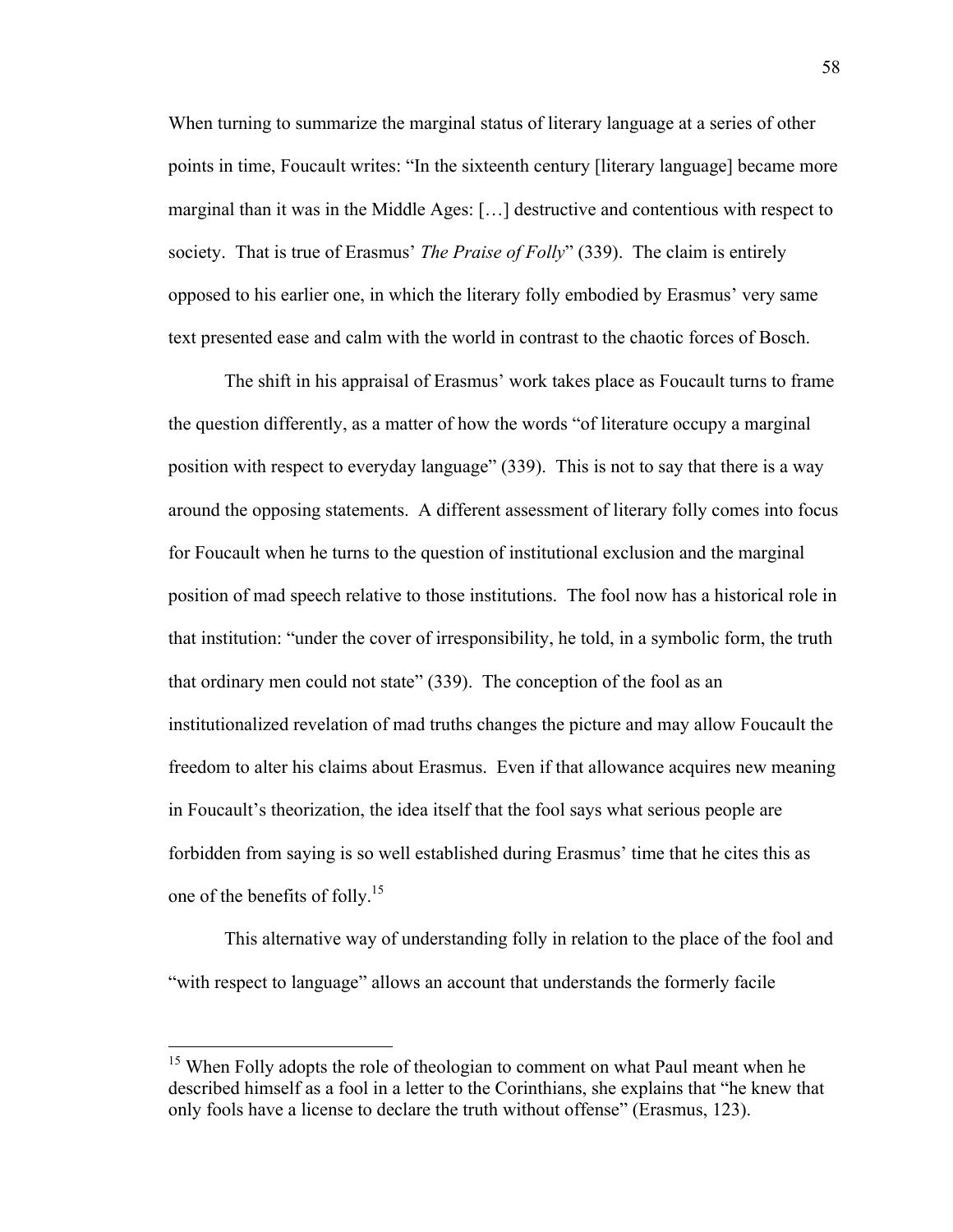madness as able to break with everyday productive language. The only differentiation that remains is that between the institutional tolerance afforded fools versus that which is denied of the mad. Yet, what if even that tolerance were to shift in certain institutions? The very proliferation that Foucault suggests takes place in contemporary literature supports the idea that over time, an institution's demands change. That historical development means that the experiences that those institutions marginalize and seek to exclude as mad would also change. When folly is no longer tolerated, does the fool become a poet? This is not a purely idle question, as we have seen in the preceding discussion when looking at the philosophical and theoretical discourse on play in which folly or frivolity was either ignored or set aside from the ludic.

Building on this account of the marginal status of folly, one may contemplate a possibility at the edge of Foucault's argument: that when faced with the demands of serious Art, it is the poetic folly of artists that comprises the madness that is to be excluded. Folly is a kind of madness and *vice versa.* The terms themselves designate varying interpretations of the defiance of reason. Both unsettle meaning, but in one case the action is attributed to fools when it seems to do so with a degree of acceptance, whereas more disturbing re-arrangements are attributed to the mad. Both uncover and draw attention to rationality and order.

 Such a reading is made possible, by approaching Foucault's discussion of folly with an eye toward the problem of frivolity and tracing the past tension through his occasional division of folly from serious madness. This allows us to arrive at a way of understanding how an aesthetic order constrains literary foolishness, depicting it as something incomprehensible, distasteful and increasingly to be restricted. Put another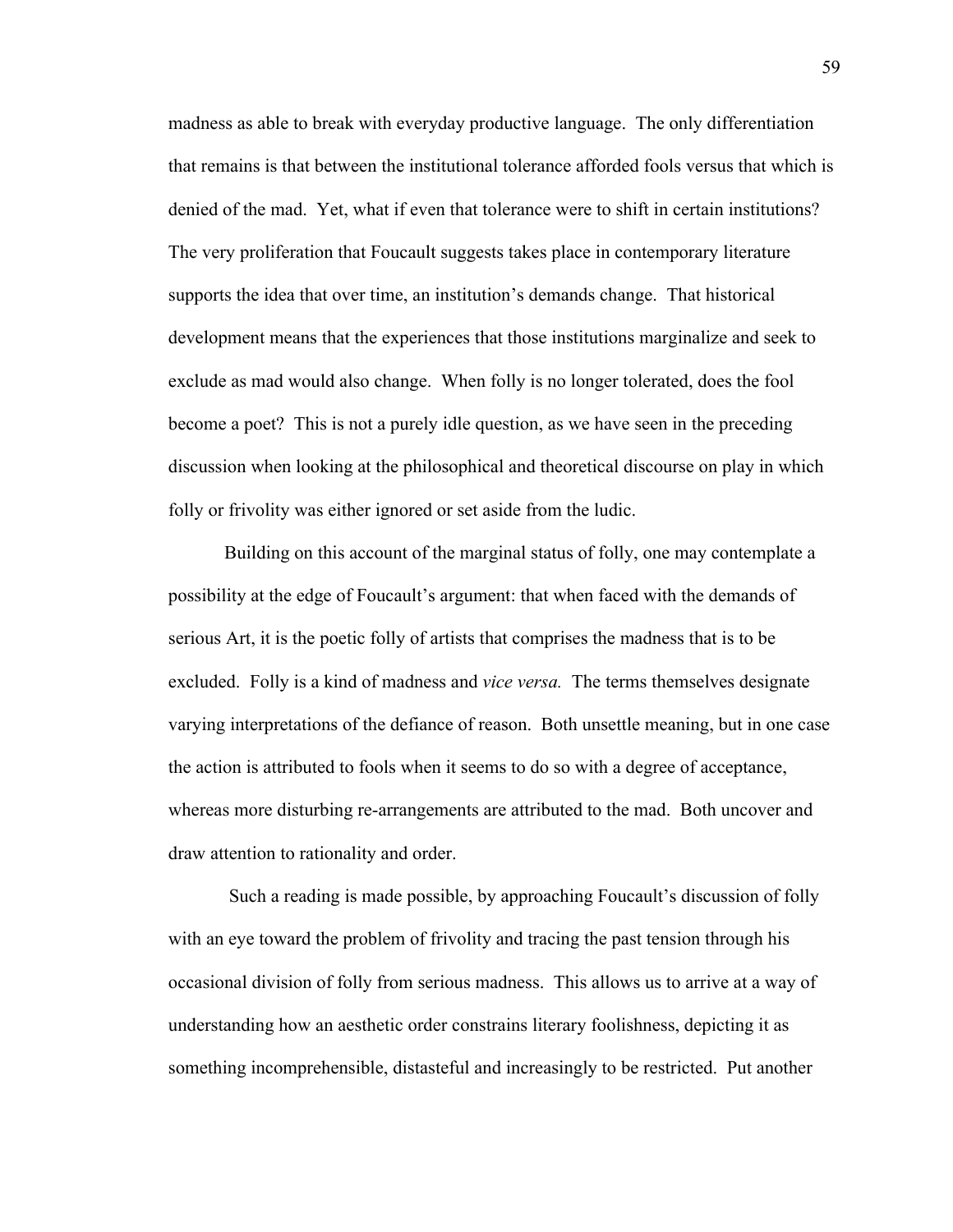way: folly is the madness of a serious Art. In that madness, it may possess frivolity and still share in the attributes of madness that Foucault and others have historically found so compelling: an expression of forbidden truths and unreason.

## 1.7 Conclusion

In this chapter, I argued that while there is an important theoretical role for serious play, seriousness has held a grip on the discussion of play for far too long. Ehrmann's declaration that the time has come to treat play seriously and his subsequent re-working of play are in this respect the natural theoretical outcome of a longer tradition. Adorno's criticism of 'free time' and its dependency on work helped us to re-frame the effort to impart the values of work on play by illustrating how that new definition takes an antagonistic view of what remains outside its model of productivity.

Along with the effort to link play to the seriousness of work, the chapter considered how another tradition attempts to justify play by linking it to the beautiful. Thus, within the aesthetic tradition, we found that Kant and Schiller each attributed greater import to play when it could be linked to beauty and ideals, rather than to agreeable or everyday material expressions of play. While Schiller took pains to redefine play as being at the heart of human existence, and employed a measure of folly in that redefinition, I argued that his ultimate interest in the development of that existence to higher ideals caused him to leave behind that play which keeps the individual grounded in the sensory realm of nature rather than in the formal sphere of reason.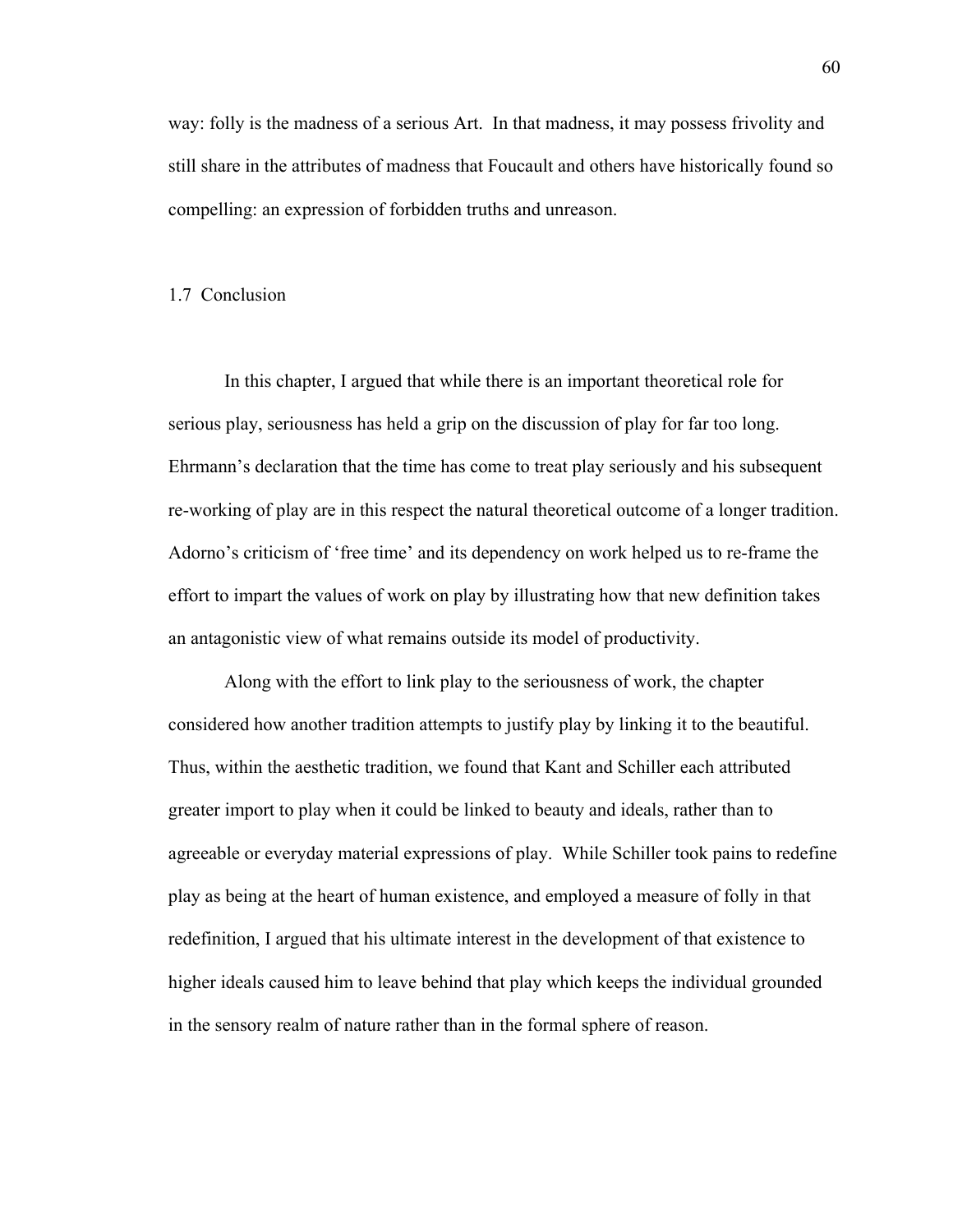The emphasis on making play productive, a symptom of the effort to link play to the seriousness of work and related to the aspirations of an ideal of beauty, could also be seen in a series of other theorists of play. Thus, Huizinga treats play as socially or culturally developmental and of importance to the extent that it goes beyond the sensible. In his own way, with the exception of aleatory play, Caillois also envisions such goal directed play as the norm. The reach of this discomfort with the folly of play even extends to critics like Sutton-Smith who attempt a direct discussion of frivolity, but who nonetheless have difficulty giving this side of play its full account, locating it only indirectly in "the playful" rather than in play itself. The alternative to such an approach is suggested by Derrida's sense of free-play and *différance*. While not providing a direct account of folly, Derrida's theorization illustrates what it looks like to make the joyfulness and abandon of folly an integral part of play. To better define several senses of folly that explore such a positive definition of folly, then, I considered three theoretical perspectives on folly elaborated in particular treatments imparted by Nietzsche, Bakhtin, and Foucault respectively.

Each theory provides a template of a different sense of folly. Thus, the folly that Nietzsche calls upon provides a model of folly that plays on the aesthetic tradition by disrupting ascent to more ideal realms. That 'folly of appearance' will prove of interest to consider relative to some of Borges' writings in the next chapter, which I argue confront an aesthetic convention by offering a self-consciously superficial alternative to ontological depth in art.

For their part, Bakhtin's 'corporeal follies' provide a model of playfulness that responds to both the aesthetic and work sensibilities of seriousness. In emphasizing the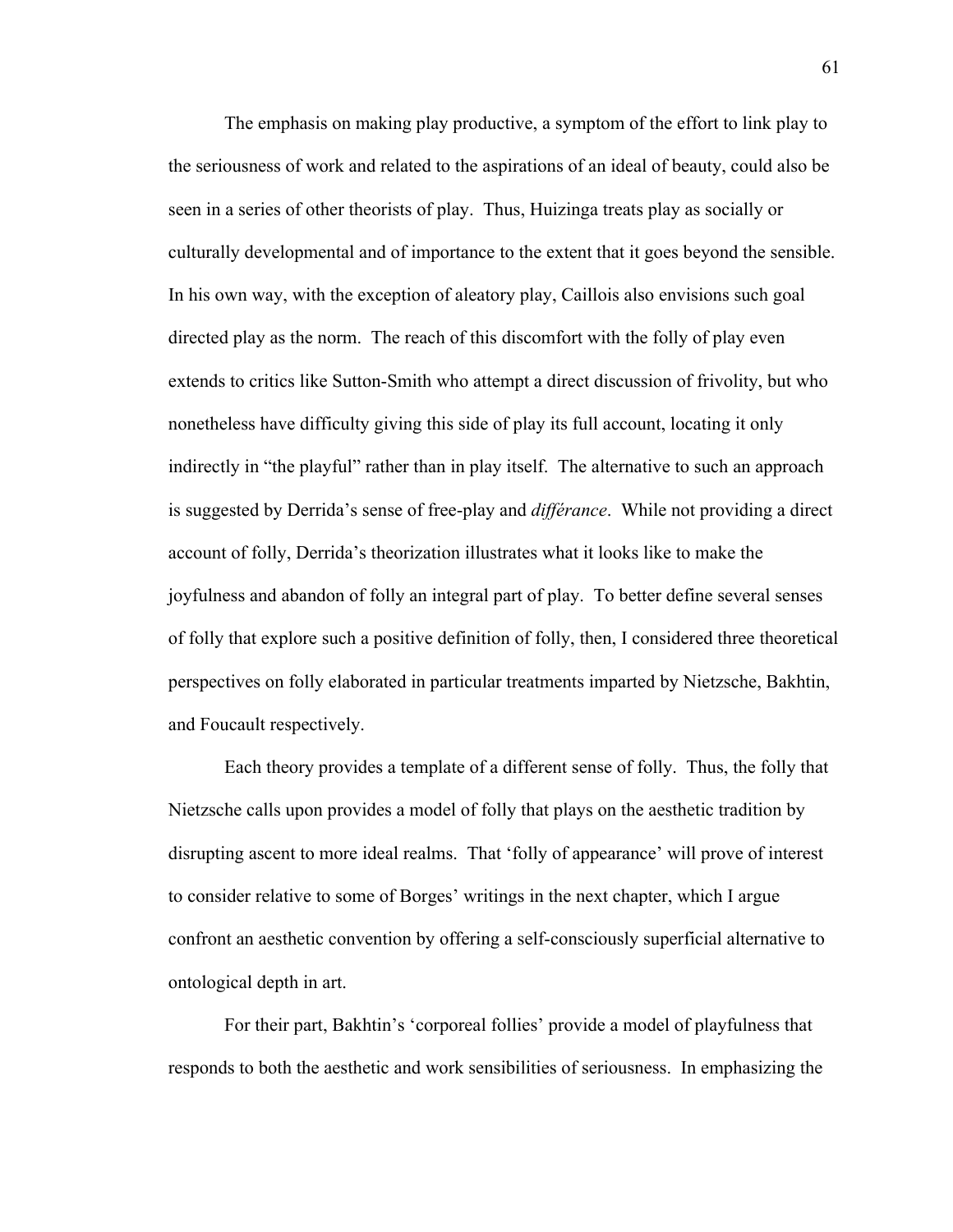lower material realm, Bakhtin provides an account rooted in material existence. Similarly, in the use of the grotesque as an integral part of laughter, Bakhtin's bodily follies are no longer concerned with an escape into the beautiful ideals so important to Kant and Schiller. Relative to the work tradition of seriousness, Bakhtin's follies also resist the lure to become productive by taking place in the space of chaotic festival settings. In the third chapter, I will consider how such a notion of corporeal follies acquires new meaning in the humor of the body and the grotesque as these form a part of Cabrera Infante's novel, *Tres tristes tigres* (*Three Trapped Tigers*).

While the model of folly in Foucault's discussion of madness and folly is more complicated and partially yields to the value for seriousness, it also eventually provides a framework for beginning to understand how folly can come to overlap with madness. That mixture of folly and madness will prove particularly useful to understanding how Cortázar evokes both sides of the unreason of *folie*. In particular, this will be a starting point in the fourth chapter to examine how this folly relates to a broader project in Cortázar's work of finding alternatives to prevailing rationality. In this way, I examine how Cortázar puts a strategy of 'mad folly' into action in a work that sometimes seems particularly frivolous: *Historias de cronopios y de famas* (*Cronopios and Famas*)

In these templates of folly, then, we find the alternative to that serious determination of play that figures so importantly into play theory. In what follows, the task will be to consider how individual writers particularize and exceed these preliminary definitions to address points of concern to their own setting in writing. Folly, then, will be important not only to the theory of play, but also to understanding how practice carves out a response to constraining forms of wisdom.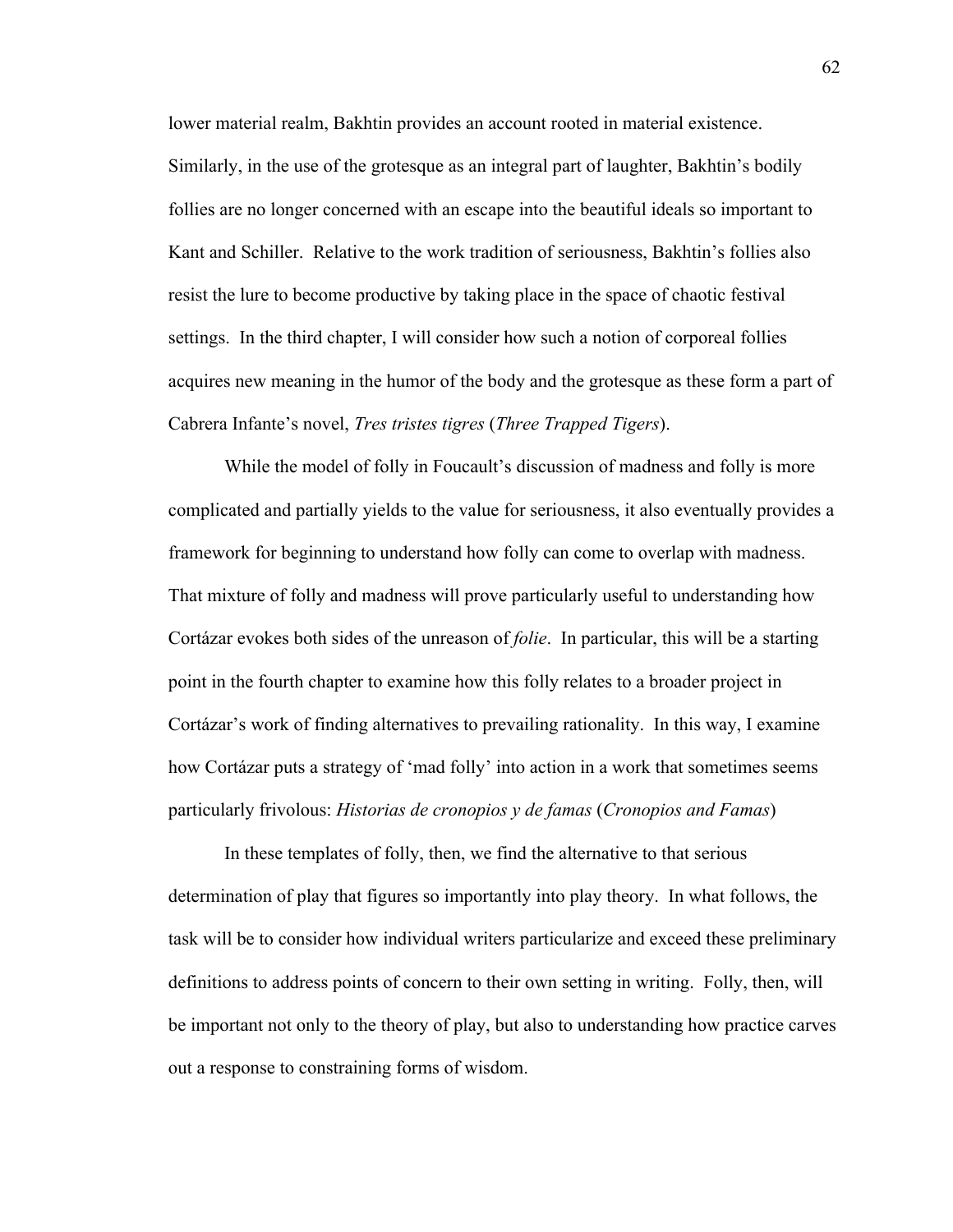## Chapter 2: Follies of Appearance in Jorge Luis Borges' Narrative Art

## 2.1 Superficiality and Aesthetic Ideals

Borges *accomplishes something* in his work; he does not offer a sterile non-conclusion that plays with meanings without effect […]. (Van Hee, 53)

We will analyze two stories that better exemplify Borges' technical ability to play with narrative voices. (Kellerman, 666)<sup>16</sup>

Ability or accomplishment—too often, to talk about play in Borges' writing is to remain within the bounds of such positive appraisals of the author's actions. Limited from the outset, the focus remains on Borges as the agent of a kind of play that can be swiftly accepted as holding value. We can see one consequence of this decision in the first citation, when Van Hee writes of "a sterile non-conclusion that plays with meaning without effect" and sets this apart from Borges' games which accomplish something (53). For Van Hee, play acquires value in Borges' work when it leads to conclusions, and not when it questions finality. In like fashion, the possibility that the surface itself would be a level worthy of analysis is obscured when Kellerman focuses not simply on technique, but on his own understanding of what constitutes praiseworthy ability. Kellerman's analysis of that "technical ability to play with narrative voices," is the product of his own earlier decision "to omit the superficial in order to concentrate on a study of the various levels or planes of narration"  $(664)$ .<sup>17</sup> In both critical framings, we witness a particular

<sup>&</sup>lt;sup>16</sup> The translation above is my own. In the original, Kellerman writes: "[A]nalizaremos dos cuentos que ejemplifican mejor la habilidad técnica de Borges de jugar con las voces narrativas."

 $17$  Kellerman, 664. "[O]mitir lo superficial para concentrarnos en un estudio de los varios niveles o planos de la narración."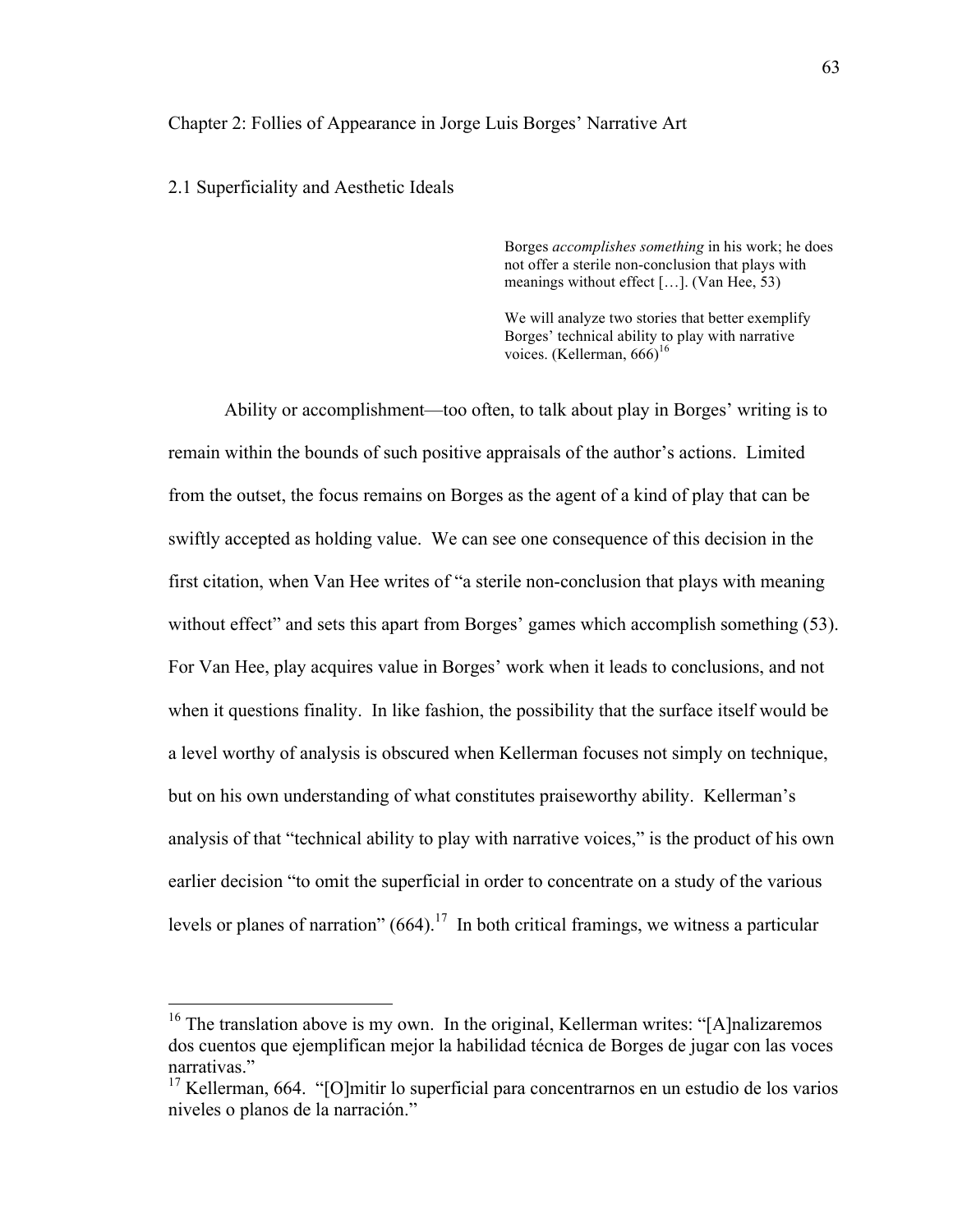way of situating what is meaningful about play by setting aside what is taken to dwell at the surface.

Yet, what if it were precisely a push toward the "the superficial," or a play of "non-conclusion," that exemplified an important aspect of Borges' work? In what follows, I consider this very possibility in a narrow sense, as it relates to the concept of an aesthetic folly. Specifically, I examine how certain of Borges' texts adopt a technique of aesthetic superficiality that partially parallels the folly of appearance that Nietzsche contemplates as a means of confronting aesthetic order.

Nietzsche's formulation of folly in ontological terms will acquire particular resonance in the play that Borges initiates. In Borges' follies, I argue that the result of such a renewed emphasis on the surface ultimately unfolds in certain of his fictions as an effort to empty appearance of substance and make it more difficult for meaning to settle into gravity at particular intervals of affect. Thus, while the putative content of a story or the situation of characters in that account would seem designed to sway with sentiment, this folly continually empties the scene of its full weight. As a consequence, Borges is able to cultivate a manner of storytelling that seems uncertain, i.e., unreal, not so much because of fantasy but because of a tone that is on the precipice of an unsettling irony.

This strain of play in Borges' writing belies the effort to value the aesthetic as a wholly serious affair of substance and finitude. With these follies, we are regularly denied the final fullness of a story's aim. This is not to say that Borges' playfulness does not in other cases take serious turns, showing at times its own preference for metaphysical mysteries. However, an approach that focuses only on the serious setting for valuing play largely closes off an analysis of the element of frivolity that co-exists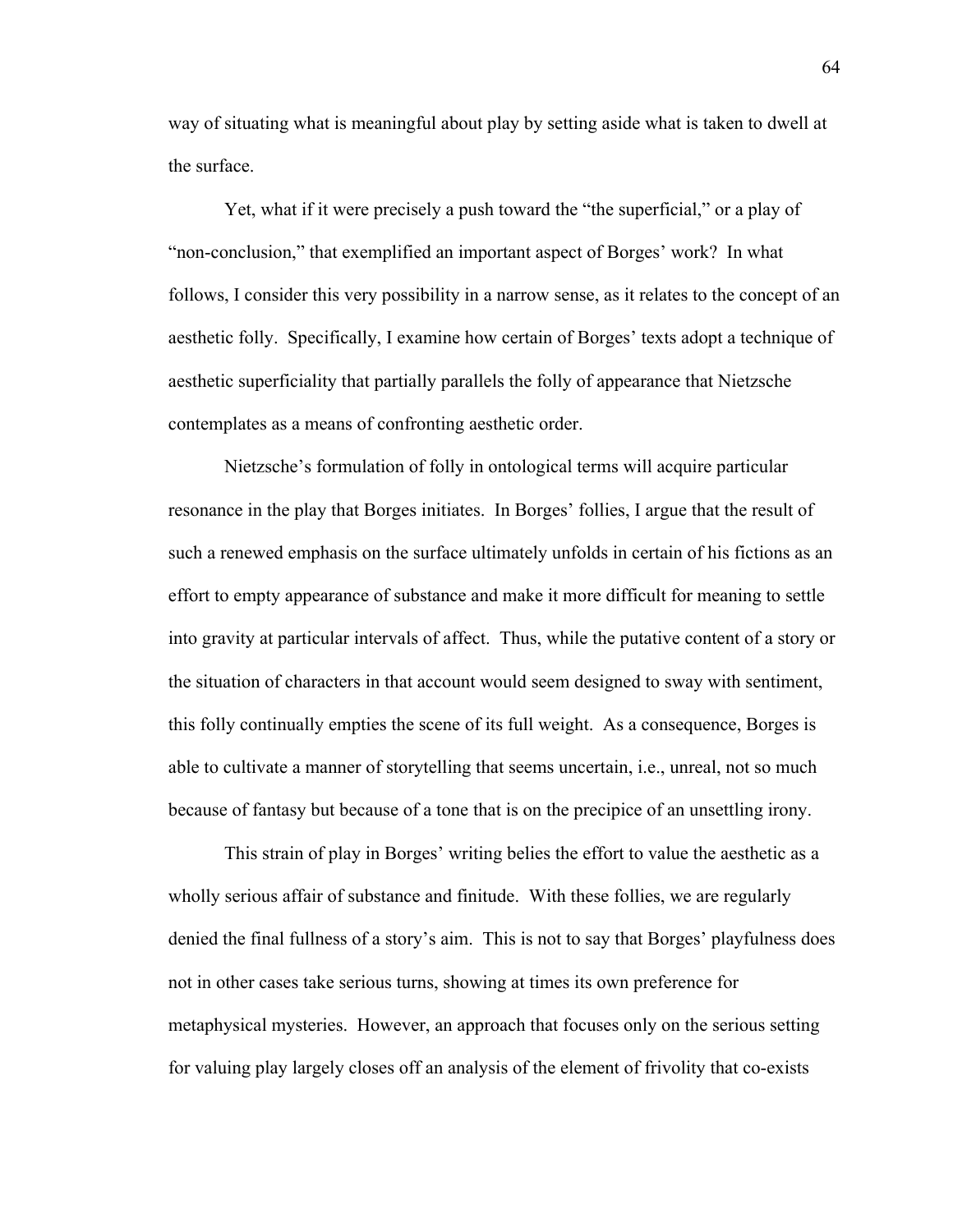and sometimes threatens to undermine the image of Borges as a solemn figure. In particular, then, I believe we risk otherwise neglecting the occasions when texts by Borges enact and articulate a sense of the value to be had in defying the aesthetic search for serious realities beyond the textual surface.

To frame this aspect of Borges' follies, I wish to begin by examining what his outlook on appearance shares with Nietzsche's. Specifically, how each envisions a folly in appearance that uproots a sense of the stolidity of language with particular aesthetic objectives in mind.18 For both, I believe interest in appearance acquires tactical import as a practice that confronts a way of valuing art through the gravity of aesthetic ideals.

In the process, I believe we gain a better account of the ways Borges exceeds the aesthetic system that critics rely on to praise him. We also gain a view of how, in the pursuit of a certain superficiality, his texts reflect what it would look like for art to play off that system and become a folly of such ideals. In this way, the superficiality of Borges' follies serve to impede the procedure of aesthetic reverie. In this play of appearance, emptiness or aesthetic frivolity become a way of envisioning how to uproot serious play and expose the means by which sobrieties attempt to close off uncertainty. Folly lays bare the provisional ways in which elements of a text come together or fall apart.

Despite the shared concern with providing a value for the superficial experience of art, I do not believe we should simply re-read Nietzsche's aestheticism and his

 $18$  It may already be evident that this sensibility has affinities with a post-structuralist moment and the way theorists confront the conception of the sign by breaking down transparency or a straightforward link between signifier and signified. My analysis focuses on how Borges and Nietzsche provide for frivolity in appearance to cultivate a strategy when faced with the traditional seriousness of aesthetics.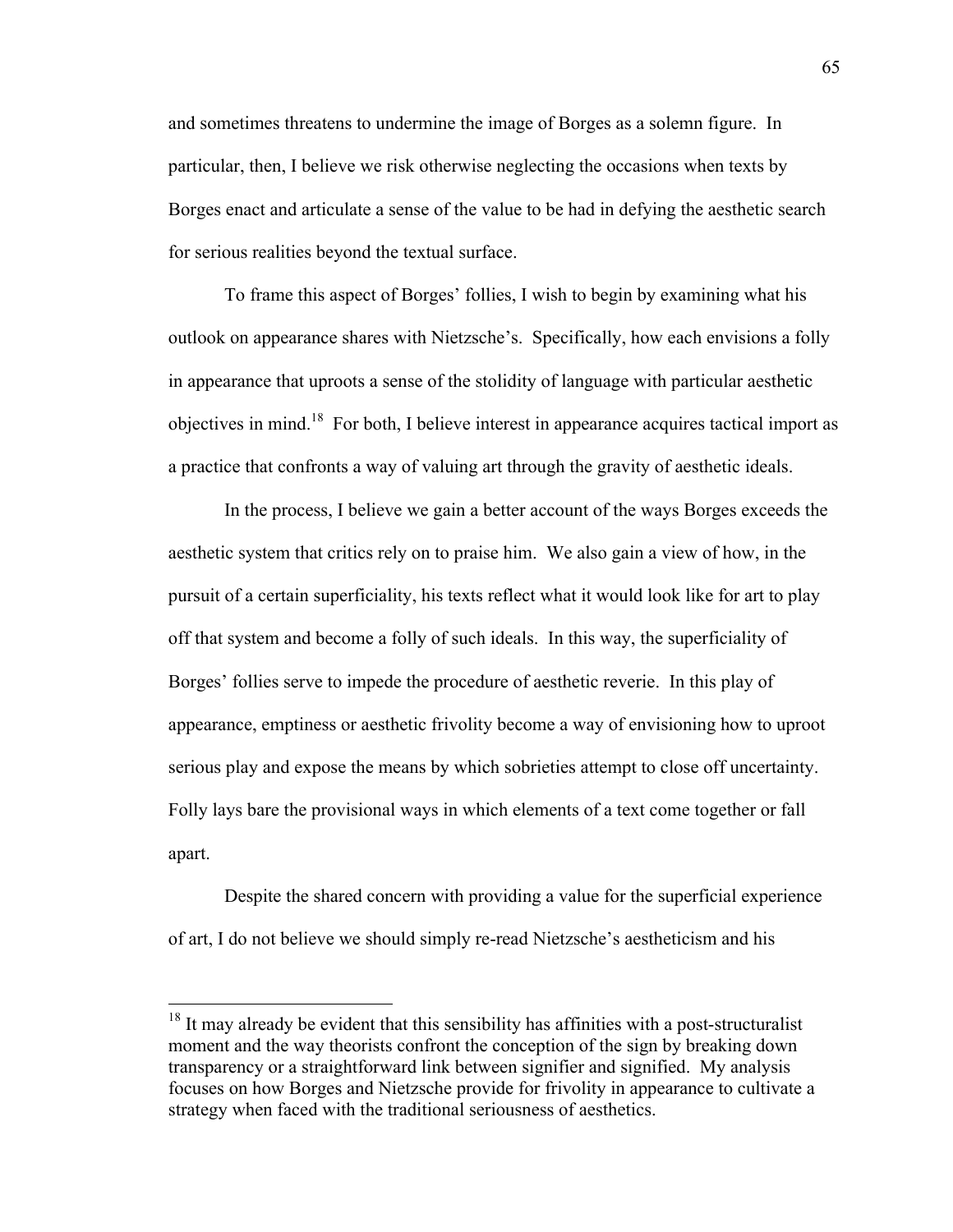adoration of appearance in Borges' undertaking. Instead, I argue that it is necessary to consider how Borges sets forth his own sense of a folly of appearance within the broad framework that this entails, mainly privileging folly at the surface in aesthetic experience. After I return briefly to Nietzsche's sense of aesthetic frivolity, to highlight its key components, I provide a closer reading of how Borges articulates his own superficial experience of art.

Toward particularizing this superficiality, it will be useful to delve into three settings in which that sense of folly percolates from Borges' work. In the first two, Borges expressly turns to refer to a shallow outlook on the aesthetic, first in the midst of statements about his own art, and then in statements on reflexive art. In both instances, he proposes a process of experiencing narrative art that focuses on a play of emptied out semblance. While his own examples in talking about art suggest an effort to value emptied out appearance, they do not address how this may be key to a technique of folly in representation. For this reason, I turn to consider a third setting where criticism has begun to deal directly with folly in identifying a technique of emptying out appearance as it takes shape in a style of representation itself, termed "the put-on." While I take issue with some of the way Borges is framed by the put-on, the idea itself highlights an important component of Borges' follies of appearance: dissemblance.

After considering how the above folly unfolds in a perspective on narrative art more broadly, I turn to three focal points for reading a folly of appearance in his short fiction itself. In discussing masks, mirrors and photographs, I examine the disruption of grounding realities beyond individual objects of appearance and the space for avoiding such depths in narrative itself. Each object of appearance will provide an occasion in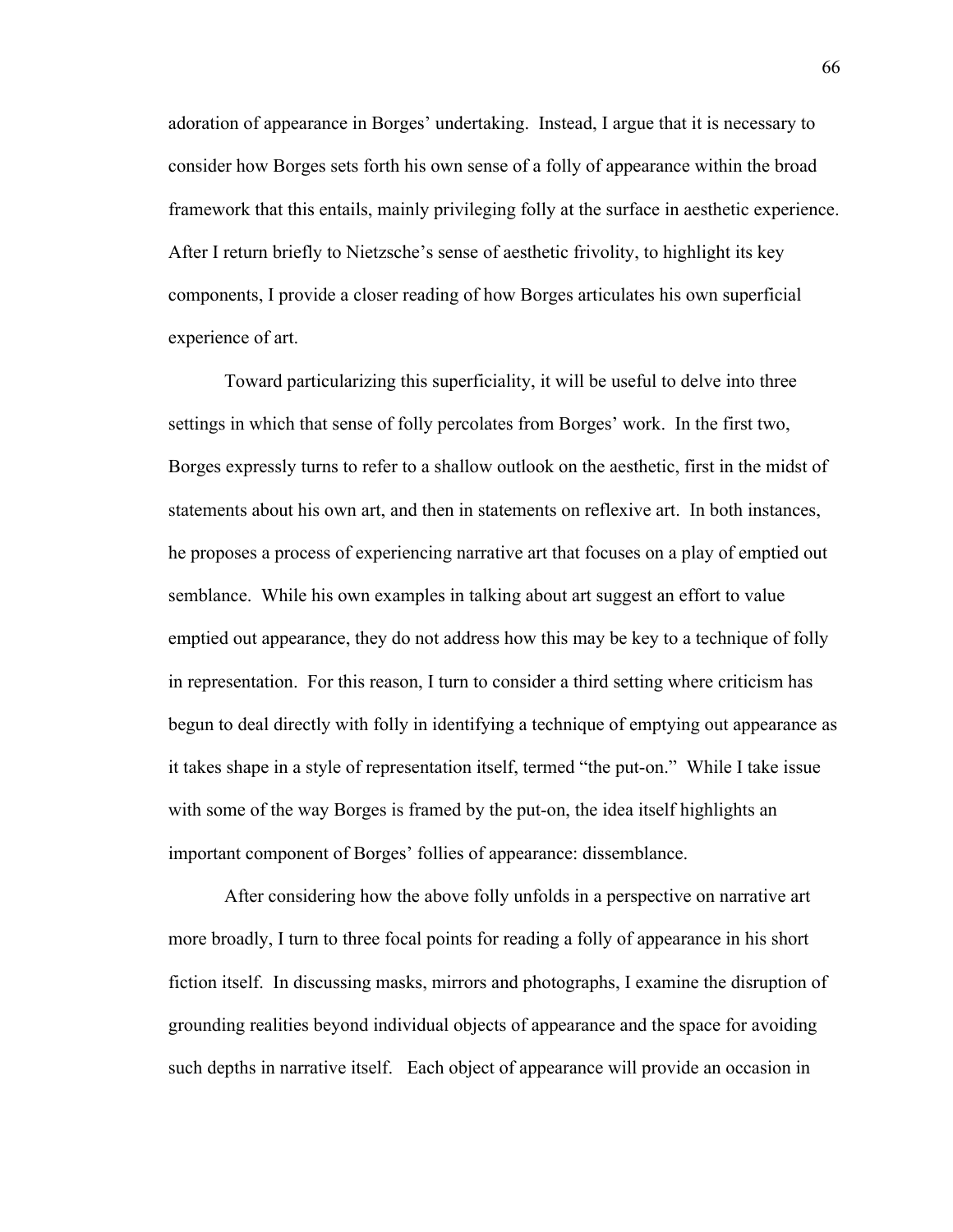which the text can dramatize a relation to appearance along varied but related lines. With each, I argue that the ultimate outcome of that folly is a different way of making the perception of essential realities vulnerable to the drift of appearance.

2.2 Borges and Nietzsche: The Art of 'Appearance and Nothing Else'

[...] bajo los tumultos no hay nada. No es otra cosa que apariencia, que una superficie de imágenes; por eso mismo puede acaso agradar.<sup>19</sup> [...] under all the storm and lightning, there is nothing. It is all just appearance, a surface of images—which is why readers may, perhaps, enjoy  $it^{20}$ 

[...] what could I say about any essence except name the predicates of its appearance! […] here there is appearance and a will-o'-the-wisp and a dance of spirits and nothing else  $[\dots]$ ;<sup>21</sup>

Both the passage from one of Borges' prologues and the passage from Nietzsche's *Gay Science* emphasize the importance of appearance, but how are they related beyond this initial commonality? In the first, we find Borges describing his own work in a preface and avowing a seemingly vacuous experience of literature. In the second, Nietzsche confronts the basic metaphysical privilege of essences over appearances and envisions his own sense of enjoyment in appearance and nothing else. Let us consider how these two moments share a common outlook on art, first by considering the example of folly in appearance that Nietzsche presents, and then how Borges manages to convey a sense of folly that takes its own approach to that proposition that the surface is paramount.

 <sup>19</sup> Borges, "Prólogo a la edición de 1954," *Historia universal de la infamia*, *Obras Completas I*, 307-8. All Spanish citations are from the *Obras completas*. 20 Borges, "Preface to the 1954 Edition," *A Universal History of Iniquity*, 5.

 $21$  Nietzsche, 63.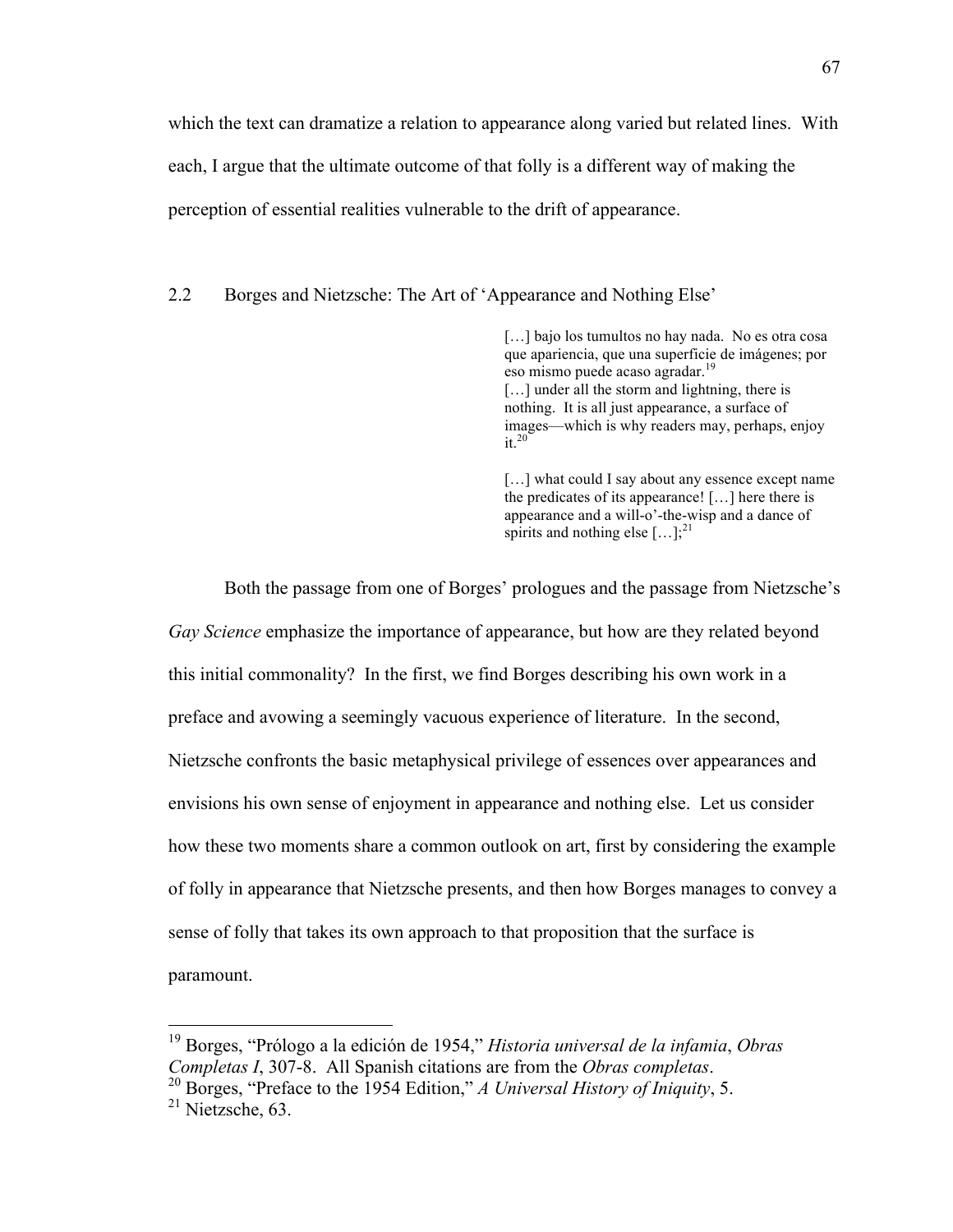In the 1935 prologue to *Historia universal de la infamia* (*A Universal History of Iniquity*), Borges already eschews depth in favor of appearance when he writes of how he has avoided writing psychological stories in favor of narrative governed by "un propósito visual" (305; "pictorial intention," 3). The choice of a visual emphasis over stories that draw on an affective "psychological" bond has consequences beyond the stylistic opposition it seems to establish between stories that emphasize pictorial qualities and those that depict a psychological motivation. The contrast introduces a distinction between what each style takes for granted about its own reception. Borges presents his fictions as not participating in a world beyond artifice. To put this in the reductive but rhetorically useful terms of inside/outside, we might say that with the remark Borges describes a preference for denying the interior by subscribing to a principle of exteriority.

In the prologue from 1954 Borges elaborates on that preference by providing one of the most explicit appeals to a folly of appearance. When he refers to the view of eastern philosophers who believe that "lo esencial del universo es la vacuidad" ("the essential characteristic of the universe is its emptiness") he adds teasingly that they are at least correct in that claim with regard to "esa mínima parte del universo que es este libro" (307; "the tiny part of the universe that is this book," 5). This is the context for the remark that behind all the tumult there is nothing, only appearance "una superficie de imágenes" ("a surface of images").

That declaration is accompanied by a series of moments in which each mention of appearance brings with it the diminution of seriousness. Thus, Borges writes that the eastern philosophers know what they are talking about, if they are talking about the stories, and the tumult without ground provides not edification or lessons in the emptiness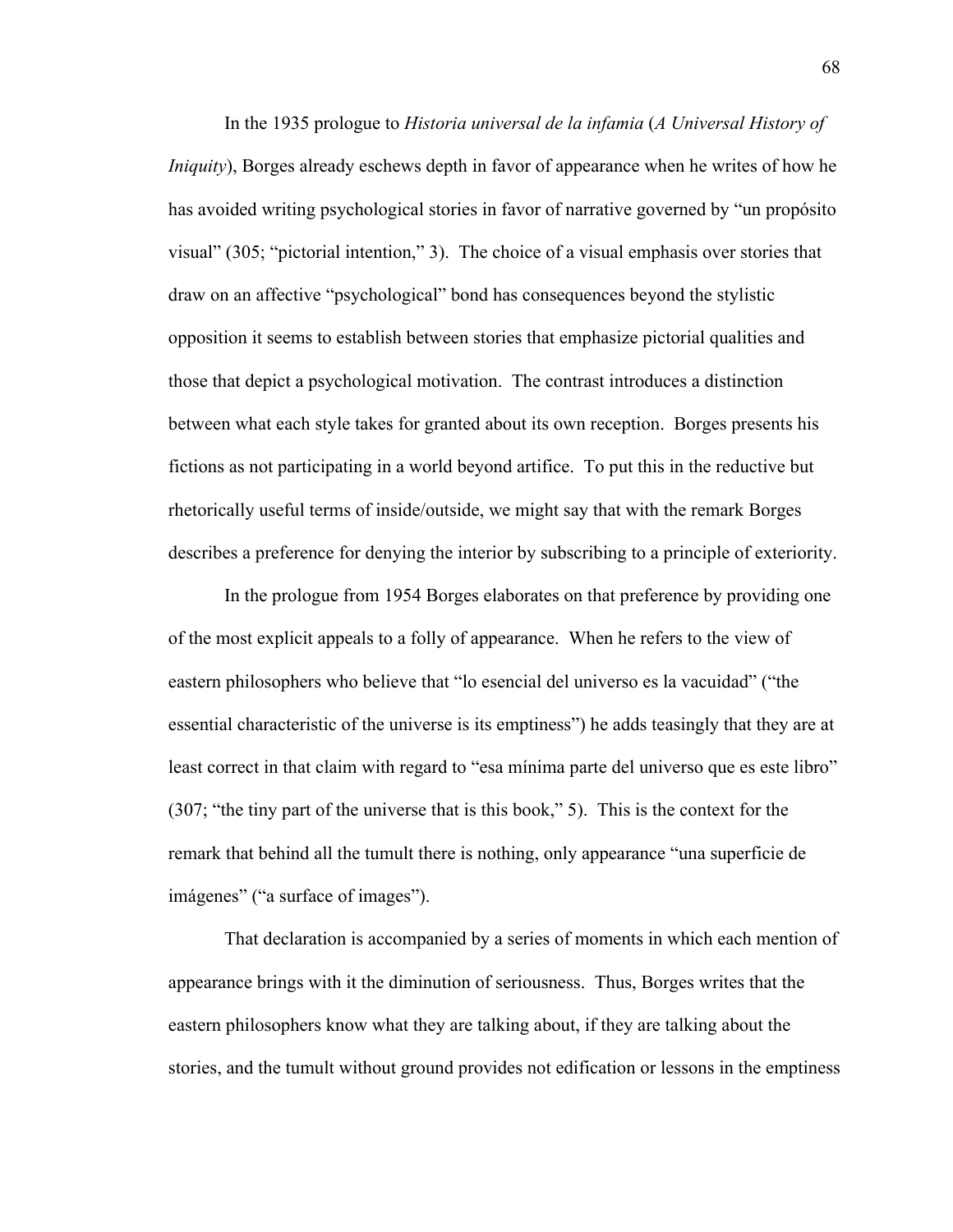of existence, but gratification. Borges closes his remarks with a self-effacing reference to himself in the third person: "[e]l hombre que lo ejecutó era asaz desdichado, pero se entretuvo escribiéndolo; ojalá algún reflejo de aquel placer alcance a los lectores" (308; "[t]he man who wrote it was a pitiable sort of creature, but he found amusement in writing; it is to be hoped that some echo of that pleasure may reach its readers,"  $5$ ).<sup>22</sup>

# *Nietzsche, Appearance, and the Folly of Art*

How, then, does this sense of an emptied out art relate to the issues at stake in the folly that Nietzsche proposes in *Gay Science?* One may recall that Nietzsche's revaluation of folly emerges in part as an effort to redefine what was formerly deemed wise (e.g., prudence). As such, it is relevant to his wider project of revaluing values and in this sense linked to a basic iconoclastic dimension of his writing. At the same time, *Gay Science* describes a folly that is distinctly attuned to art and attempts to remedy the particular misconceptions of philosophy. We may observe this aspect of that concern in *Gay Science* when Nietzsche remarks that philosophy has been "a misunderstanding of the body"  $(5)$ .

Yet, what does philosophy's misunderstanding of the body have to do with art and appearance? For Nietzsche, one part of the "illness" or distorted "unconscious physiological needs" of philosophy has been to indulge a neglect of life in a "craving for

<sup>&</sup>lt;sup>22</sup> Since mirrors loom large in Borges' writing, it is worth noting that a more literal translation of the second part of the quote would be 'let it be hoped that some reflection of that pleasure reaches the readers.' The mirror is implicit in the language employed. It seems even more appropriate in the present context that in a prologue about appearances an author's communion with the reader is envisioned in terms of reflection rather than the auditory reverberation of an echo.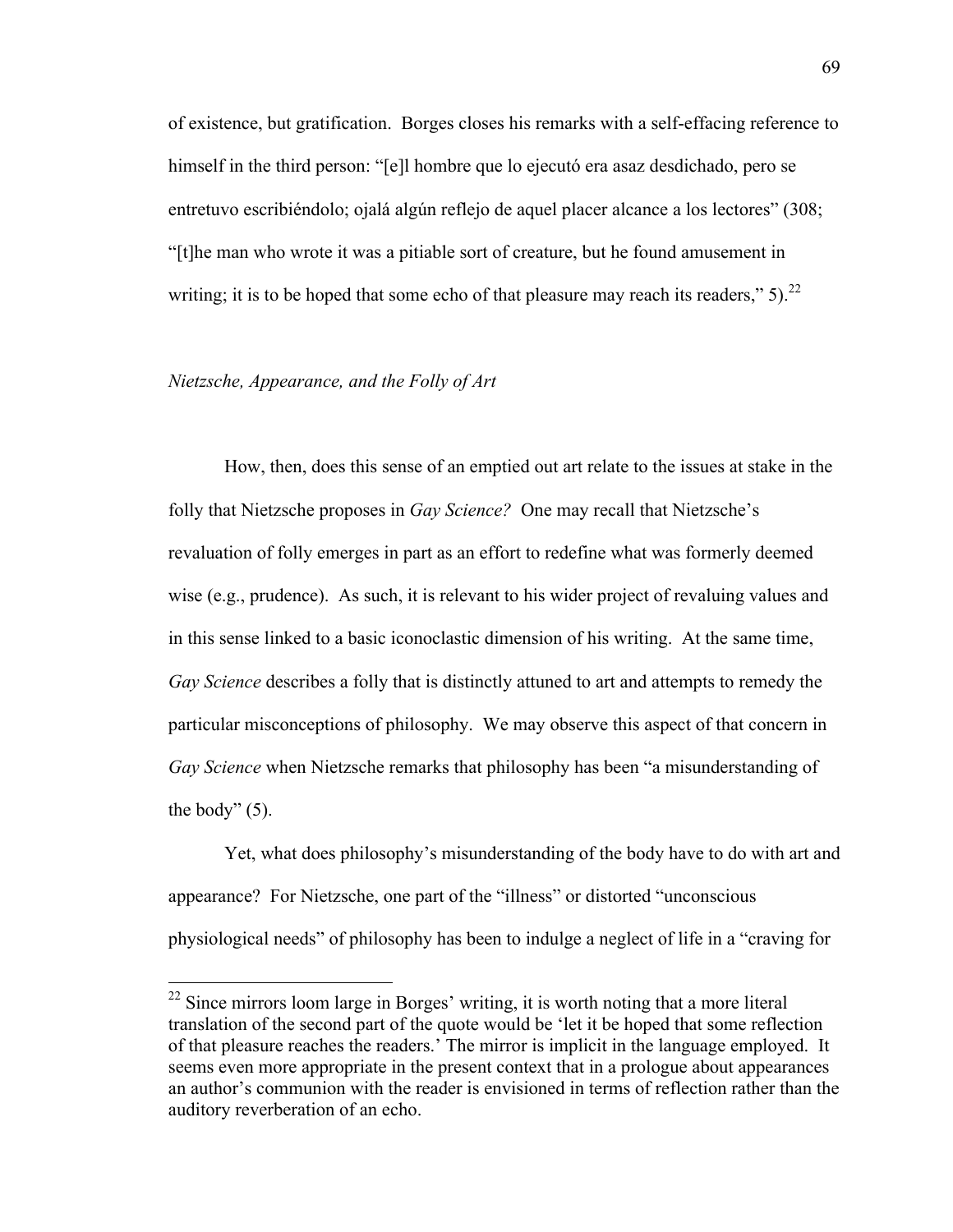some Apart, Beyond, Outside, Above" (5). Folly will come to be a way of bringing us back to our senses, back to the experience of aesthetic appearances rather than metaphysical essences beyond appearance.

In "*Our ultimate gratitude to art,*" we see that it is not just art or folly alone, but their meeting that makes it possible to counter the oppressive will to truth. For, Nietzsche writes, that there are occasions when "we need a rest from ourselves by looking at and down at ourselves and, from an artistic distance, laughing *at* ourselves [...]" (104). The ability to step out of the frames we had taken to be true of ourselves and see that sense of things through the distance of art, makes existence bearable (104). In particular, "because we are at bottom grave and serious human beings" we need "the fool's cap" (104). That union between art and folly, or lies and laughter, reaches its crescendo at the end of the section, when he asks: "How then could we possibly do without art and with the fool?"

In weaving together the aesthetic and the foolish, Nietzsche depicts both a particular use of art and a distinctive understanding of folly. The result is that art allows us to become foolish or "to float and play" (105), but that folly is also clearly attuned to the problem of honesty and the "severe demands" made by our pursuit of truth at any cost (104). Put another way, art enables foolishness while folly becomes artistic and directed at the surface rather than a truth that resides apart or beyond it.

The shift brought about by this alignment becomes a kind of folly that acquires a festive turn at the end of *Gay Science* when we see that remaining a lover of appearance means setting aside the sway of grave concerns in favor of song and dance (248). Already before this, however, in '*The consciousness of appearance*,' Nietzsche's folly is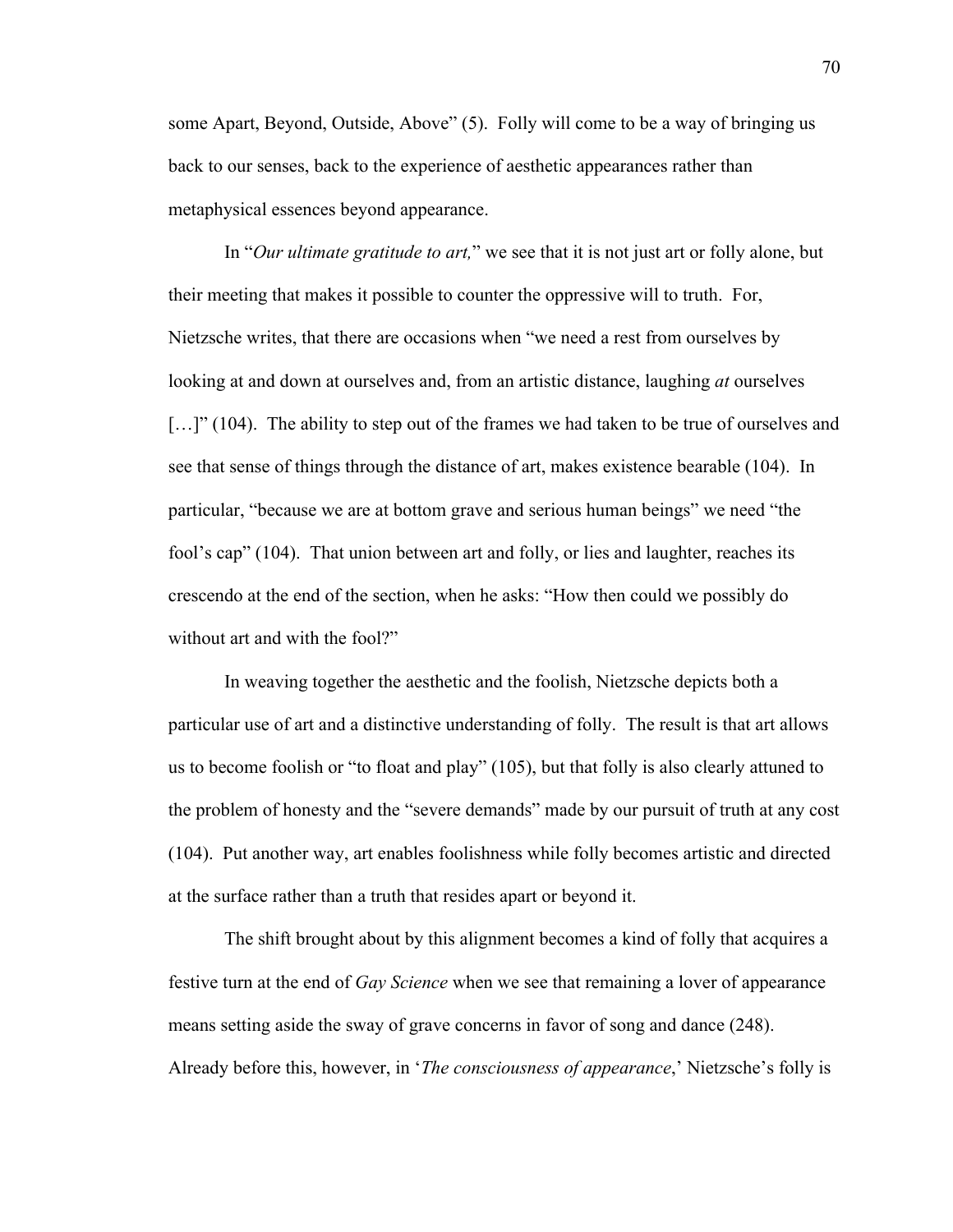already geared toward matters of art, as we see in the drift of dreams and waking that the passage describes: "I suddenly awoke in the middle of this dream, but only to the consciousness that I am dreaming and that I *must* go on dreaming lest I perish […]. What is 'appearance' to me now! Certainly not the opposite of some essence […]" (63). That insight, itself about what art puts forward (i.e., appearance) is only made possible by his stepping outside his dream and seeing himself at the kind of distance that makes existence "bearable" (104). Here we find a point of connection between Nietzsche's concern with reversing the value traditionally given to what lays beyond appearance and Borges' like minded use of appearances to undermine aesthetic depth.

However, in order to unravel the significance of play at the surface in Borges' fiction, it is necessary to examine the context of Borges' own turn to folly more extensively. We get a better sense of how he envisions a folly of appearance that undermines aesthetics at a series of other turns. In what follows, I discuss three areas where that turn to the surface is manifest in what I believe are ways particular to Borges. The first two take place within his own discourse, while a third emerges in a concept that has been put forward within criticism as an attempt to come to terms with the way Borges privileges the surface in public interactions with those around him. The perspective of that third technique, known as "the put-on," extends to other settings in which Borges cultivates a highly ambiguous presentation.

While the first two settings I discuss highlight how folly figures into Borges' discourse on literature, the third provides an illustration of that sense of play in something akin to a literary performance: interviews in which Borges invents temporary fictions about himself. In this third case, then, we will see how Borges blurs a clear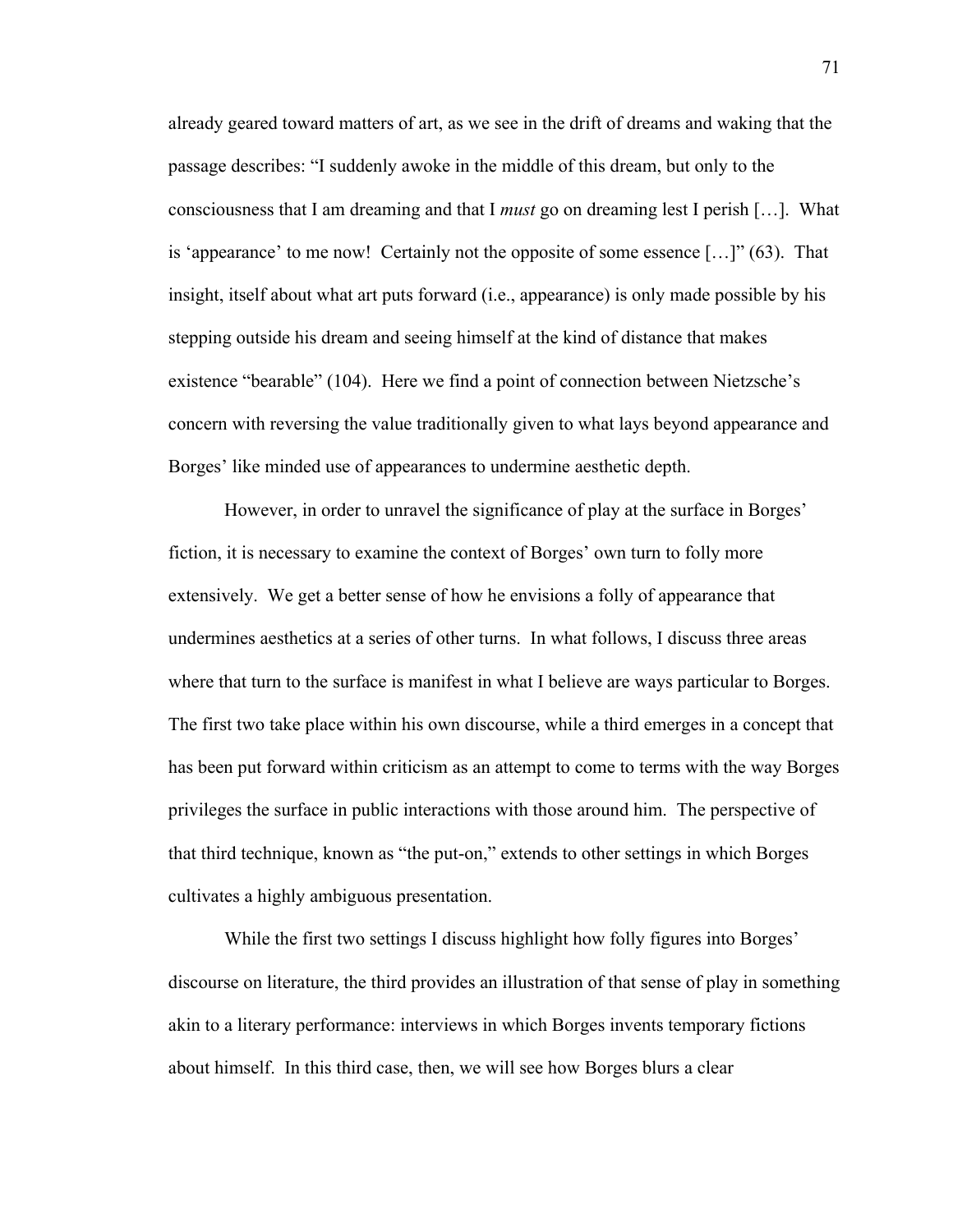understanding of what, if anything, resides with certitude beyond appearance. In this way, it will demonstrate how folly emerges as a way of defying truth by confounding intention and affirming emptied semblance.

# *Tricks and Aesthetics*

What does the inversion of essence and appearance mean for Borges and how does he make use of it to generate a sense of folly in the context of fiction? As late as another prologue in 1969, introducing *Elogio de la Sombra* (*"*Prólogo,*"* 379-80; "Foreword," *In Praise of Darkness*, 331-3), Borges returns to the sense of an aesthetic folly that can be pursued in relation to appearances. In the prologue he explicitly resists the well-worn concept of aesthetics in order to describe any patterns or consistencies in his own writing (379; 331). Instead, Borges prefers to refer to a series of "astucias" ("tricks") that he has acquired over the years  $(379; 331)$ .<sup>23</sup> Later, he differentiates his disdain for the abstractions of aesthetics from the far kinder view he takes of a reader's response to a work. In the process, he makes it clear that his objection was to certain institutions that crop up around art. For while he believes a book is not the place to locate an aesthetics, that is only because "[…] el hecho estético solo puede occurir cuando lo escriben o lo leen" (380; "the aesthetic moment can only occur when the volume is written or read," 332). That shift to aesthetic reception carries with it a focus on the surface of representation.

 <sup>23</sup> It should be emphasized that he uses the term '*astucias*,' not '*trucos*' or '*trampas*.' While the English term 'trick' fits, it does not on its own capture the further sense of an action of cunning or astuteness, the latter sharing a common etymology with *astucias*.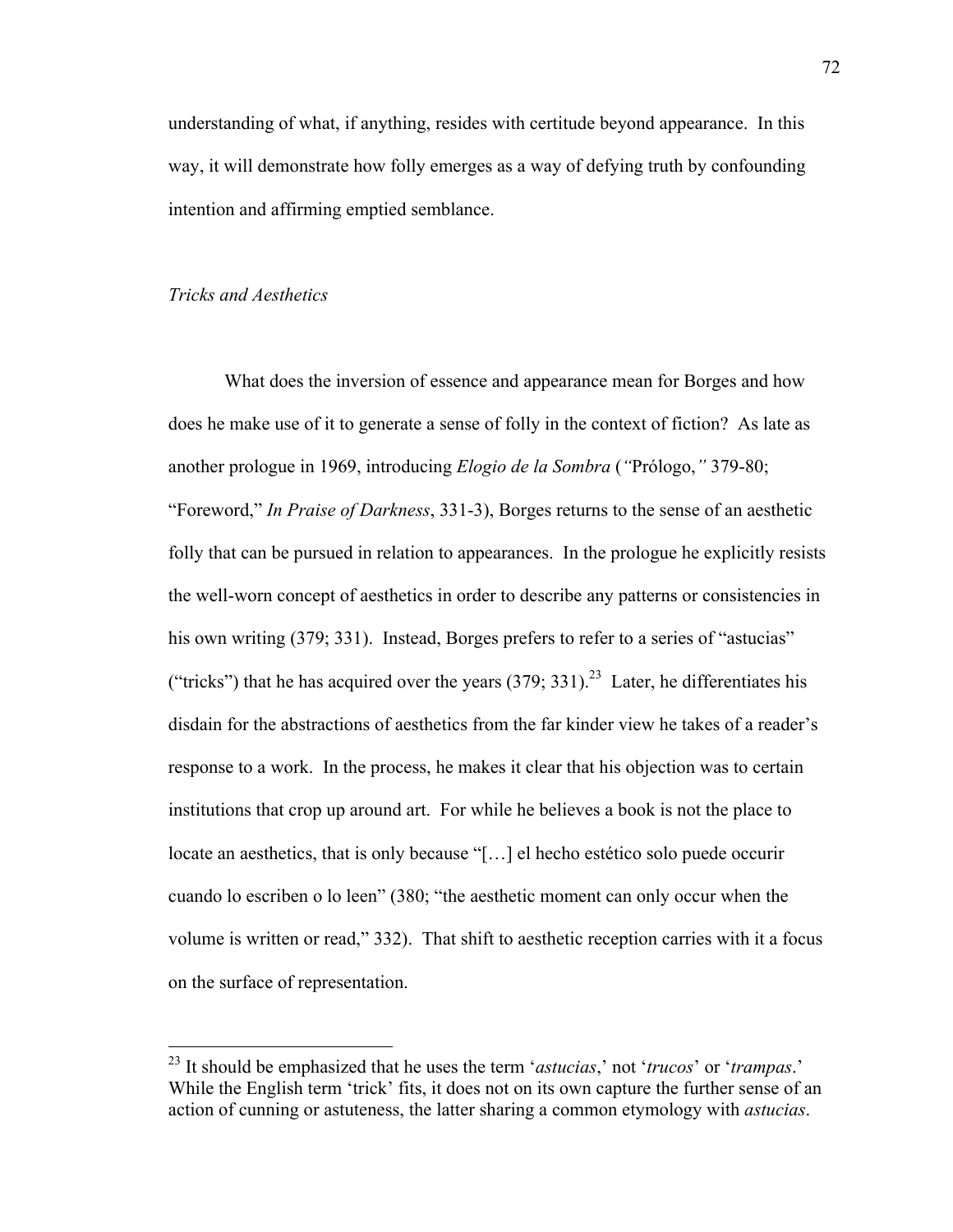Like Nietzsche, Borges here does not object to the idea of an account of art, but to the way the discipline of aesthetics has historically organized aesthetic experience and located affect or any other response as a property of the object itself and as possessing a constant character apart from or beyond the immediate instance. The choice to avoid such an approach attempts to confront the way of construing truth to exist independent of the reader's experience. Borges continues to emphasize the level of reception, when he proposes that a text should aim to signal the reader using "la emoción poética" (380; "poetic emotion," 332). Likewise, success in written expression results from chance and is determined after writing in the effect it acquires (380; 332).

Borges takes a final jab at the cherished notion of 'the beautiful,' when he adds that beauty is not sufficiently remarkable: "[…] en este mundo la belleza es común" (380; "in this world, beauty is so common," 333). The comment includes its own teasing suggestion that snobbishness should make beauty unappealing. This is accompanied by a very personal and provisional measure of merit rather than one mediated by what he takes to be the pre-determinative explanations of aesthetics: "Espero que el lector descubra en mis páginas algo que pueda merecer su memoria […]" (380; "I hope the reader may find in my pages something that merits being remembered," 332-3).

What is afoot in this redefinition of a value to be had in shunning beauty, truth, and object-oriented aesthetics in favor of tricks, chance and the moment of sensation before a work of fiction? The call for an approach that lingers at the surface is the product of a willingness to tease, jest and generally efface familiar notions of aesthetic merit in which art is esteemed to the extent it can be shown to be about purpose and depth. Borges presses the position that it is better to have an encounter with sensations at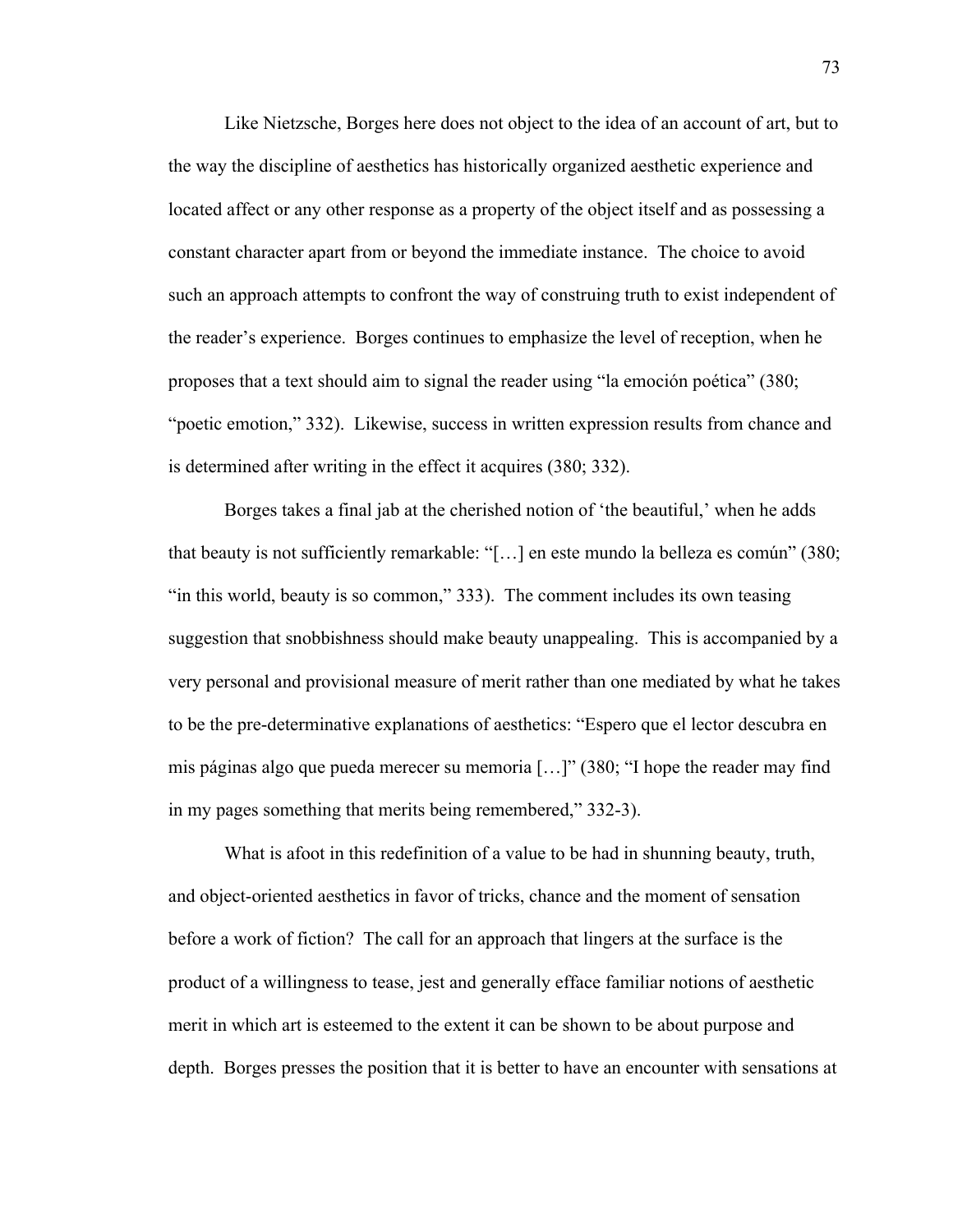the surface, even if that meeting is the result of chance. In this regard, his folly of appearance is rooted in the question of how one may approach art without ascribing to it a concretely grounded reality.

*The Wit of Folly*

One finds a more complicated instance of this pursuit of delight, and eventual superficiality in relation to Art, inserted into the final moments of "Magias parciales del 'Quijote'" ("Partial Enchantments of the *Quixote*"). When Borges discusses the significance of self-referential moments across a series of works, we witness the display of a kind of fool's wit. At the conclusion, he poses and responds to a last question on what is unsettling about certain texts by bending the discussion in an unexpected way:

> ¿Por qué nos inquieta que don Quijote sea lector del *Quijote*, y Hamlet, espectador de *Hamlet*? Creo haber dado con la causa: tales inversions sugieren que si los caracteres de una ficción pueden ser lectores o espectadores, nosotros, sus lectores o espectadores, podemos ser ficticios." (50) Why does it disquiet us to know that Don Quixote is a reader of the *Quixote*, and Hamlet a spectator of *Hamlet*? I believe I have found the answer: those inversions suggest that if the characters in a story can be readers or spectators, then we, their readers or spectators, can be fictitious. (46)

Much like a punch line to a long joke, the answer seems more concerned with putting forward an amusing conclusion instead of arriving at an explanation that responds to the question itself. The punch line, resides in his having found a pretense to say at the end of his essay that the *Quixote*, a work in which the protagonist reads romantic novels and comes to believe that he is a character in these same novels, has the effect of causing its readers to suspect that they too may be characters, albeit in a fiction of an undesignated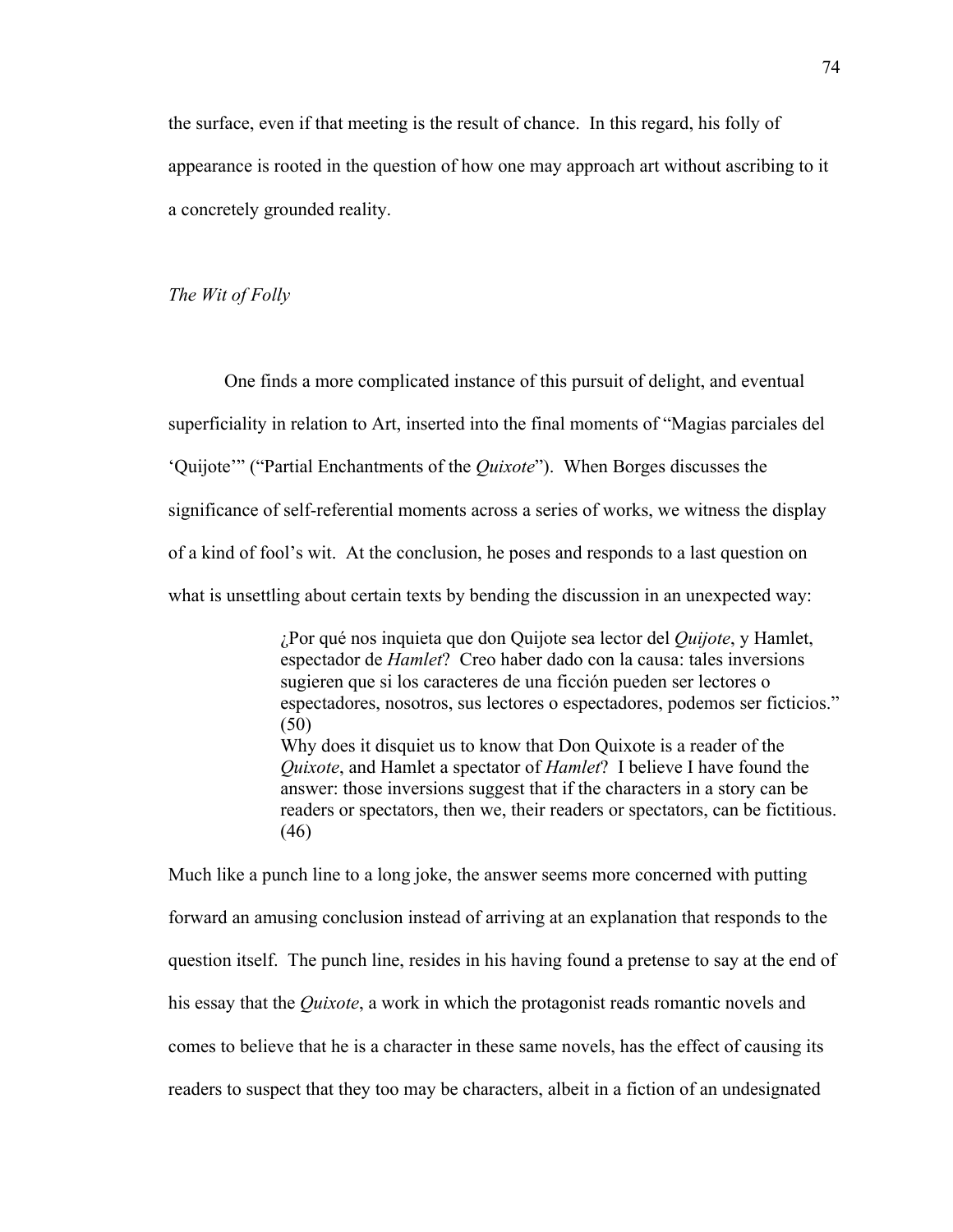genre. The objective, then, is to arrive at a way of saying that the reader of the *Quixote* is vulnerable to the kind of madness that afflicts its protagonist as a reader of romances.

However, the answer Borges gives at the end of the essay also follows on the heels of an argument about reflexivity in literary art that was broader and more complicated than the consideration of humor by itself suggests. For it is not simply that he wants to say that the *Quixote* half charms its readers into a worry that they may be characters through simple self-identification. After all, the discussion that precedes his statement draws on examples, from the *Thousand and One Nights* and *Hamlet*, that run counter to his claim at the end.

Just as any unity between the three reflexive works becomes more strained, however, Borges presses the case for an all-embracing explanation of the kind he eventually offers at the conclusion. That disunity is already evident when he discusses an example in the *Thousand and One Nights* and gives a very different answer about why an interpolation in which "the Sultan hears his own story from the Sultana's mouth" has the potential to be particularly unsettling for a reader, Borges wonders: "¿Intuye claramente el lector […] el curioso peligro? Que la reina persista y el inmóvil rey oirá para siempre la trunca historia de *Las mil y una noches*, ahora infinita y circular […]" (50; "Does the reader perceive […] the curious danger—that the Sultana may persist and the Sultan, transfixed will hear forever the truncated story of *A Thousand and One Nights*, now infinite and circular," 45)?

However, it is no longer a danger that is "infinita y circular" ("infinite and circular") that preoccupies Borges at the end. In fact, that danger never quite materializes for the other two works, since both *Hamlet* and the *Quixote* include a finitude: Hamlet's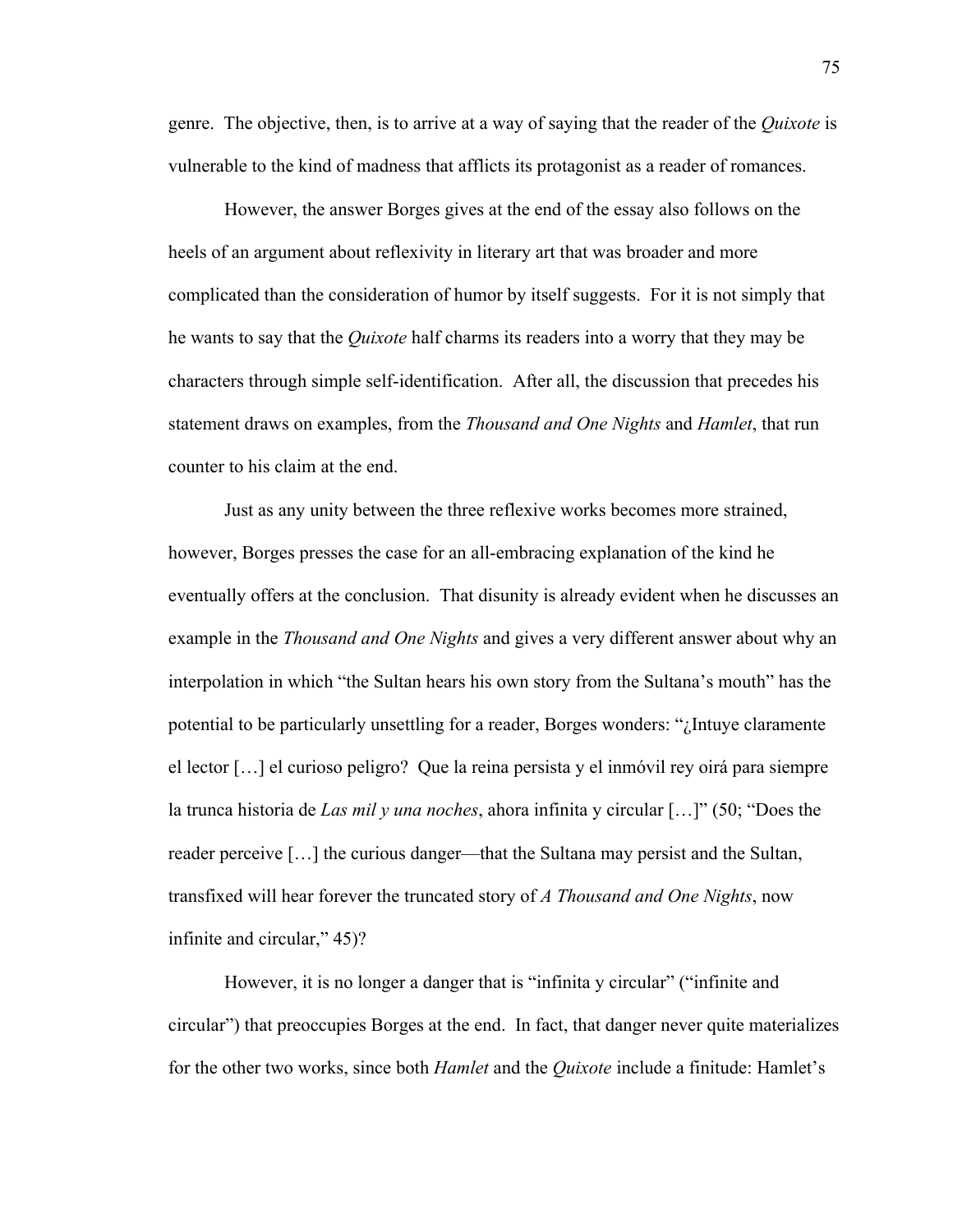play, which is not *Hamlet,* will end and the first book of the *Quixote* is already over by the time it appears in the second. Rather than reconcile this difference or accept it as a distinction, Borges does something else at the end of the essay. He pulls away from the answer already given in reference to *A Thousand and One Nights* and opts for a rhetorical symmetry. The answer with which he concludes suddenly, draws attention to itself as an imaginative indulgence: no longer endless storytelling, but the fantastic implication that if a character can be a reader, then, a reader comes to sense that he or she is fictitious. In this maneuver at the end of the essay, then, he tinkers with a delightful idea made all the more improbable by how he has broken from the line of thought he had previously established.

#### *Appearance without Ground: Aestheticizing Experience in the Folly of the Surface*

The character-reader exchange of the proposition he embraces at the end also entails a clever bend toward a particularly aestheticized folly. Roughly, the claim Borges arrives at in the final reader-character rhetorical reversal is to say that there are circumstances in which external realities can be aestheticized by reading and that this is in some regard unsettling. With this reversal, Borges presents the view that narrative art may now make all manner of appearance seem to lack the substance it once was seen to hold.

All that the reader might have once taken to be real in the world of her or his full array of senses, no longer seems so in some independently verifiable manner. The view presents the idea that a personal experience of reality is situated within the fluidity of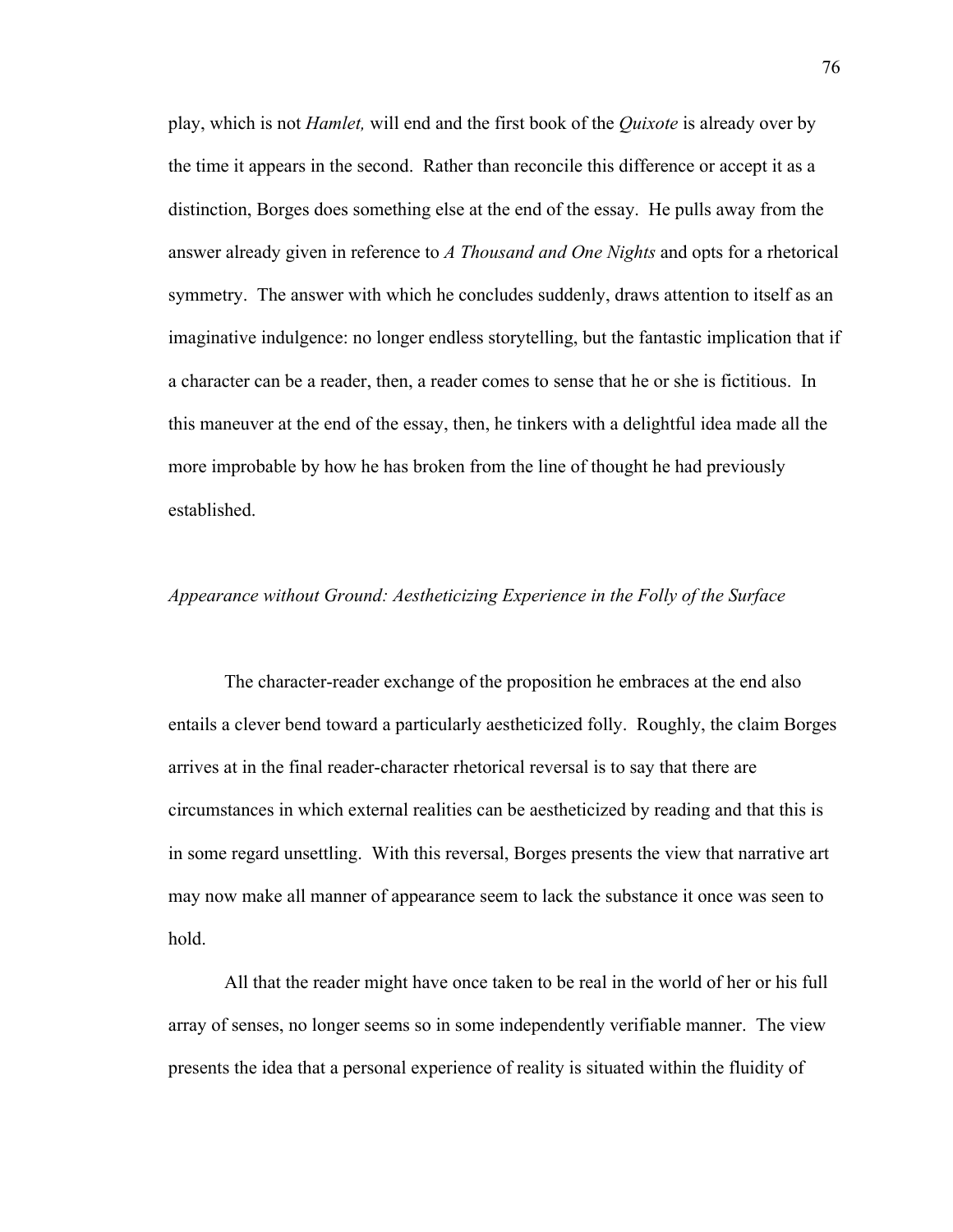fiction and not concretely established details. In this way, what was once perceived to be empirically real begins to become susceptible to a doubt that all is an artifice molded by an anonymous other. Once more, the idea Borges introduces in the course of the discussion is more significant for revealing an outlook on art than for creating an argument that is extensively supported by examples of reflexive art. Rather than treat Borges' response at the end of the essay as an answer, then, we may find in it a tactic of aesthetic folly in the face of the appearance that fiction presents. That folly becomes conceivable to him when doubt or suspicion enters the reader's perception and the real is no longer taken to serve as a serious grounding point of reference for fiction.

A vertiginous experience, wherein real ground becomes a play of appearance in the hands of another, is not by any means uncommon in Borges' fiction. It can be observed at the heart of the plot and within the falsely cited epigraph from *Through the Looking-Glass* that begins "Las ruinas circulares" ("The Circular Ruins"). In the story itself, one finds a protagonist who sets out to create a man by dreaming him in rigorous detail (483; 97). When the dreamer goes to find his creation later, the dreamer discovers that he is himself dreamt by another: "Con alivio, con humillación, con terror, comprendió que él también era una apariencia, que otro estaba soñándolo" (487; "With relief, with humiliation, with terror, he realized that he, too, was but appearance, that another man was dreaming him," 100). This vertigo in appearance also recurs at the end of "Los teólogos" ("The Theologians"), when one scholar discovers that the theological feud in which he had cast himself matters little to a divine intelligence: "Aureliano supo que para la insondable divinidad, él y Juan de Panonia […] formaban una sola persona (595; "Aurelian discovered that in the eyes of the unfathomable deity, he and John of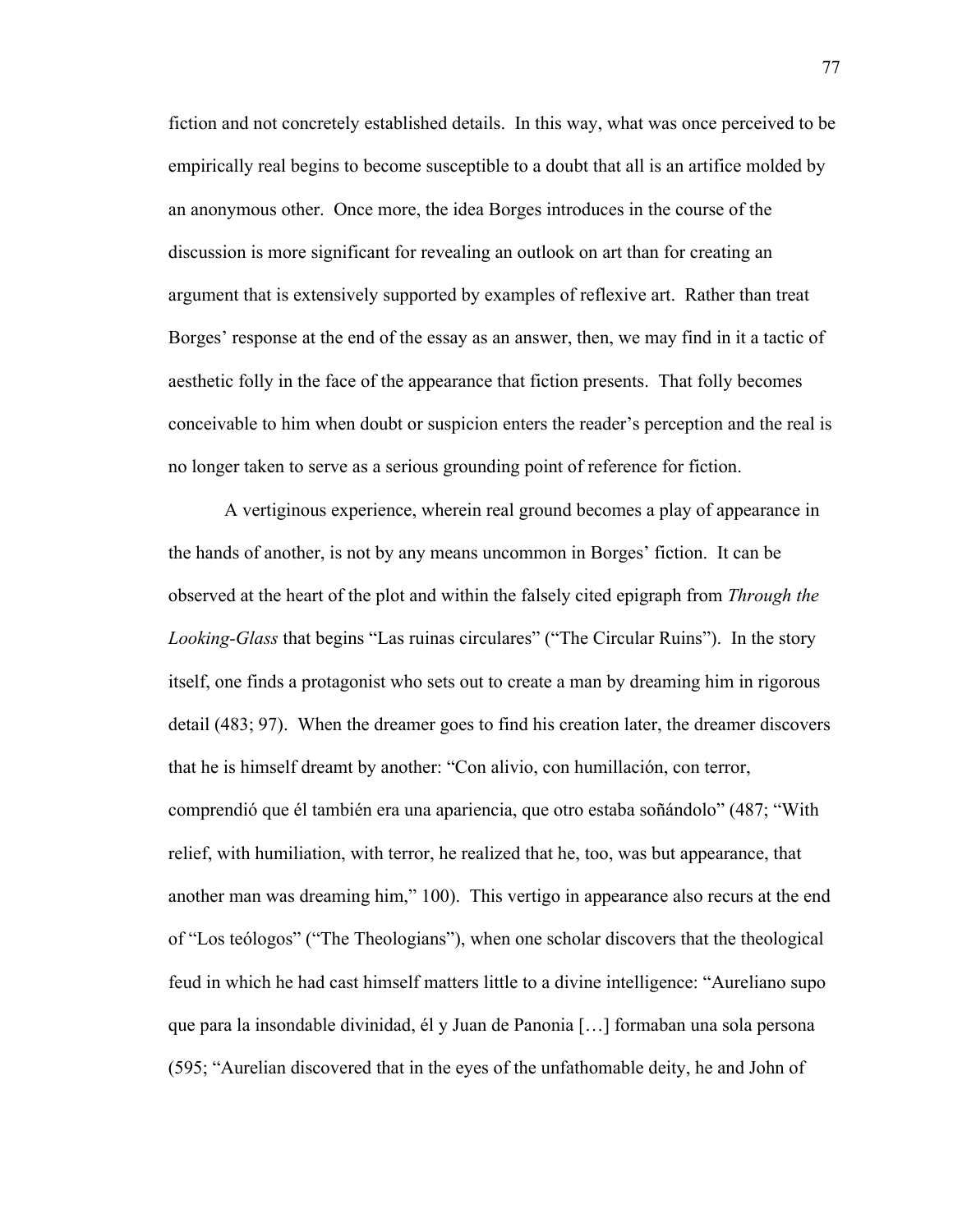Pannonia [...] were a single person," 207). In both, a formerly unquestioned assessment of reality is reframed from a new unsettling vantage point. The drift of ungrounded appearance is crucial to the way both stories enact such a moment of vertigo.

That shift is also reminiscent of the basic reversal of the place of meaning that characterizes Nietzsche's folly of appearance. Indeed, the inversion at the end of the essay offers its own fascinating variation on the aestheticist idea that life is art.<sup>24</sup> Borges proposes that our own lives may well be art, but somewhat terrifyingly in the hands of a nameless other. Like Nietzsche's folly of appearance, Borges' reversal complicates how one relates to reality and the attempt to arrive at clear demarcations of art and life.

We should at this point note an important pre-condition of that aestheticization in Borges' account: the vertiginous moment in which one comes to face an unstable and self-conscious experience. The presence of this last element is crucial to the technique of folly that his fiction will offer, since the appearance of the fiction itself is made selfconscious with objects of appearance that draw attention to how things are seen and the difficulty of deciphering what lays beyond so many registers of appearance.

# *The 'Put-On' and Detaching Appearance from Substance*

Yet, how does Borges attain this effect in a play of appearance? The fuller mechanics of that instability become apparent in a third setting in which we encounter a particular style of expression distinctive to the way Borges counteracts expectations of

 $^{24}$  For a discussion of this idea as it relates to Nietzsche's ouvre in particular, see *Nietzsche, Life as Literature*. The thesis that Nietzsche aestheticizes life is central to Nehamas' discussion.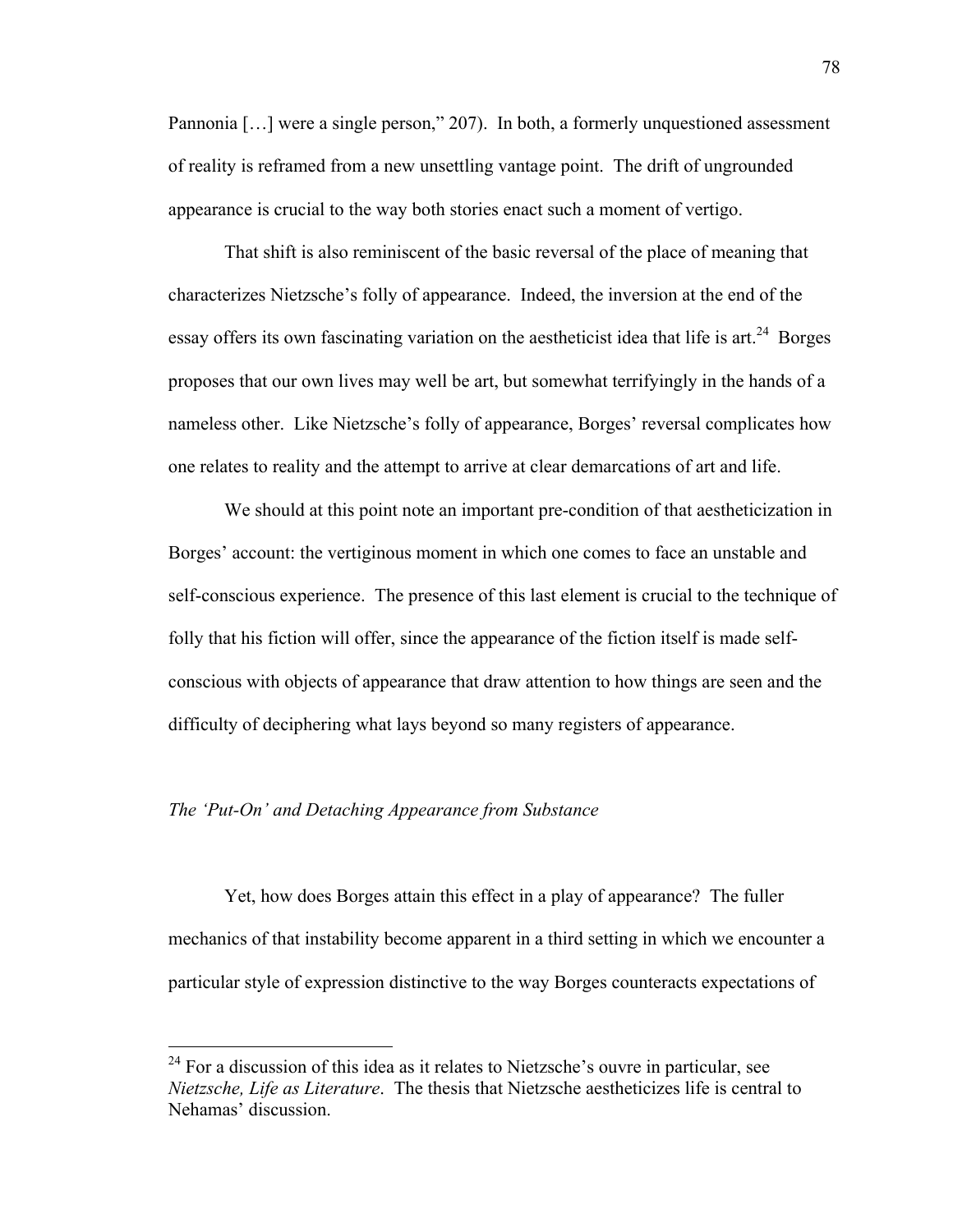sobriety. In, "Put-On by Borges: The Interview as Play," Ted Lyon gives an account of that technique. His discussion of the put-on provides partial support for the idea that emptied out appearances may extend not only to the way Borges talks about approaching fiction but to the play that is actively at stake in certain kinds of fictions. Lyon's discussion of the put-on suggests a sense of appearance emptied of revelatory function. A closer look at Lyon's account is useful in better understanding the dynamics of that play of appearance and why it should be so important for Borges' to be able to empty the beyond of its grounding effect.

Looking at a series of interviews, Lyon proposes that very often Borges adopts contradictory positions and improbable answers largely in a rhetorical manipulation of his interlocutor. Lyon eventually attributes this behavior to a style of fiction that, like the put-on, is treated as being more serious than it necessarily is (59). Both fictional indulgences form part of a style that unseats authorities and challenges manners of seriousness at various turns (65). Lyon highlights the put-on in terms that are reminiscent of the very sort of trickery and willingness to play at being the fool that could be seen in the preceding episodes.

The story of Lyon's encounter with Borges' use of the put-on provides an initial illustration of the practice. Lyon begins with a personal anecdote of meeting Borges and being subjected to an unusual strategy. In the midst of initial introductions, Lyon relates how Borges misconstrues Lyon's area of specialization and seems to believe that he is a Professor of English literature. Confused by this apparent misunderstanding, Lyon proceeds to clarify and attempt to impress Borges by explaining that he is a Professor of Spanish and that he teaches Latin American literature, including Borges' very own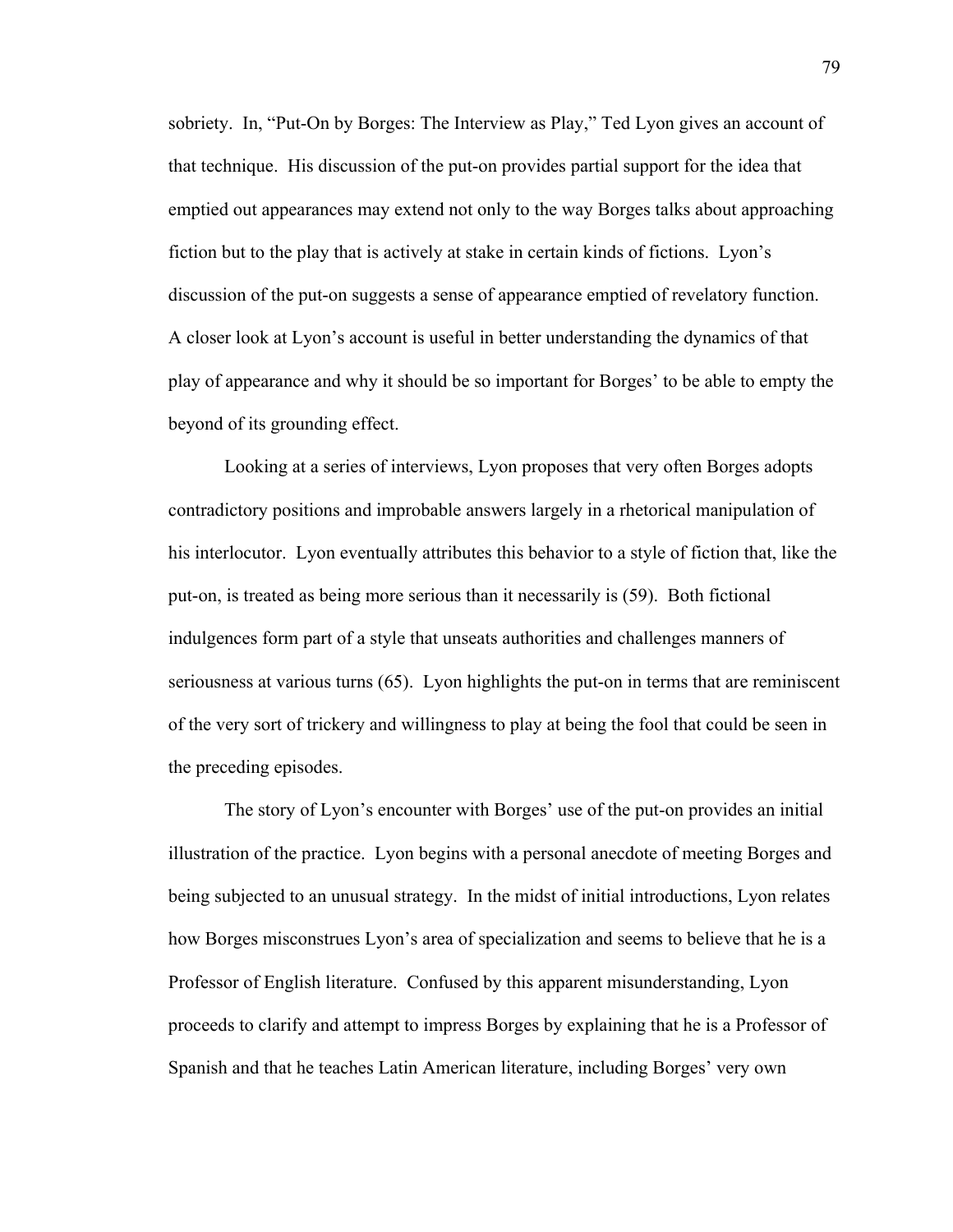stories. Borges' responds: "Oh, that's all too bad, […] everything that's good has been written in English, you know" (57).

Lyon asks himself what Borges had just done, and explains how he came to realize that Borges was "gently playing verbal games with me […] he often slipped into play and parody of interviews, and interviewers and the entire interview process. His most frequent technique in these games was the use of the 'put-on'" (57). The put-on, according to Lyon, entails one party "pretending the truth of something that is not quite correct" (58). As with other follies, the "put-on deflates seriousness. The expected straight answer is subverted and eventually sabotaged by uncertainty" (58).

That uncertainty is at times not apparent in Lyon's reading of Borges' intention, as when he believes that Borges clearly does not believe certain statements and by the initial definition in which he supposed that there are clearly correct and incorrect answers that could be known as such with certainty (58). Certainty relies upon an interpretation of familiarity, a winking irony, in which Borges would seem to indicate the truth of the matter to a knowing audience. Yet, what is remarkable about the idea of the put-on is that it entails a trick on the one who believes they may discern or attempt their own wink of familiarity—as Lyon himself found out in his initial interaction. The put-on questions secure knowledge, sharing in a distaste for pre-determinatively known truths.

This portrait of the put-on presents Borges' fictionalizing in interviews and short stories as co-extensive follies, in which both attempt to challenge seriousness. Increasingly it is also evident that the richness and ambiguity of the put-on is only possible by a process of strategic superficiality, a folly of appearance that empties out the ground of a definite reality apart and outside the moment of the utterance. The result of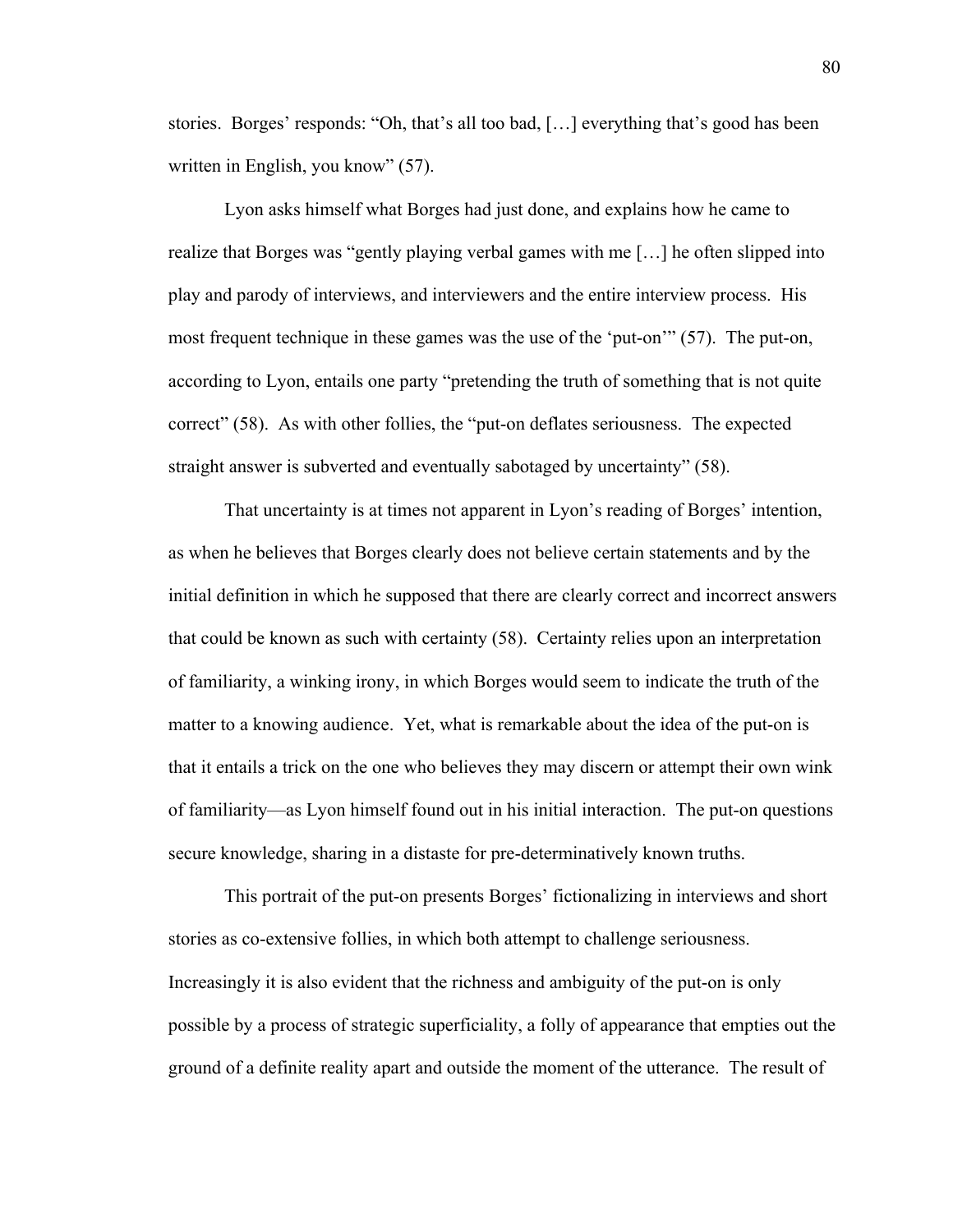the put-on's folly is a focus that remains on the surface, wherein anything more becomes a play of alternating possibilities that are unable to settle into a single distinctly dominant presence or reality.

Lyon's discussion is noteworthy for drawing attention to the way Borges treats the interview as a creative format, as "almost a literary genre" (58). However, even as Lyon illustrates the importance of uncertainty, he fails to fully explain that it is this uncertainty in the form of an emptied out appearance that sustains the put-on or its analogous folly in Borges' short fiction. In this respect, a crucial aspect of the folly in Borges' fictions remains only partially stated—that in order for him to adopt an incongruity that will confound, he must also detach appearance from substance in the moment he wishes to provoke uncertainty. To put-on, he must empty out the appearance of himself. For were there to be a clearly known and resolvable speaker, complete with self-evident beliefs, the one faced with the momentary performance would be able to resolve doubts far too readily.

Thus, while Lyon correctly notes that this uncertainty is essential to "deflating seriousness" (58), he does not consider what it is about the short stories or Borges' interpersonal fictions that allows for that uncertainty: a free-flowing playfulness that regularly effaces final indications. A second related problem in Lyon's conceptualization of the put-on arises in the idea that one should concretize and orient interpretation around a being defined precisely as confounding certainties. That is, the framework of the puton contains a basic paradox when it proposes that Borges is the one who will make one wonder a thing or two about Borges.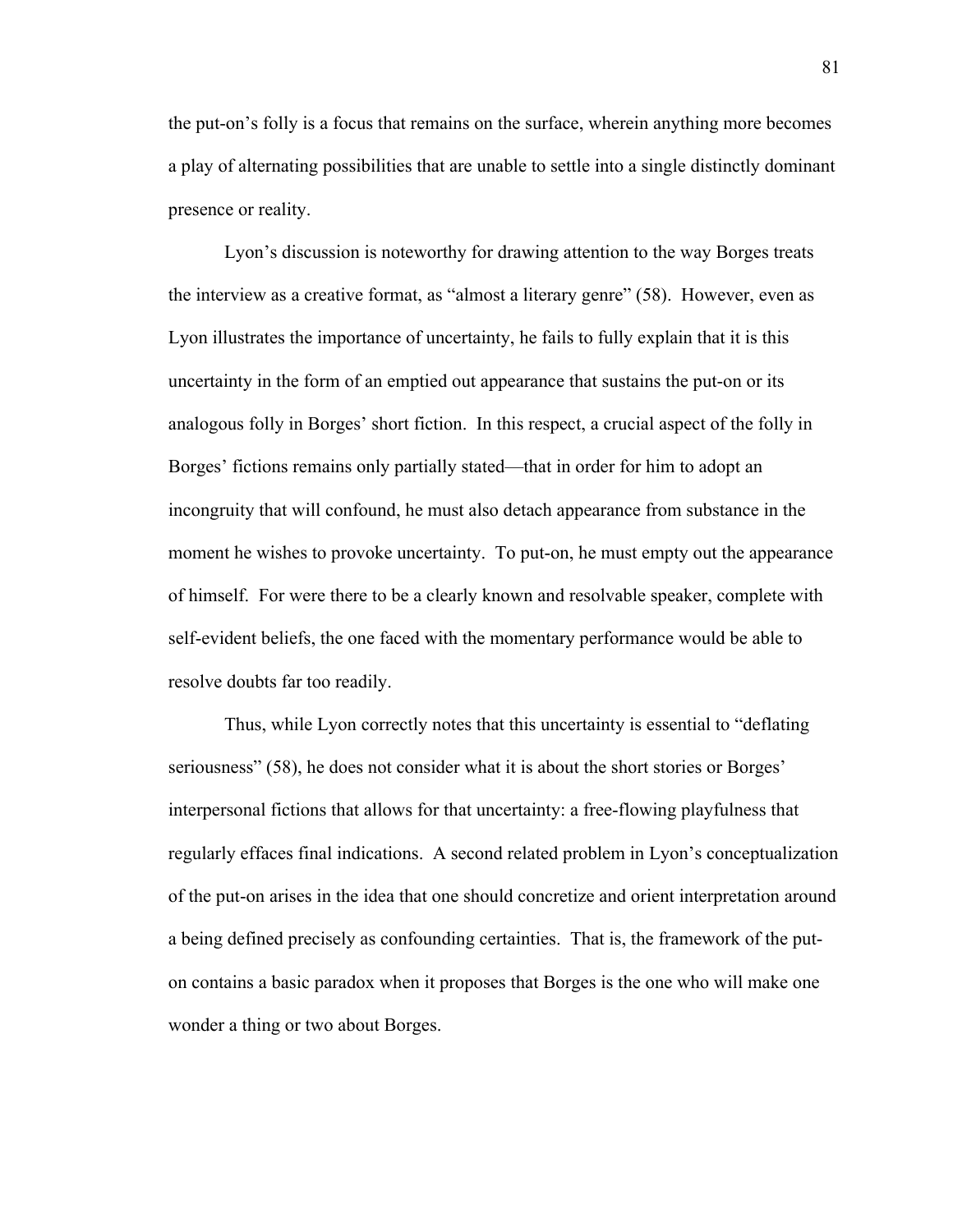In a general sense, this perspective finds a measure of resonance with a whole tradition of criticism that focuses on Borges' sense of irony or duplicity. Enrique Giordano's discussion of Borges, for example, reflects the perspective that treats the author's playfulness in acts of dissemblance as pursuing ironic ends. This can be observed when he describes how "Borges brings us to a skeptical view of the universe" from within the frames of games themselves ("Play and Playfulness," 219). He attributes that self-consciousness to the way the author "ironizes the [...] concept of play" (219). In his reading, that irony serves skepticism about the closed nature of games. However, this reading reflects a liberating way of understanding Borges. That view holds definite appeal. Nevertheless we could also ask what keeps us from seeing that irony in a bitter light. Why not view Borges as cultivating skepticism about what lies beyond the frames of the game? Nothing prevents this, unless we are able to say that we know the true thrust of the text is toward freedom and not entrapment.

My point in raising this question is not necessarily to argue for the cynical alternative itself. I wish to note only that when it comes to such irony, knowledge about the ironist's intent is implicit. Such an ironic reading accepts as a premise the view that dissemblance can be pierced and doubts settled. This very strategy is apparent also in the way Kellerman draws on irony to conclude his discussion of how Borges plays at different levels in his short stories. At the end of his discussion, irony flourishes in a long list as he observes that 'one discovers the irony of Borges' play/game'.<sup>25</sup> For Kellerman too, irony brings discovery and final realizations about the nature of the author's actions.

 <sup>25</sup> Kellerman, 670. He writes: "uno descubre la ironiá del juego de Borges." The translation is my own.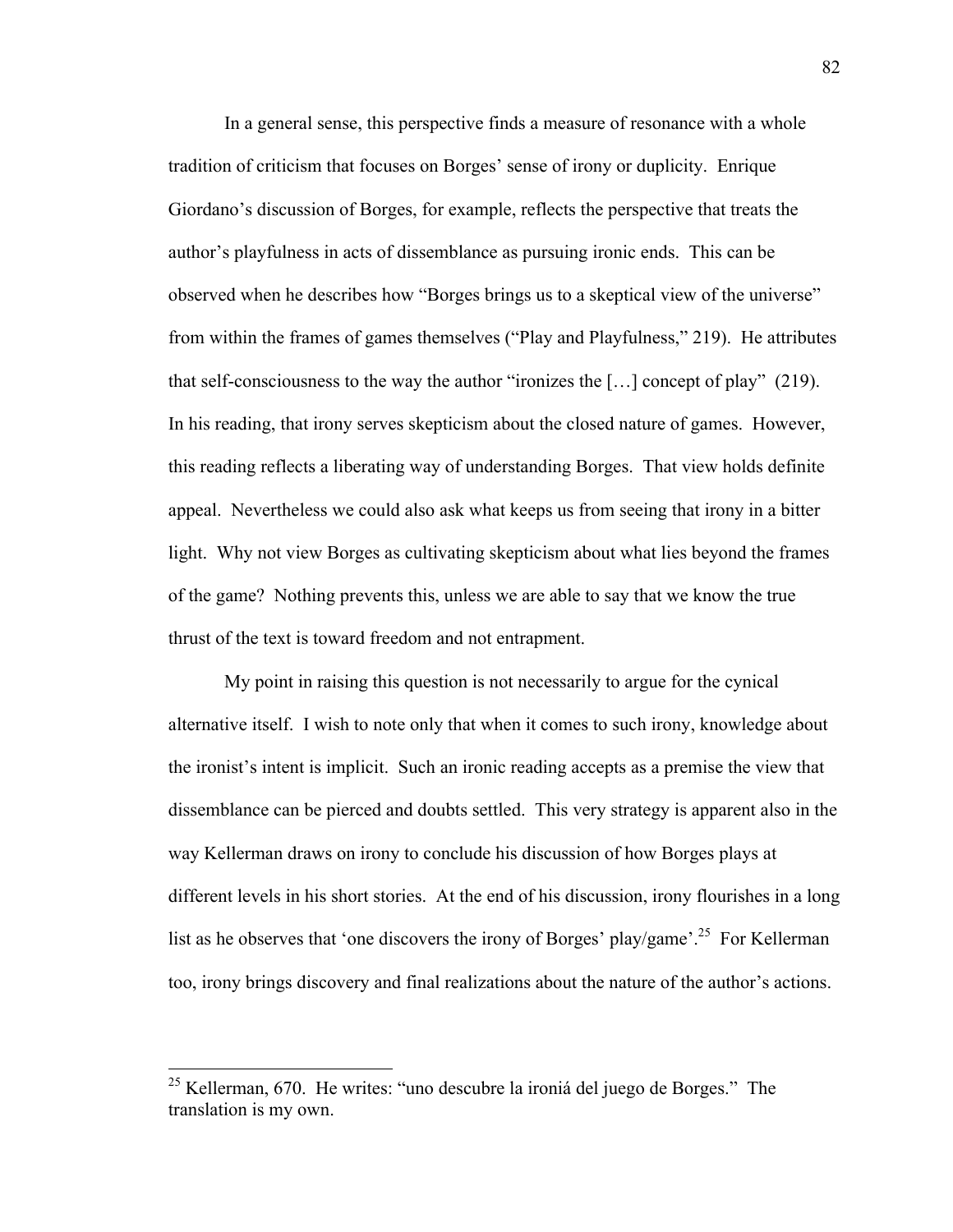However, such irony entails an assumed knowledge: we believe Borges is being ironic when he writes something because we believe that we know he could not really mean such a thing. Yet, what happens when that knowing has even a small measure of doubt? Dissemblance may lie anywhere as we are no longer certain of our basis for deciphering an ironic code. This is where I believe the concept of the put-on as a style of fooling exceeds the epistemological undercurrents of traditional literary irony. Irony as an explanation participates in a critical clarity of purpose that Borges' put-on as an act of folly is happy to ignore.

In an earlier discussion of Borgesian play, Giordano himself seems to be aware of the limits of such certainty. Giordano touches upon doubt as a quality of Borges' writing when he refers to how 'imperfect information' is crucial to a dramatic tension that characterizes the author's play.26 Giordano's emphasis on the unknown here runs counter to the perspective that informs the reading of Borges as an ironist. That is, the observation arises according to a different critical strategy in interpreting Borges' play. The strategy in this case is to focus on suspense in play, whereas the ironist reading is one that attempts to resolve doubt. Yet, that resolution is not entirely possible in the subtle unraveling that Lyon's discussion of the put-on partially uncovers.

 In what follows, I examine how uncertainty emerges out of a succession of appearances and argue that the ebb and flow, or interaction, of different ways of responding to the surface eventually leaves known realities falling prey to an appearance emptied of definite ground. In such stories, the text progressively removes indicative

 $26$  Giordano, "Juego de la creación" 346. The term he uses in the essay, and which I translate above, is "información imperfecta." The translation above is my own.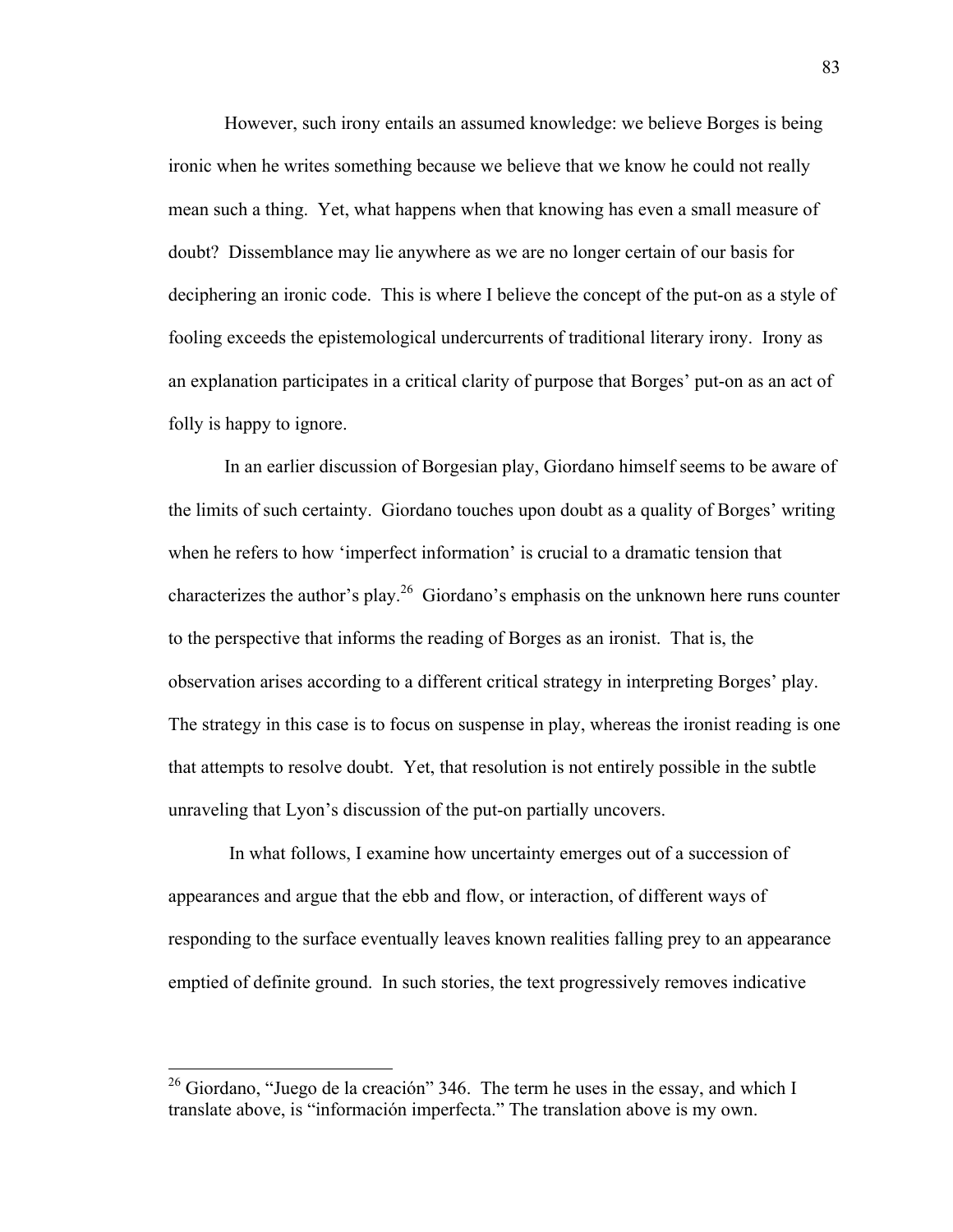certainty and substitutes an ambiguous semblance that challenges the seriousness of real essences beyond the pictorial plane of appearance.

The detachment of the surface from a connection with substance is important for understanding how folly carries over into Borges' strategy of uncertainty. The put-on allows us to see how these follies of appearance exceed the setting for Nietzsche's folly. Yet, if the put-on had as its condition a speaker emptied of definite reality, an end achieved by self-contradiction and uncertainty in interviews, what is the analogue to this practice in Borges' short stories?

In the analysis of this element of his fictions, I argue that one may follow the unraveling of factual or other ostensibly real points of reference in relation to three key objects of representation upon which I focus: masks, mirrors, and photographs. In this way, I examine how semblance is dramatized along these lines in six stories and argue that appearance is progressively emptied of a grounding in definite reality. In that crisis, brought on by the play of appearance, the real is no longer that which is covered by masks, reflected by mirrors and documented and retained in photographs. Instead, in each, we will find the setting for an encounter with appearance at the surface. Each folly provides a setting for art conceived as challenging the privilege of substance in aesthetics.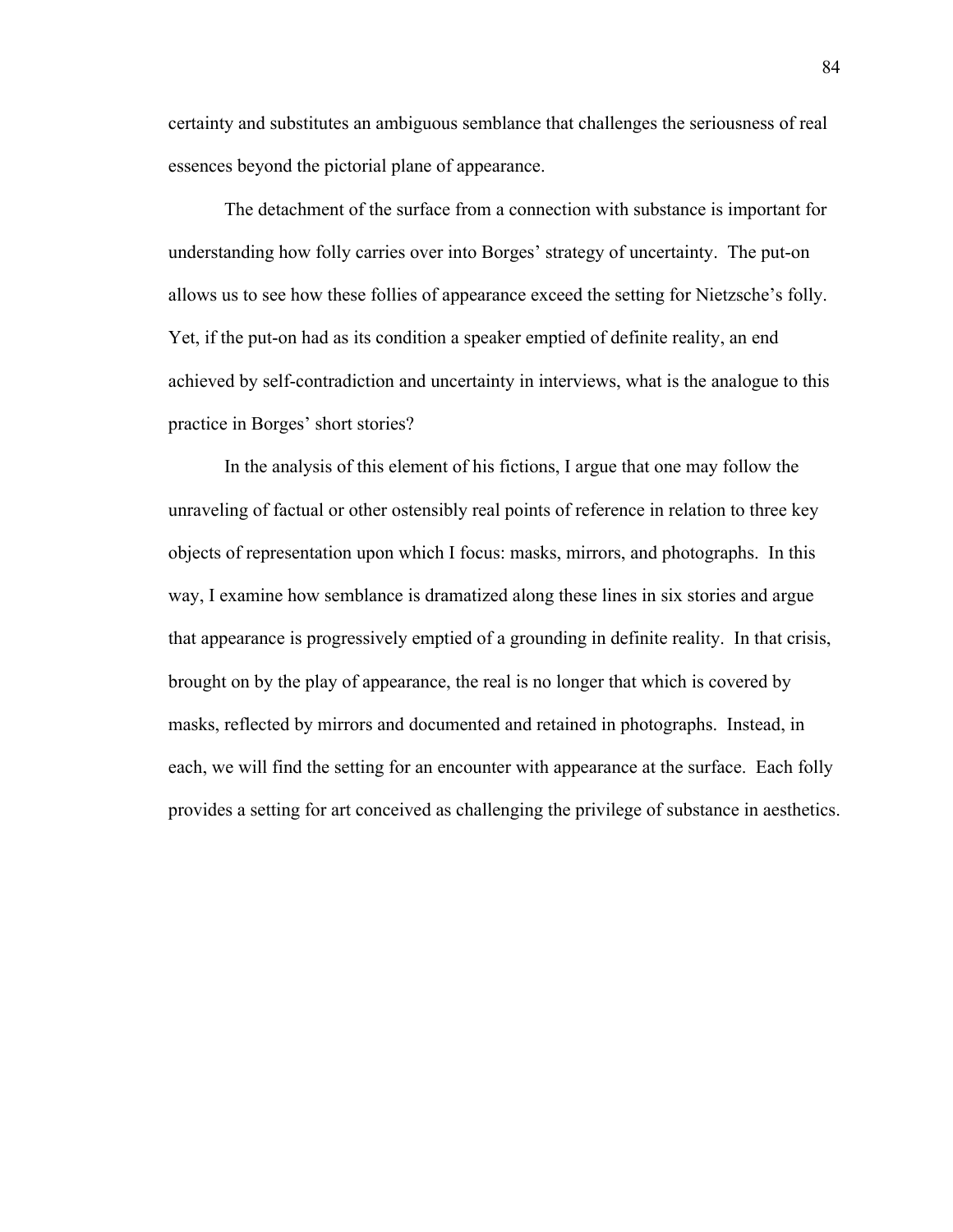2.3 Reading the Folly of Appearance in Masks, Mirrors, and Photographs

# *The Prophet's Mask*

Masks factor into at least two early stories from *Historia universal de la infamia*  (*A Universal History of Iniquity*). The most explicit of these is "El tintorero enmascarado Hákim de Merv" ("Hakim, the Masked Dyer of Merv"), where a masked and later veiled protagonist becomes by turns a prophet, a leader in battles, and then a victim of his followers. In each of these stages, masks function integrally to first introduce, then sustain, and finally unravel the circumstances that support his status. However, it is in the last of these stages that we encounter a curious fold in the text that brings a reassessment of what came before.

When the prophet's face is revealed, his followers learn that his veils cover not a supernatural visage, but a disfigurement that is white "con la blancura peculiar de la lepra manchada" ("with the whiteness of leprosy") and that is "tan abultada o increíble que les parecío una careta" ("Hákim" 347; "so swollen (or so incredible) that it seemed to be a mask," "Masked Dyer" 44).<sup>27</sup> Thus, a last masked semblance appears precisely as a consequence of his unmasking. The return of the mask at this juncture in the text, marks a shift in the understanding of masks. Formerly, within the story, the mask served only to cover and inspire awe and mystery with the power of the prophet's appearance. The debut of his mask, in which he wore a Bull's head mask and two blind men accompanied

 $27$  Hurley omits 'manchada,' or 'stain.' This is a pity, since the term captures both the visual appearance of a stain as well as the clear connotation of something that has been tarnished.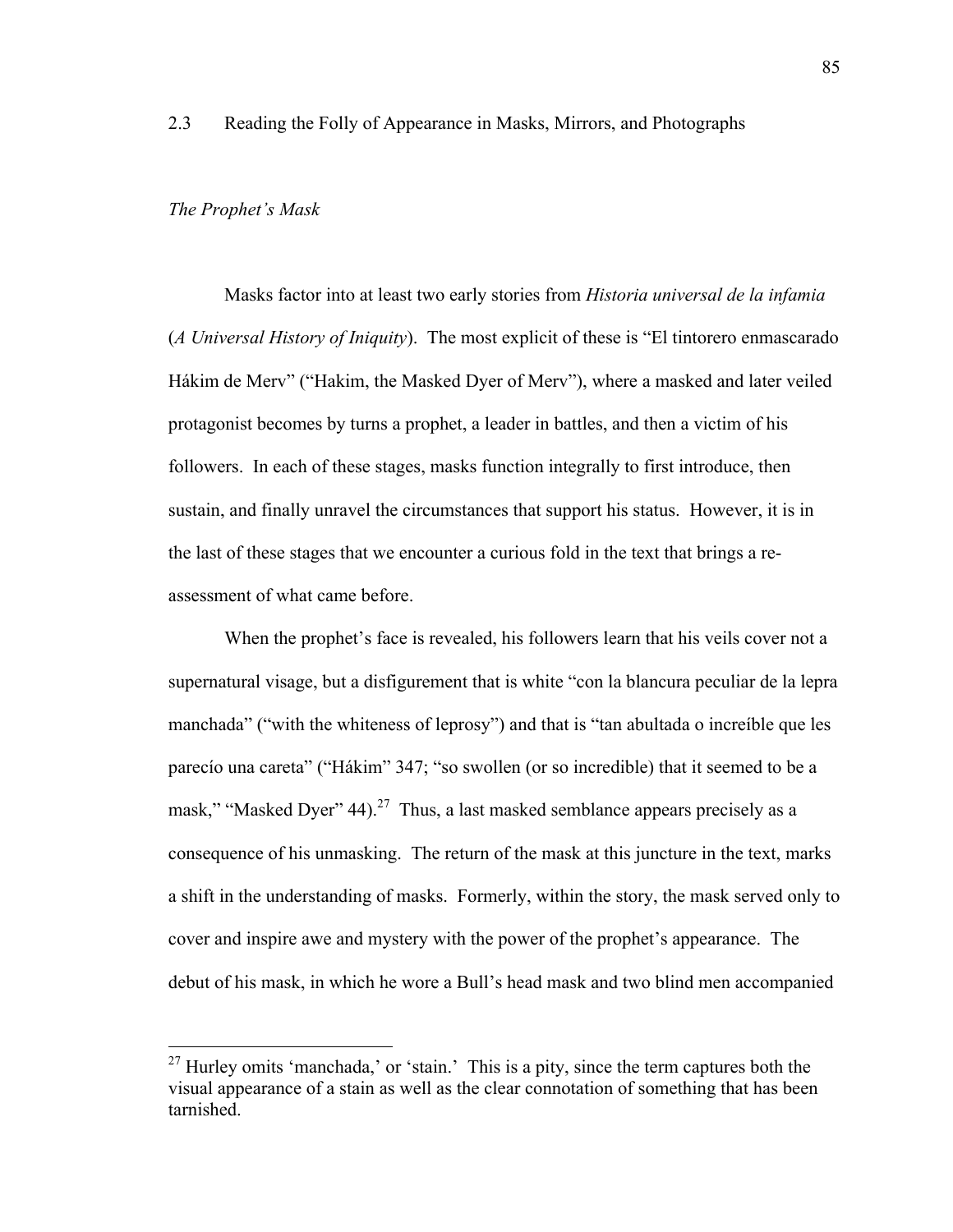him, prompted his first onlookers to ask for an explanation of "esa maravilla" (344; "this wonder" 41). The composed scene that he created allowed him to explain that it was a covering of a true appearance that was too powerful for men to witness. He explains that his companions are blind, "porque han visto mi cara" (344; "because they have looked upon my face," 41). While there is something intangible and mysterious about the mask, its purpose here is to cover the prophet's blinding face, and to signal that behind the Bull's head or the white veils that later succeed it, there resides a ground for the masked appearance—be it supernatural and blinding or leprous and shielded from the glare of his followers.

At the end, though, when the story suggests that it is the unusually striking disfigurement of the illness that makes his face look unreal, the text shifts from using the mask as a thing that covers a final layer of truth, toward the idea that a mask represents that which defies expectations of true appearance. The mask and veil no longer defy a knowable truth by temporarily postponing revelation. Instead the disfigured leprous mask at the end of the story provides a surface behind which nothing can be structured. Its remarkable whiteness further links it to the veiled covering, which was also white, even as it redefines the function of the facial re-figuration of masks or veils from temporary symbolic expression (e.g., the white dressings that contrast with his rival's black garb or the lion's head mask), to a cipherless symbol.

A new disillusion further empties out the other masks of their potent essence, as the concluding passage now highlights a view of the prophet's coverings as those of a self-serving fraud. When his "voice" tries one final ineffectual deceit and declares: "[v]uestro pecado abominable os prohíbe percibir mi esplendor" (347; "*[t]hy abominable*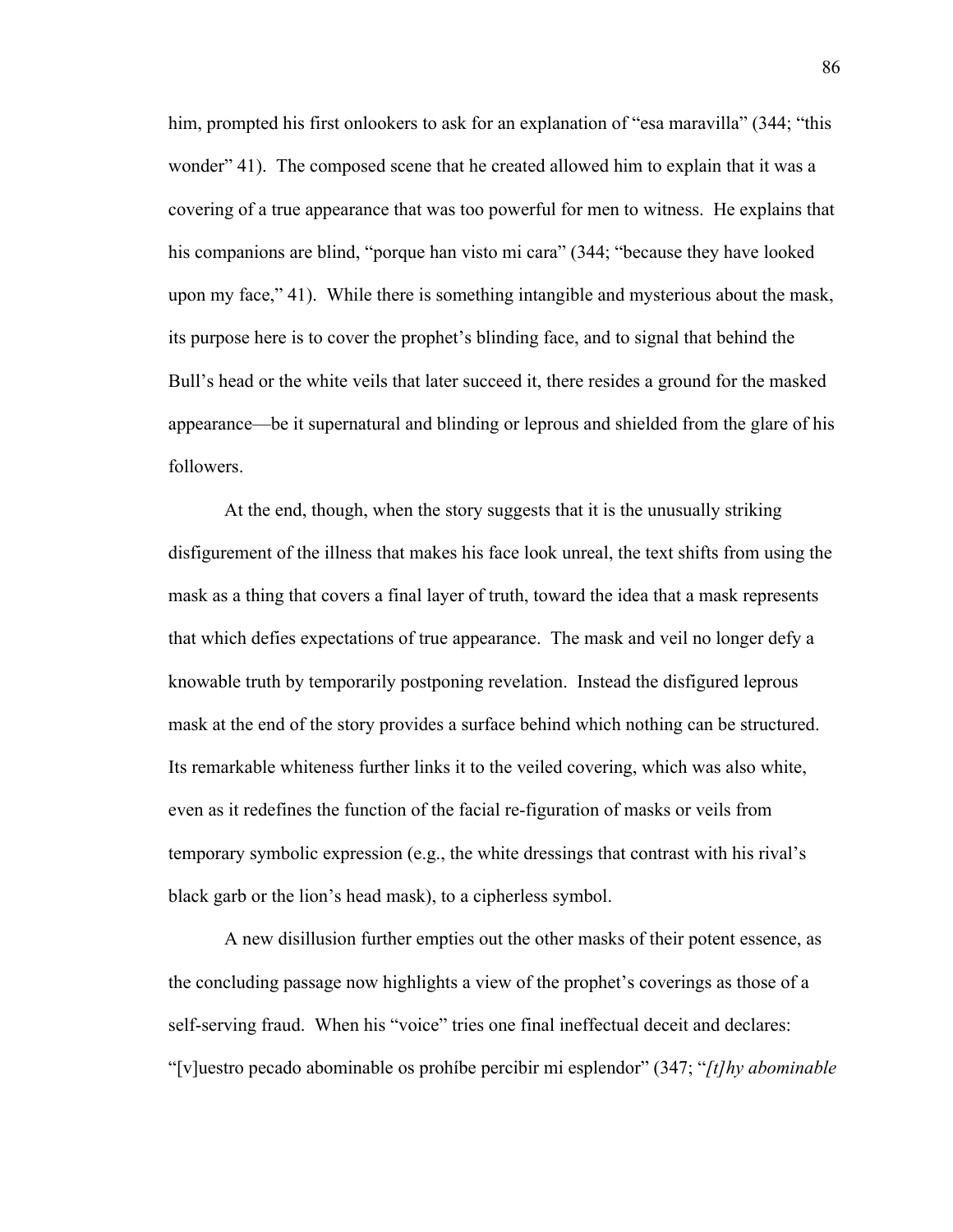*sins forbid thee to look upon my radiance*" 44), he is cut short by the more effectual spears of his followers. The adjective 'abominable' is particularly damning, as it links his obvious final deceptions to the elaborate belief system described earlier under the heading of "Los espejos abominables" ("Abominable Mirrors") in which the story relates that according to the prophet's view of the world "[l]a tierra que habitemos es un error, una incompetente parodia. Los espejos y la paternidad son abominables, porque la multiplican y afirman" (346; "[t]he earth we inhabit is an error, an incompetent parody. Mirrors and paternity are abominable because they multiply and affirm it," 43). The prophet's cosmogony and beliefs seem little more than an extension of manipulative rhetoric. The self-serving doctrine on mirrors also recasts a minor earlier detail. When Hákim suddenly disappeared, before his masked debut, among the items left behind in his workshop was a broken mirror (344; 41). Self-interest now casts that detail in light of a personal distaste for the reflective surface.

At the same time, more subtle doubts envelope the story as a whole, suggesting the impossibility of reaching behind a final layer of narrative. The story itself all along rests in doubt. When the narrator begins his recollections of the sources of accounts dealing with the veiled prophet he qualifies everything that follows: "Si no me equivoco, las fuentes originales de información acerca de Al Moqanna, el Profeta Velado (o más estrictamente, Enmascarado) del Jorasán, se reducen a cuatro" (343; "Unless I am mistaken, the original sources of information on Al-Moqanna the veiled (or, more strictly, Masked) Prophet of Khorasan, are but four […]" 40). It does not begin, then, by stating that the narrator has recently exhausted his search and confirmed that the original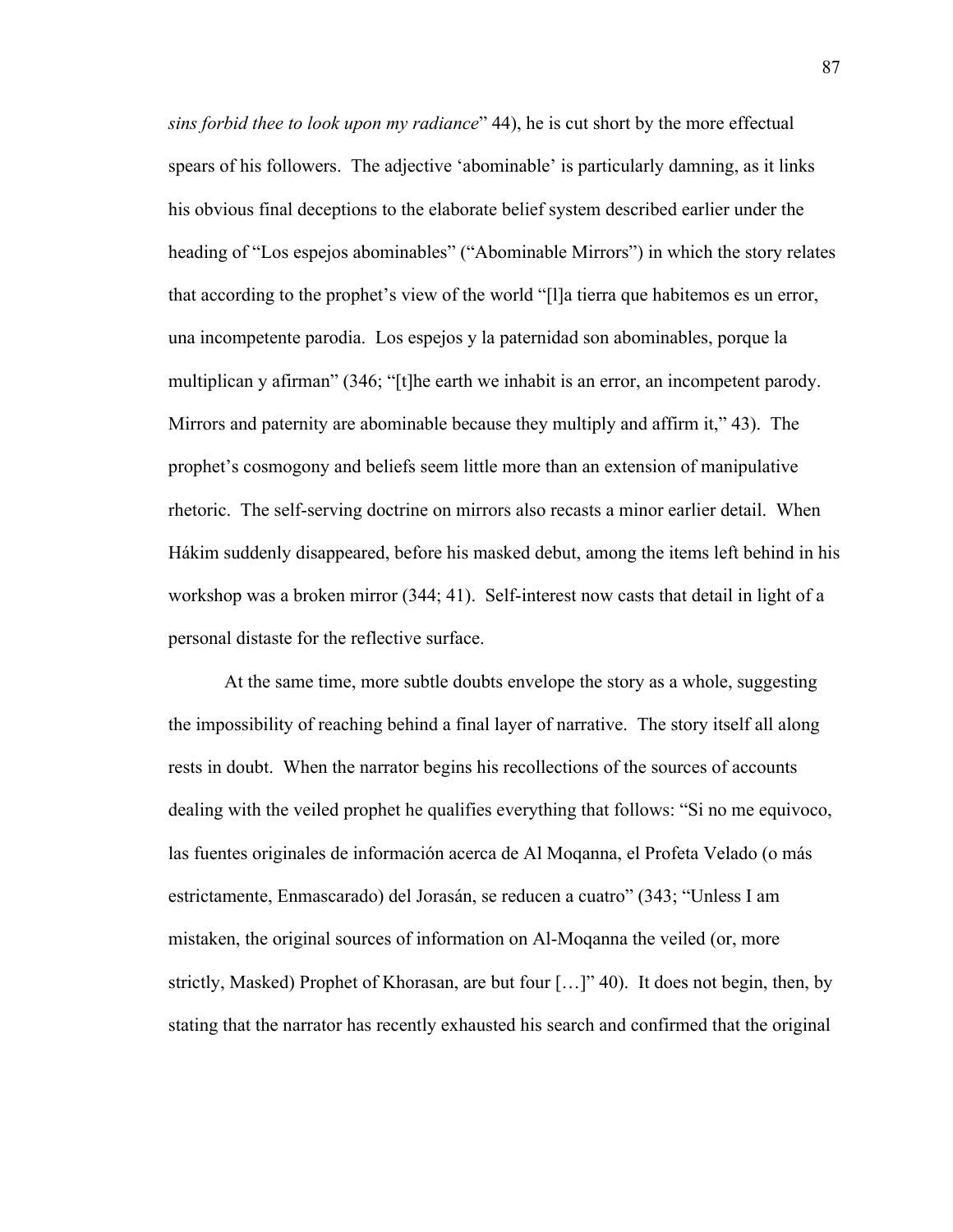sources are but four. While the moment quickly fades from view, it indicates a world of doubt from the start.

Worse still, the narrator's parenthetical self-correction suggests something of a contradiction of the literal account that follows. The narrator refers to "el Profeta Velado (o más estrictamente, Enmascarado)" ("the veiled [or, more strictly, Masked] Prophet [...]"). The word only becomes accurate if one adopts the ultimately masked reading of the story: that the leprous skin is a fundamentally masked appearance. This is because the protagonist begins by being masked only briefly, veiled, and then finally uncovered before his followers to reveal the leprous shroud. So when the narrator makes a selfcorrection about Al-Moqanna being the masked rather than veiled prophet, to say nothing of his uncovering, he draws attention to a self-correction of mixed certainty. The contradiction of the literal and support for a metaphorical masking of his white leprosy undermines the factual accuracy of the narrative.

This complicates considerably the task of an account that attempts to collect a series of representations into a definitive history. For while there might be sources that the narrator fails to recall, this would still preserve the sense that there is something to be recalled by him or retold by his sources. That the narrator draws attention to his error in this second way more radically brings into question the value of such an approach and whether appearance should reveal (i.e., unmask or unveil) an independent *a priori* reality at all. Put another way, the aestheticizing of the narrative puts into question the act with which the story begins (i.e., documenting historical sources). The final uncertainty of what lies behind the protagonist's leprous mask at the end suggests the limits of that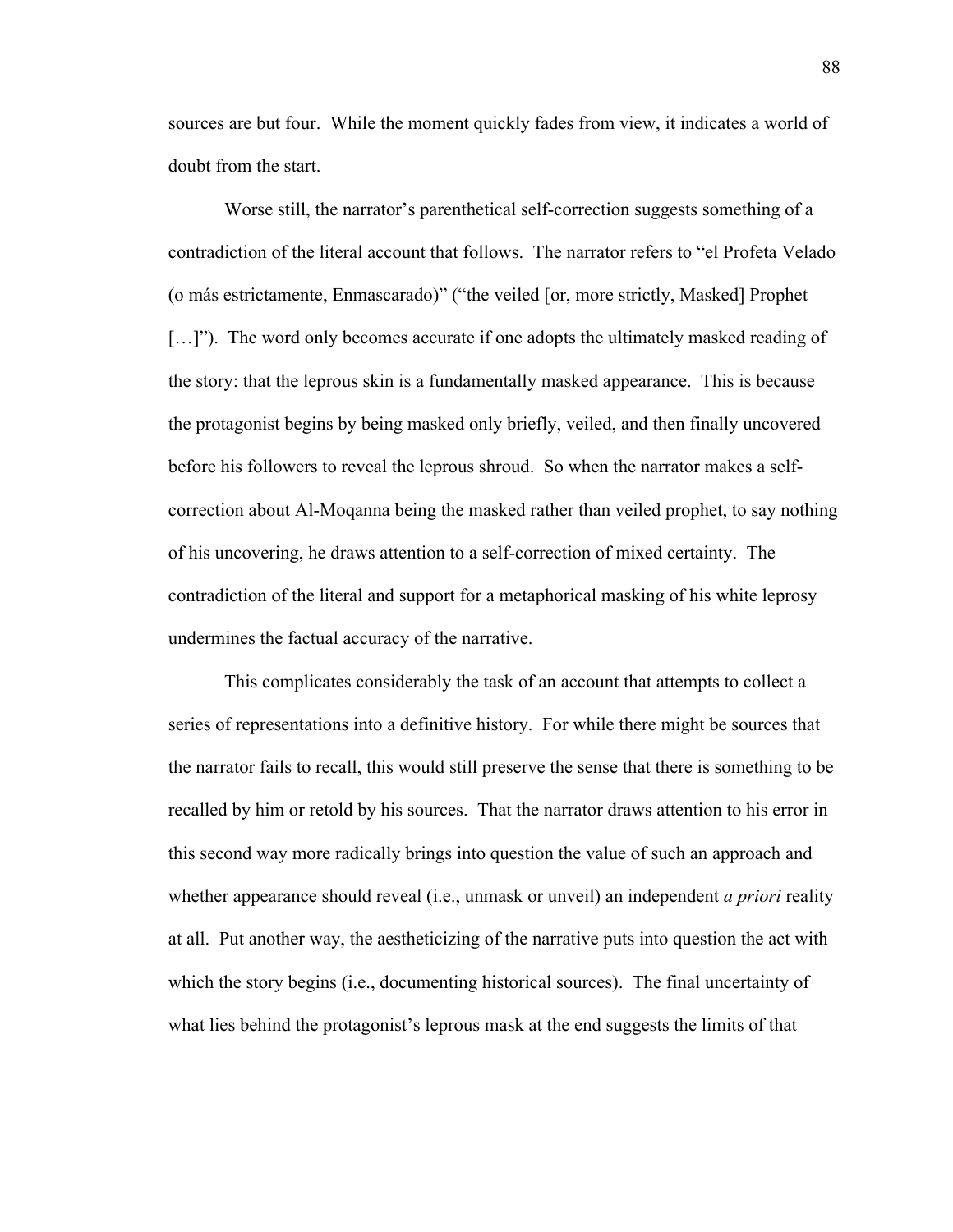historical exercise, since it will not explain or rend the veil of appearance that re-asserts itself in leprosy or the art of storytelling.

# *Impossible Imposture*

The role of masks in "El impostor inverosímil Tom Castro" ("The Improbable Impostor Tom Castro)" is less explicit. To begin with, the etymology of the term '*inverosímil,*' used explicitly in the Spanish title, implicates precisely the issue of truth and appearance in the idea of an impostor who is unlike the one he imitates. Here and throughout the story, acts of fraudulence introduce the question of belief and its correspondence to a true reality. The narrative itself unfolds from pieced together historical sources, providing dates to tell how two men (Arthur Orton or Tom Castro and Ebenezer Bogle) plot to impersonate a young man (Roger Charles Tichborne) believed to be lost at sea more than a decade earlier.

The conspiracy itself is hatched in response to the newspaper advertisement of a grieving mother, Lady Tichborne. Poorly written correspondences on the part of the conspirators and a lack of similarity between Orton/Castro and Tichborne do not detract from the fraud. Instead, the quality of the impostor's writing is overlooked and the departure of his features from Tichborne's is the basis for proving authenticity, since an impostor would surely attempt a better resemblance and the ravages of time are already well accepted ("Impostor inverosímil" 320; "Improbable impostor" 15).

The story presents the debut of Orton/Castro as Tichborne in particularly semblance-laden language: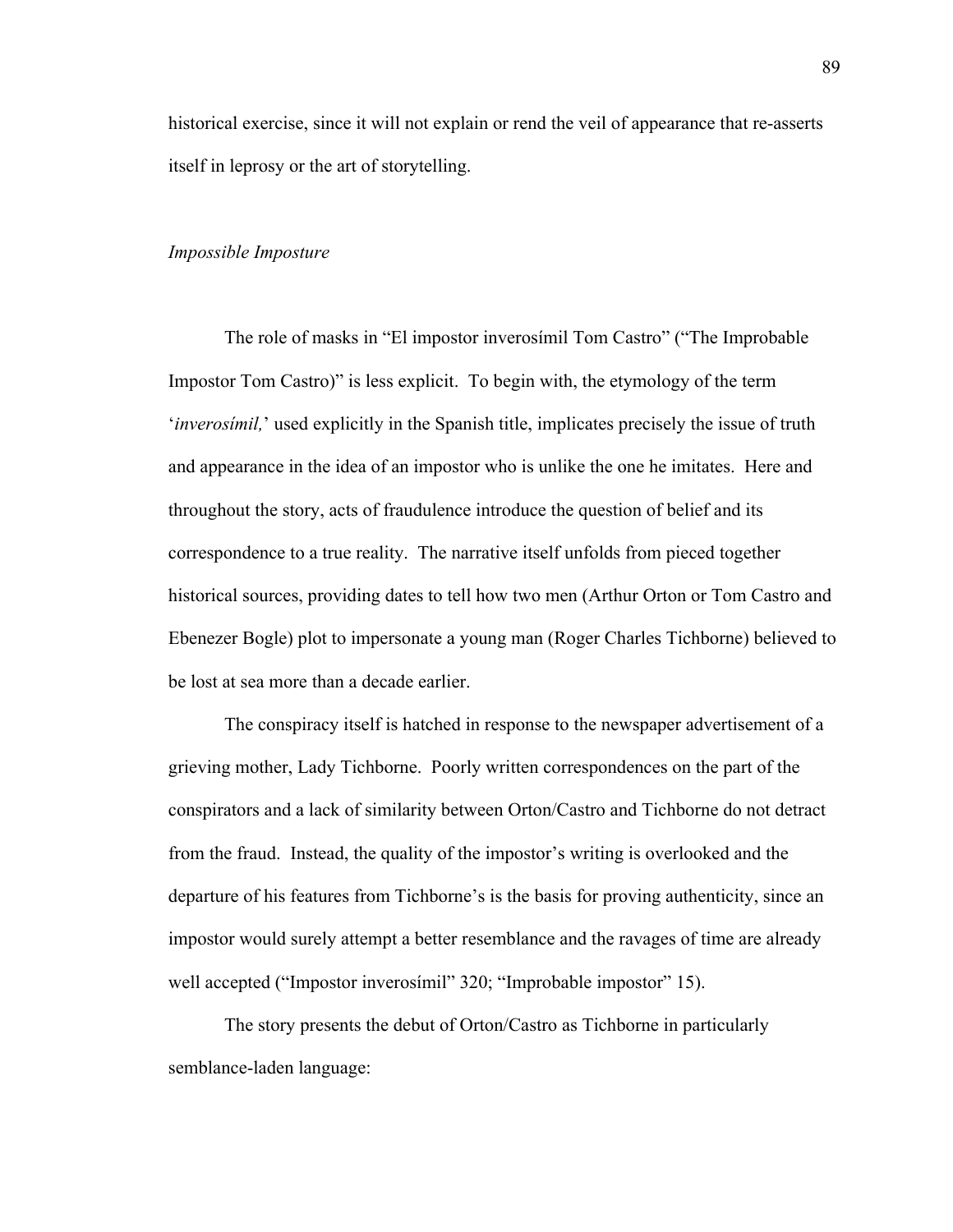El 16 de enero de 1867, Roger Charles Tichborne se anunció en ese hotel. Lo precedió su respetuoso sirviente, Ebenezer Bogle. El día de invierno era muchísimo sol; los ojos fatigados de Lady Tichborne estaban velados de llanto. El negro [Bogle] abrió de par las ventanas. La luz hizo de mascara […]. (320-1)

On January 16, 1867 Roger Charles Tichborne, called upon his mother. His respectful servant Ebenezer Bogle, preceded him. It was a winter day of bright sunshine; Lady Tichborne's tired eyes were veiled with tears. The black man [Bogle] threw the windows open. The light served as a mask [...]. (16)

The account itself places the mask of Tichborne on Orton/Castro, referring to the lost son when it is the impostor who enters the room. The passage also incorporates the cruelty of the mask's deception into its description of the mother's response in which tears are said to veil her vision. However, a return to irony continues the comedy of bad impersonations seeming the most authentic when the passage ends by inverting the custom of occluding with shadows: [I]a luz hizo de mascara [...] ("[t]he light served as a mask").

While Orton/Castro never wears a mask or veil of the kind donned by the prophet, deception and the intrusion of surfaces complicate access to an ultimate reality. Even one of the impostor's 'real' names before the performance, Tom Castro, is reportedly derived of a family with whom he stayed briefly years before (318; 13). Throughout the story, the impostor's name shifts. Thus, just as he is dubbed Tichborne suddenly when he calls upon Lady Tichborne, he is variously referred to as either Orton or Castro, without warning, making it unclear which of these is the best for referring to his presence in a definitive fashion. In this sense, the slippage that presented the fraud as already accomplished in the narrator's referring to Orton/Castro as Tichborne is part of an emptying out of existence beyond nominal appearance. It is not that we have no idea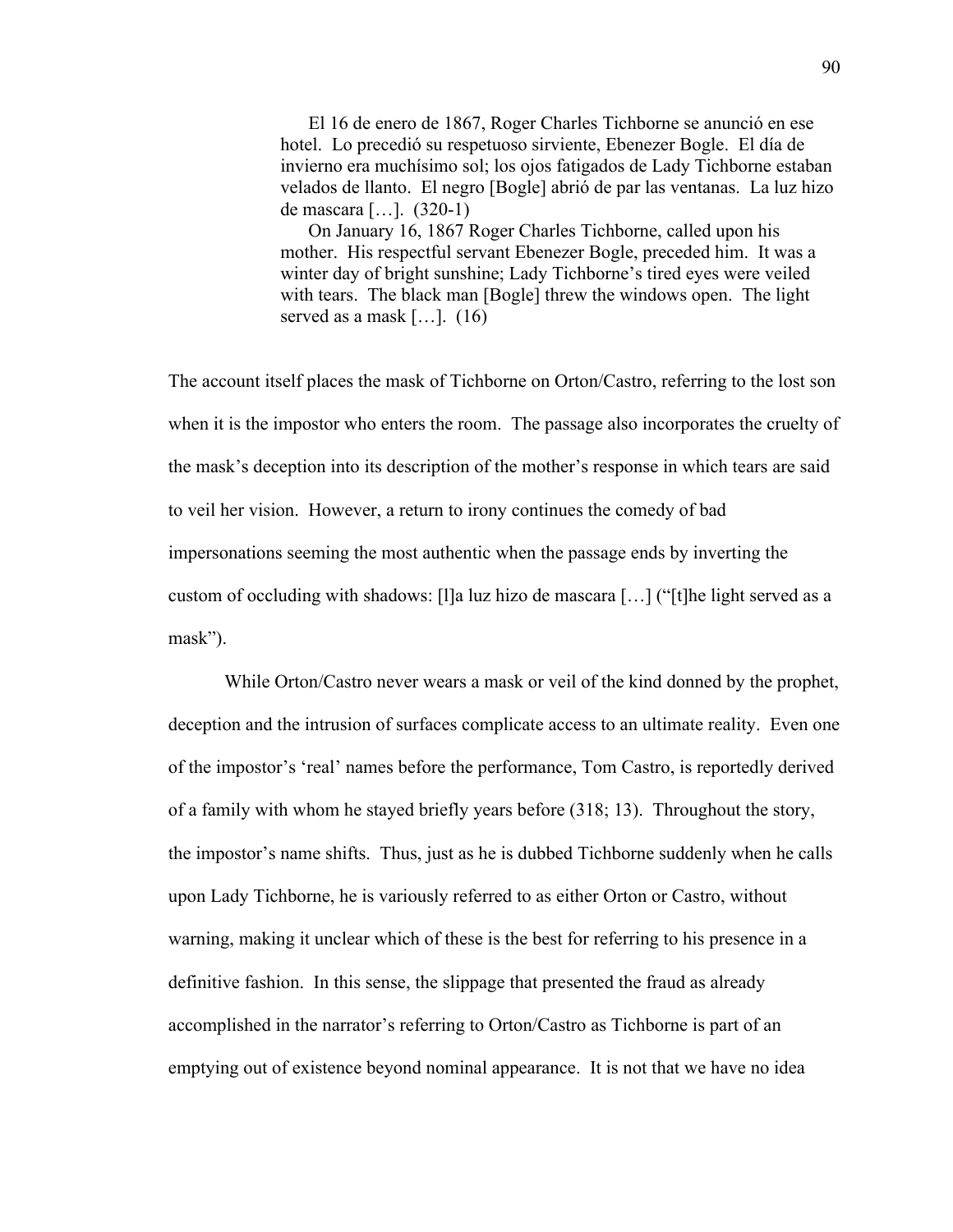who he is, but amid these shifts it becomes difficult to confuse a name with an existence beyond the text. While that existence is tentatively present in a provisional fashion, the drift of the surface predominates in these shifts.

Within the plot, the mask of Tichborne, is eventually removed after an issue of inheritance arises, a trial ensues, and his co-conspirator dies in a foretold street accident that leaves the less clever and more plastic Orton/Castro to his own artistry. However, there remains an ambiguous understanding of what if anything lays beneath the mask of the impostor even after the fraud is revealed. Once more, as in the story of the veiled prophet, there is never more than another appearance beneath the masked surface.

This is because even though the deception is exposed at trial, his identity never really reveals itself apart from a provisional series of performances within the narrative. The inaccessible nature of the protagonist's ultimate identity is reinforced one last time when the story relates how, upon release from prison, Orton/Castro wanders towns, upholds his innocence or declares his guilt, depending on the audience (322; 18).

In this way, "Improbable Impostor" fashions a more subtle sense of masks, tying the question of personal identity and the obfuscation of that identity into a provisional and socially defined reality that shifts depending on the parties involved. The mask lurks in the face that various characters create and eventually contest. The unusual ending marks the fluidly changing aspect of his appearance, as the impostor now tries to fit the moment by becoming whatever he sees himself being in the eyes of others around him.

The outcome ultimately questions the nature of fraud. Imposture would require a fixed immovable existence beyond appearance that could be shown to definitely not be that whom the impersonator imitates. That existence is nowhere to be found. Where it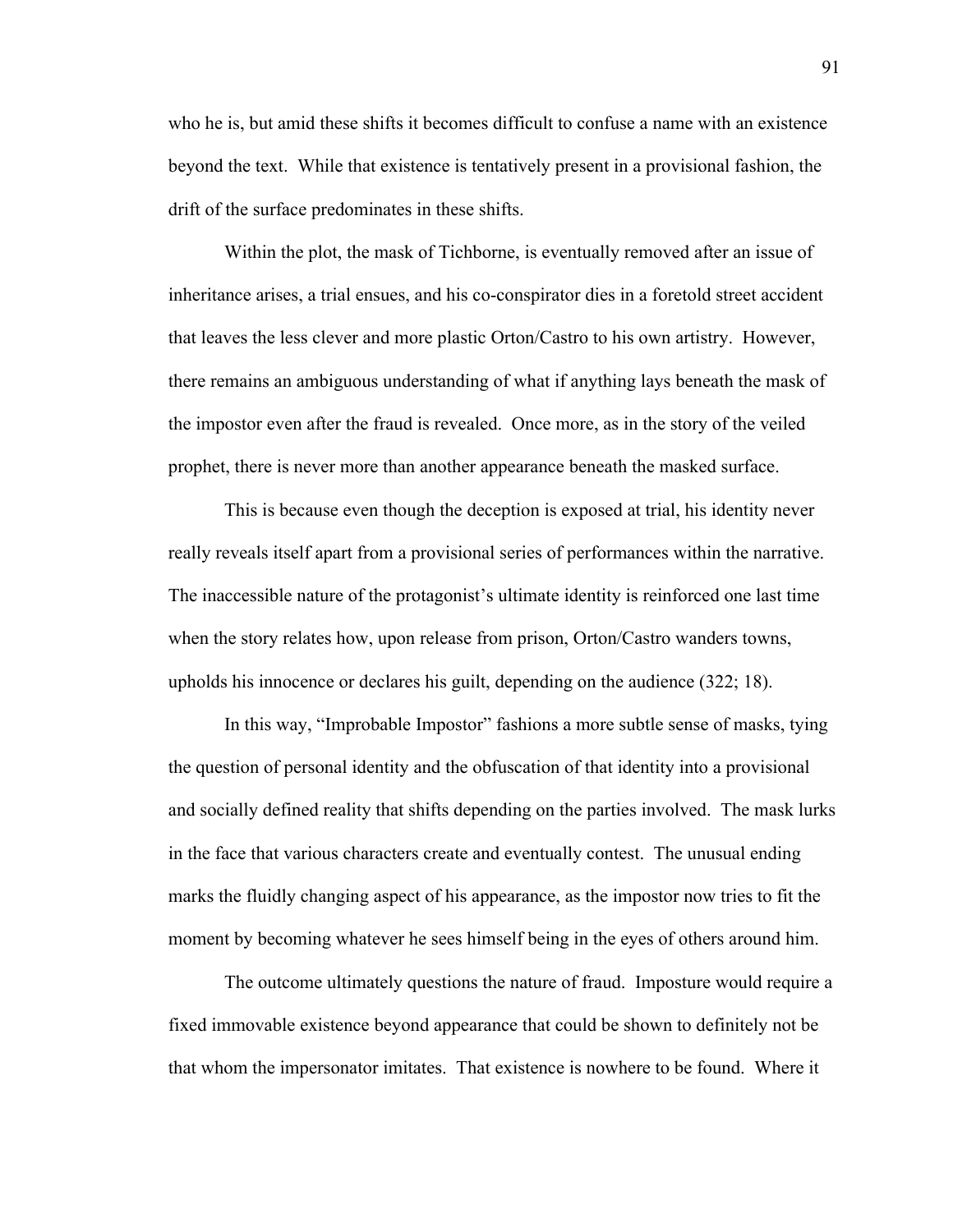begins as a fraud, the mask ends by becoming an alterable changing face in which verisimilitude does not have the last word.

Why do these outcomes matter for the folly that the texts impart? Both "Hákim" and "Impostor inverosímil" dramatize the very question of what is known and what is not known that ultimately undermines the possibility of knowing beyond the appearance of the narrative itself. In "Hákim" the facts of history become more fragile, whereas in "Impostor inverosímil" it is the inapplicability of imposture itself that comes to the fore when identity ceases to settle into an existence beyond the masked surface. By the end of both stories, the mask of fiction tells of an artifice behind the mask that is no less confined to the surface in its reach, since facts and dates are trapped within the uncertain series of frames in which they arise. In addition to the underlying humor in each (e.g., in the idea that a definitive compiler is unsure of his sources in the telling and the best impostors are those that do not strive for resemblance), the stories enact a folly that uses appearance as the place of principal interest in which grounding sources are seemingly set adrift in appearance and nothing else.

Masks emphasize a covering that promises a disclosure to which the text ultimately denies access by emptying appearance of what could be revealed. By contrast, the unsettling effect of mirrors entails an over-saturation of appearance. In that duplication, there is no longer a single clearly corresponding essence behind so many appearances. That is not to say that at a basic level, mirrors do not resemble masks in becoming a source of confusion and repetition that emphasizes the unreality of appearance within the artifice of fiction. Both mirrors and masks provide a place where the relation between stable representation and a repetitive drift of appearance unfold.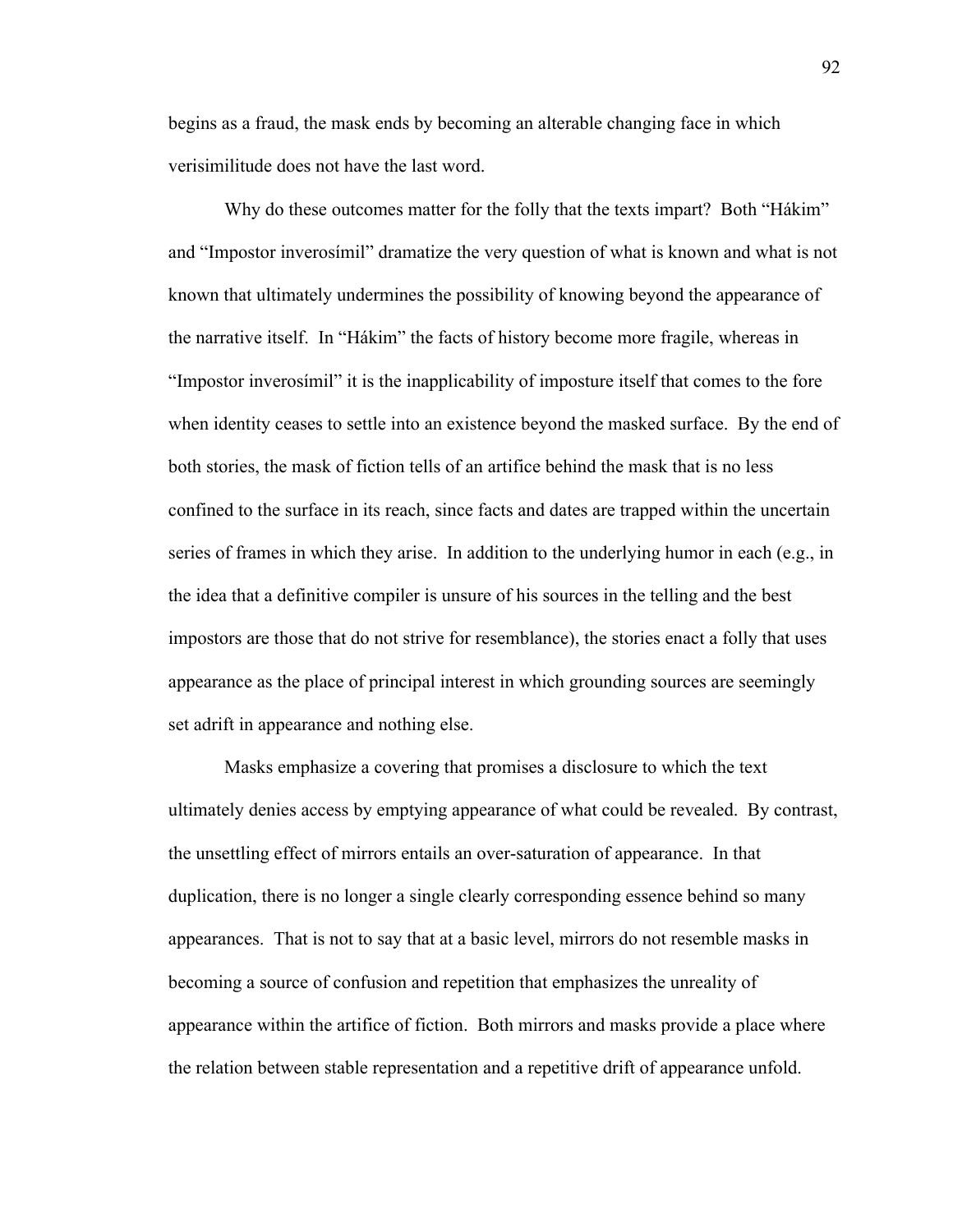However, while masks create an immersion in appearance by layering a series of shifting alternatives that are distinct from one another, mirrors incorporate more subtle corruptions of truth. Once framed by mirrors, a repetitive drift unfolds as minor departures between the real and its appearance make it difficult to maintain a distinction across a series of similar but not quite equivalent representations.

Here we should note that Borges does not tidily divide his narratives that draw on one object of appearance and the dynamics provoked by that object from another object and its dynamics. For example, already in "Hákim," there were the broken workshop mirrors and the abominable mirrors of the prophet's cosmogony in which the reader learns of the view that mirrors multiply and affirm a world of error. Even as mirrors figure into this evocation, in the context of the fraudulence and obfuscation of masks, the remark and all the other beliefs espoused by the prophet became subject to reexamination in light of his personal investment in them. That sense of a momentary disclosure is more particular to the play of appearance that masks provide, a function that is represented by the image of the veil or shroud.

# *"Tlön, Uqbar, Orbis Tertius"*

The particular passage on mirrors in "Hákim" bears returning to because of its own overabundance elsewhere. The observation itself re-emerges in a slightly altered form in "Tlön, Uqbar, Orbis Tertius." Mirrors appear from the outset, as the narrator of "Tlön," credits the discovery of a fictional land, Uqbar, to "la conjunción de un espejo y de una encyclopedia" (*OCI* 461; "the conjunction of a mirror and an encyclopedia" (*CF*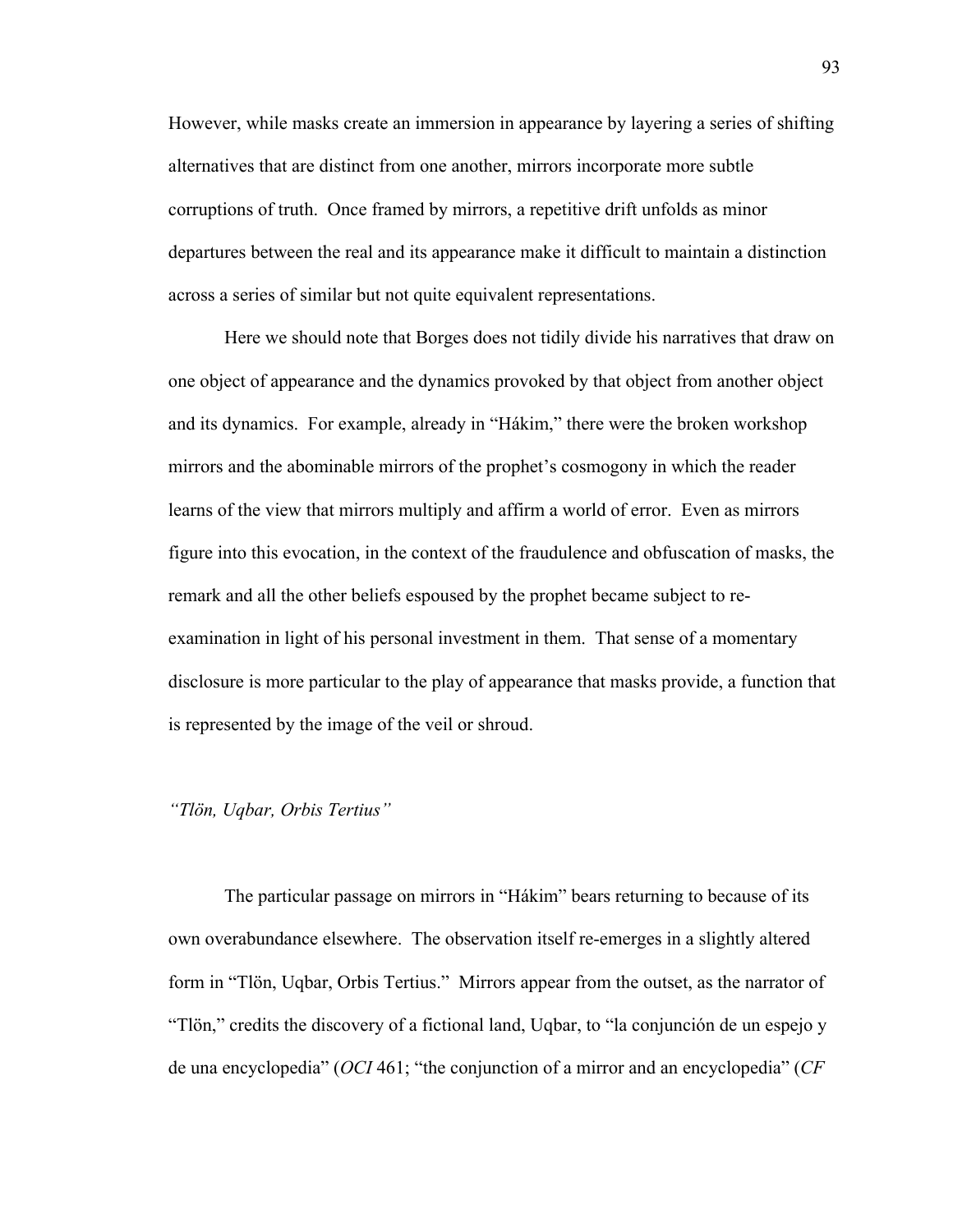68). The topic turns to mirrors when the narrator, implied to be Borges, relates a realization after a long visit with Adolfo Bioy Casares:

> [d]escubrimos (en la alta noche ese descubrimiento es inevitable) que los espejos tienen algo monstruoso. Entonces Bioy Casares recordó que uno de los heresiarcas de Uqbar había declarado que los espejos y la cópula son abominables, porque multiplican el número de los hombres. (461) [w]e discovered (very late at night such a discovery is inevitable) that there is something monstrous about mirrors. That was when Bioy remembered a saying by one of the heresiarchs of Uqbar: *Mirrors and copulation are abominable, for they multiply the number of mankind*. (68)

Once more the term 'abominables' ('abominable') stands out. In addition, while '*la cópula*' undoubtedly means copulation, it is also identical to the term in linguistics for the copula. Etymologically both meanings are derived from the idea of a 'fastening together.' Given that the narrator seems to overlap with Borges from the start, it is noteworthy that he does not also reveal any knowledge of such a conspicuous quote. Indeed, he actively presents himself as unaware and even skeptical of the origins. That crucial early discontinuity suggests several possibilities. The first is that the text creates the illusion of authorial continuity only to break it early on. A second is that the narrator himself is indeed the author of "Hákim" but has either forgotten or chosen to hide his knowledge of the quote and the cosmogony from which it derives. In either scenario, the narrator does not quite correspond to the person he sometimes seems to be.

### *What's in a (quote about a) mirror?*

The quote itself is not a casual line of little later significance. Without the narrator's question the two would have no reason to search for Uqbar or make the discovery that it is a false entry for a past kingdom in Tlön, a fictional world produced by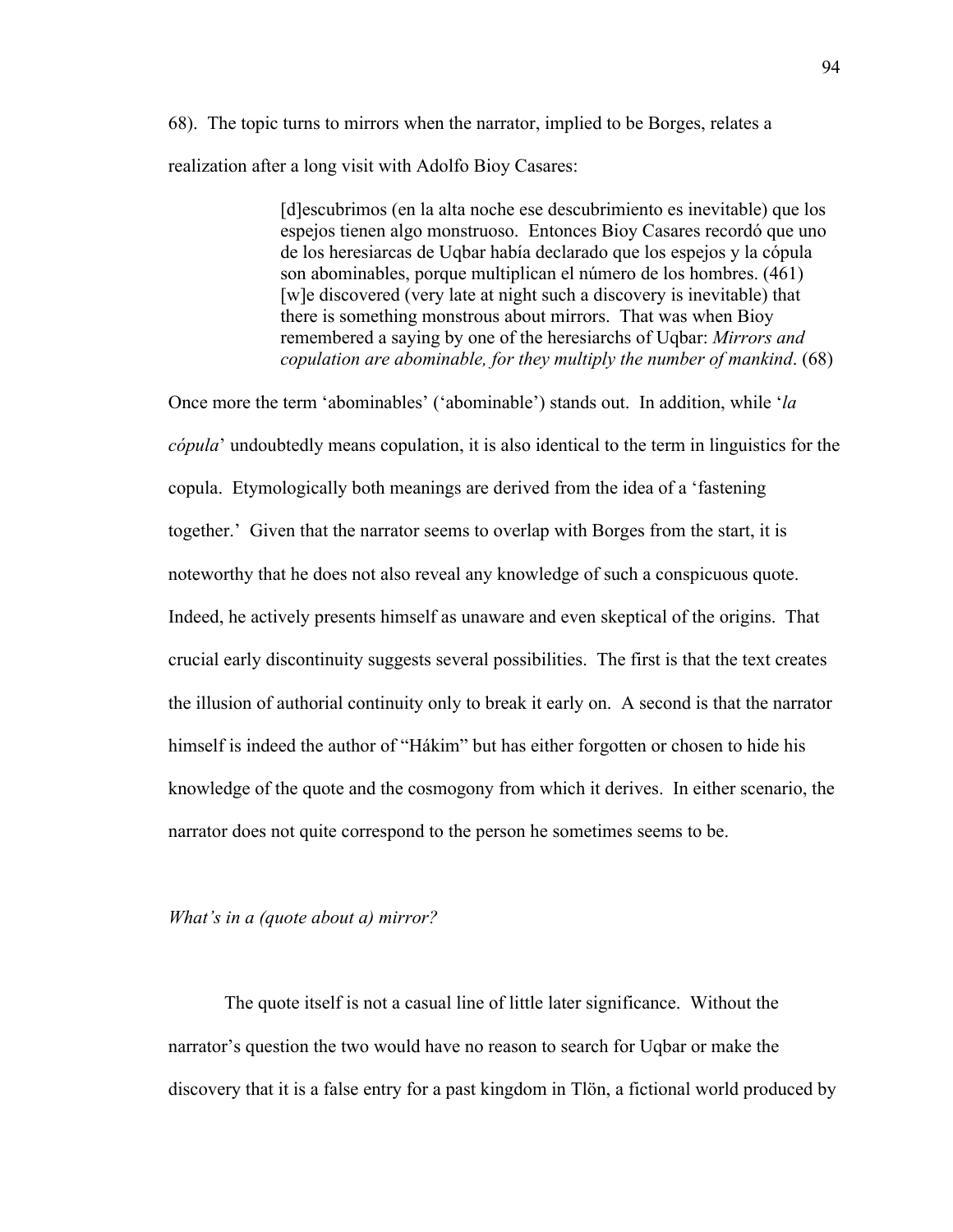a secret society of writers dedicated to elaborating an alternate culture, language, practice, and history in text. Before all this, however, the most immediate effect of the narrator's not knowing the citation is that he and Bioy Casares search for and at first fail to find the passage in a copy of the Encyclopedia that they have at hand. The narrator remarks that he suspected the friend had invented the source as a pretense for uttering the artful phrase (461; 69). Here, the doubt concerns the reality of whether the remark is rooted in a history that an encyclopedia purports to confirm.

When Bioy Casares calls the narrator later and tells him that he has a copy and reads the original passage over the phone, the mirror aphorism is repeated, but undergoes another transformation: "Para uno de esos gnósticos, el visible universo era una ilusión o (más precisamente) un sofisma. Los espejos y la paternidad son abominables (*mirrors and fatherhood are hateful*) porque lo multiplican y lo divulgan" (462; "*For one of those Gnostics, the visible universe was an illusion or, more precisely, a sophism. Mirrors and fatherhood are hateful because they multiply and proclaim it*"  $CF 69$ ).<sup>28</sup> With this passage, the total number of iterations is raised to five: three Spanish versions and two English versions, the latter of which Bioy recites whenever he has occasion to provide a version in Spanish in "Tlön."

Momentarily setting aside the English prose of the encyclopedia entries, since these largely match their companions in emphasis, we may focus on comparing three instances: 1) the abominable mirrors/paternity version in "Hákim," 2) Bioy Casares' latenight mirrors/copulation version, and 3) the subsequent mirrors/paternity Encyclopedia version. The third version closely matches the first from "Hákim." However, a major

 $^{28}$  In his translation of "Tlön," Andrew Hurley omits the idea of Bioy's recalling or reading an English entry and paraphrasing it in Spanish.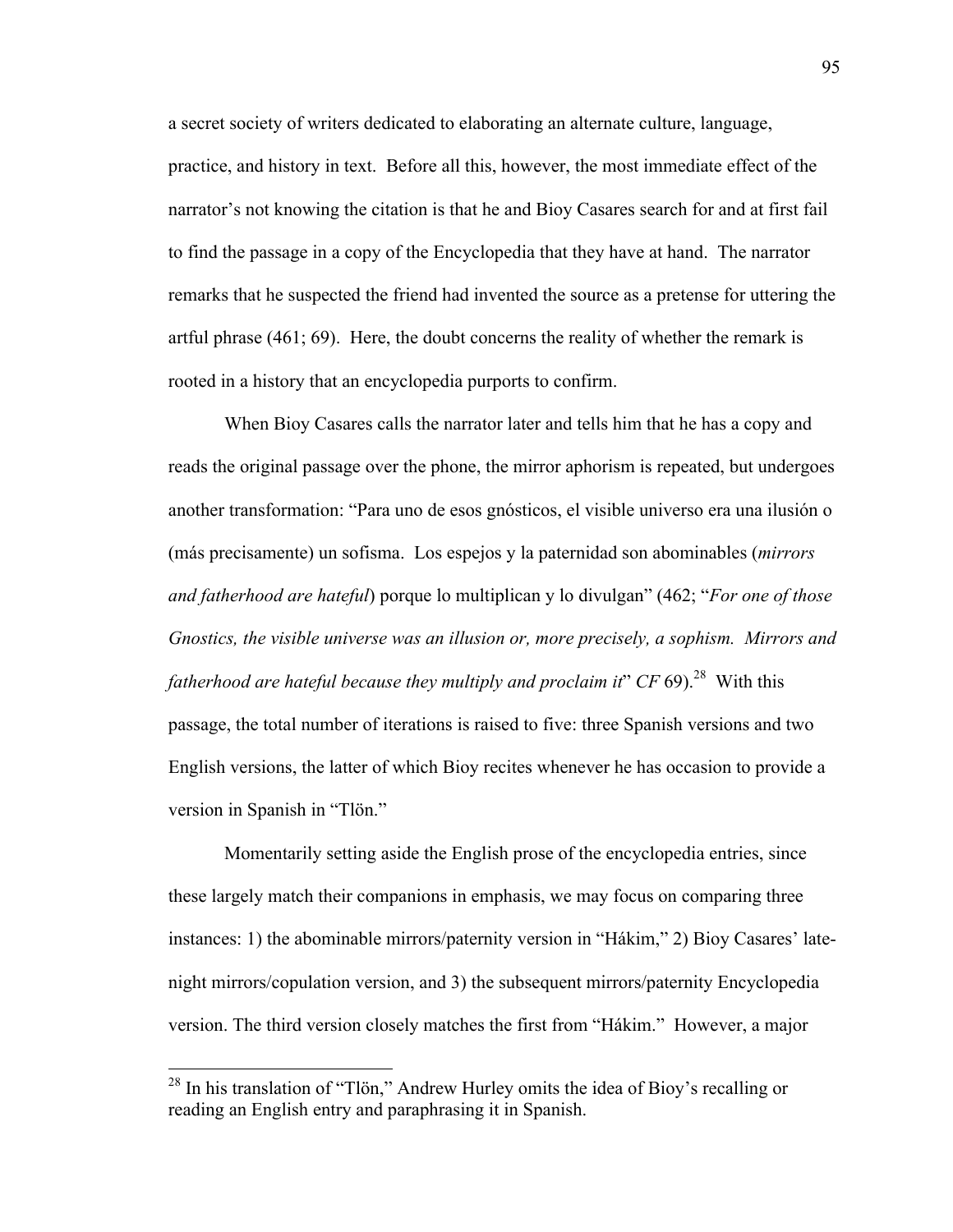discrepancy between the version that appears in "Hákim" and the one Bioy Casares recites over the phone is in that version's Gnostic emphasis, in which the universe is "una illusion o (más precisamente) un sofisma" ("Tlön" 462; "illusion or, more precisely, a sophism" "Tlön" 69). This stands in contrast to the version in the veiled prophet's cosmogony, in which the world is "un error, una incompetente parodia" ("Hákim" 346; "an error, an incompetent parody," "Masked Dyer" 43).

The differences in the ways of talking about why mirrors are distasteful reveal something about the respective stories in which each appear. In the case of Hákim's cosmogony, the emphasis matches the eventual trajectory of the story's protagonist. So it is only appropriate that one should find talk of error and incompetence in the story of a masked prophet that ends in an illusion that is unable to sustain itself. Indeed its place in his outlook makes it ironic that his story itself should serve as the proof of that claim about the world. Likewise, the citation's shift away from error and incompetence and toward illusion and charm befits the story of "Tlön." When society learns of the invented nature of that world, it provokes quite a different reaction than that found among the followers of Hákim. In "Tlön," society embraces the lie:

> Ya ha penetrado en las escuelas el (conjetural) 'idioma primitivo' de Tlön; ya la enseñanza de su historia armoniosa (y llena de episodios conmovedores) ha obliterado a la que presidió mi niñez; ya en las memorias un pasado ficticio ocupa el sitio de otro, del que nada sabemos con certidumbre—ni siquiera que es falso. (474) Already Tlön's (conjectural) 'primitive language' has filtered into our schools; already the teaching of Tlön's harmonious history (filled with moving episodes) has obliterated the history that governed my own childhood; already a fictitious past has supplanted in men's memories that other past, of which we now know nothing certain—not even that it is false. (81)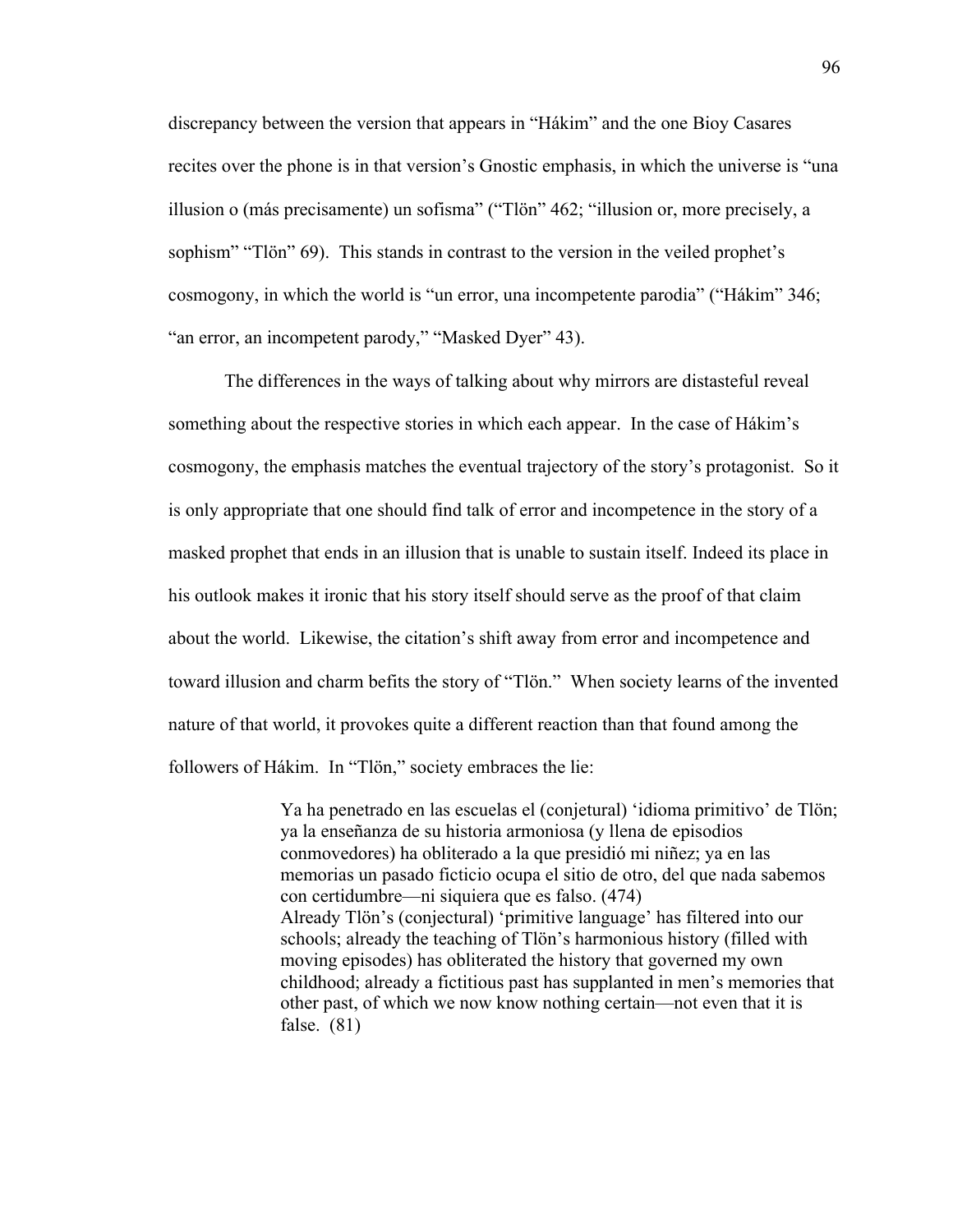To recite a version of the aphorism is to reveal something about the way appearance is refracted within the narrative. The discrepancies anticipate divergences between the two stories and indicate the varied fate of central representations in each narrative: Hákim as he presents himself ends in failure and an unsuccessful attempt at deception, Tlön ends by sophistically persuading belief in the reality of a fiction over the fictional reality in which it appears: the story of "Tlön" itself.

#### *Ways of Knowing: The Mirror's Surface and Encyclopedic Ground in "Tlön"*

The attempt to quell uncertainty with Encyclopedic knowledge is progressively undermined in "Tlön," as other details of the story become infused with ungrounded appearance. The mystery of Uqbar's absence from other books highlights its own tenuousness, but also introduces a degree of uncertainty about the tools that the narrator and his friend rely upon: "Esa noche visitamos la Biblioteca Nacional. En vano fatigamos atlas, catálogos, anuarios de sociedades geográficos, memorias de viajeros e historiadores: nadie había estado nunca en Uqbar" (463; "That night, Bioy and I paid a visit to the National Library, where we pored in vain through atlases, catalogs, the yearly indices published by geographical societies, the memoirs of travelers and historians—no one had ever been in Uqbar," 70). Likewise, when another friend finds another copy of the *Anglo-American Enyclopedia*, he too finds no mention of Uqbar (463; 70).

Both incidents capture the fallibility of authoritative encyclopedias and libraries. Both also hint at the gaps of national and trans-national authorities of knowledge, since the narrator's second nocturnal search takes him to the Argentine National Library and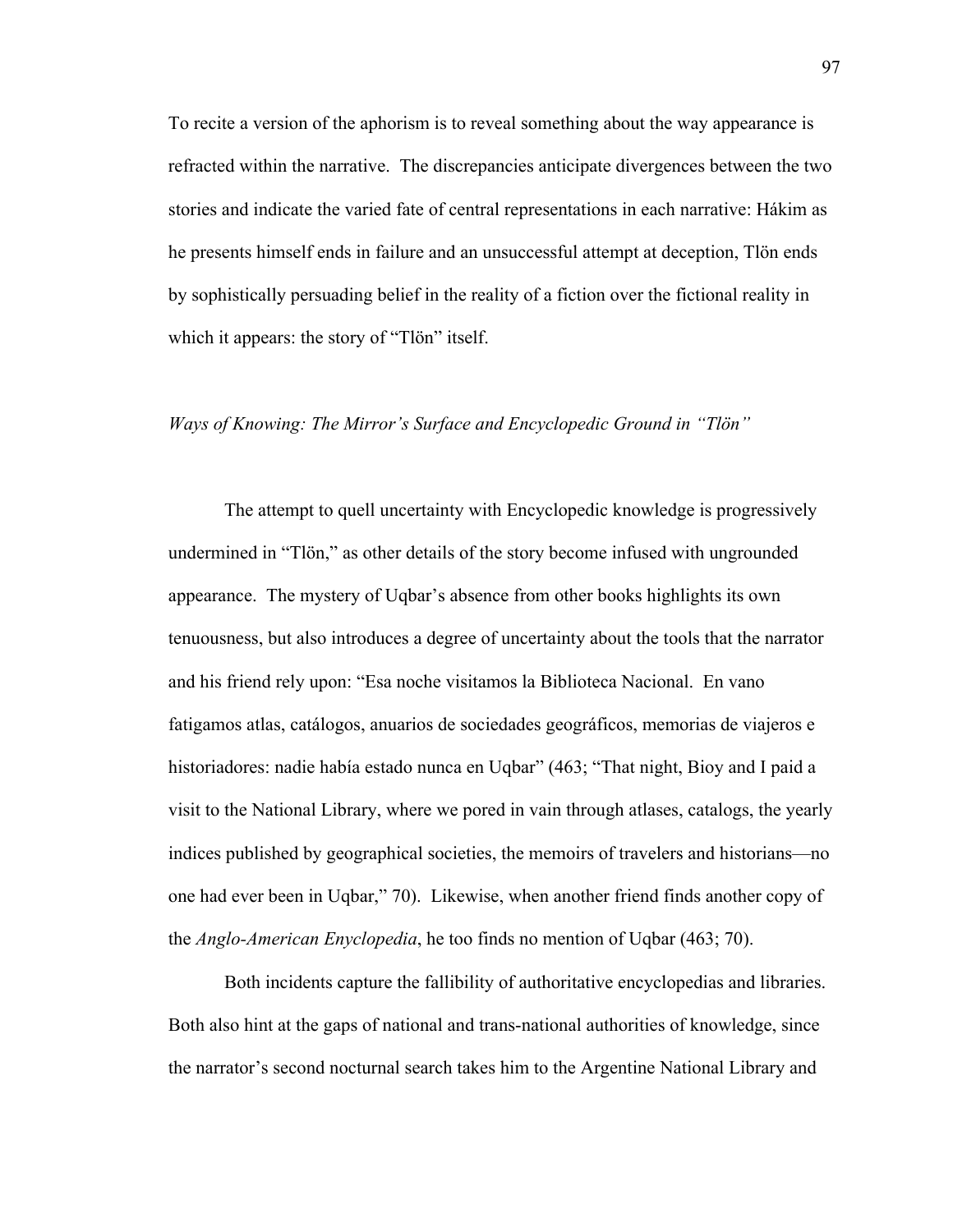the volume that often seems to omit and rarely to include the entry is the *Anglo-American Encyclopedia* itself earlier described as "una reimpresión literal, pero también morosa" ("a literal though laggardly reprint") of a British encyclopedic project  $(461; 68)$ . Thus, while both places of substance fail to verify the reality of Uqbar, they also become questionable themselves. That erosion of the real suggests an explanation for the cryptic later observation that fascination with Tlön prevents the narrator's world from realizing even that their earlier reality was false. It does not so much replace the real with another reality that definitively contradicts it, but with an unreality that sows confusion.

That unreality is on display again after the search through the National library, when the narrator relates how he acquires a copy of an encyclopedia of Tlön. He describes the details leading up to that find with a similarly emptied out sense of appearance. The encyclopedia itself is found in a hotel bar, having been left behind posthumously by Herbert Ashe, a family friend of the narrator. After death, the narrator describes Ashe as lingering on in the hotel that was his place of residence with "[a]lgún recuerdo limitado y menguante […] persiste en el hotel de Adrogué, entre las efusivas madreselvas y en el fondo ilusorio de los espejos" (463; "[s]ome limited and waning memory […] lingers in the hotel at Adrogué, among the effusive honeysuckle vines and in the illusory depths of the mirrors," 70). That the place of residence itself is a hotel, adds to the sense that Ashe drifts between places. Anticipating that reaction, the narrator remarks that "[e]n vida padeció de irrealidad" (463; in life he was "afflicted with unreality" 70). When the narrator recalls that Ashe would visit England every few years, he bases even that statement on a tenuous appearance as it is represented to him: "juzgo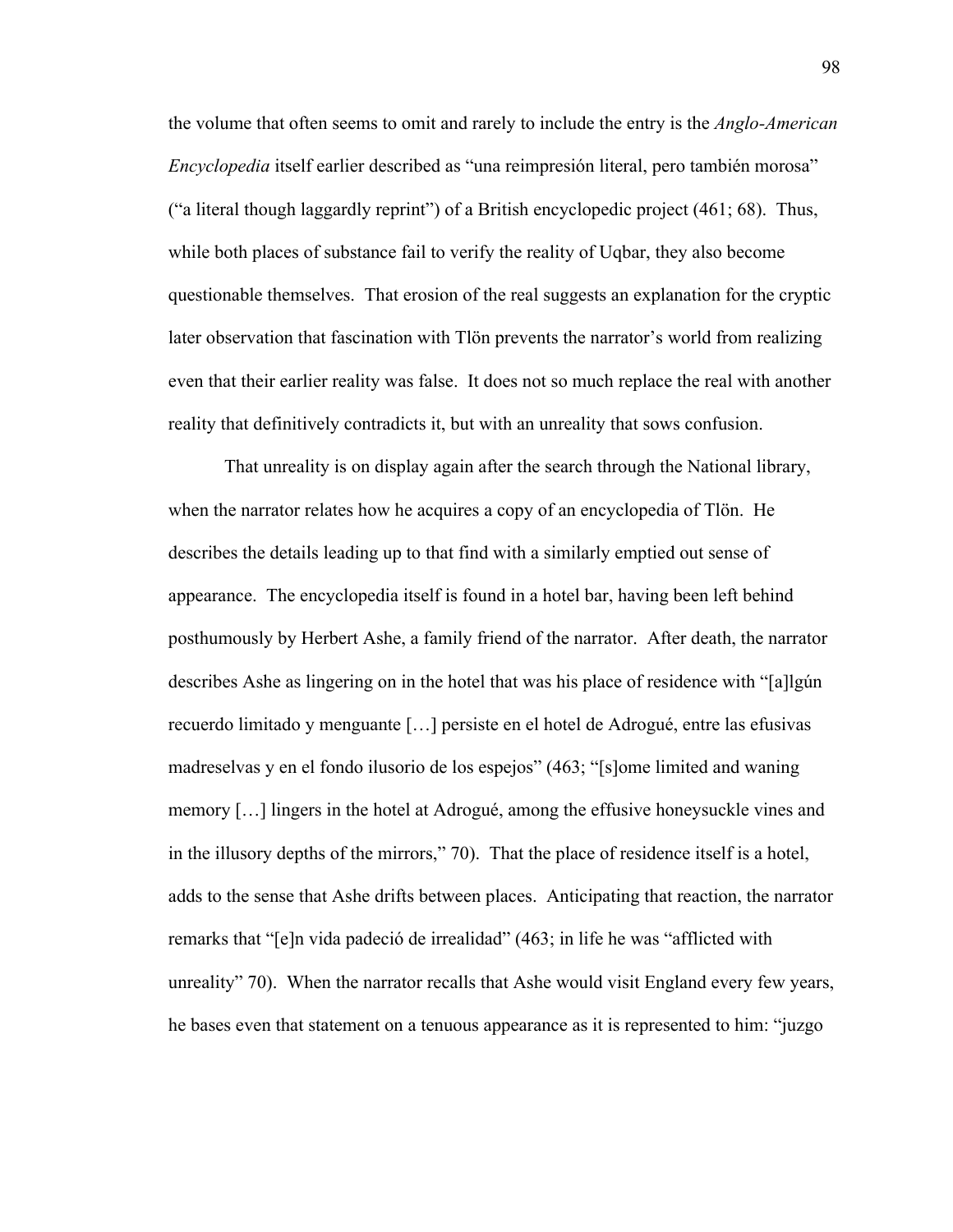por unas fotografías que nos mostró" (463; "I am judging from some photographs he showed us" 71).

It is fitting, then, that the grounding substance of the volume he discovers on a visit to the hotel bar intermingles details that emphasize the unreality of the encyclopedia itself, which like Ashe, suffers from a certain unreality. That sense of the unreal converges with a momentary breakdown in plainer communicative enterprise, as artifice comes to the fore:

> En una noche del Islam que se llama la Noche de las Noches se abren de par en par las secretas puertas del cielo y es más dulce el agua en los cántaros; si esas puertas se abrieran, no sentiría lo que en esa tarde sentí. (464) On one particular Islamic night, which is called the Night of Nights, the secret portals of the heavens open wide and the water in the water jars is sweeter than on other nights; if those gates had opened as I sat there, I would not have felt what I was feeling that evening. (71)

The moment begins by presenting the author-narrator in an articulate inarticulateness. That gesture recurs in other stories by Borges. It is present, for example, in another story I discuss, "El Aleph." In that case, Borges plays the narrator of the story and finds himself stunned in the basement before the overwhelming experience of an *aleph* that leaves him able to write about how he is unable to write or capture the experience. The literary device he uses in both cases is a curious one, not least for the paradox it presents. In both cases it draws attention to something that exceeds the grasp of art, but in doing so it becomes particularly reflexive and draws us to the surface at the very moment of splendor. No longer having to contend with metaphysical depths, because they cannot be described, the narrator is free to concentrate on the surface. This experience of strategic inarticulateness allows for an articulation of something that does not strain for what is beyond semblance.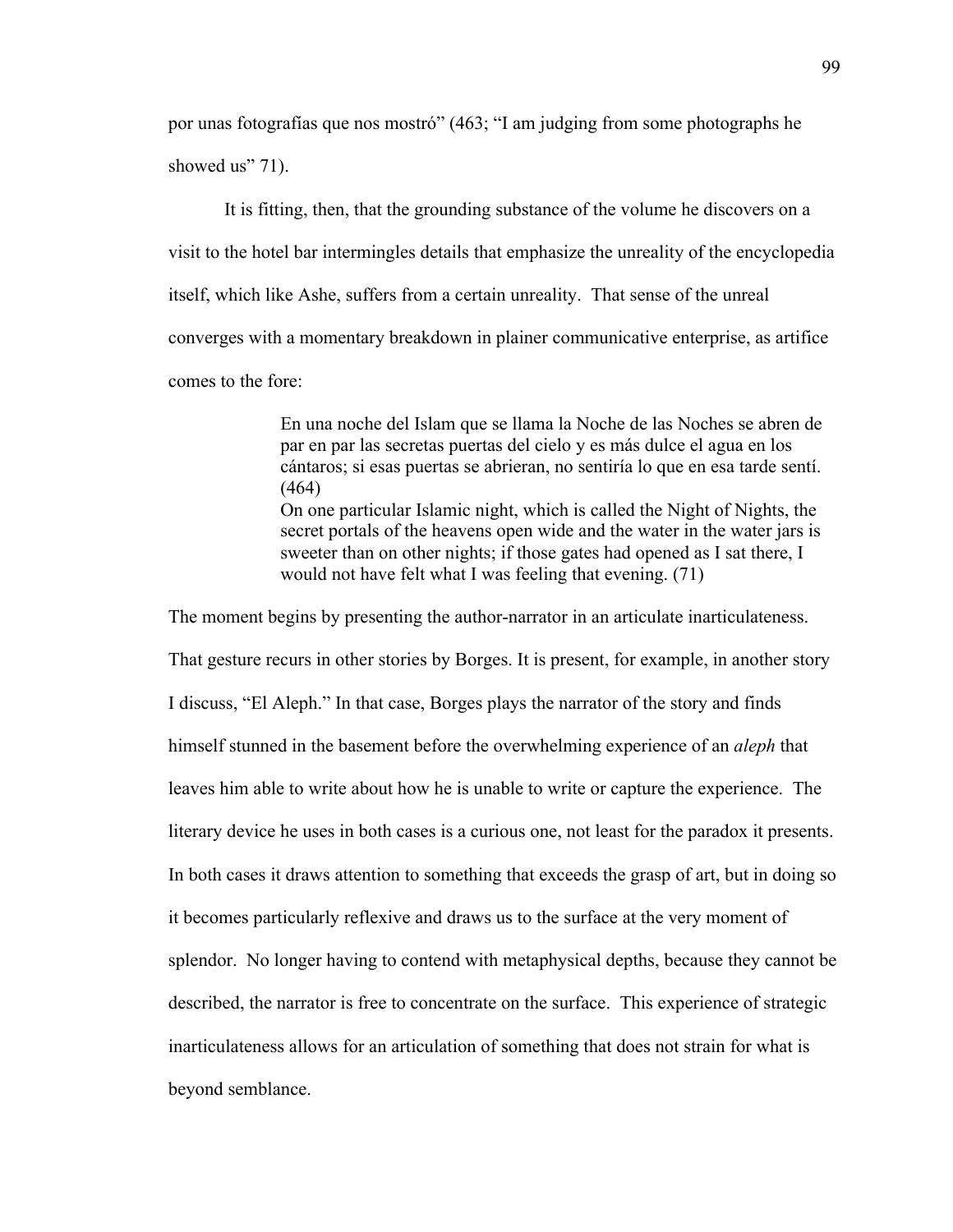That new appeal to appearance shows itself in the ensuing description of the book. The details of the passage describe the fragile appearance of the book, which provides an appearance (i.e., the world of Tlön) that shakes reality of a defining substance or definite origin.

> El libro estaba redactado en inglés y lo integraban 1001 páginas. […] No había indicación de fecha ni de lugar. En la primera página y en una hoja de papel de seda que cubría una de las láminas en colores había estampado un óvalo azul con esta inscripción: *Orbis Tertius*. (464) The book was written in English and it consisted of 1001 pages. […] There was no date or place of publication. On the first page and again on the onionskin page that covered one of the color illustrations there was stamped a blue oval with this inscription: *Orbis Tertius*. (71)

That the number of pages is '1001' implies a deliberate artifice in which the work itself explicitly alludes in numerical terms to another work of fascinating narrative, the *Thousand and One Nights*. The references before this to the night of nights provides another subtle way of insinuating that connection to literary rather than encyclopedic experience.

Missing references to places or dates of publication, and "una hoja de papel de seda que cubría una de las láminas en colores" ("onionskin page that covered one of the illustrations"), which bares the blue insignia, likewise emphasize the fragile existence of the work. The printed words themselves rest on a thinned out paper that partially obscures a color illustration that is only another layer of artifice. Like the mask behind the veil, the insignia folio of the encyclopedia itself presents an impression of appearance as entailing a succession of layers for which the ultimate ground is only another surface. Contrary to a sense of the weight and seriousness of that tome, both the fragility and translucence of the page on which the insignia rests convey the way appearance has become emptied out at the very moment when the encyclopedia would seem on the verge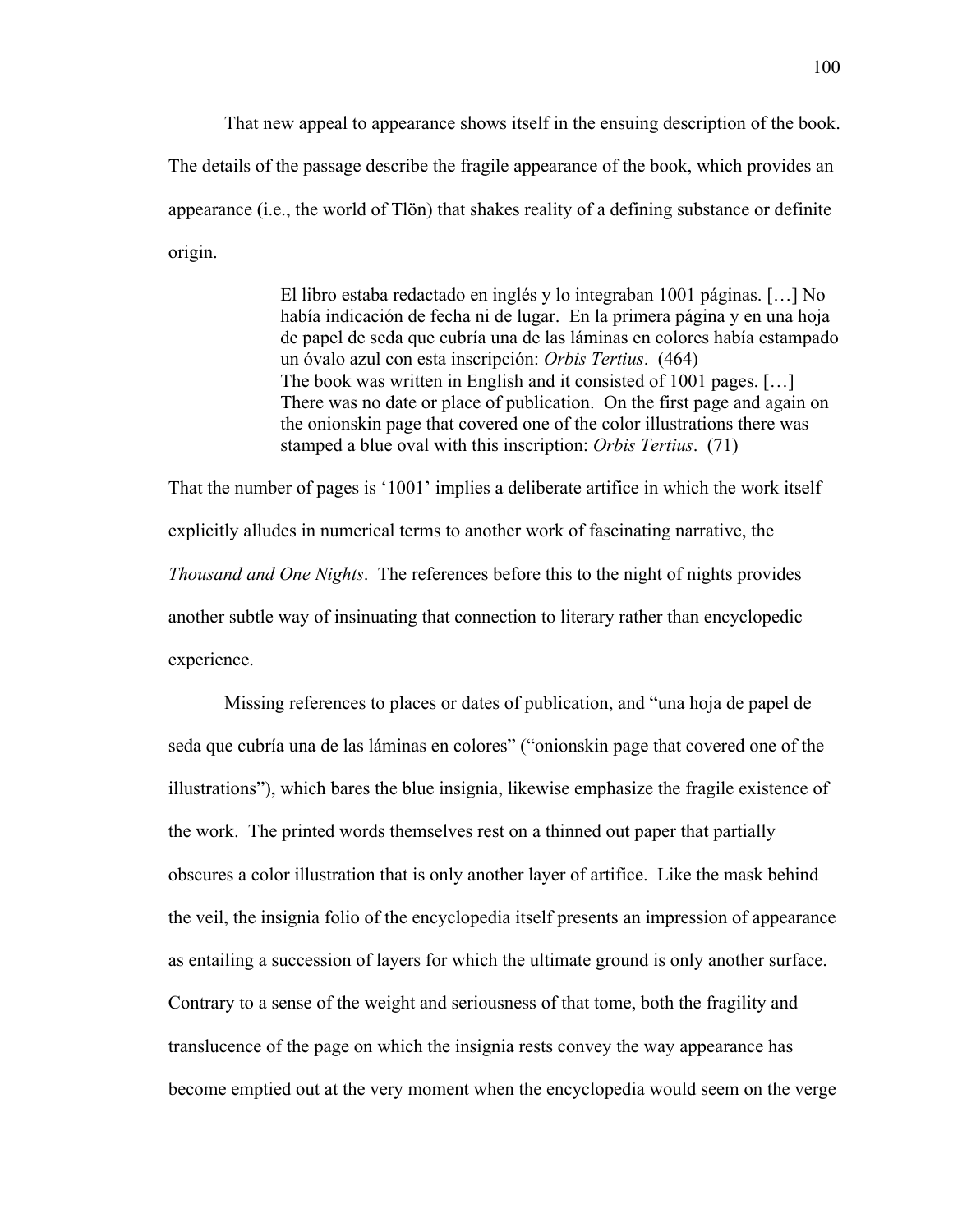of settling matters. Superficiality opens the text to artifice at the moment of structural resolution.

*Unhinging Appearance in the Theme of the Lost Beloved: Veiled Mirrors, Newspaper Portraits, and Billboards*

While the unreality of photographs figures into "Tlön," in the vacation pictures that don't quite confirm Ashe's return trips to England, another story anticipates a new dramatization of appearance in more stark terms. In "Los espejos velados" ("Covered Mirrors") one encounters a condensed version of an unconsummated love story of a kind that Borges returns to on at least two other occasions. The story it tells of a narrator's impeded desire for a lost beloved forms part of the precondition to two stories that introduce photographic appearance, "El Zahir" ("The Zahir") and "El Aleph" ("The Aleph"). In all three cases, a loose affiliation of elements links madness, appearance, and unrequited desire. Eroticism and loss become intricately entangled with appearance in a way that was not evident in the plot of "Tlön."

With madness, each story portrays a character driven to extremes that come to displace the inertia of everyday reality. In "Espejos velados," madness takes the beloved Julia. In "El Zahir" and "El Aleph," the disruption of reality takes place around the narrator's desire and wistfulness manifest around photographs of a now deceased beloved. Death changes little about how the narrator relates to his beloved via her photographic image. In both cases, photographs provide an occasion for increasingly pronounced non-attainment. Borges, the narrator in both stories, turns to a manic focus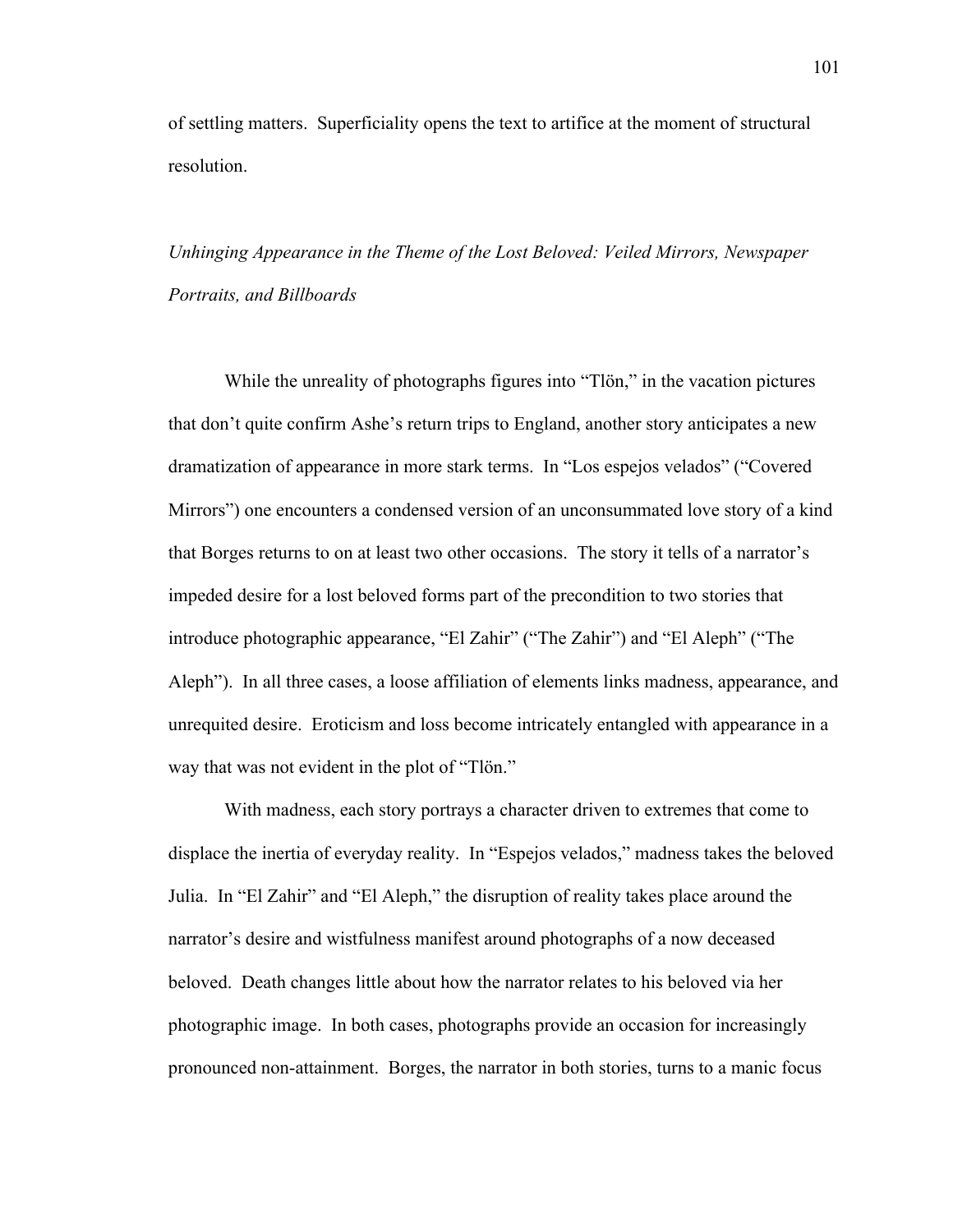on other appearances, on the heels of that first desire for a photographic appearance that never acquires a correspondence with a real figure within the story. Instead of meeting the real, he chases other appearances that intensify a sense of alienation in artifice as events ensue.

Unlike the duplications of mirrors, which create disorientating repetitions to convey a sense of folly in an appearance that will not be traversed, photographs occasionally serve as a contrast to unreality and serve to emphasize the vain attempt to establish a grounding sense of reality. That contrast sets the stage for a folly that drifts across associations of appearance, freed from the obligation to capture what seems out of reach in the beyond.

# *"Veiled Mirrors"*

Before the folly of photographs, however, one finds an intermediate example that bridges the madness of the other two stories with the disorientation and duplication of mirrors, incorporating an echo of masking to unfold its own unreality. "Espejos velados," (literally 'veiled mirrors') alludes in its very title to this saturated complexity of appearance. The term 'velado' links the story to "Hákim," an association that is reenforced in the dread of mirrors that the narrator proclaims.

The story itself provides a brief recollection on the part of a narrator who recalls a childhood fear of mirrors and after one day relays this fear to a woman to whom he is drawn and feels a special affinity. He later learns that she has gone mad and covered all her mirrors in the belief that the narrator will appear in the mirrors in pursuit of her. In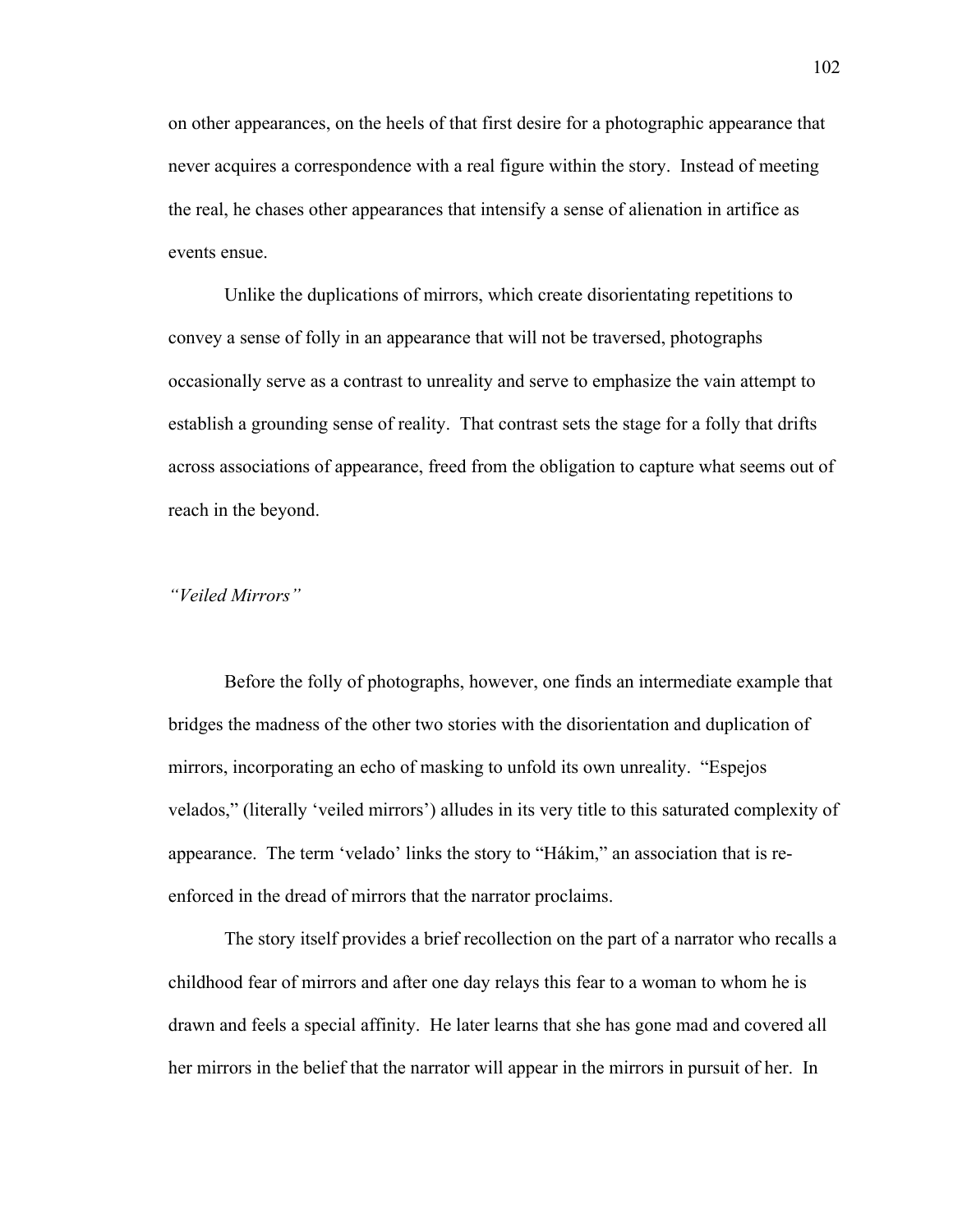very short form, the story touches upon a number of broad themes around the horror of mirrors. The most explicit of these is the idea that the image in a mirror may come alive or alternately create a prison for either the one who is surrounded by their spectral horror or for the one who is trapped within the mirror. A secondary consequence of this idea is suggested by Julia's seeing images of the narrator in the mirror and the idea that a mirror, after all, reflects what stands before it. That the narrator feels such affinity for her and is seen in her mirrors, would suggest most directly that he is a kind of double to her and/or that his attraction to her is in some ways an attraction to himself.

However, before one can take up any of these speculative possibilities, the narrator relates an iconoclastic anecdote that immediately complicates the task of interpreting mirrors and suggests once more that representation and appearance are at issue in distinctively aesthetic terms: "El Islam asevera que el día inapelable del Juicio, todo perpetrador de imagen de una cosa viviente resucitará con sus obras, y le será ordenado que las anime […]" (*"*Espejos velados" 174; "Islam tells us that on the unappealable Day of Judgment, all who have perpetrated images of living things will reawaken with their works, and will be ordered to blow life into them," "Covered Mirrors" 297). The introductory anecdote says nothing of mirrors or of reflective surfaces, only of perpetrators of images. The anecdote also self-consciously introduces a reference to religious belief, once more linking the story to that other account of mirrors and veils, "Hákim."

The iconoclasm of the anecdote is also noteworthy. It criticizes a very particular aspect of the non-correspondence of reality with represented appearance: the difference between images of living things and living things themselves. Why does the story of a

103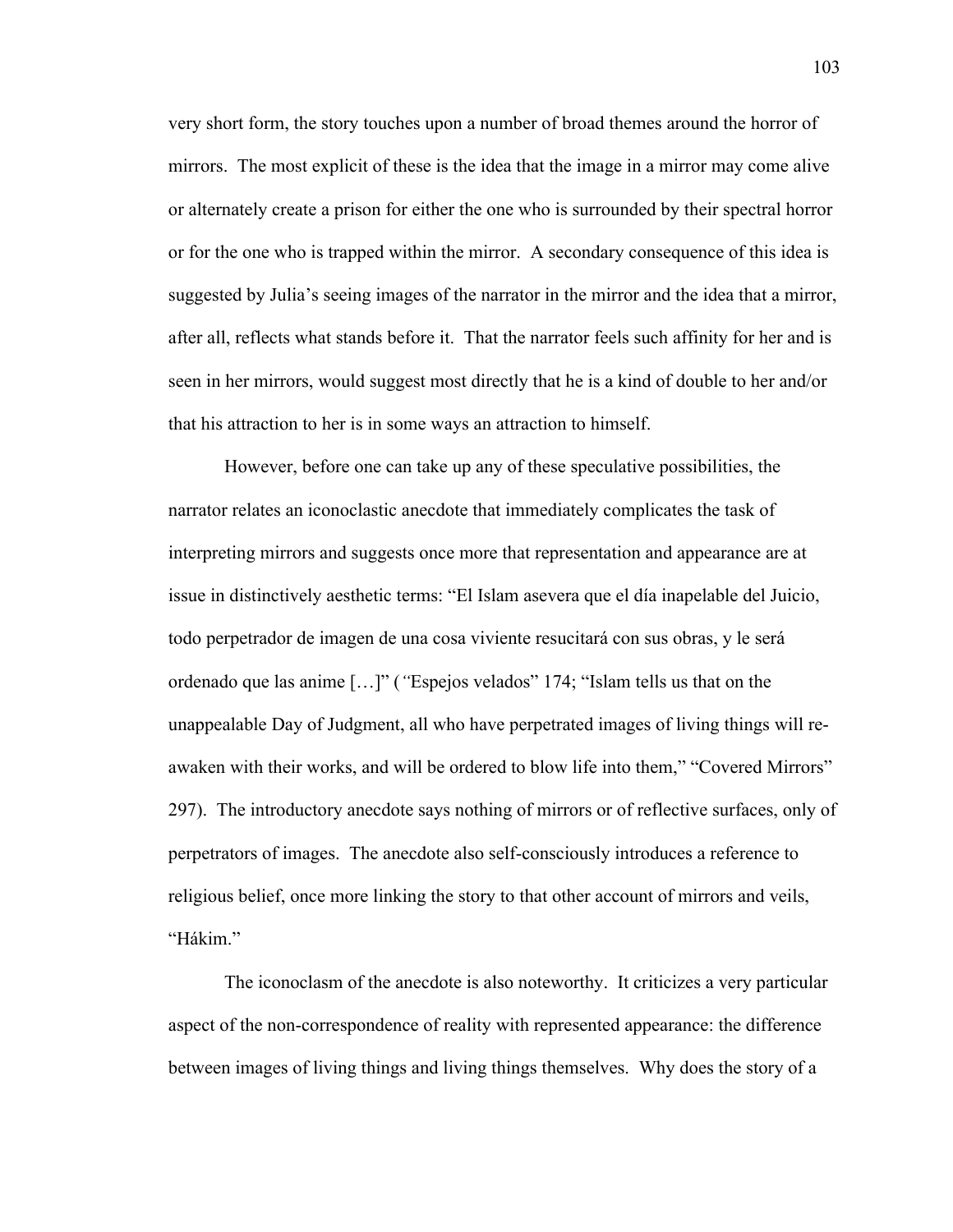young woman who has gone mad and covers all the mirrors in her house even begin with this seemingly academic observation on art? The remark introduces the alternative idea that mirrors present an image of the real in the manner that an artist perpetrates images of living things. Mirrors do not reflect or duplicate reality so much as generate it. This aesthetic view of the mirrored surface underlies its condemnation in the legend. That view becomes relevant to the story since it roughly parallels the role of the mirrors in Julia's house. The unsettlingly unreal image of the narrator stalking her is a presented as a hallucination, but it also represents a departure into the aesthetic. That image is also the closest the story gets to breaking into fantasy, upon returning to the beastly threat intimated at the start of the story when the narrator remarked that he has discovered that "ese temor [de espejos] está, otra vez, prodigiosamente en el mundo" (174; "this horror [of mirrors] is monstrously abroad in the world again," 297).

## *The Veil of Detail*

Between the promise and the explanation of the nature of that horror that compels Julia to cover her mirrors, precise details serve to unsettle, rather than establish or clearly reveal a reality behind the narrator's account. The result is that one has only the representations of the narrator, now rendered suspiciously incomplete, even as a series of statements remains unusually precise. Thus, in rapid succession, one learns that the narrator met the grave young woman in 1927, that he first only knows her name and her voice over the telephone and then meets her in person on a corner at nightfall, that he feels a common bond between their ancestors and visits her in her family's large run-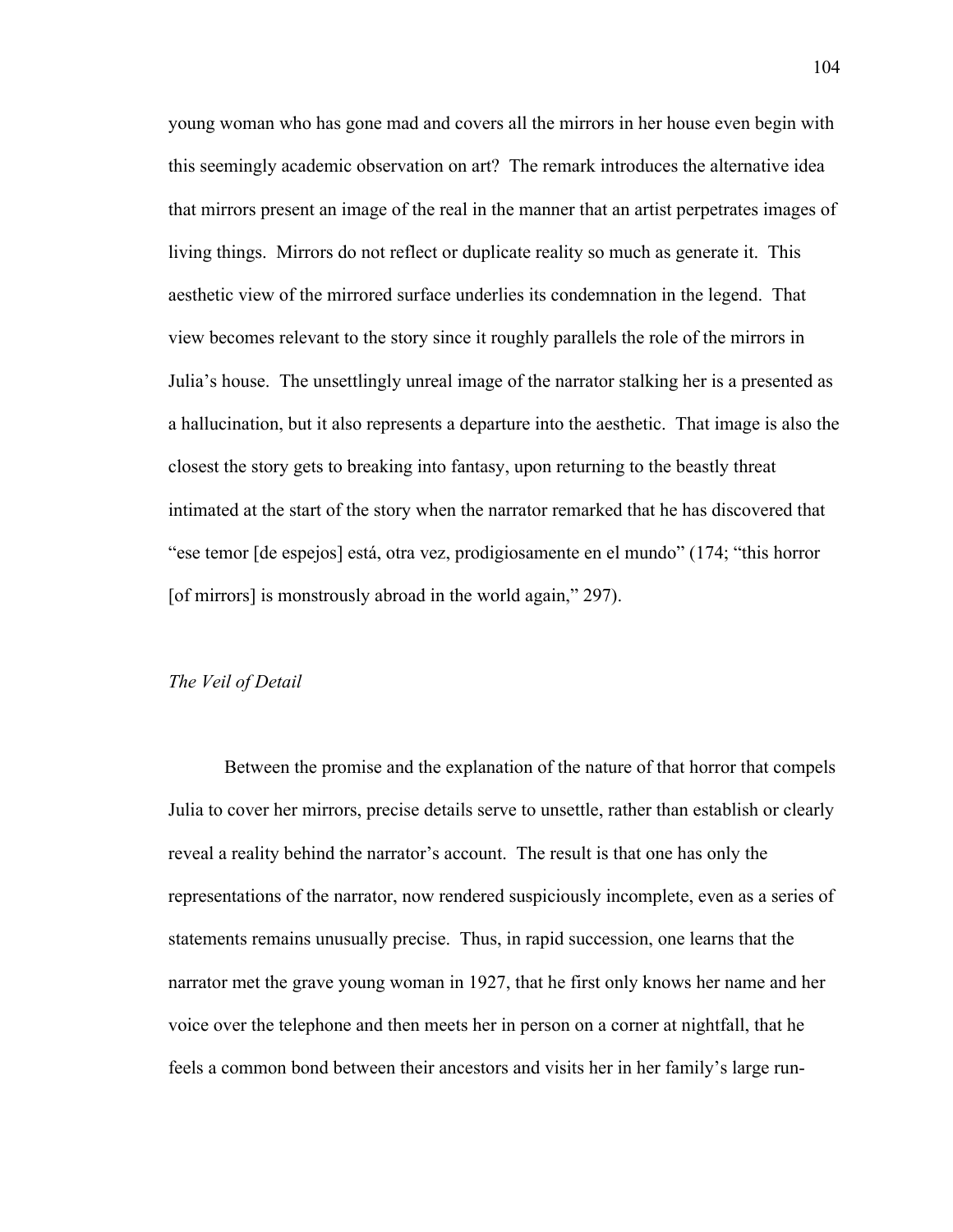down house where he would step out with her on walks in her neighborhood, "[d]e tarde—algunas contadas veces de noche […]" (174; "[i]n the afternoons—only very rarely at night  $[...]$ " 297).

The certainty of these and other descriptive details provides an opening into an uncertainty that questions his account. The narrator never explains why he hears her voice before meeting her, even while he is precise on this point. In the same way, he discloses that he meets her first in person on a corner at nightfall, but later mentions that they go on walks regularly, but in the afternoons and only rarely at night. Thus while he relates the occurrence of their first meeting, he never explains how he went from a phone conversation to what looks like an illicit sojourn, or at least one that is not in keeping with the details that he later discloses in which their meetings are confined to her neighborhood by day and not street corners at night.

His description of Julia herself includes uneasy details, among these that she had "ojos alarmantes de grandes" (174; "alarmingly large" eyes, 297). The detail does not simply describe a physical attribute. It also clearly repeats the pattern of his fear before large mirrors and suggests that his alarm with her eyes is akin to his earlier mentioned fear. This resemblance could mean either that looking into her eyes entails a worry that he will see a disfigured reality, or that the source of concern before his original mirrors is not as he stated, but has something more to do with the unexplained intimacy he has with Julia.

Further complicating the light in which we could cast these suggestive personal details, he states that between them "no hubo amor ni ficción de amor" ("there was neither love itself nor the fiction of love") but then remarks once more on the fear he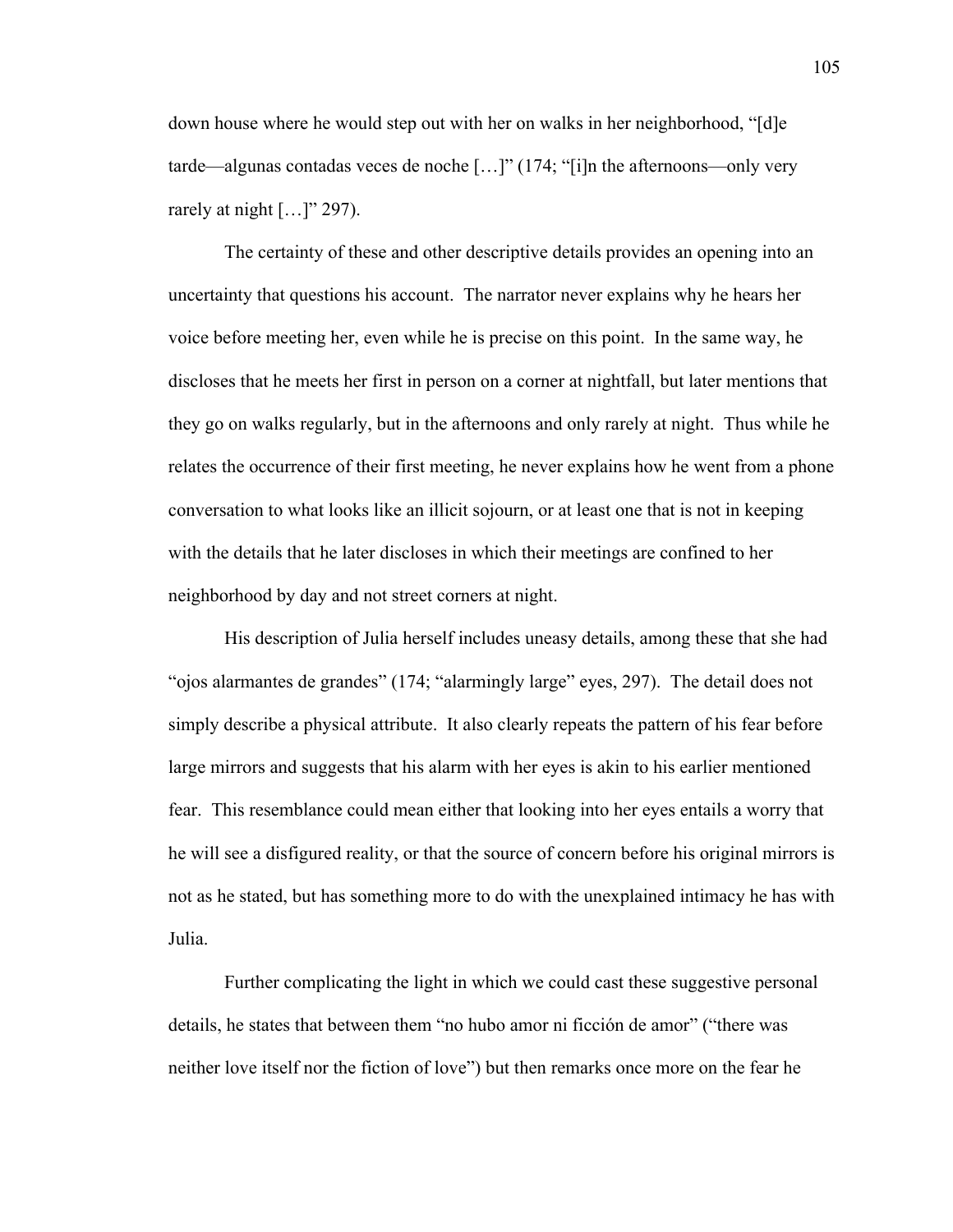feels: "yo adivinaba en ella una intensidad que era del todo extraña a la erótica, y la temía" (174; "I sensed in her an intensity that was utterly unlike the intensity of eroticism, and I feared it" 298). The remark anticipates her later madness, but also draws attention to his earlier fear before large mirrors and the monstrosity that he promised at the start.

The disavowal also complicates the question of his attraction to her. He muddies the waters still more when he follows this immediately by explaining how he came to tell her of his fear of mirrors: "Es común referir a las mujeres, para intimar con ellas, rasgos verdaderos o apócrifos del pasado pueril; yo debí contarle una vez el de los espejos y dicté así, el 1928, una alucinación que iba a florecer el 1931" (174; "In order to forge an intimacy with women, one often tells them about true or apocryphal things that happened in one's youth; I must have told her at some point about my horror of mirrors, and so in 1928 I must have planted the hallucination that was to flower in 1931" 298).<sup>29</sup> While he can pinpoint the dates for these events, the way he discusses them complicates the question of whether his role in them is not as he presents it. Is he trying to forge an intimacy with her, as he does with other women? Does he meet her on street corners or does he stick to daytime excursions? Does he feel a simple affinity for her or does he fear her and their affinity?

The thesis he eventually reveals, that he planted the seeds of her monstrous hallucination, is also suspect if one looks more closely. Her fear is not one of large mirrors that duplicate reality: "en su dormitorio los espejos están velados pues en ellos ve mi reflejo, usurpando el suyo, y tiembla y calla y dice que yo la persigo mágicamente"

 $^{29}$  Hurley translates "dicté" as "planted," however, a more literal translation would be 'dictated.'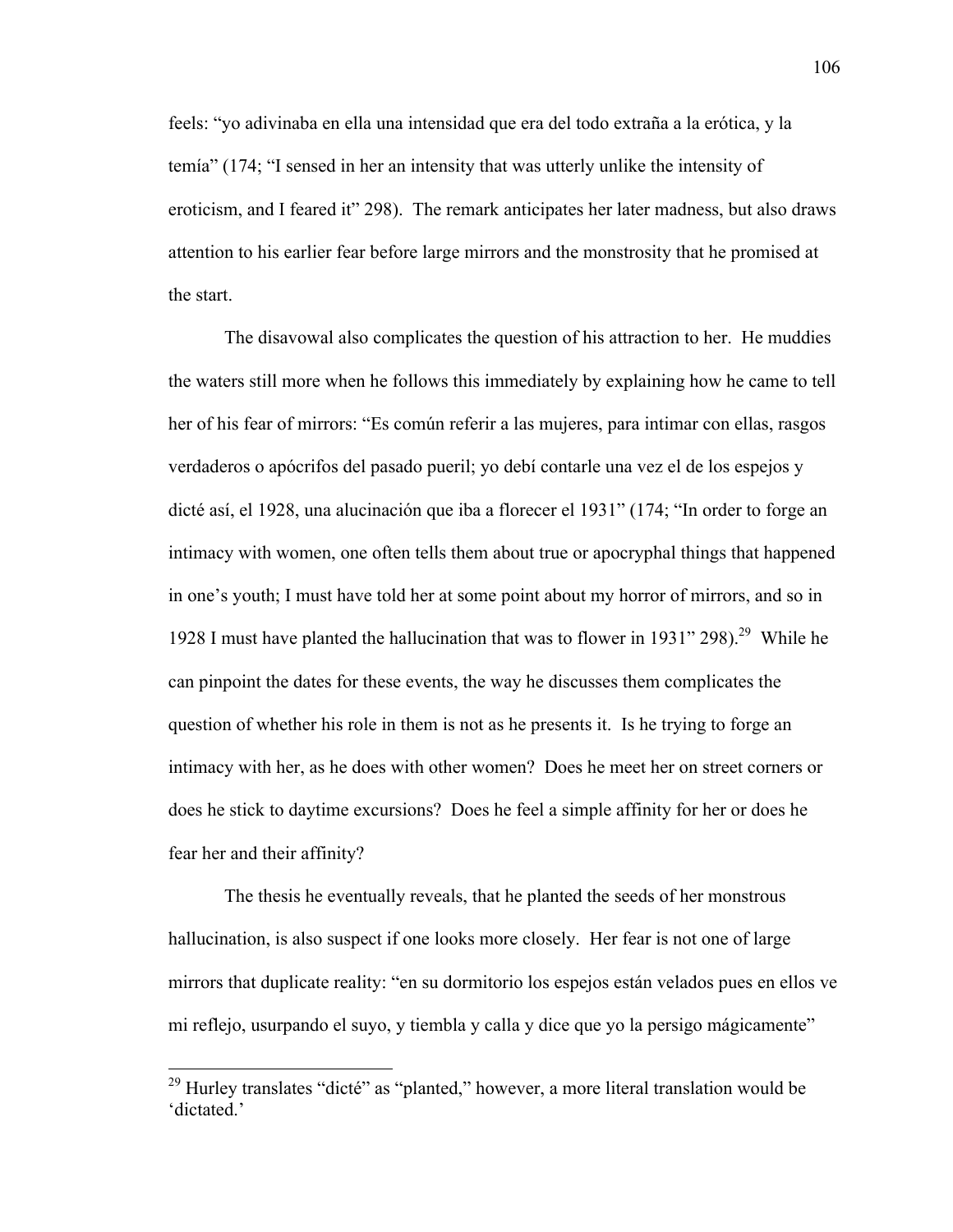(174; "in her room all the mirrors are covered, because she sees my reflection in them usurping her own—and she trembles and cannot speak, and says that I am magically following her, watching her, stalking her" 298). Immediately, there is an apparent contradiction to the statement. How can it be that she cannot speak only to say that the narrator is magically pursuing her? The conjunction in such rapid succession suggests alarm but also provokes a measure of doubt. The disjuncture exposes the way the narrator is compromised in the account he gives.

Another incongruity arises from what Julia says that she sees and its relation to the promised monstrosity of mirrors that was introduced at the beginning of the story. While both her vision and the narrator's fear at the start share in what they see (him), Julia's fear is only related tangentially to what he described as being monstrous about mirrors when he said: "Temí, unas veces, que empezaran [los espejos] a divergir de la realidad; otras, ver desfigurado en ellos mi rostro por adversidades extrañas" (174; "I feared sometimes that [mirrors] would begin to veer off from reality; other times, that I would see my face in them disfigured by strange misfortunes" 297). Of course, her fear is not an anxiety about the welfare of his face and the misfortunes that may befall it. Instead, she shakes and is unable to speak because of a fear of the misfortune that may befall her in his pursuit (174; 298).

In the same manner, we cannot say that his fear has been imparted to her as a general fear of particular mirror-effects on an onlooker, since the young lady does not see her own face diverge from reality or misshapen by misfortunes. The narrator's anxiety, then, is not that he has suggested a fear of mirrors altering an image of the onlooker in subtly disturbing ways, something that would present distortions for all, but rather that he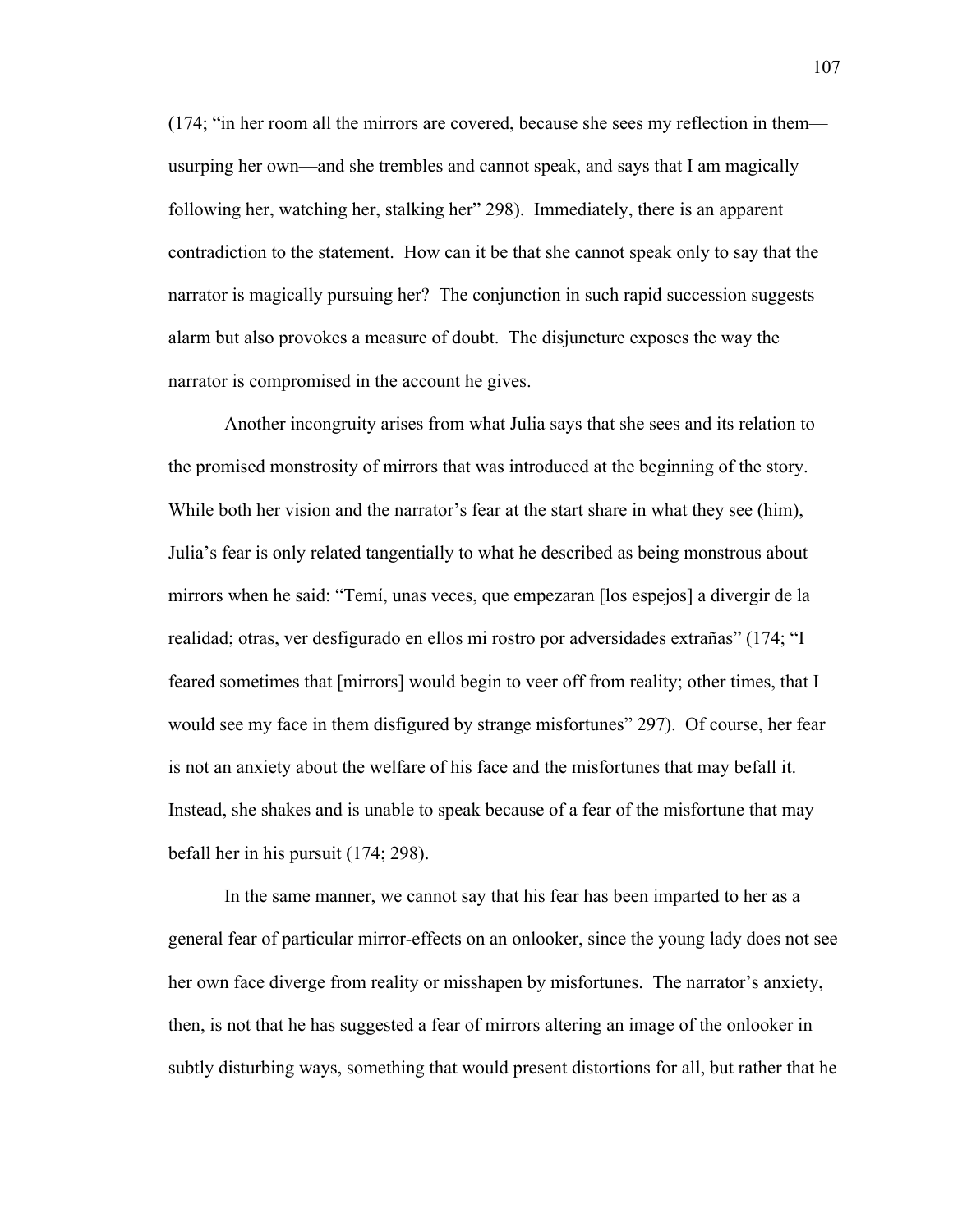has suggested a horror of his own face appearing in mirrors: "Aciaga servidumbre la de mi cara, la de una de mis caras antiguas" (175; "What dreadful bondage, the bondage of my face—or one of my former faces" 298). The ambiguous servitude of the narrator's face covers over this difference. The circumstance applies to both perspectives, since bondage could describe either his feeling in being trapped in the mirror or a feeling on her part of being made to serve his presence in the mirror.

The half-fulfillment of his promised horror with an even more uneasy one, along with the contradictions and gaps in his account, convey the idea that the narrative may not be as it seems to represent itself to the reader in the hands of a narrator that seems increasingly duplicitous. While the story is told from the perspective of one external to madness, the unreliability of the representations eventually allow Julia's hallucinations to be on a par at least with the once staid claims made by the narrator and the story he does not quite reveal.

#### *"El Zahir"*

Two other closely related stories add the theme of death to that of madness and unfulfilled desire: "El Zahir" and "El Aleph." In both, the photographic image forms a place where settled and uneasy experiences of appearances compete. In "Zahir," the unrequited object of the narrator's affections is no longer ambiguously entangled with Julia, but consists in an admiration and fondness for Teodelina Villar. However, that story of unrequited desire that lingers after death is momentarily out of view. The story itself begins with a detailed description of the *zahir.* That description rapidly complicates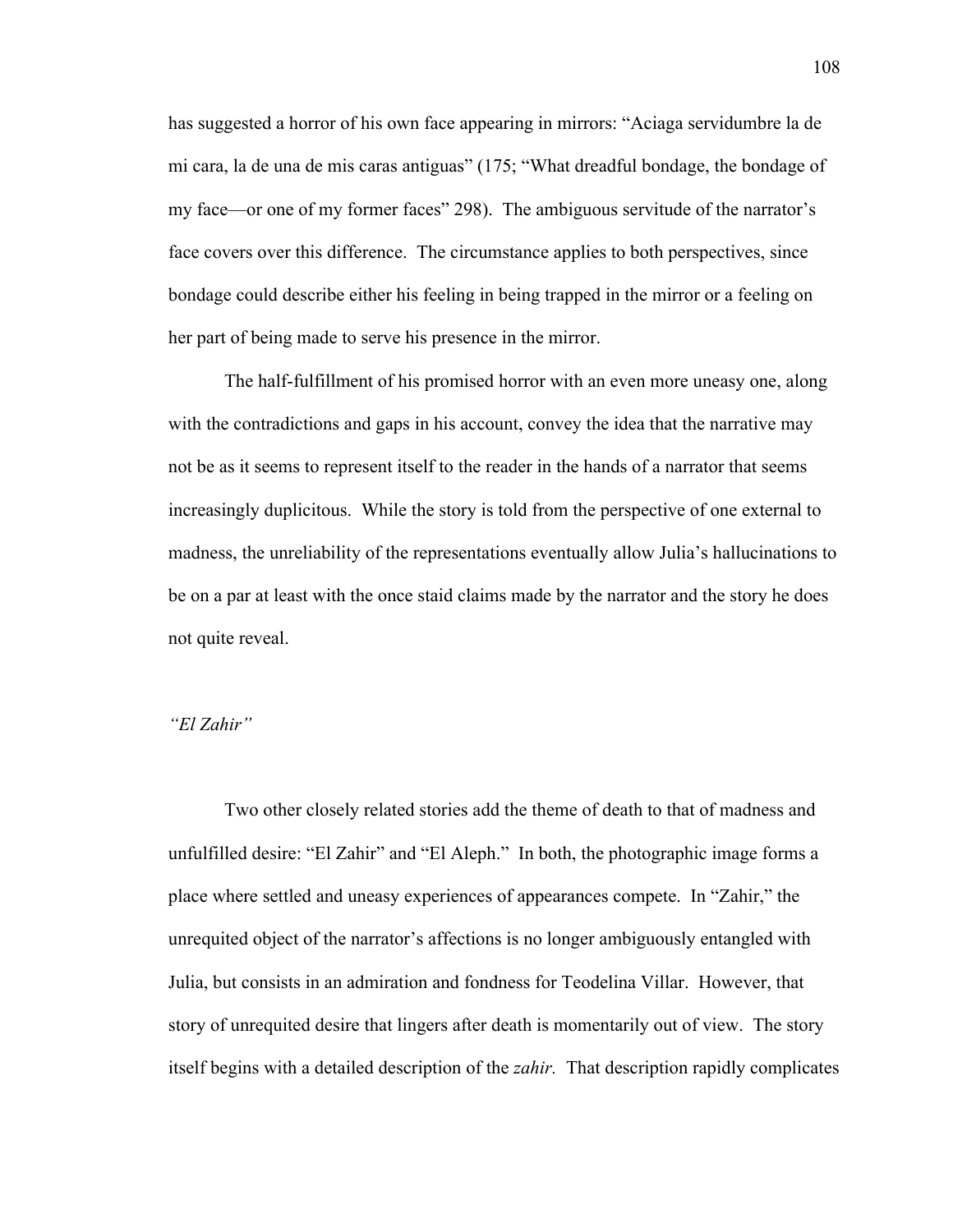any clear sense of an object possessing finitely knowable specifications. As the narrator

enumerates a chain of past certainties, he also raises questions about the basic

significance of what a *zahir* is at all. Thus, the narrator, himself named Borges, tells us:

En Buenos Aires el Zahir es una moneda común, de veinte centavos; marcas de navajas o de cortaplumas rayan las letras N T y el número 2; 1929 es la fecha grabada en el anverso. (En Guzerat, a fines del siglo XVIII, un tigre fue Zahir; en Java, un ciego de la mezquita de Surakarta, a quien lapidaron los fieles; en Persia, un astrolabio que Nadir Shah hizo arrojar al fondo del mar; en las prisiones de Mahdí, hacia 1892, una pequeña brújula que Rudolf Carl von Slatin tocó, envuelto en un jirón de turbante; en la aljama de Córdoba, según Zotenberg, una veta en el mármol de uno de los mil doscientos pilares; en la judería de Tetuán, el fondo de un pozo.) (630)

In Buenos Aires the Zahir is a common twenty-centavo coin into which a razor or letter opener has scratched the letters *N T* and the number *2*; the date stamped on the face is 1929. (In Gujarat, at the end of the eighteenth, the Zahir was a tiger; in Java it was a blind man in the Surakarta mosque, stoned by the faithful, in Persia, an astrolabe that Nadir Shah ordered thrown into the sea; in the prisons of Mahdi, in 1892, a small sailor's compass, wrapped in a shred of cloth from a turban, that Rudolf Karl von Slatin touched; in the synagogue in Córdoba, according to Zotenberg, a vein in the marble of one of the twelve hundred pillars; in the ghetto in Tetuán, the bottom of a well.) (242)

While there are clear indications ("el Zahir es [...] un tigre fue Zahir [...];" "the Zahir is

[...] the Zahir was a tiger [...],"), the mechanism by which a *zahir* manages to be all these things creates an initial vehicle of uncertainty within the narrative. Left to guess, one may speculate that with the exception of the present location, Buenos Aires, all the others emphasize the object's place in an Islamic geography that spans from southern Spain ("Córdoba") and Morocco ("Tetuán") to India ("Guzerat") and Indonesia ("Java" and "Surakarta").

In the march of unexplained certainties, there is a single instance of a framing that allows for the narrator to separate his own knowledge from the claims of a source: "según Zotenberg, una veta en el mármol de uno de los mil doscientos pilares [fue Zahir]" (630;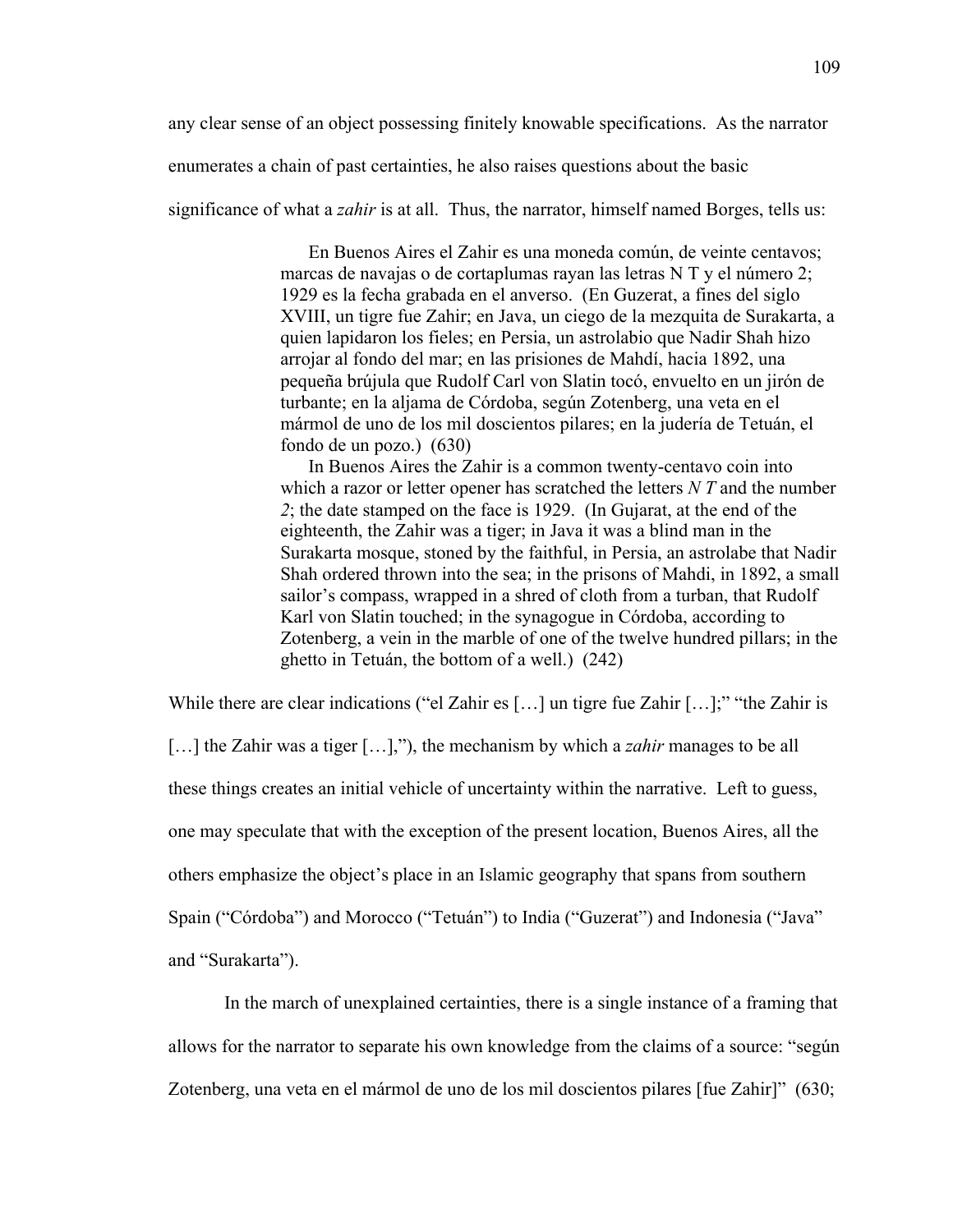"according to Zotenberg, [the Zahir was] a vein in the marble of one of the twelve hundred pillars [...]" 242). The attribution may be a way to indicate a certain detachment from what seems like an overly fanciful claim, that the *zahir* would be not only objects and people (e.g., the blind man in a mosque), but also parts of objects (the vein in one of the twelve hundred marble pillars). Like someone retelling a tall tale, the attribution of an extravagant claim to someone else allows the speaker to momentarily emphasize her or his own reliability.

The story's return to a posture of descriptive realism returns by locating definite times and places tied to an external reality: "Hoy es el 13 de noviembre; el dia 7 de junio, a la madrugada, llegó a mis manos el Zahir; no soy el que era entonces pero aún me es dado recordar, y acaso referir, lo ocurrido. Aún, siquiera parcialmente, soy Borges" (630; "Today is the thirteenth of November; last June 7, at dawn, the *zahir* came into my hands; I am not the man I was then, but I am still able to recall, and perhaps recount, what happened. I am still, albeit only partially, Borges" 242). Whereas in "Espejos velados" the threat of mirrors and the contradictory details about the narrator's relationship with Julia used details to veil, it is now the lingering question of what the *zahir* is that complicates any sense of simplicity in the immediate disclosure of facts. The possibility that the narrator should become only partially Borges, suggests a candid disclosure of artifice that also highlights the unreal effect of the object.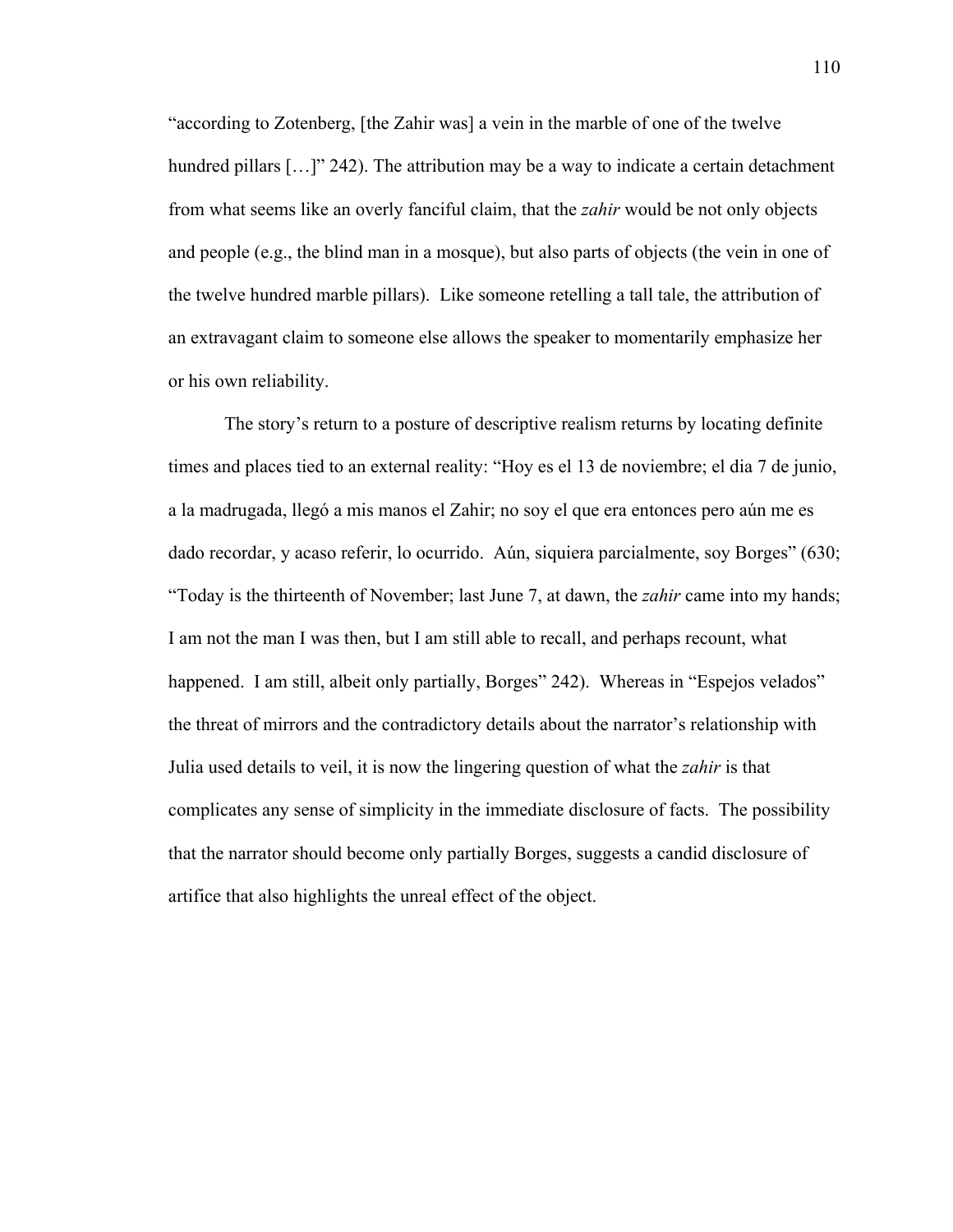When the narrator turns to the story of the events that lead to his possession of the *zahir*, he turns to another proliferating entity that holds a certain identifiable unity and sway over him. So it is that he reveals that his own story begins with the death of a beloved and the proliferation of her appearance in photographic form: "El 6 de junio murió Teodelina Villar. Sus retratos, hacia 1930, obstruían las revistas mundanas" (630; "On June 6, Teodelina Villar died. Back in 1930, photographs of her had littered the pages of worldly magazines  $[...]$ " 242).<sup>30</sup> Among the attributes of Teodelina Villar is her beauty and her rigorous adherence to fashion (630; 242). Both fascinate the narrator who describes her labors in the latter regard as more challenging than the observances of religious beliefs since "las normas de su credo no eran eternas, sino que se plegaban a los azares de París o de Hollywood" (630; "the laws of her creed were not eternal, but sensitive to the whims of Paris and Hollywood" 243). The result is that she shows herself "en lugares ortodoxos, a la hora ortodoxa, con atributos ortodoxos, con desgano ortodoxo, pero el desgano, los atributos, la hora y los lugares caducaban casi inmediatamente […]" (630; "orthodox places, at the orthodox hour, with orthodox adornments, and with orthodox world-weariness, but the world-weariness, the adornments, the hour, and the places would almost immediately pass out of fashion […]" 243).

<sup>&</sup>lt;sup>30</sup> Here Hurley interprets "obstruian" ('obstructed') as "littered." While his translation conveys much the same sense of an abundance that may annoy, there is a difference of emphasis that is worth paying attention to in the present context. For to say that her image 'obstructs' is to say something about the dominance of appearance, whereas to say that it is 'littered' emphasizes to a greater degree what is discarded—detritus in print.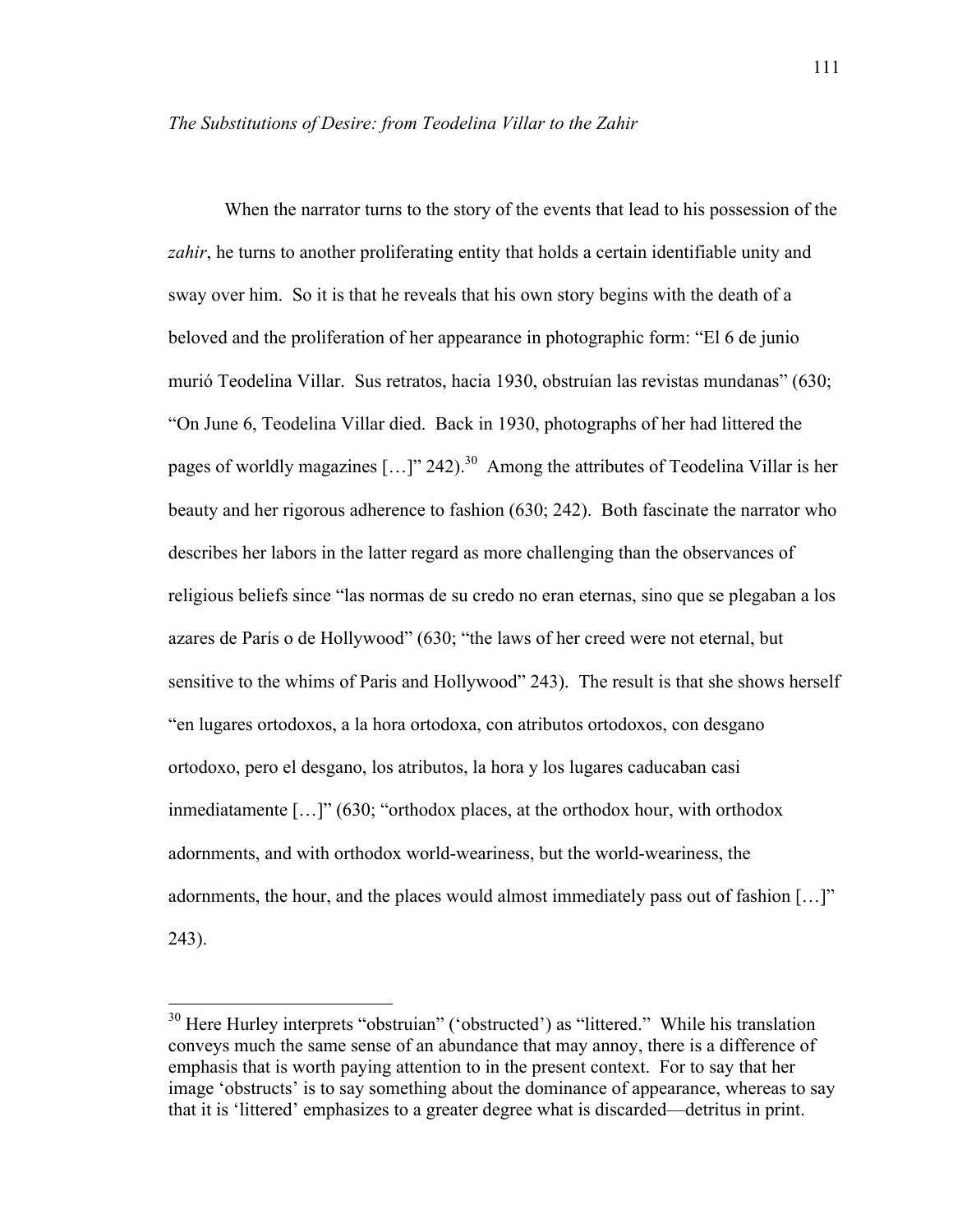The transformations and transports of Teodelina Villar recall the metamorphoses of the *zahir* itself. The narrator's passion and disclosure shortly later that "movido por la más sincera de las pasiones argentinas, el esnobismo, yo estaba enamorado de ella" (631; "moved by the sincerest of Argentine passions—snobbery—I was in love with her […]" 243), as well as his disclosure that he grieved for her loss, seem to provide a prologue to the *zahir*'s effects on him. The superficiality of Teodelina Villar and of his contact with her, which is confined to his following of her as a celebrity and no direct interaction, is reshaped when the *zahir* comes into his possession after her wake. The *zahir*'s appearance is the successor to the fascinating celebrity of Teodelina Villar in photographs.

112

The exchange between Teodelina Villar and the *zahir* takes place when a coin comes into the narrator's possession. The inherent symbolism of currency suggests already that it stands for and is exchanged for other things than itself. That symbolism already fits with the *zahir*'s own transformations, Villar's vogues, and the trade of one fascinating appearance for another in the narrator's thoughts. Indeed it is the coin's status as a symbol rather than a token/voucher (the function it has in the bar transaction that brings it into his possession) that suggests the idea of a chain of objects with no history being bound together by some unity of existence in the imagination:

> Pensé en el óbolo de Caronte; en el óbolo que pidió Belisario; en los treinta dineros de Judas; en las dracmas de la cortesana Laís; en la Antigua moneda que ofreció uno de los durmientes de Éfeso; en las claras monedas del hechicero de *Las mil y una noches*, que después eran círculos de papel; [...] el pensamiento de que toda moneda permite esas ilustres connotaciones me pareció de vasta, aunque inexplicable, importancia. (632) I thought of Charon's obolus; the alms that Belisarius went about begging for; Judas' thirty pieces of silver; the drachmas of the courtesan Laïs; the

ancient coin proffered by one of the Ephesian sleepers; the bright coins of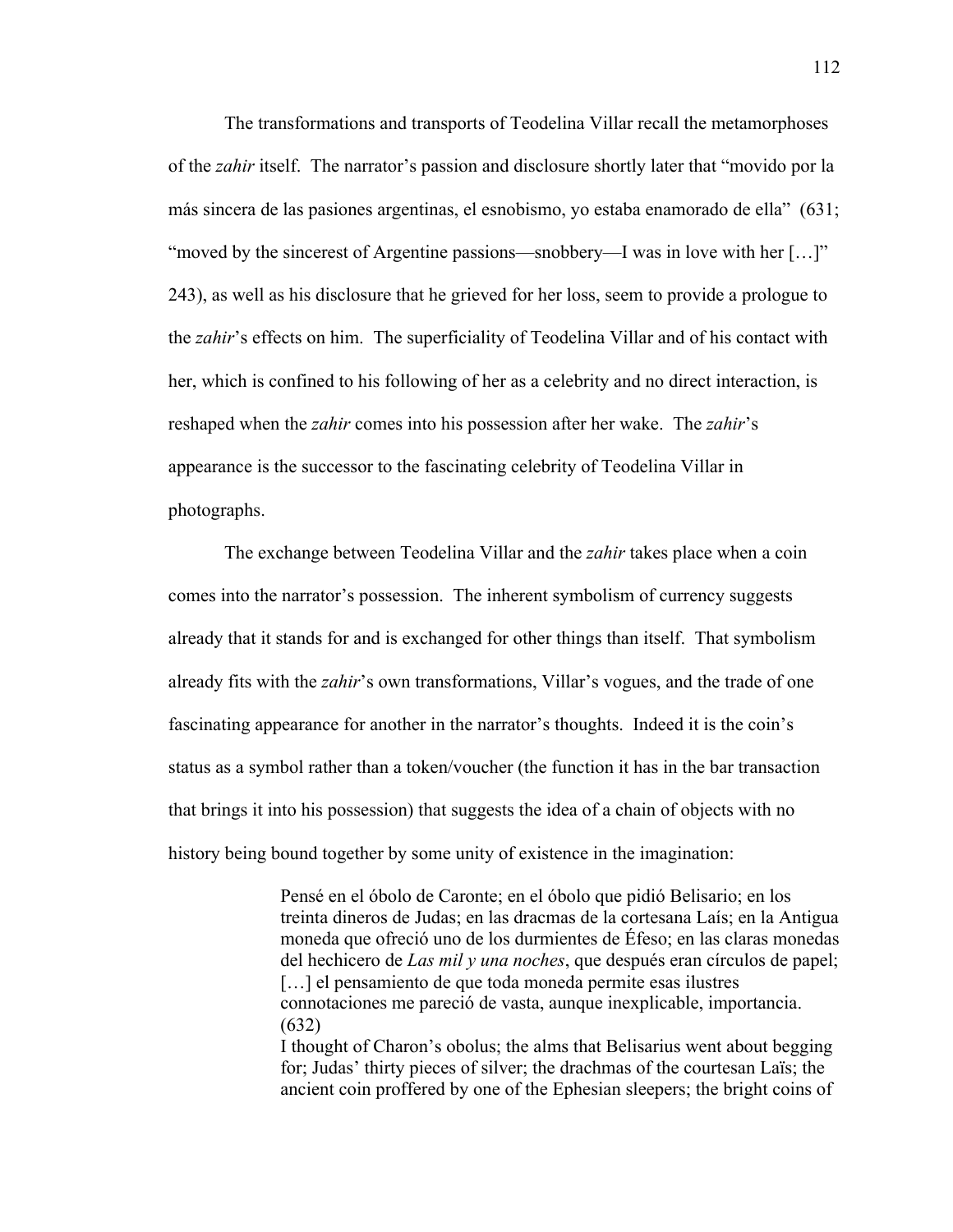the wizard in the *1001 Nights*, which turned into disks of paper; [….] the thought that in any coin one may read those famous connotations seemed to me of vast, inexplicable importance. (244)

What is strange is that this would indeed be important for someone in reading, but not necessarily to the reality of coins in one's hand. The observation also proposes a remarkable unreality, since no coin is ever fully itself and not a symbol of any in a long series of other coins. At one level, this suggests the idea of aesthetic artifices being determinative of reality. On another level, the statement has an even more radical implication: no coin, even those of history or fable, is ever more than a refraction of other coins, none of which ever point to a real coin of the moment that exists apart from art.

The narrator at this moment supplants reading and the journey of reflection that art takes him on for the story of the coin and its details. Rather than a list of dates and places, his search to understand his illness, which consists of being unable to sleep or think of other things than the coin, leads him deeper into anecdotal narratives. When he strikes upon an answer, it too is presented in text:

> En aquel libro estaba declarado mi mal. […] *Zahir* en árabe, quiere decir notorio, visible; […] la plebe, en tierras musulmanas, lo dice de "los seres o cosas que tienen la terrible virtud de ser inolvidables y cuya imagen acaba por enloquecer a la gente". (634) Between the covers of the book was a description of my illness. […] In Arabic, '*zahir*' means visible, manifest, evident; […] in Muslim countries, the masses use the word for "being or things which have the terrible power to be unforgettable, and whose image eventually drives people mad." (246)

Thus we learn that he does not even know to call it a '*zahir'* until this late moment. When he referred to the *zahir* coming into his possession, what looked to be a clear indication at the start is now shown to be speculation built on the representations of others. The artifice of his diagnosis is accentuated by the way he selectively extracts and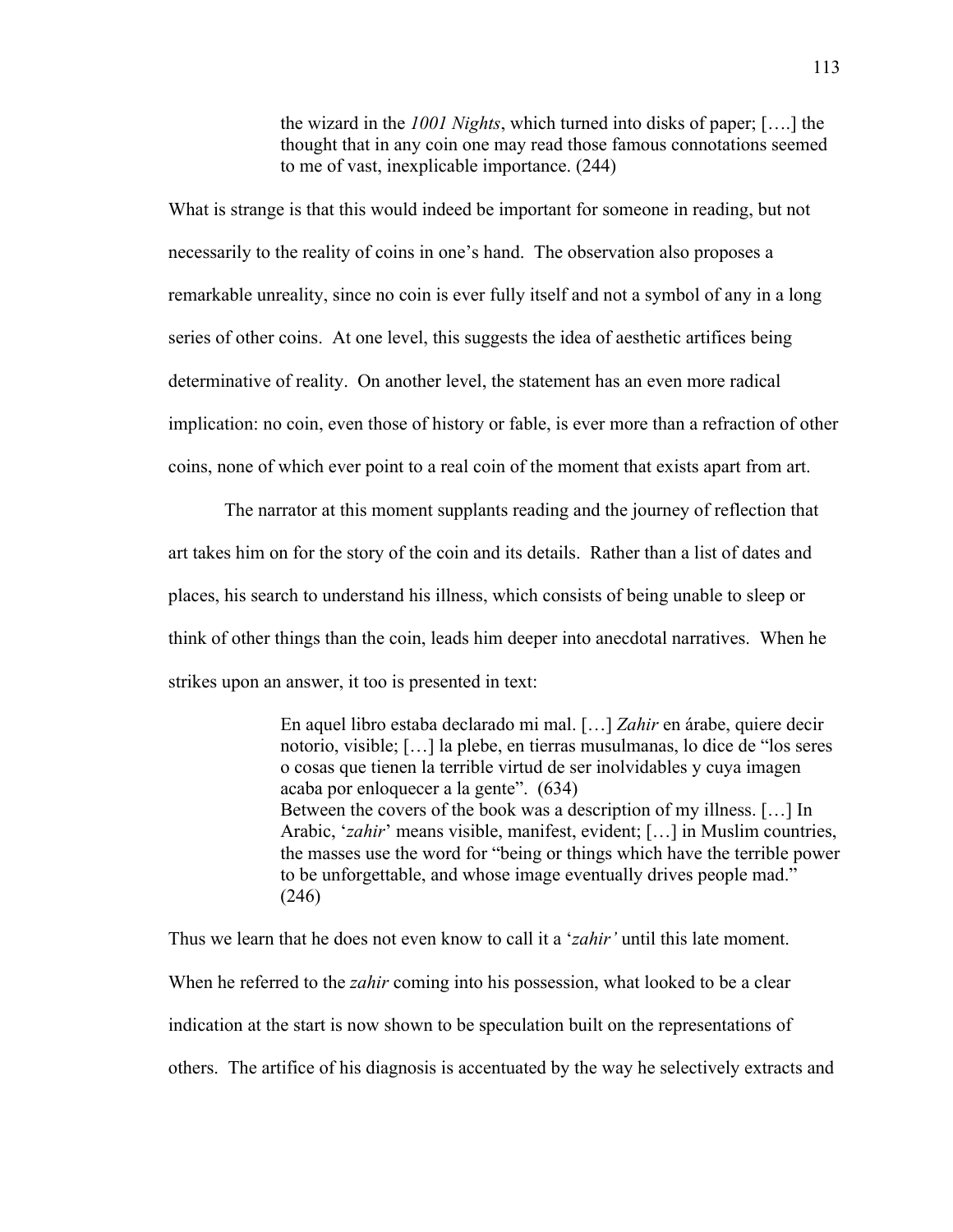adorns his thought with a "superstition" of "the masses." The *zahir*, then, looks to be the name he gives for a thing to which he has become attached and contemplates, but one that is taken to possess the quality of drawing that attachment differently across time and in different places. The *zahir* is in this sense aesthetic, an affect experienced in a person but attributed to the object before which the person possesses that feeling. The *zahir* is appearance, but in the text of the story it is not an appearance that is linked to an invisible entity hidden behind it, but to other appearances, its previous images remain inaccessible beyond that surface, like the reality of the face of Teodelina Villar before is to the narrator who has only photographs that are splashed on the covers of magazines after her death.

#### *Partial Realities and Loose Affiliations: Borges and Julita Villar.*

The unreality of Borges is re-affirmed when the Borges narrator very briefly observes that one of the sources in the book, Meadows Taylor, relates how the *zahir* was once "un profeta del Jorasán, que usaba un velo recamado de piedras o una máscara de oro" (635; "a prophet from Khorasan who wore a veil spangled with precious stones or a mask of gold" 247). The link to his earlier story "Hákim," creates a curious paradox. Just as in "Tlön," one must question why the narrator does not object or refer to his earlier story, if he is Borges the author of that other story. What is particularly troubling at this juncture is that Borges' belief in the *zahir* as a narrator runs against something about which Borges as the author of his earlier stories must know that some of his readers are aware: that the "prophet from Khorasan" charms but does not drive anyone mad with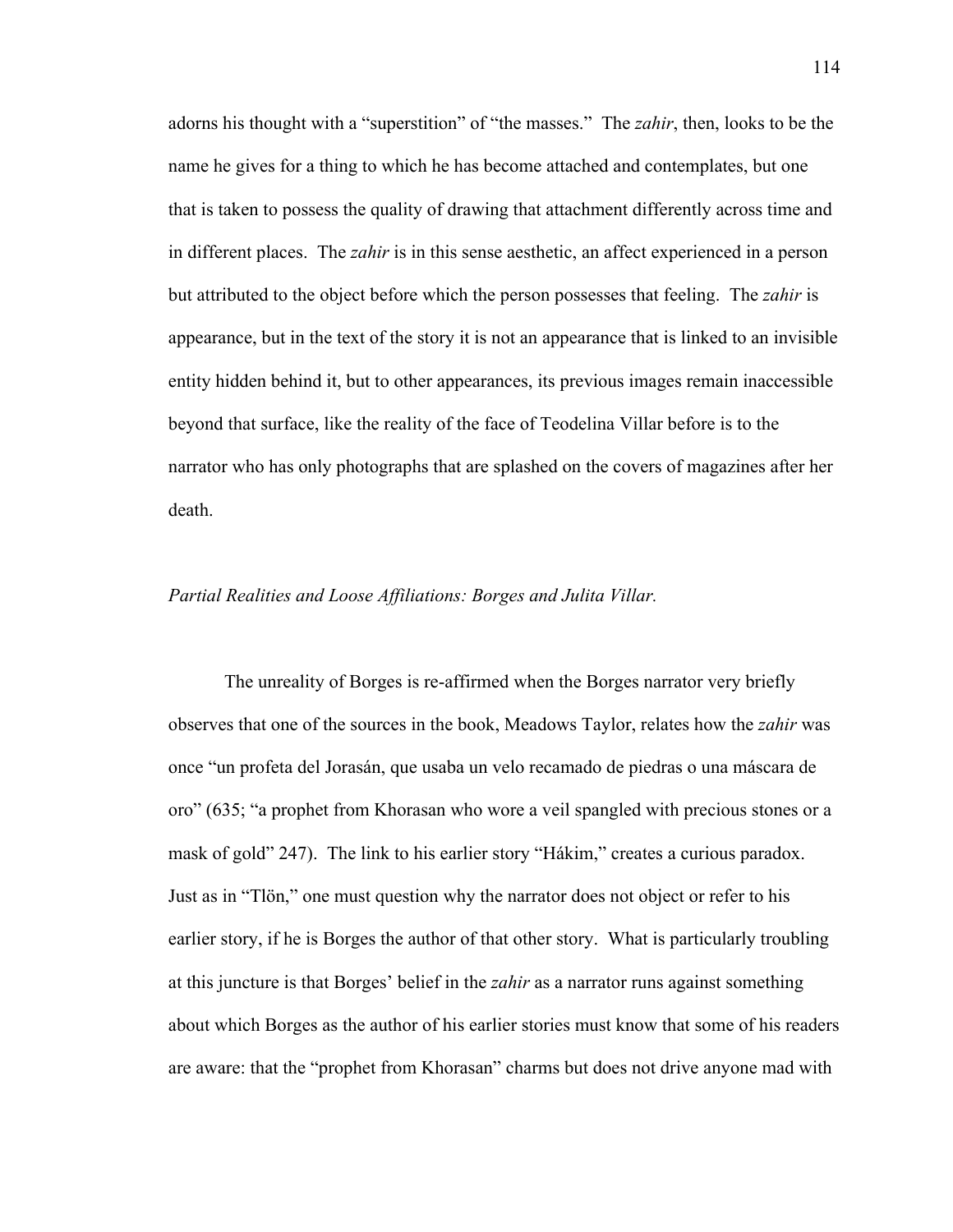his appearance before his downfall. Within the story this should provide an objection to the narrator's belief in the *zahir*'s potency or a revision of his recollection of that earlier history that he investigated. That it prompts no such response is a reminder that the fiction of Borges as a narrator only partially corresponds to an external reality of Borges as an author of fictions.

The story also links itself to "Espejos velados" in an even more suggestive fashion, only to introduce a subtle distortion into the parallel. Just as the face of that story's narrator drives Julia mad, the narrator learns the *zahir* refers to "los seres o cosas [...] cuya imagen acaba por enloquecer a la gente" (634; "beings or things [...] whose image eventually drives people mad" 246). He constructs a second even more explicit parallel when he notes later that the younger sister of Teodelina, who shares a name and fate with the Julia of "Espejos velados," has gone mad. We learn this when Borges asks after Teodelina's sister and a friend responds: "—Pobre Julita, se había puesto rarísima y la internaron en el Bosch. Sigue dele temando con la moneda, idéntica al *chauffeur* de Morena Sackmann" (635; "'Poor Julita,' […] 'she's become so odd. She's been put into Bosch. […] She's still going on and on about that coin, just like Morena Sackmann's chauffeur" 248). Julia's mirror madness is exchanged for Julita's madness for an unreal coin. However, the recurrence of the name and the affliction float in a loose affiliation. Both the re-appearance of Hákim and of Julia invite a reader to search in other stories for correspondences that would settle the restlessness prompted by this recollection, only to have the details of each story deny such a settling of experience. The story of Hákim contradicts this signal of correspondence, and the source of Julia's fear in "Espejos velados" is the face of the narrator not a coin.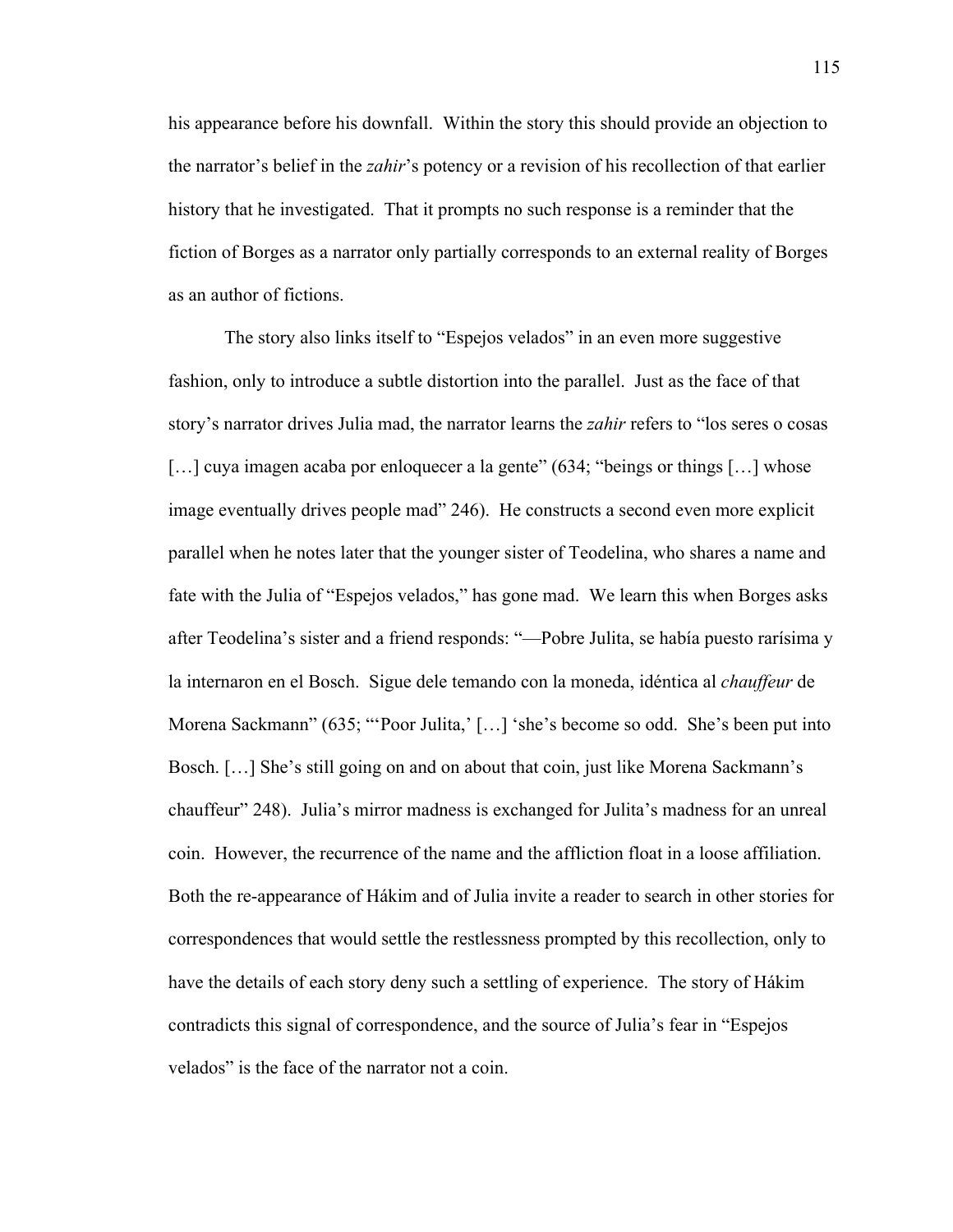In a last attempt to get behind appearance, the narrator contemplates wearing away the image of the coin in his mind (636; 249). In this way, he attempts to get in touch with a reality beyond appearance, but the real Borges, the real Teodelina Villar, and the real deity will always be impeded by a succession of unrealities. Thus, the unattainable reality represented by the photographs of the beloved after death, provides a template for the unreachable final reality of the *zahir* coin as much as the partial Borges. In "Zahir," the photograph provides intimacy, but it also empties out appearance of its grounding substance, introducing the alternative of a new drift.

*"El Aleph"*

In "El Aleph," Borges' deceased beloved is Beatriz Viterbo. Once more the story begins with the theme of photographs and loss. Borges recalls a feeling of sadness when witnessing a billboard advertisement of Beatriz being taken down: "Cambiará el universo pero yo no, pensé con melancólica vanidad" (658; "*The universe may change but I shall not*, thought I with melancholy vanity" 274). The moment captures the tension between a changing world and his desire to conserve an image of the past. He then recalls images of Beatriz from the past that adorn her family's home and the unfolding occasions he has to revisit those frozen moments. Other fixed facts co-mingle with instability in details of the story. In this way, he relates that the billboard is in *Plaza Constitución*, and that he feels a loss when he realizes that the universe is moving on from his beloved (658; 274). He describes that feeling of drift as arising when he notices how the *Plaza*'s billboards display new advertisements. Poignancy, however, does not breed precision. For while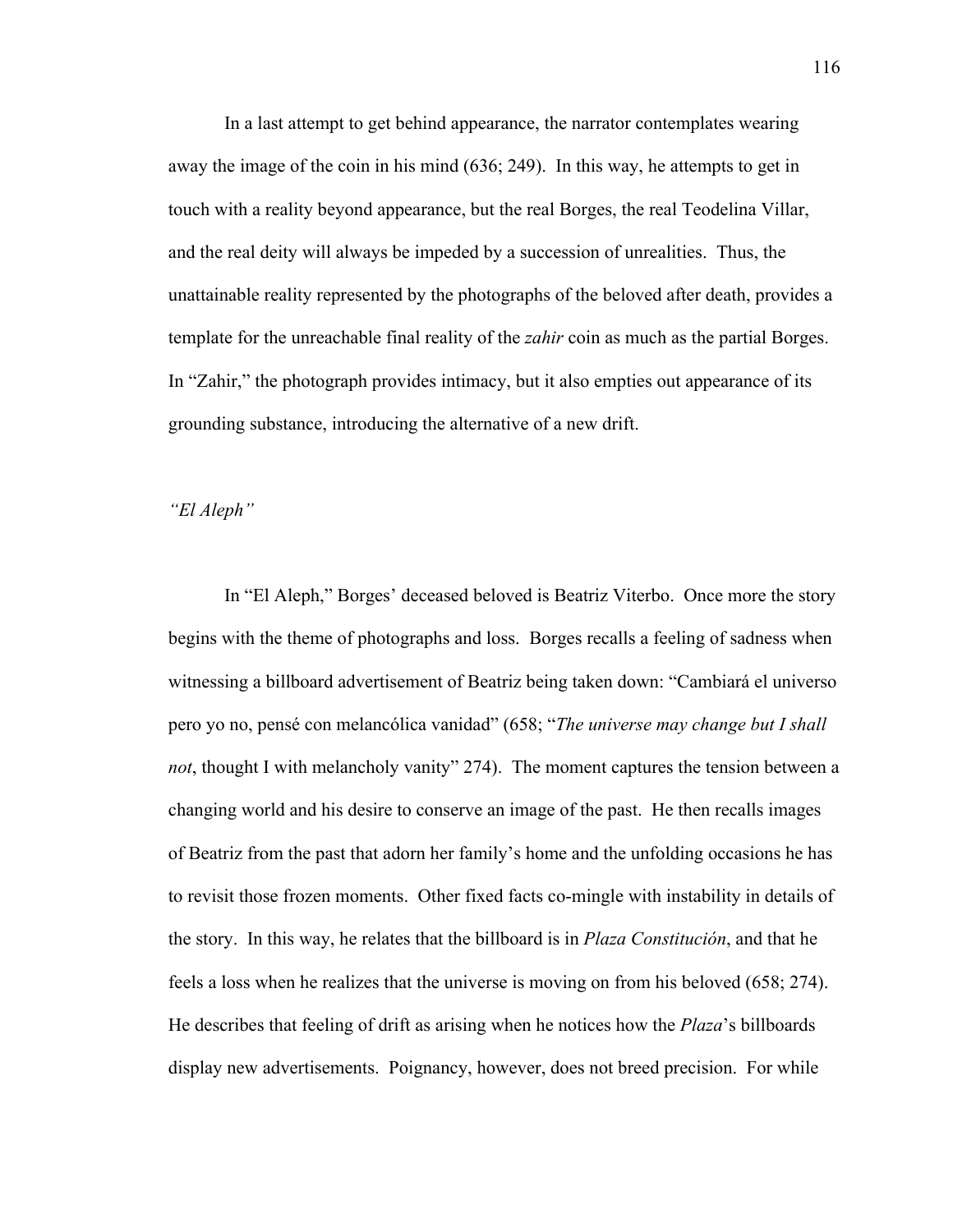he recalls these details and others throughout, the image of the new cigarette advertisement remains indeterminate for the narrator: "[…] no sé qué aviso de cigarillos rubios" (658; 'some sort of advertisement for blonde cigarettes').<sup>31</sup> Furthermore, in the billboard itself we find that unlike the visible finality that an individual photograph might provide, the advertised image changes and remains in his recollection only loosely. As such, the state of billboard displays at the beginning prefigures the way the narrator will lose his grasp of definite appearance at the end. As a consequence, that unreality seems fatalistically established early on.

# *Desirable Appearance: the Wall of Photographs*

Fixed details return once more when he recalls a posthumous series of annual visits to Beatriz's family home on her birthday anniversary, April  $30<sup>th</sup>$ . In the visits, details relating to his beloved provide not only the clarity of precision but also the comfort of constancy against the changing commercial culture seen on the indistinct billboard. His visits, which bring him into contact with her surviving father and a first cousin, Carlos Argentino Daneri, mark a return to ordered custom. It is at this point that

 $31$  Hurley translates this more loosely than I would like, as "some cigarette or other (*blondes*, I believe they were) […];" "The Aleph" 274. This rendition gives the impression that it is the narrator's memory about the cigarettes that is uncertain. However, the indeterminacy in Spanish does not attach to memory generally, but to the specific billboard announcement or '*aviso*.' There is also no speculative parenthetical emendation of what kind of cigarettes are on the billboard (i.e., "*blondes*, I believe"). In fact, the narrator knows that they are 'cigarillos rubios' ('blondes' or 'blonde cigarettes'), and is uncertain only about the billboard image. For the present analysis this matters more than it might otherwise, since what is at issue here is the condition of appearance, as conveyed by the billboard. For this reason, I've provided a more literal translation above.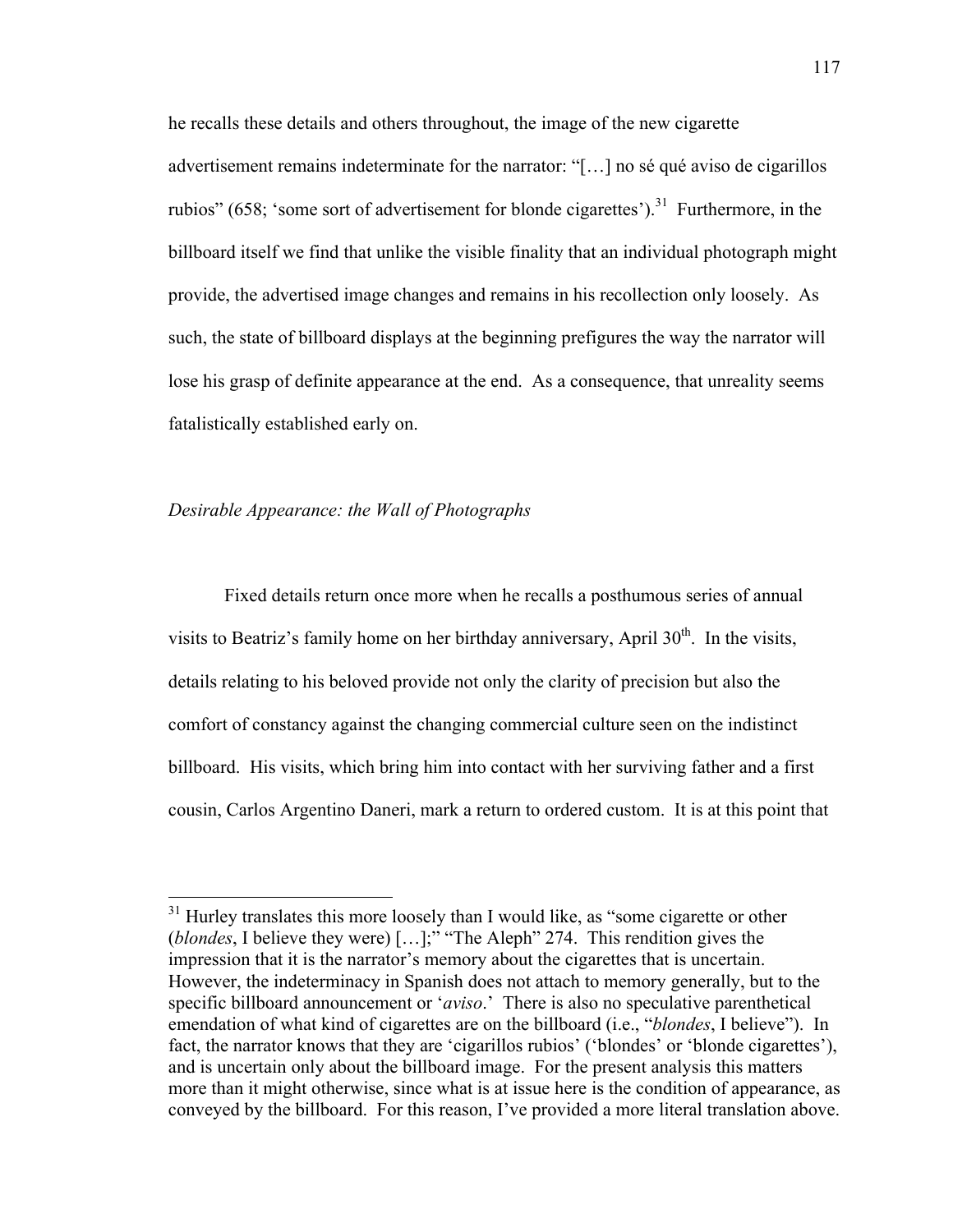he returns not only to Beatriz on the billboard of his memory, but to photographs of her.

With each visit, he relives that constancy as though it were something new:

[...] de nuevo estudiaría las circunstancias de sus muchos retratos. Beatriz Viterbo, de perfil, en colores; Beatriz, con antifaz, en los carnavales de 1921; la primera comunión de Beatriz; Beatriz, el día de su boda con Roberto Alessandri; Beatriz, poco después del divorcio, en un almuerzo del Club Hípico; Beatriz, en Guilmes, con Delia San Marco Porcel y Carlos Argentino; Beatriz, con el pekinés que le regaló Villegas Haedo; Beatriz, de frente y de tres cuartos, sonriendo, la mano en el mentón […]. (658)

[...] once again I would study the details of the many photographs and the portraits of her: Beatriz Viterbo, in color; Beatriz in a mask at the Carnival of 1921; Beatriz' first communion; Beatriz on the day of her wedding to Roberto Alessandri; Beatriz shortly after the divorce, lunching at the Jockey Club; Beatriz in Quilmes with Delia San Marco Porcel and Carlos Argentino; Beatriz with the Pekinese that had been a gift from Villegas Haedo; Beatriz in full-front and in three-quarters view, smiling, her hand on her chin […]. (274-5)

The wall of photographs provides more than a comfortingly definite mode of

representation. Their rapid succession implicates them in a mode of storytelling with certain details that are always visibly available to the narrator. In this way, they disclose details of her past to the audience while the narrator invariably reveals his desire. His interest in her marriage, divorce, the gifts of others, and views of her in color, full-body and three-quarter angled portraits, smiling and finally in a pose with her hand on her chin all emphasize this aspect of the photographs.

At the same time, there is the seed of something else. The hand on chin photograph along with the earlier Carnival mask introduces some of the artifice that the description of the other photographs neglects in seeming to document episodes from Beatriz' life or Borges' interest in certain aspects of that life. So while the portraits that capture her at different angles seem to document her form, and the pictures from communion, marriage and after the divorce document stages in her life, the self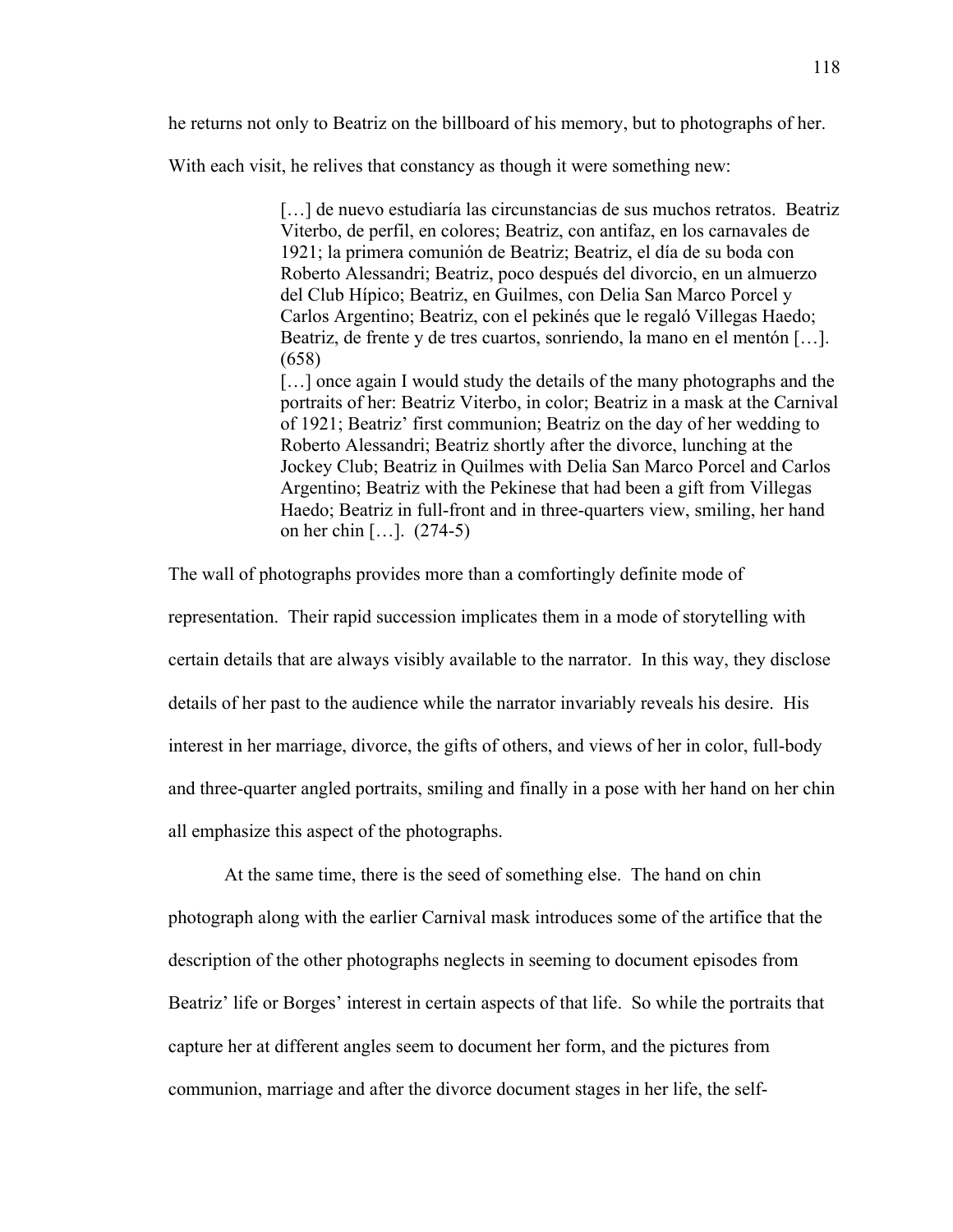conscious pose and the hint of spontaneous frivolity in carnival masks introduces an uncertainty about the simple appearance of facts. They also remind one that Beatriz is at once invented or costumed for all the photographs.

Borges returns once more to certainty and death when he observes that "Beatriz Viterbo murió en 1929; desde entonces, no dejé pasar un 30 de abril sin volver a su casa" (659; "Beatriz Viterbo died in 1929; since then, I have not allowed an April  $30<sup>th</sup>$  to pass without returning to her house"  $275$ ).<sup>32</sup> The precision of his account becomes even more pronounced as he continues, describing the time of his arrival and the duration of his stay. He writes: "Yo solía llegar a las siete y cuarto y quedarme unos veintecinco minutos; cada año aparecía un poco más tarde y me quedaba un rato más; en 1933, una lluvia torrencial me favorecío: tuvieron que invitarme a comer" (659; "That first time, I arrived at seven fifteen and stayed for about twenty-five minutes; each year I would turn up a little earlier and stay a little longer; in 1933 a downpour came to my aid; they were forced to ask me to dinner" 275). The purpose, or at least the driving force for his return to the house and the photographs is reinforced later when the wooing of Beatriz and the trip to her photographic images after her death reaches even later into the night of her birthday:

> [...] en 1934, aparecí, ya dadas las ocho, con un alfajor santafecino; con toda naturalidad me quedé a comer. Así en aniversarios melancólicos y vanamente eróticos, recibí las graduales confidencias de Carlos Argentino Daneri. (659) [...] in 1934 I turned up a few minutes after eight with a lovely confection from Santa Fe; it was perfectly natural that I should stay for dinner. And so it was that on those melancholy and vainly erotic anniversaries I came to receive the gradual confidences of Carlos Argentino Daneri. (275)

 $32$  Once more, precision breeds unreality. The year of her death, 1929, is also the year that is stamped on the twenty-centavo coin in "El Zahir." That detail and the narrator's obsession with her image prompt a consideration of who speaks when Borges narrates this or his other tales.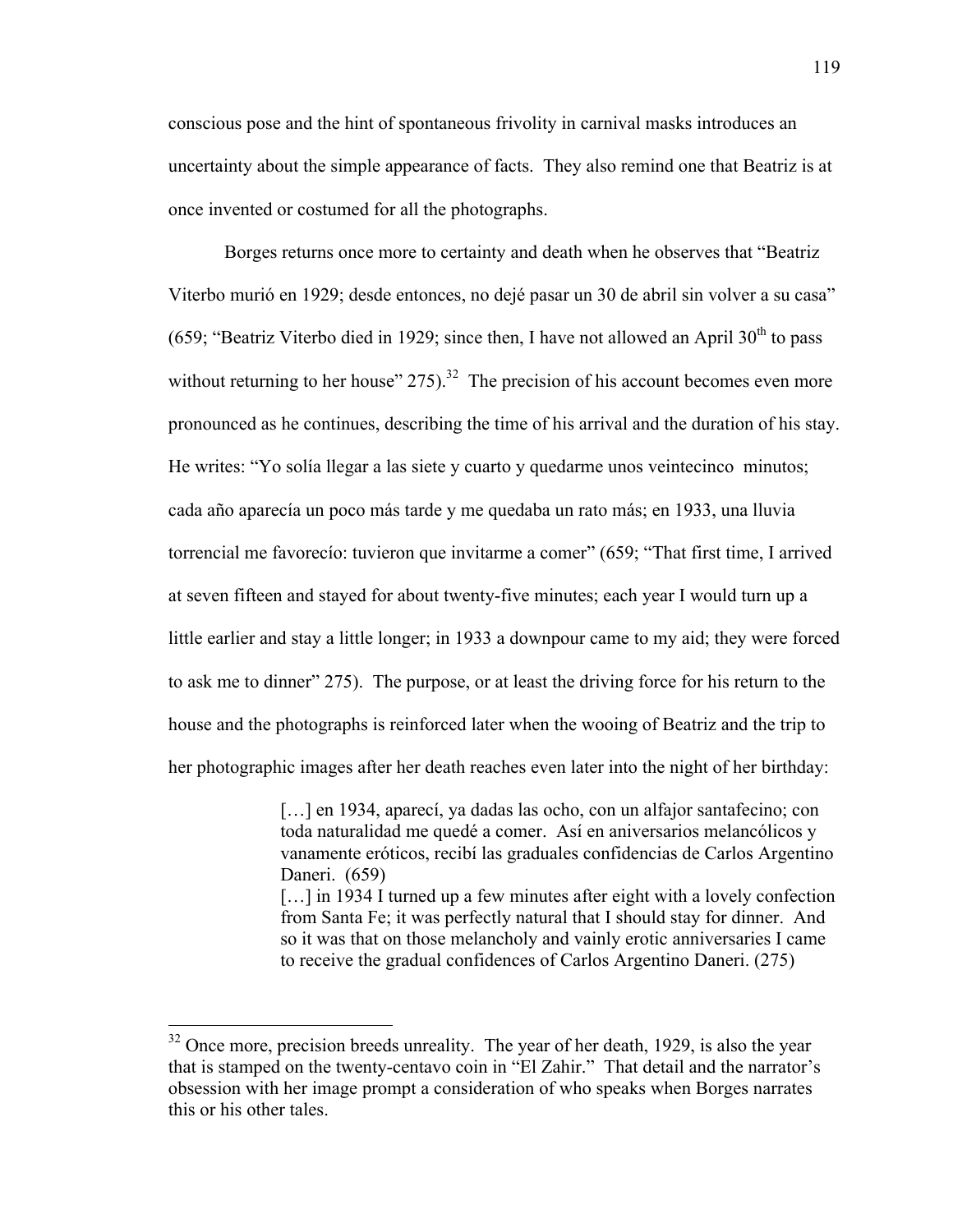Like a suitor, Borges seems to celebrate having found an excuse to stay longer at Beatriz' house, even as paradoxically he acknowledges that it is all a "melancholy and vainly erotic" event. While standing in for Beatriz, or accidentally standing nearby during Borges' visits, Daneri is increasingly loathed by the narrator. Borges proceeds to ridicule Daneri with as much passion as he dedicated to Beatriz' beauty. He writes that Daneri holds a subordinate position "en una biblioteca illegible" ("in an illegible library") and that "es autoritario, pero también es ineficaz," ("he is authoritarian though also ineffectual") adding finally that "[s]u actividad mental es continua, apasionada, versátil y del todo insignificante" (659; "[h]is mental activity is constant, passionate, versatile, and utterly insignificant" 275). The conversations and annoyances of Daneri become an occasion for the narrator to exercise his wit in a series of semi-comic circumstances where before he presented only the depressive topics of death, photographs that preserved the past, and a vain eroticism.

# *Daneri and the Comic Rupture of Photographic Ideals*

The change of tempo begins in a ridiculousness that grows out of the anniversary visits. Borges returns for Beatriz but must contend with the frustrations of Daneri. The nostalgic pilgrimage to the photographs on the wall at first overpowers his distaste for Daneri, who receives praise only when he, like the images, serves as an appearance that allows Borges to recall Beatriz: "Tiene (como Beatriz) grandes y afiladas manos hermosas" (659; "He has (as Beatriz did) large, beautiful, slender hands" 275). While Daneri's hands may provide a promise of happiness, the attribution also momentarily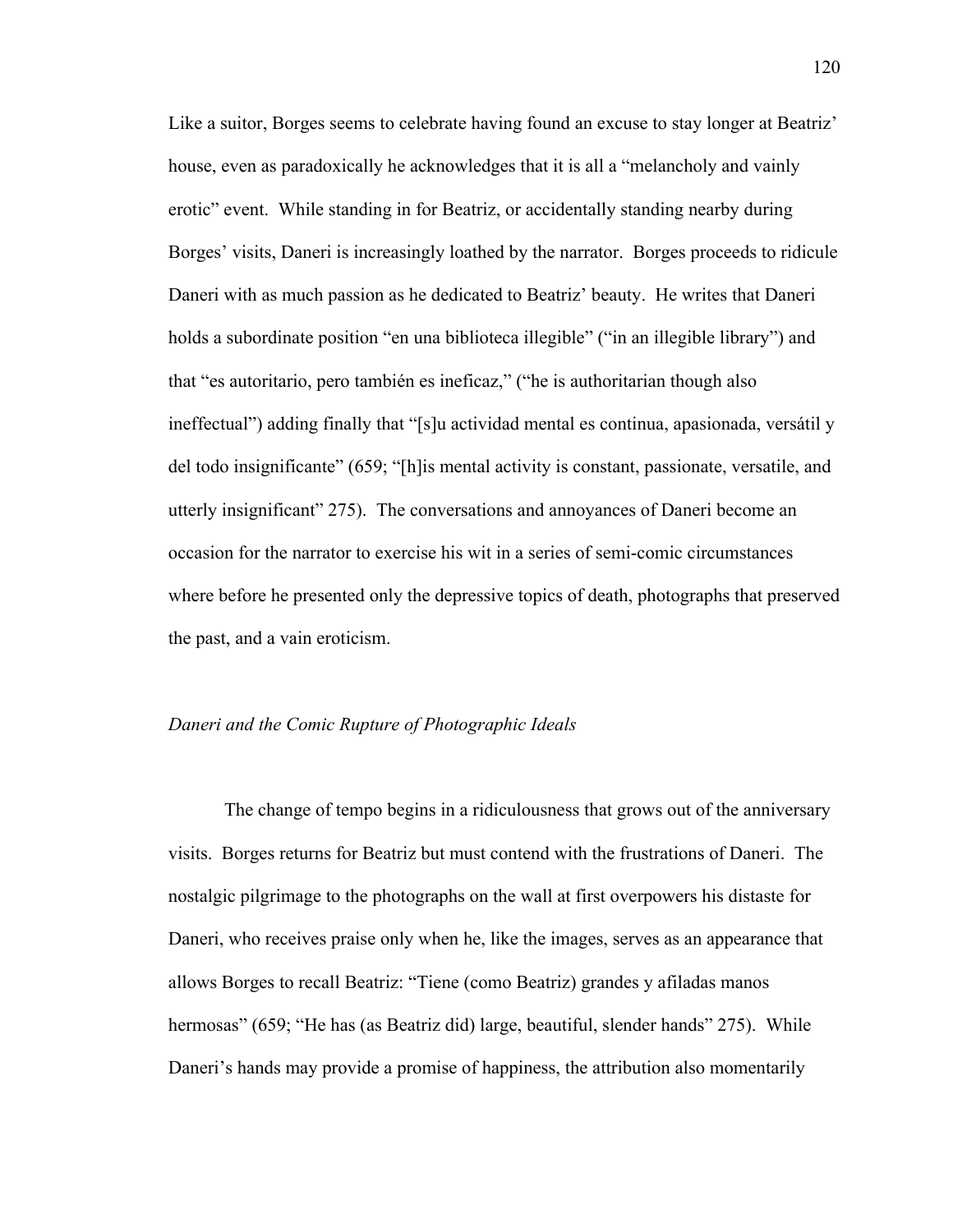clouds the earlier romantic ideal of Beatriz. Just as one might wonder whether Daneri is as ineffectual to Borges as he says, one may also begin to question whether Beatriz is all beautiful hands (i.e., an appearance of beauty). Unlike Teodelina Villar, little is said of her apart from her photogenic appeal. Indeed, it is the surface definition of Beatriz that allows for the hands of Daneri to do something momentarily for Borges other than toil at useless things that irritate the narrator.

The narrator's efforts at presenting the absurdity of his visits persists when he continues to make Daneri the object of ridicule, remarking that his ideas on the state of modern man are "ineptas" ("witless") and that his presentation is "tan pomposa y tan vasta" (659; "so sweeping and pompous" 276) that he immediately thought of literature and inquires teasingly why Daneri has not written something about all this (660; 276). In this way, the romantic certainty of his former visits and the image of Beatriz overlap with Daneri and become intermingled with a reality that falls comically short of his former sentimental ideals. For the narrator, Daneri is consciously juxtaposed with the nostalgically unaltered satisfaction that he seeks in his regular return to the images of Beatriz. With this shift in the story, a tone of irony replaces a discourse steeped in reverential nostalgia.

At first, then, the new story of Daneri becomes a comic version of the story of Beatriz. Whereas Beatriz provided beauty, Daneri's poetry provides a show in which the poet's talents lie not in poetry but in "la invención de razones para que la poesía fuera admirable" (661; "the invention of reasons for accounting the poetry admirable" 277). Daneri's poetry, furthermore, seeks to capture pictures of places, something we later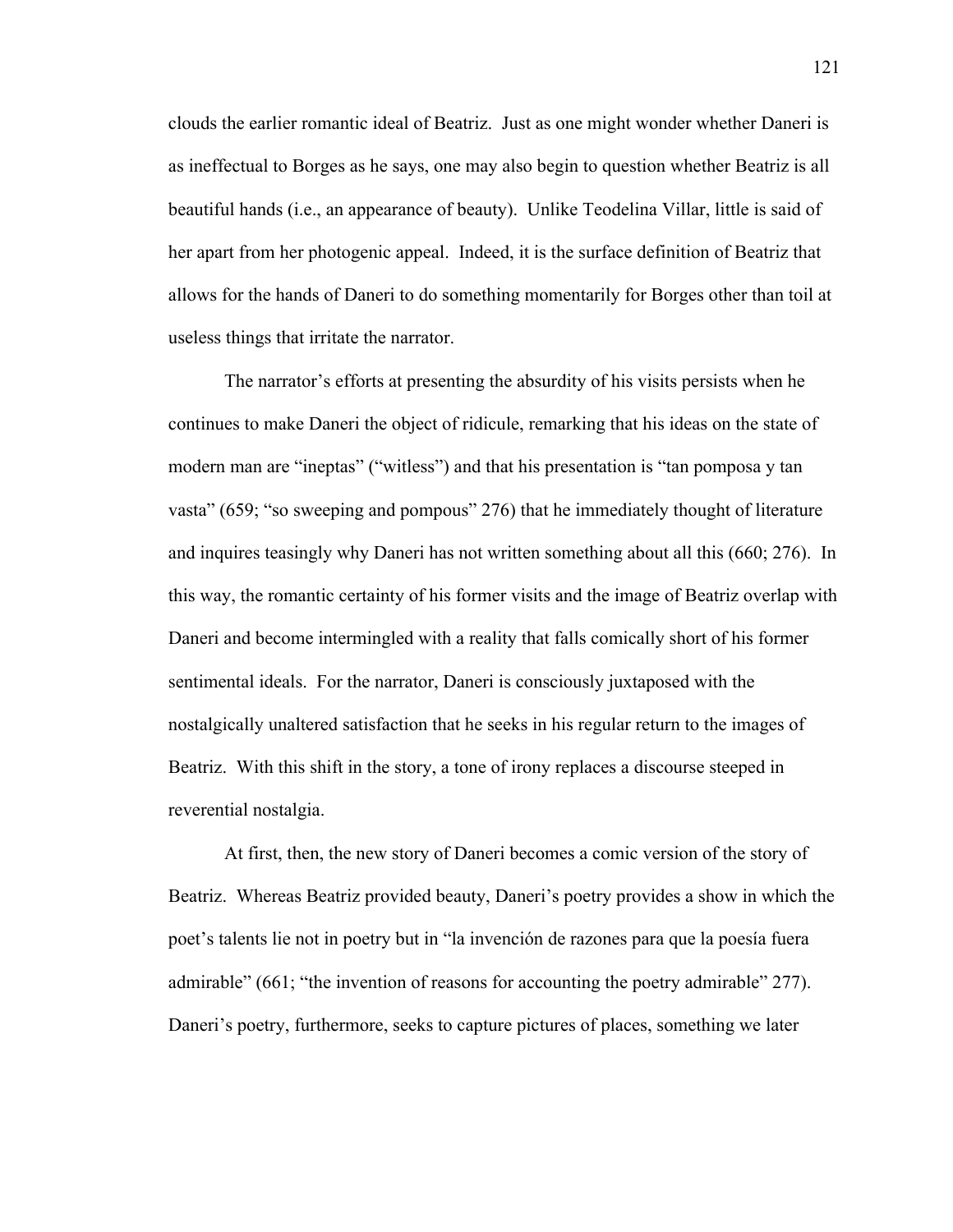learn is a function of the visions he has of the *aleph* in his basement. Before this

revelation, however, there is only the absurdity of his poetry for the narrator:

Éste se proponía versificar toda la redondez del planeta; en 1941 ya había despachado unas hectares del Estado de Queensland, más de un kilómetro del curso comercio de la parroquia de la Concepción, la quinta de Mariana Cambaceres de Alvear en la calle Once de Setiembre, en Belgrano, y un establecimiento de baños turcos no lejos del acreditado acuario de Brighton. (661) He proposed to versify the entire planet; by 1941 he had already dispatched several hectares of the state of Queensland, more than a kilometer of the course of the Ob, a gas works north of Veracruz, the leading commercial establishments in the parish of Concepción, Mariana Cambaceres de Alvear's villa on Calle Once de Setiembre in Belgrano, and a Turkish bath not far from the famed Brighton Aquarium. (277)

The list has a touch of the absurd, as it presents Daneri's poetry conquering the world with its tedium.<sup>33</sup> The narrator seems almost delighted at his own invention in making fun of that versification. At the same time, in negative form, the list hearkens back to the photographs that span time but focus on the *topoi* of Beatriz. Daneri's poetry, however, attempts to capture and enclose visions of the world in a particularly uninspiring fashion.

That the narrator proceeds to quote, describe and otherwise evoke a series of recurring readings to which Daneri subjects him, only adds to the ironic banality of the scenes that contrast with the romantically earnest first portion of the story. In this second stretch, the narrator casts himself as being subjected to the ridiculousness of long readings from Daneri, perhaps eliciting a kind of humorous sympathy with the fate of his once solemn anniversaries.

The comically tinged situation reaches its height when Daneri seems on the verge of asking Borges to write a foreword to a book of poetry (663; 279). Instead, Daneri

<sup>&</sup>lt;sup>33</sup> Worth noting also is the scorn attached to the humor, as when he refers to Daneri as "[é]ste" at the start, which could be translated roughly as "this guy."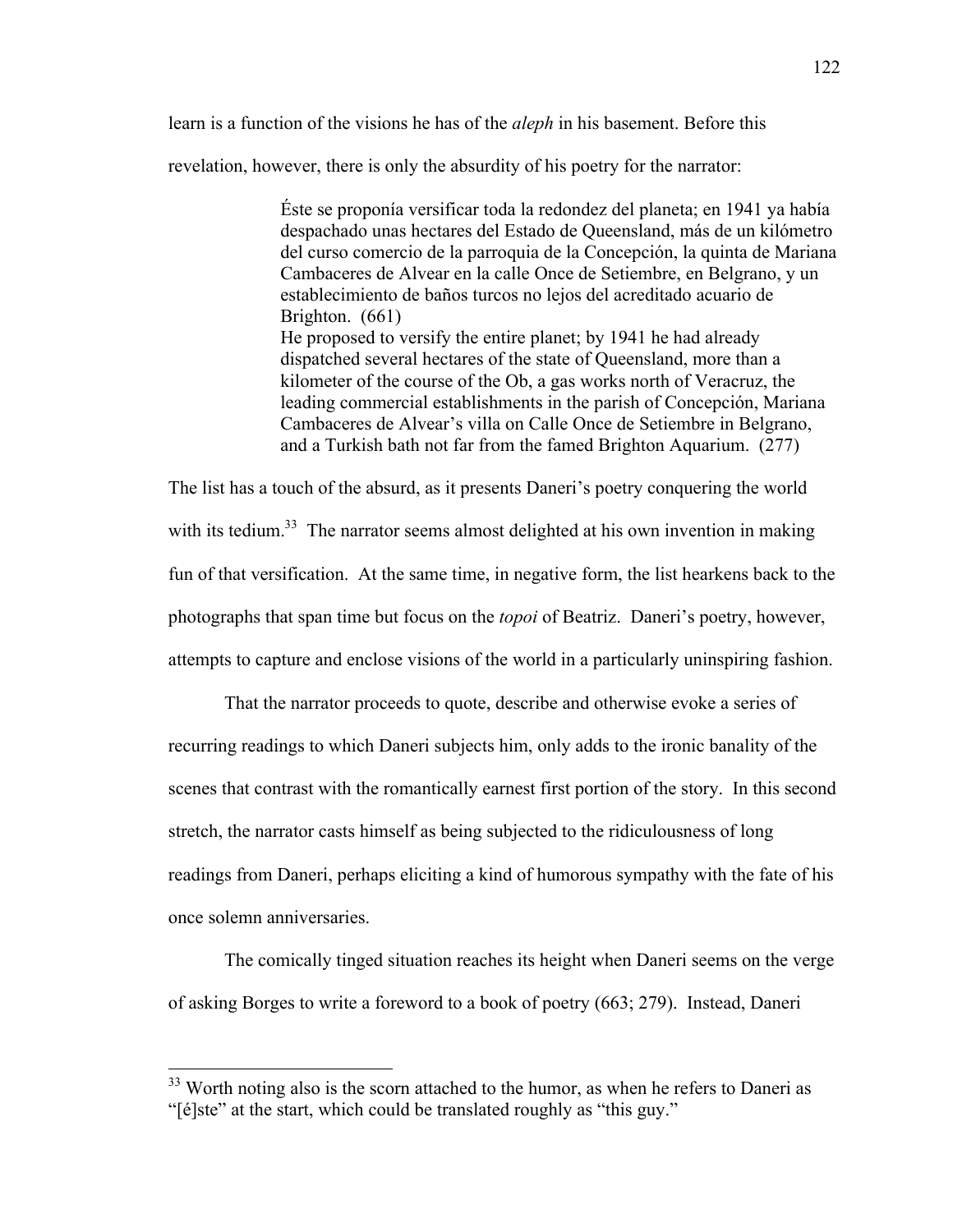ineptly asks the narrator to write to a friend and request that he write the foreword. When the narrator agrees but opts not to follow through on the request, he proceeds to dodge Daneri, growing particularly restless:

> A partir del viernes a primera hora, empezó a inquietarme el teléfono. Me indignaba que ese instrumento, que algún día produjo la irrecuperable voz de Beatriz, pudiera rebajarse a receptáculo de las inútiles y quizá coléricas quejas de ese engañado Carlos Argentino Daneri. (663) From early Friday morning on, the telephone was a constant source of anxiety. I was indignant that this instrument from which Beatriz' irrecoverable voice had once emerged might now be reduced to transmitting the futile and perhaps angry complaints of that self-deluding Carlos Argentino Daneri. (280)

Daneri disrupts the image of Beatriz, but the comic episode of Daneri nagging also finally seems to fully disrupt any remnants of reverence in the discourse with which the narrator first enshrouded Beatriz, her home, and Daneri's hands.

#### *A View from the Basement*

The story begins to change its tone one last time when Daneri calls Borges to talk about the demolition of his home and not to nag him. Borges now worries that Daneri's delusional grandeur has been replaced by delirium. Daneri's objections apparently are not a matter of nostalgia or the desire to preserve certainty and facts but that such an act will destroy the *aleph* in his basement which is the source of the fluid images and visions of the world upon which he bases his poetry. Seeming madness in Daneri gives way to a mad idea in the narrative: that such a place exists and that from Daneri's basement, at just the right angle, one might see visions of the world in an *aleph*.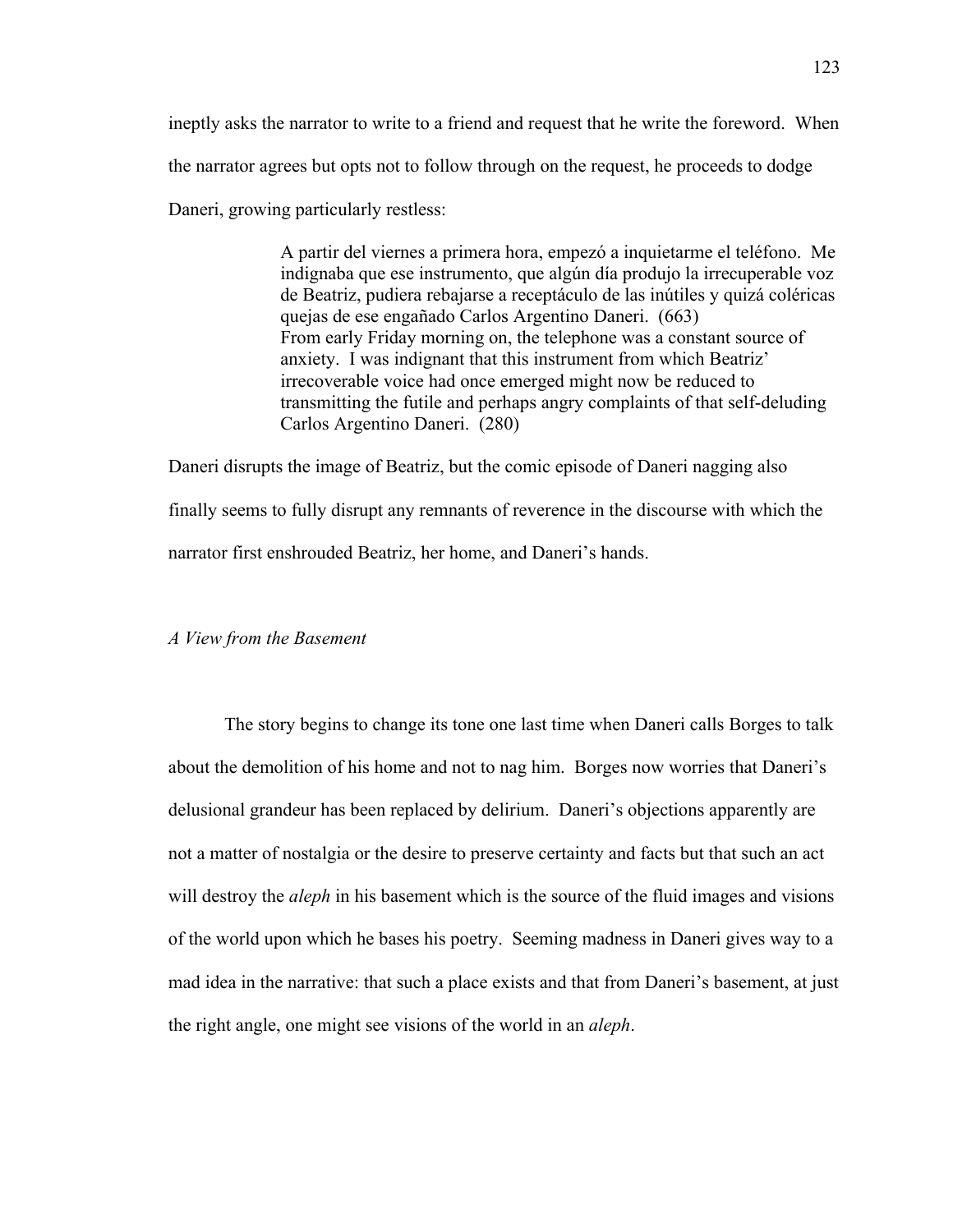The narrator's incredulity slides into curiosity and eventually into belief in that unhinged version of the story's reality that opens up anew in the second part of the story. In this way, the narrator begins by remarking after Daneri's disclosure of the *aleph*: "me asombró no haber comprendido hasta ese momento que Carlos Argentino era un loco. […] La locura de Carlos Argentino me colmó de maligna felicidad; íntimamente, siempre nos habíamos detestado" (665; "I was amazed that I hadn't realized until that moment that Carlos Argentino was a madman […] Carlos Argentino's madness filled me with malign happiness; deep down, we had always detested one another," 281). To revel in that madness, he visits Daneri to make a show of seeing the *aleph*. Following Daneri's instructions, the peril of Borges' action dawns on him only after he is in Daneri's basement: "Súbitamente comprendí mi peligro: me había dejado soterrar por un loco"(666; "suddenly I realized the danger I was in, I had allowed myself to be locked underground by a madman," 282). After contemplating whether Daneri may have poisoned him with a brandy on his arrival to cover up his delusion, Borges closes his eyes and opens them again and sees the *aleph* for himself (666; 282).

Once more, a series of images appear before his sight, but all overlap with each other in a single moment. The experience, contrasts to the photographs on the wall and the poetry of Daneri. Significantly, he is no longer trapped by the pictures of Beatriz and retreating to the comfort of stasis in a changing world, since the world is never captured by a single image: "En ese instante gigantesco, he visto millones de actos deleitables o atroces; […] todos ocuparan el mismo punto, sin superposición y sin trasparencia. Lo que vieron mis ojos fue simultáneo: lo que transcribiré, sucesivo […]" (666; "In that unbounded moment, I saw millions of delightful and horrible acts;[…] all occupied the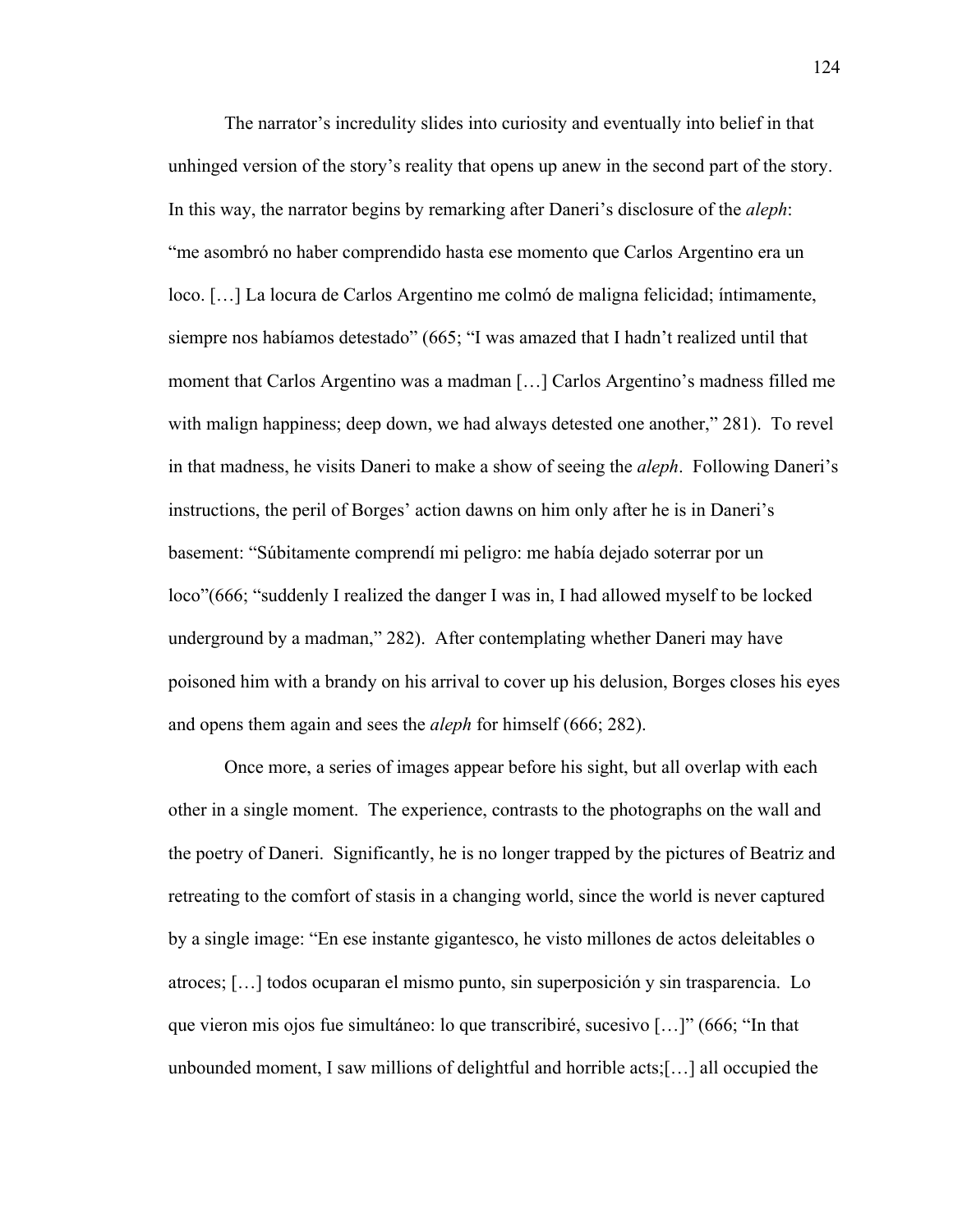same point without superposition and without transparency. What my eyes saw was *simultaneous*; what I shall write is *successive* […]," translator's emphasis, 282-3).

Unlike the other succession of images, representations that document in photographs and in bad poetry, the visions of the narrator in the long series of images he now describes in the basement include an interaction that only simmered beneath the surface in his desire for Beatriz when reviewing pictures on the wall. Thus, toward the end of a long list, he writes: "[…] vi mi cara y mis vísceras, vi tu cara, y sentí vértigo y lloré […]" (667; "[I] saw my face and my viscera, saw your face, and I felt dizzy, and I wept [...]" 284). From the vantage point of the love story, "vi tu cara" ("[I] saw your face") would seem to be a slip into addressing some manifestation of Beatriz. However, earlier in the long list he describes seeing Beatriz's remains (667; 283), and does not do so by referring to these as the addressee's remains. As such it would seem that the second person indicates another addressee than Beatriz—one to whom the narrator describes this vision: an unnamed figure that could be anyone but is most certainly also the reader.

The hyper-semous moment of an unreal vision overlapping impossibly with other sights marks a fundamental shift, both in the inclusion of a second person address but also in the scrupulously undetermined image that the term 'you' provides. The photographs on the wall fall to Daneri's comically bad versification of appearance, which in turn finally also falls to the narrator's prose accounts of an unreal vision in the basement. The outcome builds ultimately toward fundamentally undermining the stability longed for in photographs that no longer sufficiently capture an experience of appearance—an experience that now looks complexly ambiguous and barely describable.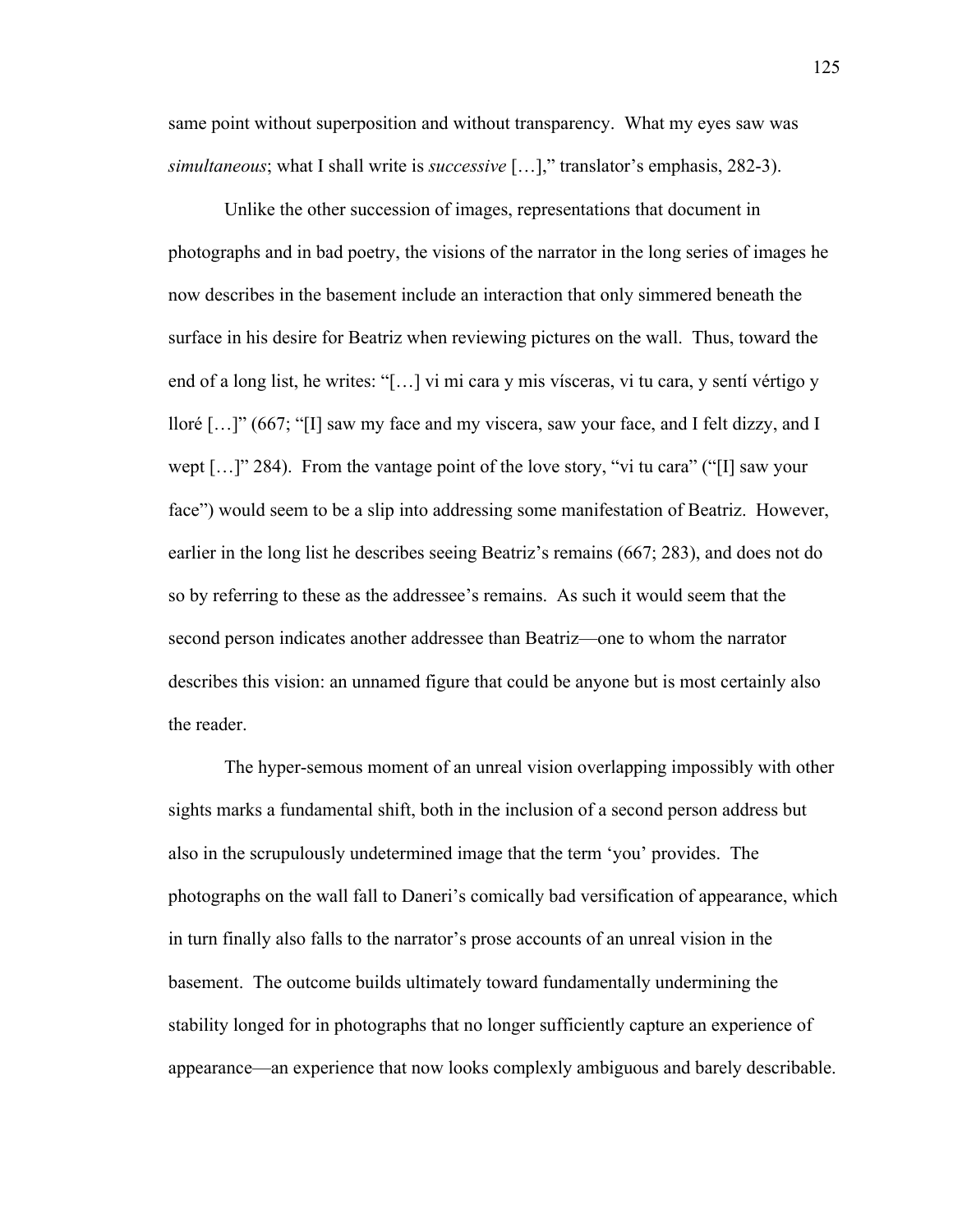Just as "El Zahir" concluded with a contemplation of reaching the truth behind appearance, "El Aleph" includes its own vain attempt to find the real *aleph*, when the narrator discloses that he believes that even that unreal vision which a succession of photographs and verbal art are unable to capture was "un falso Aleph" (669; "a false Aleph" 285). This proposition also remains uncertain, since he later doubts even the existence of a true *aleph* (669; 286). He concludes by observing how his once definite visions of Beatriz have changed to something different: "yo mismo estoy falseando y perdiendo, bajo la trágica erosion de los años, los rasgos de Beatriz" (669; "I myself am distorting and losing, through the tragic erosion of the years, the features of Beatriz" 286). As in "Zahir," the once solid photographic image of the beloved is replaced by other visions. Once more there is an image of erosion, albeit now in the features of Beatriz, whereas in "Zahir" it was the hope that the narrator would be able to wear away his image of the coin that had been exchanged for Teodelina Villar (636; 249). Photographs and anniversaries are no longer able to preserve the reality of Beatriz's face for the narrator, so that they are wiped from his memory regardless of whether the world changes and bulletin boards replace her image with new advertisements.

"Aleph" presents photographs contrasting to uncertain malleable realities. First suggestive scenes, like those of the carnival mask and the hand on chin artifice, open up an uncertainty relative to a documentary function. The comedies of Daneri and his poetry eventually come to loosen the hold of that ideal, then Daneri's madness and the mad sights of an *aleph* undo the visual force of that past image of the beloved. Finally, the ambiguously true or false nature of the images that the *aleph* presents provides an uncertainty that corresponds to a new doubt about the photogenic reality of Beatriz in his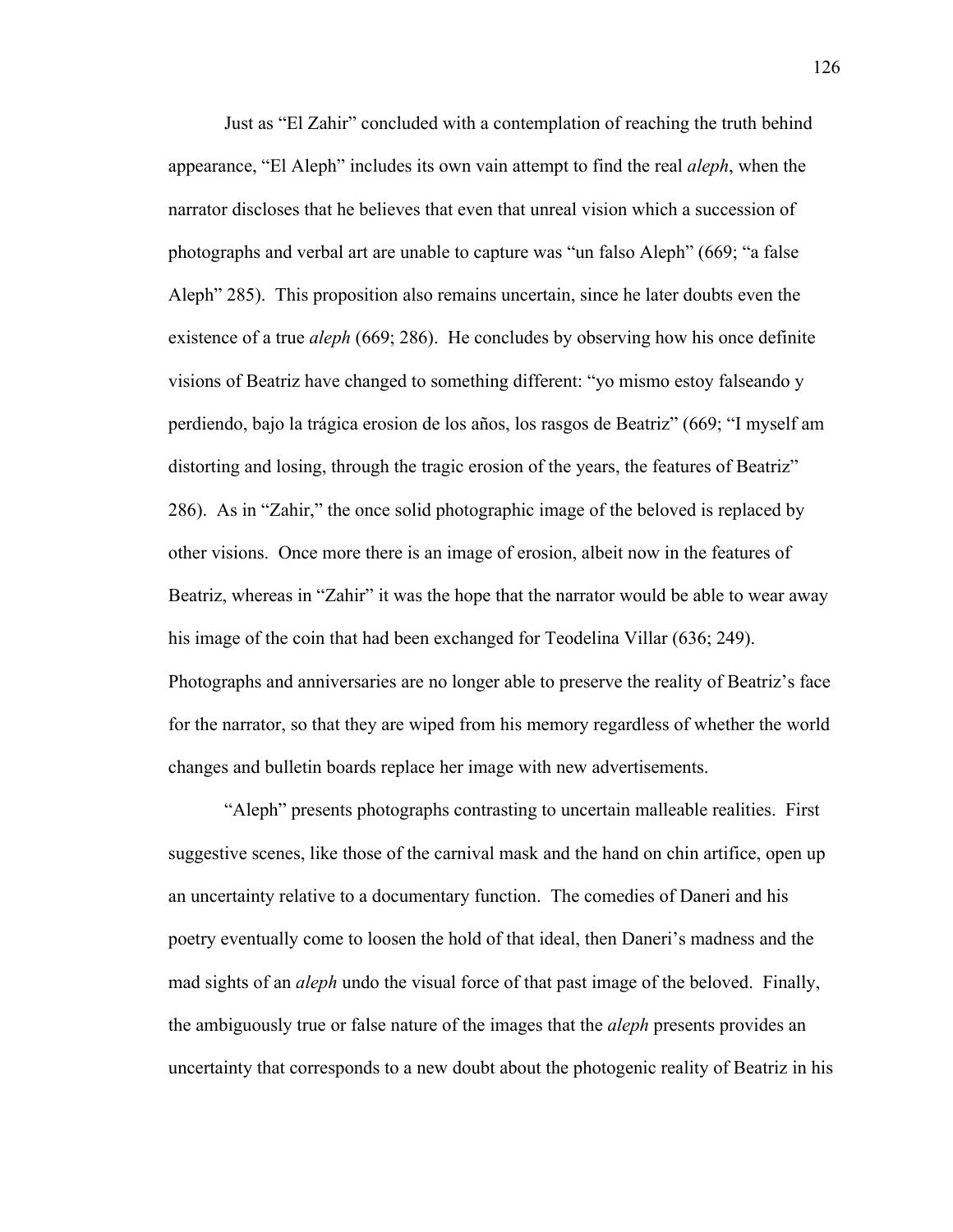imagination. Photographs no longer capture an image of a past reality that could please or compete in any way with the succession of beatific appearances in dark.

#### 2.4 Conclusion: The Art of the Superficial

With each story and each object of appearance we may track a process of cultivated superficiality. Thus, the mask begins as something that covers a seeming truth behind it that will be revealed. However, the function of the mask in "Hákim" shifts at the end when the prophet removes a veil to reveal a disfigured face. That face, while providing a revelation, also hints at the complication of getting beyond appearance since the prophet's face is not only white like the veil he wore before, but disfigured from its original visage. The white veil is rent to reveal his leprosy, but that leprosy will never be removed. Doubt further mingles with that impossibility in the story itself as a selfconscious presentation that will not allow an unmasking or unveiling of the truth. The narrator's own self-correction and contradiction of later details suggests that the story itself, like the protagonist will never be denuded fully.

In "Impostor inverosímil" we witness the crisis brought on by appearance as elaborated in an imposture that the impostor himself eventually adopts as real alongside his own previous identities. Rather than uncertainty in layering, it is the continual shifting of these masks (Orton/Castro/Tichborne) that eventually undermines any sense that there is a knowable essence that is not a function of these shifts. The only place of knowing is provisional and in the moment of the fictional presentation, emptied of any sense of originating in an essential substance.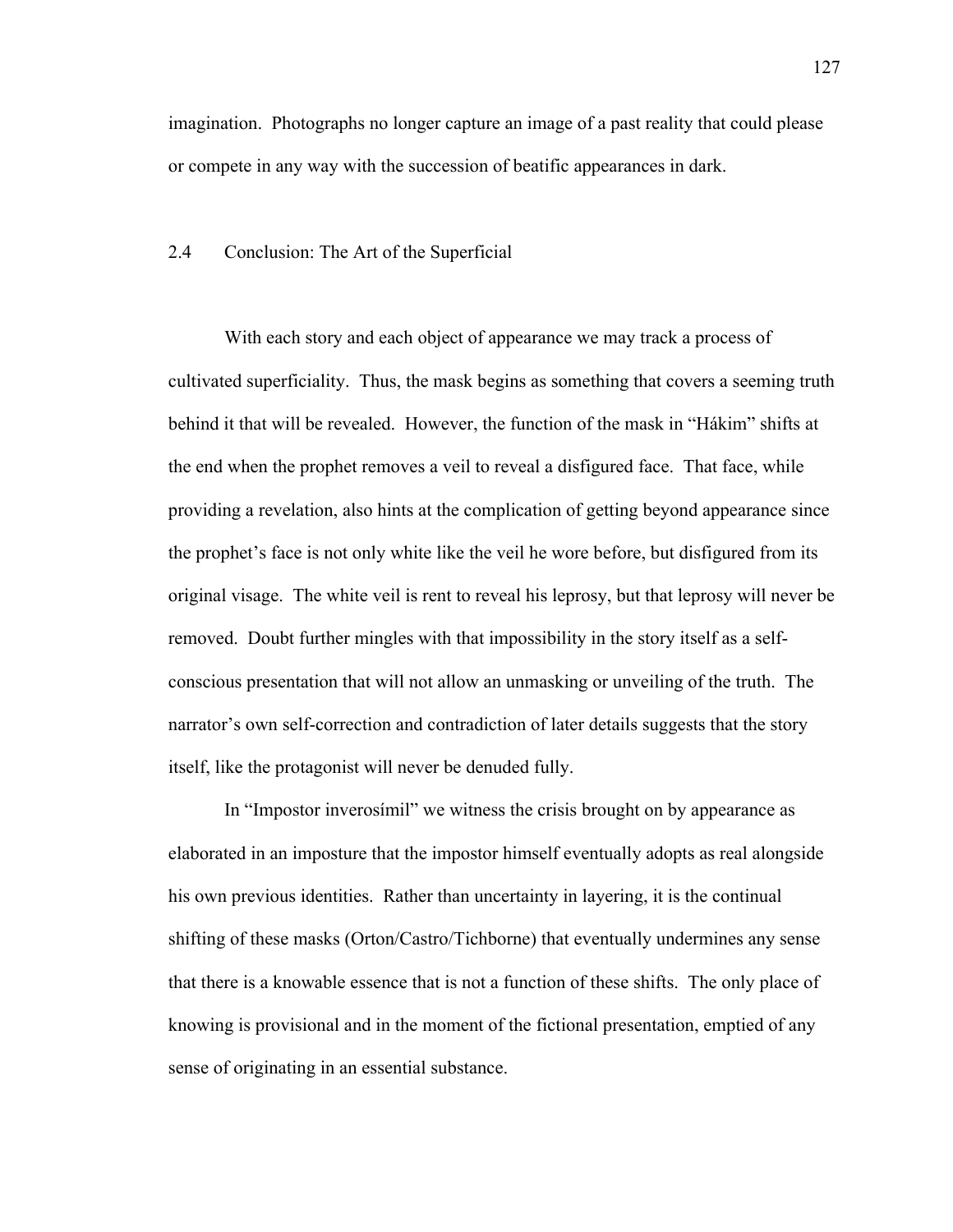The pattern of masked follies is notable in momentarily offering a sense of certainty before layering or substitution creates doubt about what seemed to be revealed. The follies of mirrors, by contrast, seem to display an unadorned direct truth only to complicate the singular relation between appearance and reality by offering a saturation of appearances. In "Tlön" we see this in the multiplications of quotes about mirrors as well as in the way this is complicated by the presence of that same quote in the story of the masked prophet. Were the Borges narrator that appears in "Tlön" equivalent to the author of the earlier story, he would not be surprised to hear a friend recite a quote he had already used in "Hákim." Likewise, it is the very lack of a correspondence between the Borges of the story and the Borges who wrote the other story that creates the need to search for a quote that eventually leads to the discovery of the fictional encyclopedia.

The encyclopedia itself in "Tlön" becomes a kind of oversaturated place, converging with the mirror's duplications. Borges and Bioy Casares search through multiple copies until they find one that displays the fictional entry. Eventually the encyclopedia entry captures the interest of the general public so widely that the spectral world mixes with and replaces the reality that once was seen to precede it but which is increasingly forgotten.

A second mirror story marks a transition from the mirror follies of "Tlön" toward the follies that gain prominence in relation to photographs. The disorientation of mirrors in "Espejos velados" shares something with the replications of "Tlön," but it also introduces a theme that gains prominence in photographs: madness and the lost beloved. The story creates duplication between the narrator and his disavowed love interest, but it does so in such a way as to create a measure of alarm about his role in her calamities. Is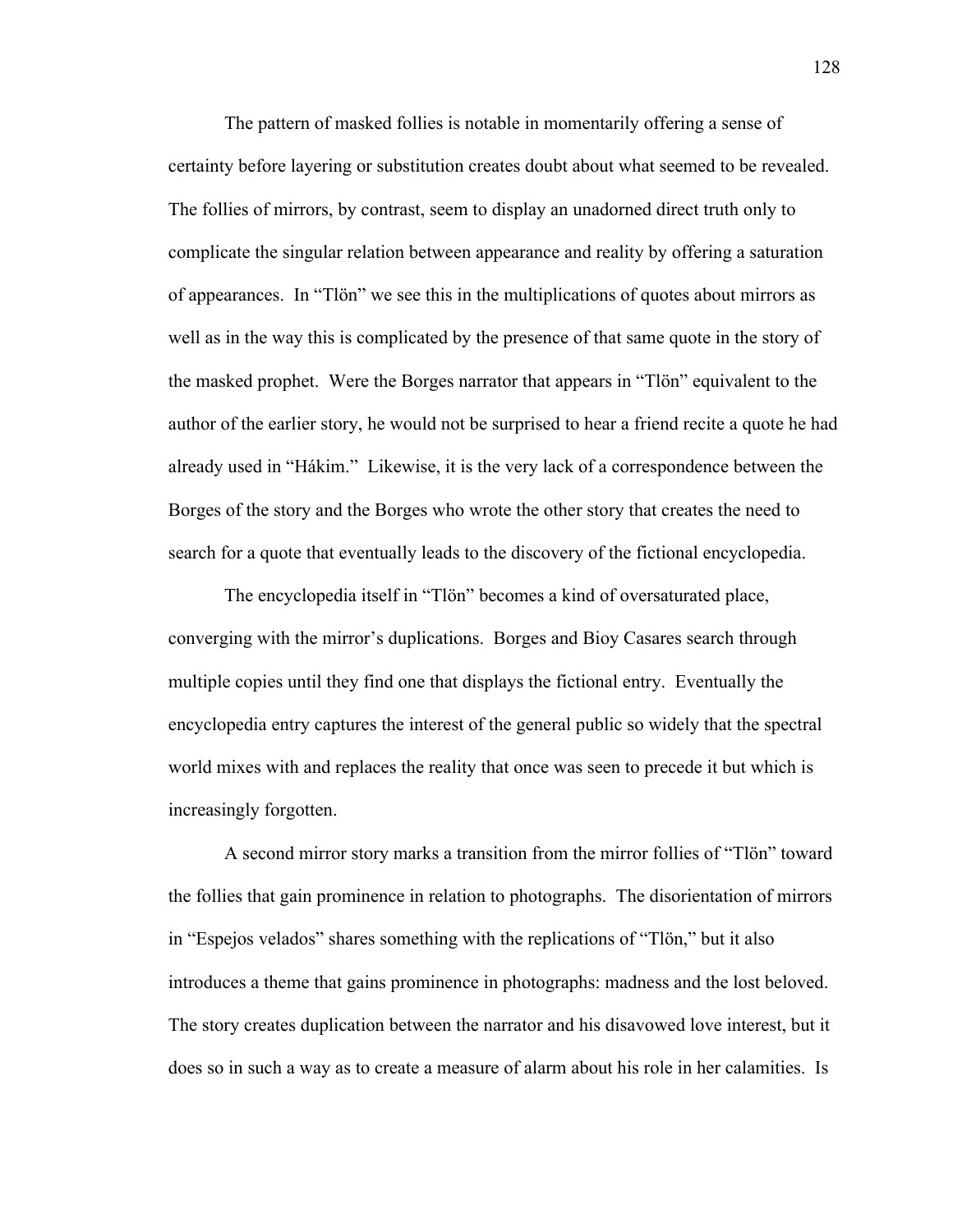he haunting her in her mirrors? Is his bond an affinity or an obsession? These doubts overwhelm the stated information to complicate the medium of its presentation. The central thesis of the story, that the man has suggested the idea Julia now hallucinates, no longer holds. Julia does not see a duplication of reality (unless he is her double), but is instead afflicted by seeing a former image of the man in her mirror.

The story's account of being trapped in the past in a framed appearance links it to the initial effect of photography in two stories of fantastic objects. In the stories of the *zahir* and the *aleph*, then, we find an account not of photographs that generate folly—as was the role of masks and mirrors proper—but of an object that is the measure of the pressures of a folly of appearance that arises from other spectral objects and increasingly erodes the ability of photographs to capture and document a memory that still speaks to the protagonists of each story. The folly of appearance is measured by what photographs are no longer able to retain. The stories, then, both chart a trajectory from that initial captive photographic effect to a moment when the photograph no longer speaks to new spectral fascinations.

The follies of Borges redefine the usefulness of a kind of aesthetic convention. In these follies of appearance it is no longer prudent to accept representations as providing the illusions of access to a stable reality. Instead, cleverness resides in remaining astute to the complications of appearance. That perspective is informed by the privilege Borges gives to appearance over what lies beyond it. While Nietzsche presents the metaphysical aspect of that reversal in his conception of folly that is linked to an art of the surface, Borges applies the shift from essence to appearance toward re-defining orthodoxies in reading short fiction. This use of folly to redefine an accepted wisdom is part of a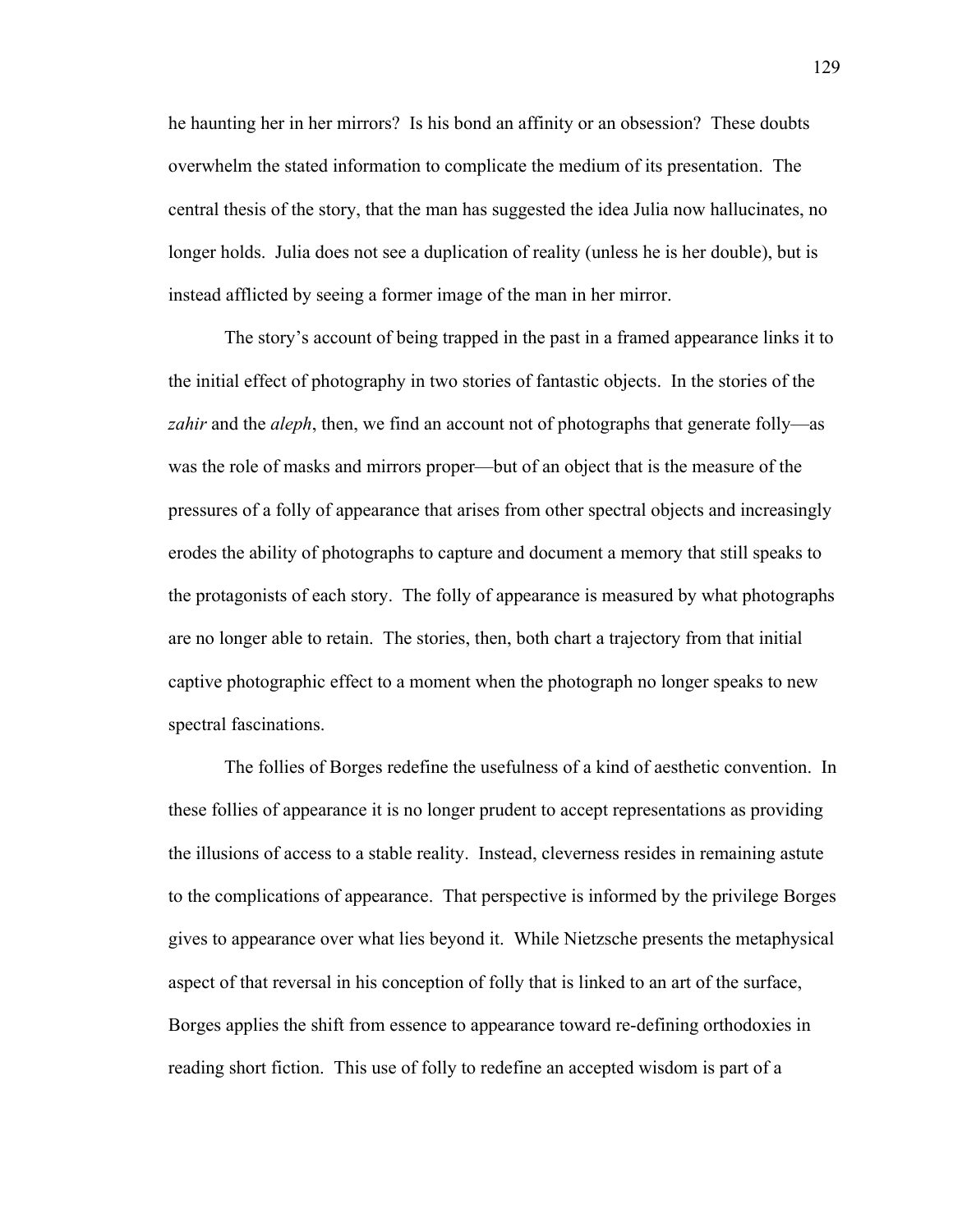longstanding rhetorical strategy. To some extent, it will factor into the follies that I examine relative to works by Cabrera Infante and Cortázar. However, for Borges, one of the distinctive qualities of this folly is its way of removing the anchoring of appearance in a perceived material realm beyond the surface.

By their very conceptualization, surfaces tend to imply a sense of something else (i.e., a not-surface). However, what is remarkable in the play the stories unfold is the movement in appearance that obstructs access to that beyond. One consequence of this is a distinct sense of the disembodied quality to such carefully superficial depictions. This favor of the surface over a fleshy reality contrasts sharply with Cabrera Infante's follies in which the aim is precisely to evoke a body where it can no longer be found: in the memory of a vanished pre-revolutionary period. Later we will see that Cortázar's mad follies may resemble those of Borges to a limited extent (e.g., in the confusion they employ), but they do not do so from a play of appearance so much as from the shambles that ensue when disorder and alternatives to rationality reign in a strategy of *folie*.

What we miss if we concentrate on Borges as the progenitor of games of purpose, is how the texts are able to cultivate a superficiality that destabilizes substance. We see this with all three objects of appearance. With each object we may track how the reader faces a text that can be unabashedly superficial in its representations. Death, madness, or disguised eroticism becomes entangled with modes of evoking the surface. Objects of appearance are continually used to mediate grave themes and alter their reception. That death should be something that presents a setting for relating to appearance and not an occasion for morbid or metaphysical contemplation of the after-life, makes it more unreal. That madness should be a hallucination capable of altering what is seen in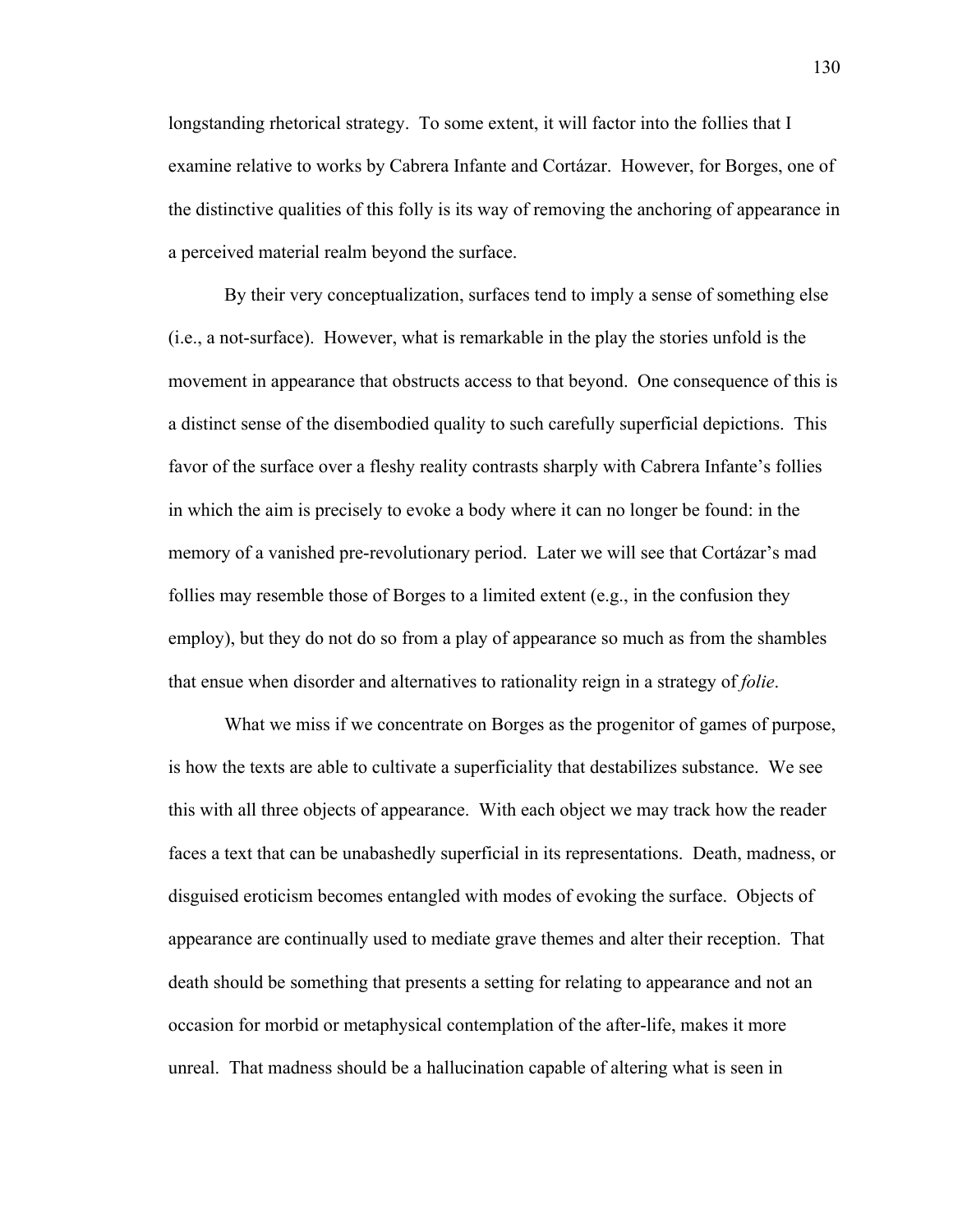mirrors, rather than a fundamental break with reason, likewise, casts it in a different light. Finally, that eroticism should be either hinted at or complicated in relation to indirect details of appearance or the way a narrator's eye wanders across the surface of things, lends a certain pictorial distance to desire.

By following these follies of appearance in relation to masks, mirrors, and photographs, we have been able to observe how Borges draws on what seems at times incredibly grim and even serious. However, seriousness in these cases should be seen alongside the effort to cultivate a kind of superficial experience in what he describes as fiction that is pictorial rather than psychological. We should also not lose track of the potential mischief in any seriousness, given the lessons of the put-on and the uncertainty that it breeds. Borges' follies of appearance, then, restrict us from giving over fully to the serious: death, fraud, or madness, may all inevitably become susceptible to a certain frivolity.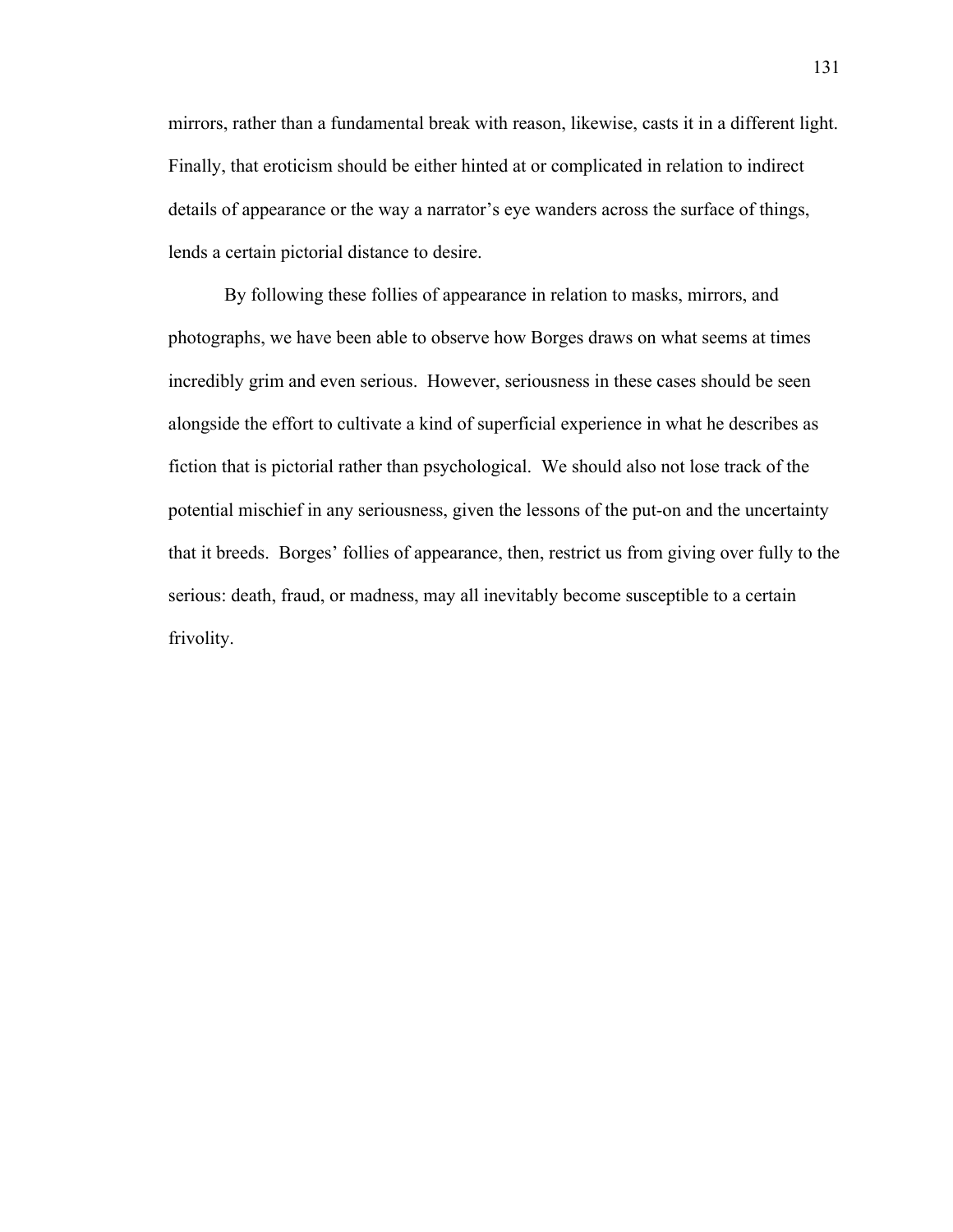# Chapter 3: Recovering Laughter: Corporeal Follies in Guillermo Cabrera Infante's *Tres tristes tigres* (*Three Trapped Tigers*)

Y trató de imaginar cómo se vería la luz de una vela cuando está apagada.<sup>34</sup>

… And she tried to fancy what the flame of a candle looks like after the candle is blown out.<sup>35</sup>

[Folly] has the negative element of debasement and destruction (the only vestige now is the use of "fool" as a pejorative) and the positive element of renewal and truth. (Bakhtin, *Rabelais and His World* 260)

Loss and restoration are crucial to both Cabrera Infante's novel and Bakhtin's analysis of folly. In Cabrera Infante's novel, *Tres tristes tigres* (*Three Trapped Tigers*), this concern is plain enough in the epigraph from Lewis Carroll that the text employs to initiate a novel filled with Cuban idiom, fragments of life in the pre-revolutionary period, and extended sequences that explore different aspects of *la farándula*, or the nightscape of the capital. In all these moments, the work evokes a sense of a time and place that are gone. Yet, one of the most striking features of this portrait is the sheer absence of melancholy and the great abundance of folly and laughter that characterize the pursuit of what is essentially a nostalgic project. Indeed, that tendency toward the merriment of folly is present throughout. The novel refuses to take things too seriously, whether it is in its own experimentation with literary forms, games between characters, as well as a bevy of puns, jokes, and all manner of other improprieties.<sup>36</sup> It is in this surprising use of folly,

 <sup>34</sup> Cabrera Infante, *Tres tristes tigres*. The epigraph appears in Spanish at the start of the novel. It is a translation of a phrase in English by Lewis Carroll.

<sup>35</sup> Cabrera Infante, *Three Trapped Tigers*. The English translation provides Carroll's original phrasing.

<sup>&</sup>lt;sup>36</sup> The mode of 'not taking anything seriously' ("no tomar nada en serio"), characterizes a longstanding tradition of Cuban discourse that Jorge Mañach famously discusses in his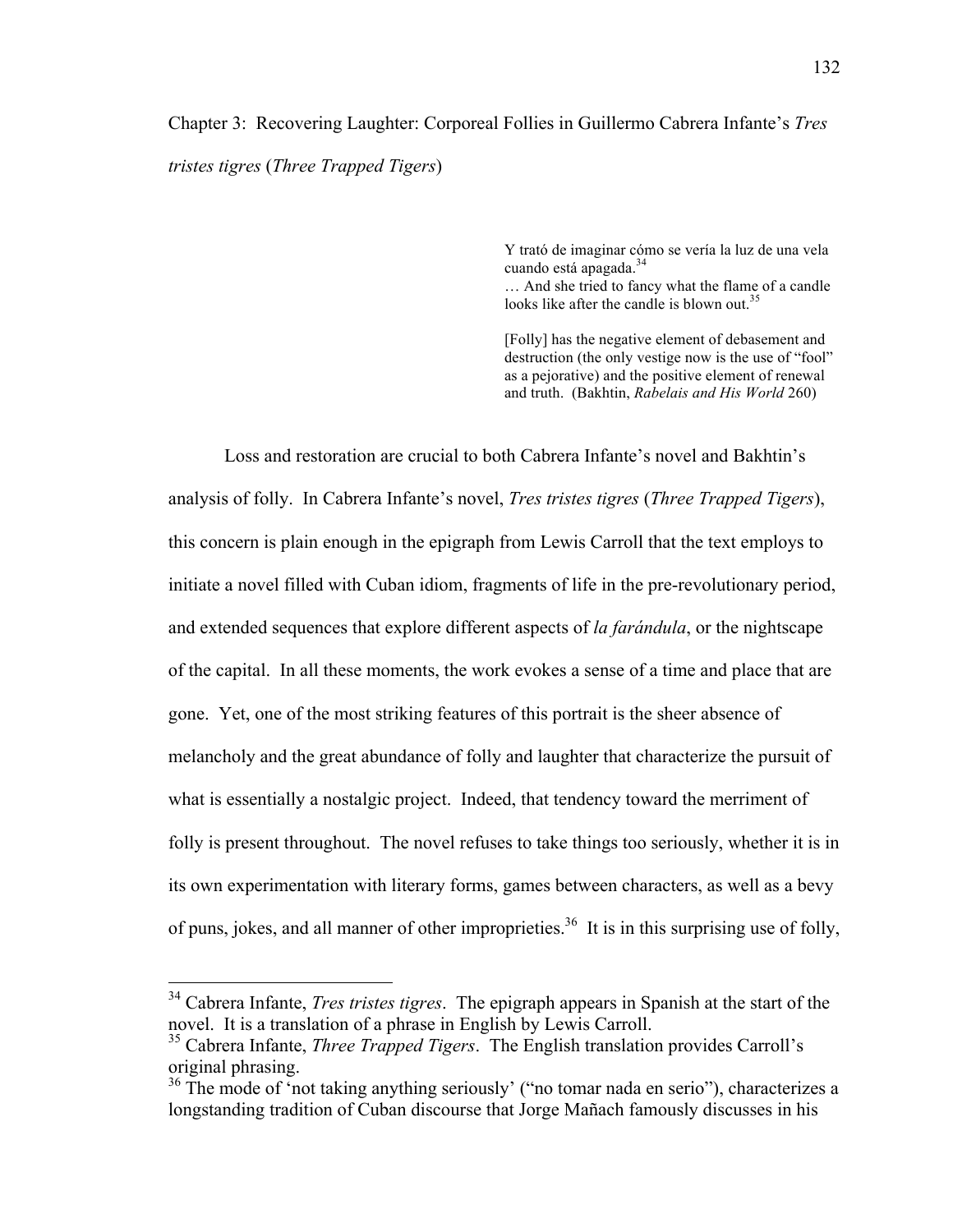then, that the novel invites its reader to consider the paradox described by the epigraph: imagining what the flame looks like once the candle has been put out.

For Bakhtin, in the midst of a critical inquiry into the lower material realm, recovering a sense of laughter from the past is at the heart of defining the plenitude he argues should characterize our understanding of folly in Rabelais. The history of laughter he traces is required precisely because we have lost our grasp of the sensibilities that once ran rampant in Rabelais' work. Bakhtin, therefore, sets out to recover that plenitude by theorizing folly's fuller capacity to convey both "debasement and destruction" as well as "renewal and truth" (260).

Given this shared concern with recovery and loss in the midst of laughter, it is fitting that Bakhtin's demarcation of an alternative to satirical laughter in the follies of the lower material realm should resonate with Cabrera Infante's novel. The association between Cabrera Infante's novel and Bakhtin's theories is not an altogether new avenue of inquiry. Ardis Nelson, for example, links *Tres tristes tigres* to Bakhtin and notes the rise of the Bakhtinian perspective relative to the Cuban author (xxiv). Nelson and other scholars, however, largely focus on the issue of carnival and less on the question of laughter in relation to the body. $37$ 

In what follows, I argue that Bakhtin's case for an alternative to the seriousness of traditional satire, should encourage us to go beyond some of the conventional distinctions that could divide comically frivolous or ribald laughter from tragic themes. I examine

1

<sup>1930</sup>s essay "Indagación del choteo" (57). Certainly *el choteo* is important to the conversations between many of the characters in *Tres tristes tigres*, but it also provides a cultural point of reference for some of the novel's ease in turning to frivolity.

<sup>&</sup>lt;sup>37</sup> In "*Tres tristes tigres*, or the Treacherous Play on Carnival," for example, M.-Pierrette Malcuzynski also focuses on the concept of carnival, to argue against its application to the novel.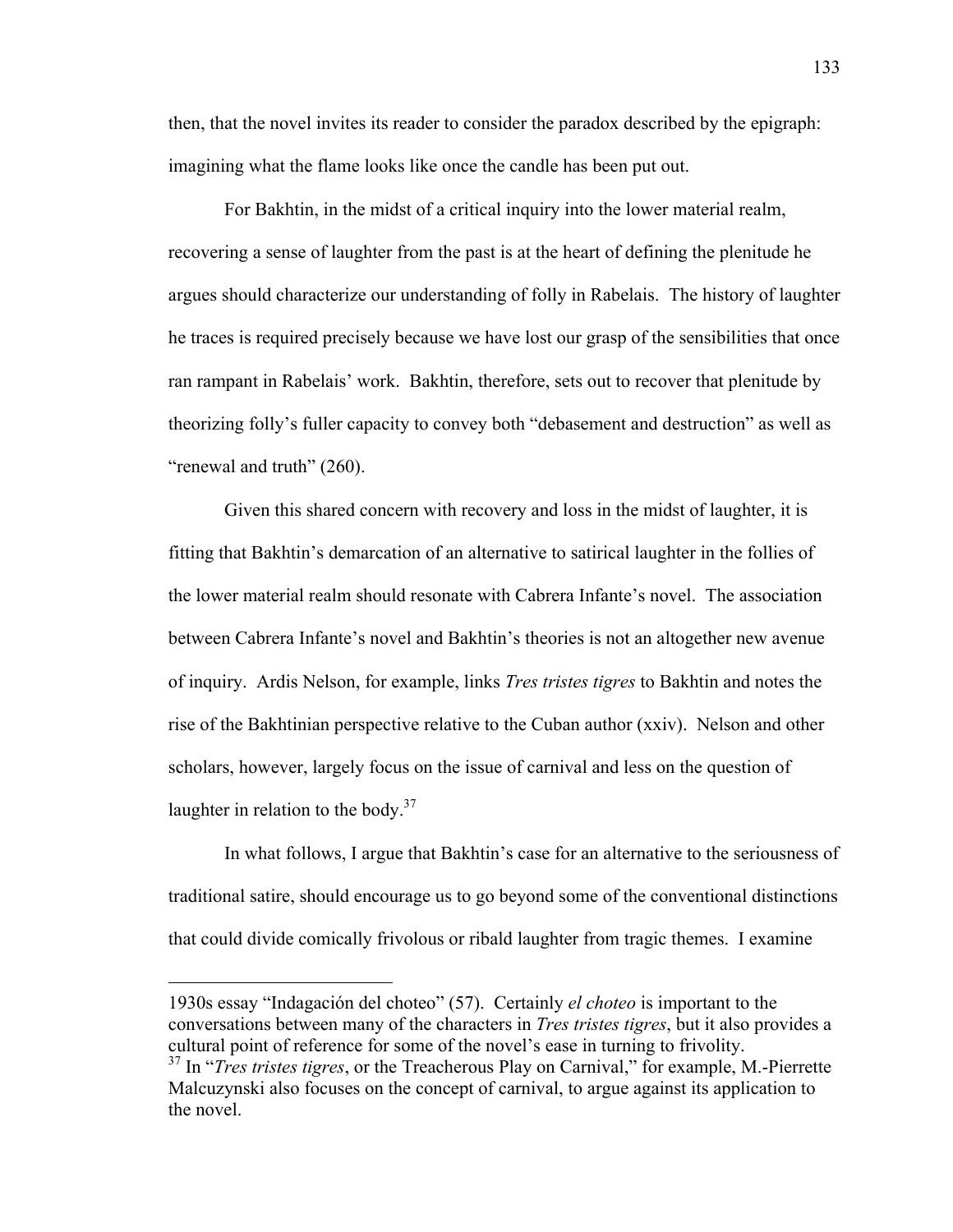how Cabrera Infante's novel combines laughter and sentiment in one particularly effective sequence of corporeal folly, toward a strategy of endearment. I also examine how another series of scenes in the novel relate to Bakhtin's sense of grotesque follies and can be understood not simply as a matter of debasement but as an attempt to supplant certain cultural ideals with an experience of the body that is offered as more intimately authentic.

Bakhtin's fuller sense of the non-satirical quality of folly in the lower material realm provides an important way of understanding the more ample sense of frivolity and laughter in *Tres tristes tigres* that allows it to become a vehicle for capturing an experience of the past. Put simply, I examine the relevance of what Bakhtin recovers to Cabrera Infante's project of recovery.<sup>38</sup>

3.1 Satirical Seriousness and the Site of Folly

# *Satirical Seriousness*

To better elaborate the sense of laughter that Bakhtin provides in relation to the body, let us consider the question of how the seriousness of satire distorts. In *Rabelais and His World*, Bakhtin argues that the non-satirical laughter of Rabelais is part of the

 $38$  Nelson envisions the formation of the novel as an attempt to respond to what was rapidly vanishing from Cuban life after the first years of the revolution (39). As such, she speculates that, for Cabrera Infante, *Tres tristes tigres* comprises an effort "to preserve [the city's] essence by recording his own experiences and memories. He thus immortalized his life and his world at that particular time and place […]" (39). My own inquiry is directed at investigating some of the mechanisms of that project. In this regard, laughter around the body plays a crucial role in bringing that perspective to life.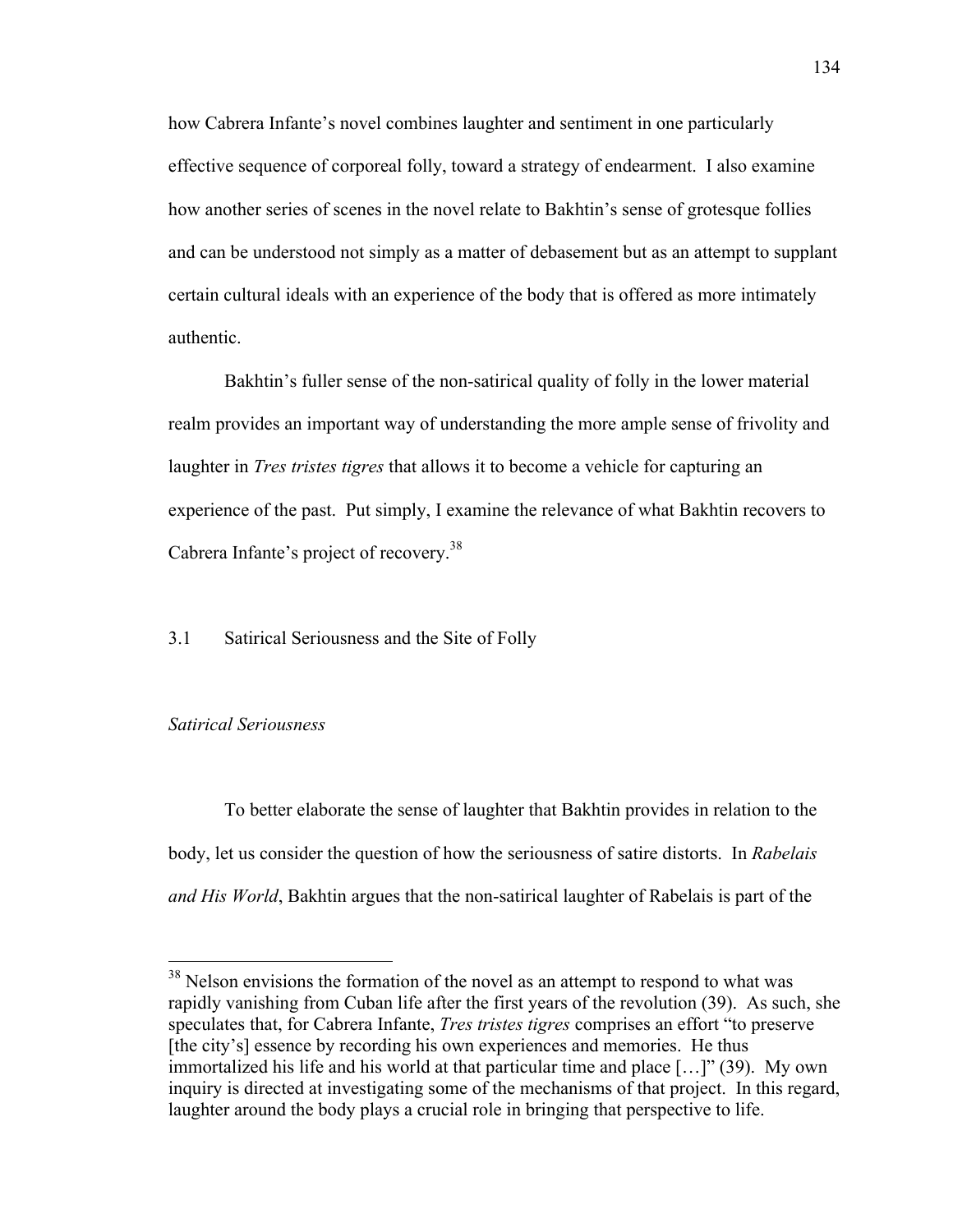festive sensibility of the marketplace in which comic exaggeration and the grotesque, or a "culture of laughter begins to break through the narrow walls of festivities and to enter into all spheres of ideological life" (97). It is the supplanting of the lower material realm's laughter with a satirical vantage point that produces "false keys" (115). Consequently, when an  $18<sup>th</sup>$  Century critic perceives "the enormous amounts of food, drink, and clothes spent on Gargantua […]," he misconstrues this as satirizing "how heavy were the king's expenses imposed upon the people" (120). If we laugh, this view would have it be solely to efface and place the object of satirical scorn at a distance. The problem, Bakhtin observes, is that a satirical reading omits "the theme of abundance conveyed in these expenditures" and turns away from "the major tradition of popularfestive laughter" (120). Bakhtin's core insight in this case is that the seriousness of satire has eclipsed our understanding of laughter and folly, casting these as negative things, whereas for Rabelais they are part of the way in which the lower material realm and the image of the body present a re-affirmation and renewal of life.

# *The Site of Folly*

However, it is here that we must question the theoretical model more pointedly. If we are to address the wider consequence of his perspective on the laughter of the body, then, we should also examine what in particular is renewed and who accrues benefit from such positive laughter. To a limited extent, Bakhtin acknowledges that individual instances of subversion or vivifying laughter play out along more particular lines. For example, he alludes to it in the more narrow frames of medieval order when he refers to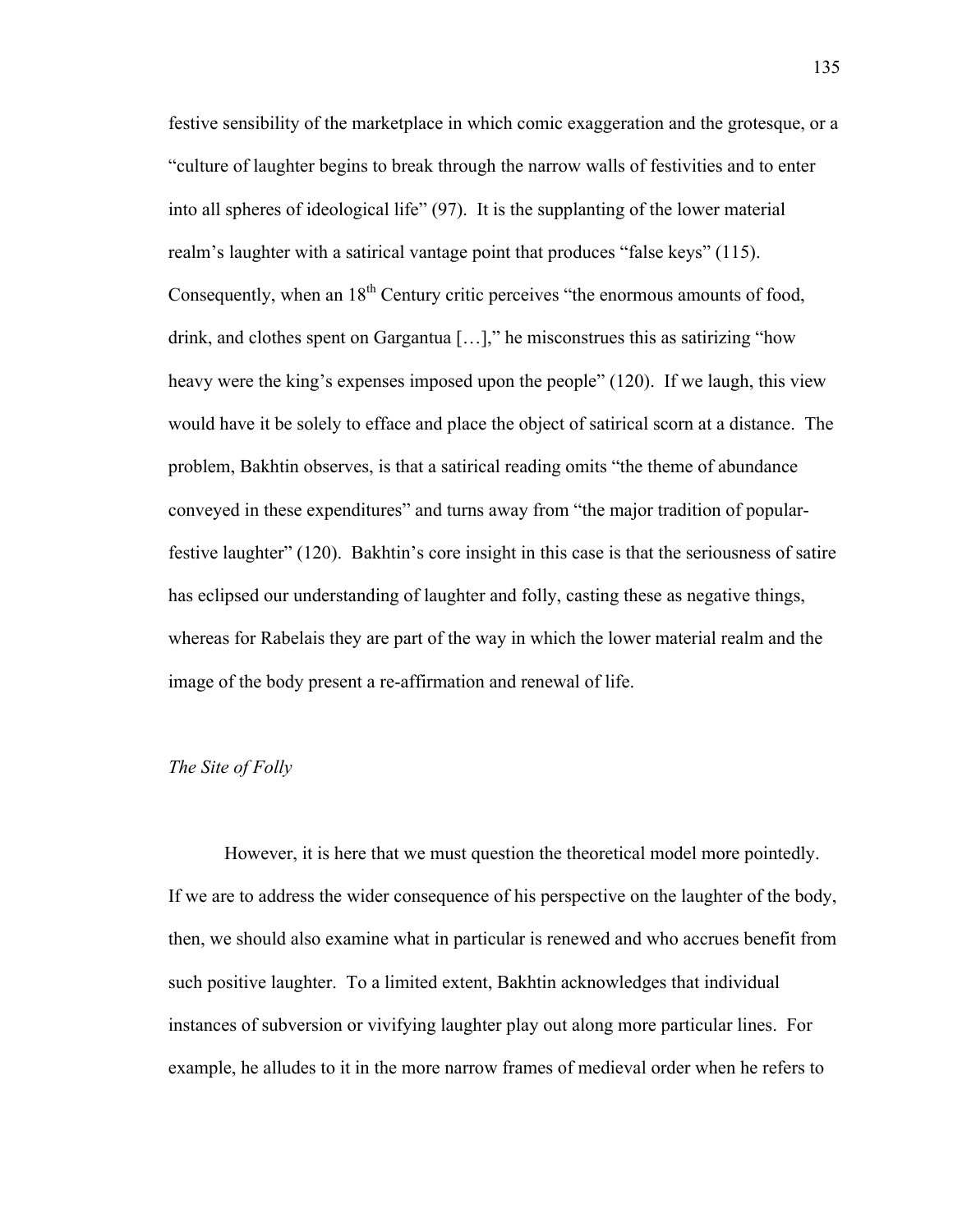how the feasts of folly inverted particular seats of authority when "students relax from the official ideological system" (83). Again later, he notes that in a reading of the grotesque from the vantage point of laughter, we find that it removes the ceremonial seriousness through which people are restricted by "religious systems" that silence in the face of an overwhelming terror (335). In both cases, there is a response to particular pressures. Students confront medieval ideological systems that surround learning, while laughter responds to the fear created by a specific religious system. However, even in these cases, Bakhtin eventually appeals to notions of "man" and "cosmic elements" in such a way that it can be unclear how folly becomes more specifically implicated in outcomes that are more narrowly relevant to a particular setting (336). As a result, while Bakhtin provides extensive readings of Rabelais in this new light, at times there can be something atopic to the conclusions that ensue.

Beyond a more general renewal, I believe we will find it useful to examine the specific implications of an instance of laughter. If folly reinvigorates and reaffirms the material realm, how does it do so in response to restrictive representations that are also in evidence within the text? If we are to extrapolate in theoretical terms from Bakhtin's understanding of the laughter of the body, then, we benefit from understanding how it comes to support the perspective of those groups that find their sense of experience in material form renewed. Just as one would not think of approaching scornful satire without identifying its object in a given instance, we would do well to read the code of folly and identify what is celebrated in given instances of non-satirical laughter.

A key issue in particularizing our reading of such laughter is to consider how individual textual formulations of the lower material realm or particular ways of situating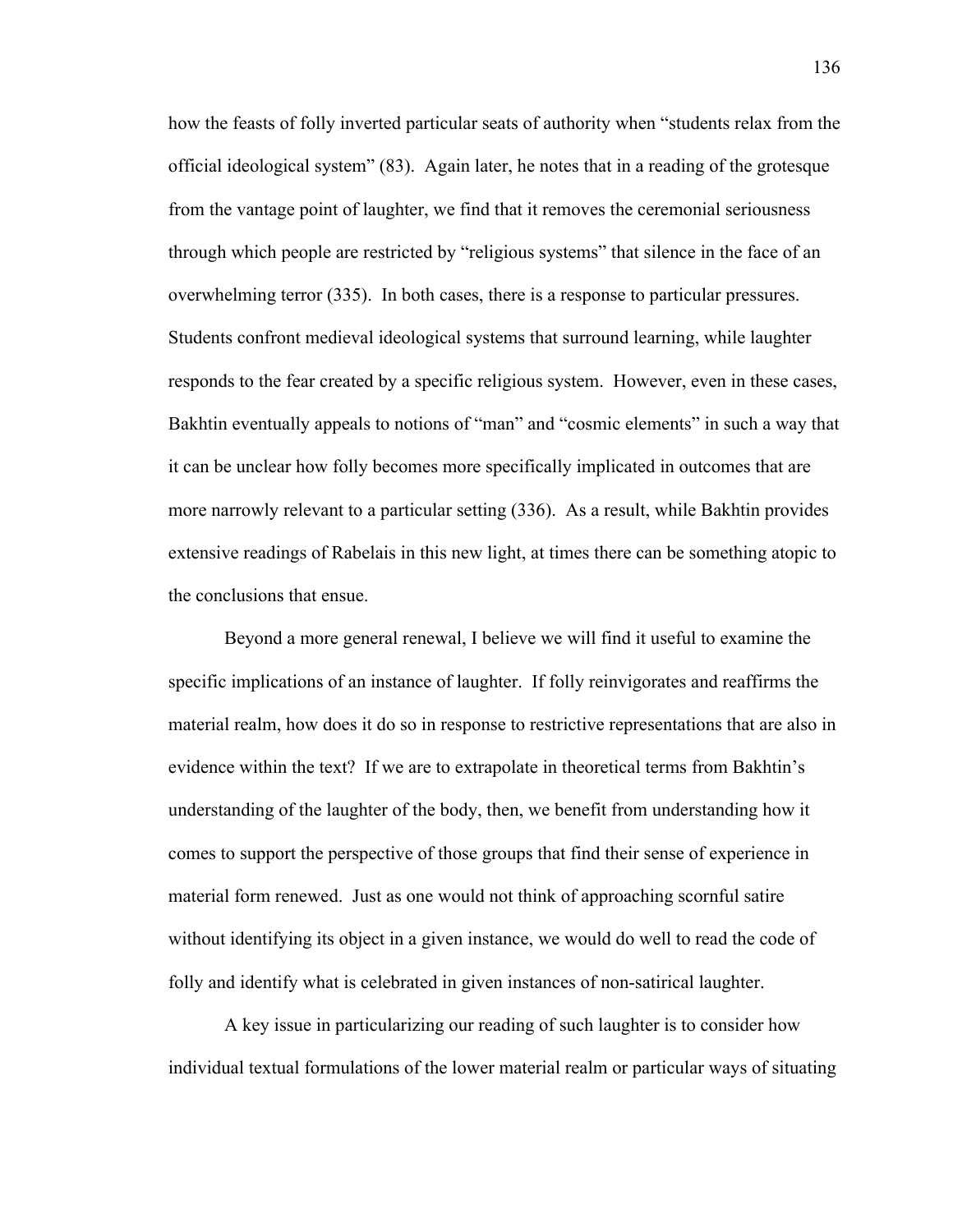corporeal laughter produce specific encounters between modes or narratives of corporeal seriousness and a given site of folly. Thus, while Bakhtin's account of a laughter of the body provides a cycle of destruction and renewal, rather than simply dragging high themes down into a lesser realm, we should also remain attentive to how a non-satirical comedic relation to the body does something more in any individual instance.

Such an application of Bakhtin's theory to specific sites of folly is bound to lead to more ambivalent assessments, as one group's gain in folly may come not only at the expense of rulers but other subjects in a newly segmented realm of analysis. This is precisely one of the challenges faced in reading the bodily follies of *Tres tristes tigres.* While the novel's corporeal laughter unfolds by defining a theme for what is affirmed or partially recovered and what is brought down in humorous moments, it does so with complicated results. In what follows, I examine that complication in Cabrera Infante's follies as they develop a contrast, between antiseptic ideals and the messy life of the body that aims to provide a sense of communal restoration. I examine that development across two trajectories of folly, the first proceeds in a strategy of endearment, while the second proceeds along a path of grotesque laughter.

Both the path of endearment and that of the grotesque drag down certain ideals and uphold an admittedly highly subjective notion of the past. In the endearing follies of the body, I examine how Cabrera Infante's practice in one early chapter of *Tres tristes tigres* provides an alternative to a conventional association between seriousness and grim subjects or tragic realities. As such, I take it as a kind of response to the assumptions that inform a variety of criticism that treats frivolity and laughter as being in conflict with tragic material. Turning to the second setting for bodily follies, I examine Bakhtin's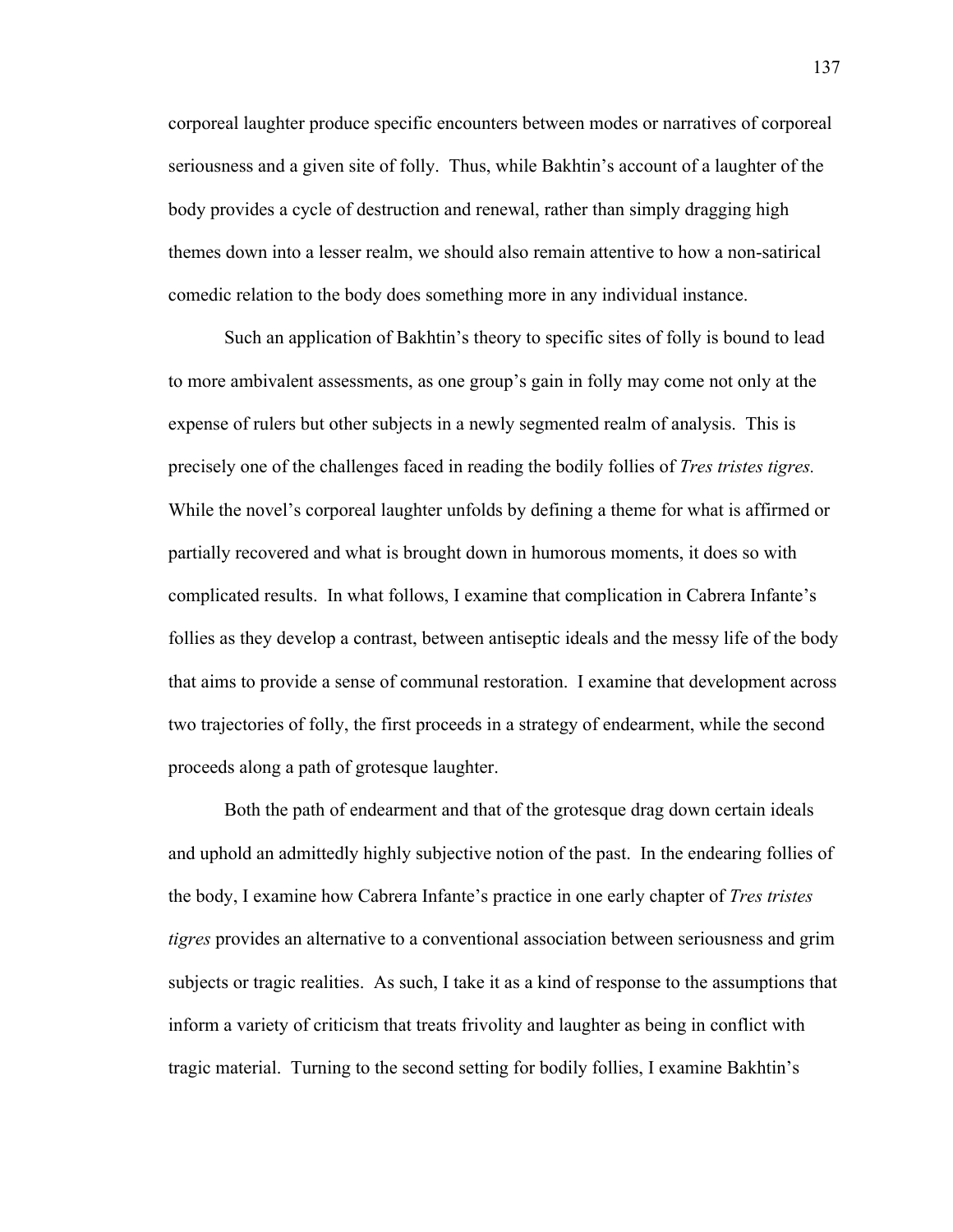notion of the grotesque and how his theorization of laughter in this setting acquires traction in a reading of a sequence of related episodes in *Tres tristes tigres*.

In the second set of grotesque follies, more than in the endearing bodily follies of the earlier chapter, we are exposed to the greater complications that arise in analyzing the site of folly. While this raises questions about the broad sweep of follies that renew in a more general way, it also serves as a reminder of the importance of a certain incredulity in relation to the project of Cabrera Infante's novel. The flame he or anyone else imagines after the candle has gone out is deeply personal and susceptible to enacting its own cherished ideals in need of their own undoing with folly. There is always a body that stands to gain from bracing laughter. The challenge, then, may be to remain aware of that exclusion while continuing to trace the set of factors that a given folly manages to put into play.

Before turning to examine Cabrera Infante's use of bodily follies in a strategy of endearing frivolity, we should also understand some of the critical assumptions that such a technique prompts us to re-think. For the scene of endearing laughter in the novel will highlight how frivolity can be distinctly humanizing and collaborate with the tragic. Whereas in the current case frivolity mingles with the tragic, a similar intermingling of otherwise disparate tones also characterizes Cabrera Infante's use of grotesque laughter in places where sentiment or nostalgia are evoked with surprising playfulness around elements of bodily experience thought, at times, to be best forgotten.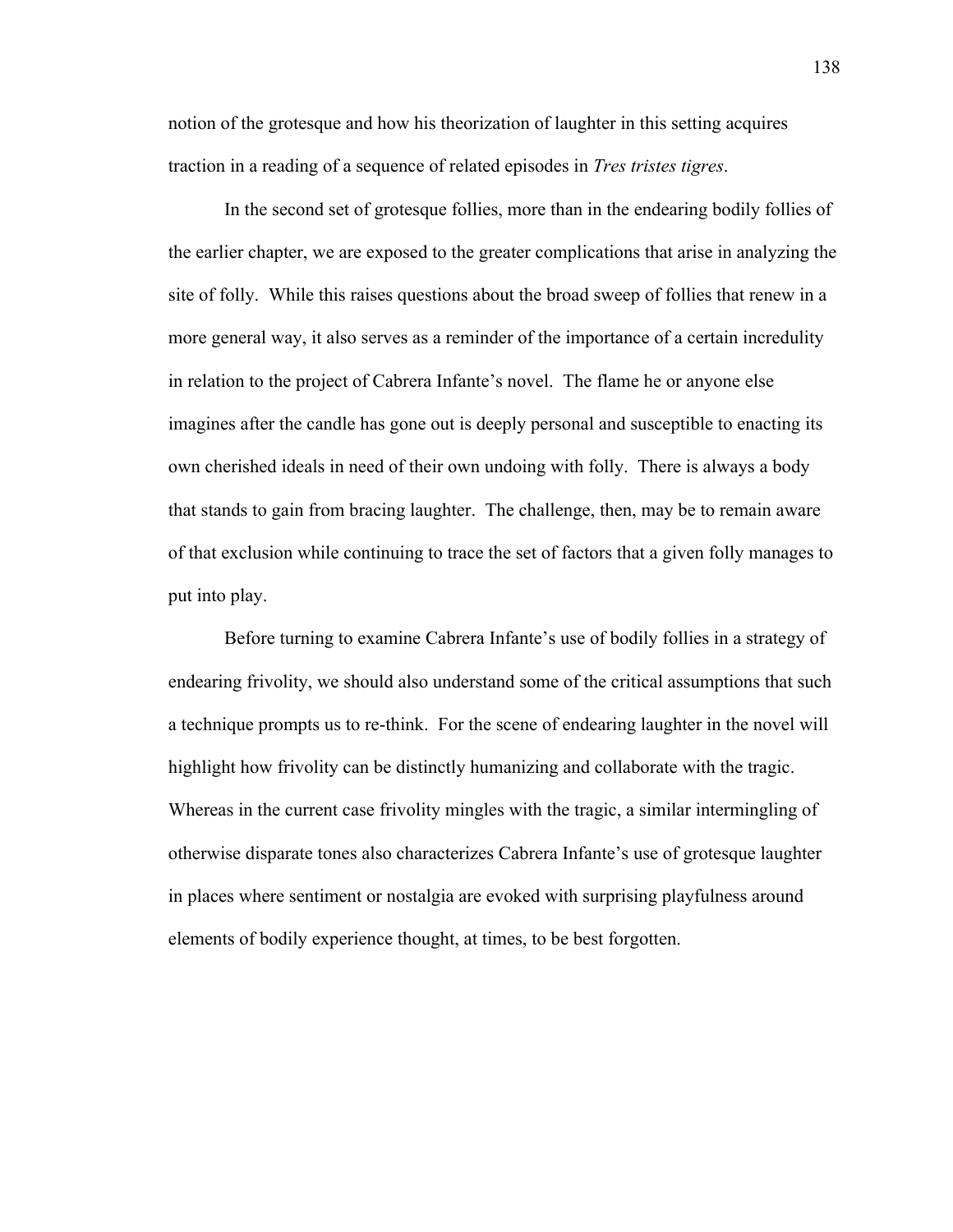## 3.2 Uneasy Laughter: The Perception of the Comic Amid Tragedy

First, it is worth noting from the outset that the effect of endearment itself is not part of Bakhtin's account. As such, it represents one of the ways in which I believe Cabrera Infante's novel exceeds the territory Bakhtin explores. Nevertheless, that endearing folly shares something with the theoretical project that Bakhtin attempts to elaborate. Cabrera Infante's endearing laughter of the body confronts a modern circumstance in which seriousness threatens to obscure a fuller appreciation of the plenitude of folly.

## *Reconciling the Tragic*

The importance of going beyond the reductive reading of laughter is conveyed poignantly when we consider the interpretive bind in which novels of this period find themselves. Drawing on playfulness or jokes, they also treat seemingly grave material. Yet, it is difficult to escape the sense that there is an obligation to address a history that is often tinged with tragedy, death, struggles, and suffering. Indeed, Cabrera Infante's earlier work *Vista del amanecer en el trópico* (1964) provides a relentless collection of events and the violence that is wrought upon a series of bodies, from indigenous people to those of African slaves and those who make early attempts at rebellion in Cuba. The body as a site of violence and tragedy stands in stark contrast to any notion of corporeal laughter.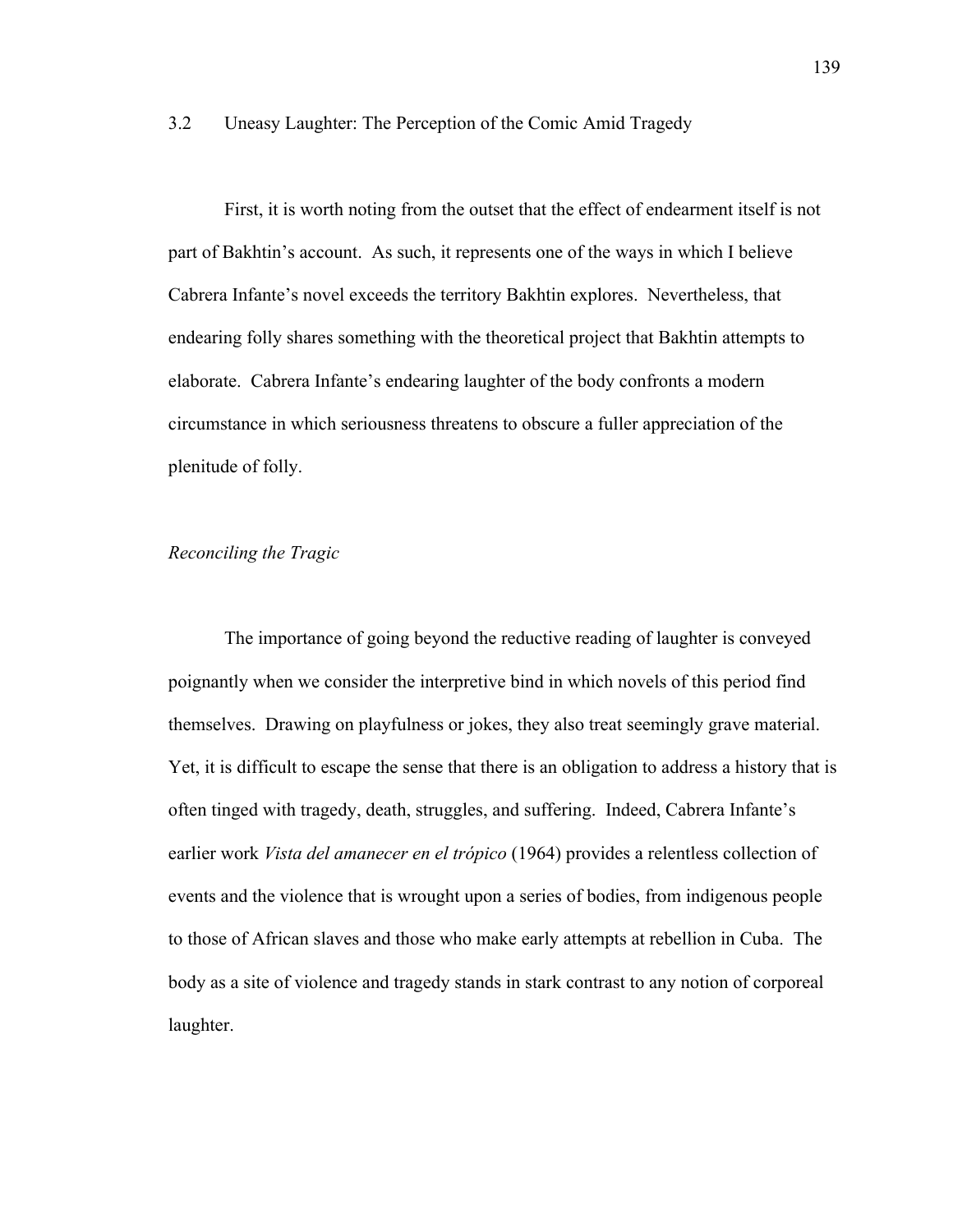At times, then, Cabrera Infante's writing is clearly concerned with the legacy of violence in Cuba. How, then, to begin to speak about, let alone make sense of laughter within the tragic procession of history? This dilemma is the one that Nicasio Urbina attempts to confront in writing about laughter in another novel. In referring to another iconic novel of the same period (*Cien años de soledad*), Urbina's discussion demonstrates just this discomfort with playfulness and laughter. However, I would like to propose that a close reading of the black page chapter in *Tres tristes tigres* suggests how the tragic and the frivolous do not necessarily operate in conflict with each other. Indeed, when the text presents a strategy of non-satirical laughter in a process of bodily endearment, I believe we witness how tender frivolity does not so much collide with tragedy as accentuate it. This first juncture in Cabrera Infante's bodily follies will illustrate how laughter and a measure of levity provide a way to reconcile the dualism of tragedy and comedy that seriousness attempts to sustain.<sup>39</sup>

The difficulty of grappling with that seriousness in the analysis of texts from Latin American fiction is illustrated by the critical stance that Urbina adopts in "*Cien años de soledad*: Un texto lúdico con implicaciones muy serias," ("*One Hundred Years of Solitude*: A Ludic Text with Very Serious Implications"). In his analysis, Urbina distinguishes between a ludic text and that text's serious implications. He argues that while *Cien años de soledad* sometimes engages in tactics that look less than serious, we

 <sup>39</sup> My reading of *Tres tristes tigres* in this regard aims to extend the broader effort to look beyond conventional conceptions of satire in the writer's work. Nelson identifies a similar sense of laughter in Cabrera Infante's writing. While she links that trait to the Menippean tradition, Nelson describes a use of laughter that can be distinguished "from our usual conception of satire, in which man's vices or follies are held up to ridicule with a decidedly moral or didactic purpose […]" (xxiii).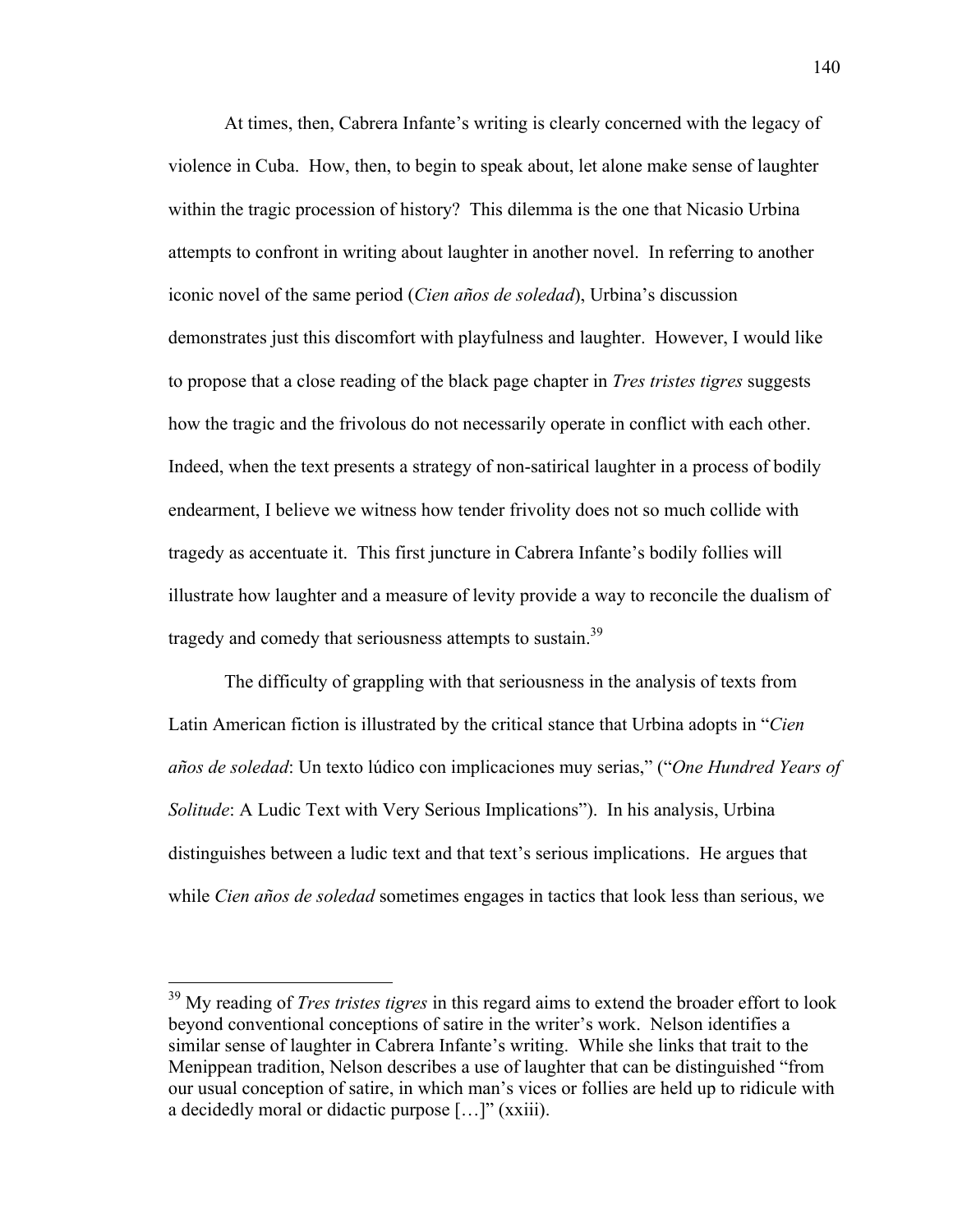must treat these as only masking the hidden seriousness of the text. He presents the conflict as follows:

> *Cien años de soledad* is a profoundly serious book, the history it narrates is without doubt a tragic one and reflects a frequently painful reality; nonetheless, the whole work is conceived as a play/game, a refined ludic artifact full of insinuations and tricks, inhabited by winks to the reader, false clues, auto-referential and inter-textual allusions, disproportionate and false data, syntactic games that disarticulate the chronological continuity of discourse, thus creating a play/game of mirages  $[...]$ <sup>40</sup>

Urbina's 'nonetheless' ("sin embargo") is conspicuous. The transition implies that it would be unexpected to find a painful reality alongside 'insinuations and tricks […] winks to the reader' ("insinuaciones y trampas […] guiños al lector") and other games. Yet, there is nothing logically to prohibit trickery, manipulation or illusion from being used in the depiction of tragedy.

Why such concern for seriousness? Seriousness comes to color our assessment of frivolity and whether it may form a productive continuity with tragedy and sentimentality. In part the concern with seriousness is a complication that derives from the belief that if an author is giving winks to the reader, these might introduce uncertainty amid the depiction of tragedy or pain. In short, it is an effort to fix, to contain wild laughter and irony from spreading and confine them to isolated moments thereby establishing the seriousness of the text and reserving for it a place of privilege in interpretation. The concern for controlling laughter, no doubt also arises from the view

 <sup>40</sup> The passage furnished above is my own translation of Urbina when he writes: "*Cien años de soledad* es un libro profundamente serio, la historia que narra es sin duda trágica y refleja una realidad a menudo dolorosa; sin embargo toda la obra está concebida como un juego, un refinado artefacto lúdico lleno de insinuaciones y trampas, poblado de guiños al lector, pistas falsas, alusiones autorreferenciales e intertextuales, datos desproporcionados y falaces, juegos sintácticos que desarticulan la continuidad cronológica del discurso, creando así un juego de espejísmos […]" (137-8).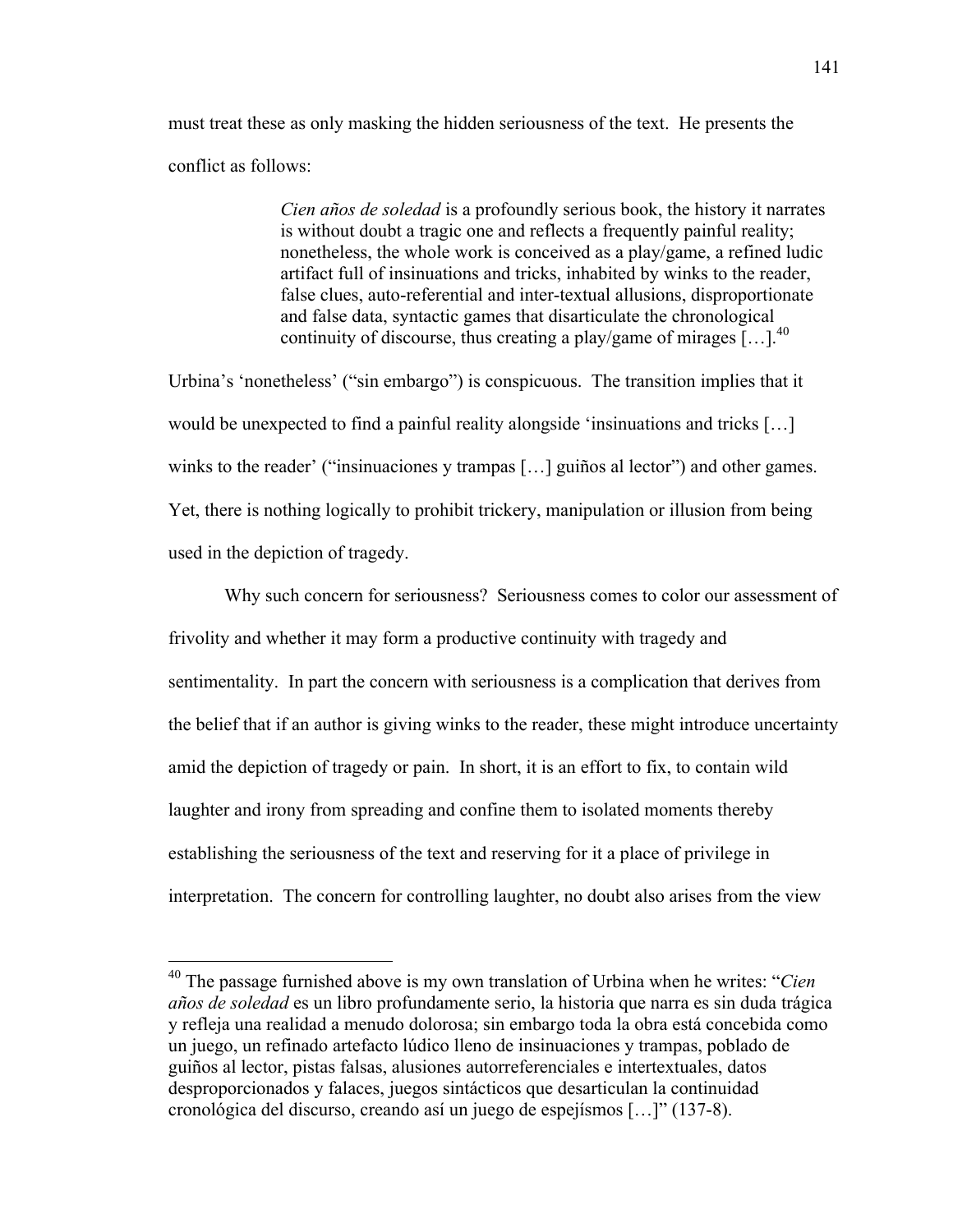that it would be incompatible with tragedy—that there is something uncomfortable about treating tragic themes with anything other than seriousness.

The scandal that this turn to seriousness attempts to mollify, is the appearance of play that is at the margins of ordered propriety and the decorum generally sought for literature but deemed particularly necessary against the frames of a tragic reality. This seems to be the expectation that pressures the critic to argue that the novel awakens us to a sanctioned awareness of a textual game rather than to textual toying or joking around. The tactic allows Urbina to make play more gratifying according to a conventional aesthetic that measures the worth of a work by authorial ingenuity. In the process, he avoids having to deal with the ribaldry of textual delights, which are deemed incompatible, somehow, with the seriousness of purpose implied by a novel's depiction of tragedy and pain.

#### *Tender Flesh: Endearing Follies*

The critical stance Urbina reflects is of a sort that is unsettled by the black page chapter in *Tres tristes tigres*. Numberless and without heading, the chapter ends with a black page after the violent death of its narrator. In this sense, the chapter provides a definite textual encounter with the kind of tragedy that was taken to require seriousness. However, it also hints at dark humor by inserting a black page and the death of the narrator at an almost absurd moment, not at the end of the book or a critical juncture, but in the middle of a series of other vignettes. By remaining attuned to the way laughter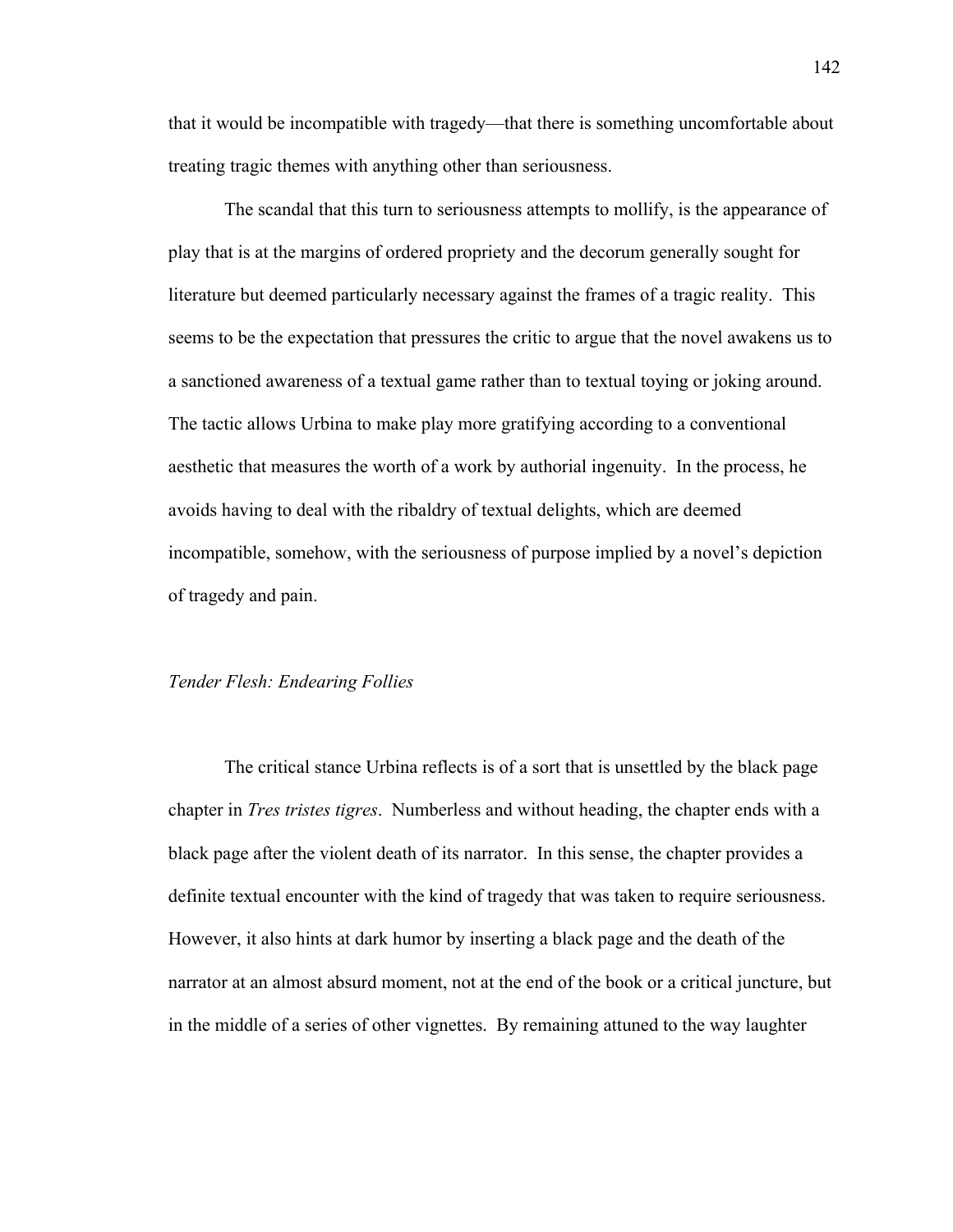renews and humanizes with its introduction of the bodily material realm, one is able to explore this undercurrent of humor alongside the tragic.

The chapter itself breaks off from those that precede it and tells roughly of a man from the country (the narrator) who visits someone he does not know personally but who a third party has led him to believe may help him out of the dire straits in which he finds himself – now destitute and hungry. At the end of the chapter, the man shoots the narrator. As he falls to the ground, the chapter ends with a black page. The plot of the chapter regularly directs attention to the tragic, from the man's despairing circumstances and constant hunger to the cruel outcome he suffers. The episode also stands out as one of the few scenes of explicit violence in the novel itself. Nevertheless, I would like to argue that along the way, the effect of tragedy is actually intensified by folly. This is largely because the narrator and even the man who shoots him are humanized through descriptions of their bodies that celebrate and affirm corporeal clowning, even under hardship. This play of the comic body draws the reader in closer to earth and grime in thematic contrast with an antiseptically distant reality that also appears within the chapter.

From the earliest moments, the lower material realm is evident in subtle ways. The chapter begins with the narrator looking to his own body and its dirtiness: "Antes de tocar me miré las manos: tenía una medialuna negra en cada uña" (57; "Before I knocked I looked at my nails: all of them were embellished with a black crescent of grime"  $47$ ).<sup>41</sup> This leads him to make what we learn is his second retreat so that he can now find something with which to clean his nails. Before finding "un palito" ("a twig") that he

 <sup>41</sup> Unless otherwise noted, English quotations of *Tres tristes tigres* are from Suzanne Jill Levine's translation, *Three Trapped Tigers*.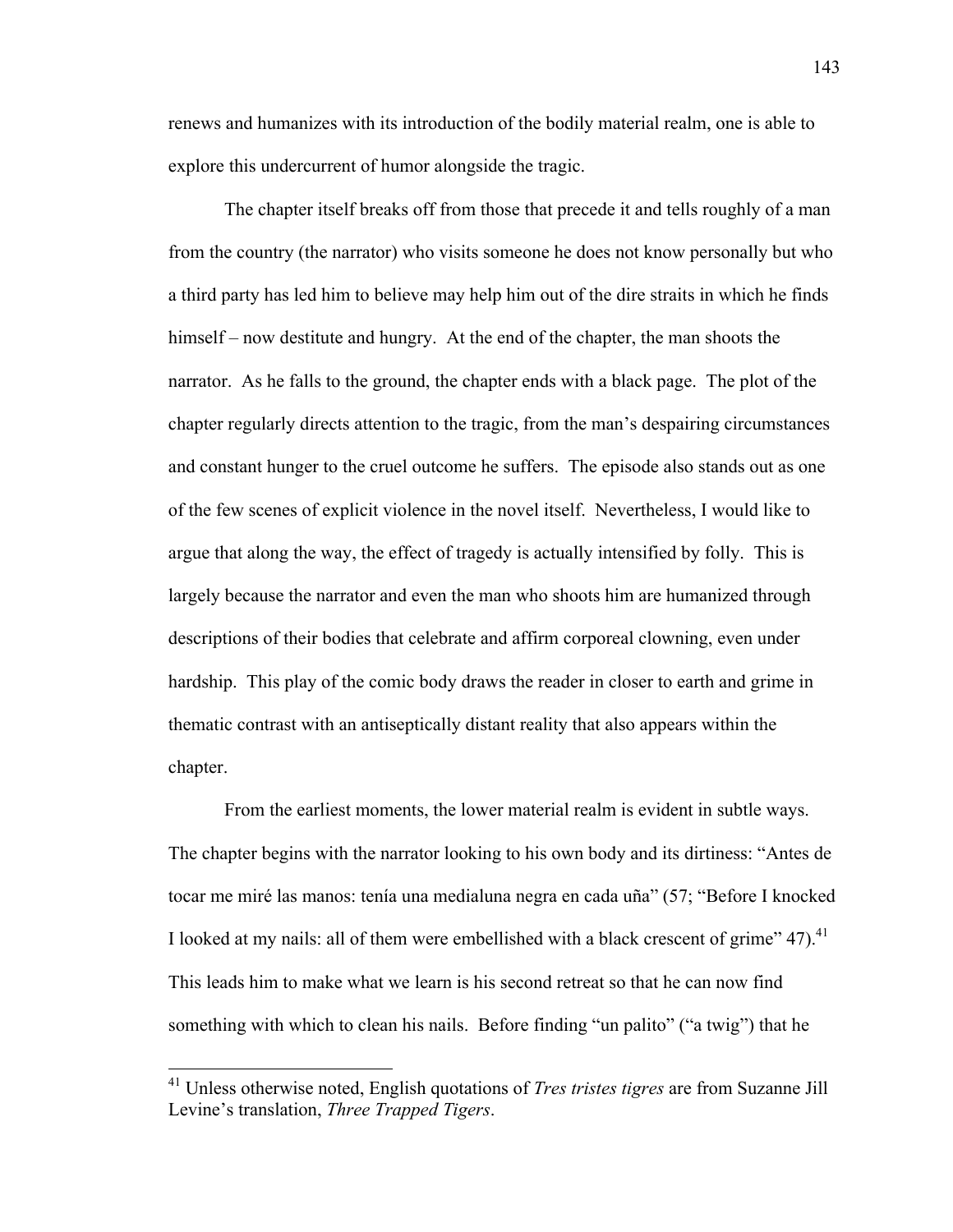will use to clean his nails, the man remembers what happened the first time he had to go back down and postpone knocking on the door moments earlier (57; 47). Of note here is that when he cleans his nails he uses a piece of wood, what is at hand but also another part of the common earth around him. That it is also the second time he has gone up and down the stairs, adds a certain sense of the ridiculous repetitions he has to perform even as it expresses the difficulty of getting to knock on the door. Finally, he relates that on the previous descent "[e]l zapato izquierdo casi soltó el tacón" (57; "the heel of the left shoe had almost come off" 47). In his remembrance of that descent, he also creates the first explicit comic act and joke:

> tuve que asegurarlo taconeando como un vesánico en la acera. No conseguí apretar el tacón, pero sí que una vieja que paseaba un perro se parara a verme desde la acera de enfrente. "Soy la respuesta cubana a Fred Astaire", le grité, pero hizo como si no oyera: fue el perro quien respondió ladrando como otro loco más en aquel pedazo tranquilo de calle. (57) I'd had to mend it by banging on the sidewalk like a maniac. The two

> parts refused to stay together and of course an old woman walking her dog had to stop and watch me from across the street. 'I am Cuba's answer to Fred Astaire,' I yelled, but she acted as if she hadn't heard me: it was her dog that answered, barking like one more lunatic in that quiet street. (47)

Right away, there are several jokes. First the physical comedy starts things off, in a scene that is more reminiscent of Chaplin than Astaire – banging his foot and terrifying the passerby, but not so much that the woman breaks her decorum or distance. His remark works in multiple ways. It creates anything from a comment on the absurdity of national symbols to the ridiculousness of trying to fit Cuba into Hollywood, and a comparison of that task to attempting to re-attach a heel that has broken off. At a very basic level, however, the scene maintains a juxtaposition between the impossibly pure world of 1950s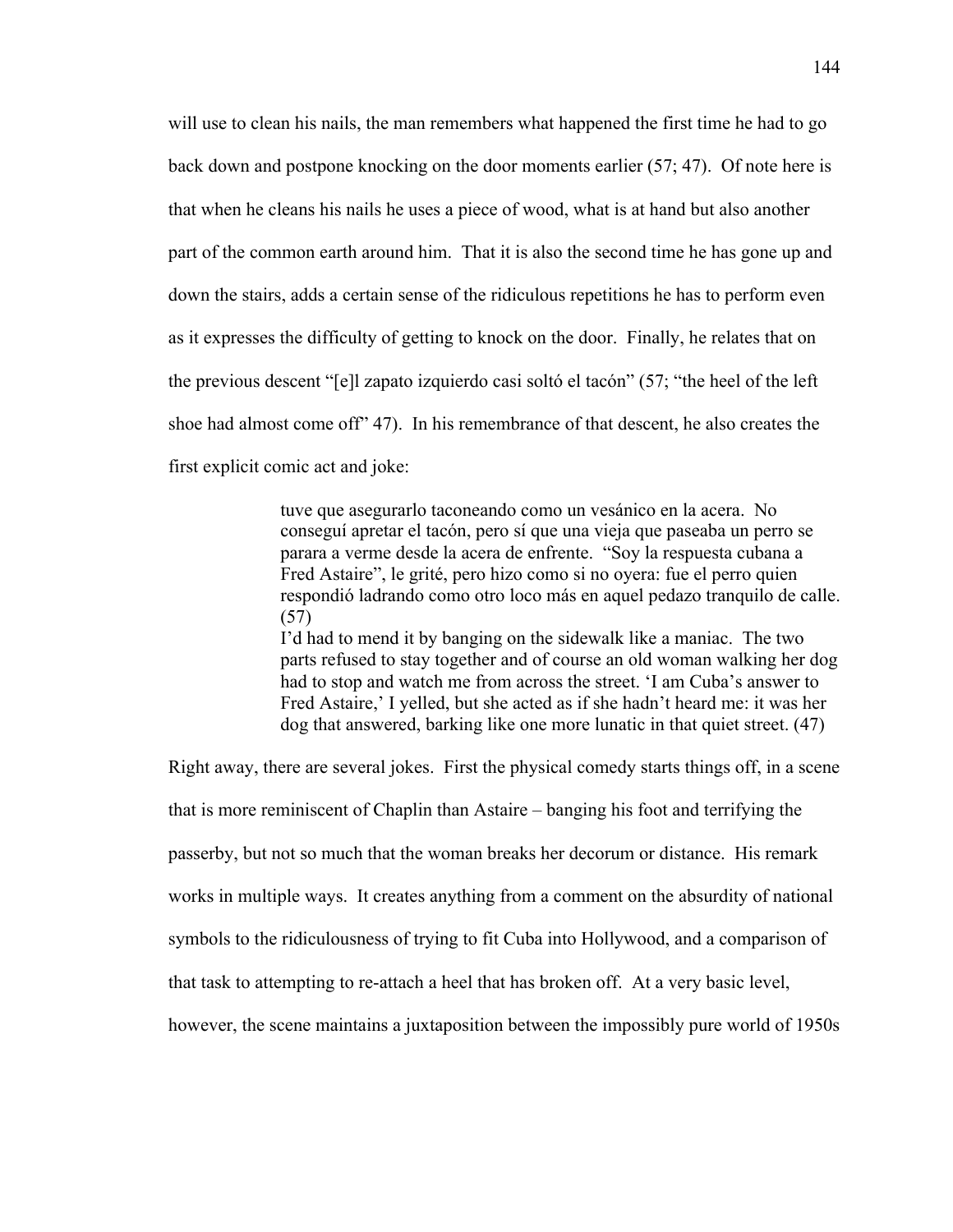Hollywood and the plain one in which heels detach and one must groom with twigs nearby.

Thematically opposed, then, we have Astaire and the lady with the dog, versus our narrator's heel stomping and the twig. That contrast continues as the narrator enters the house. After his second climb, a servant of the house answers and views the arrival of the narrator contemptuously. When the man fumbles around for a piece of paper with something written on it (just what is written on it – we never fully learn) and hands it to the servant, the servant takes it "con un gesto antiséptico" (58; "with an antiseptic gesture" 48). While within the story this suggests a reaction to the narrator's appearance and indecorum, the moment sustains the thematic contrast between the humanity of the lower material realm and the inhumanity that cleanliness entails. The latter becomes unnatural and difficult to relate to, while the former expresses intimacy with a body that is awkward, dirty, and lovable.

When the man from the country walks in by the foyer, he describes seeing another man and we are introduced to a slightly different register of humor than that of the street. Inside, the narrator describes what he sees:

> [v]i frente a mí un hombre joven (cuando entré estaba a mi lado, pero me volví) de aspecto cansado, pelo revuelto y ojos opacos. Estaba mal vestido, con la camisa sucia y la corbata que no anudaba bien separada del cuello sin abrochar sin botón. Le hacía falta afeitarse y por los lados de la boca le bajaba un bigote lacio y mal cuidado. Levanté la mano para dársela, al tiempo que inclinaba un poco la cabeza y él hizo lo mismo. Vi que sonreía y sentí que yo también sonreía: los dos comprendimos al mismo tiempo: era un espejo. (58) I saw a young man opposite me (he was to one side of me as I entered, but I turned around), tired-looking with ruffled hair and hollow eyes. He was badly dressed, his shirt was filthy and his loosely knotted tie hung free of his collar, which had no button or clasp. He needed a shave and a limp unkempt mustache drooped round the corners of his mouth. I raised my hand to shake his, bowing slightly at the same time, and he followed suit.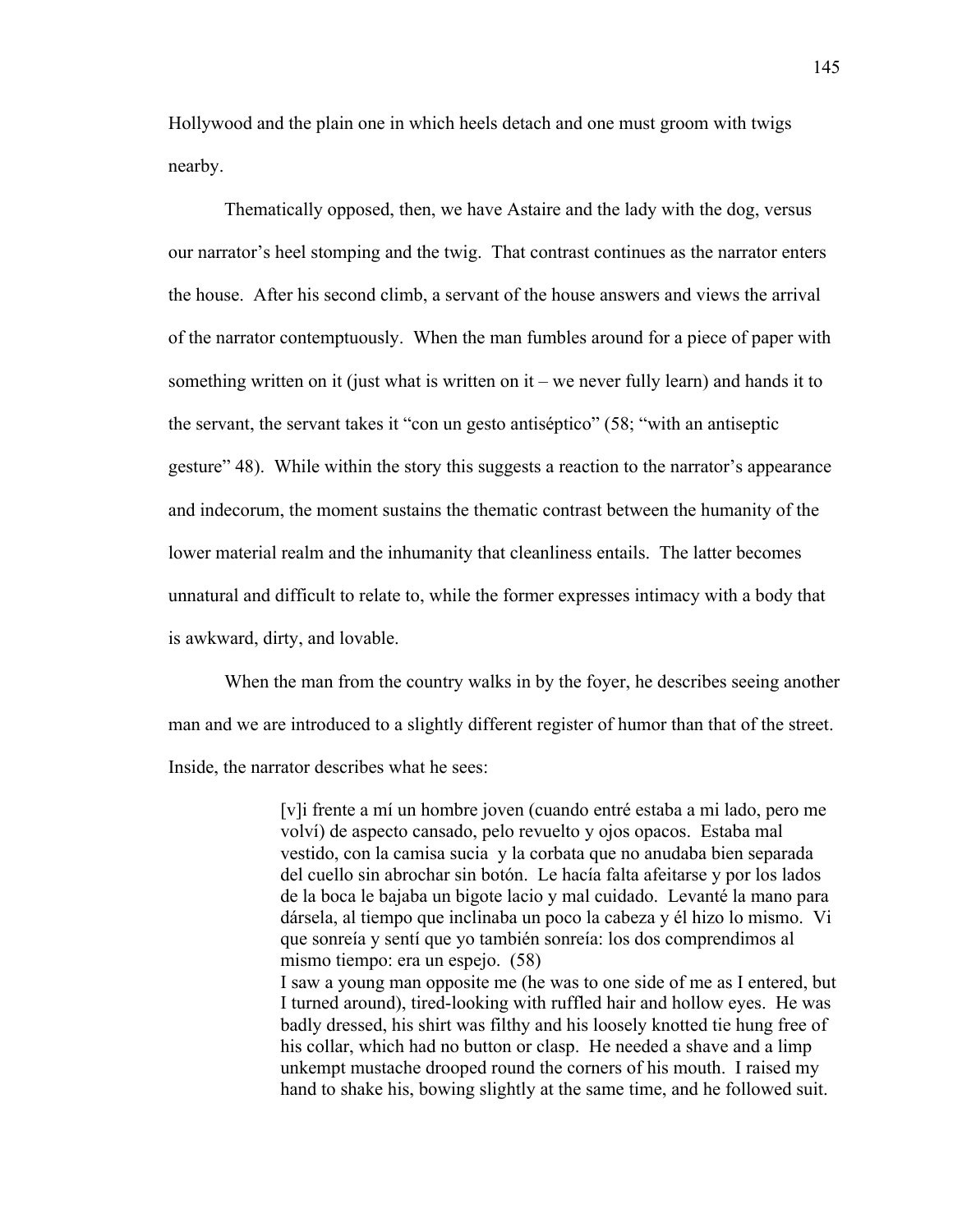I saw he was smiling and sensed that I was smiling too: we both got the message at the same time: it was a mirror. (48)

One still finds a degree of clowning, but this is accompanied by an extended unveiling or surprise at the end of the visual "joke" that is generated in prose. Likewise, when he says "los dos comprendimos al mismo tiempo" ("we both got the message at the same time"), this prolongs the illusion of the two entities until the final moment when the mirror is revealed. The moment captures a distinct playfulness and elicits a kind of sympathy for the innocent antics of the narrator.

In contrast to a sense of sympathy, the man who answered the door stands and responds to the mirror handshake entirely differently: waiting impatiently and directing the unwelcome guest to a waiting room. On his way out of the hallway, the narrator sees "jarrones con flores artificiales" ("vases of artificial flowers") and "una mesa con revistas" (58; "a table with magazines" 49). Both the flowers and magazines register with the clean distance of the lady with her dog and the servant with the "antiseptic gesture." The vase of artificial flowers does this for obvious reasons, its contrast to the natural grime of his nails and the twig. The magazine's role is not revealed until later when the narrator observes that Gabriel, the man on whom he has called, is "una celebridad, un magnate, un líder político" (62; "a celebrity, a tycoon, a political leader" 51) and that his image appears regularly in magazines and other media. The magazines, or media images of Gabriel, become a point of contrast in ideal form to the narrator's experience of the celebrity's bodily degradation moments later.

The text presents this contrasting degradation when Gabriel walks in and he receives a scrutiny with a rather different point of focus than that provided by the press: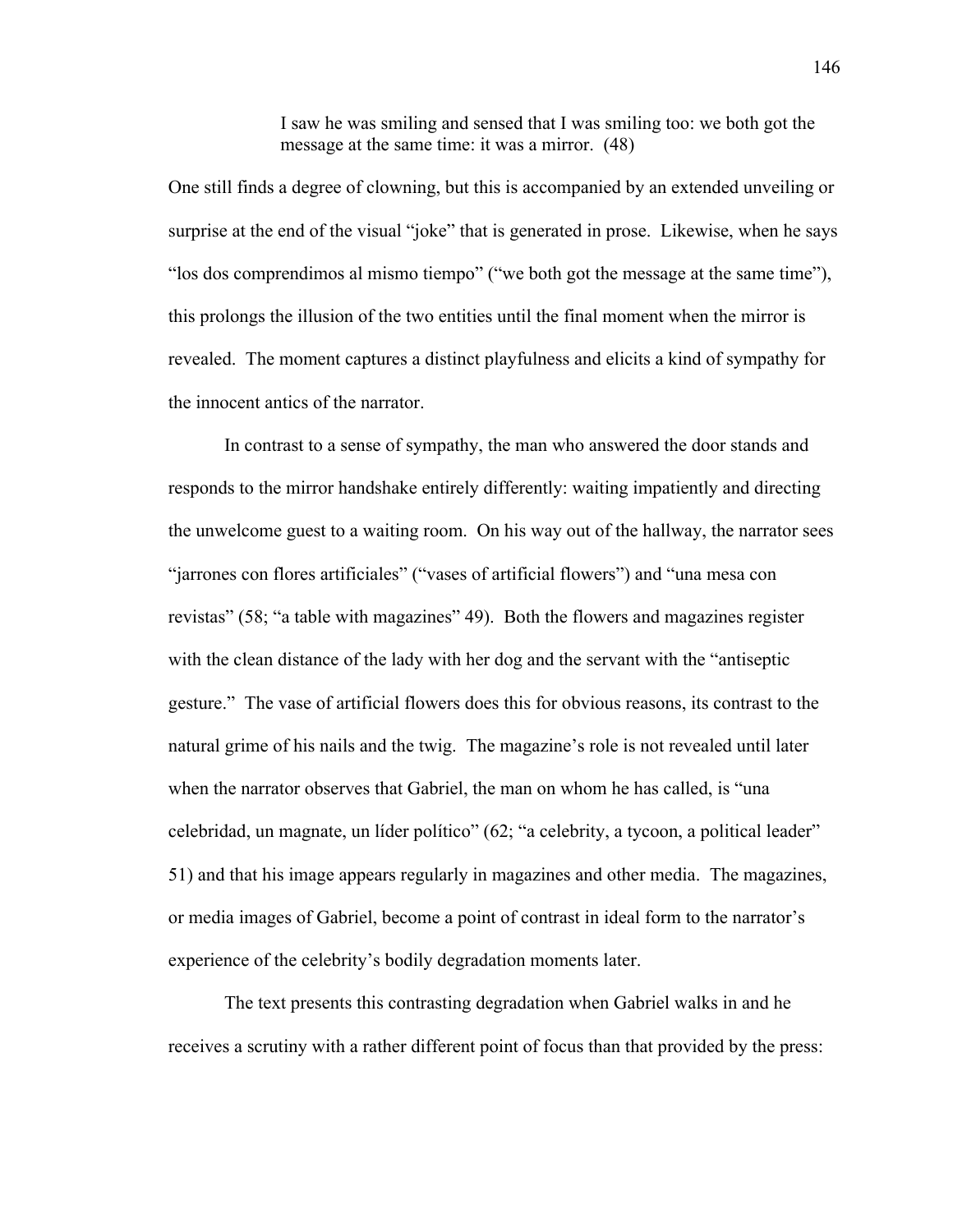[n]unca lo había visto en persona: nada más que en la televisión, de pasada, comiendo perros calientes uno tras otro, mientras anunciaba una marca de salchichas. Eso ocurrió hace tiempo y ahora era una celebridad, un magnate, un líder político. Los perros los comía de verdad, porque estaba gordo, indecentemente. (60-1) I had never seen him in the flesh: only a passing glimpse of him on television eating hot dogs one after another to advertise a brand of sausages. That had been a long time ago and now he was a celebrity, a tycoon, a political leader. He really must have eaten the hot dogs because he was fat, indecently so […]. (51)

The ideal image of him on television contrasts with the comic vision of him in person.<sup>42</sup> While clearly the narrator makes fun of him in unflattering terms, the comic vision also provides a space that contrasts with the media image and in this sense very tenuously aligns Gabriel's body with the corporeal comedies of the narrator against the antiseptic snobbery of the servant, the woman on the street, the artificial flowers, and images of people on television.

The chapter ends when the narrator asks for Gabriel's help and we learn that he is the son of a woman that Gabriel knows and that he has left the country because he wants to be a writer for theater or television and "[a]llá no hay futuro para nadie" (62; "[t]here's no future for anyone there" 52). Gabriel tries to dissuade the narrator, telling him the city is no place for "un muchacho de campo como tú" (62; "a country boy, like you" 52). The class differences of the country versus the city signal a break from the shared corporality of Gabriel in person and the narrator. That break intensifies when Gabriel calls the narrator by the name of Antonio even after he corrects Gabriel and reveals to us that his own name is Arsenio. The first mention of his name personalizes the narrator further, at a critical juncture. Gabriel ominously continues to depersonalize him by calling him

 $42$  Levine's translation accentuates this point in a felicitous way when she phrases the idea of seeing him in person as seeing "him in the flesh."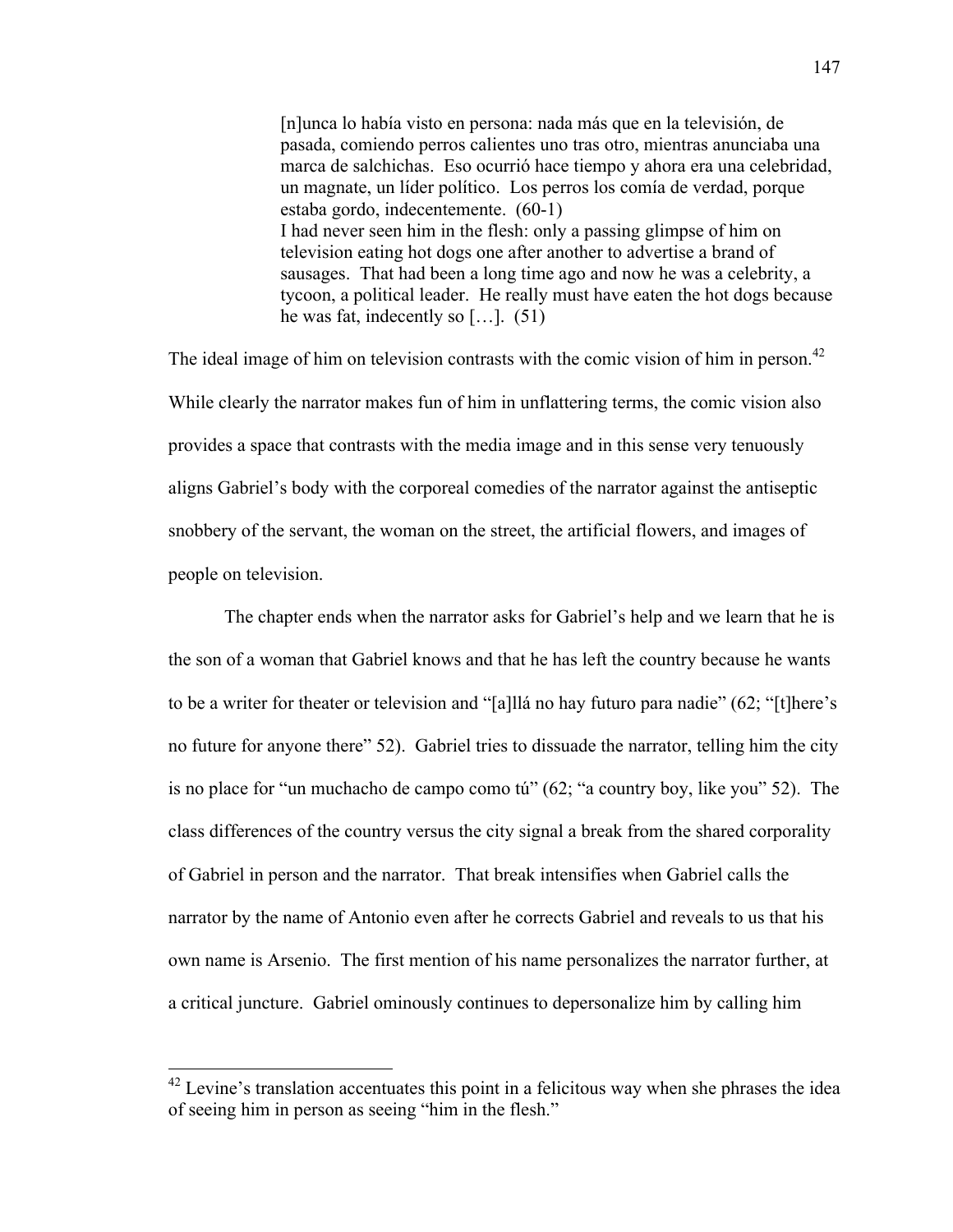"San Antonio" ("Saint Anthony") and asks if he wants "una ayuda" (64; "a start in life"

54). The narrator answers that he does and Gabriel accedes:

—Bueno, te la voy a dar —dijo y levantó la pistola y apuntó para mí. Estaba a menos de dos metros. Disparó. Sentí un golpe en el pecho y un empellón en el hombro y tres disparos que me parecieron llamadas a la puerta. Me aflojé todo y caí para delante, sin ver ya, mi cabeza golpeando, duro, el brocal de un pozo que había en el suelo y caía dentro. (64) —Good, I'm going to give you one, he said, raising his pistol and leveling it at me. He fired from a distance of less than two yards. I felt a blow in my chest, a violent jolt in my shoulder and a savage kick in the pit of my stomach. Then I heard the three shots, which sounded like someone banging on the door. My body went limp and I fell forward, already blinded, my head hitting hard the hard shoulder, the mouth of a well instantly dug in the floor. I fell into. (54)

A black page provides a visual depiction of the blackness of death into which he collapses (65; 55).

The same body with which he provided his comedy, now serves to express the cruel and tragic ending in a flesh that is more tender for all its earlier acts. That playfulness now confronts the finality of a black page. The innocence of his folly and the personalized qualities that came to the foreground make that violence more vicious. Less an inevitable functioning of a process, the result seems more avoidably tragic. That the comedic corporality of Gabriel who is one part sausage joke and one part fleshy reality should now return to an antiseptic cruelty adds to the startling quality of the conclusion when juxtaposed to his earlier depictions in which he even seemed vulnerable when appearing to stutter while talking with the narrator (60, 63; 50, 53). Gabriel's stutter, too seems to diffuse violent tension just before it re-emerges.

While it is something of a commonplace to say that we laugh so as not to cry, the ending of the chapter suggests that, in some sense, bodily follies capture something more intimately comic and that as a result laughter may accentuate tears. That is, the chapter is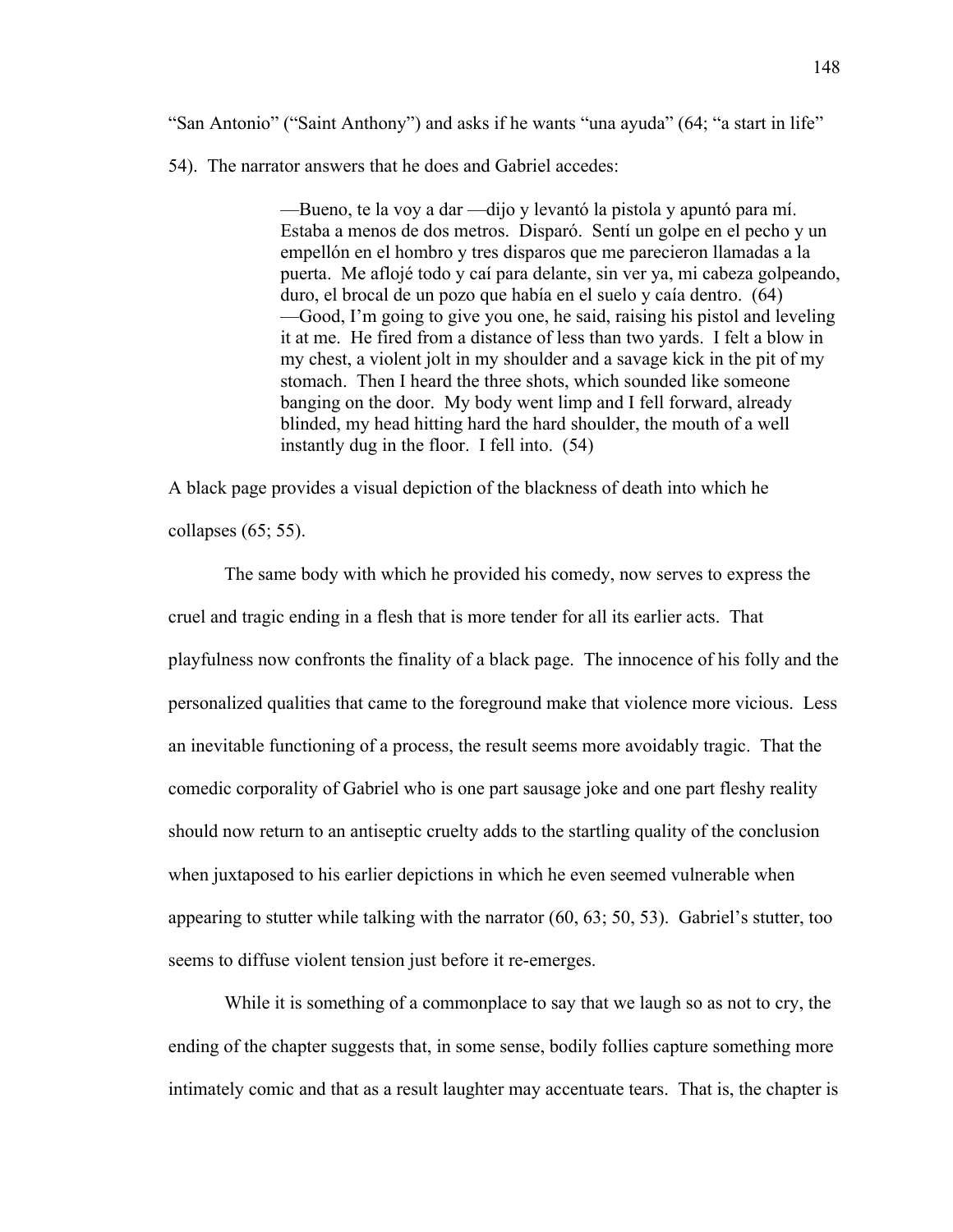no less poignant for the moments of frivolity and clowning that intermingle with and precede the "tragic reality" that the text also depicts. The risk, then, that the scene draws attention to is that in wishing to do justice to a tragic reality we may miss some of the richness or complexity of feeling in the text. In the current example, we might even fail to appreciate some of the unexpected ways in which tragedy and comedy do not so much collide as collude.

## 3.3 Grotesque Follies of the Body

## *The Grotesque: The Gaping Mouth*

A second strategy of corporeal folly in the novel develops along another track but picks up some of the black page chapter's contrasts between bodily authenticity and antiseptic commercial culture. Since this second track of folly draws on a sense of the grotesque with close parallels to elements of Bakhtin's conceptualization of this phenomenon in Rabelais, it is necessary to briefly review two aspects of that theory that will prove distinctly pertinent to this feature of *Tres tristes tigres*.

For Bakhtin, an important part of the grotesque lies in the image it crafts of the face. To illustrate the function of the grotesque, he begins by noting how "eyes have no part in these comic images" and explains that this is because ordinarily eyes "express an individual" (316). When eyes appear in a grotesque description, they protrude and, in that corporeal outgrowth, suggest the explosion of the confines of the individual (316). It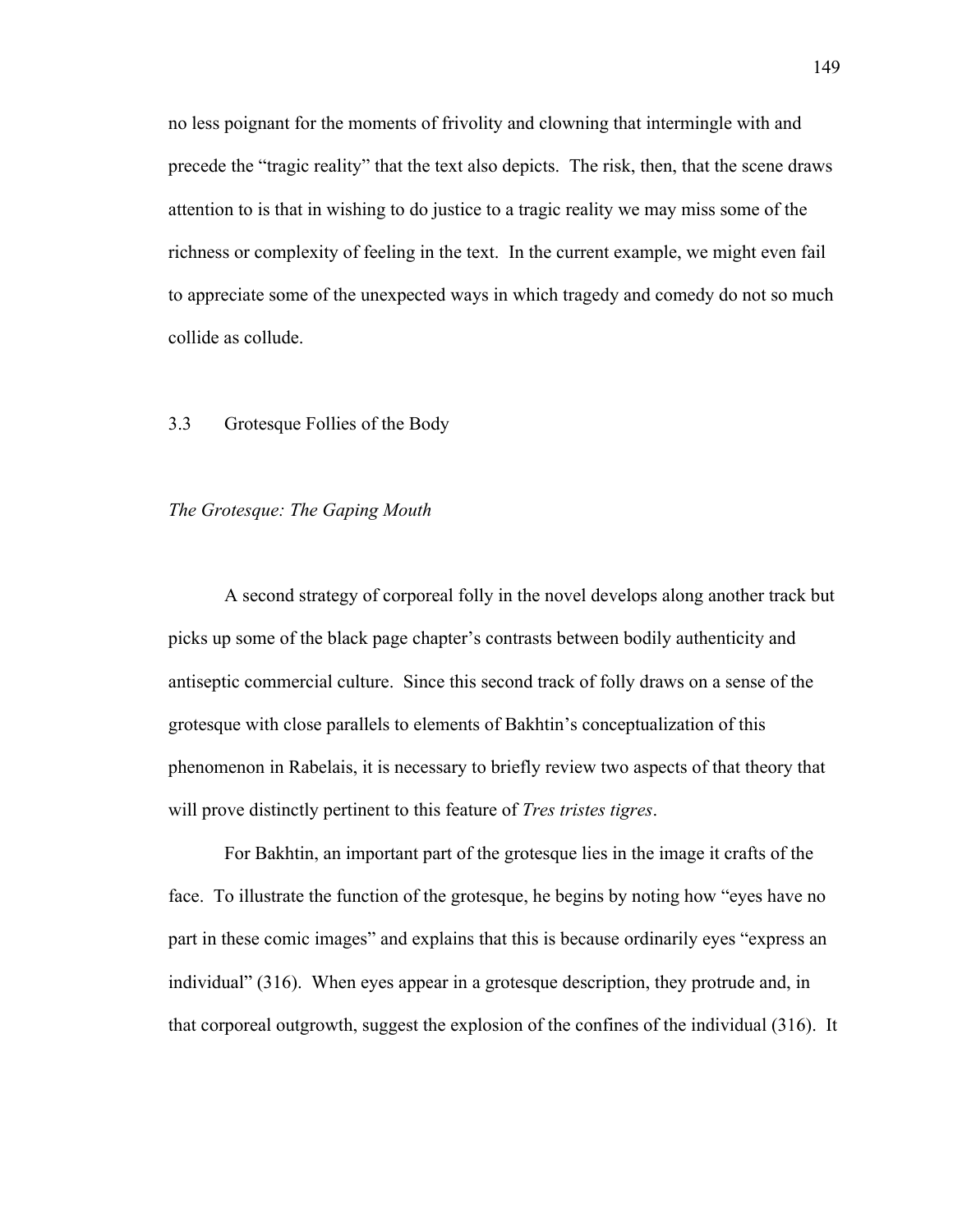is in that growth and altered experience of confines that facial features become a place for the grotesque (316-17).

While eyes may play a part, it is the mouth that is "the most important of all human features for the grotesque" (317). Indeed, the gaping mouth often predominates to the point that "the other features are only a frame encasing this wide-open bodily abyss" (317). The "bodily abyss" of the mouth, in turn, proves integral to the limitlessness of the grotesque body. It is neither a simple exaggeration, nor even a repugnant one. Instead, the gaping mouth's amplitude provides an ecstatic experience: "the body swallows the world and is itself swallowed by the world […]" (317). As an exaggeration, then, the gaping mouth is notable for removing the individuality of the face and of those around its grotesque formation.

The laughter that ensues is a response to bodily excess. What might have seemed solely destructive is instead crucial to understand through laughter and an element of the comic that provides a sense of renewal accompanying destruction and effacement. As a style of depiction, the grotesque is also envisioned as eliciting non-satirical laughter that plays between debasement and renewal. More specifically, Bakhtin argues that the laughter of grotesque images addresses the kind of terror that "is used by all religious systems to oppress man and his consciousness" (335). Rather than succumb to this oppression, "folk images relating to this struggle helped to develop true human fearlessness" (335). In this way, people could appropriate an overwhelming experience by situating it on the more manageable scale of the body. The ecstatic element of exaggeration dissolves a sense of the individual, but it establishes a sense of community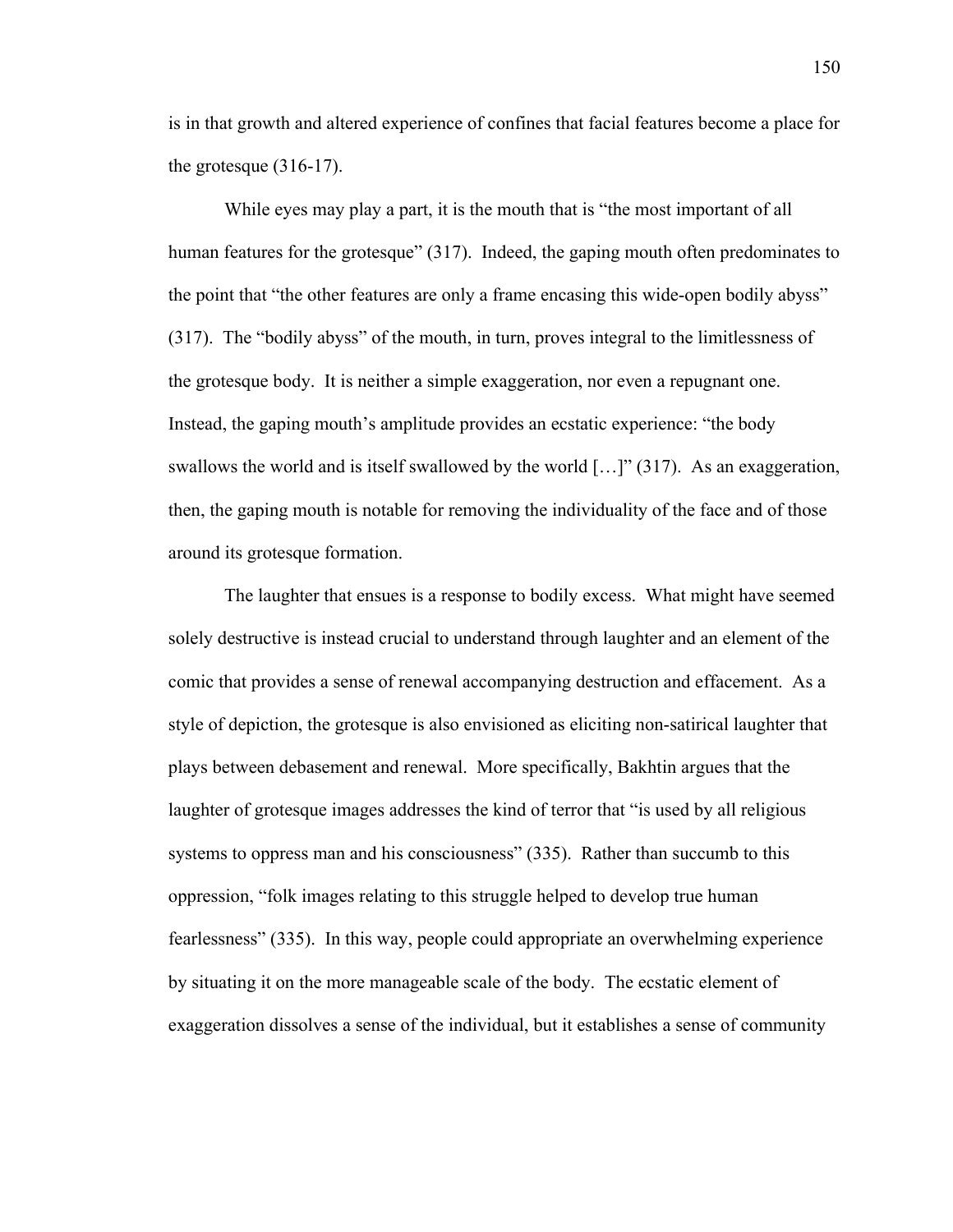in shared laughter at folk images. In *Tres tristes tigres*, that process plays out partially in the use of a group's response to dominant mass culture by embracing the grotesque.

For the moment, however, we may note simply that the grotesque translates crisis into laughter and allows for something else to emerge where fear formerly kept it in check. By laughing when these conventions are incorporated into the world of the grotesque, one renews the world of the risible subject as it resists the dictates of a serious institution. In Bakhtin's case that resistance is to the church, whereas in Cabrera Infante's novel, resistance becomes a way of forging authenticity in response to ideals that no longer seem to capture that part of the past that matters to memory.

# *The Grotesque: Scatological Appropriation*

In addition to the play of size that he describes in relation to the body and facial features, Bakhtin highlights another element of the grotesque that links his analysis to the happenings of Cabrera Infante's novel. This can be observed in Bakhtin's reading of scatological laughter. Whereas the exaggerations of size mark a folk transformation that replaces the individual in terror with a risible shared space of response, scatological laughter proceeds by a different mechanism: "Dung and urine lend a bodily character to matter, to the world, to the cosmic elements which become closer, more intimate, more easily grasped, for this is the matter, the elemental force, born from the body itself" (335). Here too there is an appropriation, for scatological material "degrades and relieves at the same time, transforming fear into laughter" (335).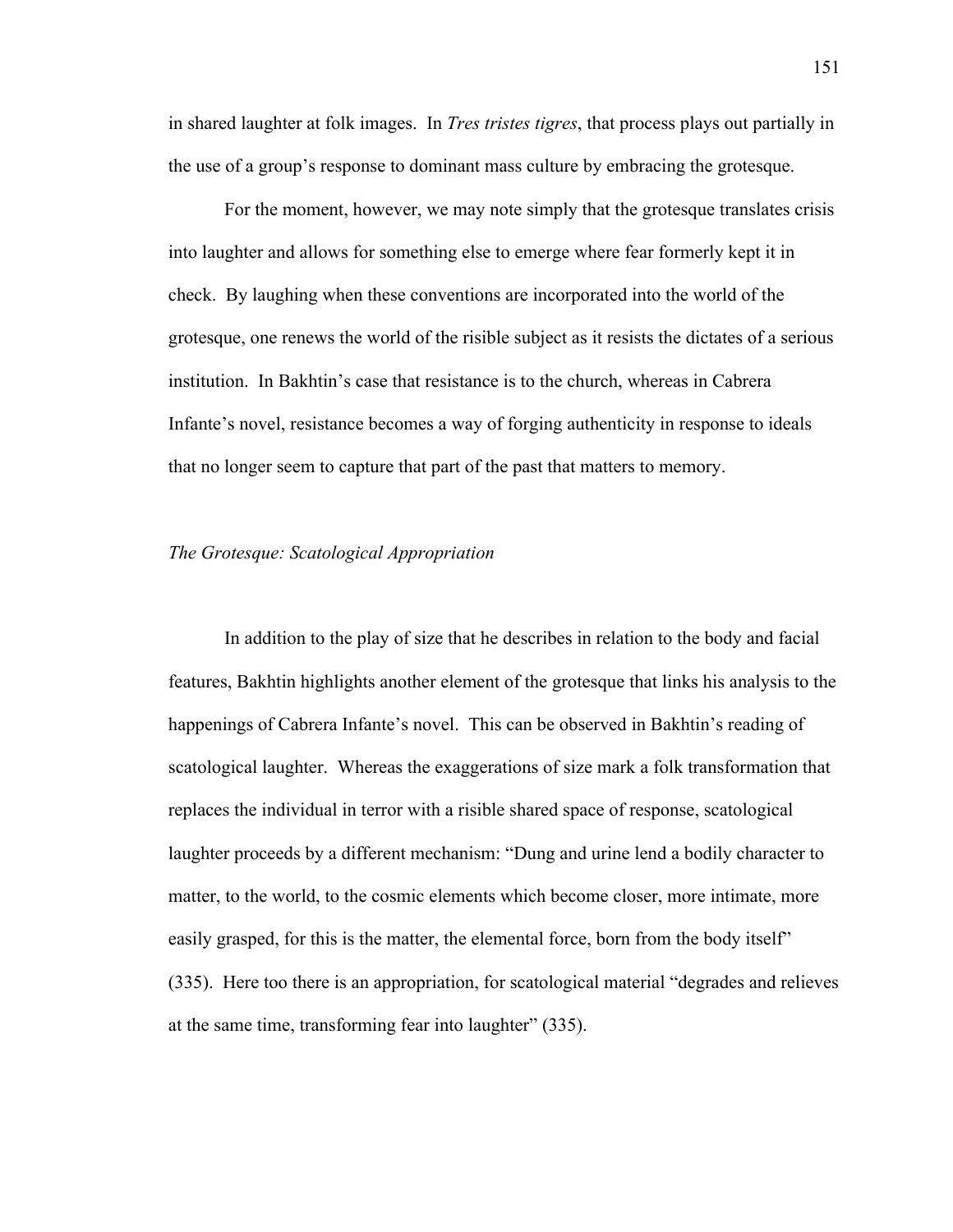In that transformation we witness a process of folly. However, what is notable about this area of the grotesque is that dung and urine become the body's comic interpretation of otherwise fearfully restrictive matter, "represented in the material bodily lower stratum [that] is degraded, humanized, and transformed into grotesque monsters. Terror is conquered by laughter" (336). Whereas with corporeal exaggeration, the body is the site of laughter, now it is also the engine. That is, the grotesque may either transform the body or be the product of the body's transformation.

Rather than an act of simple caricature or degrading alienation, in conjunction with laughter, the grotesque provides something more intimate in its appropriation and even in the sense of folk community that it renews. Just as laughter in its non-satirical emphasis also generally acquires a renewal of the sort observed in the black page chapter's endearment, the grotesque produces images that confront but which also redefine fear and dominant authority by measuring these on the more manageable scale of the body.

*Sites of the Grotesque in Tres tristes tigres: the Long Night, the Morning After, and the Writing on the Stall.*

In a series of inter-related scenes that draw out a grotesque register for the laughter of renewal, Cabrera Infante continues the contrast between antiseptic remote realities and a human messiness that the black page chapter introduced. Whereas in the earlier episode the man from the country was the means for inserting that material world in contrast to city snobbery, upper-class comforts and media images, now the place of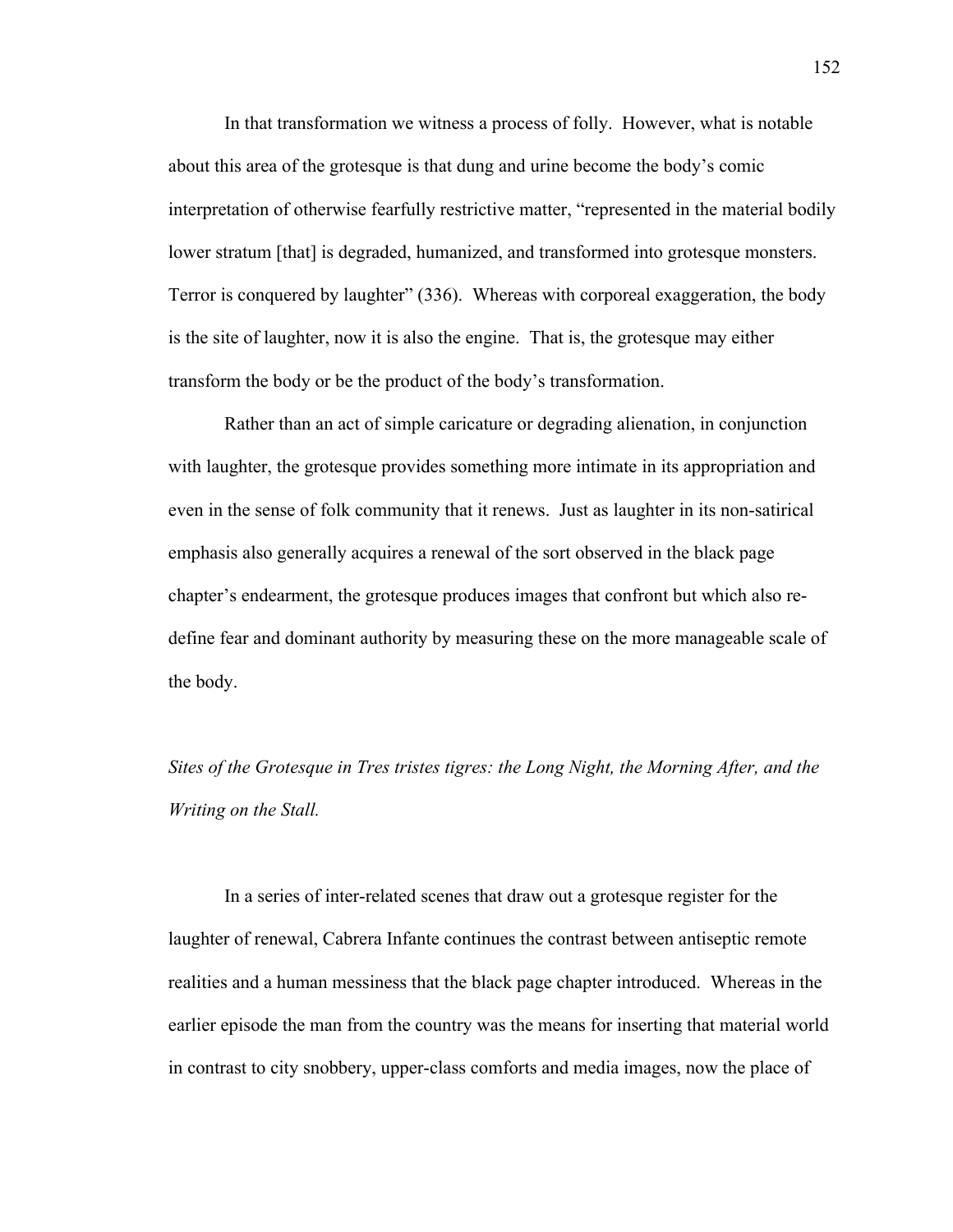earthiness is in a particular side of the city itself, *la farándula* or the nightlife and all its spectacles as explored by a press photographer. In what follows, I examine two scenes from the night and one from the morning that follows. The narrator's experience of bodily misadventures in the night will form the primary locale for a new set of follies. Formerly, the lower material follies that uncrowned ideals entailed bodily clowning in a strategy of endearment, now it is the immersion of the world into the grotesque that provides a sense of the stifling ideals beyond the lower material realm.

In the first two scenes, that folly is articulated in a male libido that unravels an ideal notion of attraction to a female body. Thus, in these sequences as well as in others that play out along these lines in the novel (e.g., when Silvestre relates his comic exploits and contrasts these to a Hollywood storyline and conventions, 177-82; 167-72), it is the female body that provides a grotesque materialization that becomes a locale for introducing an experience of plainness that contrasts with attempts to glamorize eroticism through remote ideals. In each, romanticizing tendencies are ruptured with a laughter at the shared non-glamorous and more humanizing experience of the body. A third scene, the morning after a night's excursions, captures the experience of the grotesque in the body of the narrator himself as he awakens.

It should be noted from the outset, that the follies of the first two scenes are largely developed within the frames of gendered role-playing, in which the male narrator nonetheless comes to pursue comically grotesque corporality. So while it will be useful to observe the way the scenes play within the frames of a narrative of male desire for female bodies, we should not deceive ourselves that even this folly deals with bodies (or the narratives that could surround them) in a comprehensive fashion. Neither should we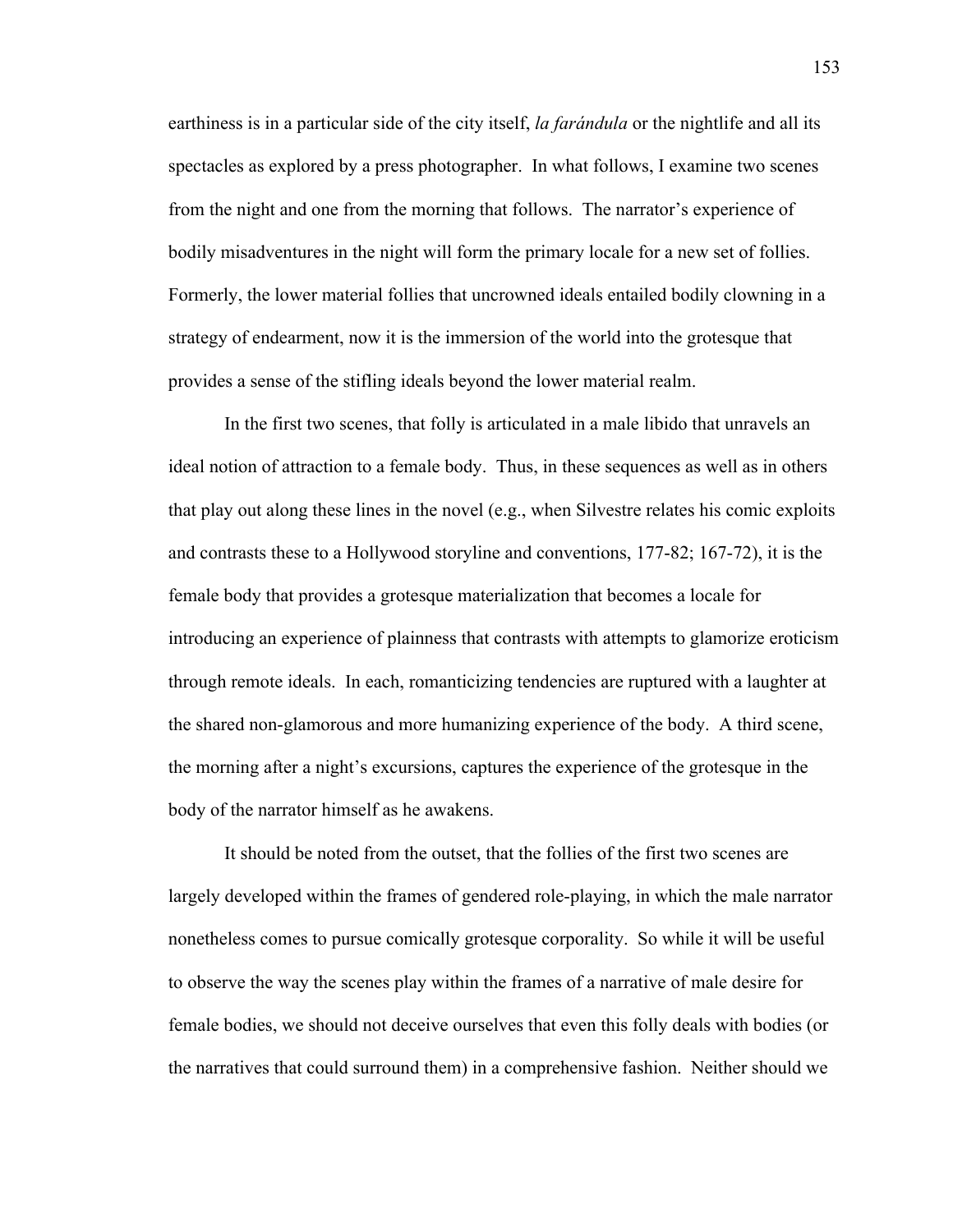believe that it provides a renewal or appropriation for all. Rather, the scenes attempt to deal with a very limited set of dominant ideals, while entirely ignoring others—including those they support in their own problematic way.

That said, in the course of the third scene of corporeal misadventure, the morning after, we are made more explicitly aware of what is at stake for the novel itself in this and the other scenes of folly that span the endearingly comic and the vulgar: a sense of the authenticity of writing itself when it attempts to ground itself with a corporeal sense of the past. That the memory of that past it attempts to support is selectively developed from a particular perspective does not alter the basic attempt the novel makes to suggest a space in the body from which to confront other ideals. It does, however, suggest that we should remain aware of the limitations of that attempt in the novel's case.

I conclude by examining one final exchange in which a character (nicknamed Bustrófedon) proposes that literature should be written either on the walls of bathrooms or in the air in conversation. I proceed to link this to the epigraph with which the novel begins to propose that the novel attempts to stake a claim to a sense of authenticity through the proximity of the body to writing. It is important to qualify this effort, by noting that the follies of the body that the novel offers are situated within experiences that themselves may require redefinition through folly. While I take it that the text does not provide that redefinition, the technique of frivolity it applies to other ideals makes it impossible to fully close off the possibility of such laughter at the novel's own notion of authenticity.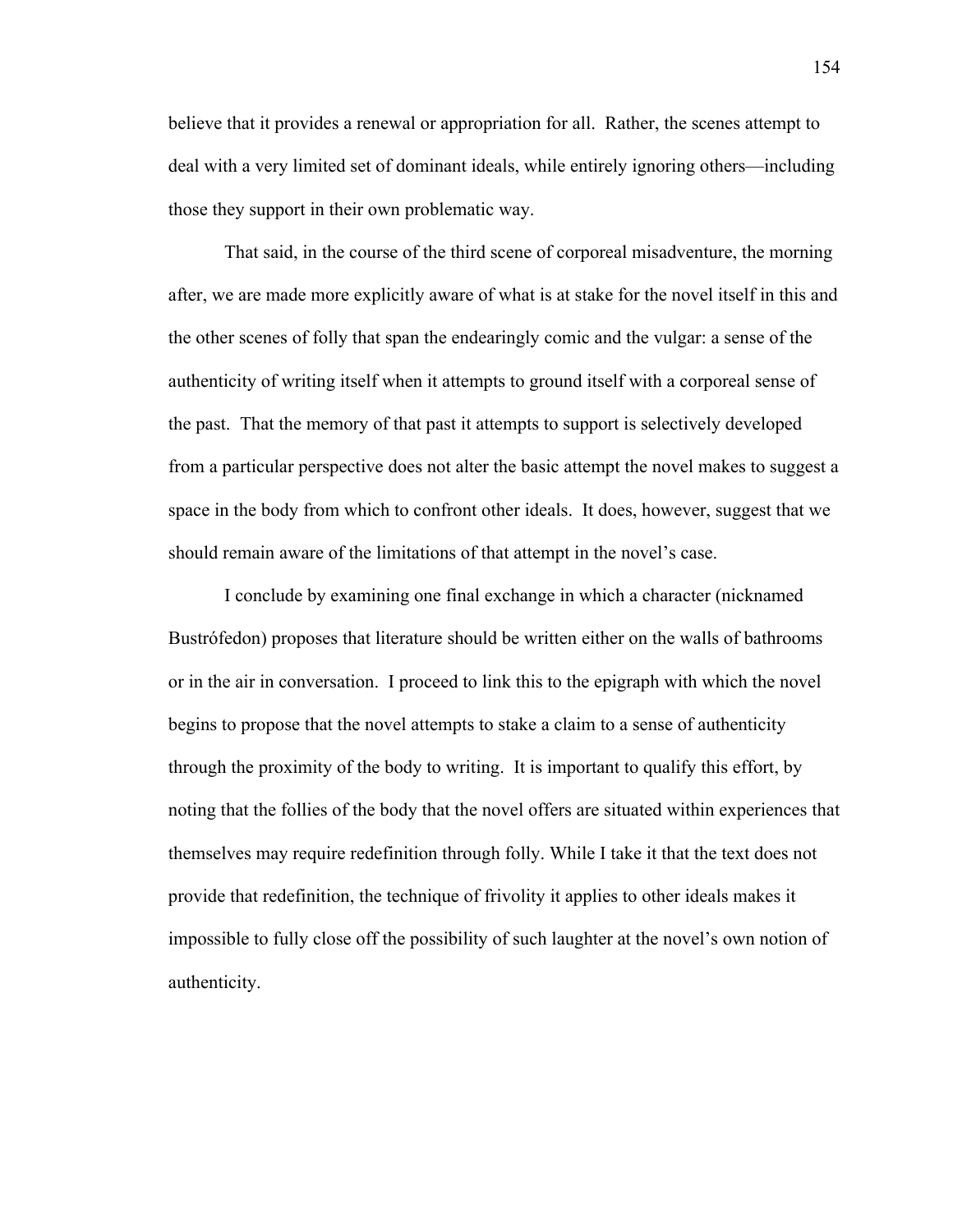The first scene of the three grotesque sequences begins with a descent into the

nightlife itself and a new narrator's immersion in the material reality of *la farándula*.

Immediately following the black page chapter, the scene continues the sense of a collapse

into darkness and transforms the shade of death into the shadows of nightlife. The

narrator, now a photographer variously referred to in the novel by the monikers of *Códac*

or Nadar, describes running into a character of that nightlife, Vítor Perla:

Vítor tiene una revista que se dedica a poner muchachitas medio encueros y a decir: Una modelo con un futuro que salta a la vista o las poderosas razones de Tania Talporcual o la BB cubana dice que es Brigitte la que se parece a ella y cosas parecidas, que no sé de dónde sacan porque deben de tener un almacén de mierda en el cerebro para poder decir tantas cosas  $[\dots]$  (66-7). Vítor has a magazine entirely devoted to half-naked girls […] and captions like: A model with a future in sight—or rather two! […] and so on and so forth, so much so that I don't know where the hell they get their ideas from, they must have a [storehouse of] shit […] in their heads to be able to talk like that  $[\dots]$ . (56)<sup>43</sup>

While Vítor's published works degrade through tacky insinuations that only allude to the body ("un futuro que salta a la vista"; "a future in sight—or rather two!") next to photographs of similarly clichéd diminutive references to female bodies ("muchachitas medio encueros"; "half-naked girls"), the narrator goes directly to the lower bodily realm to challenge that cheap ideal. His joke, then, not only repositions Vítor and the magazines he publishes, but also introduces a grotesque corporality that counters the terms on which the body is presented in print.

<sup>&</sup>lt;sup>43</sup> The English translation of the current edition refers to a "shit factory," whereas the Spanish provides for an "almacén de mierda" or 'storehouse of shit' (67; 56).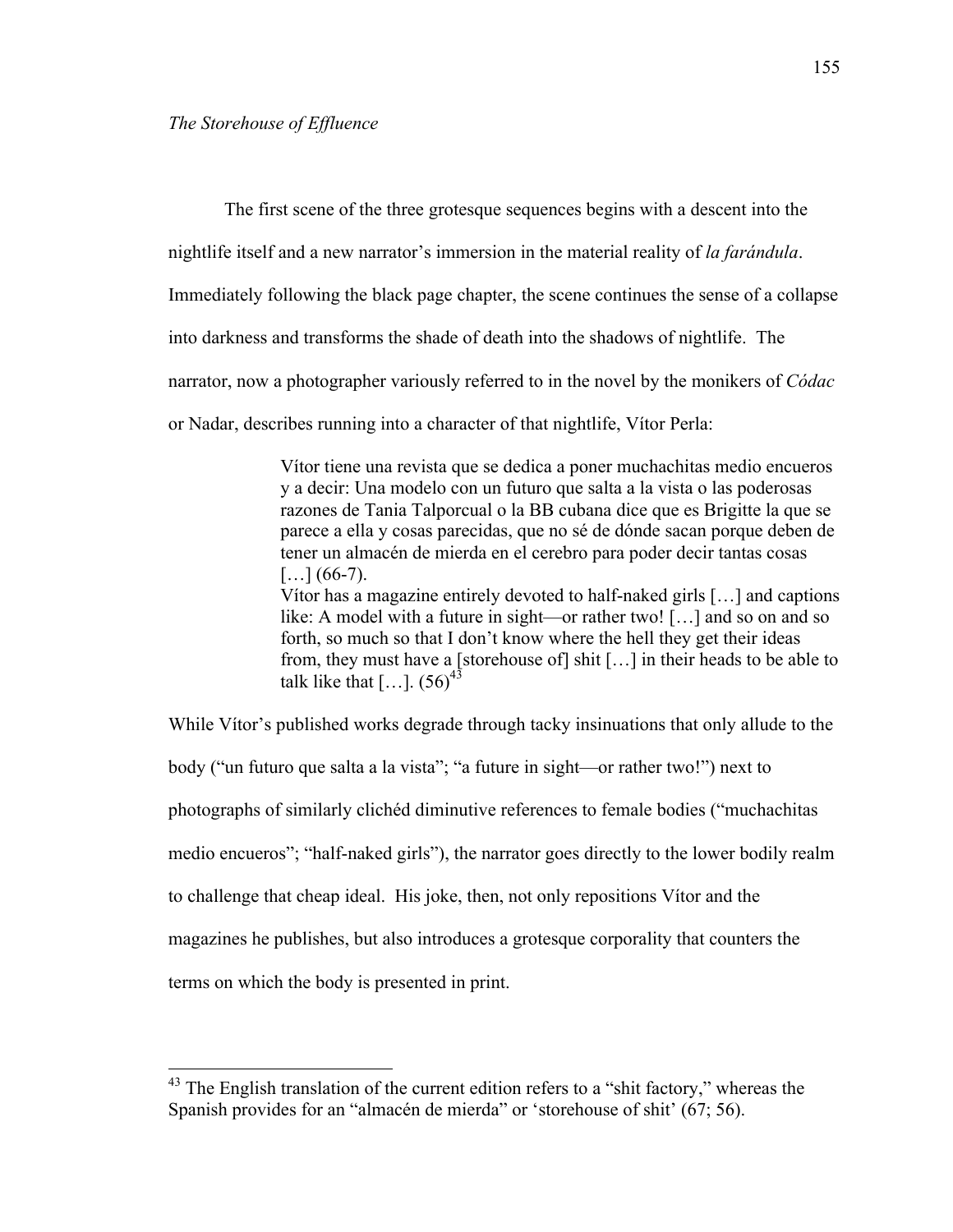Nonetheless, as his reflections wander and he contemplates how it offends him to think that this would be done to models that only recently were hard working young women, he too falls into the language of the magazine and its lurid ideals:

> [...] ayer nada más era manejadora o criadita o trabajaba en Muralla y hoy está luchando con todo lo que tiene para destacarse. Ya ven, ya estoy hablando como ellos. (67) [...] a part-time waitress who is now a full-time temptress, or who only yesterday worked in the garment center in Calle Muralla and who today is hustling her way to the top with all she's got. (Fuck, here I am, already talking like those people.)  $(56)^{44}$

While there is a degradation of Vítor and his magazines, there is also a kind of demotion of the attempt to seem above and apart from that world. He too slips into the ridiculous insinuations he has just berated and proceeds to laugh at himself for falling into the same effluence with which he has re-interpreted the cultural ideal of the pin-up. His slip also anticipates the difficulty of attributing straightforward readings that would treat that laughter as an unambiguous renewal. Even as he drags it down, there is a degree of ambivalence that may partially perpetuate that ideal.

## *Irena's Gaping Grin*

When Vítor suddenly introduces the photographer to someone nearby, the chaos of the night and the darkness of the club produce a kind of surreal effect where people suddenly appear: "y no sé de dónde sacó una rubita chiquitica […] sacó a Irena por un brazo como si la pescara del mar de la oscuridad […] " (67; "out of nowhere he produced

 <sup>44</sup> In some ways, his slip is more explicit in English. While still obvious in Spanish, an alternative translation of what he says could read as follows: 'she's struggling with all she's got to stand out. You see already, I'm already talking like them.'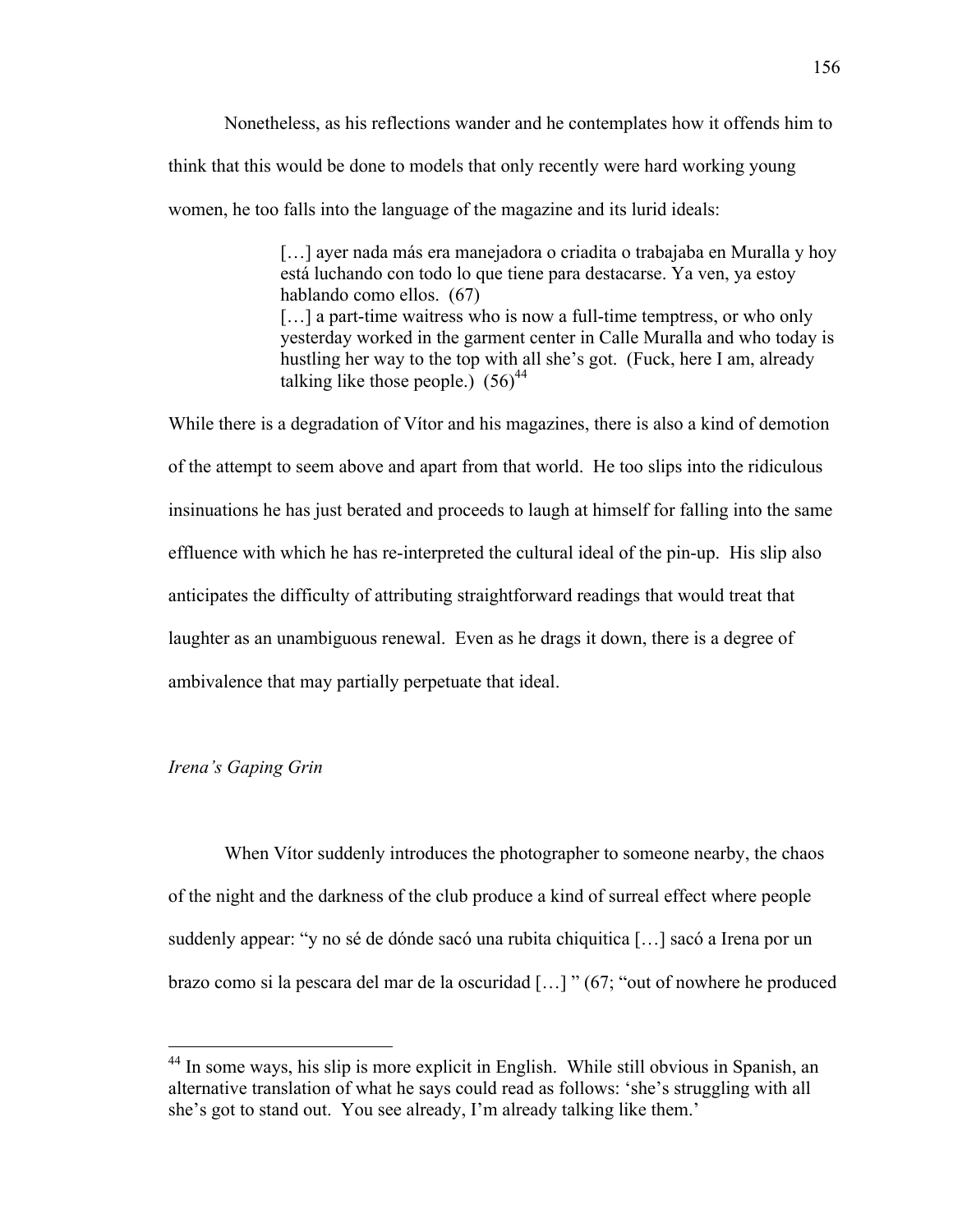the cutest little blonde […] he hauled [Irena] by the arm like fishing her up from the sea of darkness" 57). Vítor's 'catch' will become notable to the narrator along two seemingly contradictory lines: first, for her diminutive size, and then for her mouth and the way it seems to envelop and completely surround him. The narrator's eventual focus on the mouth does not take the obvious romantic route of describing lips, but rather exaggerates a fascination with teeth. The effect of that focus eventually magnifies Irena's mouth while the rest of her body shrinks ever smaller and disappears in the darkness.

Irena's diminution begins when she is compared to a Hollywood icon: "se parecía a Marilyn Monroe si a Marilyn Monroe la hubieran cogido los indios jibaros [sic] y hubieran perdido su tiempo poniéndole chiquita no la cabeza sino el cuerpo y todo lo demás, y cuando digo todo lo demás quiero decir *todo* lo demás" (67; "[she] looked like Marilyn Monroe if the *Jívaros* had abducted her and cut her down to size, not just shrinking her head but all the rest—and I mean *all* the rest [...]" 57).<sup>45</sup> It is difficult to know where to begin to address the speaker's remark. Clearly it aims to draw on a certain fraternal crudity, both in referring to a shrunken body and to acts that a tribe would only commit in the imagination of the speaker and his imagined audience.

Without accepting the narrator's invitation, we may nonetheless note that for all its offensiveness, the remark also presents a bizarre invention in the story he suggests. So while the observation participates in the retrograde qualities of a 50s or 60s Hollywood conception of tribes and what they might do to a blonde starlet, it also places that scenario in an alien frame. At one level, its offensiveness and not its ready acceptance on

 $45$  At the end of the English citation. I have omitted an additional detail that is not included in the original Spanish, which concludes the statement with: "*all* the rest."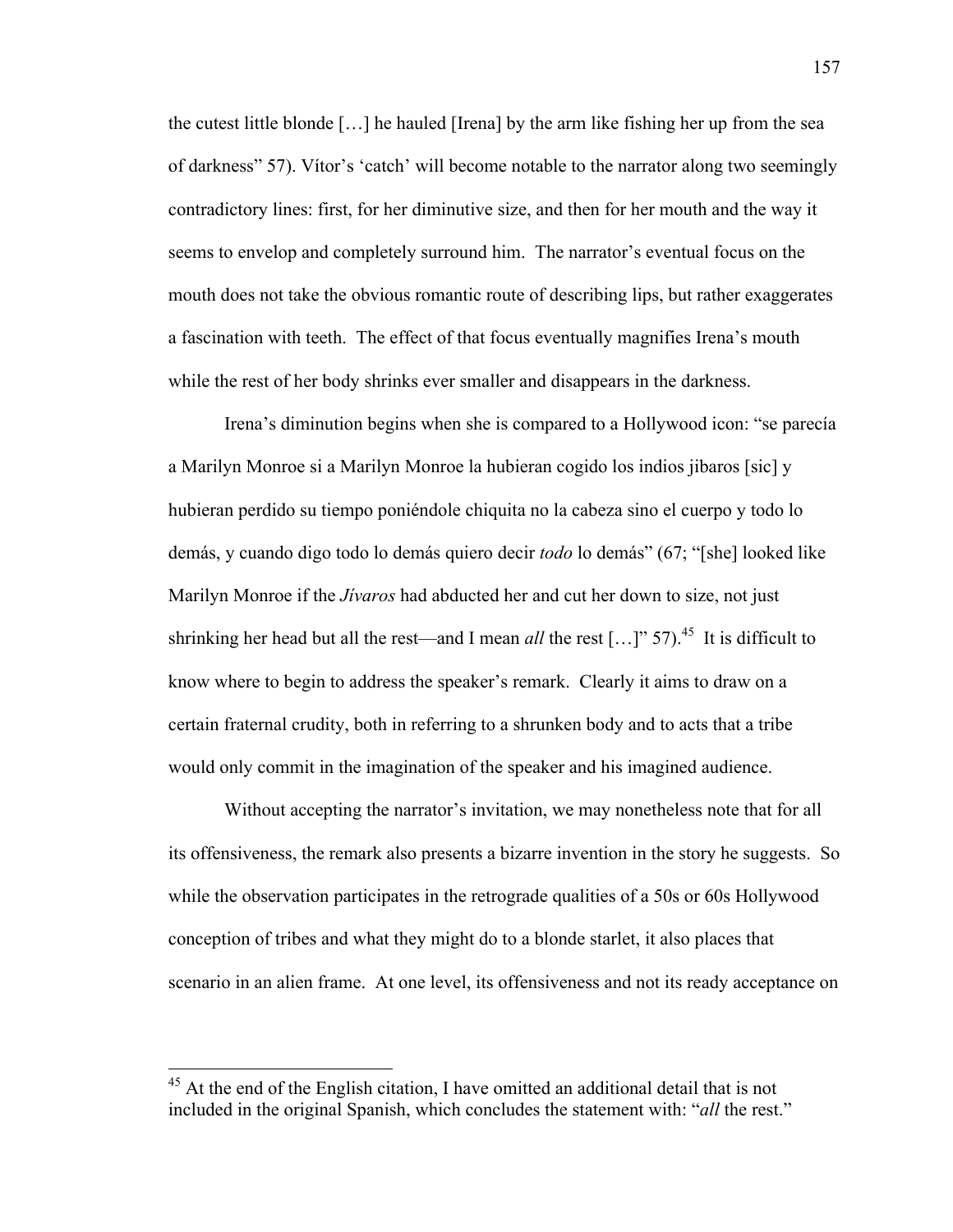the part of the audience, is an integral part of the message the text conveys at this awkward moment.

After they are introduced, the question of Irena's body ceases to form the primary focus of the narrator's attention. Its smallness, then, is not an attraction so much as an expression of its diminished prominence in his perception. Instead, he turns to her grin and provides a hint of the grotesque mouth:

> […] y la rubita se río con ganas levantando los labios y enseñando los dientes como si se levantara el vestido y enseñara los muslos y tenía los dientes más bonitos que yo he visto en la oscuridad: unos dientes parejos, bien formados, perfectos y sensuales como unos muslos […]. (68) [...] and the little blonde laughed like she meant it, lifting her lips and showing her teeth as though she were lifting her dress and showing her thighs and she had the prettiest teeth that I have ever seen in the darkness: even teeth, well formed, perfect, like a row of thighs.<sup>46</sup>

After a while of talking, he reflects on how he wishes he could "tocarle los dientes" (68; "touch her teeth" 57). Not only is her body vanishing in the darkness, her mouth seem to grow not just in focus but also in imaginative size, when he contemplates caressing her teeth. The comparison of the teeth to a row of thighs also enlarges this part of her mouth even as it suggests grotesque growth and the re-arrangement of the body's parts. The simile is built on its own exaggeration too, in the idea itself of a row of thighs.

The overall effect recalls Bakhtin's description of the grotesque as a mixture of exaggeration and the loss of clear boundaries. Where does the individual begin in this bodily excess? The focus on her mouth rather than her eyes or lips comes at the expense

 $^{46}$  I have provided my own translation of the passage above. Levine's translation is more adaptive and introduces its own playful elements that, while representing the tone of the speaker, part from what is said in certain respects. She translates the relevant passage as follows: "This incredible shrinking version of Marilyn Monroe smiled eagerly, turning up her lips and flashing her teeth like she was raising her skirt to show her thighs and her teeth gleaming in the darkness were the prettiest thing I've ever seen: perfectly even, well-formed and sensual like a row of thighs […]." (57)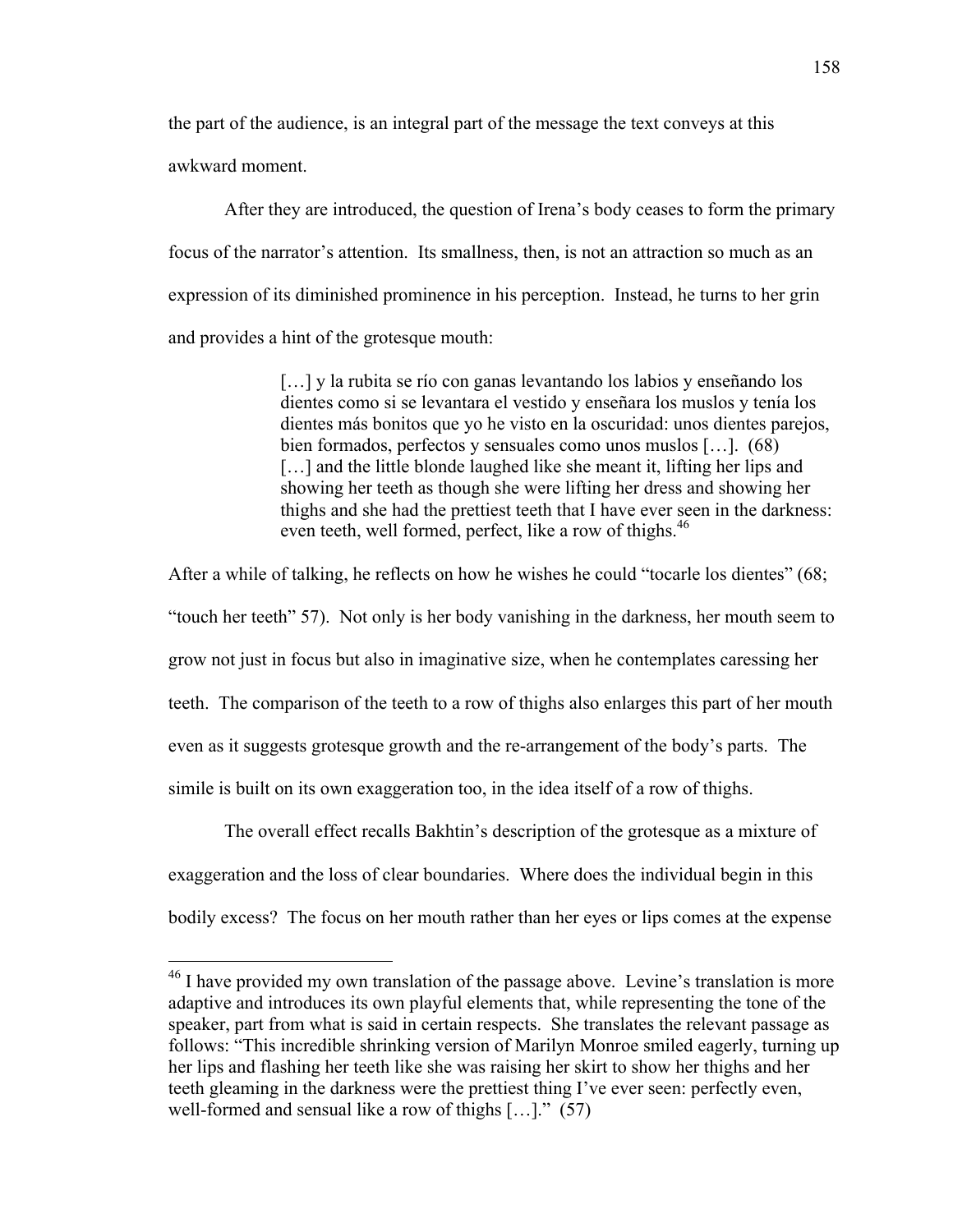of a more orthodox exposition of the eroticized body. Instead, Irena's Cheshire mouth preserves the place of corporality even as the rest of her body disappears. The darkness all around, into which both their bodies fade, itself brings out the grotesque theme, suggesting a second material pit that blends with that into which his gaze falls while becoming absorbed with her grin.

When the narrator attempts another cliché of seduction, foot play, it once more leads to comedic circumstances that follow from the extreme absurdity of her size. He is briefly uncertain whether he has even found her foot because it is so small. When he moves to comment on hands he recalls how he loses her hand in a less than romantic way: "la mano se me perdió en mi mano y la estuve buscando como una hora por entre las manchas amarillas del hipo que yo muy charlesboyerescamente hacía pasar por manchas de nicotina […]" (68; 'I lost her hand in mine and was searching for it for about an hour between the yellow jaundiced stains that I very charlesboyeresquely passed off as nicotine stains').47 Clearly there is a comic exaggeration of the body's diminutiveness, since it is not just that he can't find her foot under the table but that he escalates the joke by saying that he couldn't find her hand while holding it in his own. Rather than building into a series of serious intensifications, as he moves from bottom to top, we find a joke that makes fun of the narrative into which he places himself. Added to this joke about her hands is a certain sense of self-effacement, as he jests about the appearance of his own hands in the process.

 $47$  This translation is my own too. Levine's translation omits the

<sup>&</sup>quot;charlesboyerescamente" joke and inserts a profanity that while not inconsistent with the character, happens in this case to add something where it is not.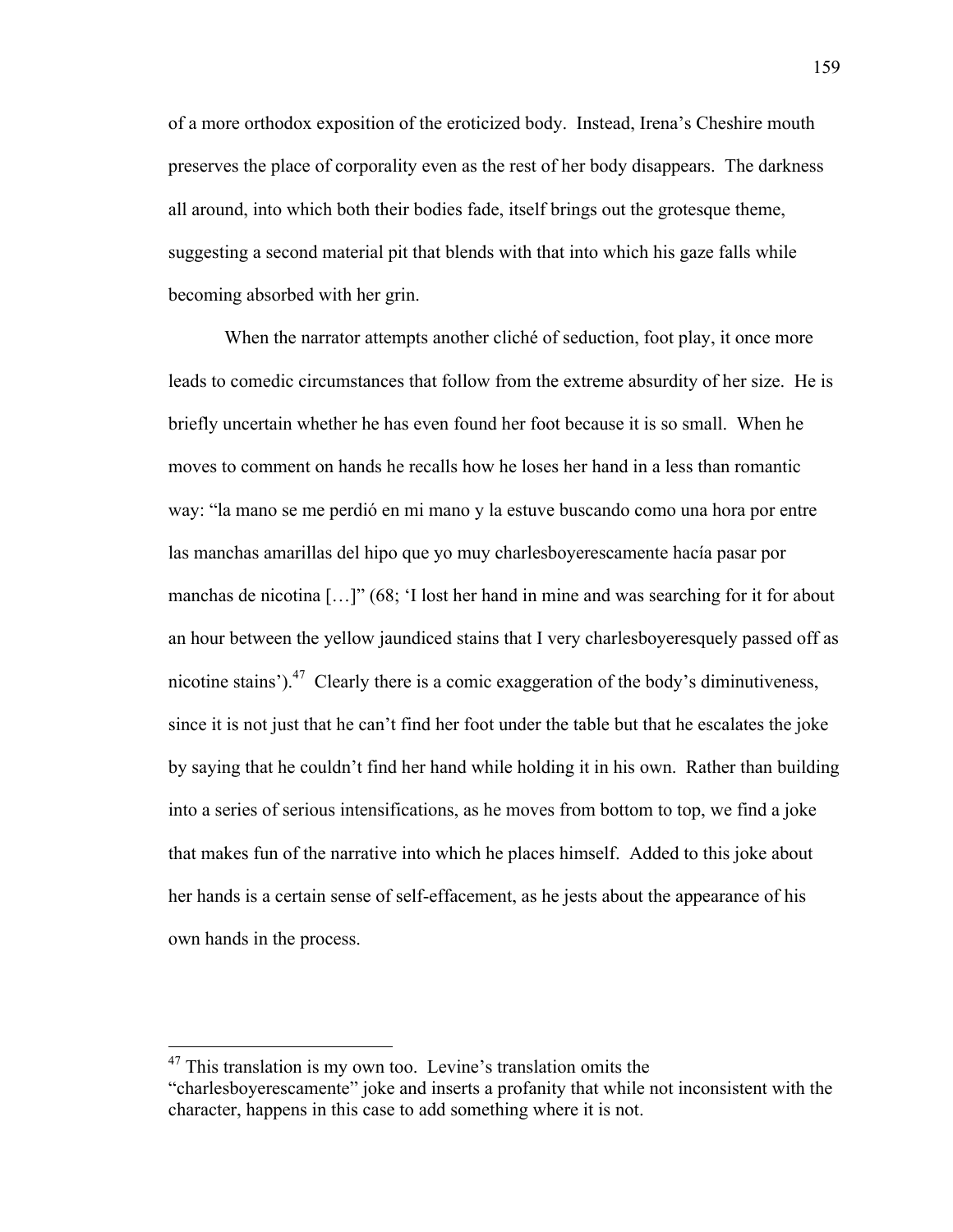The effect is to present a comic courtship gone wrong.<sup>48</sup> Rather than exchanging glances, banter and fleeting contact, the scene plays out in terms of grotesque exaggerations that draw one into a material experience of the body rather than into one that leaves the body and its comedic misadventures behind in favor of allusions or romance. While the process does not elicit endearing laughter in the way that was done in the preceding episode, it does attempt to preserve a laughing experience of the body in comic imperfection. Whether in the image of the shrinking Marilyn or in the teeth that are portrayed as inciting the desire to fondle an enlarged mouth, imperfection unravels amatory discourse.

The narrator falls deeper into darkness as he kisses Irena (now Irenita):

[...] ahora profundamente en la oscuridad [...], en la oscuridad cincuenta, cien, ciento cincuenta metros por debajo de la superficie de la luz nadando en la oscuridad, mojados, besándonos […] sin cuerpo, solamente con bocas y con dientes y con lengua solamente, […] idos del mundo, absolutamente en órbita. […] Fue entonces cuando la vi por primera vez.  $(68-69)$ [...] in the deep darkness now, in darkness fifty, a hundred, a hundred and fifty fathoms under the edge of light swimming in darkness, in the lower depths, wet kissing, wet all over […] bodiless except for mouths and tongues and teeth […] out of this world, lost. […] It was then that I saw her for the first time. (58)

As he plunges deeper into the darkness of the nightclub, Irena and the narrator's individual bodies become imperceptible, leaving only the formation of mouths, tongues and teeth. The grotesque exaggeration in this instance is that of the gaping mouth that swallows all. The nightclub itself and the darkness all around them become part of that all encompassing mouth. When he gets up from this descent into the material realm and

<sup>&</sup>lt;sup>48</sup> The reference to Charles Boyer and being suave relate that folly in courtship to cinematic frames of reference that come apart. For while he may act the French heartthrob of the 40s and 50s, he also uncovers what that ideal masks in his case: the yellow jaundice of his hand.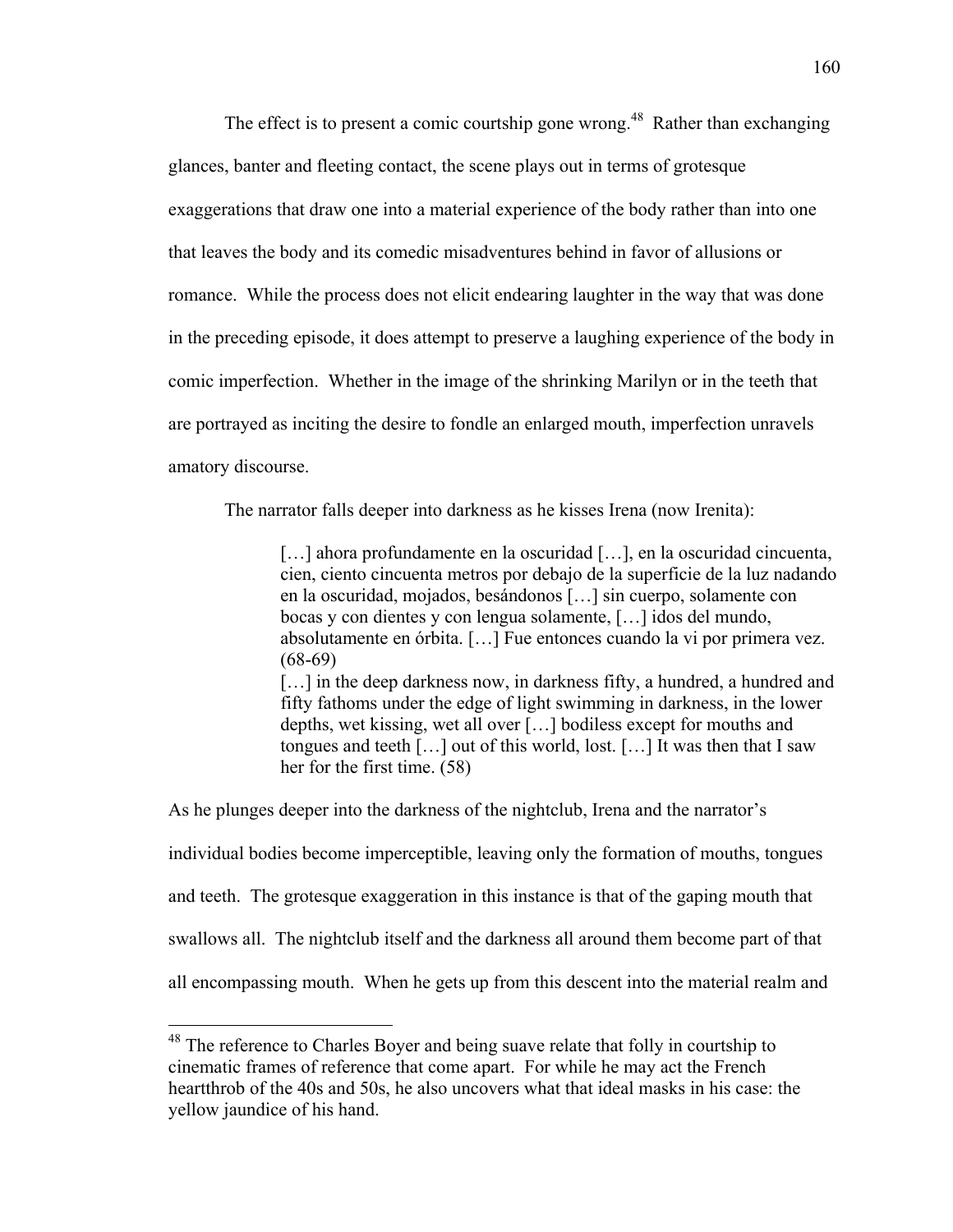the ecstatic exaggerations he experiences, the person he sees for the first time is not his companion in the darkness but a nearby figure of bodily abundance that will provide another cycle of grotesque laughter.

## *La Estrella and the Authenticity of Exaggeration*

The moment marks the first appearance of La Estrella, who contrasts now with the exaggerations that surrounded his encounter with Irena. La Estrella is "enorme" ("enormous"), with "brazos como muslos y de muslos que parecían dos troncos sosteniendo el tanque del agua que era su cuerpo" (69; "arms like thighs, with thighs like tree trunks propping up the water tank that was her body" 58). In this way, his attention shifts to a second body with the potential for exaggerations. However, just as his laughter entangles him with that at which he laughs, first Vítor Perla's storehouse, then Irena's unusual attractiveness, now, too, he jokes even as he shows an infatuation with La Estrella.

The scene continues the contrast of the antiseptic and the authentic corporality of the grotesque when La Estrella later unplugs the jukebox: "lo arrancó casi con furia […] y dijó, Se acabó, […]" (72; "saying, Enough's enough, […] almost tearing it out with rage"  $(62)$ <sup>49</sup>. The action marks her personality, but it also provides a striking statement in broader terms against a certain inauthentic mass culture. The narrator re-introduces that

<sup>&</sup>lt;sup>49</sup> 'Se acabó' may indicate a sudden end of the sort Estrella initiates in ripping the plug from the wall (i.e., 'it's over'), or an end that is the result of exhaustion (i.e., 'it's spent'). The word order in this case indicates that she *does* tear the chord from the wall, "casi" modifies "con furia" not her action itself but its manner.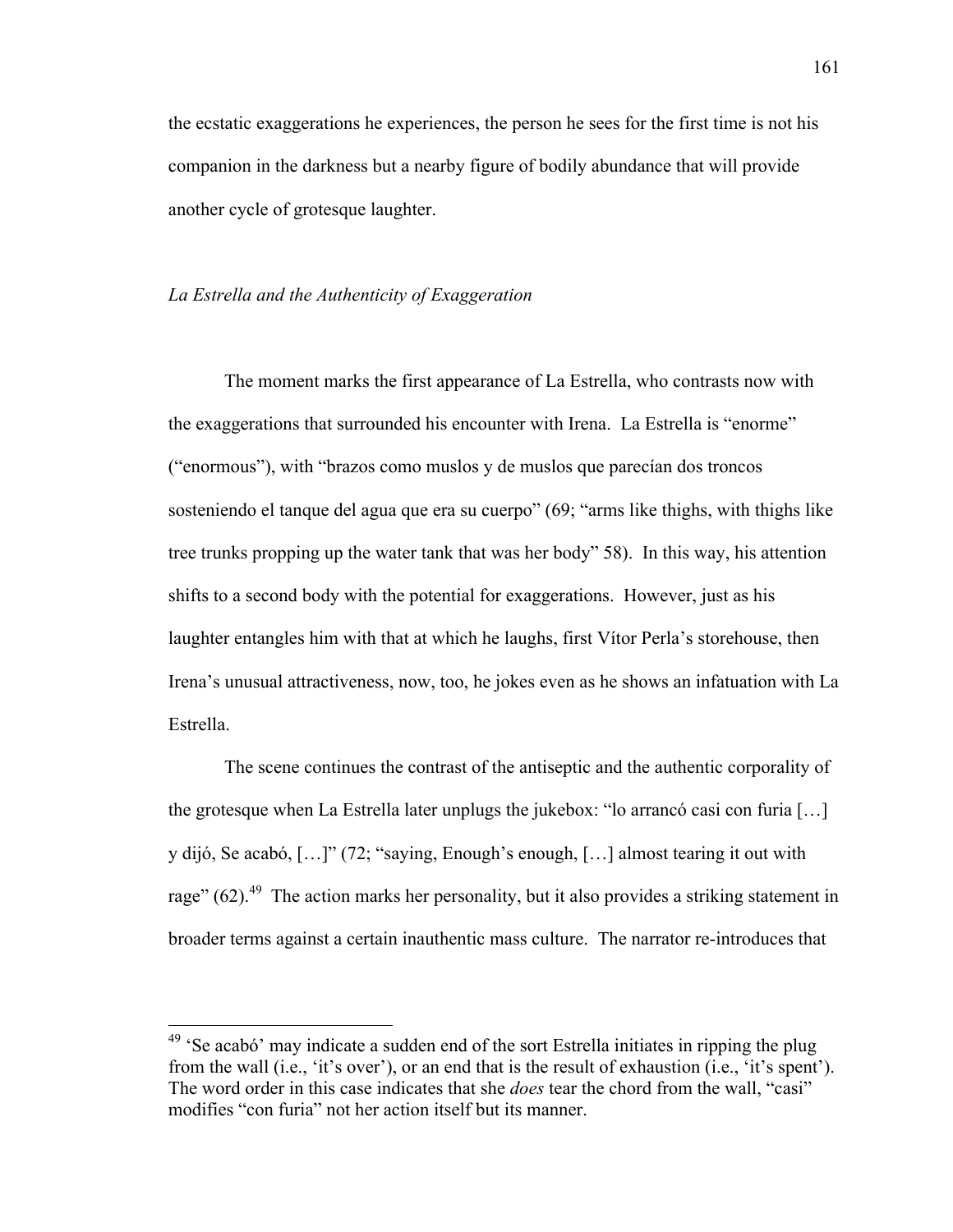contrast when he remarks how what she puts into her singing varies from the records of the jukebox by being

> algo más que el falso, azucarado, sentimental, fingido sentimental en la canción, nada de bobería amelcochada, del sentimiento comercialmente fabricado del feeling, sino verdadero sentimiento […], una voz coloidal que fluía de todo su cuerpo […]. (73) something other than false, saccharine, sentimental or feigned emotion and there was nothing syrupy or corny, no fake feeling or commercial sentimentality about it, it was genuine […] a colloidal voice that flowed the whole length of her body  $[\dots]$ . (62)

The statement breaks with some of the remnants of the bravado of the narrator's account of his desire for Irena. Instead of unfolding in the key of Irenita, the narrator's observations will now be set in that of the more complexly ambiguous body of La Estrella. That body and the authenticity linked to the voice that emerges from it displace the ideal of the nightclub performer as starlet, epitomized by a precursor of Irena, Cuba Venegas. In this way, the body and singing produce a contrast with a hollow commercial culture in which the body is not present, or only there by insinuation. The material realm of La Estrella confronts that tacky cultural ideal with brash candor.

Lest we sweeten and romanticize that authenticity, recommitting ourselves to a kind of idealization, the narrator proceeds to remind us of the grotesque reality in which everyone seems to reside once we take away the saccharine. He re-introduces laughter and the comic follies of the body when he observes how La Estrella "[p]arecía incansable […] golpeando el suelo con una sandalia que era una lancha naufragando […] toda su cara por delante del cuerpo infinito […]." (73; "seemed inexhaustible […] beating time with her sandal on the floor, a sandal that was like a motorboat [...] the whole of her face pushed forward ahead of her infinite body" 63). The first part of the description of La Estrella's sandal hitting the floor is almost cartoonish. However, as she thumps her foot,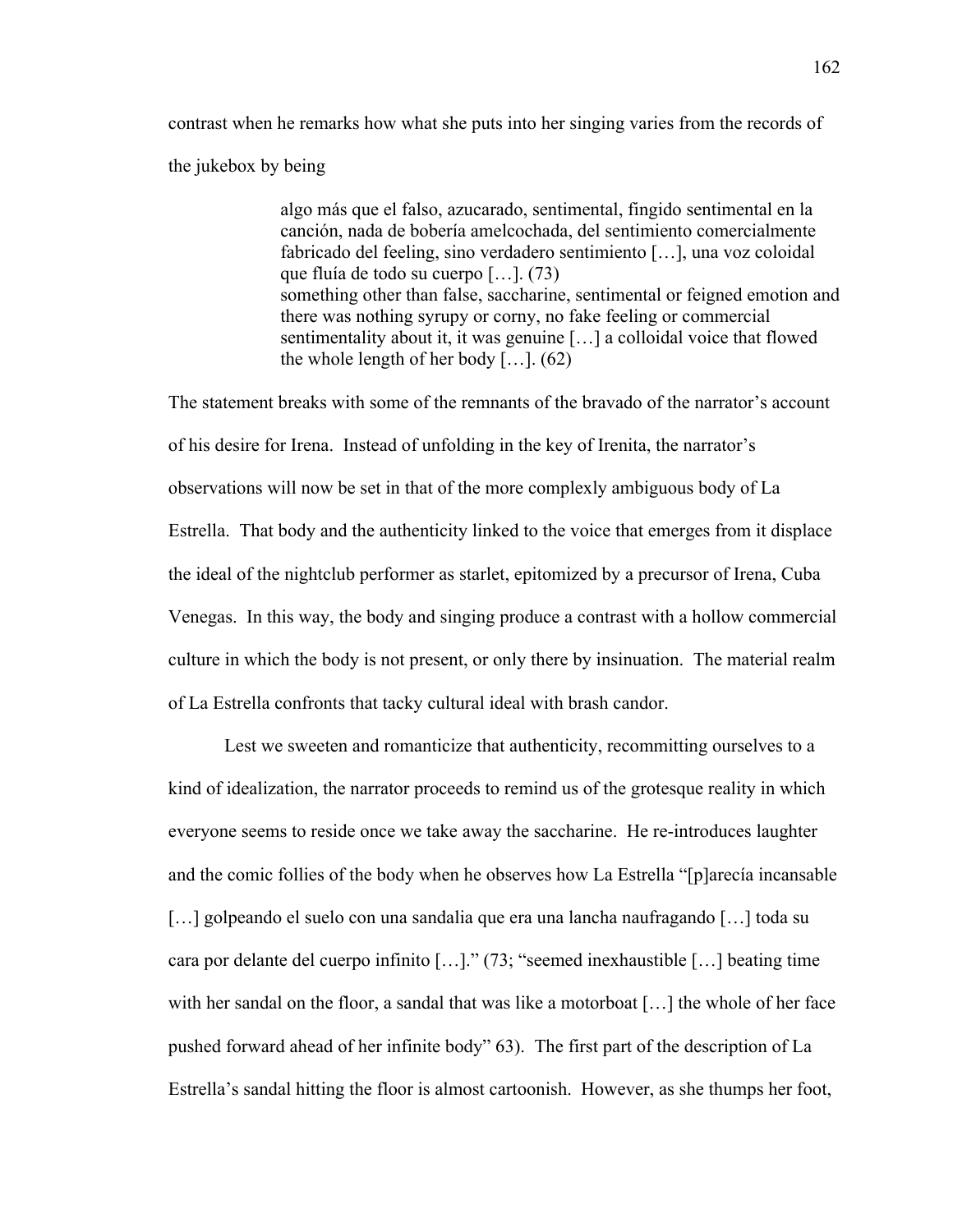the gesture recalls the dancing in which the narrator from the country tried to re-attach his heel by stomping  $(57; 47)$ .

In both instances of the foot hitting the ground, we encounter a blunt gesture that places the body into vigorous contact with the material world. The infinite body would seem to draw on the full growth of her body in his perception—filling it and the scene with her earthy presence. In contrast to the mouth of Irena, where darkness swallows him, La Estrella fills the scene. However, in both, we are faced with comic exaggeration that resists taking flight into higher worlds by drawing on a grotesque transformation.<sup>50</sup>

The grounding of metaphysical splendor surrounds La Estrella, so that it even makes its way into the imagination of the narrator, amid his admiration for her authenticity. We see it once more, after he throws a party at his apartment for her to debut and meet industry people. The event collapses after a disagreement in which La Estrella storms off. During the party that ensues, chaotic conversations supervene and La Estrella emerges once again. Now drunk, she crawls under an antique wood and straw Cuban sofa-bench, where the narrator is speaking with some friends. When she snores noisily, from beneath the narrator, the reaction to the sound prompts a chain of other comico-grotesque materializations:

> Bustrófedon que no vio ni veía a La Estrella me dijo, Nadar mi socio ¿estás inflando un globo? queriéndome decir (yo lo conozco bien) que me estaba peando y me acordé de Dalí que dijo que los pedos son el suspiro

<sup>&</sup>lt;sup>50</sup> While I agree with Malcuzynski that La Estrella is a nostalgic figure with a grotesque body, I would disagree with the claim that this means she is primarily an ideologically regressive figure and part of Cabrera Infante's recreation of "a decadent bourgeois system through the representation of the nocturnal way of life" (41). Just as it is reductive to say that La Estrella provides a general renewal for all, I believe it is too simple to say that she is "a degeneration of the authentic grotesque image" (42). Both assessments define La Estrella ultimately outside of her context in the novel.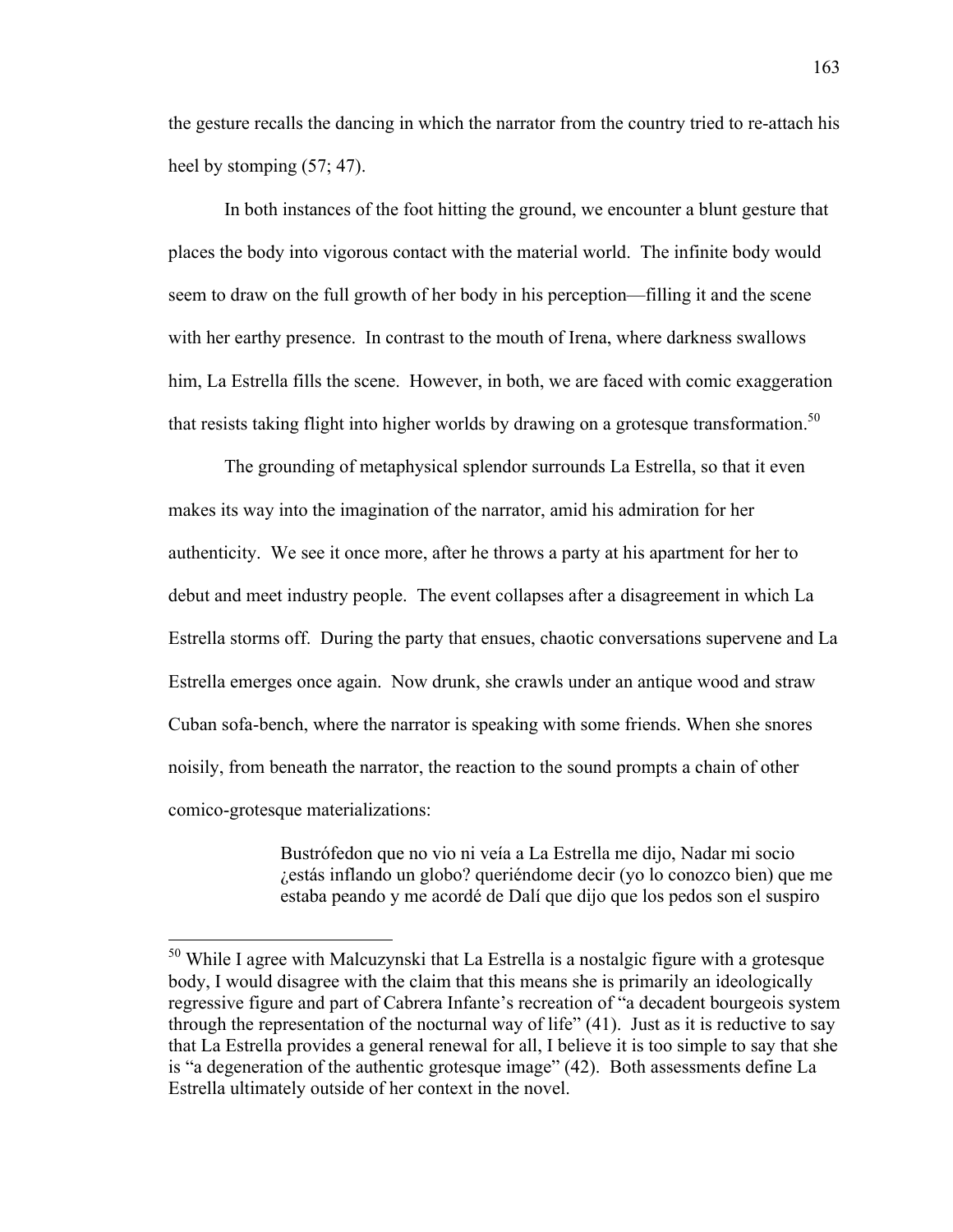del cuerpo y casi me reí porque se me ocurrió que el suspiro es el pedo del alma […]. (135) Bustrófedon who couldn't or didn't see La Estrella said to me, Nadar, *mon vieux*, are you blowing up one of your balloons? meaning (I knew him too well) that I was farting and I remembered Dali said once that farts are the body's way of sighing and I almost started laughing because it occurred to me that sighing is the soul's way of farting […]. (124)

The bodily laughter that erupts from La Estrella's respiratory vibrations prompt a series of playful reflections on bodily functions that eventually link the metaphysical to wholly physical material elements and the world of the party itself. A party's celebrations replace the industry event. That event is unable to launch La Estrella into celebrity, not because she is less than it, but because the world of celebrity is itself unable to establish itself in the sensibilities the novel pursues. There is perennially a fleshy sigh to undo antiseptic representations.

#### *Scatology and the Mess of the Morning After*

After abandoning the party for another trip into the night and returning home once more, the narrator finds La Estrella asleep and having taken over most of his bed (141; 131). He attempts to claim a corner on which to sleep and the night comes to an end with the comic image of the narrator attempting to claim a corner. In moving from the bodily abundance of night to the next morning, the narrative shifts into a more clearly scatological register of the grotesque. On waking, the narrator realizes that at some point in the night he landed on the floor:

> me desperté fuera de la cama, con un charco de sudor debajo del cuerpo, en el piso. Recordé entonces que me había tirado en el suelo al otro extremo del cuarto, cerca de la puerta y allí me dormí. ¿Tenía el guante de un motorista en la boca? No lo sé porque no sentía más que un sabor a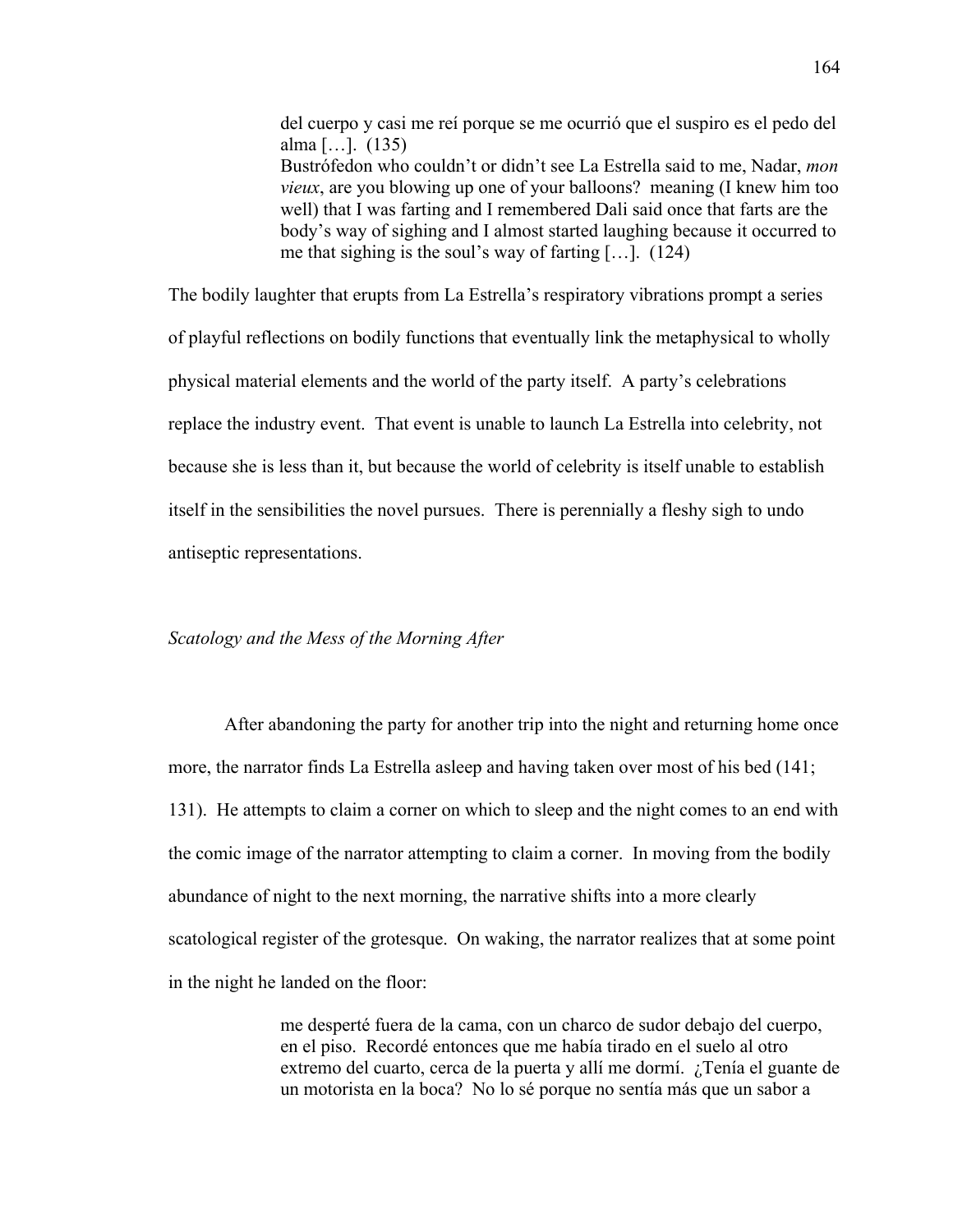bilis y sed y ganas de vomitar más que de beber, pero lo pensé bien antes de levantarme. (174) I woke up out of bed, on the floor in a pool of sweat. I remembered then that I had thrown myself to the floor on the far side of the room, near the door and that I had slept over there. Did I have a motorman's glove in my mouth? I couldn't say, because I couldn't feel more than the taste of bile and thirst and the desire to vomit more than to drink, but I thought about it carefully before getting up.<sup>51</sup>

From the pool of sweat and the image of him falling asleep on the floor to the taste of bile and nausea contemplated through the substance of vomit, the grotesque lower bodily realm permeates his waking experience.

Jokes and a certain fanciful laughter also form a part of the scene. For while he has the taste of bile, he jokes first that perhaps he had a glove in his mouth. Rather than fear or a more grim reaction to his hangover, we encounter a comically fanciful speculation. The thought replaces the unpleasant sensation in his mouth with a joke. That he wakes up on the floor in sweat and ridiculously recalls landing on the other side of the room at one point in the night, also captures what the passage as a whole is doing. That is, it drenches him in the body and shoves him into the risible lower material realm.

When he gets up off the ground, he continues to explore the intersection between laughter and grotesque corporality as he makes his way to the bathroom. On the way, he realizes that La Estrella must have left early that morning. Before the bell to his apartment awkwardly interrupts him, he describes his time on the toilet:

> [...] sentado en la taza, leyendo esas indicaciones que vienen en cada rollo Kodak, que estaban tiradas por el suelo del baño no sé por qué, leyendo esa cómoda simpleza que divide la vida en Al Sol, Exterior Nublado,

 $<sup>51</sup>$  Levine's translation includes the implied idea that he must have dragged himself across</sup> the ground in the course of the night (164). Given the importance of ground to my own analysis of the text, I have opted to avoid any confusion by providing a more constrained translation of the passage.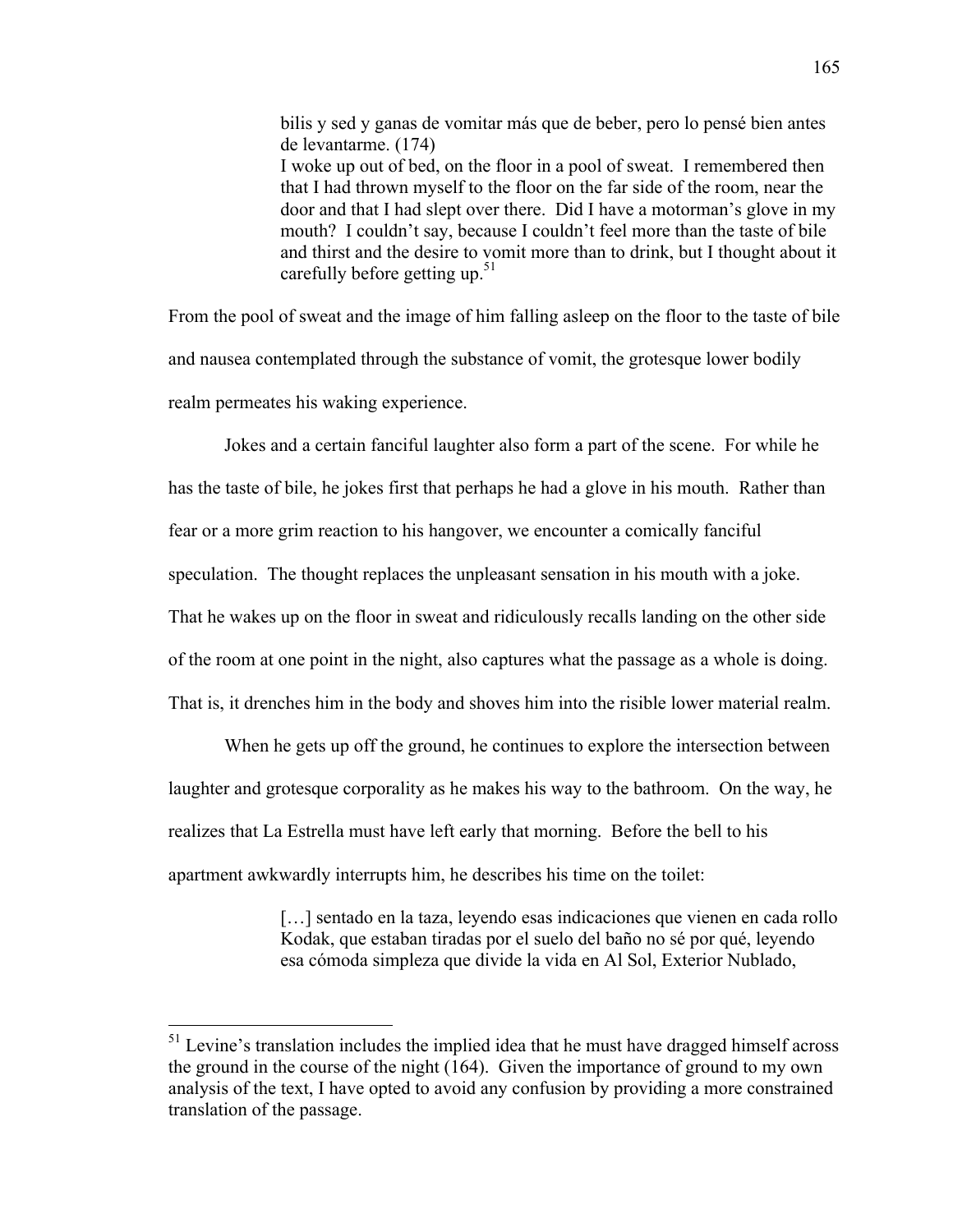Sombra, Playa o Nieve (nieve, mierda, en Cuba) y finalmente Interior Luminoso […]. (175) [...] sitting on the can, reading those instructions that come with every roll of Kodak film which had been left on the floor I don't know by whom, reading this conveniently simple division of life into Sunny, Cloudy, Shade, Beach or Snow (snow in Cuba, they must be joking!) and finally Clear Well-lighted Indoors […]. (165)

There are at least three comic flourishes in the scene.<sup>52</sup> The first of these resides in the idea that a novel would relate this moment at all. The grotesque is the source of humor itself and confronts narratives that might avoid depicting such scenes. Authenticity and the grotesque are linked here once more. The box of film itself provides an opening for the second and third comic elements of the passage that introduce their own relief in laughter.

The second flourish entails a more indirect suggestion of humor. As with the positioning of the leather glove, the locale of the Kodak box suggests exaggerated circumstances without providing further details about how the object should come to be in such a place. Is it ordinary detritus or something new from the previous night's happenings?

The third flourish of humor is the most notable and captures a key insight into the message of the novel's use of the grotesque even as it itself turns away momentarily from the toilet. His laughter at the absurdity of the label's organization of life into four categories and the inapplicability of that order to Cuba presents a kind of microcosm of what the grotesque does in the novel. That is, it provides a place from which to laugh at how an ideal that is disseminated on a mass scale fails to fit with 'real' experience, lived in the realm of the body. The gap between Kodak's organization and Cuba, like other

 $52$  The Spanish does not refer to joking, but instead emphasizes the grotesque with an expletive for dung: "[…] Nieve (nieve, mierda, en Cuba) […]," 175.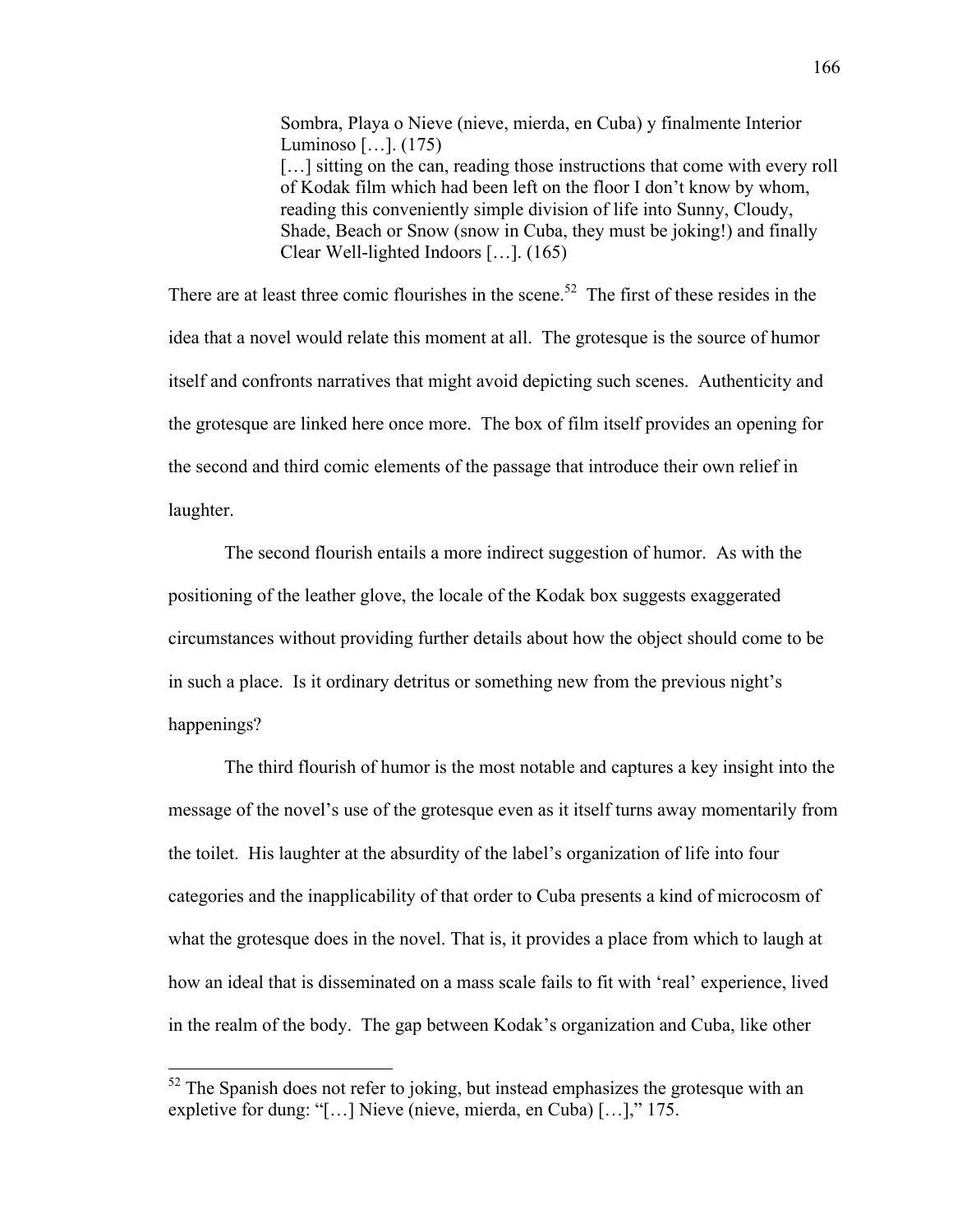disjunctures in the novel, is a source of laughter that re-enforces the divide between ideals and the authenticity of the lower material realm.

The renewal that presents a particular bodily experience as laughing triumphantly over the failure of ideals, can be seen in many of the other moments of folly. For example, we saw it when the narrator fixates on Irena's teeth and gums rather than her lips and eyes. While she makes him think of a Hollywood icon, she also becomes a grotesque transformation of that cinematic figure. A similar operation was also evident in the black page chapter, when the man from the country referred jokingly to his heel stomping as being the Cuban answer to Fred Astaire (57; 47).

The contrast to Hollywood versus real life appears again and again. We see it even after a friend (Silvestre) visits the photographer in the morning's mess and proceeds to tell his own story of the night before while the narrator dresses to go out and visit another friend (Bustrófedon) in the hospital. Silvestre relates an account of another amorous encounter gone awry (177-182; 167-72). That story relays how he came to discover the next morning that the woman he thought he seduced, who models herself on Ingrid Bergman, wears a wig and looks entirely different without makeup.

In one way, Silvestre's story is one of those episodes in which one man attempts to impress another with his prowess. In another respect, its comedy grounds the world they occupy in a material realm that self-consciously empties the narrative of the glamour that might be involved in boastful exaggerations. In this regard, the romantic roleplaying falls flat in Silvestre's retelling. Instead of Silvestre's awakening with the faux star that he hoped to have corrupted, he finds a wig by his side between them (180; 171).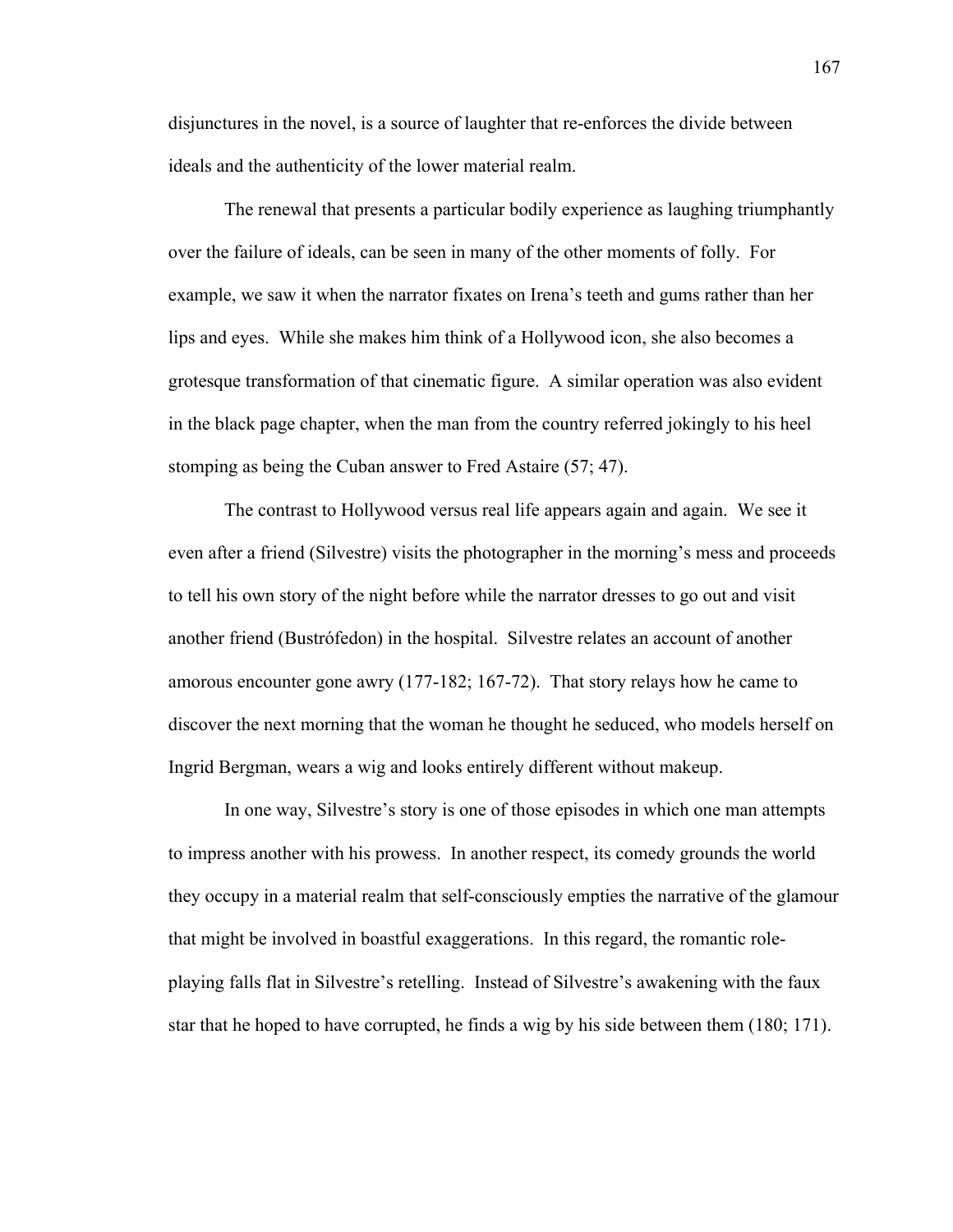## 3.4 Conclusion: The Writing on the Stall

Repeatedly, then, to speak of the body is to find a way of avoiding a set of conventional ideals. Ultimately, the novel replaces otherworldly cleanliness with a model of literature as participating in the ephemera of the body. The follies of the body become implicated in an attempt to draw out more authentic appropriations of culture. What is at stake over the course of these materializations is a renewal of the way one may cast experience in aesthetic terms with greater attention to corporeal experience and its ability to confront with laughter and misadventure. This is made explicit when the material realm makes its way into the terrain of literature itself in one more exchange.

In the narrator's recollection of Bustrófedon after his death, we find an account of a voice recording of him reciting the way various Cuban writers would describe the death of Trotsky. When he breaks out of his rendition of the Cuban poet Nicolás Guillén's voice, another friend interrupts him and a conversation about literature results. According to his friend, the point that Bustrófedon appeared to make was that

> […] la literatura no tiene más importancia que la conversación […]. […] Bustrófedon dijo bien claro esa y otras veces que la única literatura posible estaba escrita en los muros […]. […] Bustrófedon dijo que él se refería a la de los muros de los servicios públicos, lavatorios, retretes, inodoros o escusados […]. (281) literature is no more important than conversation […]. […] Bustrófedon had said very plainly on this and other occasions that the only possible literature was written on walls […]. […] Bustrófedon said that he was talking about the walls of public conveniences, men's or gent's, bogs, W.C.s, johns, cans, loos, escusados […]. (277)

After providing a series of examples of said writing, Bustrófedon describes another option: "la otra literature hay que escribirla en el aire, queriendo decir que había que hacerla hablando [...]" (281; "the other literature should be written on the air, in other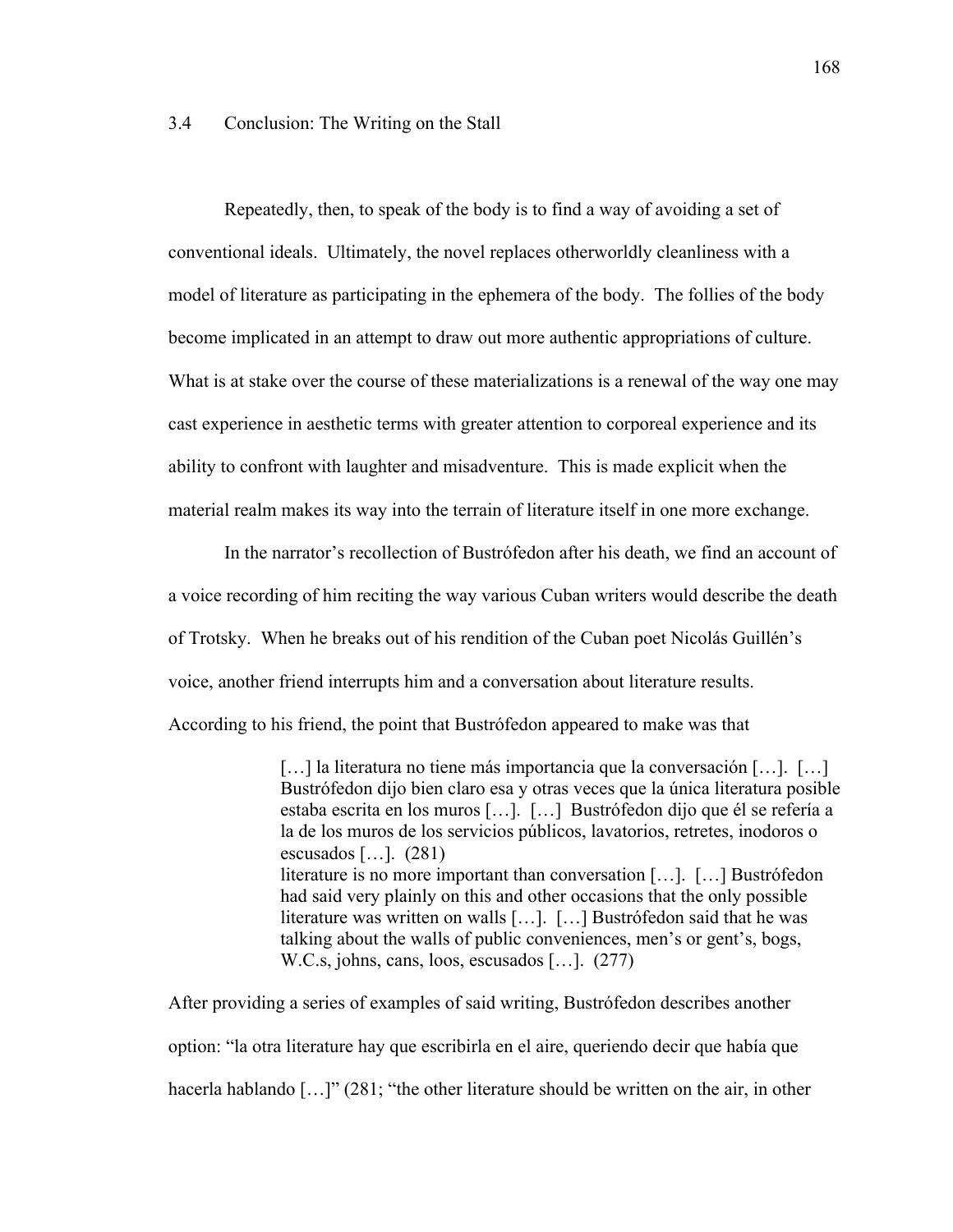words, you make it simply by talking […]" 278). In the novel, however, conversations often resemble the writing on the stalls, so that the two are different manifestations of a single literature. Both disrupt institutionally fixed literary expression, a point suggested before this when conversation bursts in and interrupts Butrófedon's performance of national literature. What is at issue is not just an experiment with past masters, but the notion of that literature itself. Rather than becoming absorbed in something remote and constant, the idea suggests that literature should be written around the temporality of the body.

This conception of literature and the body allows us to understand corporeal follies in another light. The notion of a literature written on bathroom walls, like those other sites of laughter, is a way of capturing a sense of a more authentic experience in art. The follies of the body comprise an attempt to make more remote aesthetic categories something more intimate. That intimacy of the flesh becomes linked to the project of recovery suggested by the epigraph. Imagining means reclaiming a sense of memory through corporeal laughter. What remains is a literature that is not the memory of golden days, now gone, but something in the air only for a little while—a trace of the way the past once looked to some.

In this effort, we should remain aware of a final qualification. For we must remain mindful of who is drawn closer and for whom the novel's laughter provides a way of facing institutions. *Tres tristes tigres* may require its own measure of folly to renew other corporeal experiences that are not given their due. This is because Cabrera Infante's novel, for all its bodily laughter, may yet be defined as providing something

169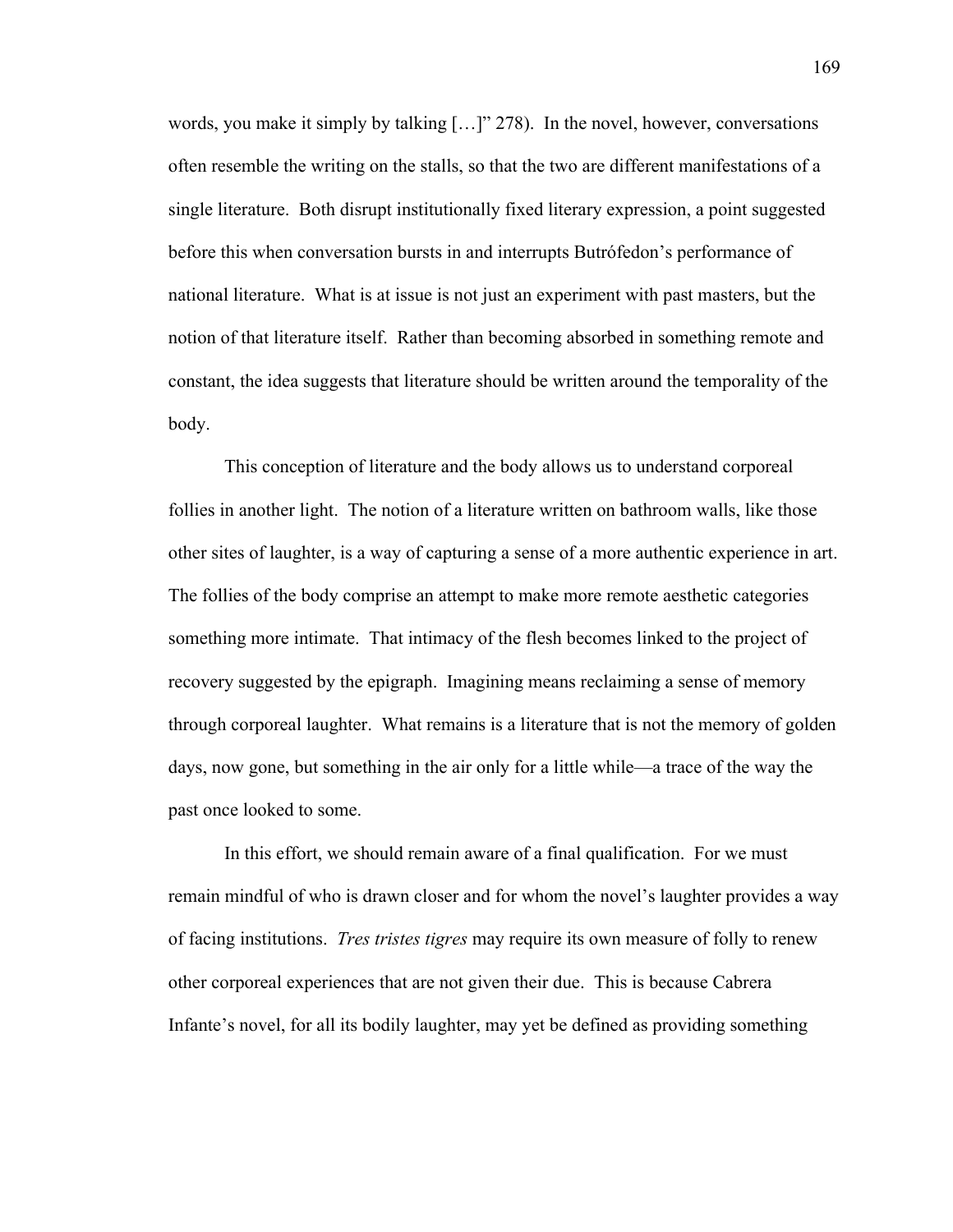other than a renewal for all. Instead, it offers a self-consciously selective renewal of the material realm, as experienced almost exclusively by male parties.

Despite the important limitation of the novel's particular perspective, frivolity in the work provides a formulation of how the follies of the body could yet challenge the ideals or wisdom that the text sometimes seems to accept a little too readily. In opening the text to folly, it is difficult to say even if the novel's sense of wisdom in bodily sentimentality and nostalgia will ever completely establish itself in a more static fashion. Laughter, after all, can be contagious.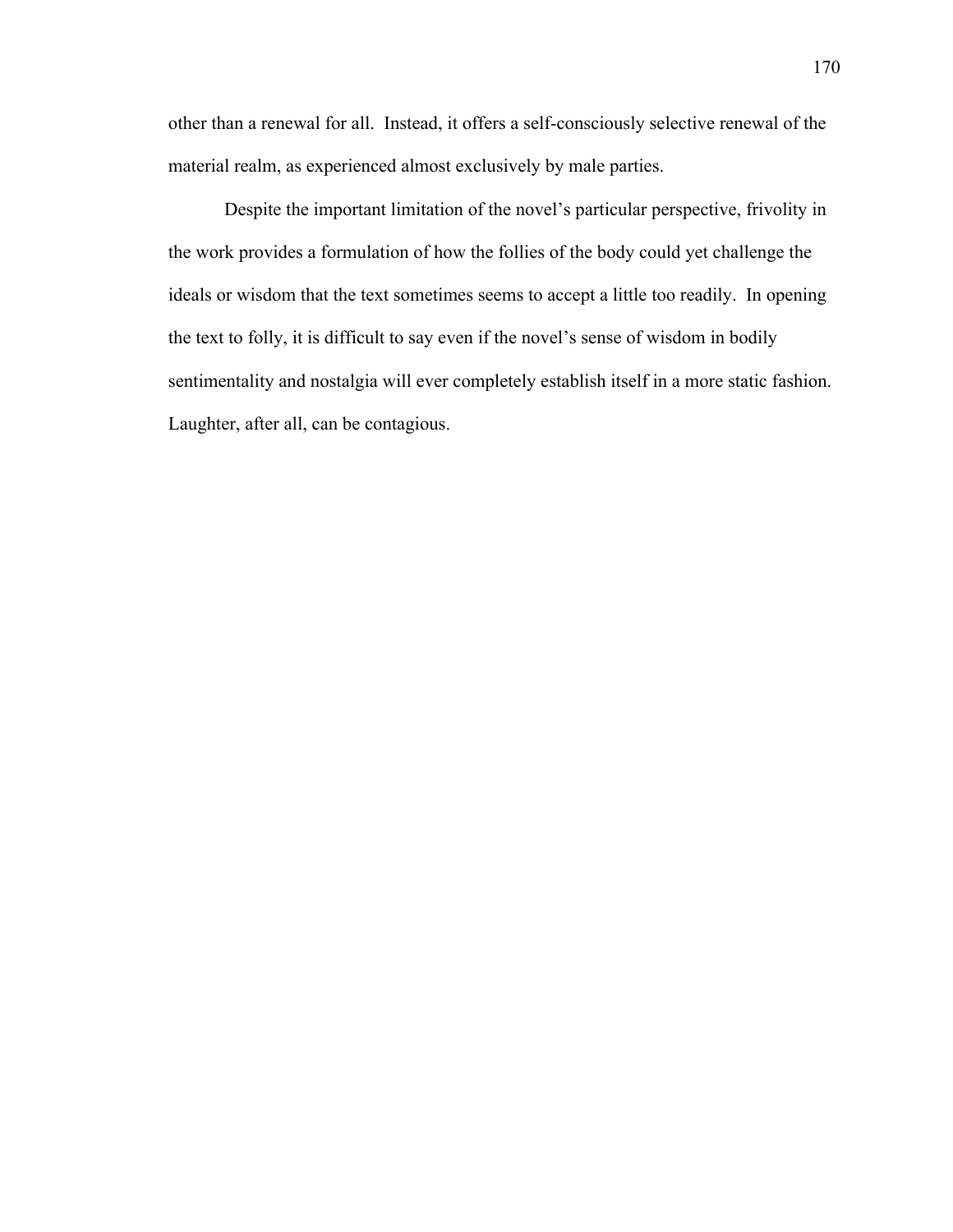Chapter 4: Frivolity and Madness: Folly in Cortázar's *Historias de cronopios y de famas*

(*Cronopios and Famas*)

## 4.1 Cortázar's Folly: The Technique of Frivolity and Madness

Irónicamente se le ocurre que si hubiera una silla cerca podría descansar y respirar mejor hasta ponerse del todo el pull-over, pero ha perdido la orientación después de haber girado tantas veces con esa especie de gimnasia eufórica que inicia siempre la colocación de una prenda de ropa y que tiene algo de paso de baile disimulado […]. (Cortázar, "No se culpe a nadie" 295) Ironically, it occurs to him that if he had a chair nearby he could rest and catch his breath before putting on the pull-over all at once, but he has lost his orientation after having spun many times in that sort of euphoric gymnastics that always initiates the placement of an item of clothing and which has something of disguised dance steps  $\left[ \ldots \right]$ .<sup>53</sup>

"No se culpe a nadie" tells of a man who must leave his apartment to meet his wife and shop for a wedding gift. Since it is cold out, the man goes to put on a sweater. Rather than proceed with his day, he becomes entangled and loses his bearings until he stumbles, feels the cool air outside and realizes that he has fallen out a window from twelve floors up. However, before the fall, the story lingers in the disorientations, acrobatics and comedy of someone becoming stuck in a sweater while getting dressed.

Amid these collisions and disruptions, the moment above is noteworthy because it highlights the way humor prepares the way for horror in the story. As such, it allows us to glimpse a complex and characteristic application of folly within Cortázar's writing. That technique appeals at once to the inventive possibilities emerging from the folly of

 <sup>53 &</sup>quot;No se culpe a nadie" (or 'No One's Fault') is omitted from English editions of *Final del juego*. Here, and in the discussion that follows, I include my own translation.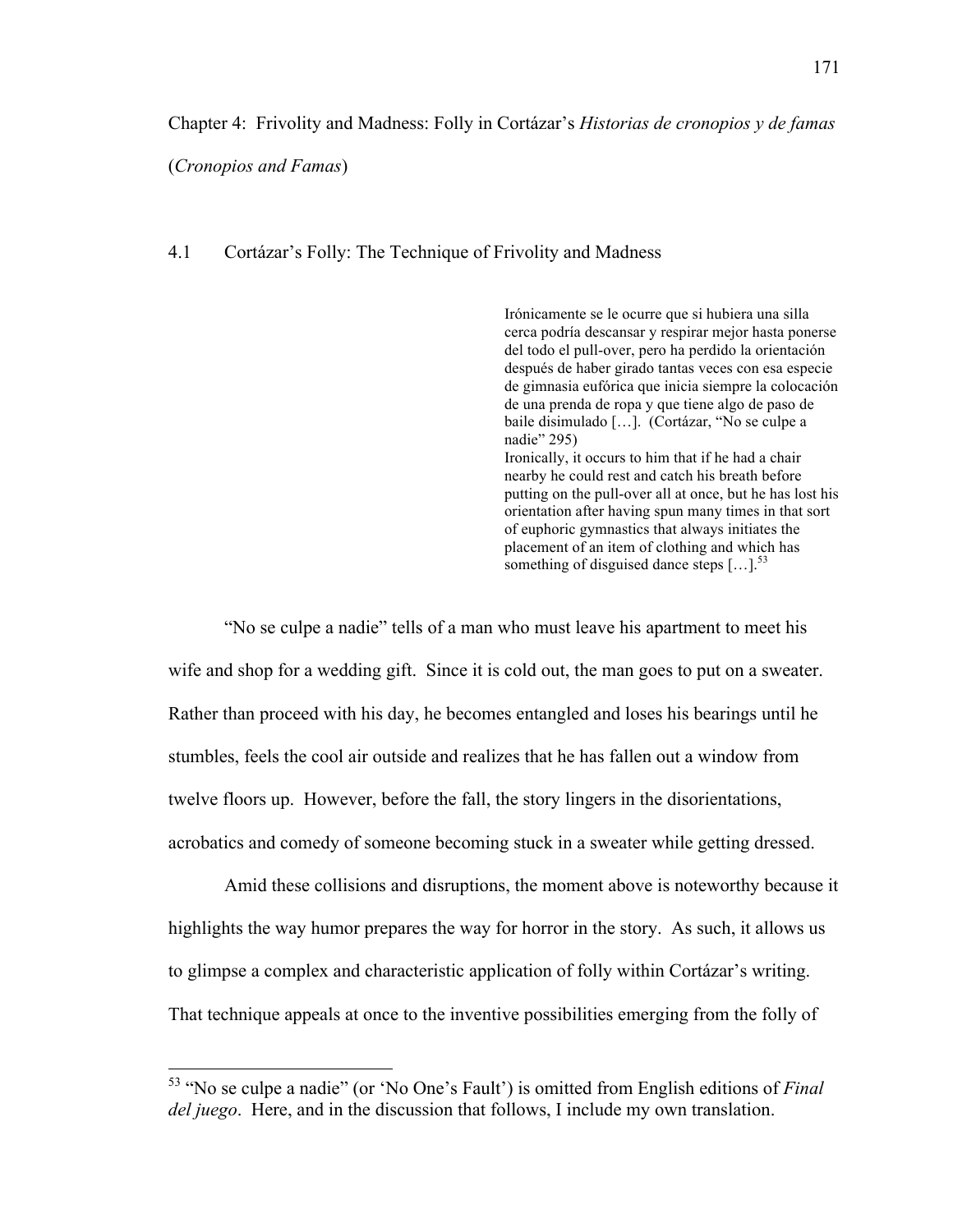comic absurdity, a playful frivolity, even as a more alarming dissolution of order lurks nearby in something closer to madness. In those first moments, the narrator introduces a series of comic dislocations. The humor of that new perspective can be seen in the physical comedy of the character. Habitual actions are recast, as everything looks different from within the tangle of a sweater. Getting dressed becomes an "euphoric gymnastics" and now "has something of disguised dance steps" to it. In the narrator's view of events we find an awareness of the amusing delight made possible by a folly that removes routine from a sober context.<sup>54</sup>

Alongside these lighter comparisons another experience of folly begins to emerge. The new dance has an edge to it. That threat remains in plain sight with the idea that there is something ironic about the man's disorientation and his inability to find a seat. The duplicity of that irony allows for a darker possibility in the implication of his acrobatics near the window. That ironic gap forms as the man contemplates only the lesser but related consequence of his disorientation—not the open window, but the absent chair. Rather than laughter, irony introduces the grim material toward which the plot of the story turns ineluctably.

The contrast between this menace and the earlier frivolity is stark. Yet, I believe that we need to read the two in conjunction with one another. For together they comprise a technique of folly that Cortázar employs here and elsewhere in his writing. How, then, can we begin to understand the way Cortázar uses these two tracks of folly? A look at

 <sup>54</sup> I wish to build on Chávez Silverman's inquiry in "La función de lo lúdico en Historias de cronopios y de famas" (54). For her part, Chávez Silverman conceives of "una actitud [lúdica] en busca de una correspondencia con la actitud del niño" (54; 'a [ludic] attitude in search of a correspondence with the attitude of the child') that elicits curiosity in the reader, rather than confusion (61). However, I would argue that confusion or disorientation operates in tandem with playfulness in a technique of mad folly.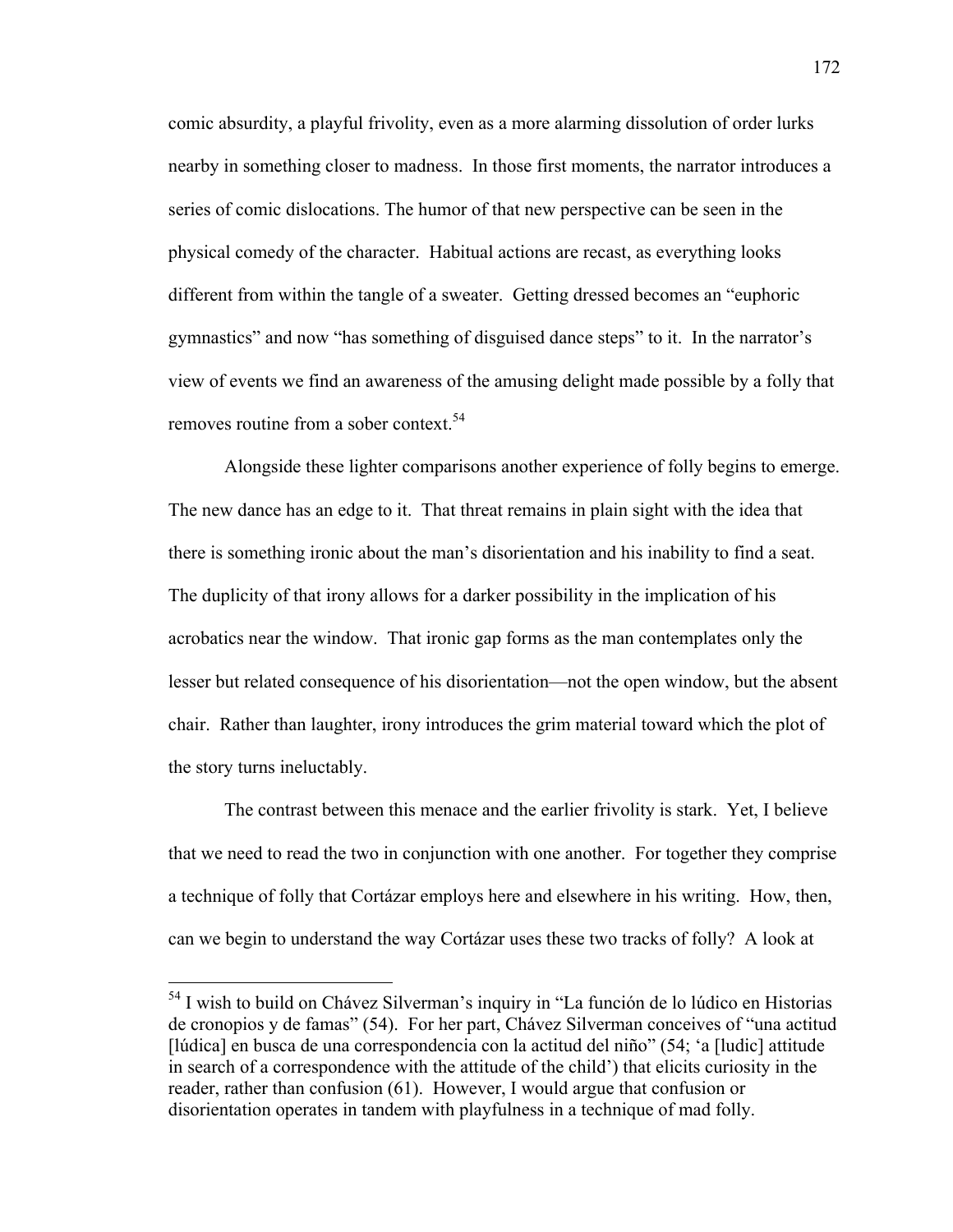the story itself reveals how the proximity and overlap between the risible and the alarming on display in the single moment of dance extends to the story as a whole with sections in which either laughter or alarm takes precedence. A closer reading of the rest of the story will provide an illustration of how these two tonally contrasted follies meet in a functionally complementary fashion.

After a closer look at the operation of that folly in the story, I turn to defining the significance of such play for a wider project of questioning rationality. To find a theoretical frame of reference for the proximity of madness and frivolity, relative to such a project, I turn to Foucault's notion of *folie*. 55 I relate such *folie* to the playfulness that Saúl Yurkievich locates as a more systematic property of another work by Cortázar, *Historias de cronopios y de famas*. I then turn to a more detailed analysis of the frivolous and mad follies of *Historias*, across a series of moments in the text. I conclude by proposing that while *Historias* may eventually establish it's own sense of a new prudence with the folly it advances, the text also forces a degree of openness in presenting an encounter that lays bare the process of readerly sense-making.

 <sup>55</sup> Nogueira Peredo takes note of a conjunction between *History of Madness* and a different work by Cortázar. In "*Rayuela* e *Historia de la locura*: Una aproximación" she argues that *Rayuela*, like Foucault's work, explores the constructedness of Western thought (66). Nogueira Peredo proposes using Foucault's understanding of madness to understand the way Oliveira attempts to erase the opposition between reason and unreason in the novel (66). Intriguingly, she sees *Rayuela* as sometimes crediting madness in ways that Foucault does not. In particular, she notes that for Oliveira madness is associated with greatness, as much as with disaster, since others will initially perceive historical triumphs as the work of "un lunático" (74; 'a lunatic'). Nogueira Peredo, however, does not examine the concept of *folie* itself as a playful madness that captures the combination of frivolous and unsettling disorder.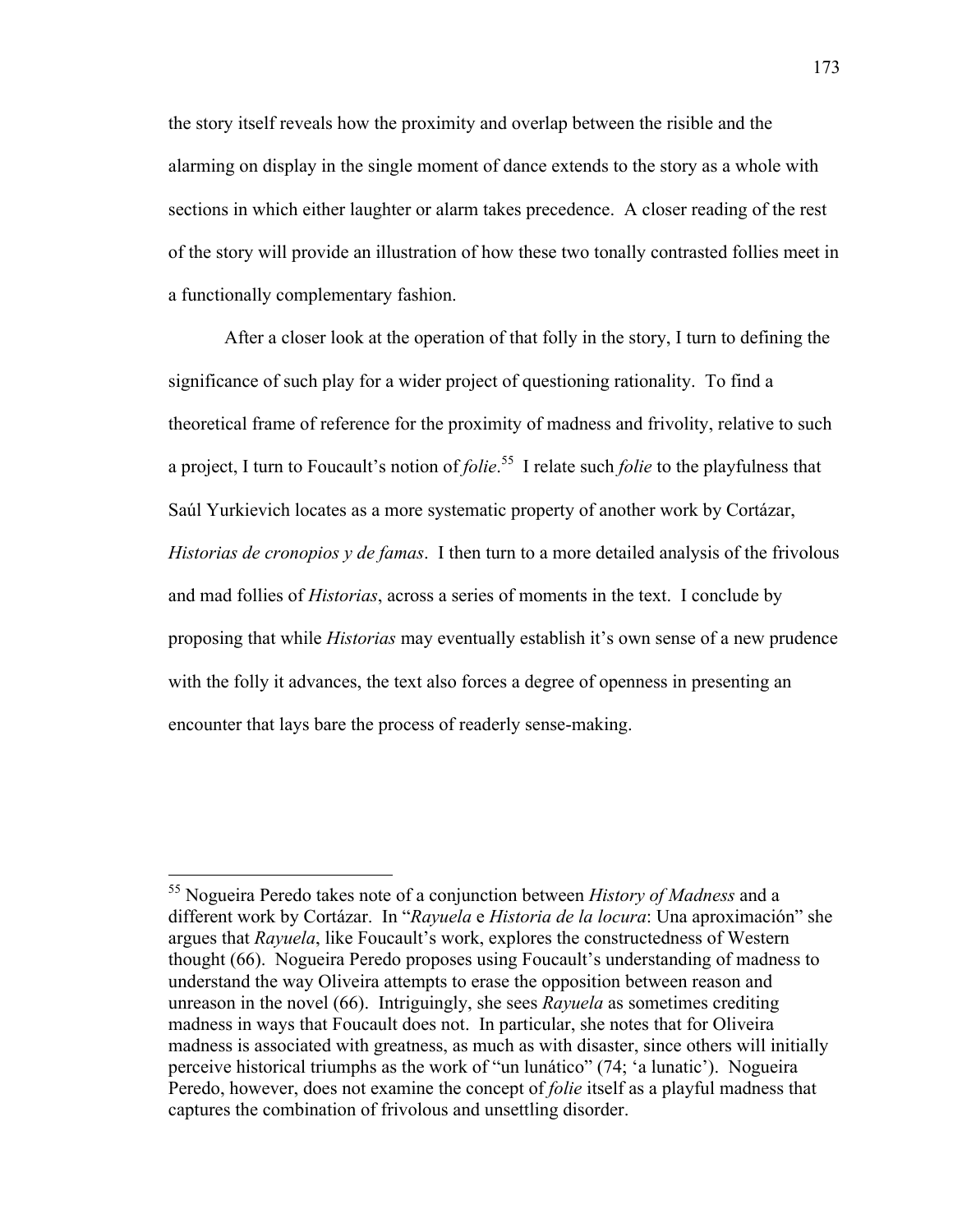First, what is the role of playful frivolity alongside more alarming follies? In "No se culpe a nadie," we find some answers to this question when looking at the story a bit closer. Alongside the tension in which danger seems to lurk nearby, albeit not yet given full reign, there are a series of moments that explore a departure from order and an entrance into the absurd. These include, for example, when he continues whistling a tango even after he has become stuck in the sweater (293), when the man wonders whether he has tried to put his head through one of the arms of the sweater (293), and the already cited instance when the narrator compares the man's struggling movements with a dancer's acrobatics (295). Throughout the story, there are references to the absurdity (293, 294, and 296), silliness ("la tontería," 293), and ridiculousness of his actions (295).

The text repeatedly highlights the frivolity of a situation that results from the story of shopping. In that turn away from one set of exigencies toward a folly of comic discovery, the story explores the narrative possibilities that would be ignored in ordinary social customs (e.g., shopping, preparing for a wedding, or putting on a sweater to go out into the cold) and introduces a basic departure from tedious rituals in order to plumb phenomenological chaos. The result is an experience of disorientation that proposes a place of laughter relative to sober bearings. However, just as we saw in the brief passage, in close proximity to this laughter, a more alarming folly emerges. The comic image of the man putting on his sweater is replaced with a more threatening chaos in his thoughts and perceptions themselves. His struggle in the dislodging of fabric and pigment from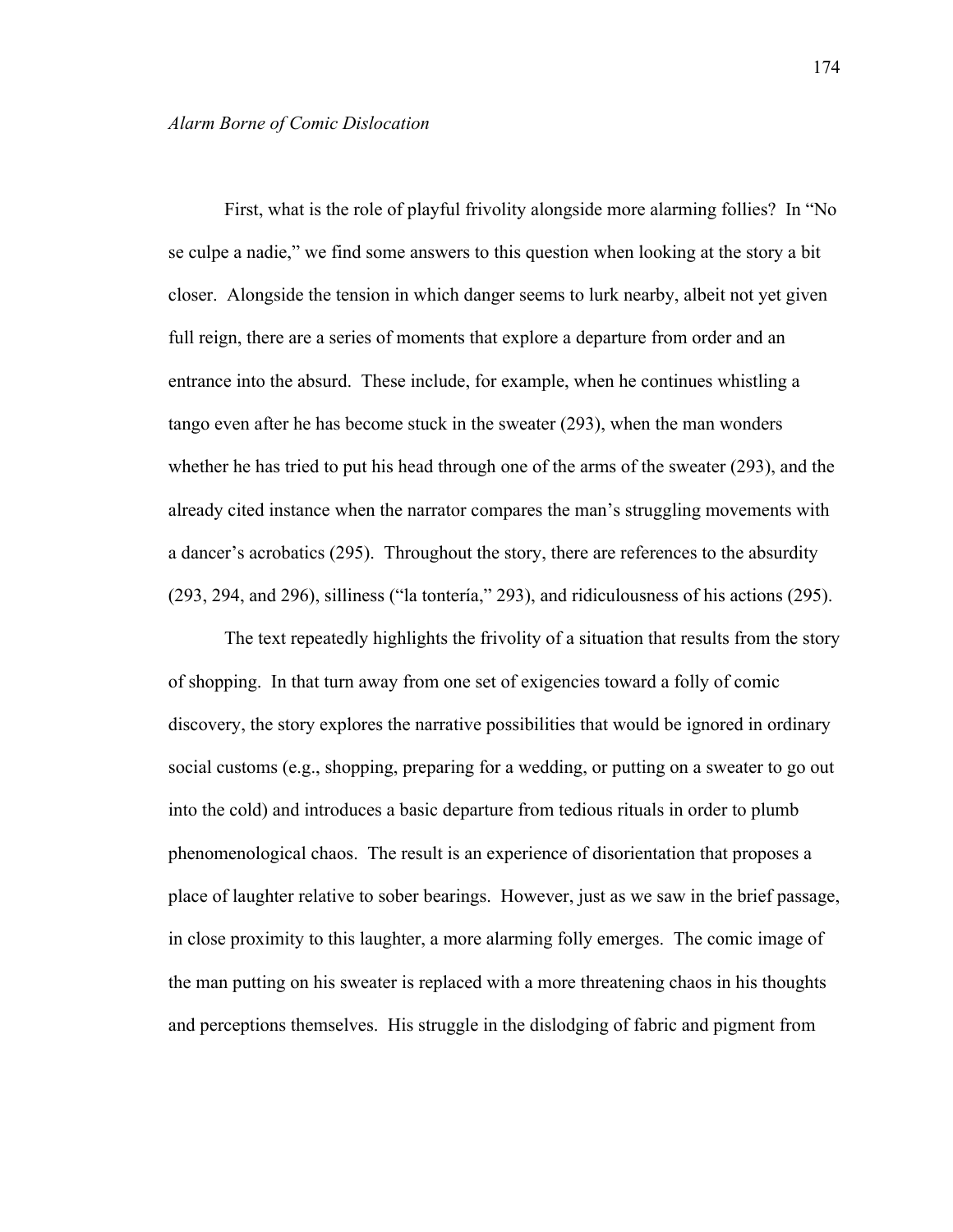the wool of the sweater and ensuing difficulties breathing herald the clear arrival of something darker (295).

That shift from the earlier frivolity seems well established by the time the narrator describes how the man feels his hands are like a pair of rats trapped in a cage and how from within the sweater it seems as though one hand may be gnawing on him (295). From there, humor moves into horror.<sup>56</sup> The certainty and clarity of his earlier playful entanglement shifts as the man himself realizes the danger of the window and his blind motion: "[…] alcanza a pensar que la ventana ha quedado abierta […] es peligroso seguir girando a ciegas" (295; 'the thought occurs to him that the window is open […] it's dangerous to keep spinning blindly'). As confusion mounts, he begins to wonder even about his physical orientation in a more disturbing way: "[…] quizá ha caído de rodillas y se siente como colgado de la mano izquierda […]" (296; 'perhaps he has fallen to his knees and he feels like he is hanging by the left hand').

The scene marks a shift. The protagonist moves from the occlusion of the sweater that allowed him to experience things differently, to a clear unpleasantness. That new discomfort presents an unsettling paradox, even as it emphasizes a thematic continuity. For even as the sensation of kneeling on the ground is contradicted by that of dangling

 <sup>56</sup> In an interview with Evelyn Picon Garfield, Cortázar relates how a famous news account several years after he wrote "No se culpe a nadie" startled him because of its resemblance to the story (*Cortázar por Cortázar* 101). In Paris, a man decided to play a joke on his family and surprise them one day by coming home early, wearing a rubber mask. The mask's mouth opening did not line up properly and he accidentally asphyxiated himself. While the news account is equally chilling, what is so curious about Cortázar's linking it to "No se culpe a nadie" is the extent to which it highlights a kernel crucial to both: the way death emerges from playfulness in a sudden way. Aside from this quality, the short story and the news account are quite dissimilar. The man in the sweater does not asphyxiate, while the tragedy of the man with the mask does not happen before going out to meet someone, but after he has returned home to play a prank on his family.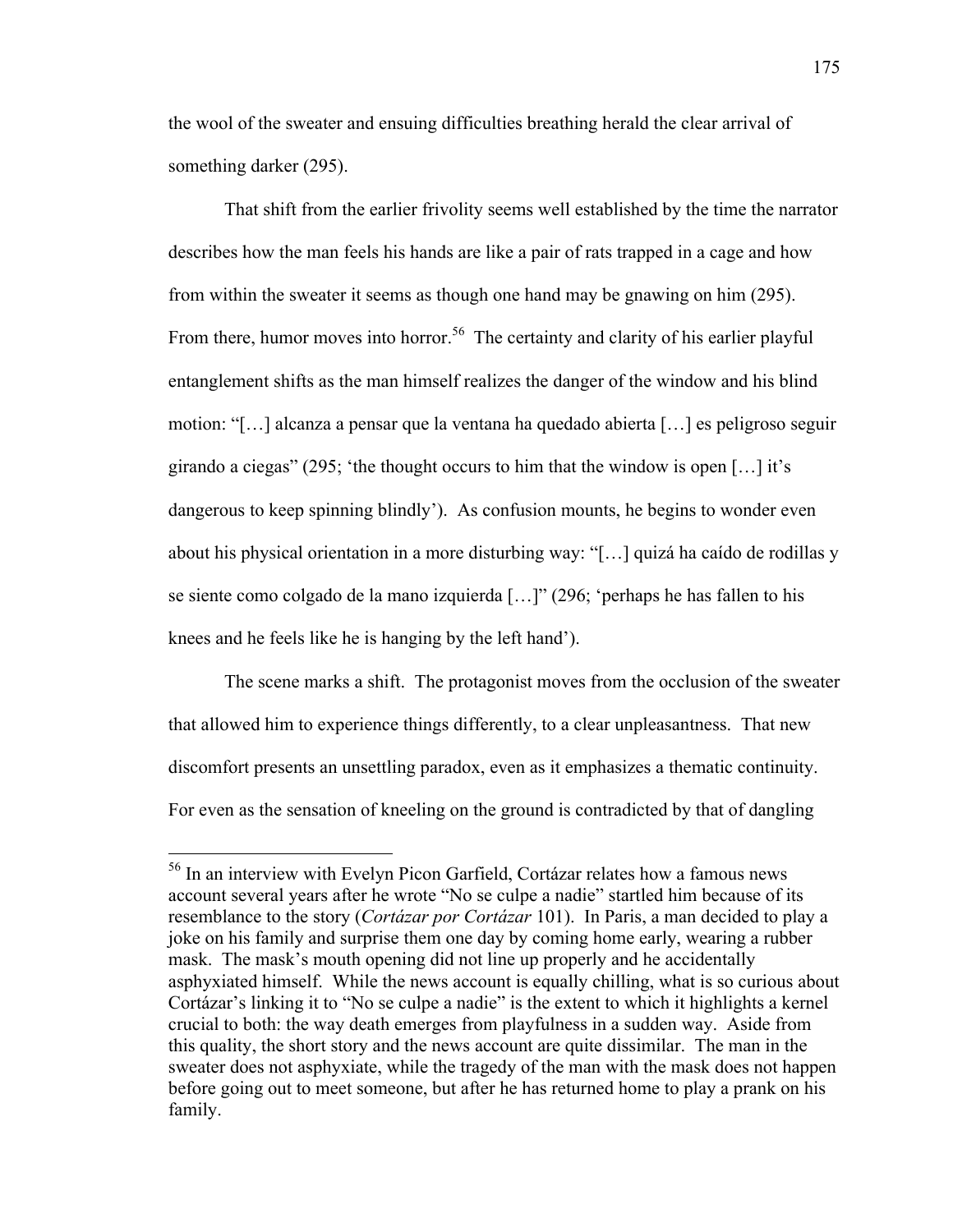above it and hanging by the left hand, the two postures intimate struggle while expressing confusion. When the man finally feels as though he has left that confusion, we come to realize that the coolness of the air and impossible posture of simultaneously kneeling and hanging provide a way of depicting the disorientation of his fall out the window (296).

The change of tone offers an alternative experience to that of humor, but in what ways does it share something with the folly contemplated in comic dislocations of order? The first comic disorientation counters any rational consensus that putting on an item of clothing could not provide an opportunity to entertain new arrangements through comic re-framings. The second disorientation emerges from the very same confusion within the sweater that sparked a comic re-framing. The playful perspective from within the sweater, then, eventually provides a launching point for a more disturbing loss of coherence.

In these moments, it is never a question of a fool acting on his own and producing a kind of laughter that has particularly invigorating effects (e.g., Bakhtin's notion of positive laughter). Nor is folly a matter of confronting the belief we place in the ground beyond appearances (e.g., Nietzsche's play of appearances). Instead, Cortázar draws on two kinds of disordering ways of re-fashioning the familiar: 1) the risible material the fool generates in presenting new arrangements and recasting order in an absurd light and 2) the material the unreason of madness engenders in compelling one to perceive the limits of prevailing order in a more directly disturbing manner. This perspective allows us to view Cortázar's rapid shifts between these registers not just as complementary, but as a means of cultivating conceptual and narrative disorder in the text's articulation. In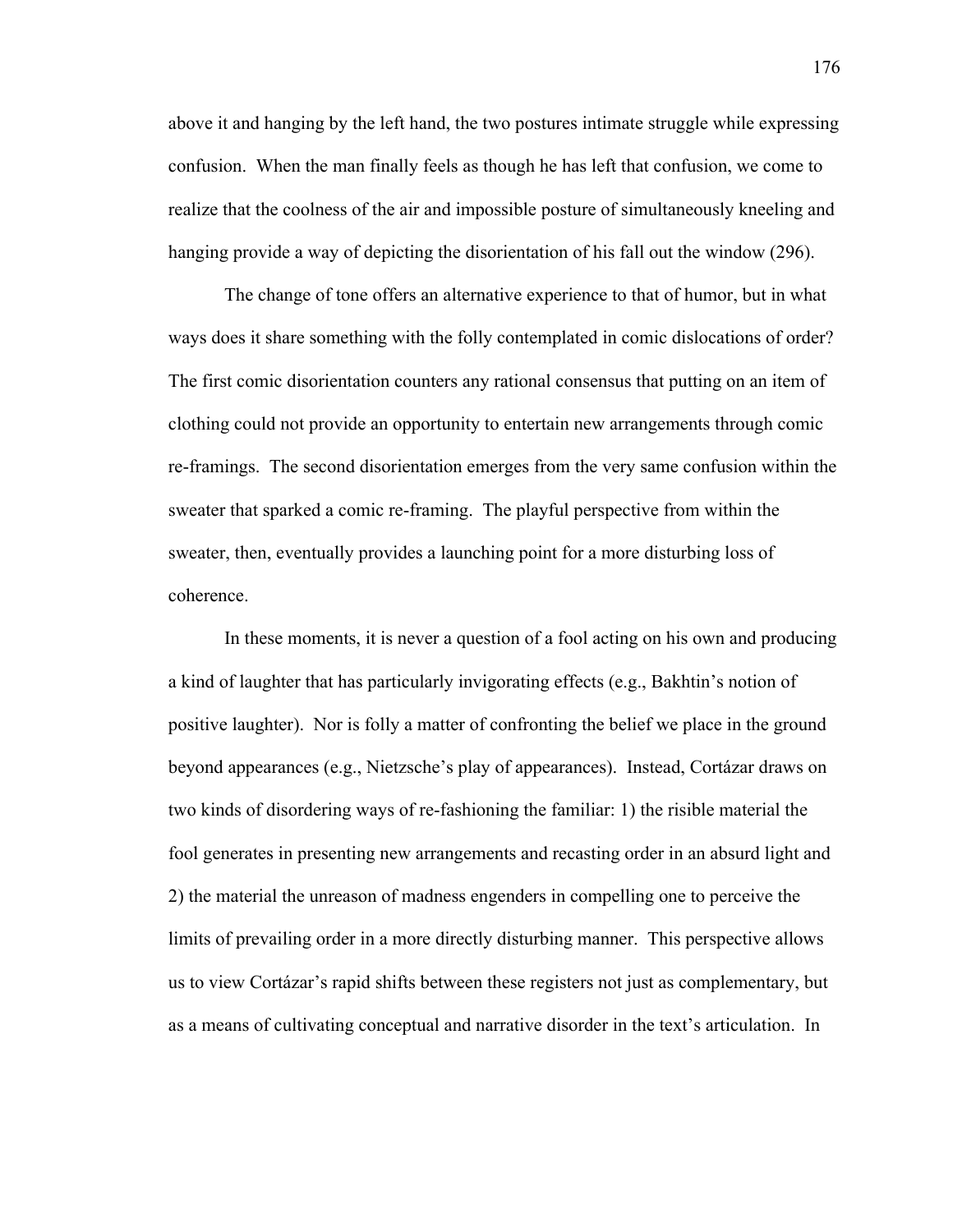this respect, alarm builds on laughter to introduce a departure from order and an entrance into an alternative.

Contrary to the critical assessment of Cortázar as a serious writer, this technique highlights an element of frivolity that I believe may be reconciled with some of the efforts Cortázar pursues elsewhere. In what follows, I examine Sara Castro-Klarén's discussion of that project and question her characterization of it as wholly serious. I propose that the kind of folly displayed in "No se culpe a nadie*"* may be integral to understanding one way in which Cortázar pursues the goal of questioning rationality.

# *Frivolity at the Frays of Seriousness*

Nothing in Cortázar's work is frivolous or facile. One can indeed readily find a playful attitude and an unusual (black) sense of humor […] but it becomes only a tool that cracks the safe of absolute reason.<sup>57</sup>

The above observation arises in the midst of Castro-Klarén's discussion of the affinities between 'pataphysics, surrealism, and Cortázar's playful experimentation. The statement itself puts forward two thoughts. The first, that there is nothing frivolous or facile in Cortázar's work, is supported in part by the second—in which an exception is momentarily contemplated, but eventually resolved. Both claims introduce a perspective that will preclude the analysis of folly in as much as it makes use of frivolity. The first assertion is troubling in its simple sweep. It proposes an absolute that would be difficult to entertain, even if the totality of Cortázar's work were the subject of analysis. Whether such seriousness is deleterious or meritorious, one would have to abandon incredulity to

 <sup>57</sup> Castro-Klarén, 221.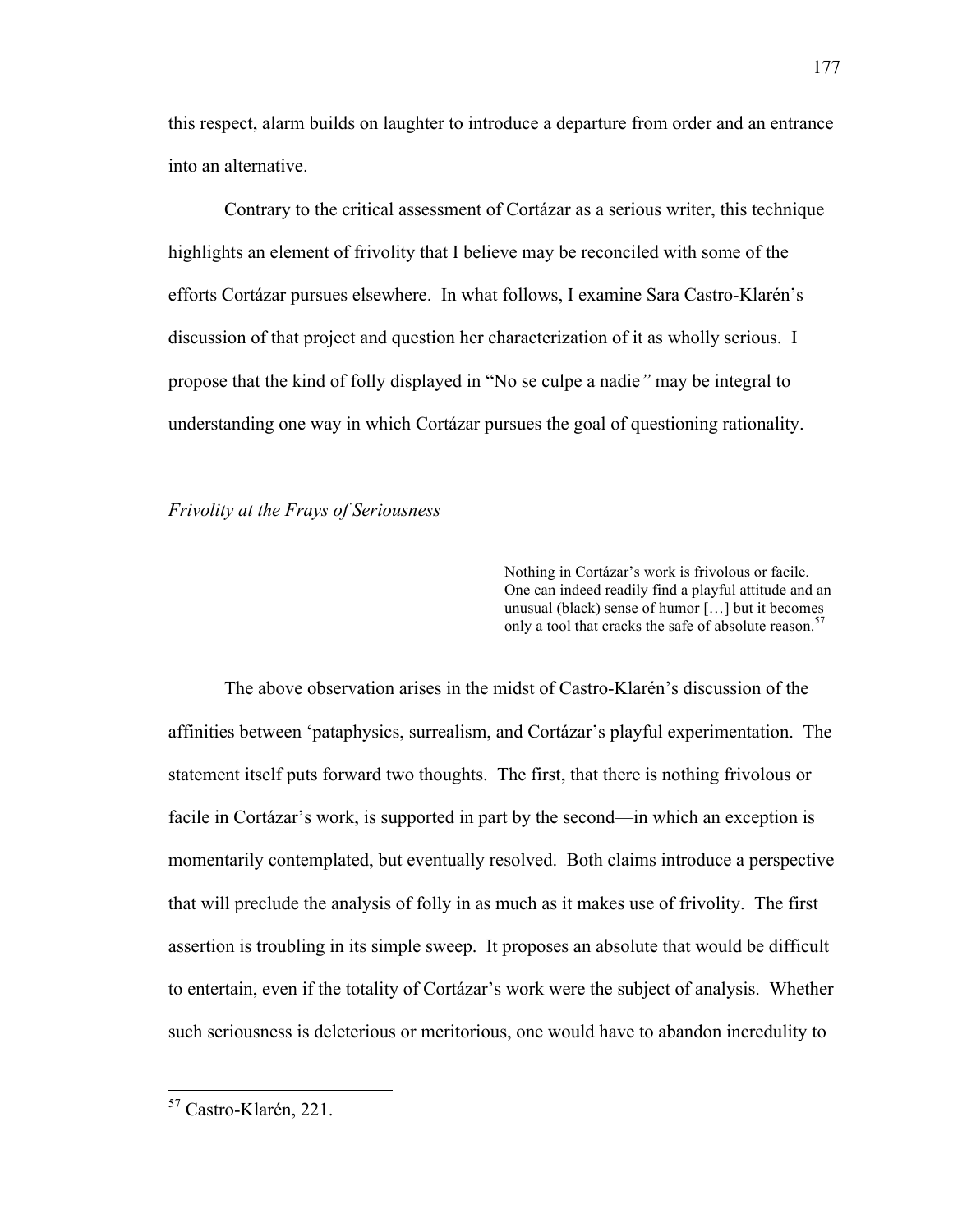believe that everything in Cortázar's work is serious and devoid of frivolity or ease. The second statement is particularly problematic in its own regard. The logic of the claim, that the playful attitude and black sense of humor are not frivolous or facile because they crack "the safe of absolute reason," requires not just that we believe in the absence of frivolity from Cortázar's work, but that we accept its complete ineffectuality when it comes to unraveling rationality. The absence of frivolity becomes a virtue that resists the folly of play or humor not befitting the edifying seriousness of his work.

In crediting Cortázar with this manner of virtue, we lose the opportunity to consider how one particularly effective technique for undoing the effects and habits of reason may be to embrace certain kinds of play to which frivolity contributes. Why, then, would a critic opt for an approach to play that obscures the frivolous or facile dimension of folly in Cortázar's work?

# *Aesthetic Coherence*

The absolute claim Castro-Klarén advances can best be understood relative to two points in her discussion. The first is evident when that inquiry frames its task as one of "establish[ing] a coherent aesthetic backdrop […]" (218). The second centers on the particular terms she uses to exclude folly from Cortázar's work and define what is absent: the 'frivolous' and the 'facile.' Consider the first point: what it means for an inquiry that examines play to become a matter of establishing an aesthetic backdrop. At its simplest, this could mean no more than highlighting how Cortázar, 'pataphysics, and surrealism all share in a basic project. However, why should all this require the absence of frivolity or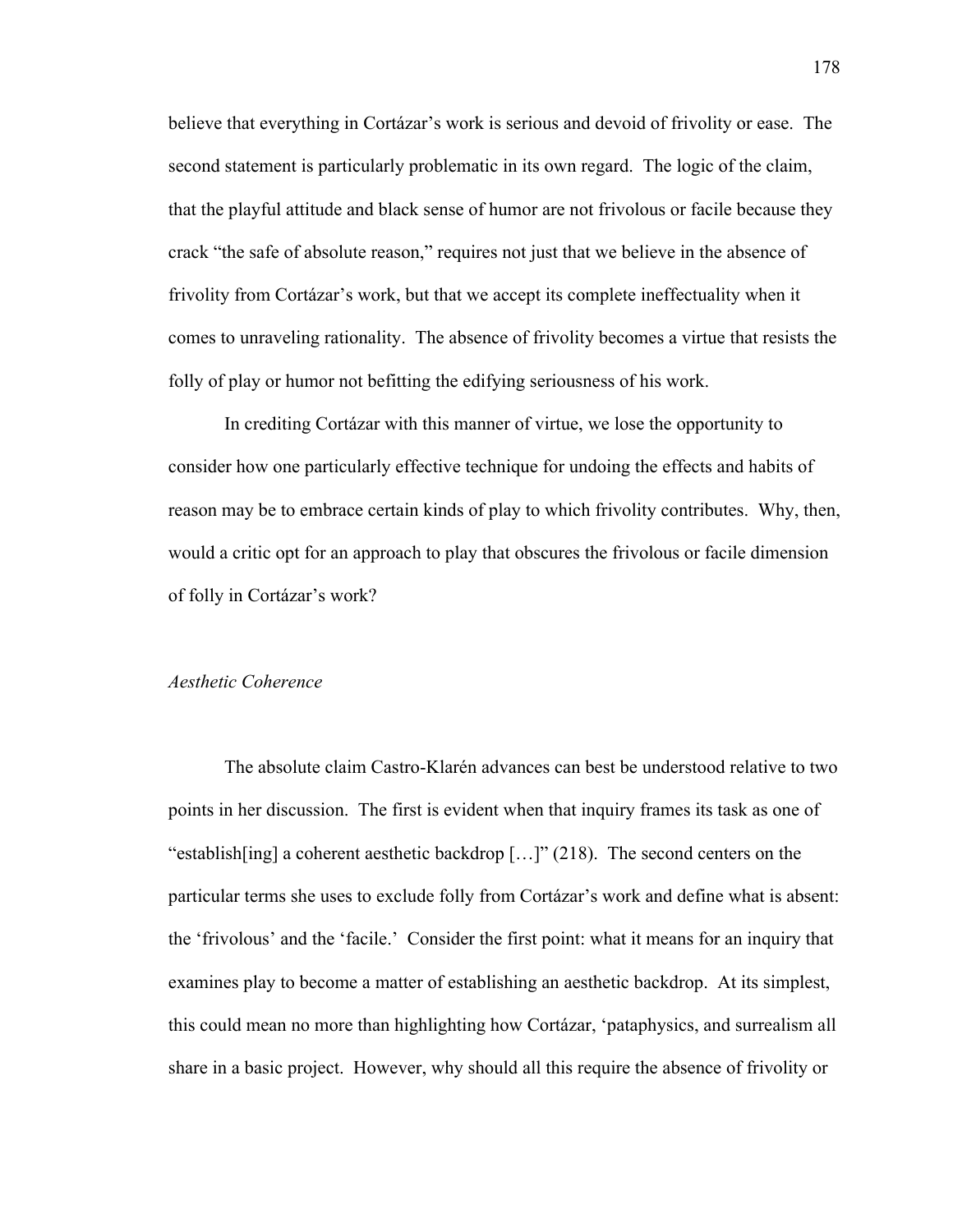ease? That exigency emerges because Castro-Klarén's approach pursues something more than an exposition of common aims or a shared strategy for attaining those ends. When she excludes frivolity, she also takes the position that it is necessary to argue for the legitimacy of both those aims and means relative to an aesthetics that values seriousness<sup>58</sup>

This background concern is evident in the second point that we may draw upon to understand the proclaimed absence of frivolity and ease. The terms 'frivolous' and 'facile' both contrast with a view wherein hard work is equated with the success of actions. That the terms 'frivolous' and 'facile' exalt play as a serious struggle is supported by a remark that precedes it. Several paragraphs prior, Castro-Klarén mentions the negative example of the "tendency of 'automatic writing' to become a facile and frivolous verbal game" (221). Independent of that contrast that marks one as estimable and the other as less so, if at all, it is unclear how playful tools and the "frivolous verbal game" are so different in their outcomes. Castro-Klarén uses this pair of examples to create two shades of play. Cortázar's playful attitude and that "unusual (black) sense of humor" reside firmly on one side, while the "frivolous verbal game" of automatic writing remains hopelessly adrift on the other.

 <sup>58</sup> Castro-Klarén is hardly alone in focusing on Cortázar's seriousness. In "Historias de cronopios y de famas: ¿Obra 'prescindible' de Julio Cortázar?," John Marambio highlights the reception of *Historias* in the early years after its publication, by noting how critics were scandalized that such a serious writer as Cortázar should write such a book (133-34). Marambio objects to this assessment of the book, rather than the values that inform that reaction, and blames the "tendencia lúdica" ('ludic tendency') of *Historias* for the way critics overlook the work's true seriousness (140).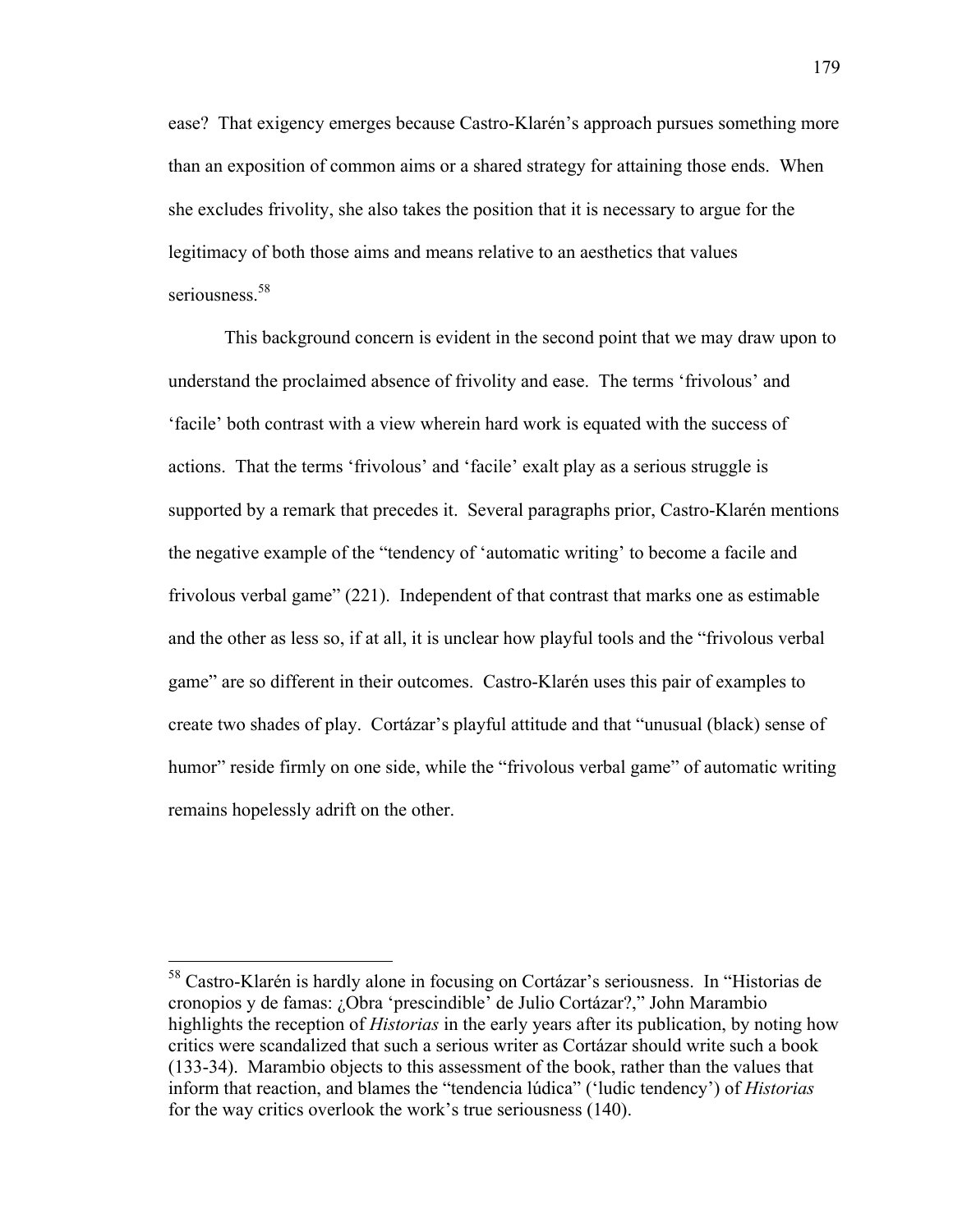While I wish to take issue with the scope and outlook on frivolity that her analysis adopts, I also believe that in defining a project in Cortázar's experimental writing, Castro-Klarén provides an important context for folly. In addition to this context, her eventual claim that Cortázar undermines a certain aesthetic propriety in these efforts allows us to frame the practice of folly as we encounter it in a less explicitly experimental but highly playful work: *Historias de cronopios y de famas* (*Cronopios and Famas*). Even though Castro-Klarén does not discuss *Historias*, the affinity she perceives between Cortázar, surrealism, and 'pataphysics acquires significance in understanding the backdrop to play in this work.

Castro-Klarén argues that with all three we witness an attempt to challenge reason and the customary conceptual apparatus through which we experience reality by an artistic practice that looks for exceptions or moments of disruption that break from familiar registers (223-26). Thus, surrealism looks to the dream as a place for "a third modulation of thought" (223), while 'pataphysics explores exceptions and "the principle of deviation" for a way of breaking with habit and imagining new arrangements of significance (224). Along with "erasing the time-space distance between the writer and reader" (228), she notes how the process of producing a new modulation and undoing the habits of past rationality are a particular point of unity between Cortázar and the pursuits of surrealism and 'pataphysics (227). The absurd also becomes linked to this reimagining of the world and "the arrangement of things and their significance […]" (229).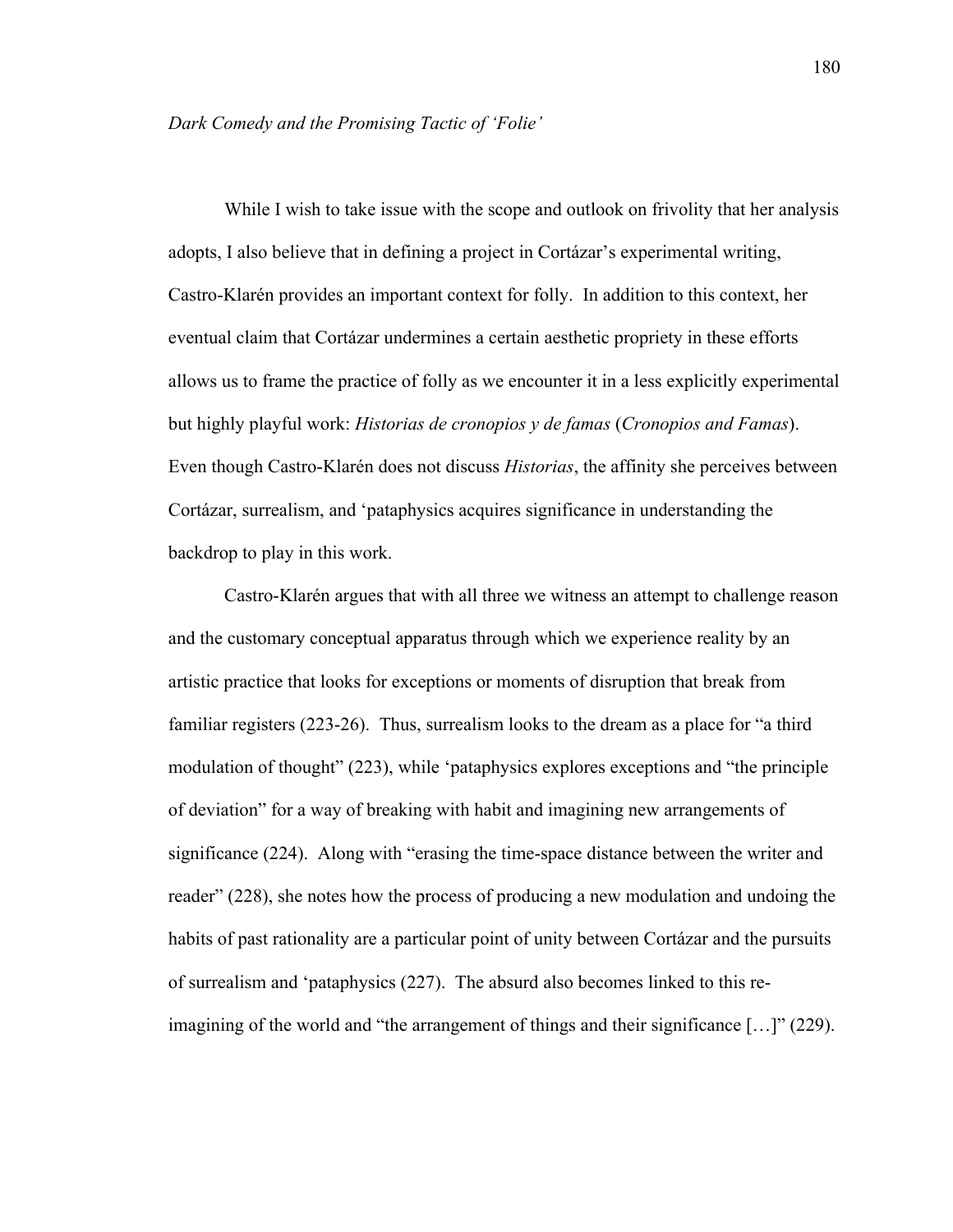Once we take away the appeal to work and seriousness, we may better examine the role of frivolous follies in Cortázar's writing. The interplay of that frivolity with other disjunctures becomes newly susceptible to analysis in light of the very project Castro-Klarén describes. That is, we are able to examine an otherwise ignored feature of Cortázar's writing in the fresh light of a project that confronts habits and rationality. Far from detracting from that project, frivolous folly unravels the seriousness that establishes and maintains reason. Importantly, it does so in interplay with jarring breaks that together cultivate a sense of the uncertainty of that which might otherwise seem plainly evident. The effort to provide an aesthetic justification that is rooted in grave productivity impedes the analysis of moments that pursue something else. In order to understand how the author's works may confront the orthodoxy of art without committing himself to a measure of value that re-establishes that extant outlook, we are called upon to re-examine Cortázar's playfulness.

In dark humor, we find a place from which to theorize folly in an interaction between laughter and alarm where laughter is not a means to fulfilling a serious purpose so much as a way of cultivating absurd alternatives to habit. I would like to propose that this proximity between the risible and death or violence, while not surprising, should also not be approached by subsuming laughter into the distress of shock. Laughter need not be the result of nervousness. Instead, we may approach laughter and alarm as expressing responses to distinct but closely related registers of folly.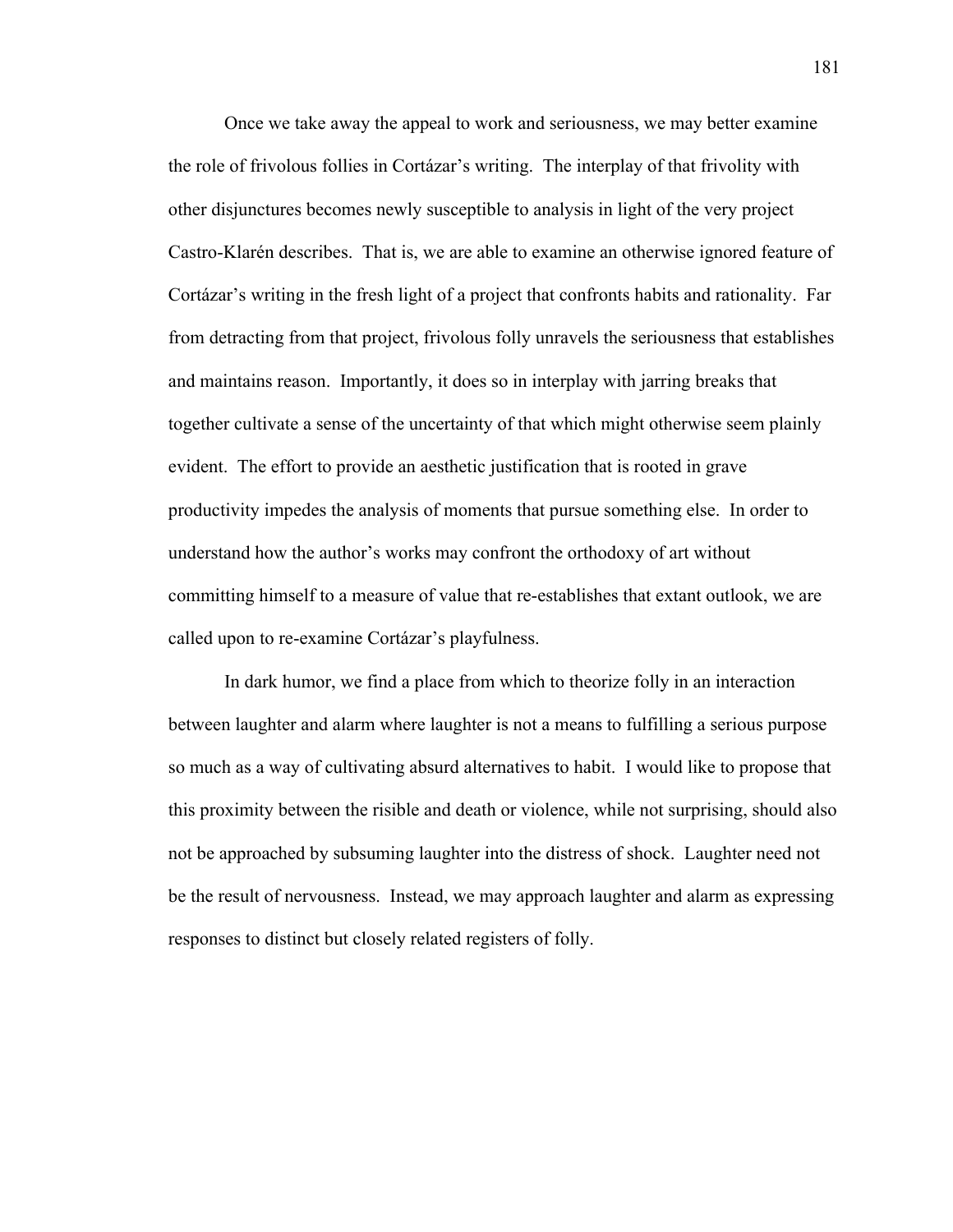By considering the example of the sweater story ("No se culpe a nadie") we were able to grasp a basic sense of the disruptive interplay of humorous playfulness and mad breaks in the text. Yet, we had not framed these two registers of folly in more theoretically meaningful terms relative to the project of folly envisioned in relation to the project Castro-Klarén describes (i.e., the disruption of habit and the discovery of alternative modalities). It is this gap that Foucault's notion of *folie* allows us to bridge. For it provides an account of *folie* or madness and the fool's folly as each exploring alternatives to rationality.

We may recall that the first chapter considered *folie* in the context of examining the question of how frivolity or non-serious play has historically been marginalized within both the sphere of philosophical aesthetics as well as in more recent theoretical accounts of play that preserve the privilege of seriousness. Like Bakhtin and Nietzsche, Foucault offered a useful perspective that problematized restriction—in this case, in his account of the marginalization of madness.

However, particularly in his earlier work, *History of Madness,* Foucault's own discourse also presents its own unease with folly's frivolity. The result was that while there are still important points of overlap between madness and the fool's currency, as when Foucault describes a literary folly that emerges as "a madness that causes men to make merry and rejoice" (22), a problematic divide also takes hold. Thus, despite the shared ground in which the fool came to provide another expression of madness, the split between the two functions of *folie* eventually took on a difference of distinction.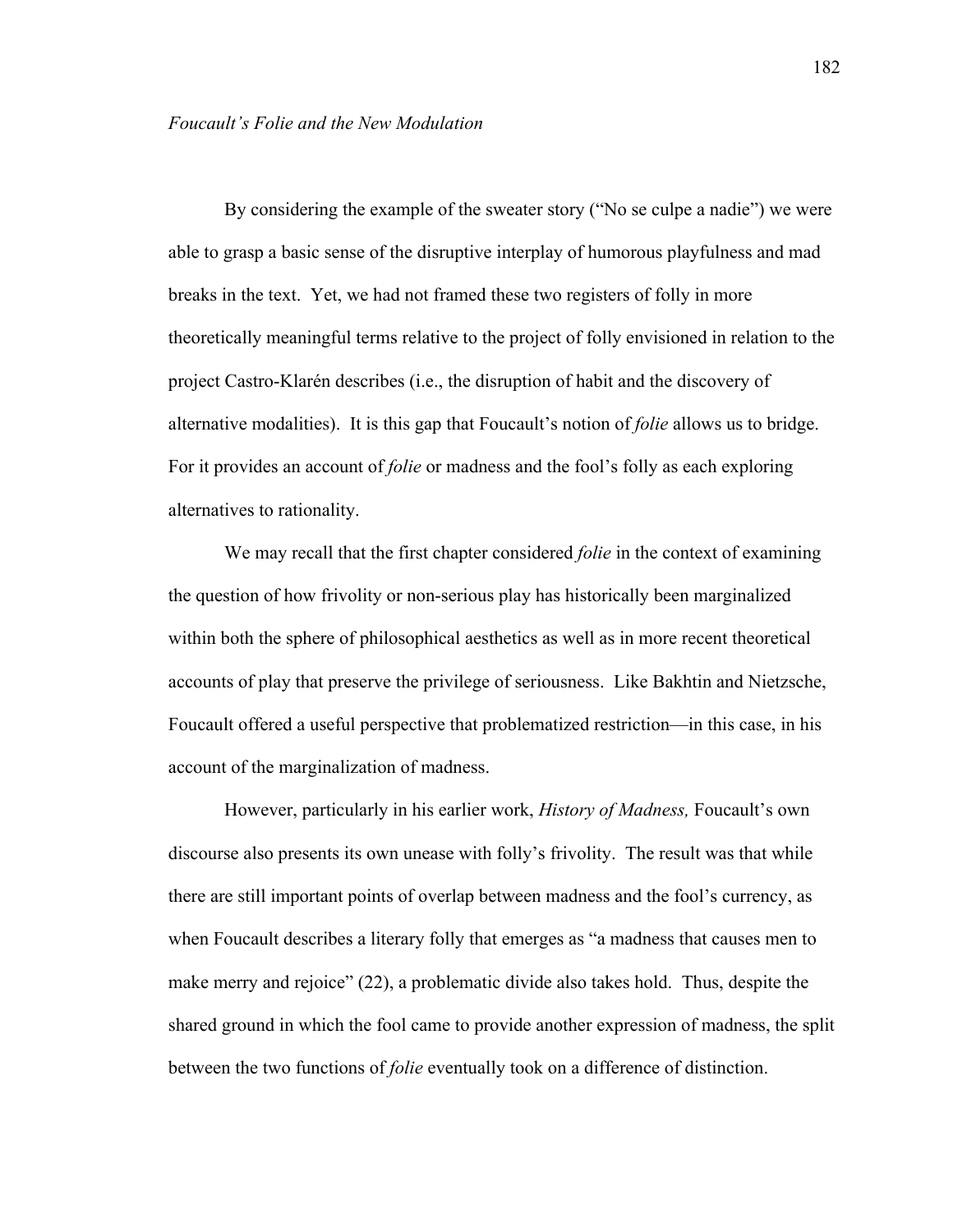Foucault's contrasts in the earlier work sometimes became a means of providing madness with value over the disordering delight of the fool.

As a consequence, madness and delight in folly become more strongly polarized and charged with value in that difference, even as they seemed to share in putting forward an alternative to order and the prevailing systems of meaning. Fortunately, Foucault does not extensively enforce the split between madness and folly in the remainder of his later discussion in "Madness and Society." Instead, he largely focuses on a contrast between figures of folly and madness in relation to their reception over time and the roles each provide.

That focus suggests a more nuanced portrait of the relation between the fool's folly and that of madness. The madman comes to be defined as presenting truths that are forbidden or barely conceivable within the reason of a particular era. Madness acquires a relative status over time. Rather than an independent existence in the madman, *folie* designates a conceptual space. This means that madness becomes a historically excluded disordering, in contrast to the relative inclusion of folly.

It is at this turn that we come upon an important theoretical implication of Foucault's framework. For folly and the once darker madness seem more to indicate not fundamentally different forms of unreason, but alternate and at times overlapping interpretations of the defiance of reason as it is attributed to an existence. In this new overlap, we return to the proximity of folly and madness entailed in the term '*folie'* itself. We also find a key to the way Cortázar makes use of receptively divergent but functionally complementary ways of confronting rationality. In the interplay of these registers of folly, Cortázar plumbs alternatives to prevailing order and reason.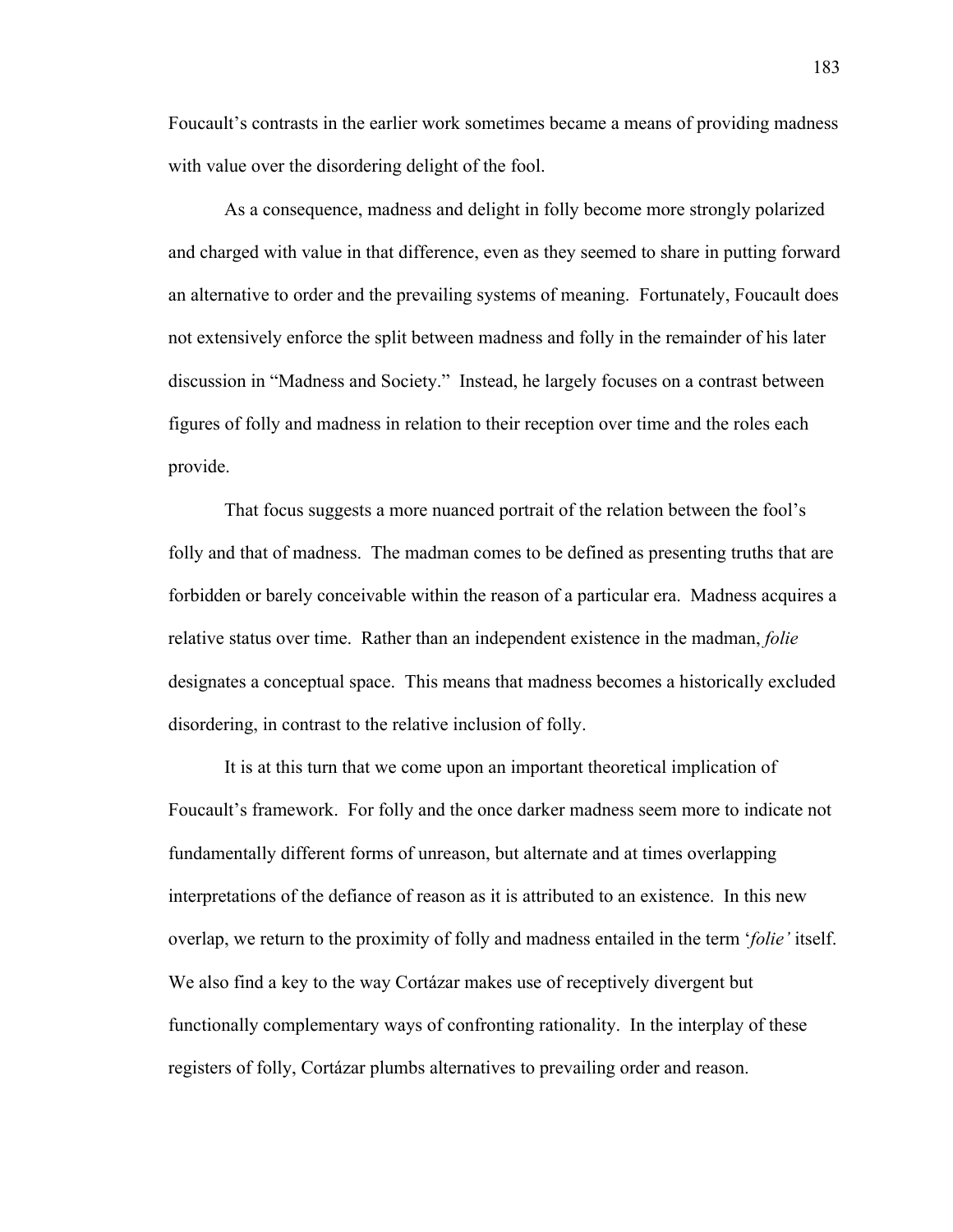I turn to examine the applicability of this play of risible and more sinister folly more closely by considering how it may form part of Yurkievich's formulation of a view of the play of fantasy in *Historias*. Specifically, I consider how his characterizations of that play convey a sense of the distinctive way the text shuns normative pressures. Rather than strictly serious, earnest experimentation, Yurkievich's reading of *Historias* suggests an undercurrent of folly in need of closer study and differentiation from play elsewhere in Cortázar's writing.

# 4.2 Particularizing and Distinguishing the Folly of *Historias de cronopios y de famas*

How can we relate Foucault's conceptualization of *folie* to the play of a specific work by Cortázar? Saúl Yurkievich's discussion in "El juego imaginativo: fantasia intermediaria y espacio potencial" ('The Imaginative Game: Intermediate Fantasy and Potential Space') suggests that outside the concept's use in individual short stories, *Historias* may be a particularly promising place to approach with this idea of the two-fold play possible in *folie*.

# *The Fast and the Pure*

Yurkievich offers the following disclosure at the start of his discussion of fantasy and the play he takes to be particularly evident in *Historias*: "Julio Cortázar makes it clear that he wrote his *Historias de cronopios y de famas* in little time and 'as a pure game' […]" ("Julio Cortázar aclara que escribío sus *Historias de cronopios y de famas* en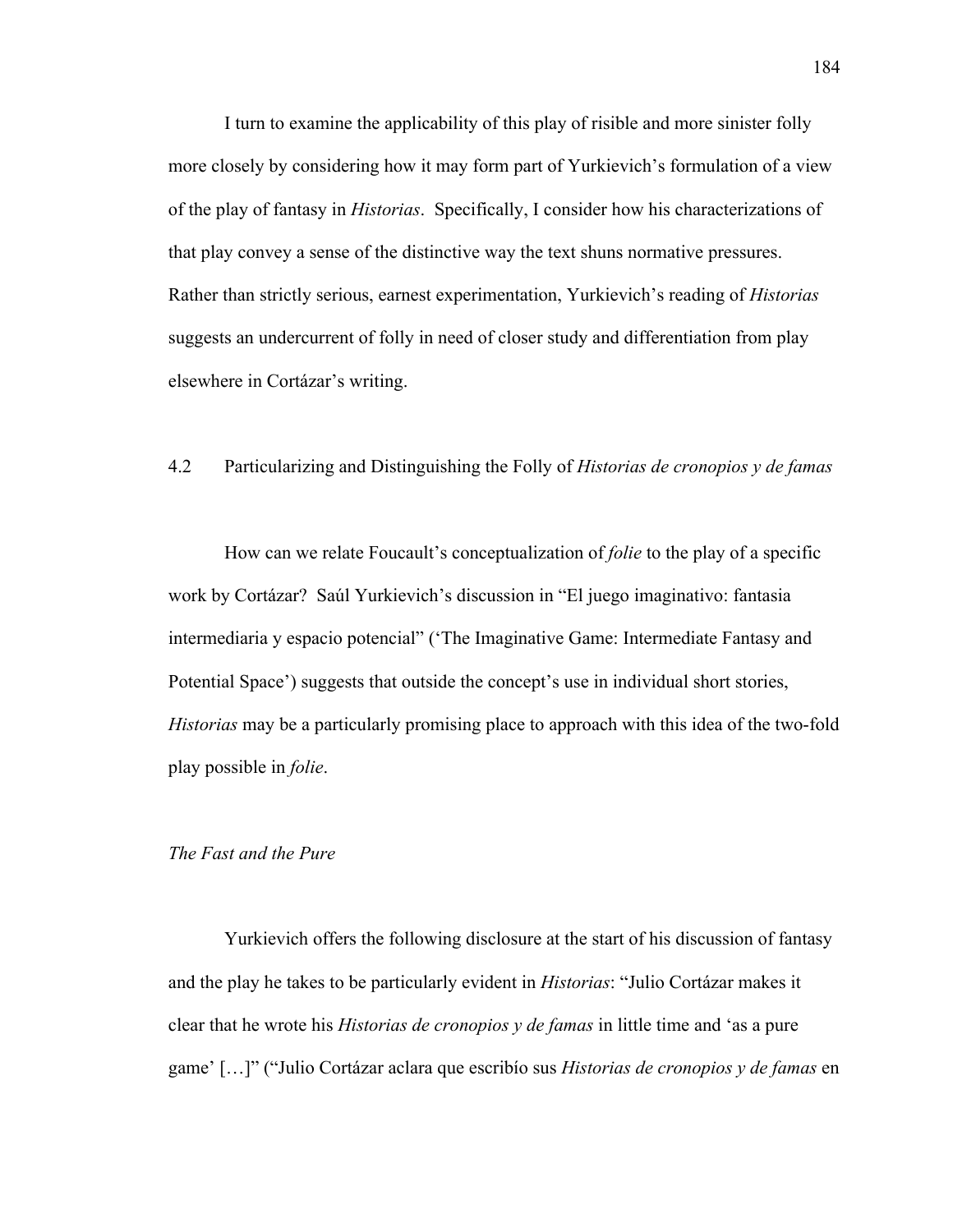poco tiempo y 'como un puro juego […]'" 125). Much as Yurkievich's use of the author to settle doubts about the text cries out for a response, I would like to argue that we should pause and not allow the flawed process of his argument to hinder our analysis. Specifically, that even if his stated reason for that belief is insufficient, we should still seek to understand the significance behind what it is that Yurkievich wishes to attribute to Cortázar: a work that is written quickly and as a pure act of play.

If we take the statements not as they are offered, but symptomatically as revealing something about Yurkievich's own view of *Historias*, then, we find something curious in the idea of velocity and pure play (or an action committed purely as a game). That is, Yurkievich's representation reveals an incipient theoretical response to the text in the kind of play it believes may be supported: that of the quick and the unadulterated. Both qualities mark *Historias* in a particular way. In advancing the view that *Historias* was written quickly, Yurkievich provides a value for suddenness and the short form. Likewise, in suggesting that the work unfolds within a universe of undiluted play, we find a figure of speech that conveys unmitigated carefree activity.

The mark of speed makes an appeal to the psychology of the sudden, in which authenticity and innocence characterize that which bursts from the soul spontaneously. The second characterization continues this idea in a subtle way. For we see a more complicated notion of play behind the casual remark that the work was written 'purely as a game' or 'as pure play' ("como un puro juego"). With the citation, Yurkievich portrays Cortázar as writing the work without appeal to utilitarian demands or interests that would detract from writing purely as a playful recreation. That is, his writing it 'purely as a game' or 'as pure play' introduces the idea that a work might proceed in a series of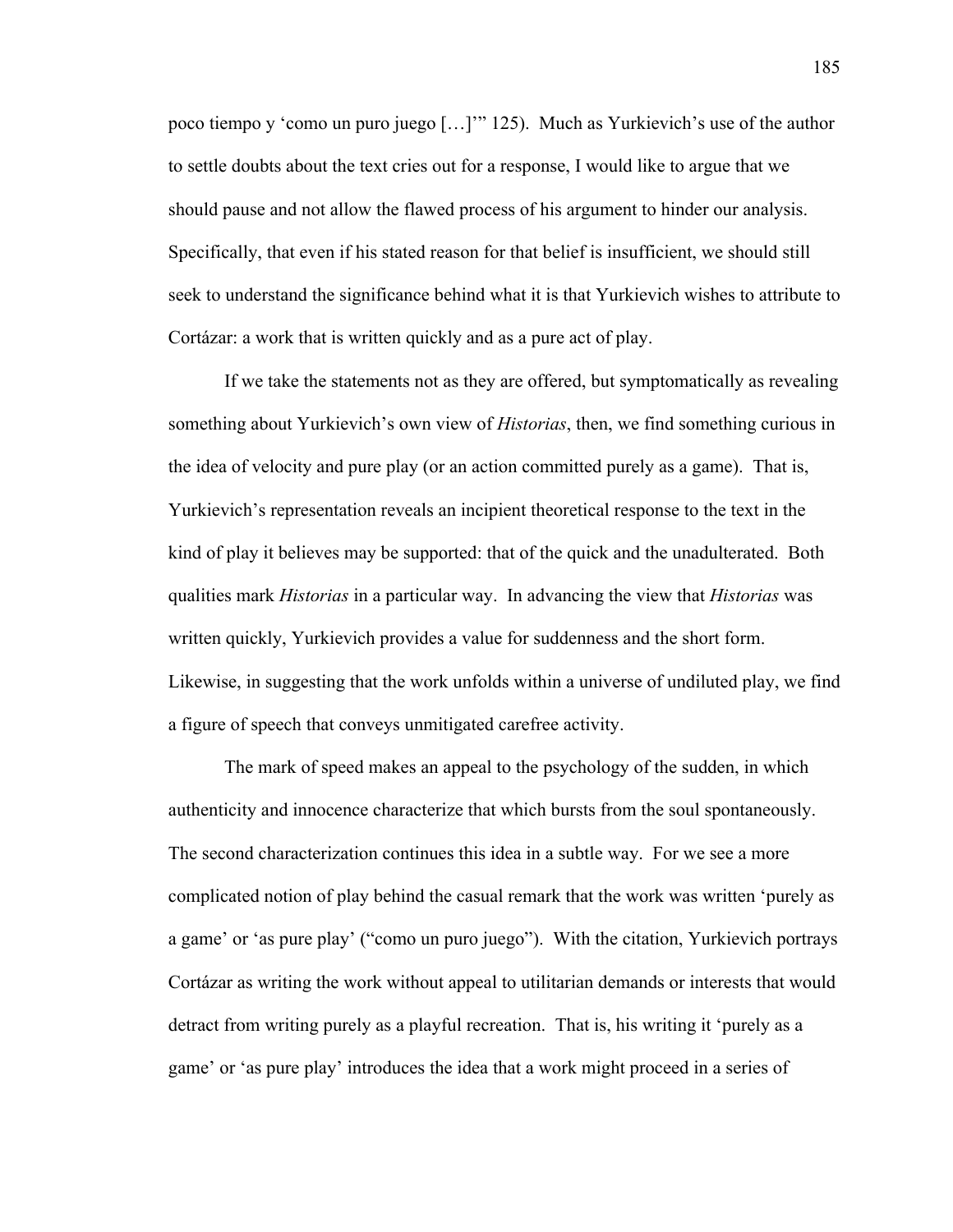associations unburdened by necessities or schemes. The carefree play that the disclosure attempts to place at the head of Yurkievich's discussion portrays the author as willing to ignore a plan of action or prior commitments. There is something potentially unsettling in play that adopts these propositions. For in both the quick and the pure there is a loss of clear limits and definite projects. Increasingly, the speed and unencumbered play of fantasy looks like sheer folly—a way of resisting aesthetic order and coherence.

# *The Folly of Fantasy*

What, then, does this have to do with a folly wherein laughter and alarming ruptures are linked to challenge rationality? Yurkievich visits the question of such disruptive folly in the play of *Historias* subsequently, when he describes the disordering effect of fantasy as follows: 'Absolved from the strict observance of orderings, fantasy can alter the natural order, […] entertain itself by dislocating the world through ludicohumoristic nonsense and unhinging [...]' ("Absuelta de la estricta observancia de los ordenamientos, la fantasía puede alterar el orden natural, […] divertirse con dislocar el mundo por intermedio del dislate y del desquicio ludicohumorísticos […]" 126). No longer is that play an instance of delight in pursuing the quick and the pure. Now it is a question of addressing the disordering effect of fantastic play.59

While Yurkievich does not proceed to theorize nonsense ('dislate*'*) or unhinging ('desquicio*'*) further, both terms suggest that there is an opening from which to examine

 <sup>59</sup> In "Historias de cronopios y de famas: El placer del juego," Carmen Domínguez joins Yurkievich in perceiving a disruption of order in the operations of the fantastic (35). However, Domínguez links that disruption to deconstructive play (35), rather than the admixture of madness and frivolity that I discuss.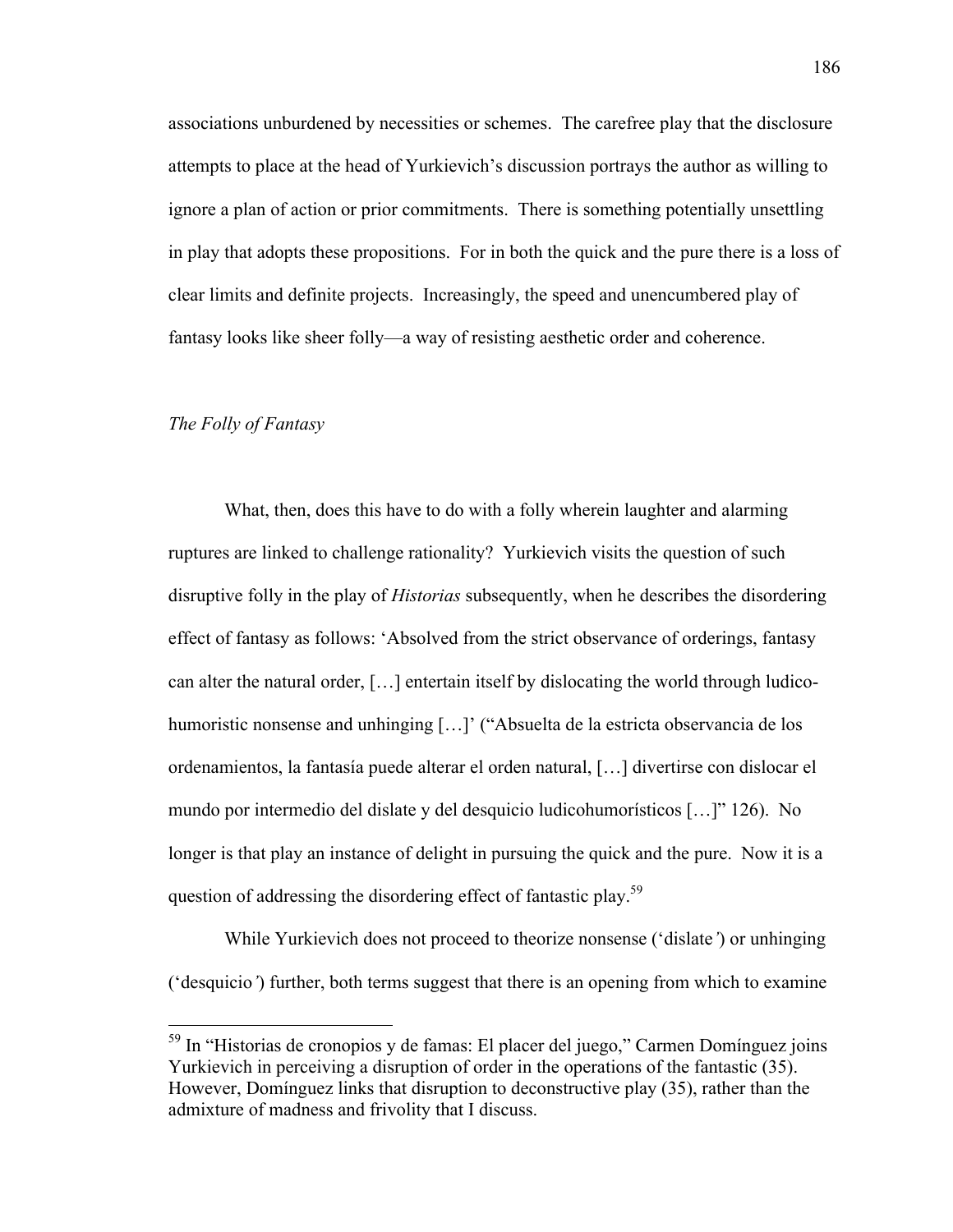the question of how the play of folly in Cortázar's fiction is linked to the shambles and chaos created in and around laughter and something darker.<sup>60</sup> In particular, he acknowledges that the natural order changes when fantasy is freed from its adherence to order.<sup>61</sup> Yet, he does not say this is inherent in fantasy. Rather it is a property of the way Cortázar plays with fantasy.

# *Distinguishing Historias de cronopios y de famas*

It is noteworthy that it is in Yurkievich's discussion of this epigrammatic text, and not in his analysis of *Rayuela*, that this element of disruption comes to the fore. This folly of the text should be distinguished from the kind of play that so often garners attention in Cortázar's work. While one can largely credit the focus on play and the game in Cortázar to responses to *Rayuela*, this has tended to generate attention on the

 <sup>60</sup> The terms also suggest a parallel to the two settings of *folie*: that of the fool who will offer nonsense and that of madness, in which categories and concepts become unhinged from their former order.

<sup>&</sup>lt;sup>61</sup> There is a more general consensus that *Historias* is concerned with this question of transforming familiar experience and altering perception of the everyday. In addition to Yurkievich who refers to "el orden natural," Chávez Silverman also sees the playful attitude of *Historias* as part of such an altered outlook (60). Chávez Silverman, in turn, attributes this sense of the work's concern for transforming the familiar to Manuel Durán, who discusses it in "Julio Cortázar y su pequeño mundo de cronopios y famas." Garfield places it in another context in *¿Es Julio Cortázar un Surrealista?*, when she links such transformation more broadly to surrealist endeavors (119-161). The focus of my own analysis is on the issue of how the folly of *Historias* creates openings in rationality and conceptual order.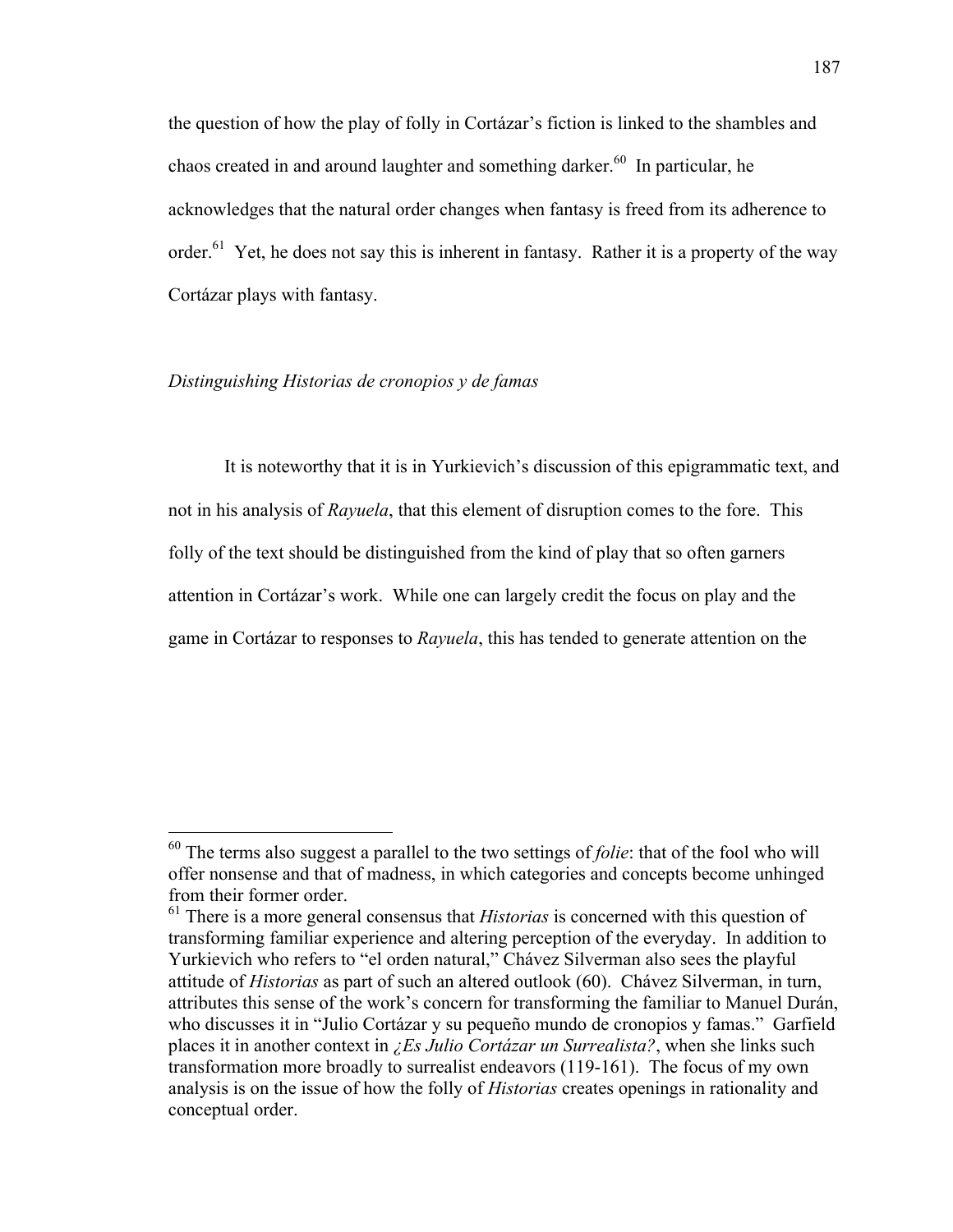novel's "Tablero de dirección" ('table of instructions' 13), framing the analysis of play in terms of the machinations of the text in relation to a reader. $62$ 

When Yurkievich refers to ludico-humoristic nonsense and unhinging, however, this touches on a particular play of unabashed foolishness and not simply on a structure of novelistic disjuncture and authorial mastery of a reader. In *Historias*, this element is more expressly at work in a series of short treatments that provide a chain of exercises that generate something more properly designated as the play of *folie*. Rather than treating the text as a game played by the reader, *folie* entails a play that re-situates rationality and sober order. As such, it offers a strategy of incoherence. The folly it offers is not necessarily a ludic artifact that presents its own parameters and boundaries within which meaning is shaped. Instead, signification takes place in the breaching of rational boundaries.

In what follows, I examine Cortázar's *Historias* with a focus on the way the text intermingles playful and alarming follies. Specifically, I examine how the work moves between these registers to cultivate an altered outlook. Whether in comic disruption or in the mad disjunctures and dissolution of reason, this folly provides an opportunity to tease loose threads of discursive order.

 $62$  See, for example, Michael Hardin's "Non-cooperative Game Theory and Female Readers: How to Win the Game of *Hopscotch*." Hardin equates reading the novel with playing a game (57).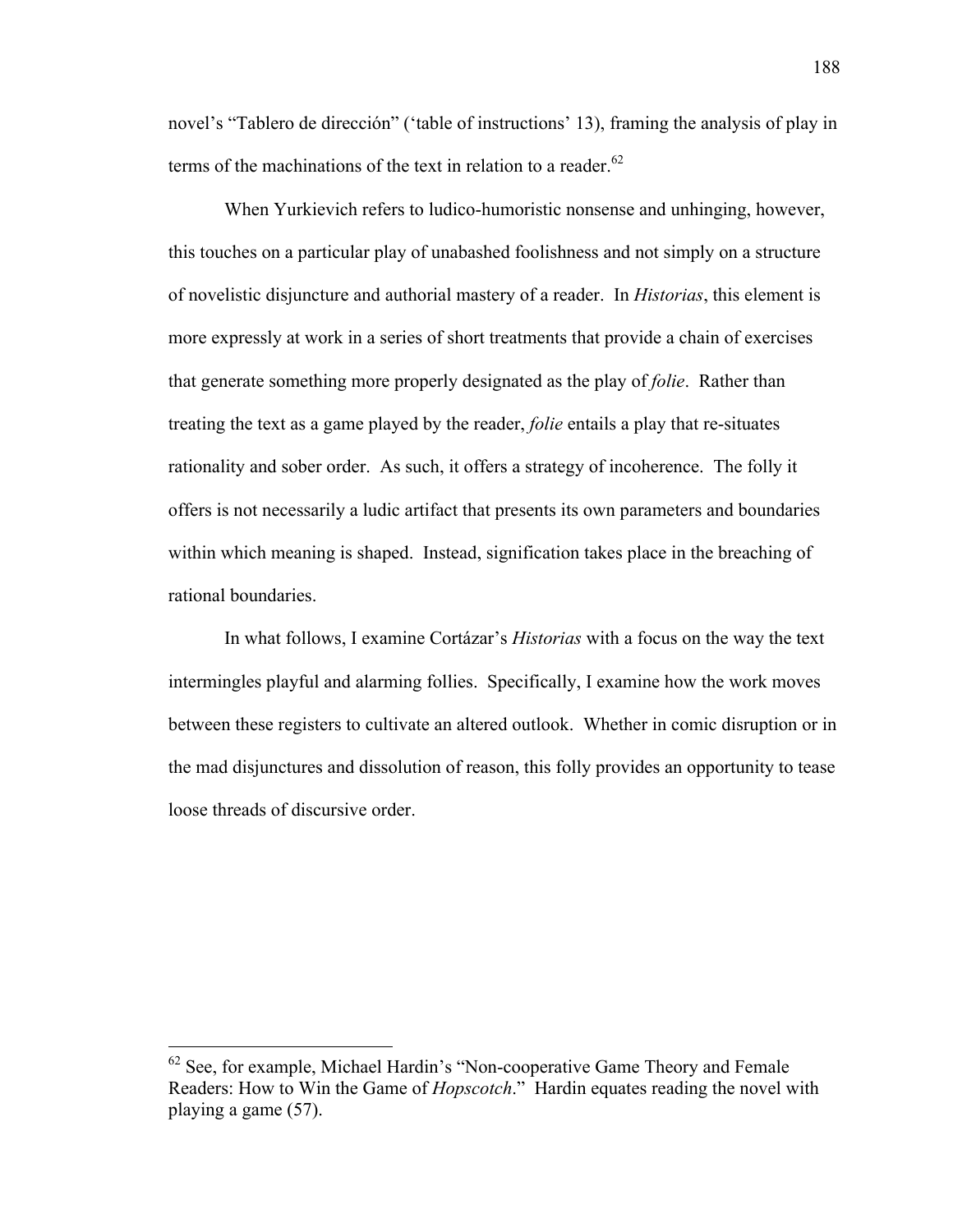#### 4.3 The Folly of Cortázar's *Historias de cronopios y de famas*

La tarea de ablandar el ladrillo todos los días, la tarea de abrirse paso en la masa pegajosa que se proclama mundo […]. (*Historias* 407) The job of having to soften up the brick every day, the job of cleaving a passage through the glutinous mass that declares itself to be the world […]. (Cronopios and Famas  $3)^{63}$ 

From the start, Cortázar's *Historias* takes up the problem of the way habits alternately follow from and re-enforce a given way of reasoning. Consequently, the text attempts to put into question the concepts on which our reasoning relies to reckon with reality. Repeatedly, the work suggests an approach that challenges reason with an admixture of fooling that includes everything from teasing to dark humor and wild disruption—all toward a dissolution of customs of thought.

Shortly later, the text puts that task in everyday terms by proposing that we resist the inertia wherein we find it far simpler "[…] aceptar la fácil solicitud de la cuchara, emplearla para revolver el café" (407; "to accept the easy request of the spoon, to use it, to stir the coffee" 4). The remark has a deceptive simplicity. While one could understand the answer to the spoon's "easy request" to necessitate a stern orderly response, it is the spoon that represents the order that such austerity would attempt to keep from spinning away.

Rather than say that we should resist habitual concepts (i.e., the spoon as a thing that has a particular function in relation to a cup of coffee), the text offers the idea that halts the exercise of custom: the thought that the spoon itself requests that one use it to stir the coffee. One hardly stirs the coffee from the same perspective, if at all, once one

 $63$  As provocative as the idea of "cleaving a passage" is, we should note that it is derived from "abrirse paso" which translates more strictly as "opening a passage."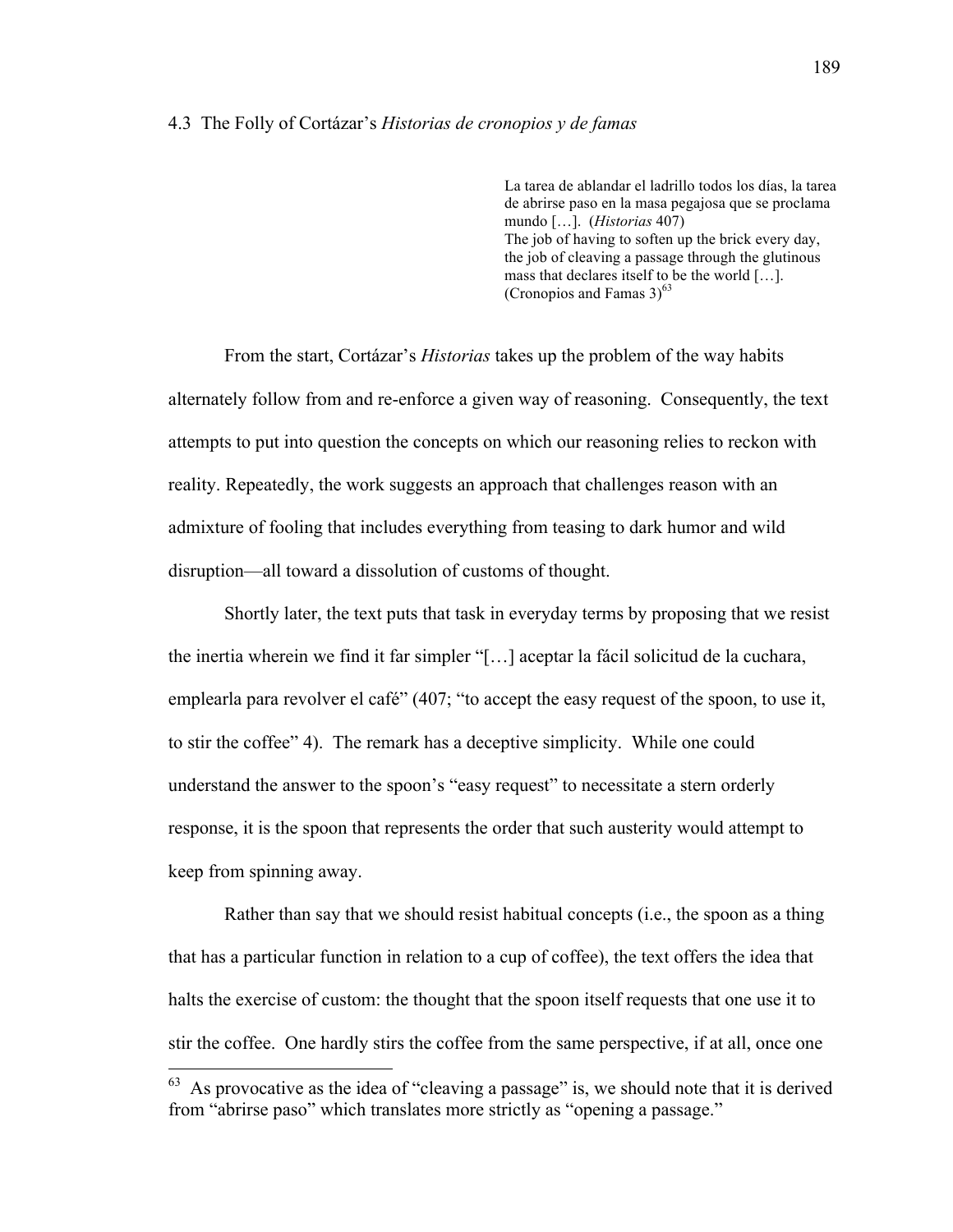has thought of the action as answering the entreaties of cutlery. While the folly in that proposed fantasy is subtle, it disrupts the very centripetal force of custom it depicts.

In this first instance, as in so many others in *Historias*, the model of order already has the seed of its own unraveling in the way the text presents custom. Along with the representation, there is a dislocation of the custom that is represented. The combined effect that we see in the case of the spoon, where we are at once presented with custom and the unraveling of the perspective that sustains familiar habit, is explored with particular force throughout the first section of *Historias*, ("Manual de instrucciones," 405-18; "The Instruction Manual," 1-25). Throughout, the instructions present an invitation to custom and seeking out direction, even as the directions offered unravel the productivity of instruction by choosing absurd material, unlikely means for accomplishing a goal, or a complete break from the frame of providing guidance, successful or otherwise.

# *Instructions in Melancholy*

In the first of these instructions ("Instructions on How to Cry"), we see this paradoxical thrust in the way advice undermines the very aim toward which the text offers directions. The instructions themselves appeal to laughter or cerebral detachment rather than placing the reader in a place of tears. When the text advises "[d]ejando de lado los motivos, [...]" (409; "[p]utting the reasons for crying aside for the moment [...]" 6), the broader romance of melancholy itself is undone. By setting aside the belief in the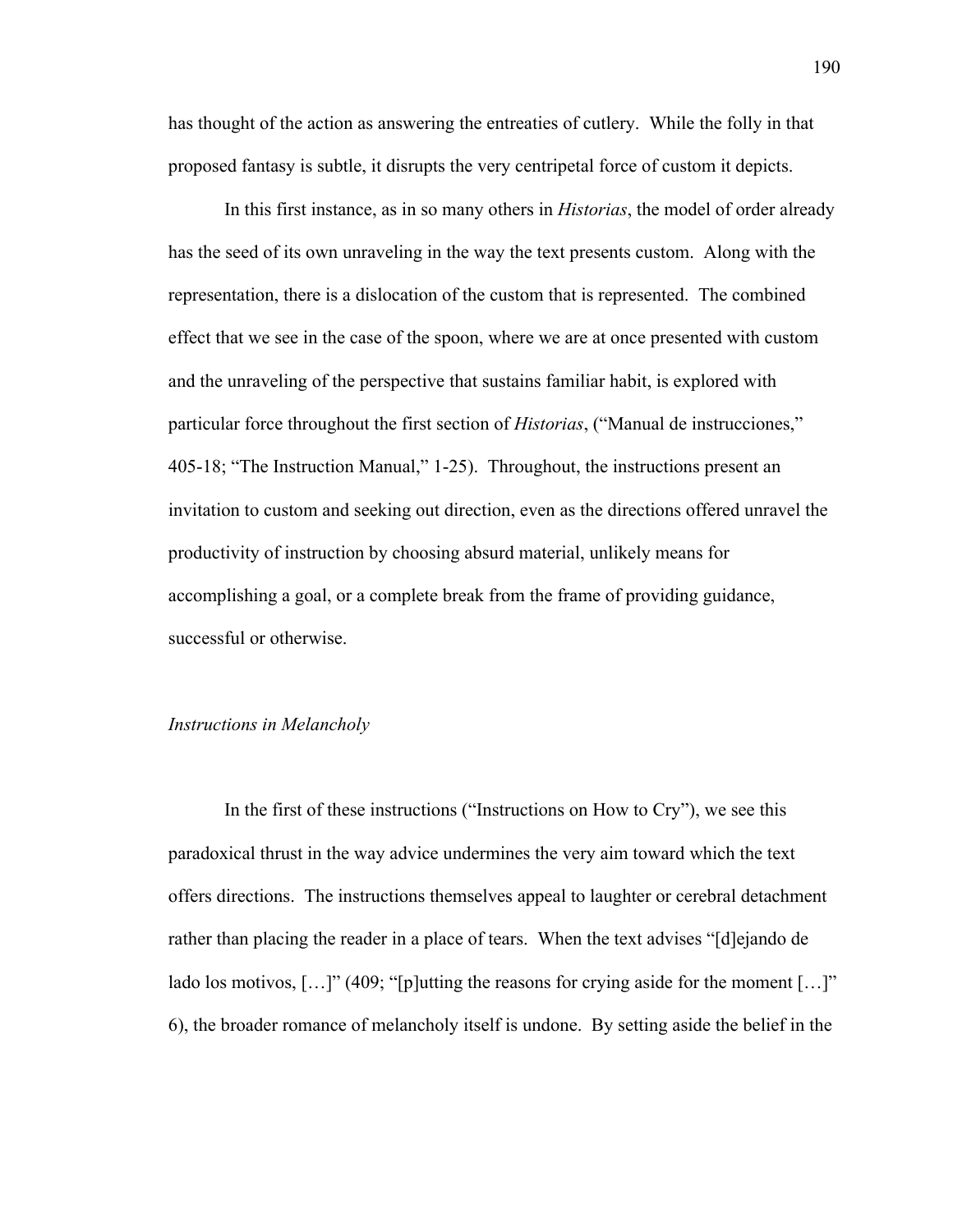importance of one's reasons for tears, we also set aside the idea that there is a natural motivation in the action that arises from sentiment.

The instructions in crying model themselves on a lesson in manners when they mention the proper way of crying as being "[…] un llanto que no ingrese en el escándalo, ni que insulte a la sonrisa con su paralela y torpe semejanza" (409; "[neither] a big commotion nor [weeping] that proves an affront to the smile with its parallel and dull similarity" 6). However, this too applies pressure against the force of sentiment that might inspire bawling or bittersweet expressions that reveal an admixture of melancholy and pleasure.

The process of emptying the act of crying of its sad affect continues, recast in the light of self-pity: "Para llorar, dirija la imaginación hacia usted mismo […]" (409; "In order to cry, steer the imagination toward yourself […]" 6). Alternately, outwardly directed sadness is teased too, when the directions entertain the possibility that the technique of steering the imagination towards oneself may not work for some people not because they are selflessly altruistic, but owing to having acquired "el hábito de creer en el mundo exterior […]" (409; "the habit of believing in the exterior world […]" 6). The moment provides a casual rupture in passing. Like the subtle shading of the inviting spoon it also recasts habit. Belief in the world, an otherwise basal state of affairs, becomes just another permutation of the situation.

In that re-shaping of how we see habit and the teasing of those motivated by outwardly orientated sympathies, then, we find a suggestion that runs against the order of sadness in a more sudden way than the incremental ridiculousness entailed in presenting instructions for crying. That opening in the fabric of orderly instruction is torn further

191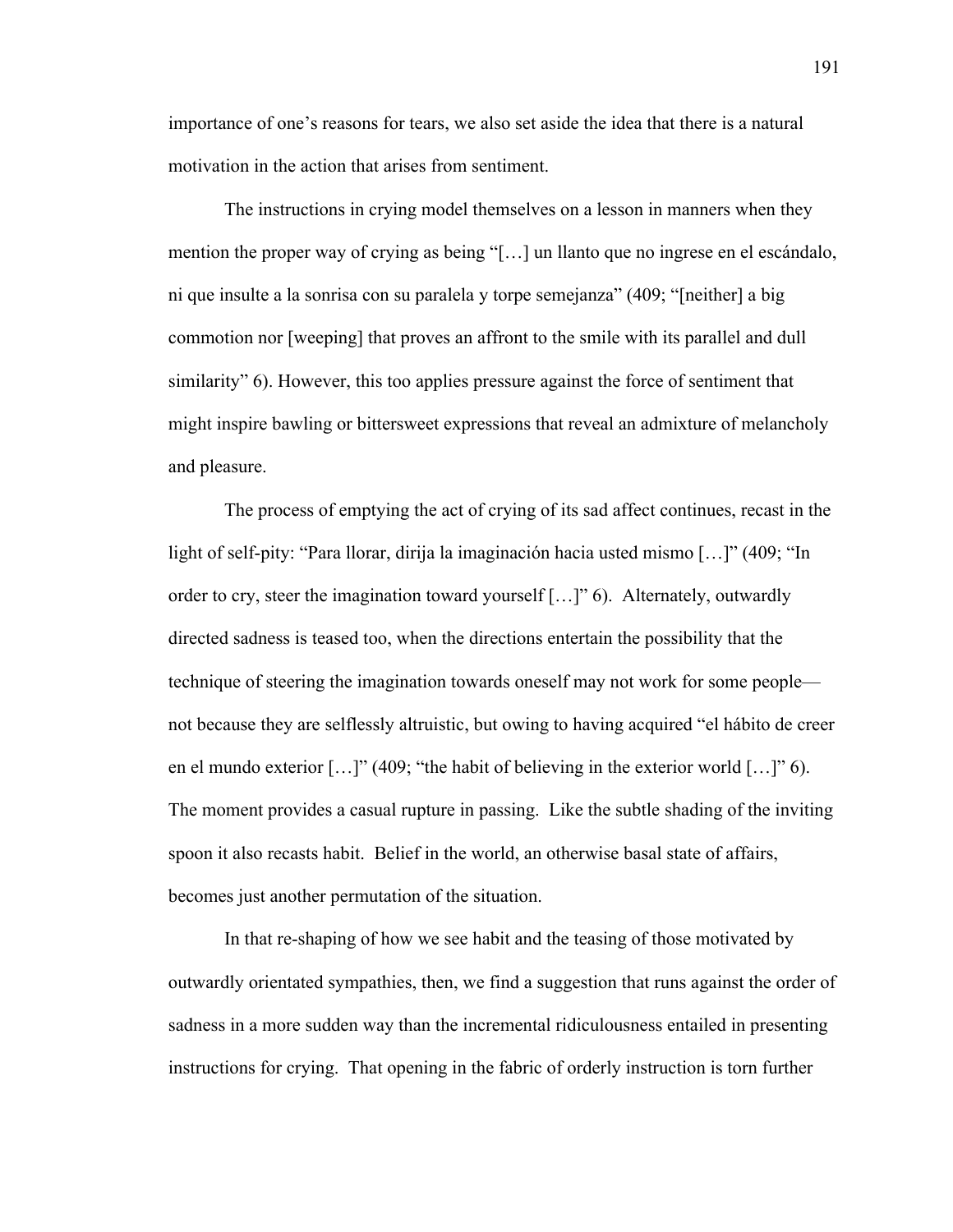when we are told that if we are unable to cry because we have "contracted the habit" of that belief, "[…] piense en un pato cubierto de hormigas o en esos golfos del estrecho de Magallanes *en los que no entra nadie, nunca*" ("think of a duck covered with ants or of those gulfs in the Straits of Magellan *into which no one sails ever*" 6). Neither thought is sad in itself. Even if we were able to conceive of sadness relative to the first (e.g., by supposing that the circumstance is a harmful one for the duck and that the creature is under distress or imminent disfigurement), the second guidance proposes not the disappearance of people or the possibility of harm done to other sentient creatures, but a void: a place where no one ever goes.

That second guidance creates a complete break, given the context of the instructions or any relation between sadness and the void. Even more striking, the instructions continue as though this break never happened, turning to the gestures involved in "the weeping itself," and concluding by observing: "Duración media del llanto, tres minutos" ("Average duration of the cry, three minutes" 6). The return and continuation of the preceding instructions is perhaps less surprising than it should seem. In the break and the distancing treatment that proposes the folly of ridiculous instructions we find a shared labor: the unraveling not simply of the basis for crying, but of its coherence or the logic of melancholy affect. The instructions undermine rules by proposing a set of principles that unravel rationality *and* sentiment, both of which would draw on a common logic of crying that is unable to establish itself.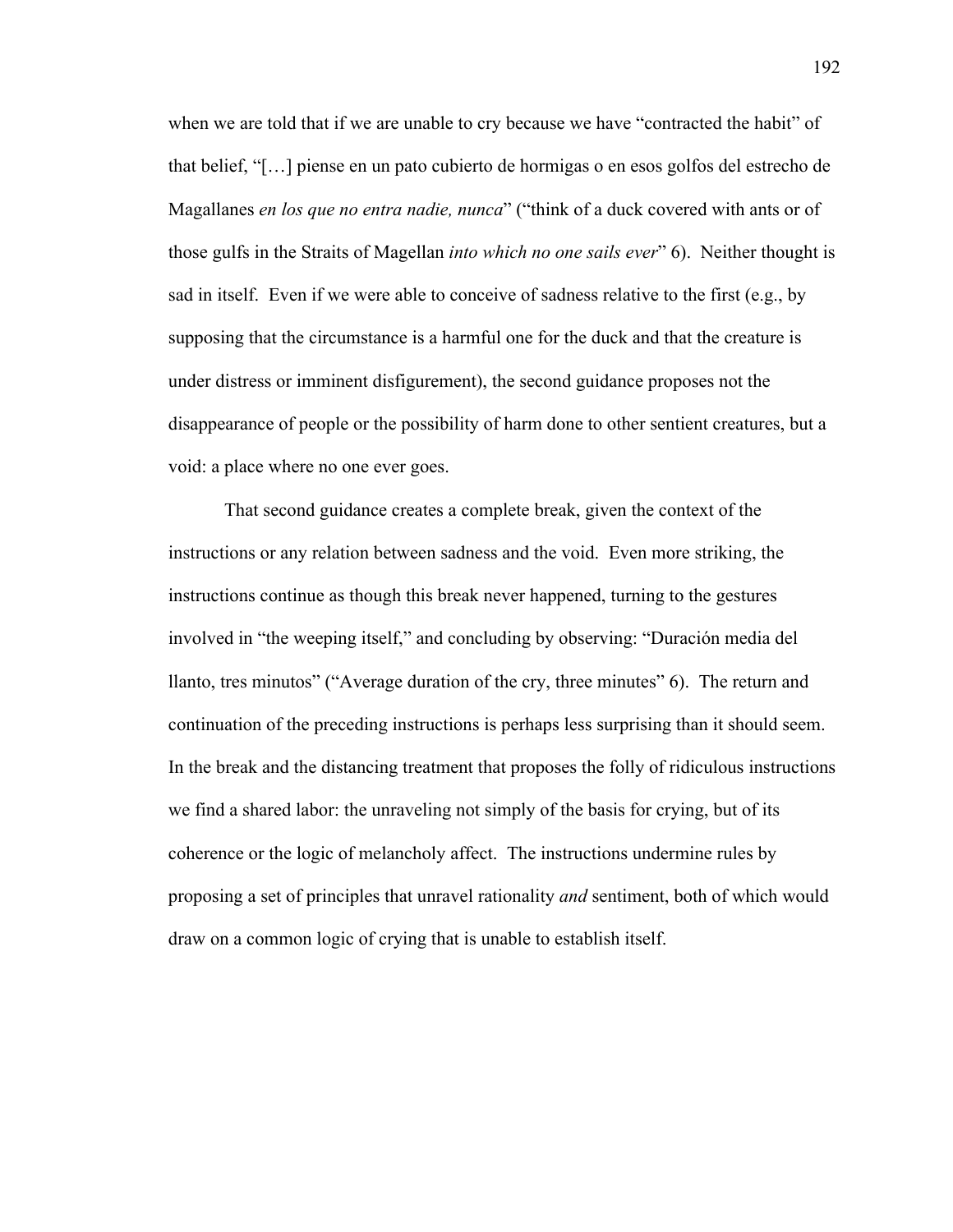A similar break within instructions occurs in the directions on how to sing.64 The text advises that one will know one has begun to sing correctly if, when singing a single note, one hears "[…] algo como un paisaje sumido en el miedo, con hogueras entre las piedras, con siluetas semi-desnudas en cuclillas" (439; "[…] something like a landscape overwhelmed with dread, bonfires between the rocks with squatting half-naked silhouettes") or if one hears "un río por donde bajan barcas pintadas de amarillo y negro, si oye un sabor de pan, un tacto de dedos, una sombra de caballo" (439; "a river, boats painted yellow and black are coming down it, if you hear the smell of fresh bread, [a touch of fingers,] the shadow of a horse" 7), then, one is well on one's way to having sung well.<sup>65</sup> The instructions say nothing of what it means if you hear something else (e.g., a different colored boat) or nothing at all—the plainest of possibilities.

The instructions on how to sing are deliberately incomplete. This is precisely because in proposing a synesthetic experience, they introduce imaginative exercises that unravel the coherence of distinct places. One hears things that one would expect only to experience in other sensations. The instructions proceed on the assumption of a new order in which one may no longer take rationality and perceptual order to provide a way of organizing sensation into judgment (e.g., the success of song).

 $<sup>64</sup>$  In the English edition, the "Instrucciones para cantar" follow after the crying</sup> instructions. However, in *Historias* it appears within the section entitled "Material plástico" (439).

<sup>&</sup>lt;sup>65</sup> *Historias* 439. The English translation omits "un tacto de dedos." I have included it in brackets.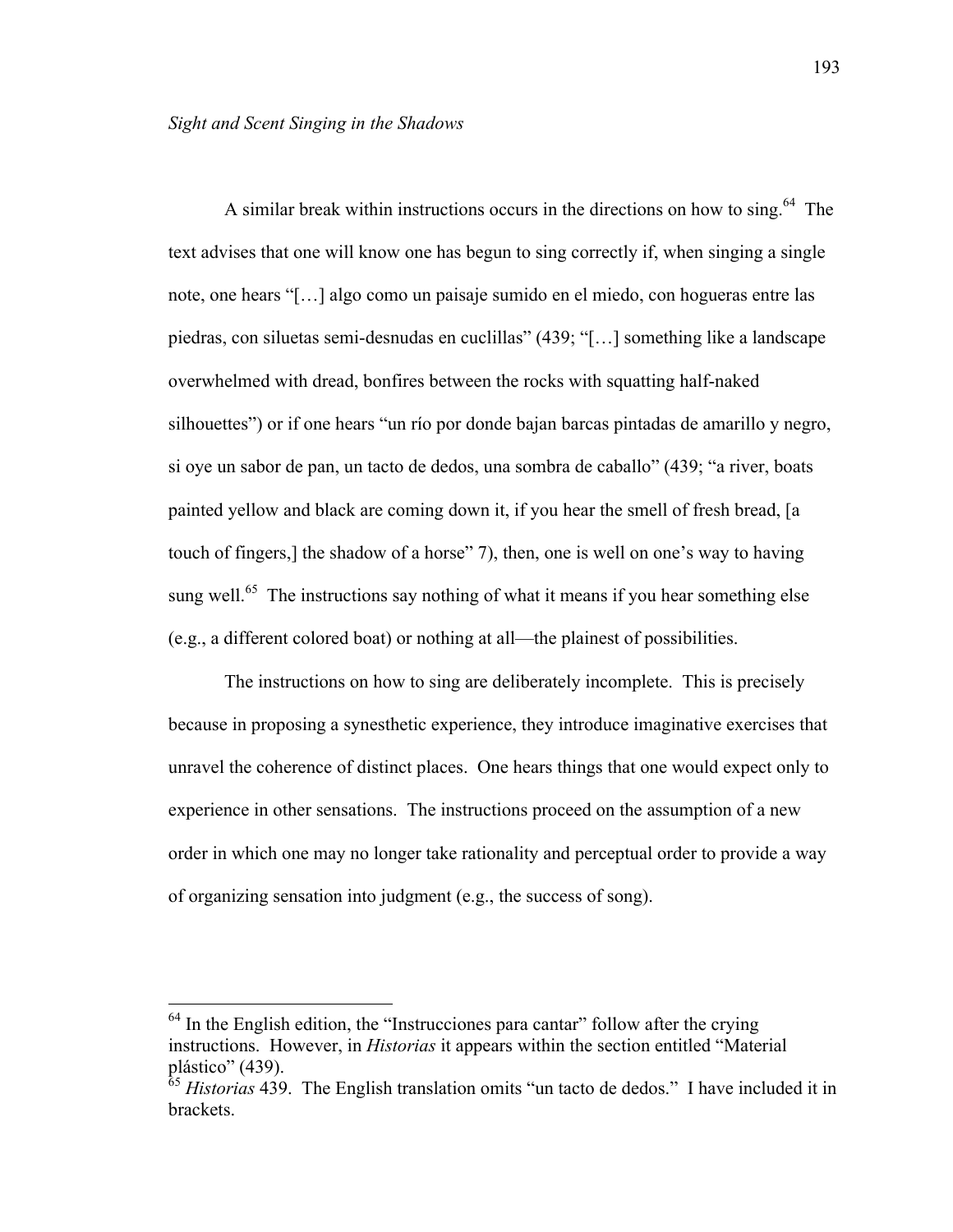However, much like the list of things that one should picture to elicit tears, in the list of sights that would indicate success in singing, we also experience the unraveling of a certain textual coherence. So while the first scene simply introduces the conceptual reordering of a synesthetic experience, by proposing that if one sings correctly one will see a definite visual composition, the second and third consist of a series of fragmented sensations. The bond between elements in the series is severed in the succession it presents in moving from the sight of boats on a river to the aroma of fresh bread, the touch of fingers, and the shadow of a horse. The boat introduces another sight, which is interrupted by the introduction of a scent, then, replaced by the touch of a person's hand, and finally interrupted by the horse's shadow.

#### *Listing Fear*

In their mischief as directions and in providing breaks from a sensory order, these instructions continue the mixture of folly and mad ruptures that made possible the departure into *folie* observed in the first instructions on how to cry. That pattern is continued with greater emphasis on disjuncture in a third set, "Instrucciones-ejemplos sobre la forma de tener miedo" (410; "Instructions On or Rather Examples of How to Be Afraid" 8-9). However, once more, the text scrupulously avoids providing a formulation, in this case of how to be afraid. Rather than offering a method for fear, one finds an eclectic list that draws attention to the way fear arises as a response.

The list itself ranges from the sound of a dog barking in the distance, a place from which statues might be seen moving by moonlight, a watch that upon removal reveals the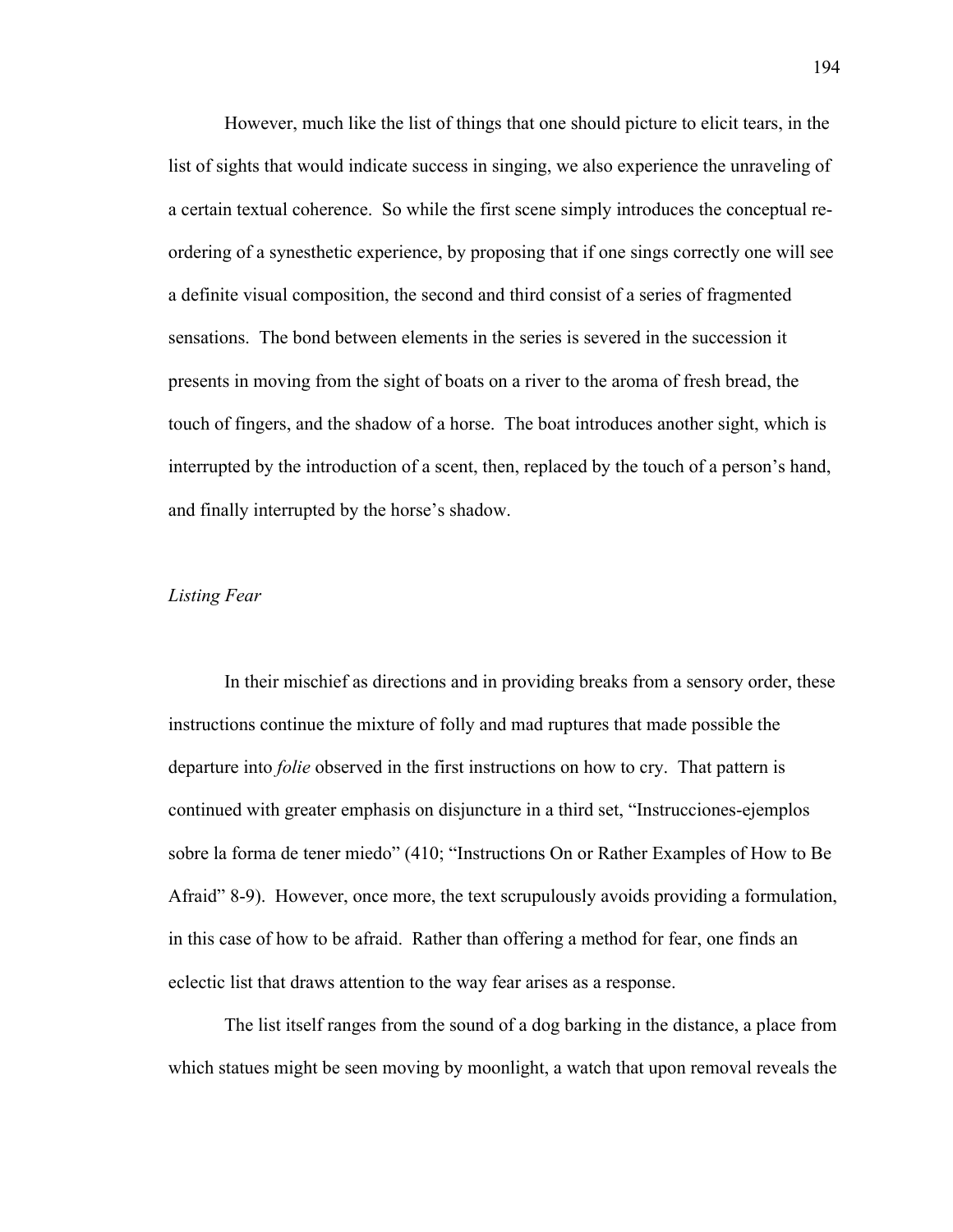presence of blood and small teeth marks, and a visit to a doctor at the end of which the patient notices the man is wearing women's stockings (410; 8-9). Having made it clear that there is only a response of unease, and not a method of fear, this set of instructions embarks directly on the task of cultivating confusion. The fragmented quality of the list supports this disordering effect since any single item never provides a fuller relatively coherent context for the other items. The text creates a departure from reason in the seeming arbitrariness of the set of fearful things.

In addition, alongside the eclecticism of the list, there is repeatedly the suggestion of a sudden fantastic break where mild disquiet may yield to a more profound unease. So while the dog barking in the distance may seem relatively tranquil (if still off-putting), the moving statues, biting watches and the surprise of a doctor's wearing stockings in his office all provide a sense of the unnerving dislocation of statues, discomfort with a watch and the sense of surprise that may await one when visiting a doctor's office.

Taken together, these instructions/examples and the preceding instructions shape disorientations. Offered as a way to get a bearing on tears, song, and fear—they instead insinuate the possibilities of absurdity and chaos. Notably, rather than doing so through the affect of those primal human experiences to which they refer (e.g., fear), guidance challenges the coherence through which one might customarily order one's outlook.

#### *Curating Follies 1: Explanation as Playful Invention*

An underlying component of the disorientation afforded above is the way instructions challenge interpretive ground. When an outlook is thrown into confusion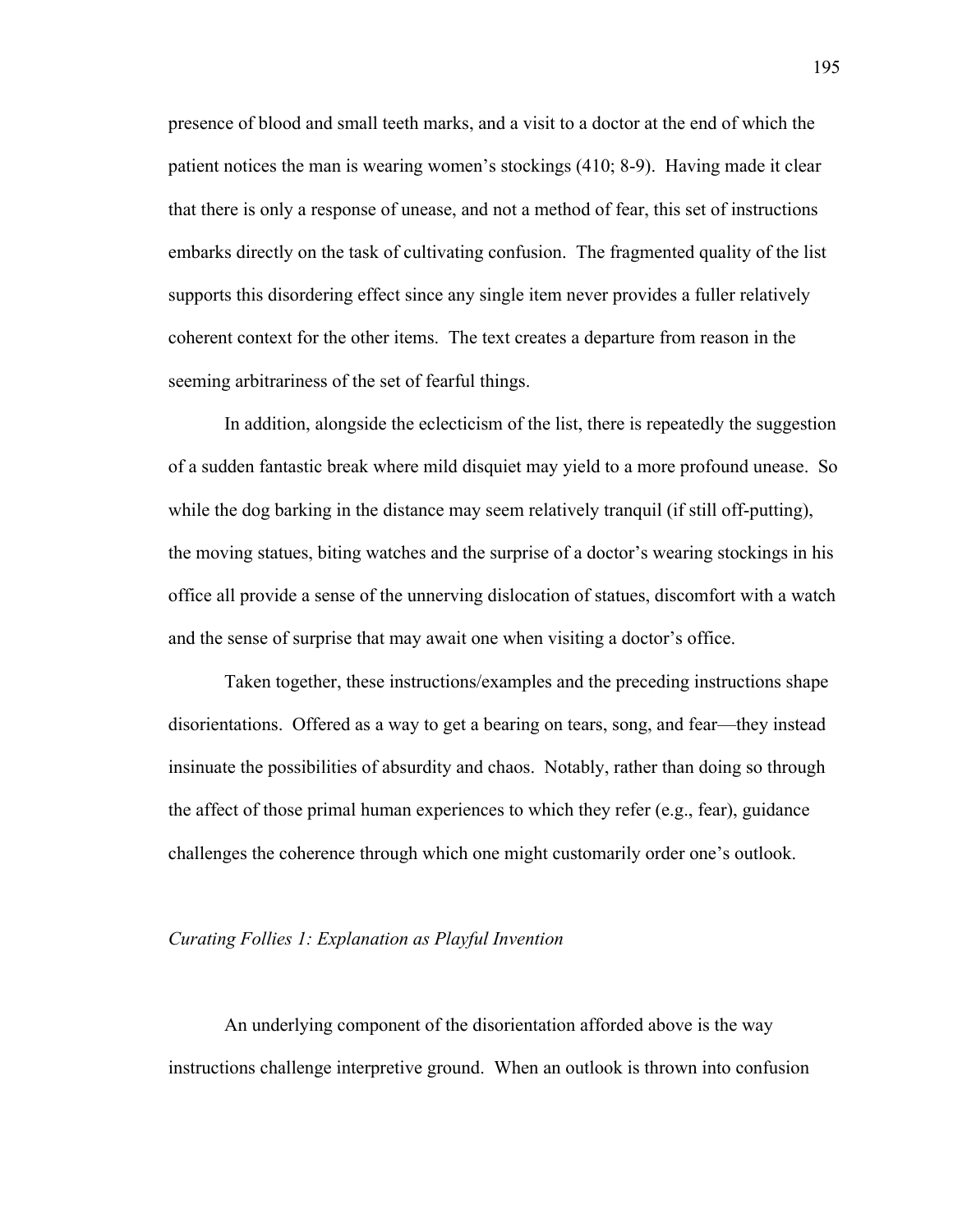and no longer able to sustain its coherence, interpretation changes from a structured and ordered activity into a series of inventive associations that unsettle once established contexts. That process continues in a more explicit manner in another set of instructions that present themselves precisely as guiding comprehension, "Instrucciones para entender tres pinturas famosas" (411-13; "How to Understand Three Famous Paintings" (10-13).

As with the other instructions, however, the guidance invites the reader to indulge in the mode of discourse it partially denies. The result, once more, is not simple satire or abjection, but an instance of *folie* that unravels reason from inside the discourse in which it exercises itself. A series of playful speculations and associations unfold from elements of paintings, breaking loose from an orderly discourse and introducing a mixture of fooling and a starker unraveling. The chain of those associations breaks with the visual coherence of the paintings in much the same way that the idiosyncratic item in a list could be seen breaking with the conceptual unity of the list. Thus, in the case of discussing Raphael's *Lady of the Unicorn*, the guide takes the painting to provide an insight into its subject not because of the painter's intent, but that of his rivals who deface it to make it more accurately reflect the wrong person's correct condition (411; 11). Rather than clarify, restoration renders expressive insight more tenuous, since returning the painting to its original state means we no longer see the truth that was layered on by vandals.

Along with the symmetry of improvement by defacing and diminishment by restoration, the text sheds other conventions by introducing a surprising animus toward some of the subjects. For example, when describing a painting by Titian, the guide begins: "[e]sta detestable pintura […]" (411; "[t]his hateful painting […]" 10). The prose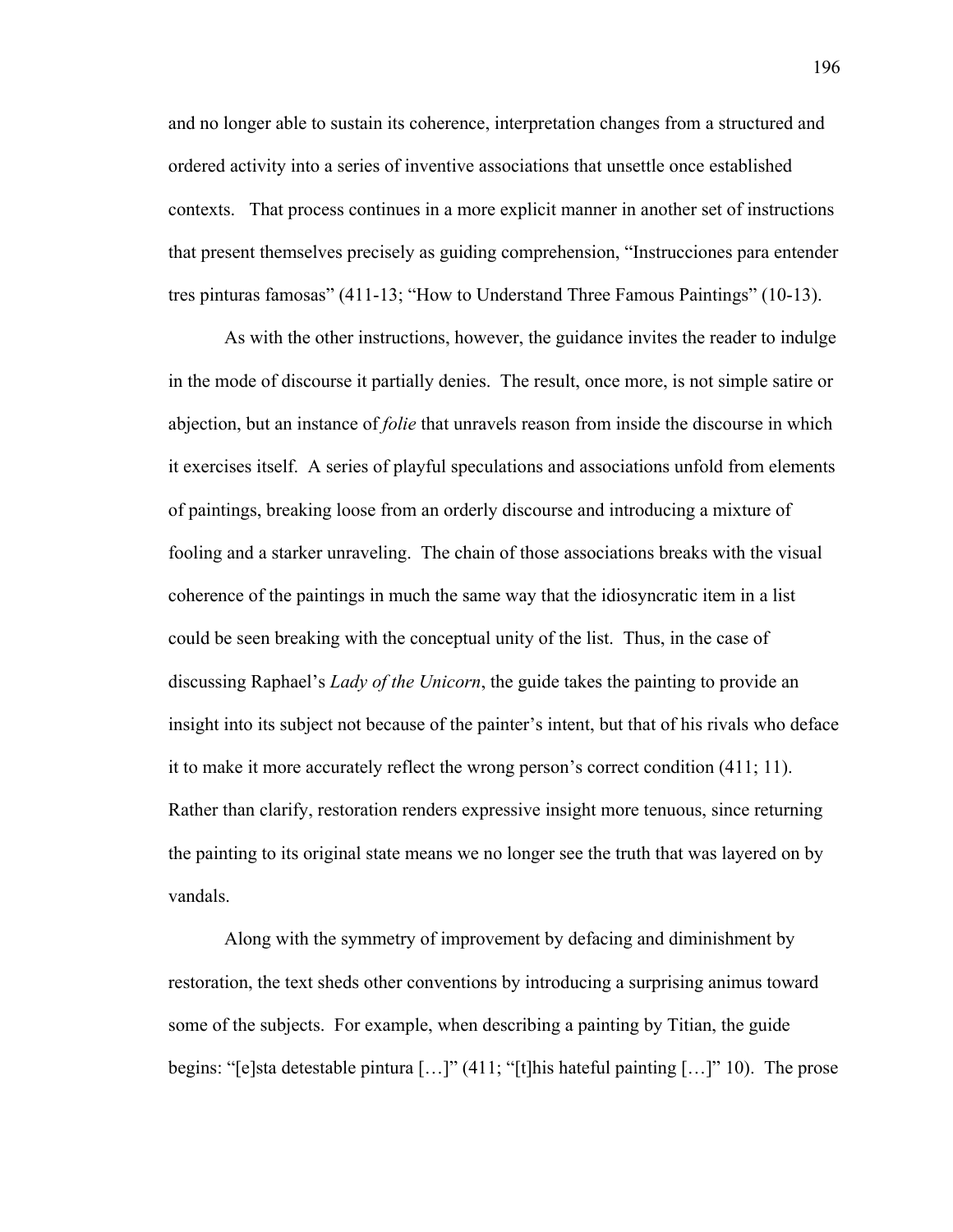of the instructions on how to understand paintings breaks from the model of historical truth and plays against the detached privilege that can accrue to placards or museum guidebooks as a consequence of their seeming to present impartial information.

A more explicit example of partiality can be found in the process of playful and somewhat reckless speculation that follows associations rather than historical facts. This is the case, for example, when the text contemplates an imaginary episode in response to the painting of *La dama del unicornio* (*Lady of the Unicorn*): "Cuántas veces Maddalena Strozzi cortó una rosa Blanca y la sintió gemir entre sus dedos, retorcerse y gemir débilmente […]" (412; "How often Maddalena Strozzi cut a white rose and felt it squeak between her fingers, twisting and moaning weakly […]" 11). The fragment interpolates a scene without the iconography of the unicorn or any other element in the painting itself other than the woman, now set in a different scene than that evident in the painting. It replaces the painting with a fantasy of Strozzi's routine. Like the watch with teeth on the wrist of a traveling salesman, the rose that squeaks uses an element of the fantastic to introduce a break in the fabric of ordered reality.

A similar departure from the act of simple explanation or direct description occurs in the guidance relative to another painting, an iconic portrait of a portly Henry VIII by Holbein. The text breaks off into the *folie* of a more sustainedly disjointed list when it proceeds to enumerate what others have seen when looking at the painting: "Se ha querido ver en este cuadro una cacería de elefantes, un mapa de Rusia, la constelación de Lira, el retrato de un papa disfrazado de Enrique VIII, una tormenta en el mar de los Sargazos […]" (412; "an elephant hunt, a map of Russia, the constellation Lyra, a portrait of the pope disguised as Henry VIII, a storm over the Sargasso Sea […]" 12). After this,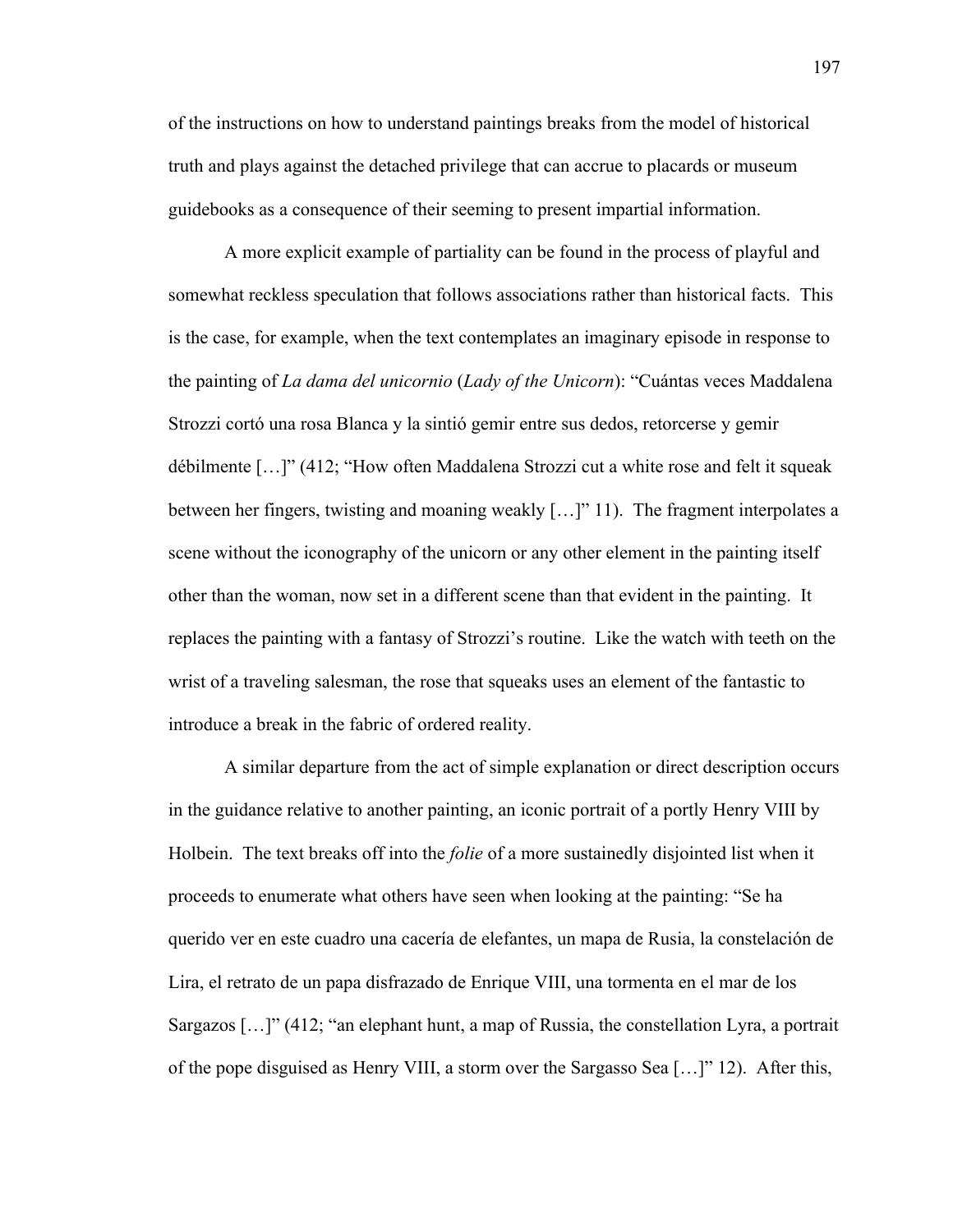the text entertains an even more stark option: "[…] ese pólipo dorado que crece en las latitudes de Java y que bajo la influencia del limón estornuda levemente y sucumbe con un pequeño soplido" (412; "[…] the golden polyp which thrives in the latitudes south of Java and which, under the influence of lemon, sneezes delicately and succumbs with a delicate whiff" 12).

There is an element of humor in the oddity of the list, but particularly in the view that the painting depicts the pope disguising himself as a schismatic. Like the other painting, there is also a disorder that plays out visual associations. The portrait of Henry VIII might be any in a chain of exceptions or departures from accepted custom. Like the rose, the golden polyp acquires anthropomorphic qualities (i.e., sneezing) that provide a further entrance into the imaginary.

The playful and particularly disruptive association of the painting with a marine landscape is facilitated by an association that is never expressly stated and which one must look to the painting by Holbein to observe: that the King's sleeves include a shoulder area that is globular and yellow and which resembles a golden polyp. In turn, the oyster and shells of the extended account of that particular interpretation of the painting's content can be seen as having a basis in the visual appearance of other elements of his vestment.

In the accounts of the paintings, invention and imaginative speculation replace cold explanation. Settled or historical groundings succumb to a series of shifting associations that explore alternate paths of signification. Thus, humorous or discordant associations play against a prevailing rationality about represented content as well as what constitutes the proper way of presenting the interpretation of that content. As a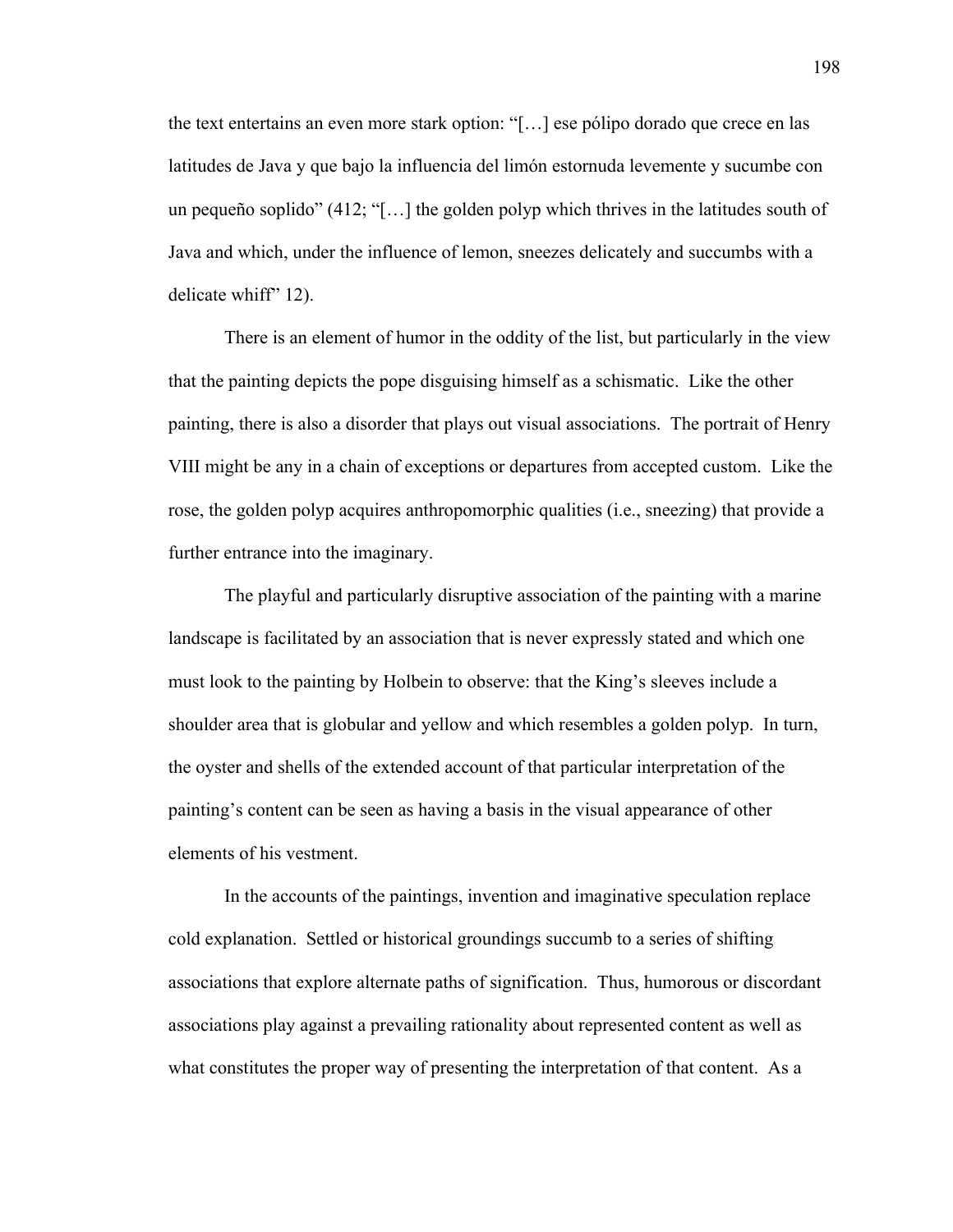result, yellow cloth can become the basis for stating that a painting of Henry VIII is in some subtle way not quite all that it seems to be, and contemplation of a misattributed subject's life in non-historical detail creates an opening for exploring a fragmentary narrative in which roses come alive.

## *Curating Follies 2: Re-working the Calm into Violence and Shambles*

A different feature of the painting passages draws out a series of ruptures other than those that play on custom in a comic vein. Specifically, we see a glimpse of a more absolute break in the way the descriptions of the paintings are replete with a strain of violence alongside chaotic disjointedness and playful associations. Thus, at the end of the unicorn painting (412; 12), we are told that the unicorn will kill the woman when it "[…] penetra en su seno majestuoso con el cuerno labrado de impudicia ("digs into her superb breast its horn working with lust") and that the woman herself also holds in her hands "la copa misteriosa de la que hemos bebido sin saber" ("the mysterious cup from which we have all drunk unknowingly"). Finally, the guide reports that the vessel in her hand holds "el vino rojo y lechoso de donde salen las estrellas, los gusanos y las estaciones ferroviarias." ("that red and foamy wine from which come the stars, the worms, and the railroad stations").

The tranquil portrait of a woman with a kid sized goat curled up in her arms is transformed instead into a scene of unexplained violence that clearly touches upon a sexual theme in lingering on lust and her bosom, to say nothing of the candid characterization of the creature at the start as "[un] animal fálico […]" (411; "a phallic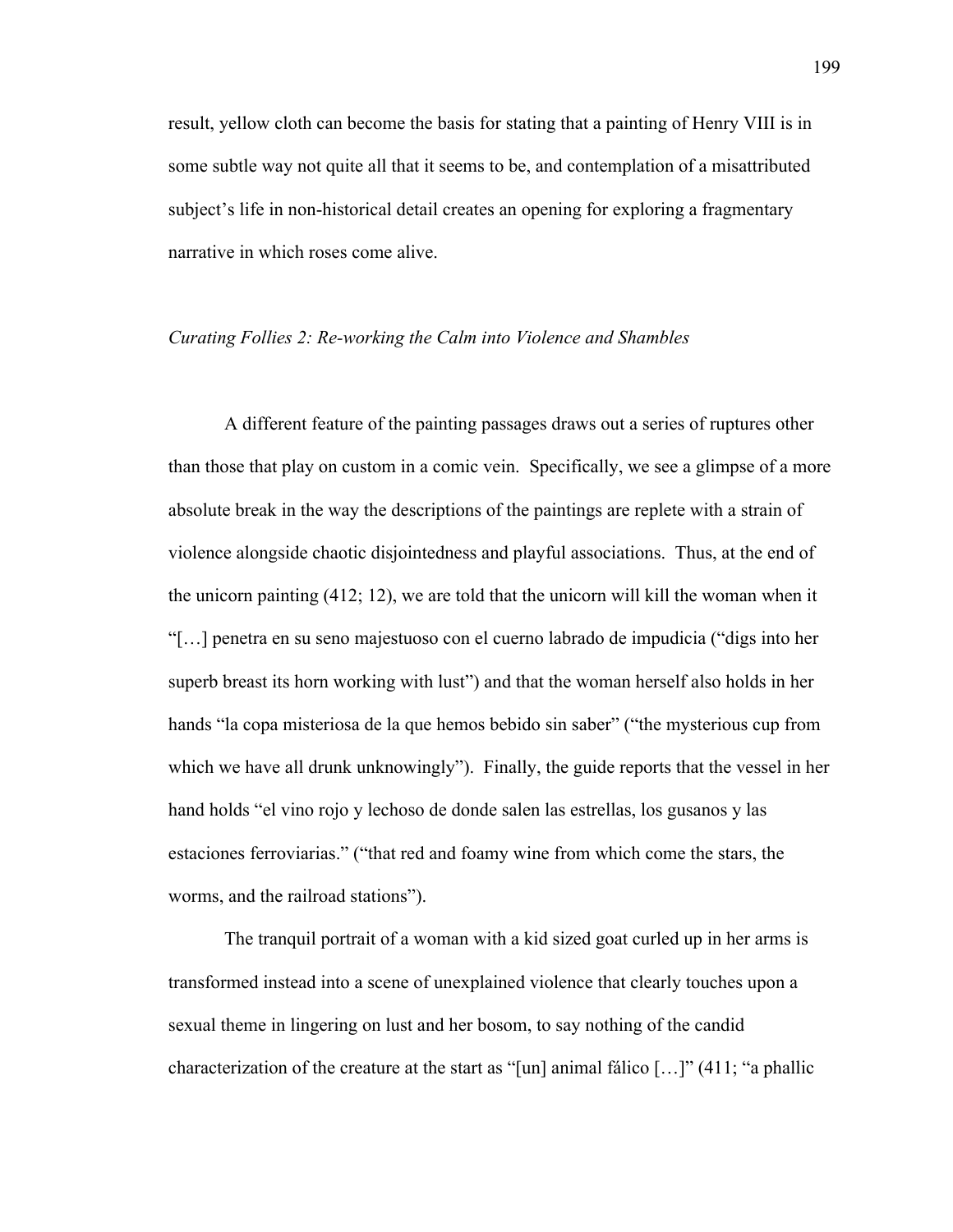animal" 11). Even after this darker scene, however, the text presents an exegetical discussion of a cup depicted in her hands. That exegesis is vaguely elegiac and poetic rather than orientating with sources of information. It also takes its own lighter turn toward disjuncture in the railroad station mention that parallels the former mad unicorn scene in its break, but in a peaceful tone.

The painting of Henry VIII includes a similar rupture toward the end of the guide's discussion, when we are told: "[e]ste hombre que te mira vuelve del infierno [...]" (412; "[t]his man looking at you comes back from hell [...] 13) and that as you step back from the painting "lo verás sonreír poco a poco, porque *está hueco* […] como una figura de barajas cuando se empieza a levantar el Castillo y todo tiembla" (412-13; "you will see him smile a bit at a time, because he is empty [...] like a playing-card figure, when you begin to pick him up the castle and everything totters" 13). Just as before, looking becomes an act of exploring an alternative to familiar orientation, as playfully delusive contemplation gives rise to a fantastic appropriation of visual material. In the immediate case, the flat painting becomes a flat world that can be picked up like a card and which will unravel in that act. The violence of the underworld lingers nearby.

That dissolution of the mimetic surface provides an opportunity for one more dose of fooling. At the end, an implicit visual resemblance between the painting in question and a King in a deck of cards creates a discreet joke in the mention of the play-card figure. The joke briefly returns the text to the comic plane as a mischievous upending of the painting's historical weight, or that of Henry VIII, when the text compares the figure's imposing presence with an everyday object. In this last regard, that folly provides a way of leveling the portrait and the historical world it might be used to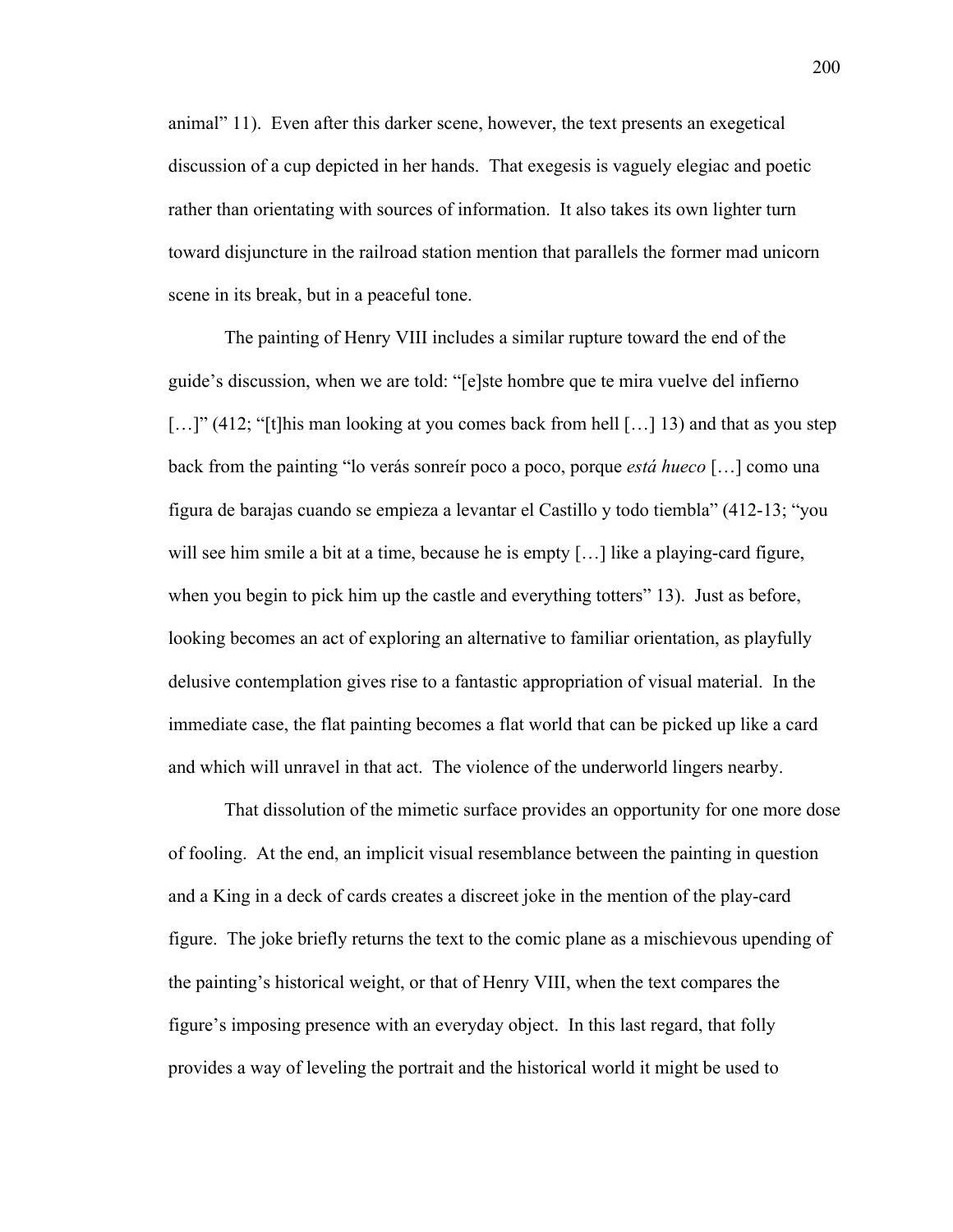establish, turning instead to play in the moment that takes up what is at hand in an improvised fashion rather than turning to authoritative sources.

What one must note in all these instructions is the way the text cultivates an alternative experience of customs by shifting between playful fooling that momentarily dislocates an accepted perspective and a mad disordering that knocks the newly loosened perspective from its place of standing. From the play of these two tactics of folly an alternative may emerge. Thus, Sadness offers an entrance into conceptual rather than affective chaos. Singing becomes a way of experiencing layered and confusing visions rather than moving emotional responses to items on a list and not imminent peril. The instructions for understanding paintings display the opposite process, replacing habits of affect with procedures. Since the custom of interpretation is already depersonalized and historical in this case, breaking in on that familiar coherence entails a different transformation.

#### *Material plástico*

In the instructions, the pursuit of *folie* affords an alternative to otherwise evident options of discourse. The result is a multiplication of alternatives that transform the circumstance through which the portraits are received. This process itself repeats as a technique throughout the work in other exercises in perception, particularly in another section entitled "Material plástico" (437-68; "Unstable Stuff" 55-105).<sup>66</sup>

 $66$  One should note that there is only a conceptual instability that pertains to mutable material. Such material is not necessarily 'unstable,' if by this term one has in mind the sense of something explosive.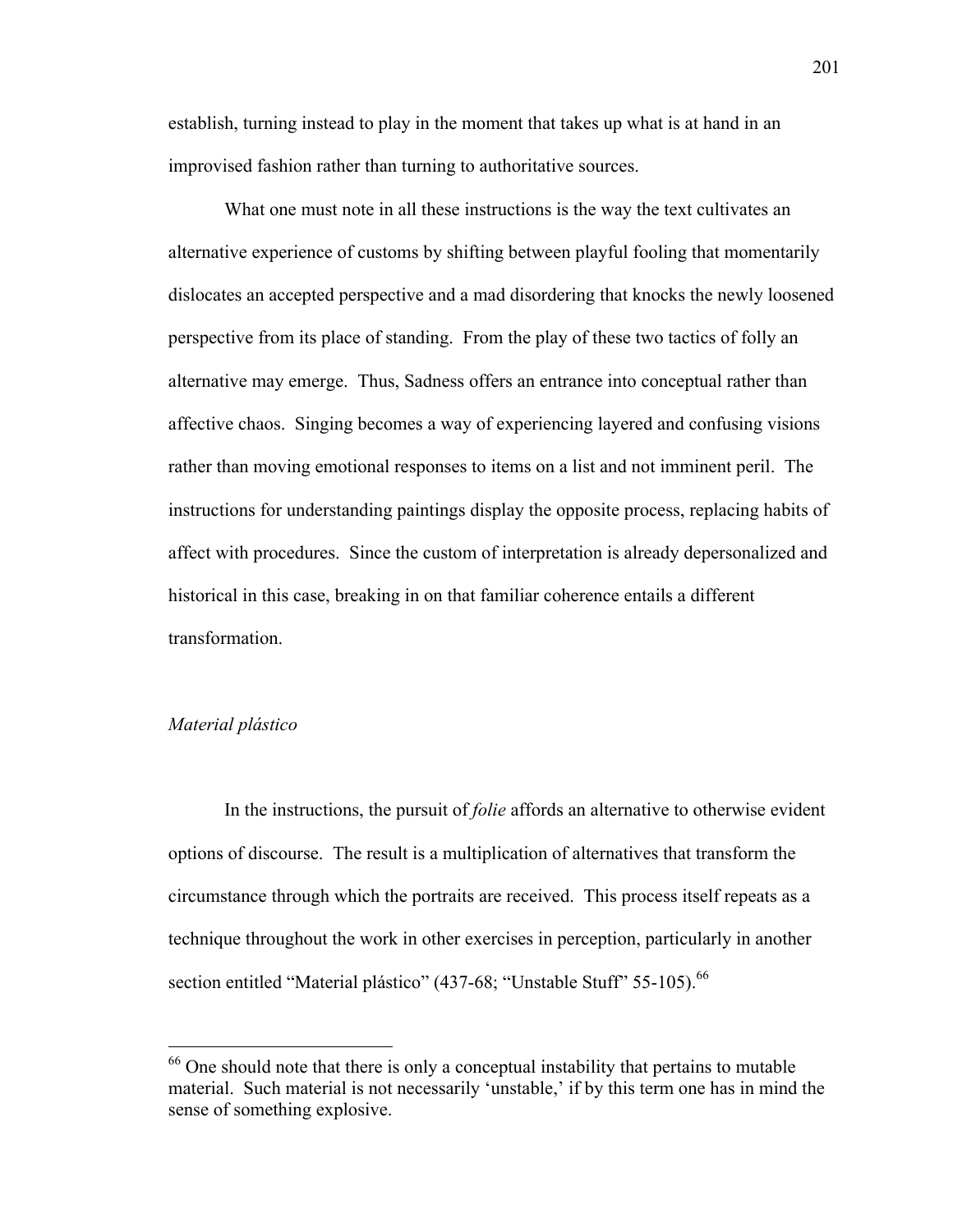Turning to several stories within this section, we may see how the play of fantasy acquires a metaphysical dimension when ordinary realities are either transformed through a character's imagination or are given an underlying alternative that is on the verge of becoming manifest. In many cases that alternative to the accepted prior view takes on a kind of frivolous quality, wherein a single simple proposition is carried through to its greater consequences. The effect is one of playful invention or daydreaming from a single point of departure rather than pushing elements out of place within a systematic scheme of elaborate mechanisms and regulations. If it is a game, it is one with a loose set of principles that include the substitution of cultivated foolishness in its outlook on the real.

In one of the first instances of this mutable material, "Vietato introdurre biciclette" (442; 61-2), the text takes up the case of bicycles, which are excluded from Parisian business offices and other locales by signs that forbid their entrance.<sup>67</sup> Building on the image of bicycles as sad creatures categorically excluded, the text plays off the partial statement of rules to pursue the idea of the prohibition to deliberately reductive lengths. These lengths are explored as the text considers what might transpire if other creatures entered an office and reaches the conclusion that even such an exclusion would be less hard, since it would not constitute "una fría maquinación preestablecida […]

 $67$  The story itself does not acknowledge the strangeness of the signs, which use Italian for the prohibition ('*vietato introdurre*') and French to designate the object of that command ('*biciclette*'). In one way, they create a confusion that operates at crosspurposes with the ban they enforce. The multiple languages and references to authority in social conduct also link it to the story "Inconvenientes en los servicios públicos" (492; "Improprieties in the Public Services" 144-45). There too the insertion of another language (Romanian) into government broadcasts sparks confusion. In this case, bafflement is generated within the story more explicitly, as the use of a language that is rarely spoken in Argentina serves to undermine official authority.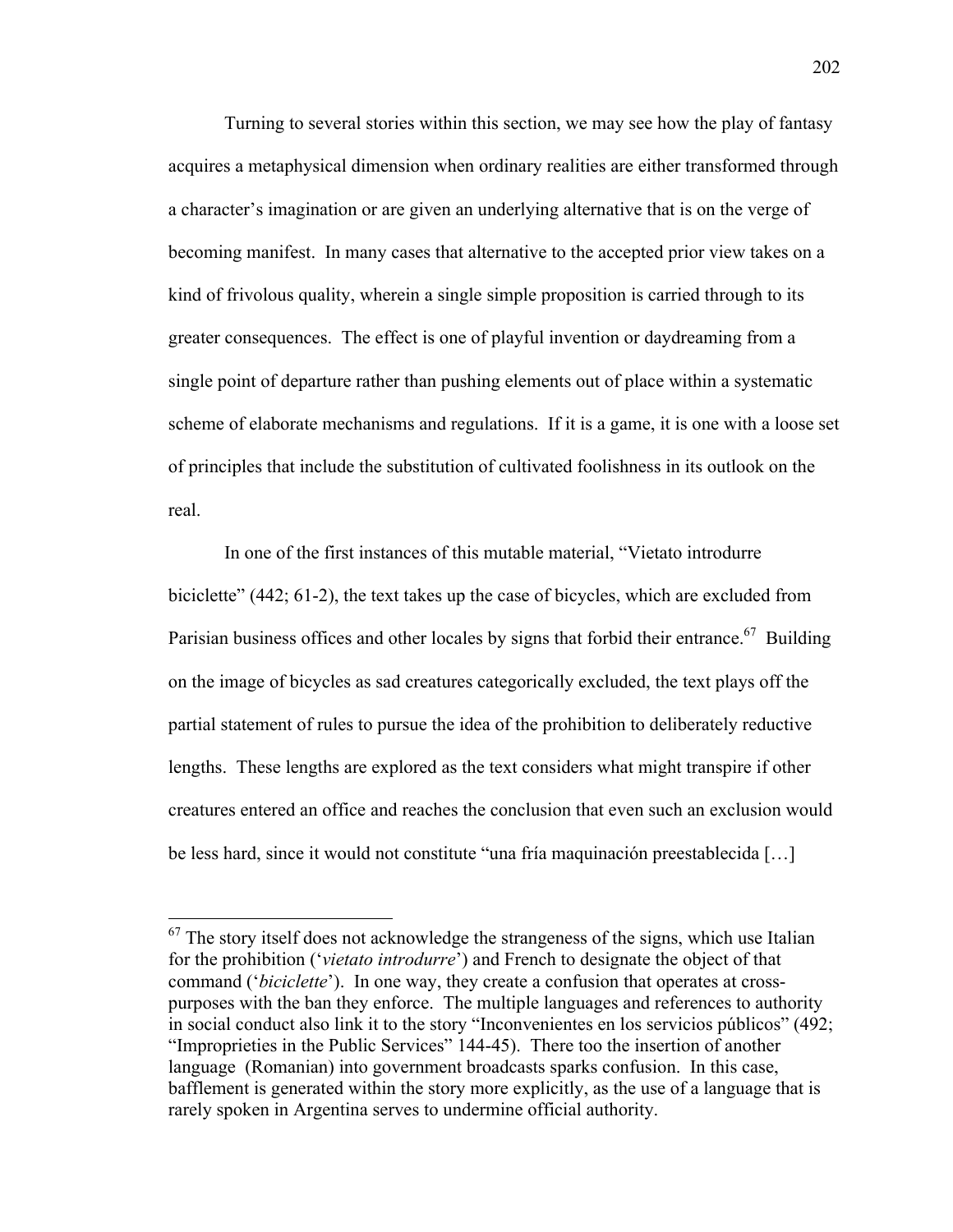impresa en chapas de bronce o de esmalte, tablas de la ley inexorable que aplastan la sencilla espontaneidad de las bicicletas, seres inocentes" (442; "a coldly pre-established plot, […] printed on bronze plaques or enamel notices, inexorable tablets of the law which crush the simple spontaneity of bicycles, the innocent creatures" 62).

The basic proposition that bicycles are innocent and spontaneous beings develops out of extending the interpretation of the prohibition and what it could mean in a world where bicycles are not quite anthropomorphized so much as turned into a kind of simple pet that longs only to lap about. However, in the last section, rather than viewing an object as inviting one to re-enforce habit, the narrator contemplates how someday bicycles may rise up against custom (442; 62). That rebellion is envisioned as having dire consequences for the business offices that excluded the once calm creatures. Partially extending the folly it has offered throughout, the last scene presents a transformation of the adorable domestic creatures, which are now a mob of handle-bared monsters.

As a whole, the bicycle text is continually stretching towards allegory. At the same time, it avoids providing a didactic moral other than the broad notion that restrictions on exploratory actions produce the contemplation of extreme measures. The mentions of "plate glass windows" and "insurance companies" do not provide access to a parallel signification out of which allegory might emerge. Instead, the fantastic alternative is played out relative to a world in which signage does not have that consequence. The fantastic alternative that they might be these things presents a playful departure from a set of realistic laws. That maneuver is also at the heart of all the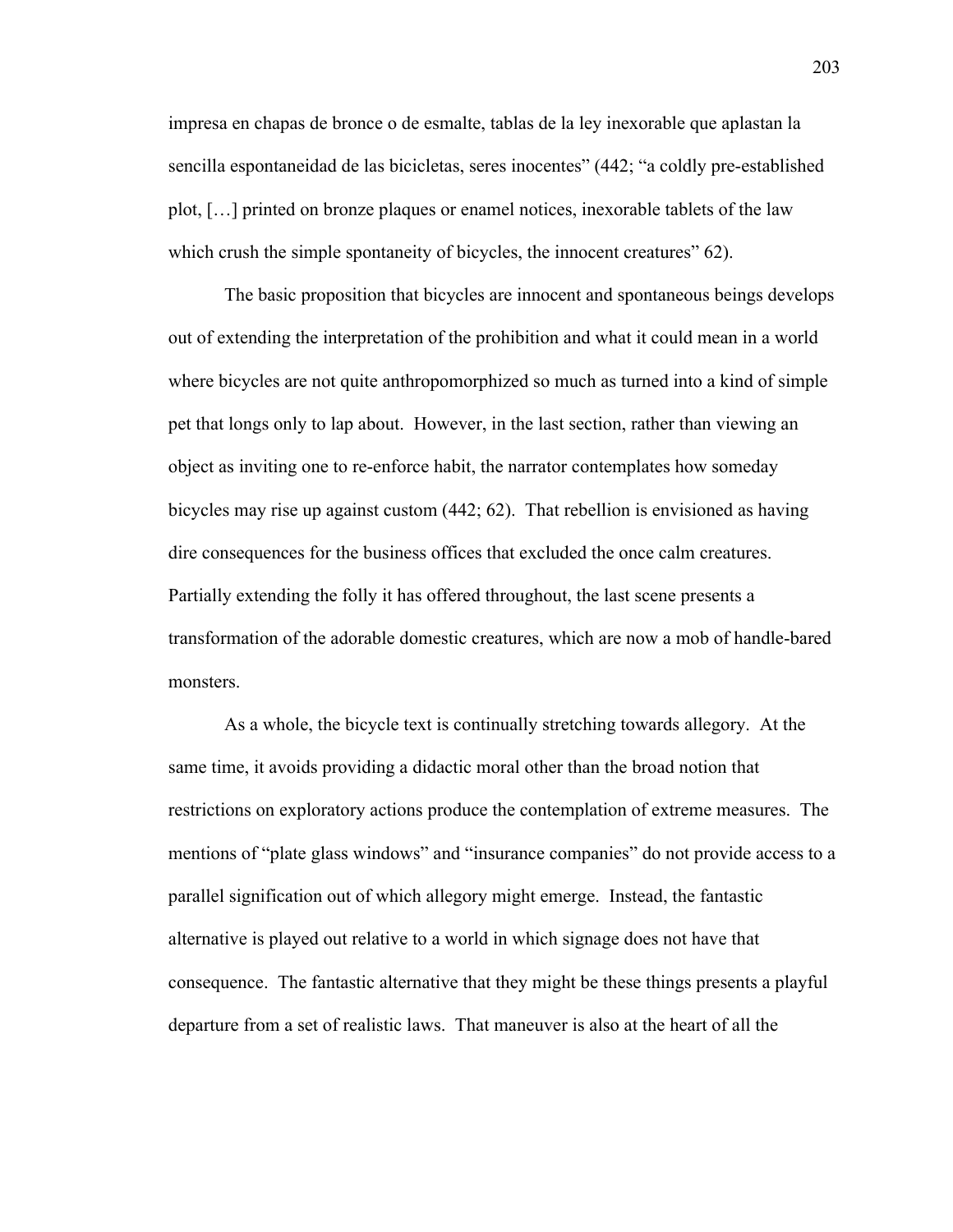circumstances that follow—including the transgression of a printed stricture in the final uprising.

Another such imaginative invention is contemplated within "Posibilidades de la abstracción" (444-45; "The Possibilities of Abstraction" 64-66). However, the result of daydreaming within the account is not one of freedom from law, but one of grim consequences presented alongside the daydreaming: an unsettling disconnect from the consequences in the world for the one abstracting. The act of fantasizing that the story of bicycles itself displayed, then, is shown unraveling and leading to its own disaster as an action within a story. That is, the playfulness of the bicycle story proper is placed within the actions of a particular character in a story about abstraction.

The particular culprit of that outcome is a man's ability within the fiction to imagine, then to see elements in isolation—a kind of selective sight and ability to erase what he doesn't like and focus on things he prefers. From the outset, he admits: "[a] veces es casi malsana esta facilidad que tengo" (444; "[t]his power that I have, it's almost unhealthy" 64). The story proceeds along an arc that transforms that "almost" into a certainty for the reader by providing a series of examples that mix instances of puckish adolescent prankishness with a kaleidoscopic vision that re-orients mundane scenes. In either variety and through their cumulative effect, we are able to observe the narrator trapped within the exercise of abstraction while other needs press themselves.

In the first of the examples of abstraction, he explains that: "[...] si no me gusta un tipo lo borro del mapa con solo decidirlo […]" (444; "[…] if I don't like a guy I wipe him [from the map] solely by deciding to do so [...]" 64). Alternately, if there is a lady he likes, he entertains himself adolescently by abstracting her clothes away and "mientras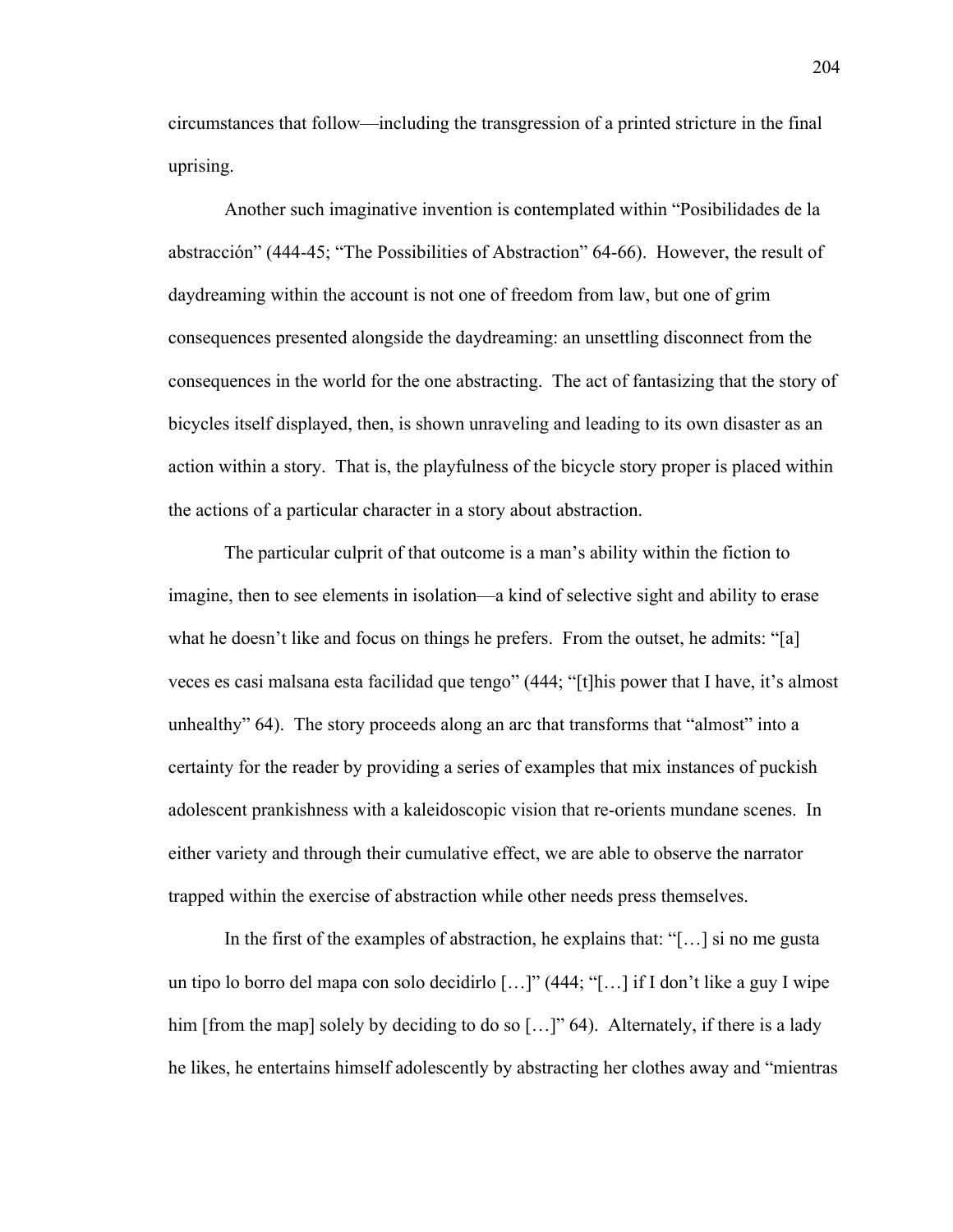me habla de lo fría que está la mañana yo me paso largos minutos admirándole el ombliguito" (444; "while she talks to me about what a cold morning it is, I'm spending long minutes admiring her little belly button" 64). That initial freedom from tedium is followed by something that might at first suggest a likeminded freedom for him to objectify, but which marks the way he is also not present to the moment in that objectification that focuses on the "ombliguito" ("little belly button"). While these abstractions seem to provide a flight from unpleasantness, what he comes to find pleasant (i.e., an escape from the moment's social interaction) will later become the basis for what is rendered problematic within the story itself.

The recreation of abstraction in the ensuing examples provides an account of what UNESCO offices look like if one isolates a single element. The first of these are ears which move all around the office, then, which seem to settle at the cafeteria in great numbers, and which finally fly off on their own (444; 64). The process of isolation builds to an invention and metamorphosis in the associations of shape with something else—as the yellow puffs on Henry VIII's shoulders previously became marine creatures. Later, when buttons are isolated, we observe a similar transformation of perception: "ojos opacos que se desplazaban horizontalmente, mientras a los lados de cada pequeño batallón horizontal se balanceaban pendularmente dos, tres o cuatro botones" (444; "opaque eyes which crept horizontally, while alongside and somewhat below each little horizontal battalion, two, three, or four cuff buttons swung like pendulums" 65). In like fashion, walking becomes a swinging of threads of buttons while a visit to the elevator dazzles (444; 65).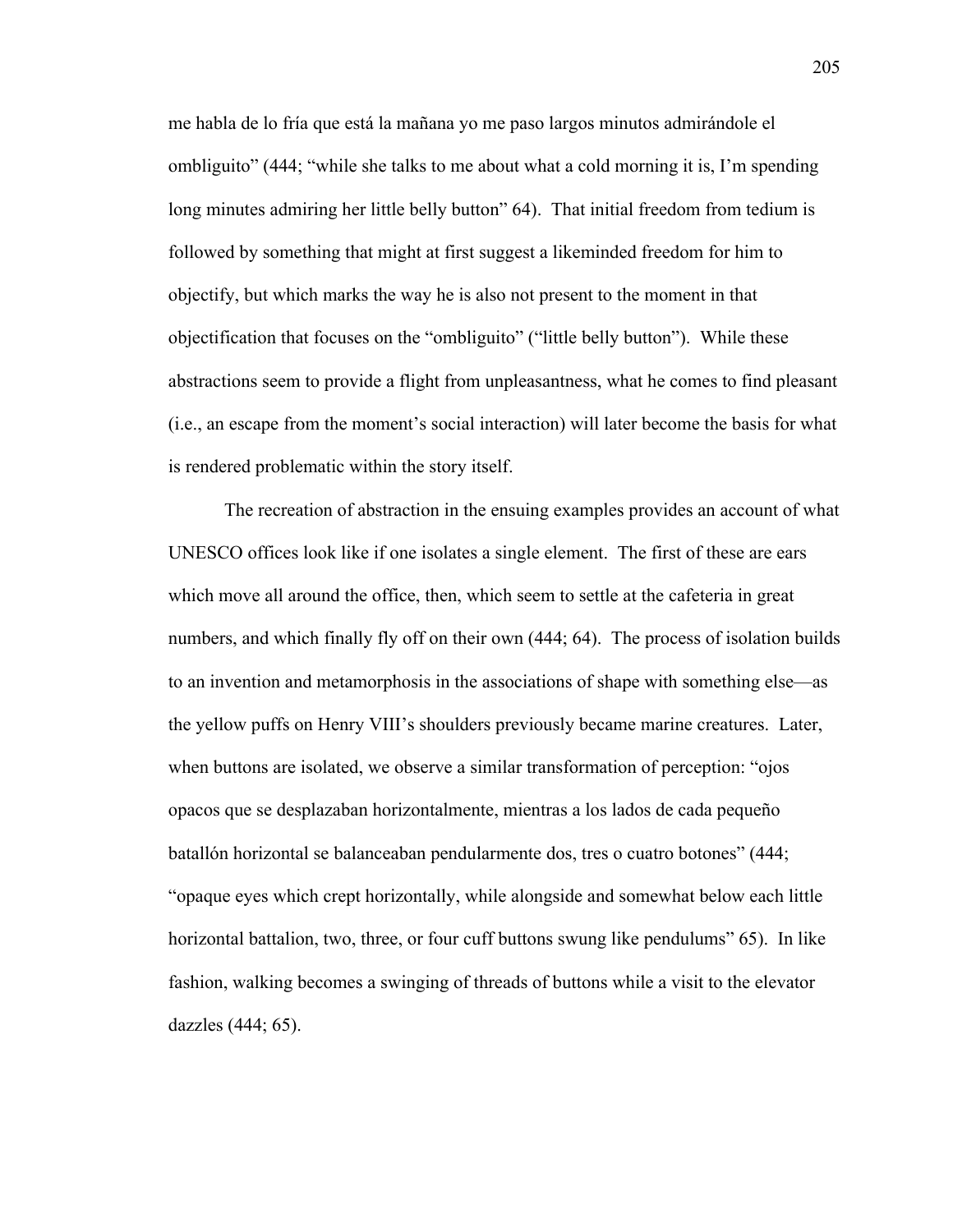The first sense of a move away from simple delights appears at the end of this particular exercise in abstraction, when the man observes: "[o]cho botones rojos dibujaban una delicada vertical, y aquí y allá se movían suavemente unos pequeños discos nacarados y secretos. Esa mujer debía ser tan hermosa" (444; "[e]ight red buttons sketched an exquisite vertical, and here and there a few small pearly secret disks moved delicately. She must have been a very beautiful woman" 65). No longer is he able to access the original point of reference and proceed to enact the process of objectification. Instead, he starts already from a world of objects in which the type of body he earlier clamored after is absent. That development presents an internal sign of restriction within the text. Even as we might welcome the particular harness, the story sets up a contrast in the man's ability between the later wistful sight of "unos pequeños discos nacarados y secretos" ("a few small pearly secret disks") and the earlier focus on a similarly diminutive belly button that he opted to see in isolation. Between the two moments, we may discern a process of ever more impoverished daydreaming.

That sense of restriction and loss is completed in the final scene, when the man returns to his office, learns he has been fired and fails to respond to the turbulence around him. Instead, he focuses on the tears of his secretary and sees "diminutive crystalline fountains which appeared in the air" and now concludes that "[l]a vida está llena de hermosuras así" (445; "[l]ife is full of such fair sights as these" 66). That conclusion acquires an awkward bitter taste as a horrifying faculty of abstraction moves from adolescent entertainments, to kaleidoscopic visions and finally the horror of his follies.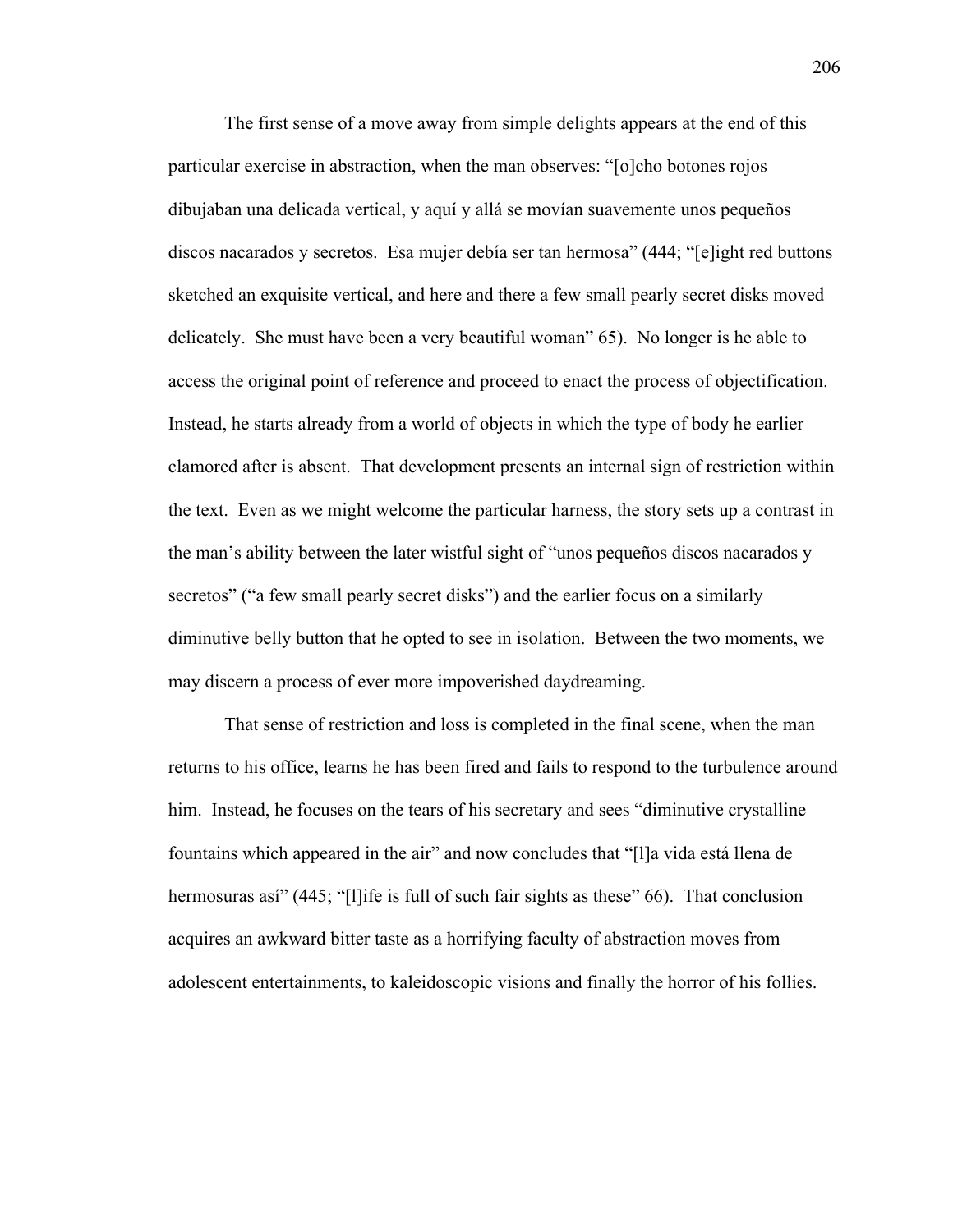#### *Cronopic Folly*

In the last section, "Historias de cronopios y de famas" (469-501; "Cronopios and Famas" 107-61), Cortázar turns to let folly loose within plot and character elements of a fantastic narrative. The instructions challenged habit by making discourse susceptible to re-alignment and collapse (new associations re-align while the hindrance of former associations creates a collapse in the order that sustained a bind e.g., in the logic of melancholy). "Historias de cronopios y de famas," on the other hand, cultivates humor and the unraveling of order through a figure of folly and the effect and relation of that disordering on others.

Specifically, folly surrounds the way cronopios act in relation to two other groups (famas and esperanzas) that live in a fantastic and sometimes allegorical parallel world. Beyond the fantasy of new creatures itself, then, one finds the cronopios repeatedly embracing folly and provoking bafflement or outrage around them. Interspersed in other small narratives and statements about the ways of cronopios, famas, and esperanzas, then, we find several kinds of settings in which folly comes to the fore. The first two settings place an emphasis on an oppositional arrangement between cronopios as figures of folly and the world that avoids or cannot reconcile that break from reason. The third setting, in turn, undoes that bind to a degree. Let us look at how folly plays out and takes up a series of orderings at these three turns: defining the cronopio, the folly of the cronopio in conflict, and re-thinking the relation of cronopic folly to the world.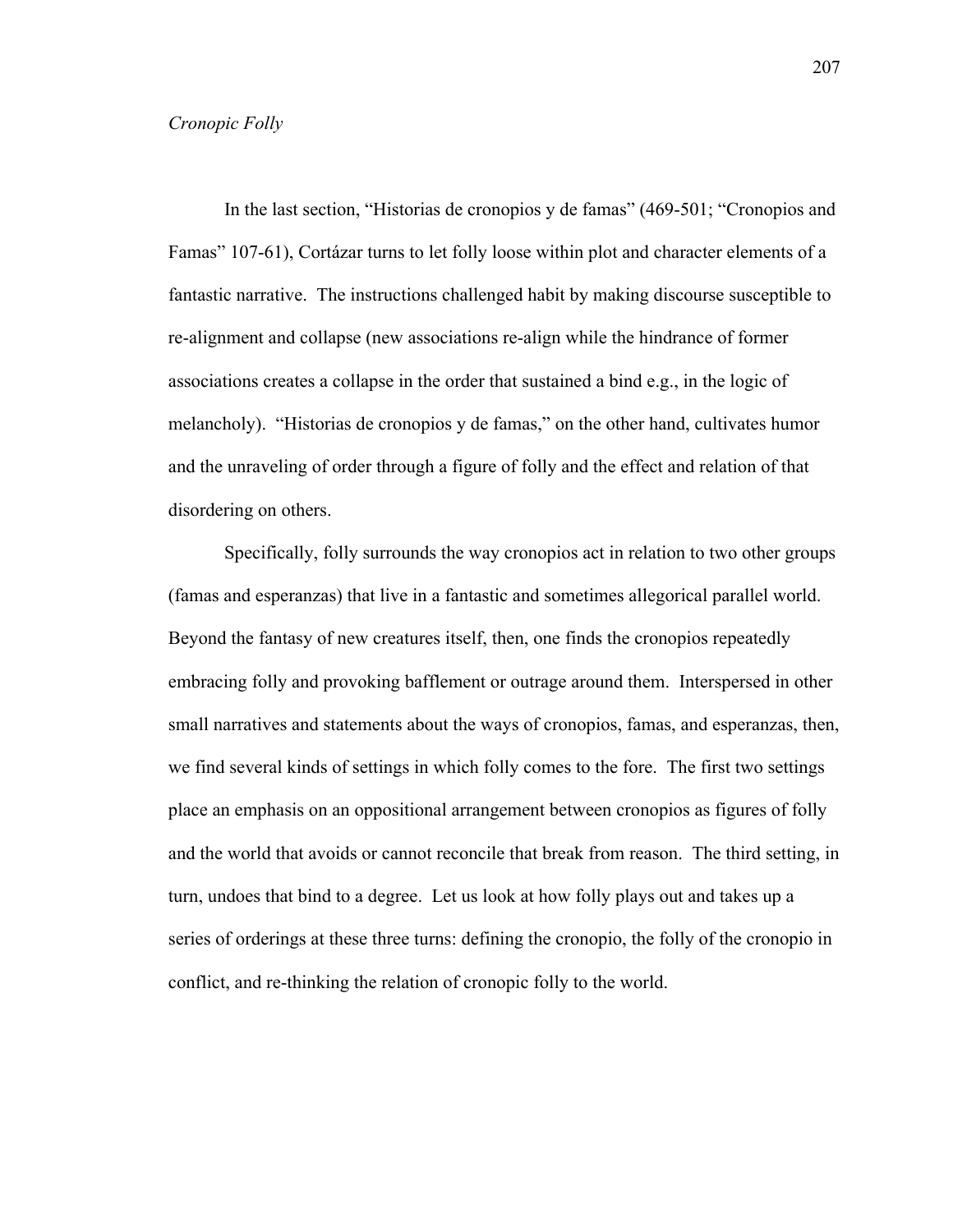In the first defining portraits of the cronopio, the text establishes contrasts by listing the way different groups tend to act in a given predicament. In "Costumbres de los famas" ("Normal Behavior of the Famas"), the text relates that after one fama dances in a way that it is fond of doing, angered esperanzas attack (473; 112). Afterward, cronopios come out from where they were hiding to console the fama by saying: "– Cronopio cronopio cronopio" (473; 112). The fama, for its part, understands and finds loneliness less bitter.

In the episode, then, we find the cronopio speaking in a way marked as different. That utterance is semantically nonsensical but comprehensible in interaction. That split suggests the difference between semantic coherence and the world of the reader versus contextual sensibility in the world on display before the reader. In the folly of that staging there is a gap. Since the cronopio is understood by the fama, but not by us, it is less the cronopio that is excluded in that marked difference, than it is the audience. In this respect, the episode introduces something that will occur at other instances, namely the cronopio speaking by saying 'cronopio' and the import of the utterance being understood by the one to whom the cronopio speaks.

The end of the episode also presents the only physical description of a cronopio, as a wet green thing (473; 112). That description marks the cronopio again, now as a fantastic anthropomorphic creature. However, the description itself also raises questions. Is this the way this particular cronopio looks, or the way all look? Are they generally moist and green? Such questions arise because of an ambiguity in the way the episode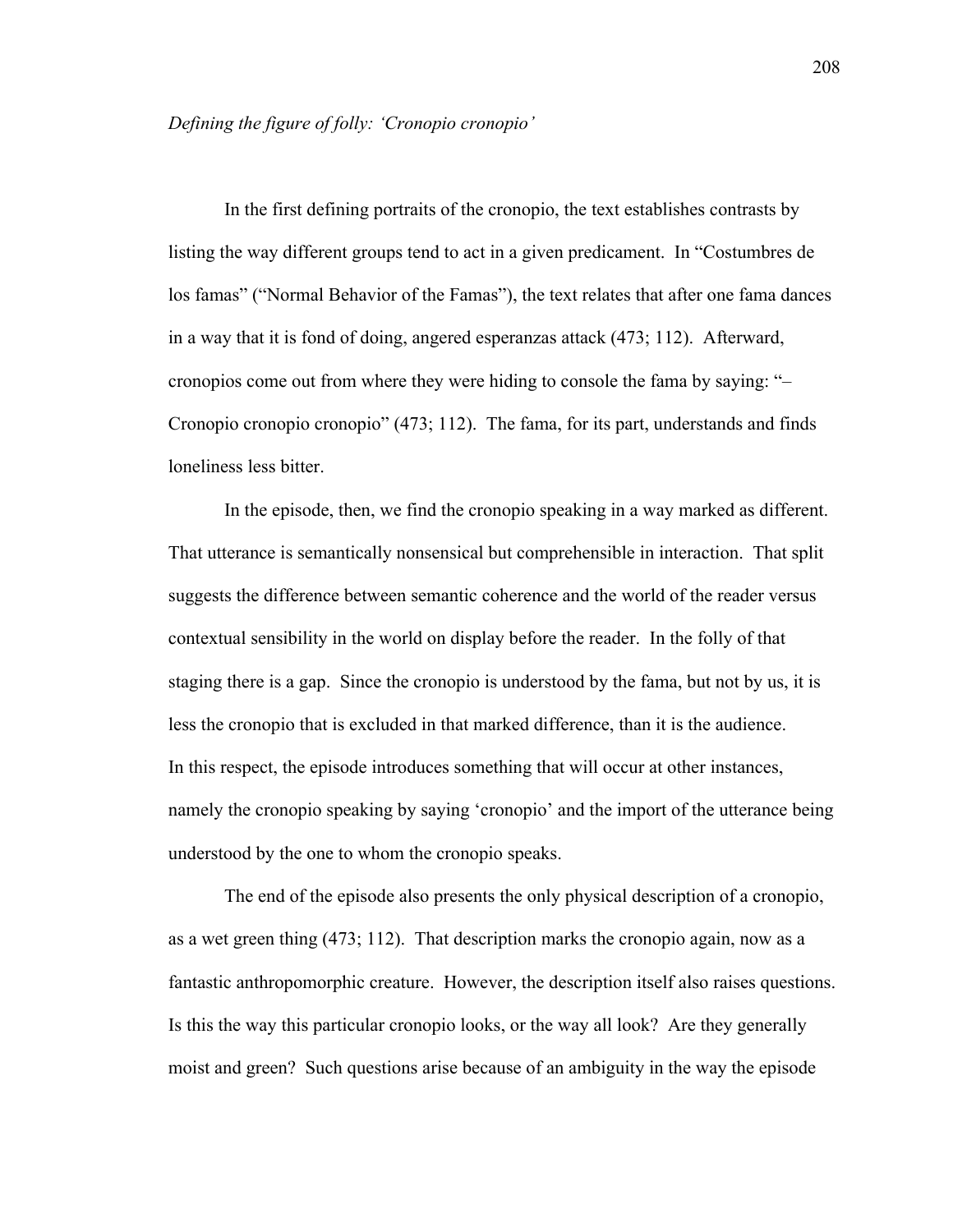presents a general portrait that sometimes moves into anecdotal particularity. As such, we are right to wonder whether a) the events or parties portrayed relate in this way with regularity; b) it is a particular but expressively representative occurrence; or c) what started as a general portrait at some point became the relation of a one-off occurrence. The result is a degree of tenuousness in the portrait, leaving it open to doubt even as it gestures toward definition.

Another episode that depicts the cronopio in child-like terms provides a similarly ambivalent gesture of definition. In "Alegría del cronopio" ("Gayety of the Cronopio"), a fama and a cronopio meet in a store and have another nonsensical conversation (475; 114-5). Once more, a cronopio and fama interact, while esperanzas ominously linger nearby. As in the preceding instance of comprehensible nonsense, the interaction creates meaning around what started as an incoherent exchange for the reader. Worried that an esperanza will hear it, the fama weighs its words. While the fama thinks, the cronopio speaks, noticing it is raining outside. The fama, then, tells the cronopio not to worry and invites it to ride in the fama's car so that the cronopio can protect the threads. Seeing no esperanza in the air, the fama exhales with relief. $68$  Inside the car, the story concludes by noting how the fama takes satisfaction watching the cronopio's joy as it holds the two threads to its chest, one of them blue.

The story itself has a certain facile quality. Yet, in that simplicity it conveys a series of impressions about these types and their relation to each other. There is clearly something puerile to the cronopio who trades in nonsense but elicits a certain invitation to share in the satisfaction of that experience from the fama's perspective. While the fama

 <sup>68</sup> *Historias* 473. "Y mira el aire, pero no ve ninguna esperanza […]." In Spanish, this could also mean no 'hope' in the air, a pun that alludes to the glum weather.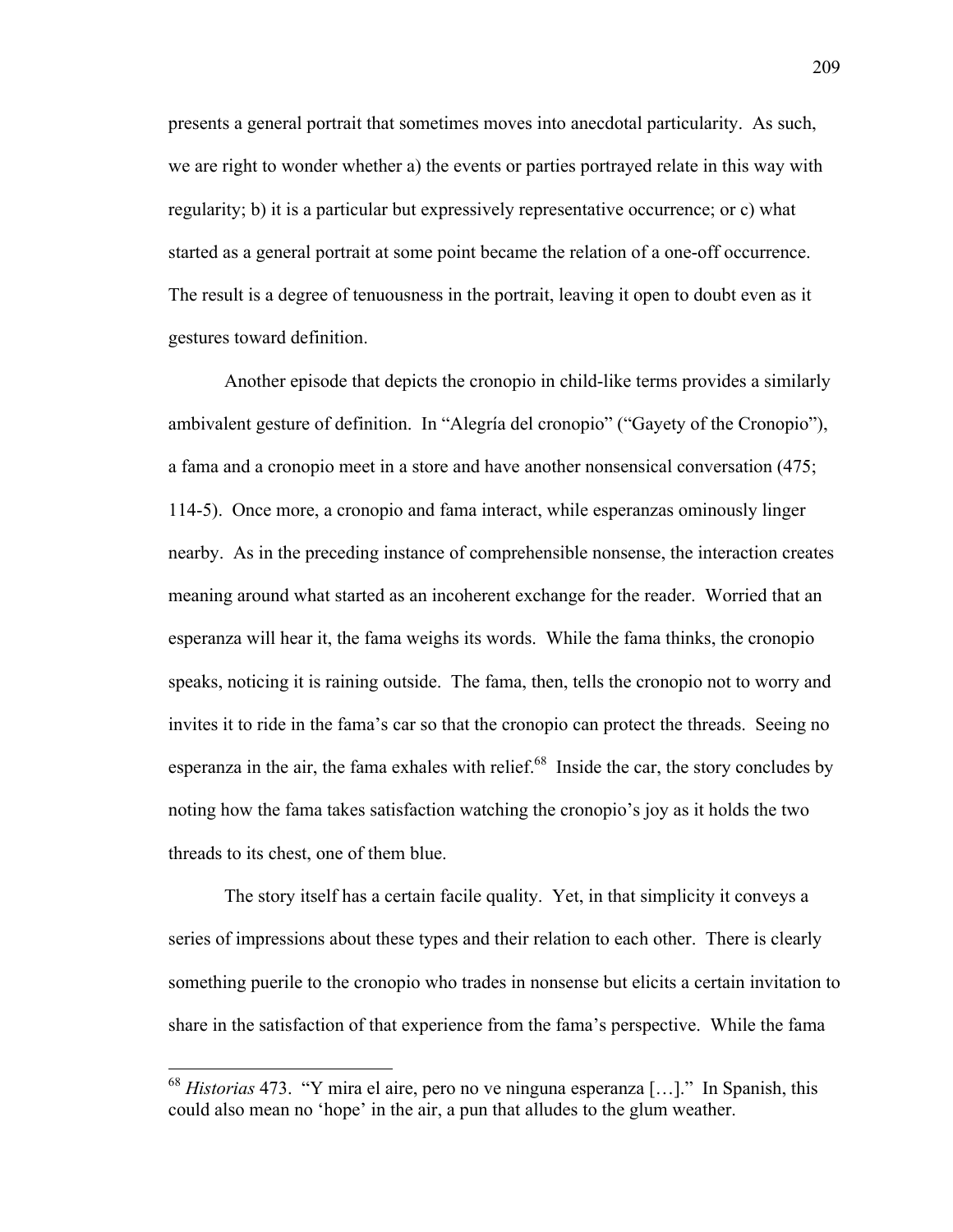shows worries and concerns, and displays awkwardness in its interaction, the cronopio seems to act within a different world. Where famas hesitate, cronopios speak and live in the moment. Likewise, when the fama exhales with relief, this too signals a different experience of reality and the distance between the outlook of the fama and the cronopio, who can experience no such relief from the vantage point of a certain carefree perspective.

Two more episodes portray a more marked contrast between the cronopio's facile folly and the world that runs counter to it in which famas and esperanzas live. The first of these contrasts the way famas travel to how cronopios do so (479; 121-22), while the other describes the way cronopios sing and the response all around them (486; 134). In "Viajes" (479; "Travel" 121-22), the famas prepare and organize diligently and close out their day with a circular dance in a town square followed by an *aperitivo* at a nearby café. Meanwhile, the cronopios travel without preparing and have all manner of misfortune: full hotels, missed trains, and drenching rain. However, they do not become dispirited since they believe these occurrences happen to everyone.

One thing that is notable in the happiness of the unprepared cronopio's folly is how it establishes a difference between it, on the one hand, and the narrator and the audience envisioned by that narration on the other. For in what cronopios do not know, the text creates an ironic distance at the moment when it says that they are happy because they believe these events befall everyone. Since we know this is not the case, we also do not experience reality in the way of cronopios. Ironic distance is not necessarily derisive or satirical relative to the cronopio. Rather, there is a value to that fool's perspective, since it affords an ability to take something different from travel related disasters.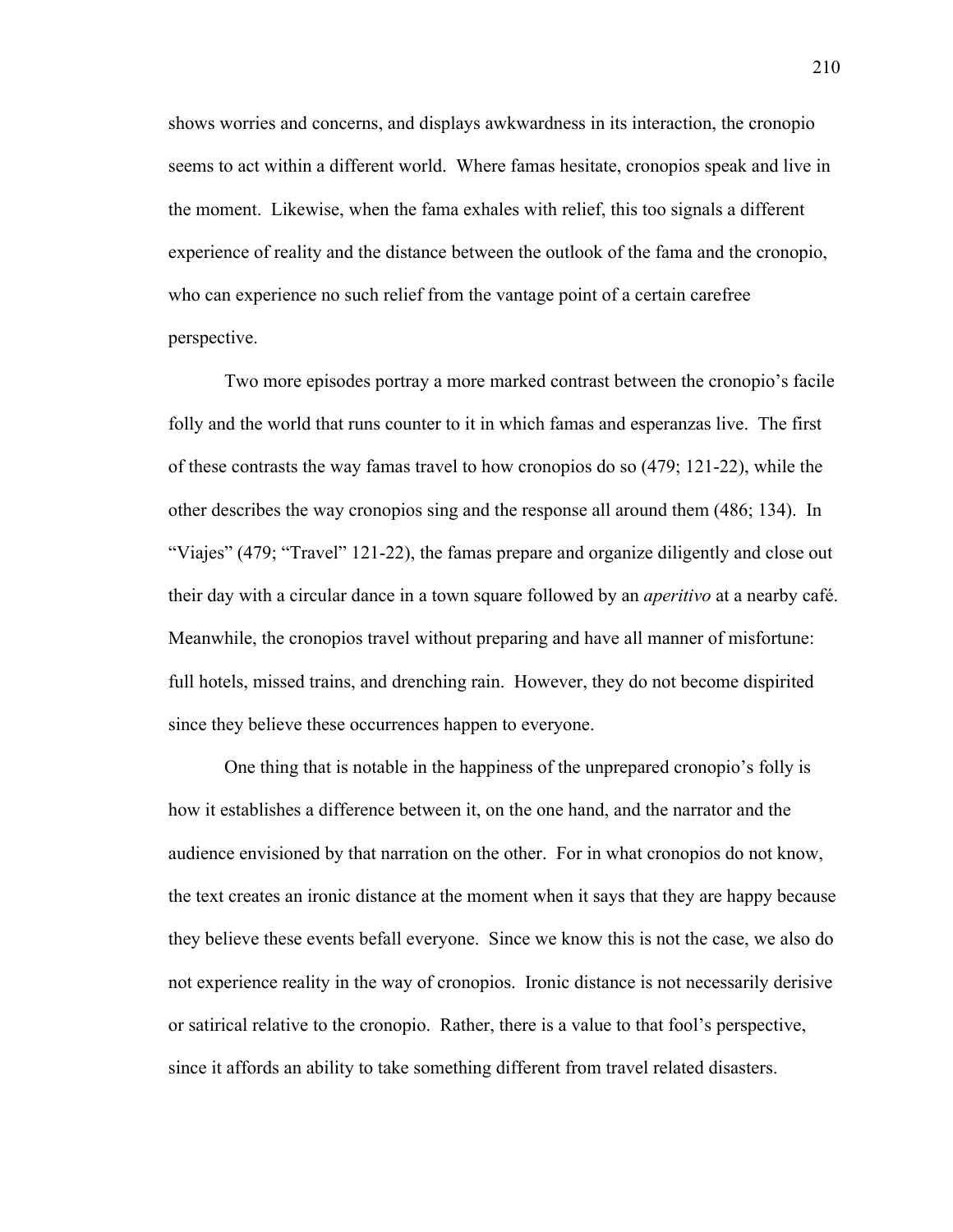This setting apart of the cronopio and its seeming capacity to wear the fool's cap relative to the world appears once more in another portrait that adds something of the ecstatic to that picture. In "El canto de los cronopios" (486; "Song of the Cronopios" 134), we learn that when cronopios sing their favorite songs they becomes so enthusiastic that they drop what they are doing, lose what they carry in their bags and all sense of the days. Noteworthy, is not that this is a basic everyday occurrence, but that the cronopio is capable of such abandon and immersion in an experience not reflected in the world around it. This, of course, contrasts with the famas and esperanzas around cronopios who listen but do not understand much and generally become scandalized.

The song of the cronopio is accompanied by a performance in dance at the end when the cronopio lifts its little arms to the sky as though it is Salomé undressed and holding the sun up to the sky as though the former is the head of John the Baptist and the latter the plate on which it rests. Mouths agape, the audience nonetheless applauds goodnaturedly waking the cronopio from its ecstatic performance. Believing that it itself is in the audience of a performance by someone else, the cronopio proceeds to applaud too.

The dance creates a series of disorientating inversions in the course of arriving at that moment of endearing clowning at the end when the cronopio applauds not knowing it claps for itself. First, the account shifts from the general to the particular, once more raising the issue of ambiguity observed before (i.e., what it means when the text moves from how cronopios act to the actions of a particular cronopio). Next, the narrator either compares or reveals the comparison of someone in the scene who makes the cronopio's dance into that of another scene/performance. In that similitude it proposes—one can barely latch onto the compared scene, since no other circumstance adheres to that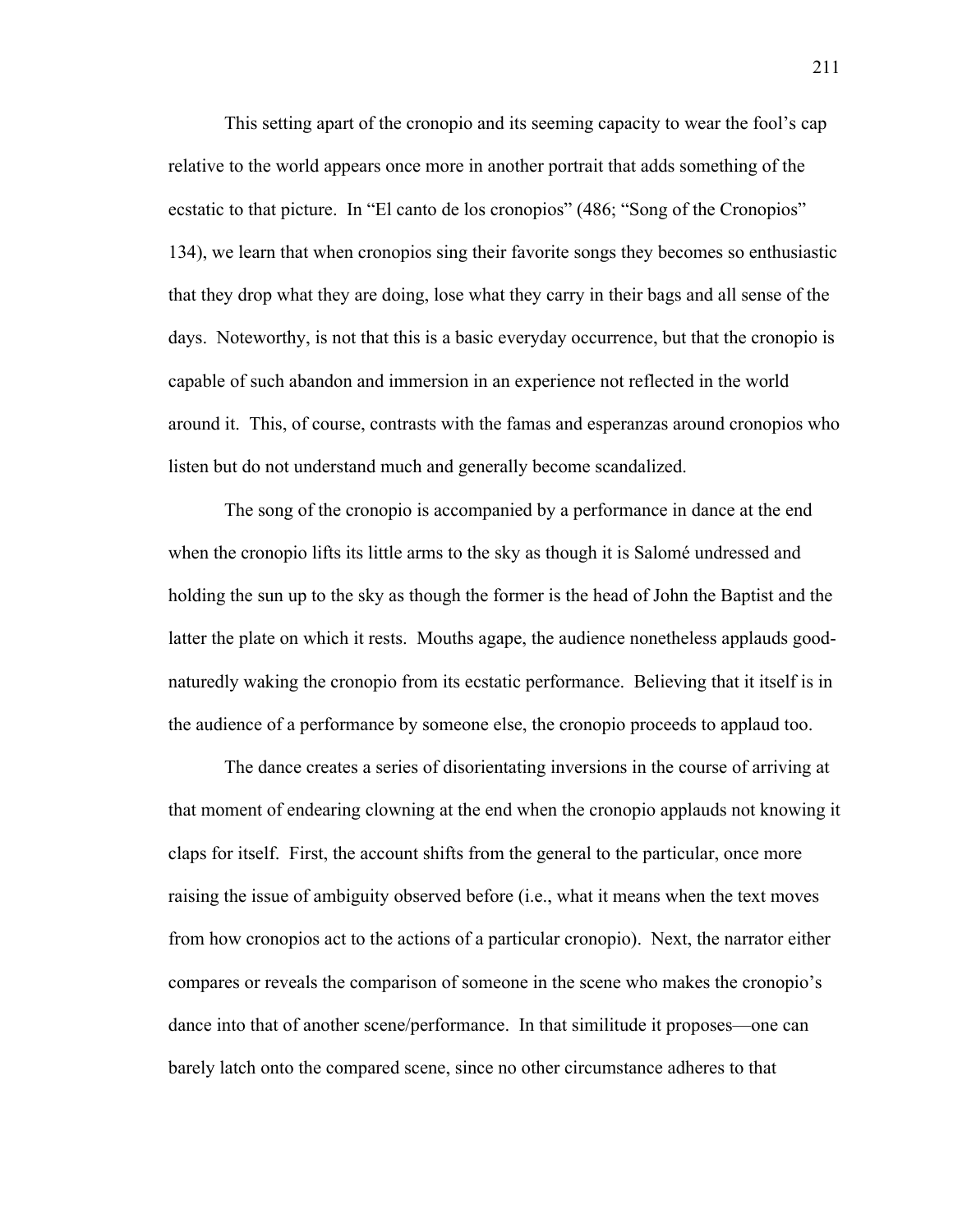association between the dancer and Salomé. There is no King for whom the cronopio dances and the plate and head held up are in the sky and thereby inverted upside down floating above or with the dancer dangling over from the ground.

The comparison does not so much create insight as confusion. Did the cronopio seek the sun and use its dance to separate it from its body? What is the sun's body? None of these questions matter, which is the point. Like the lists in the instructions section, a simple link disorders by preventing access to a vantage point of comprehensive coherence. The simple link suggests two principal things: ecstasies and the explosion of rationality in dance. The disorientation created by the scandalous scene parallels a disruption and disordering of the cronopio's ecstasy in general and so seems quite fitting to the dance. Nevertheless, it generates a contagious chaos in the moment that is concluded with the return to a sense of the cronopio in a certain puerile distance where it is endearing by being unaware. Thus, a moniker of "pobrecito" ("poor fellow") continues the earlier affection toward the cronopio as fool when it lifted up its little arms  $(474; 134)$ <sup>69</sup>

# *Cronopic Disruption and Conflict*

A second series of episodes shift from providing emblematic contrastive portraits to placing the cronopio in a particular circumstance in which the creature's folly produces a series of disruptions that prompt an opposing response from the productivity and

 $<sup>69</sup>$  In Spanish this sense of affection is more obvious both in "pobrecito" as well as when</sup> the cronopio's arms are described as "bracitos" rather than just 'brazos' or 'brazos pequeños' (474).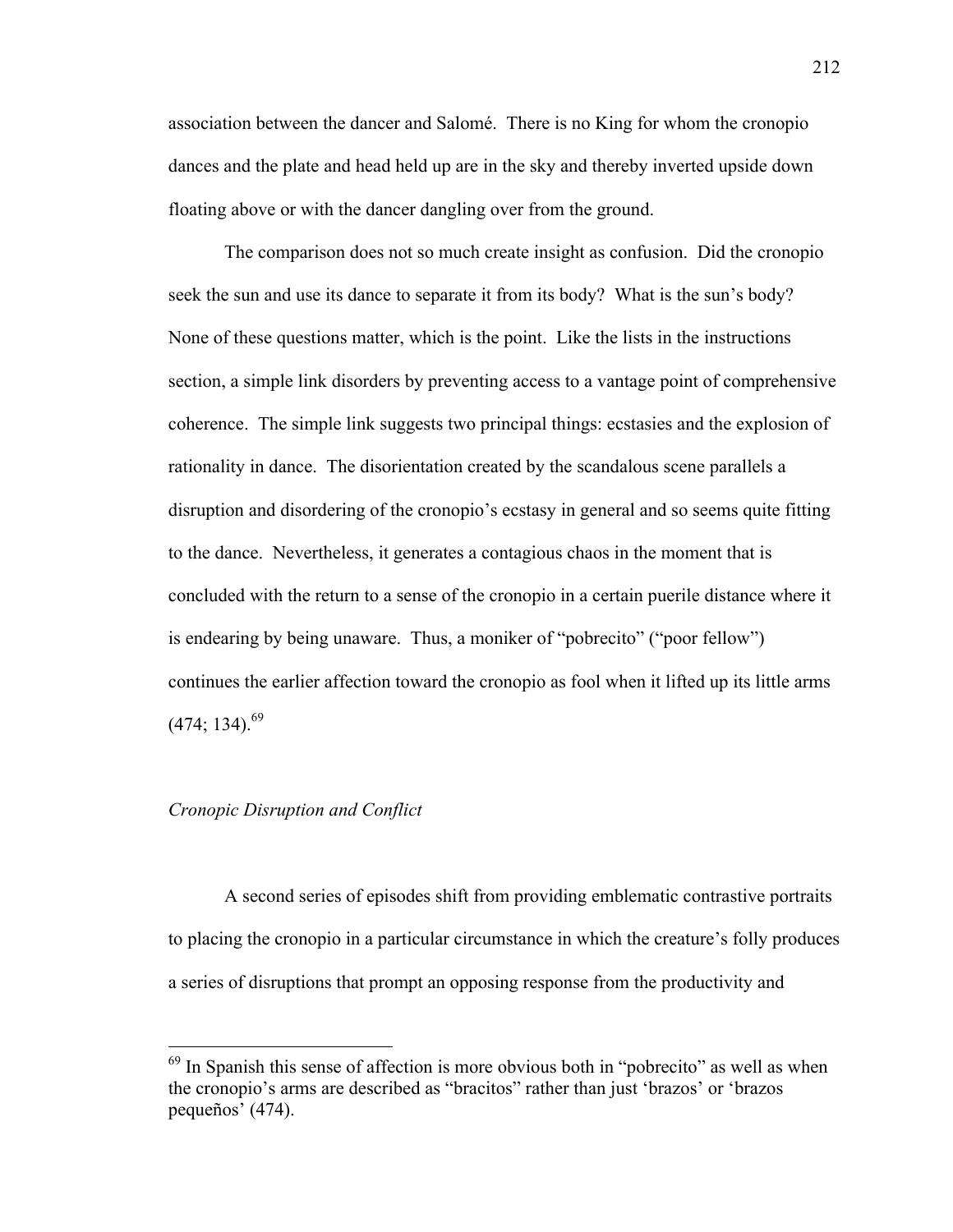orderliness of the world their folly partially unravels. In particular, we witness a more elaborated chain of events in two instances. The first of these instances depicts what transpires at a factory when cronopios opt to pursue other activities than the work their fama employers have assigned them ("Comercio," 484-85; "Business," 128-29). The second includes one of the few intimations of political violence and describes how a cronopio minister generates anger from famas by altering the broadcast language of all government bulletins to Romanian ("Inconvenientes en los servicios públicos," 492; "Improprieties in the Public Services,"  $144-45$ ).<sup>70</sup> Both episodes challenge certain expectations that they seem to be on the verge of fulfilling. Rather than complete the path they set out, they bend away at crucial moments and shake loose the formulaic way of viewing the basic situation they describe.

Consider the first situation of the factory. In "Comercio," a group of famas opens a factory and employs numerous cronopios in the manufacture of color hoses. The cronopios proceed to distribute the colorful hoses around the city. Upon meeting a child, the cronopio workers give her a piece of blue hose. She uses the hose to skip and puts herself in a bubble made by the motion of the hose. When parents attempt to take the hose and use it to water their garden, they discover the tubes are rigged with holes such that water leaks out.

While facile in its way of describing events that seem to flow easily without conflict or disruption in a kind of fantasy of tubing—the scenario also plays on notions of productivity, labor, and the logic of the frivolous as witnessed in the actions of the cronopio workers. Initially, one could expect the story of factory rebellion to take on a

 $70$  While inconvenience ensues from an official impropriety, the title in Spanish does not expressly refer to improprieties.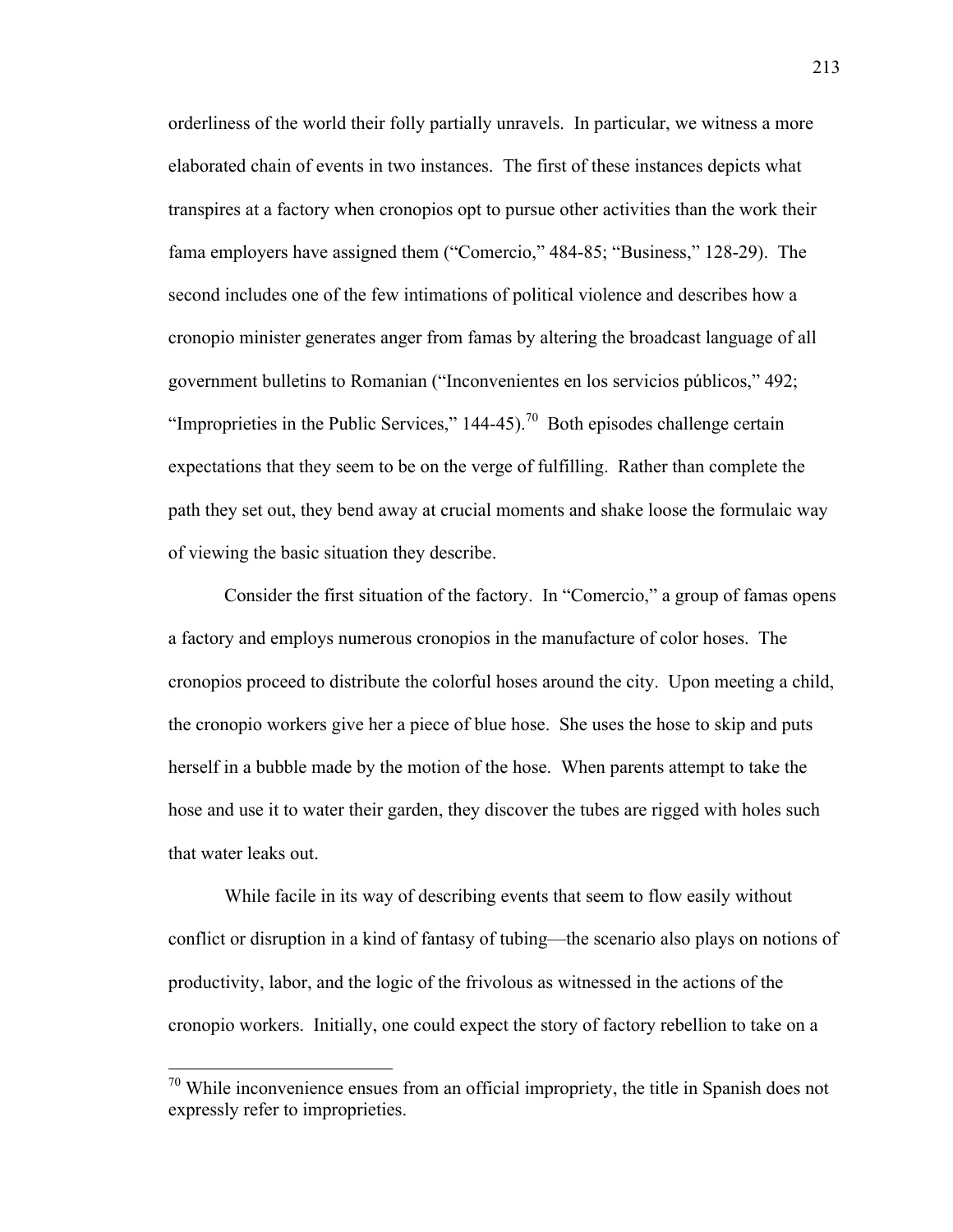political struggle that might transpose the economic roles of owners and the workers to famas and cronopios. Instead, the perspective that informs the idea of a struggle becomes comically redefined in the playful world of color hoses. The result of that influence is less a struggle than it is a surreptitious folly that creates a defiance of the serious productivity sought by famas or parents. The factory, of course, goes to pieces, but not in conflict so much as in a transformation of something that is created and inverted in improvisational play rather than manufactured.

It is noteworthy that the scenario ends with discontent but not reactive or contesting famas. Greater conflict emerges in "Inconvenientes en los servicios públicos." Here too, however, the political undertow pulls in a different direction than the narrative at first suggests it might. "Inconvenientes" begins: "[v]ea lo que pasa cuando se confía en los cronopios" (492; "[s]ee what happens when you trust the cronopios" 144). The statement could suggest either a weary indulgence of cronopios or even a certain annoyance, but in neither case does it immediately signal the violent reaction that follows and the last twist in the unusual legacy that then follows that violence.

First, then, what happens? A cronopio minister translates all radio broadcasts into Romanian and proceeds to resituate the regular program with the new broadcast script. When famas complain in telephone calls, a woman is given a script for responding in Romanian. The cronopio minister's folly produces a harsh response in official quarters and he is sentenced to a firing squad. By this point, there is an undertone of politics and historical struggles over language. However, curiously, the language introduced is not a minority or marginalized language, but one that is not comprehended. Thus, what seemed to tally with an allegory of political repression of cultures and languages is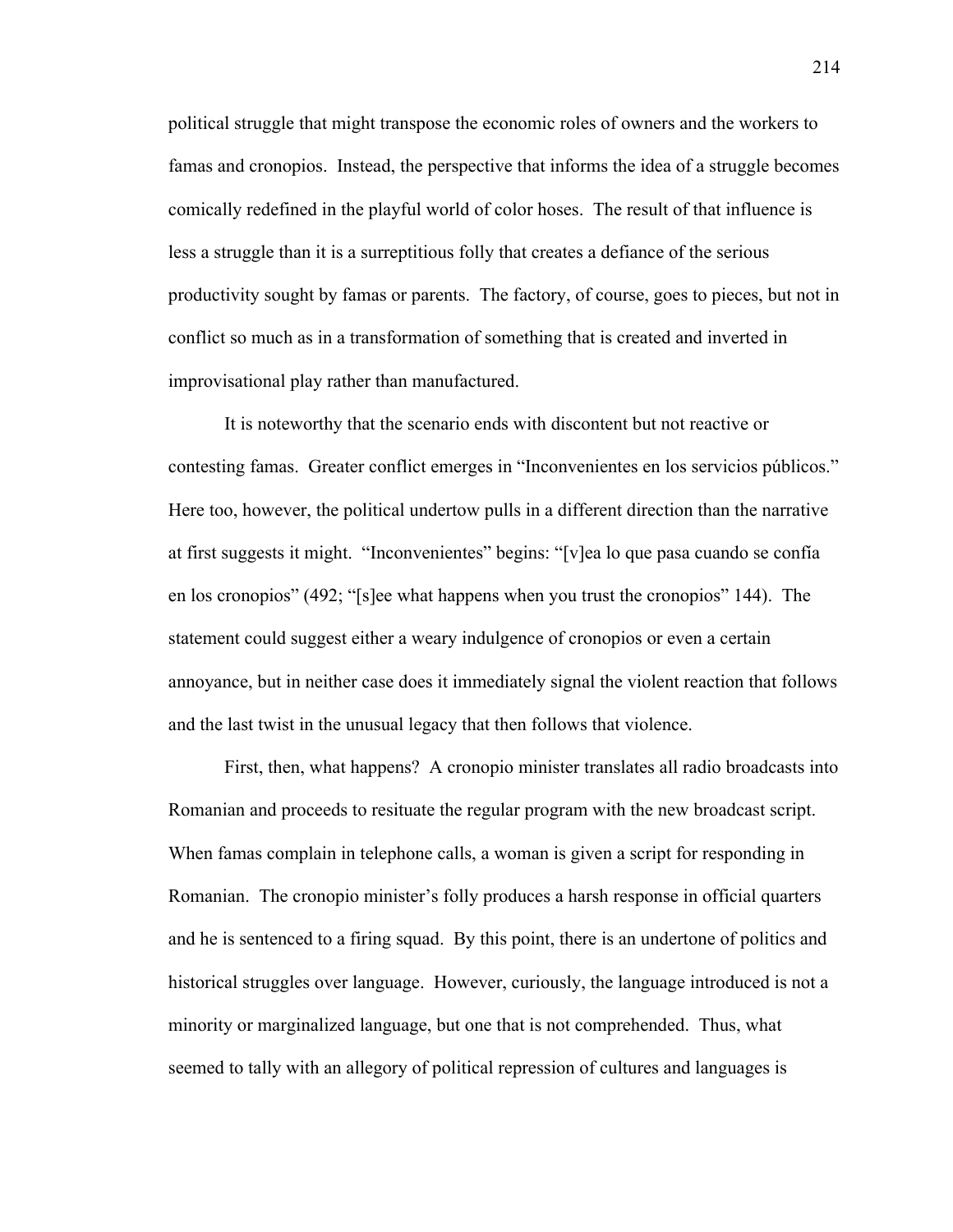instead a repression of that folly in the mad idea that one might alter reality as it is experienced linguistically.

Humor continues to adjoin violence and discontent, as the first firing squad consists of cronopios that have been conscripted, and the group proceeds to misfire deliberately into the assembled crowd gathered to witness the execution. The dark humor in that act of folly is fortified with the chaos in the violence it suggests—both in the firings and in the conscription of one group to exercise the will of more powerful parties. When a second firing squad ends the misadventure by executing the ministers, the grim quality in the episode seems well established. We should see this turn of events in connection with the endearing portrait of cronopio antics elsewhere. For in that context, there is particular poignancy not only in its allegorical link to political violence beyond the text, but within it, relative to the network of meanings created in defining cronopios as good natured even when they annoy. The text shapes a sense of the cronopio as a lovable fool, rather than the wild force that famas might take to require restrictions and control.

Thus, the perception the text cultivates elsewhere runs against that interpretation upheld within the frames of the political violence in the story. Where officials see madness and danger, we have been brought to see a puerile folly. That lighter sense of fool's play is re-affirmed one last time. At the end, the cronopio minister's action has the result of making people cease to listen to the official radio broadcasts and sparks an interest in the study of Romanian among the fama population. A new reality is produced by the chain of events that follow on that experience of folly provided by the cronopic prank.

215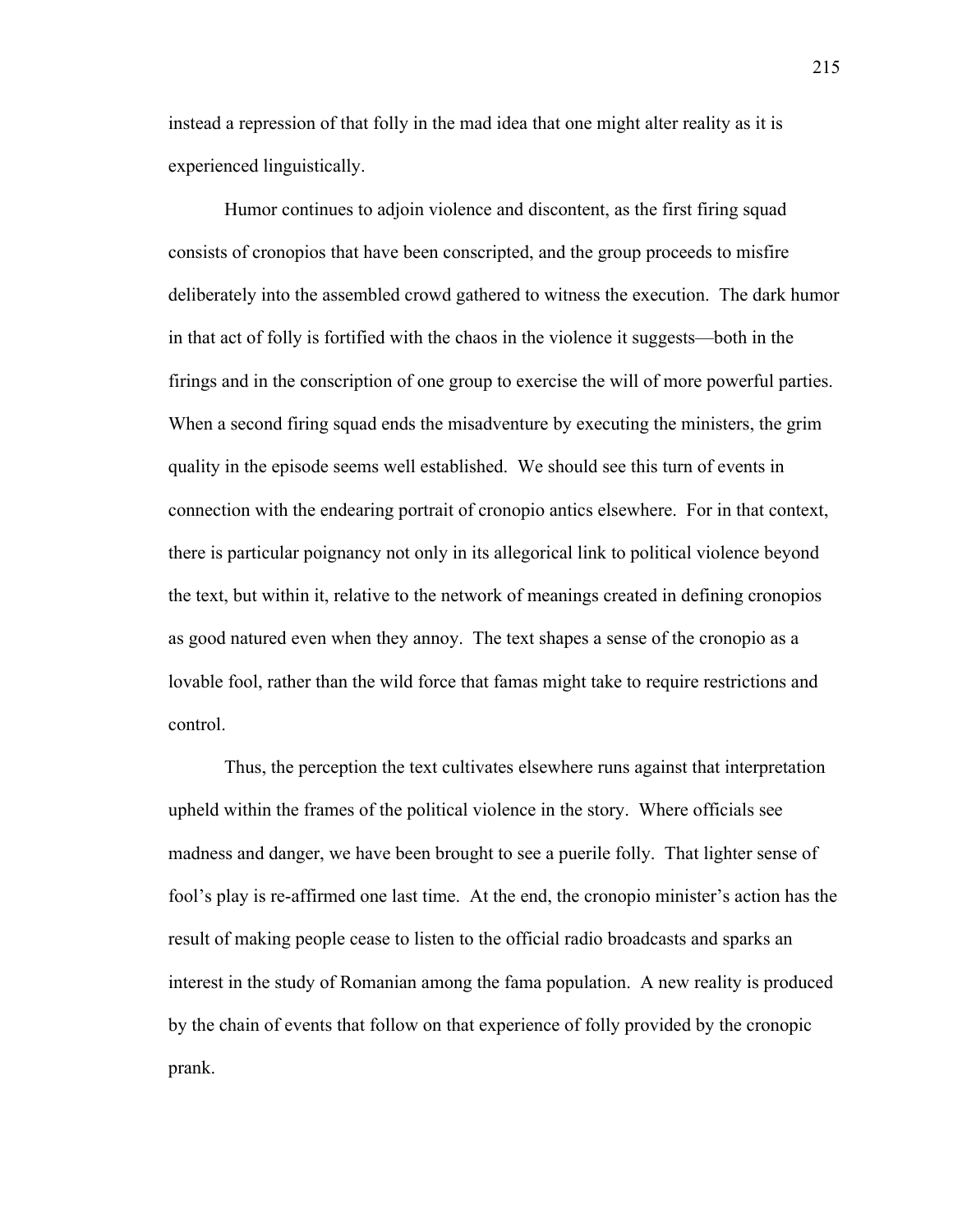# *Re-thinking Exclusion*

That strange note of optimism about the effect of folly is picked up in a third setting. While the first setting defined cronopios (variously contrasting them to famas, esperanzas, the narrator, and the audience) and the second setting presented the conflicts and disordering chaos that arose in an oppositional understanding of folly, a third setting touches upon the complementary folly provided by the differences that mark the cronopio's unreason. In the process, the roles of famas and the serious or non-playful world are reconsidered in a more subtle and uncertain light.

Such is the case in "Filantropía" ("Philanthropy"), when the altruism of famas is described by remarking upon their great capacity for acts of generosity (485; 130-31). The statement runs counter to the impression created in the conflict of "Inconvenientes," where little generosity is shown toward the mischief of the minister. Nevertheless, to be capable of generosity is certainly different from exercising it. The remainder of the piece proceeds beyond that limited qualification to suggest not only that they are capable, but that they are in actuality also more generous than cronopios, who often pass by suffering when they see it.

One consequence of this alignment is to suggest a blurring of any categories wherein cronopios are fun and innocent while famas are no fun and sometimes autocratically uncaring. The typology established at other turns is partially shaken loose when the piece portrays cronopios as not being "generosos por principio" (485; "generous on principle" 130), and famas as helping those they see in trouble. The text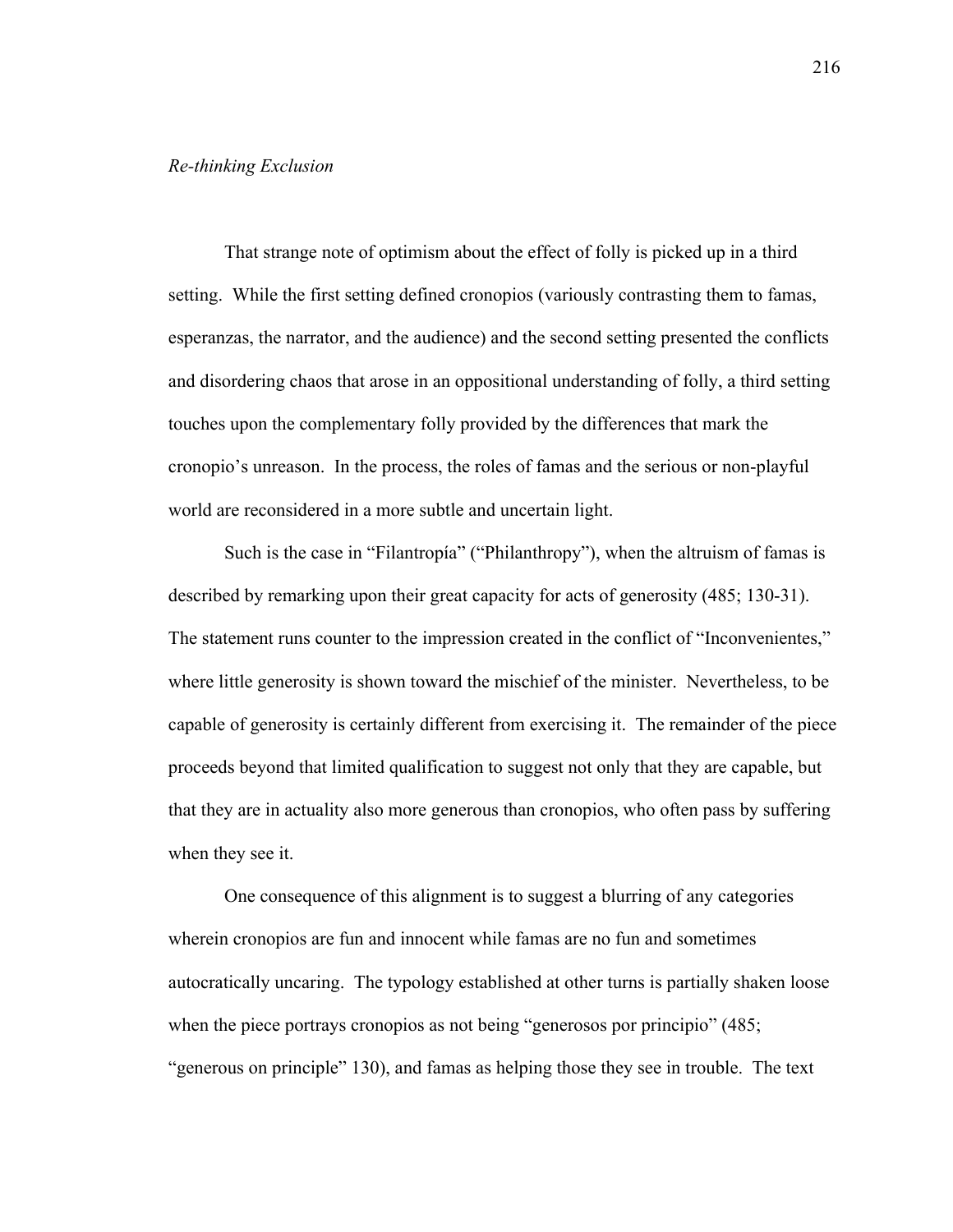creates a different shade for each from that implied in other instances, proposing a complementary role in the process. In this view, it is fortunate the famas can be generous since others are unable to act that way and often are themselves in need of that generosity.

Another instance inverts the simple notion of cronopios as good and famas as sometimes hard hearted. In "Pegue la estampilla en el ángulo superior derecho del sobre" (498; "Place the Stamp in the Upper Right-hand Corner of the Envelope," 155-56), a cronopio instigates a confrontation at a post office after taking offense at the idea of attaching stamps with a repugnant image to a letter sent to his wife who is travelling with the wife of a fama friend who has also gone to post a letter. After the cronopio is kicked out of the post office, the fama consoles the cronopio by telling him that in his letter he told his wife his friend was fine, so she will tell the other's wife.

Here the cronopio no longer seems the happy fool, but more the out of control figure who looses his head, though hardly in the ecstatic way of the song and dancing observed before. The consoling roles are reversed from earlier too, when there was the hint of a complement in the way the cronopio consoled the dancing fama after being beaten by esperanzas. The interaction also avoids providing a difference that will furnish easy judgments about cronopios or famas. That is, it is not clear whether either acts in a more estimable fashion, but it is fortunate that they do since one will at least be able to relay news.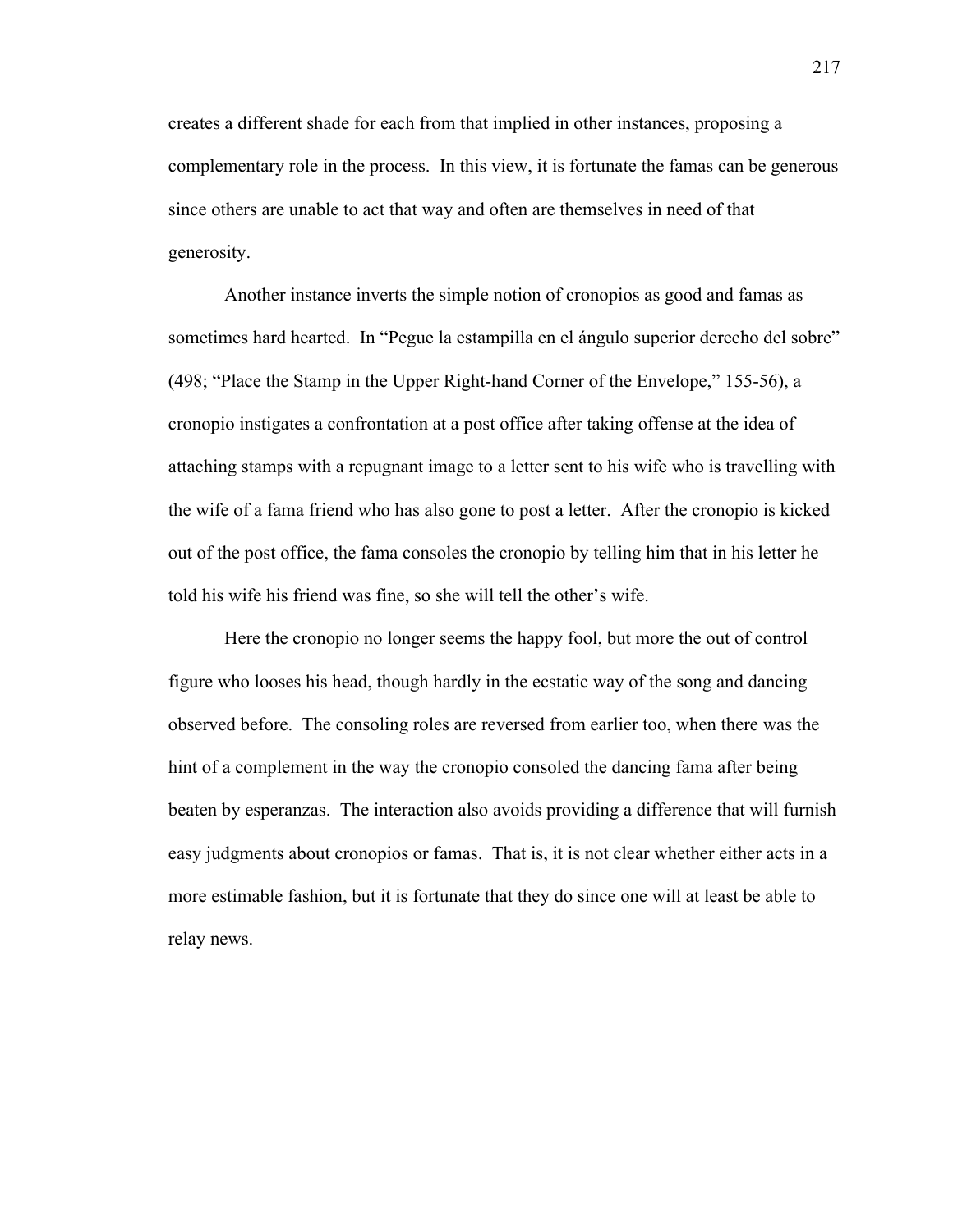### 4.4 Conclusion: Exercises in Folly

What is significant about the way *Historias* unravels rationality at so many turns? It presents a method concerned with generating folly and abandoning habit. Frequently, the ground that it disturbs is that of the everyday but there is more at issue. The simplest understanding of its folly, then, is to view its consequence as forcing a series of encounters with a set of experiences located in the moment.

Does it attempt only to redefine those particular experiences? That level of specificity would seem ill suited to serve as the only level of encounter, since not everyone will sing, work at hose factories or find themselves discussing a portrait of Henry VIII. We only begin to get a sense of what is significant when we frame the text not as providing insights on the particular subject it appears to address, but as exercises that taken together cultivate an unreasonable approach that takes shape in an aesthetic context. That is, abandoning habit not simply in a series of activities but in a range of conditions that impact on a single activity: reading and the perception of sense-making in the context of productive seriousness.

In cronopic folly, such an exercise develops first in the ruptures wrought upon the real by a definition of a fantastic creature that follows a principle of deviation from famas sobrieties. Eventually, that definition itself finds its certainties intruded upon by a class of episodes that present an alternative to the boundaries created even in that opposition. Even in its unconventionality, *Historias* proceeds to surprise and defy efforts to take it seriously.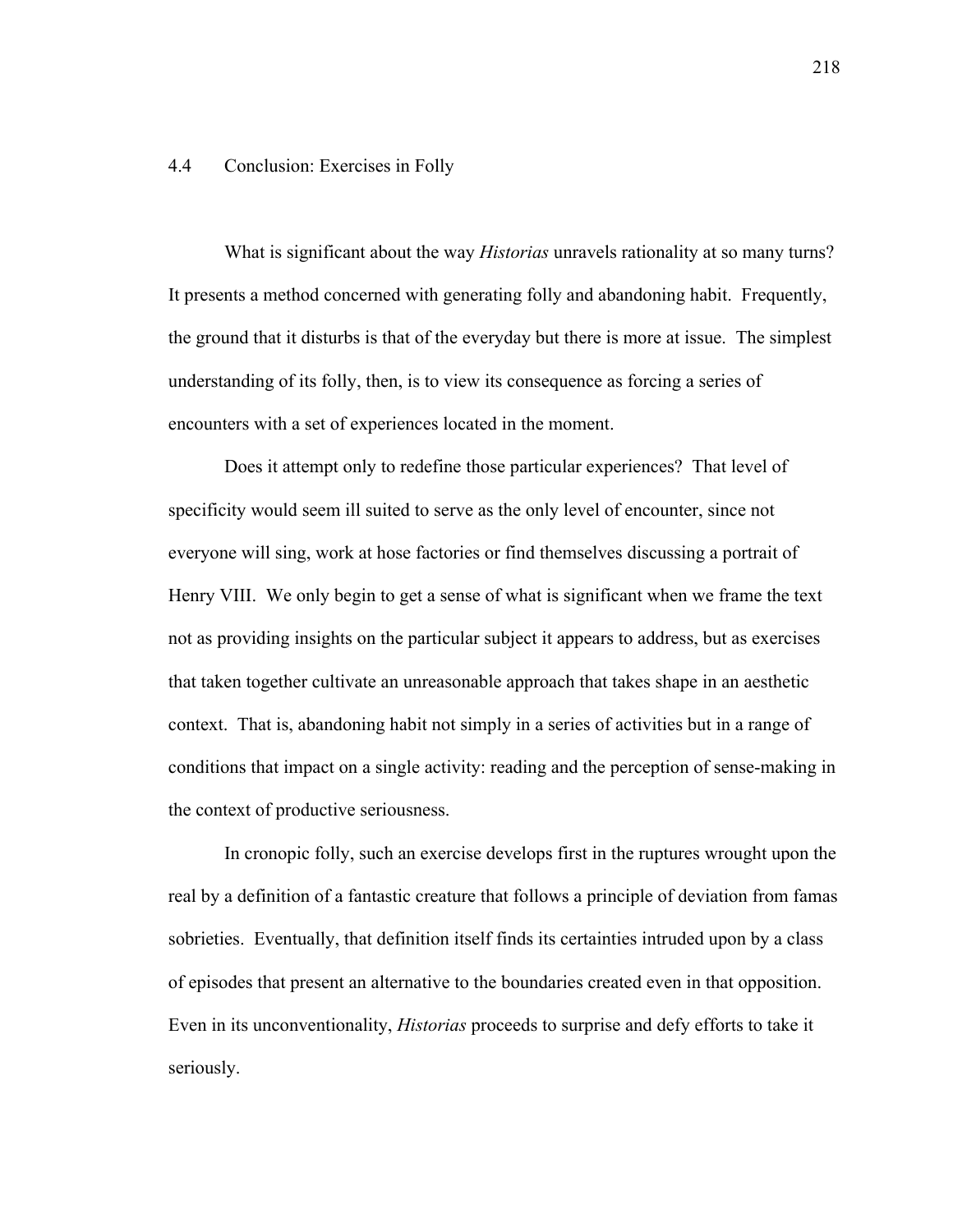In the instructions section we observe this facet of the way the text plays upon reading habits, first in appealing to and alternately in undermining the posture of instructive discourse. The idea of instruction itself entails a model of serious learning that is undone by fractured and comic absurdity. The absurdity it enacts is not only relative to the range of individual situations presented in the instructions themselves, but to the way reading understands or grapples with coherence. So, for example, while it is true that the list of things that provoke fear make one consider how fear may arise at surprising intervals, that list also breaks with the coherence suggested in reading a list. The folly of this play resides in how the text breaks from the order in which it seems to promise ready significations.

Here we turn to an insight at the end of Castro-Klarén's discussion when she credits the success of Cortázar's efforts with making it no longer possible to take art seriously. Despite the earlier emphasis on seriousness, Castro-Klarén allows that one of the strengths of Cortázar's writing may be that it takes "the philosophy of surrealism and the imperturbability of 'pataphysics further than ever before" and that the "belief in the seriousness of art is also rendered untenable" (235-6). In this unraveling of reading with a strategy of *folie*, *Historias* also compels a certain self-consciousness about its own condition of reception and the possibilities of undermining aesthetic convention. Even in its literary form, *Historias* pursues an alternative to serious aesthetic demands in defying convention that classifies accepted or rebellious approaches to genre. It is neither a genre of the past, nor an experimental riff that points to and re-interprets that past for another age. In this regard, the work partially extricates itself from the knot of value and shortcircuits some of the aesthetic justifications that tempt criticism to give a work serious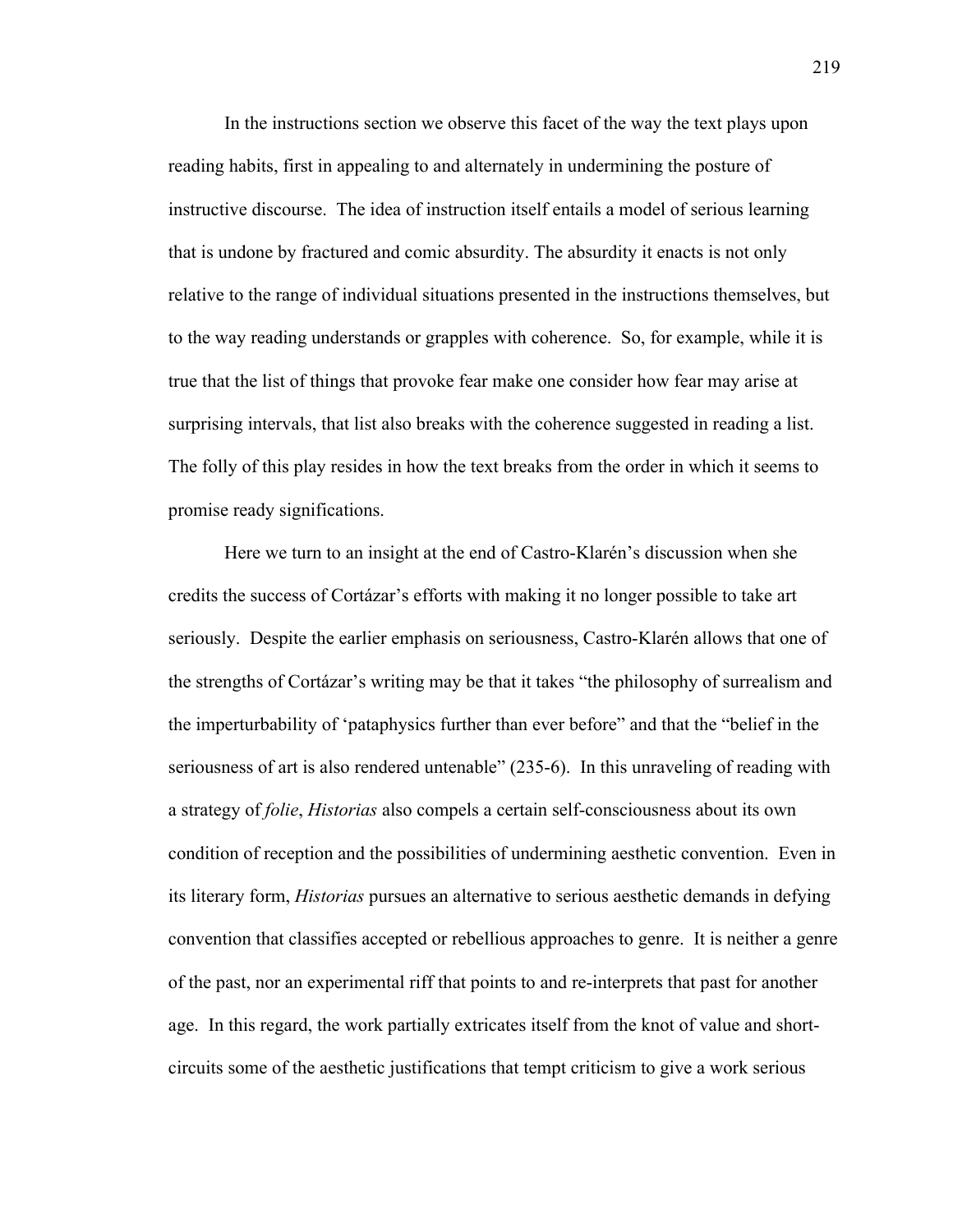purpose and a place within a new tradition that builds on the past. This is what makes the folly of this text so interesting and distinct from Cortázar's more coherent forms. However boldly other works may strike against convention, they risk taking convention for granted—albeit in a subtle way—and so refrain from a certain foolishness relative to that legacy.

Cultivating folly is crucial to the way *Historias* presents an alternative in which seriousness is not yet established as a concern of the first order. The critic may yet harden the brick, but faced with folly, the text opens a new vertigo that momentarily blocks the attempt to exercise a certain familiar institutional reckoning with the world the text presents. It is that exploration of an alternative that most recalls the *folie* that Foucault describes—for in it we may witness an unraveling that does not undo order per se, but rather something that offers a network of significations that break from a prevailing orthodoxy.

In this regard, Cortázar's predicament of countering order could in time constitute its own order, in need of a response that attempts to shake loose sedimented seriousness with the play of new follies—new frivolities of play. Here too, as we observed in the follies explored by Borges and Cabrera Infante, wisdom is re-defined by a folly that holds its own sense of an alternative sagacity. Yet, that very alternative is rendered more porous and susceptible to folly by its acceptance of a tone of frivolity. One of the features of *Historias*, however, seems to be a certain acceptance of that provisional status.

As a text, the folly *Historias* pursues is not necessarily something grand that the critic can argue is its lasting contribution. Instead, what is so notable about the work is the way it displays an ephemeral gap—a space that is unraveled in a moment and which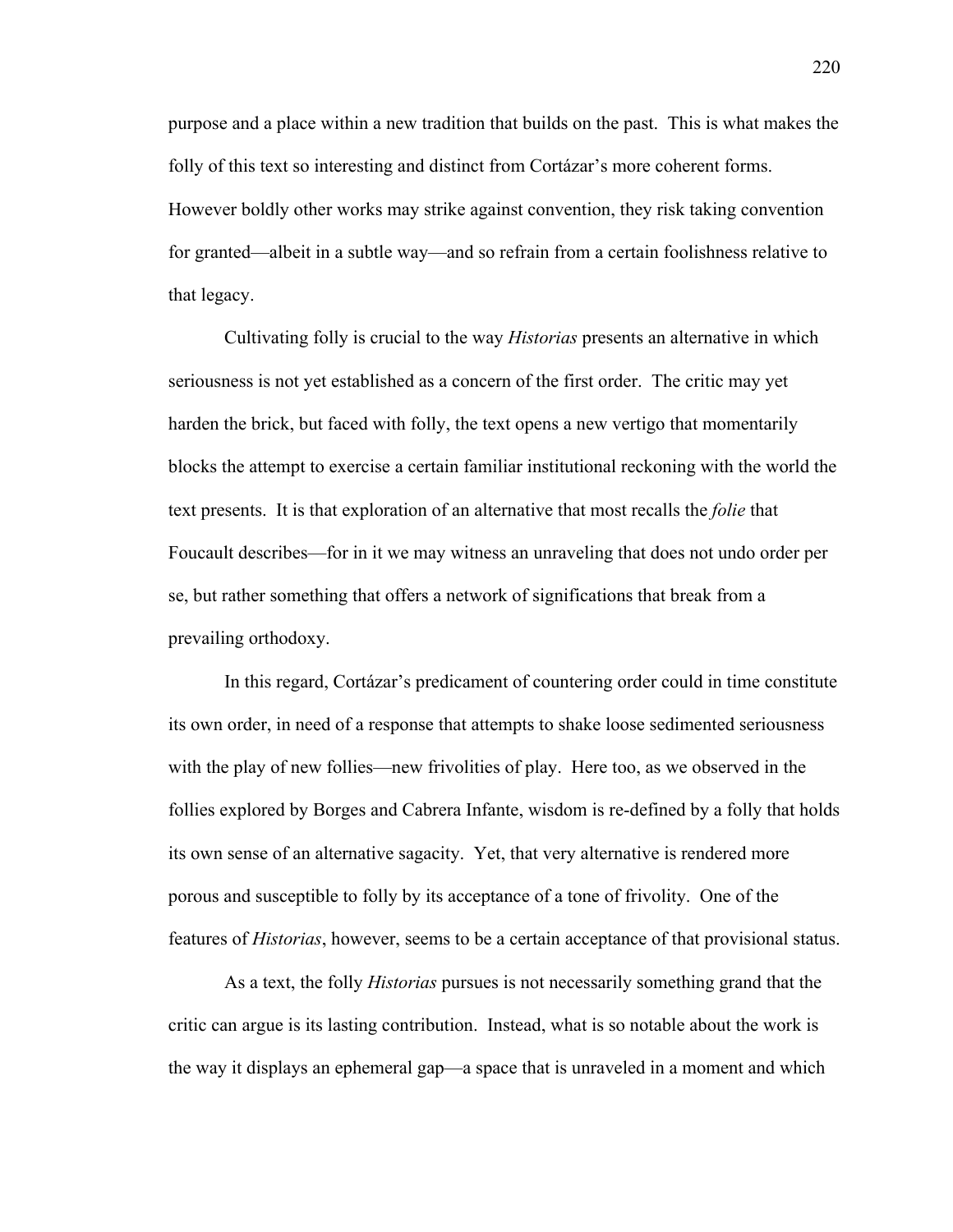may vanish as we reestablish conceptual order. Regardless of whether we ultimately reject it, linger a bit longer in the pause, or establish a ground in the new arrangement that *folie* has furnished, for a moment, the text is ready to press us to become more conscious of its force.

In this respect, we may also return to note that there is a consequence for how we understand the experimental context that Castro-Klarén described relative to Cortázar's playfulness. While a new modulation of the way we approach reality may be in the offing—that alternative unfolds in an intricately intertwined way with the system of meaning that precedes and defines it as folly. The success in that labor depends not on inherent properties of the work, but in the way we are able to conceive of situating ourselves relative to these pressures. The appeal to *folie* may open up the range of that conceptualization, but it provides only an invitation to incoherence.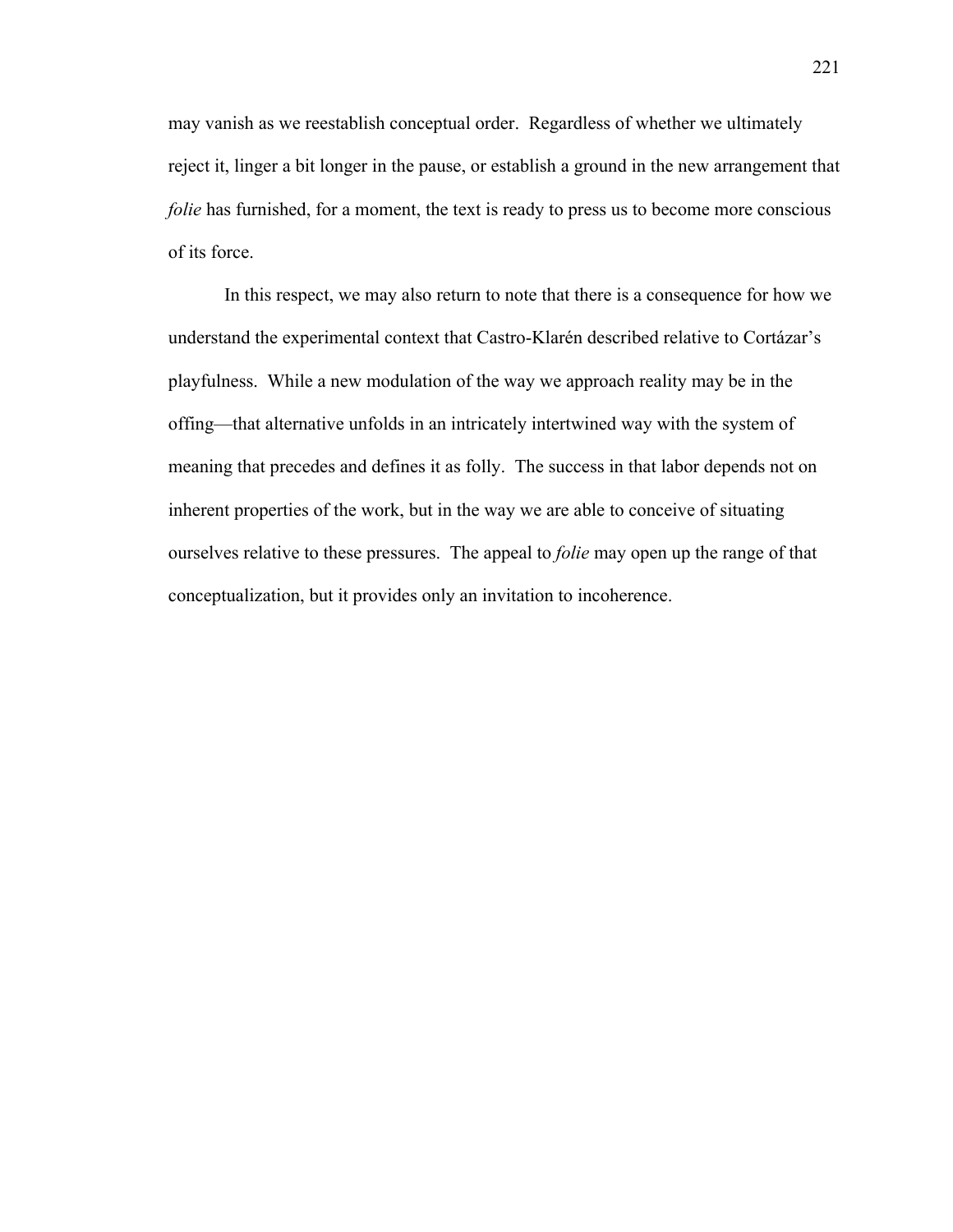What does it mean for a writer to play at folly? It means teasing loose something that a given moment and setting have made it difficult for us to embrace. Studying that folly, provides insight on the way in which a text breaks from a particular way of defining what is wise. While that folly could be in the disorder that rationality attempts to exclude or define as insignificant, it may also mean locating laughter in the ephemeral experience of the body and making the grotesque a place of nostalgic remembrance. To play at folly may also mean unraveling the comfort of ironic alliances, by emptying appearance of the ground that could define intention for some. However, whether for Cortázar in his disordering of conceptual frames in the play of *Historias de cronopios y de famas*, or for Cabrera Infante in his unseating of cultural ideals in the immediacy of the body in *Tres tristes tigres*, or for Borges in his emptying of appearance in spectral follies, we are faced with a bend away from play that garners ready acceptance.

This is the problem out of which frivolity arises in literary play—as a characterization of certain practices. It is also the chief point of interest about such play. Frivolous play elicits a display of a system's characterization while appealing to some manner of invitation or engagement. That appeal may be alarming, but it is also useful for making fiction a place for confronting or even refining the judgments through which we reckon with experience. In not accepting a given position, folly may belabor and frustrate a point that we already accept. However, it may also allow for a second or third encounter with aspects of experience we had distanced ourselves from what looked to be settled concepts.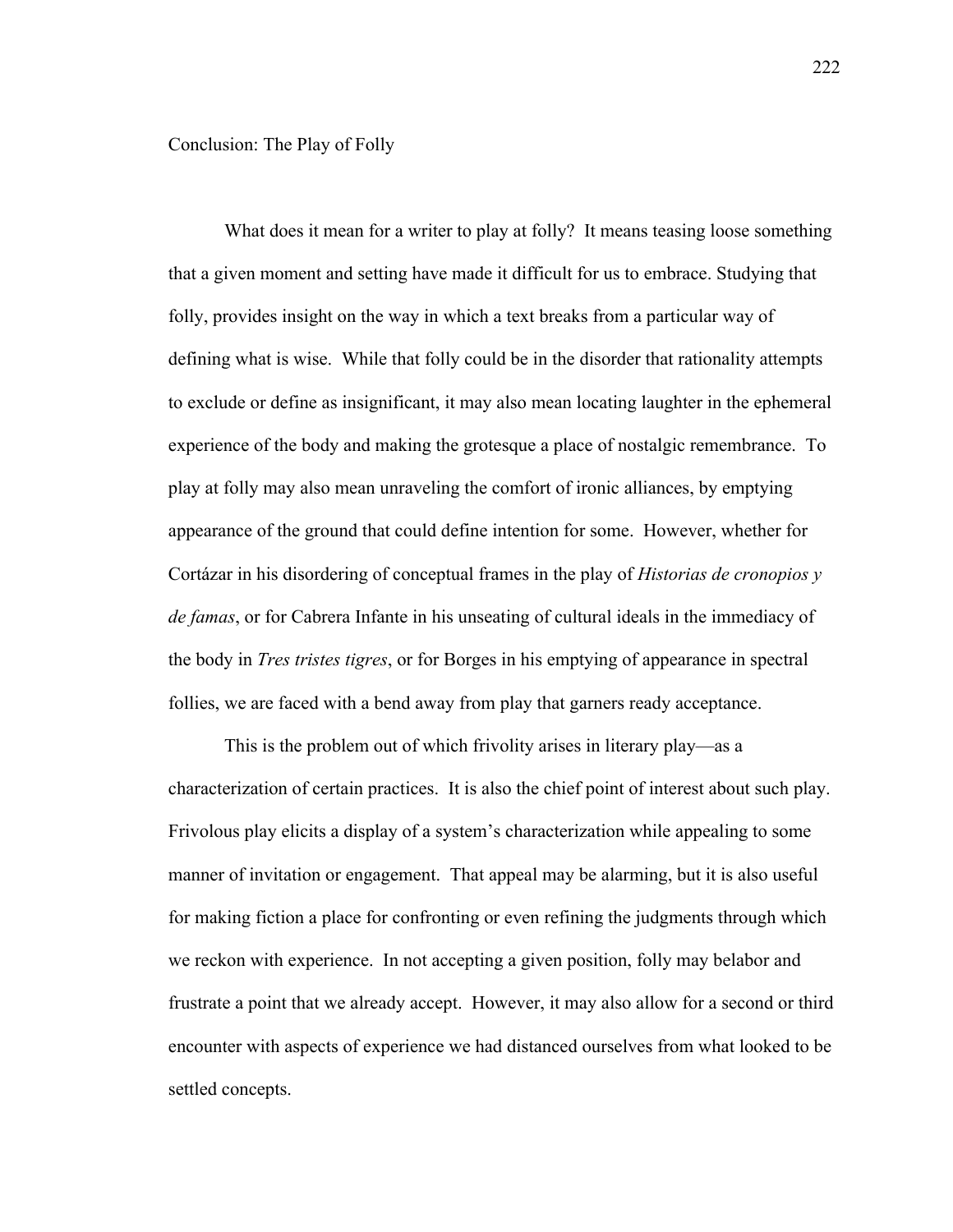For the purposes of the present discussion, I have examined a part of play that serious discourse has in one manner or another deemed imprudent. While the tendency within play criticism to emphasize a series of sobering instances of play was one cause for this investigation, the first chapter examined the basis of the rhetoric of serious play in aesthetic and theoretical efforts to privilege what could be construed to hold value relative to the seemingly contrasting spheres of art and work. Both the ideals of beauty in art and of productivity in work, however, ran counter to frivolous play. Thus, not only do Kant and Schiller create a hierarchy of play, so too do Ehrmann and Sutton-Smith.

In contrast to such a view of the folly of certain brands of play needing to be cast aside, stood a series of theoretical perspectives of the value of play. Nietzsche's pursuit of the surface as a place of privilege that determined essence provided the first of three portraits of folly considered in this light. In addition to Nietzsche's 'follies of appearance,' then, I turned to Bakhtin's description of non-satirical laughter and the follies of the body in his discussion of Rabelais. Bakhtin's follies were notable, because they proposed an alternative to the serious frames of satirical laughter. In the third account of folly, I considered how Foucault provided a sense of the shared ground between the fool and the mad. Eventually, I argued that Foucault's theorization of *folie* allows us to see a continuity between frivolity and the more alarming folly of madness. Disorder is both the fool's currency and that of the mad, while the interpretation of that folly comes to define its status differently over time.

These three preliminary theoretical accounts of folly formed the basis in the subsequent chapters for an exploration of the follies of a series of works by three authors. Thus, chapter two considered 'follies of appearance' in a series of short stories by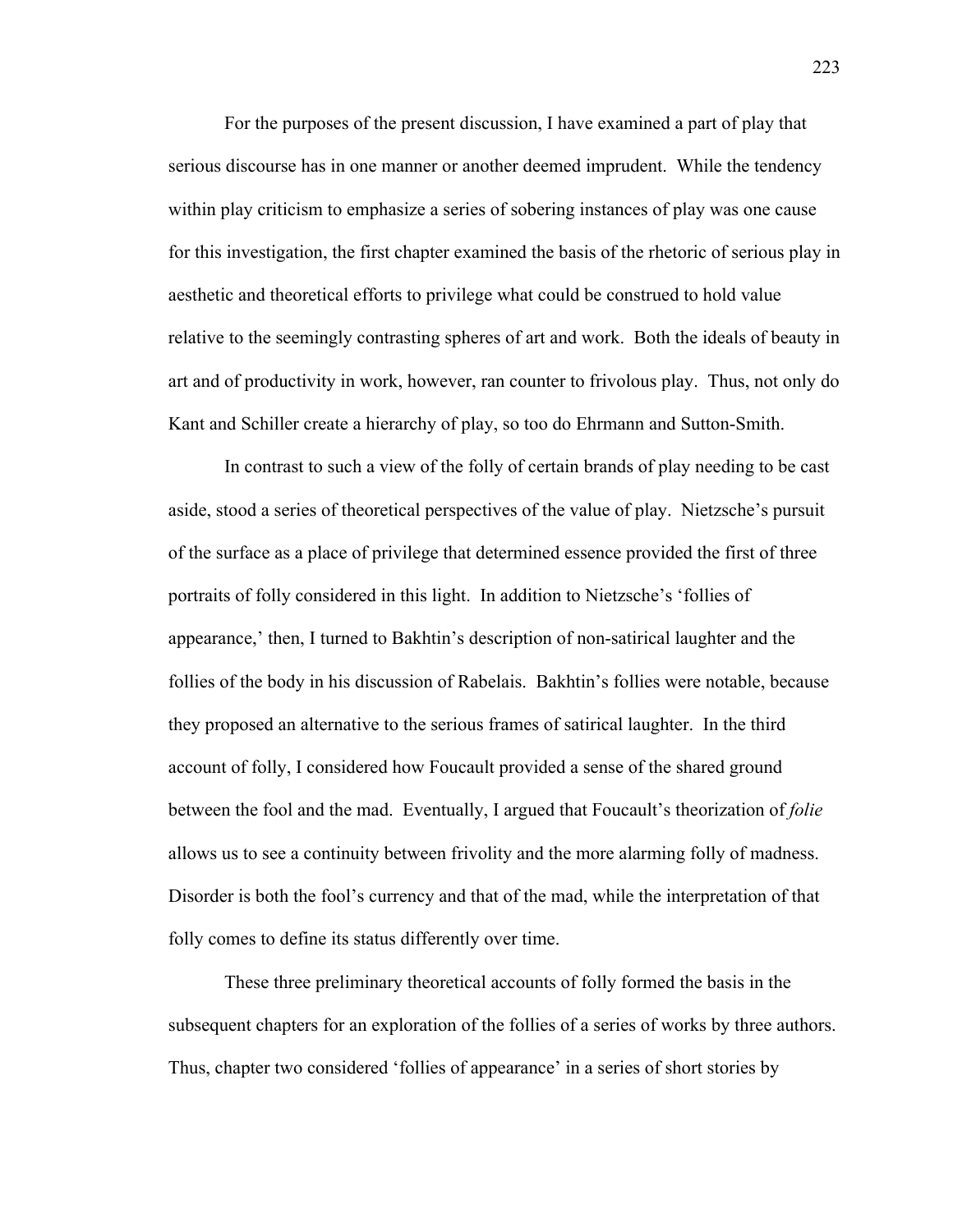Borges, while chapters three and four examined the 'corporeal follies' of Cabrera Infante's *Tres tristes tigres* and the 'follies of frivolity and madness' in Cortázar's *Historias*. While the theoretical accounts served to describe preliminary parameters for a particular folly relative to works by each author, in each case, I also particularized a given folly relative to the setting at hand and considered how Borges, Cabrera Infante, and Cortázar draw on their own sense of such folly toward particular concerns.

These concerns included, for Borges, a sense of folly not only in reversing the privilege of appearance over essence, but also in introducing something more to the folly he offered. Now also emptied out, these follies created a drift where reality was only tentatively generated by the fiction's appearance. Specters of appearance were always threatening to come apart in the follies his text's offered.

For Cabrera Infante, folly meant not only recovering a sense of laughter that Bakhtin describes, but also adapting laughter to the project of literary recovery and remembrance. The folly Cabrera Infante offered was not only shaped by pursuing an alternative to non-satirical laughter but in applying bodily follies to a setting of the tragic and the nostalgic that seriousness suggested should be approached without the fullness of such laughter or its indulgence in the grotesque.

In Cortázar's case, particularizing *folie* meant relating the concept to the way frivolity and alarm unfolded in an interplay that drew on different ways of experiencing disorder in a text. The occurrence of this process involving frivolity alongside seemingly more menacing disorder challenged the view that success in such an endeavor meant getting serious about play.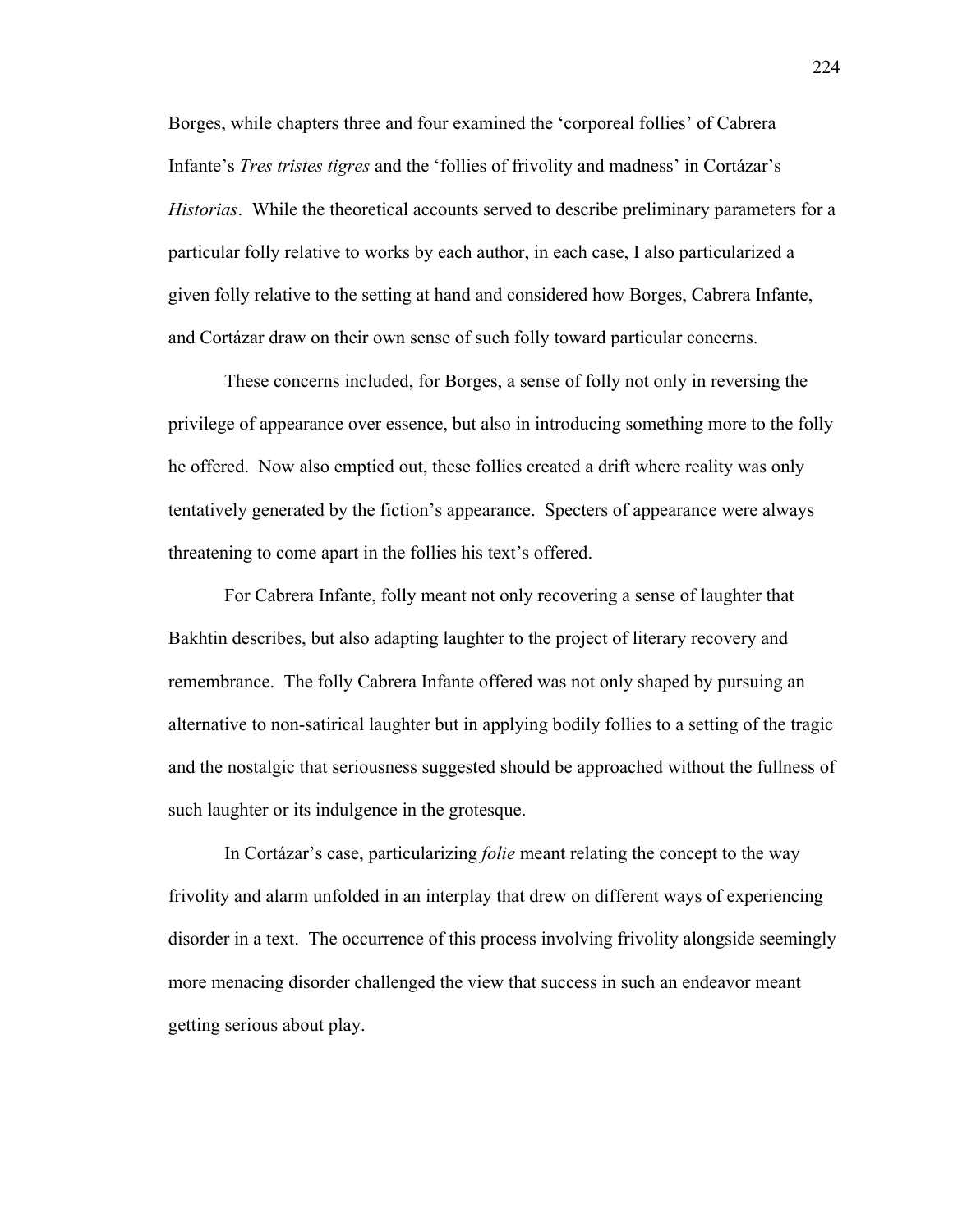While the tradition of folly entails exploring an element of experience and judgments that have been marginalized, it is surprising in some ways that all these follies have not embraced a more clearly femininely gendered or cross-gendered perspective. Erasmus, after all, places his *Praise of Folly* in the voice of Folly when he attempts to redefine masculine wisdom:

> As for those wise men who teach that it is very foolish and improper for anyone to extol himself, I do not care this much for their opinion. Even granting that it is as foolish as they claim, they cannot deny that it is in keeping with the principle of decorum. For what could be more fitting than that Folly herself should 'pat herself on the back' and '*blow her own horn*'? Who can describe me better than myself? (11)

Folly speaks of herself, in contrast to the practice of "wise men who teach that it is very foolish and improper for anyone to extol himself".<sup>71</sup>

In the current case, however, the follies we have examined have touched on gendered interaction in other ways and primarily in a series of stories by Borges and Cabrera Infante's novel. In the stories by Borges, gendered desire is itself susceptible to the emptying of appearance, the place of longing. This is particularly notable in the last cycle of these follies, in "Los espejos velados," "El Zahir," and "El Aleph." In all three, a male narrator relates his own increasingly spectral interaction with a woman. By contrast, male to male gendered interaction enteres into "Tlön" at the start in the collaboration between the narrator and his friend Bioy Casares. Desire, in this case, is not mediated by photographs but refracted through the pursuit not of each other but a

 $<sup>71</sup>$  That re-definition presents a complicated example of the way folly and wisdom can be</sup> applied pejoratively or in a complementary fashion depending upon the strategies of the speaker, Folly.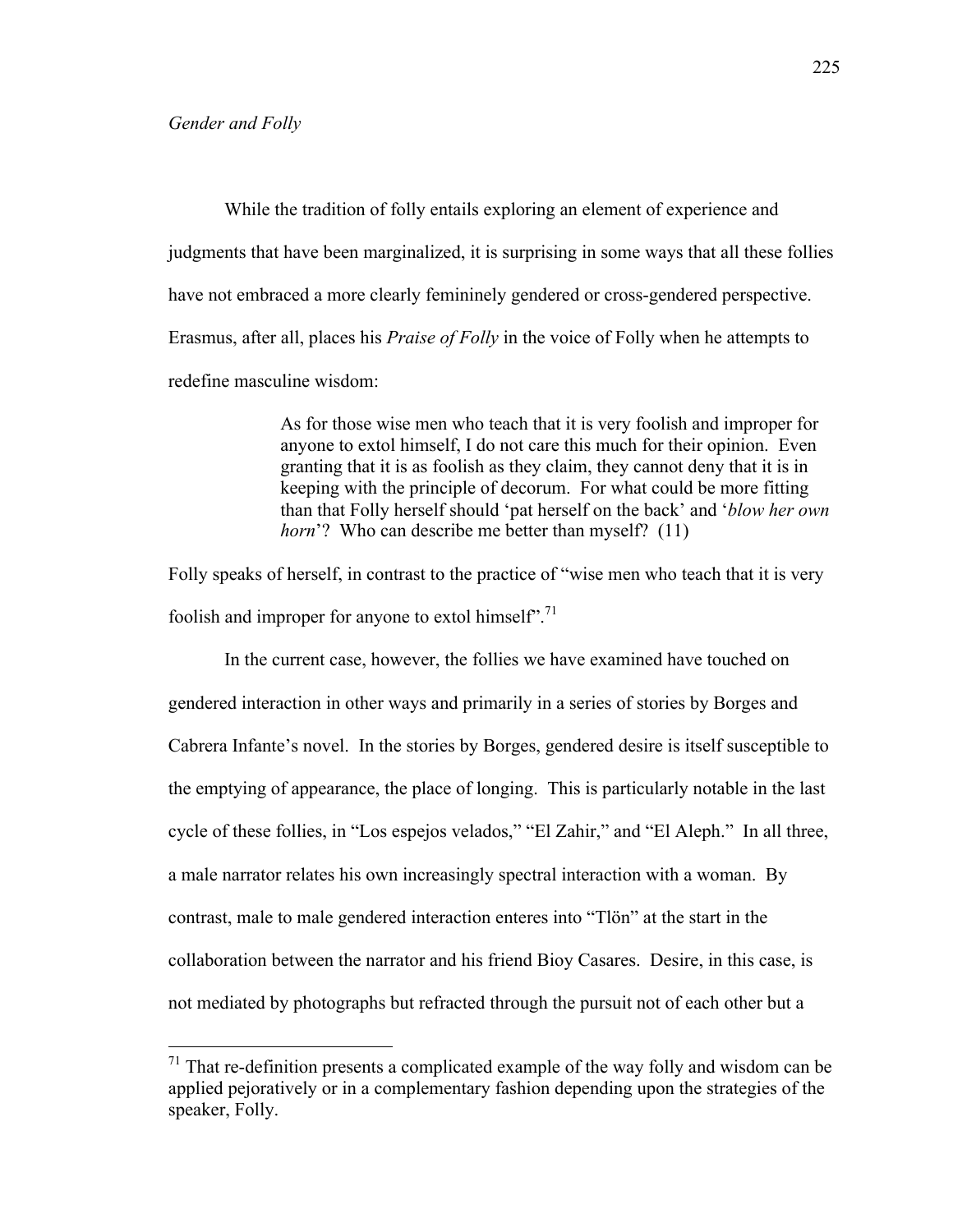quote about copulation. A parallel but comic version of such interaction is also present in "El Aleph," where Borges' beloved Beatriz is replaced unfavorably by intrusions and the bad poetry of her first cousin Daneri. Daneri's hands resemble Beatriz's, but in other respects he becomes a comic figure that continually falls short in facilitating the narrator's desire for maintaining a cherished image of the past.

In the case of the corporeal follies provided by Cabrera Infante, the gendering of folly is suggested in the midst of misadventure and in the figure of La Estrella. However, both settings of folly are marked by a male narrator's perspective. In one way, misadventure ensures that more distant ideals of romantic gender interaction go unexpressed. La Estrella, in like fashion, continually recalls the grotesquely cherished world. However, in both cases, folly responds to and prevents one notion of gendered interaction by maintain another with its own downside. Thus, grotesque laughter derides one set of ideals (e.g., Hollywood stories, pin-up magazines, the singer as startlet), even as it makes more tangible a material world that does not entirely do away with some of what remains problematic about that relation (e.g, stories designed to amuse the narrator or his friends, visions of shrinking pin-ups, and La Estrella).

#### *Locating Folly*

Rather than argue that each author or the totality of each author's work should be re-appraised as the play of folly, with the works in question, we gain an introduction into an alternate sensibility of frivolity along particular lines. Thus, Borges' follies of appearance respond to the notion that the author provides a masterful game of depth and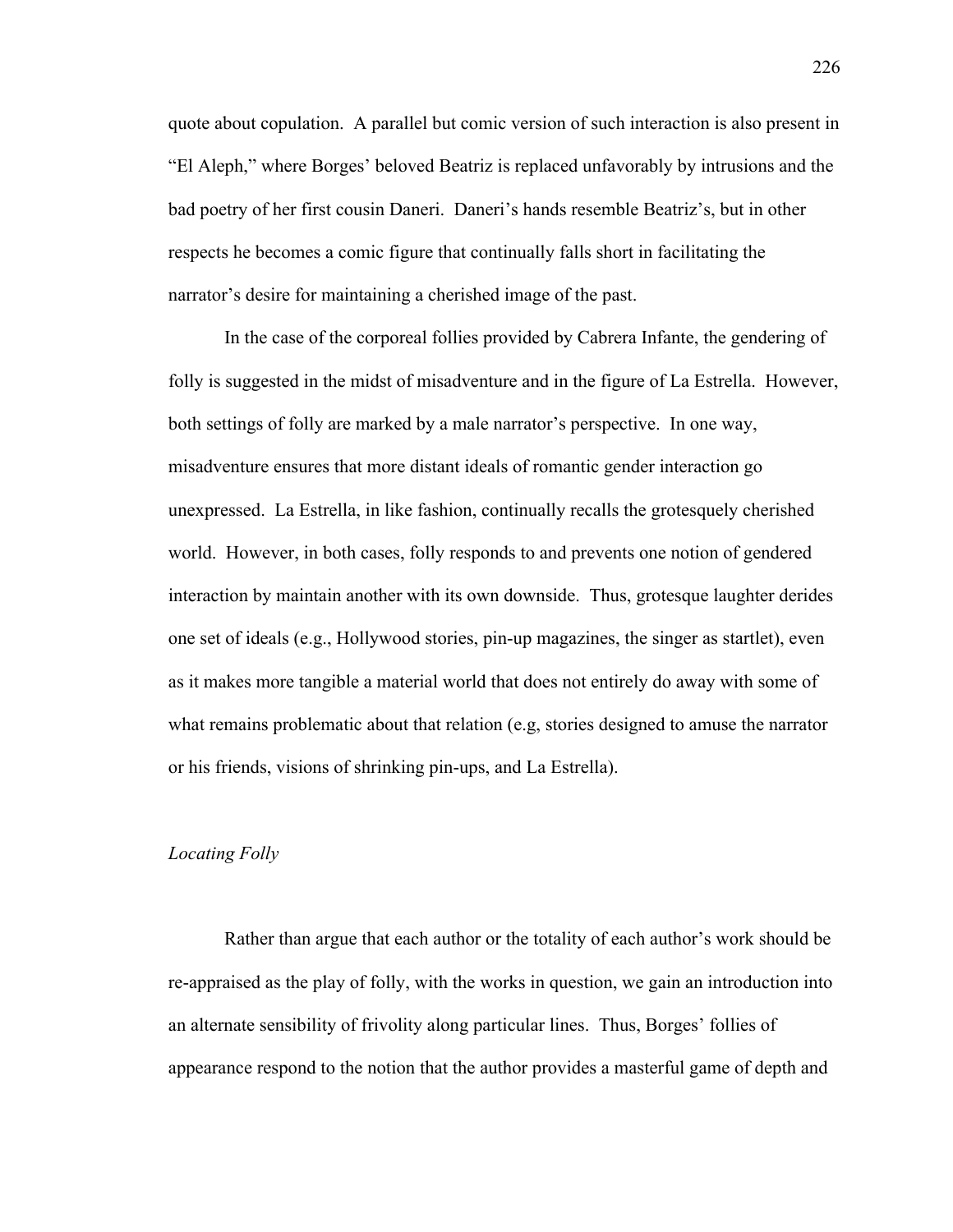purpose, by highlighting how a series of his stories cultivate a degree of superficiality that prevents aesthetic reverie. In these follies, the appearance of things unfolds in a play of surfaces that empties grave topics of their weight. In Cabrera Infante's corporeal follies, by contrast, the laughter of the body attempts to fill out what is missing: a place of life in the past. The follies he offers in his novel respond to the expectation that nostalgia or recovery of the past entails sentiment without frivolity. Finally, in Cortázar's follies of frivolity and madness we are faced with a practice that defies the idea that the author advances a questioning of order and conceptual coherence solely through serious means. As a result we are better able to highlight how a work like *Historias de cronopios y de famas* even as it is sometimes dismissed for its lack of seriousness, may yet become a place for exposing the operations of reason—not because of a secret seriousness that would make us ignore the operations of frivolity, but precisely because it advances disorder in an interplay of fooling and madness. In this way, each author forges a practice that locates folly differently. Borges, places it in the fold of appearance, while Cabrera Infante, situates it in endearing and grotesque experiences of the flesh, and Cortázar collocates it in the playfulness of the mind that embraces foolish or mad outlooks on familiar concepts.

While the place of folly varies, one of the common issues that arises in each case is the matter not only of a response to seriousness but the re-definition of wisdom. This dimension of folly was already apparent in the first chapter's discussion of Nietzsche's rhetorical strategy with prudence. However, it is also something that I believe distinguishes folly itself. For in the midst of making a practice susceptible to laughter, folly offers an alternative that may come to supplant that former wisdom. Folly's aim,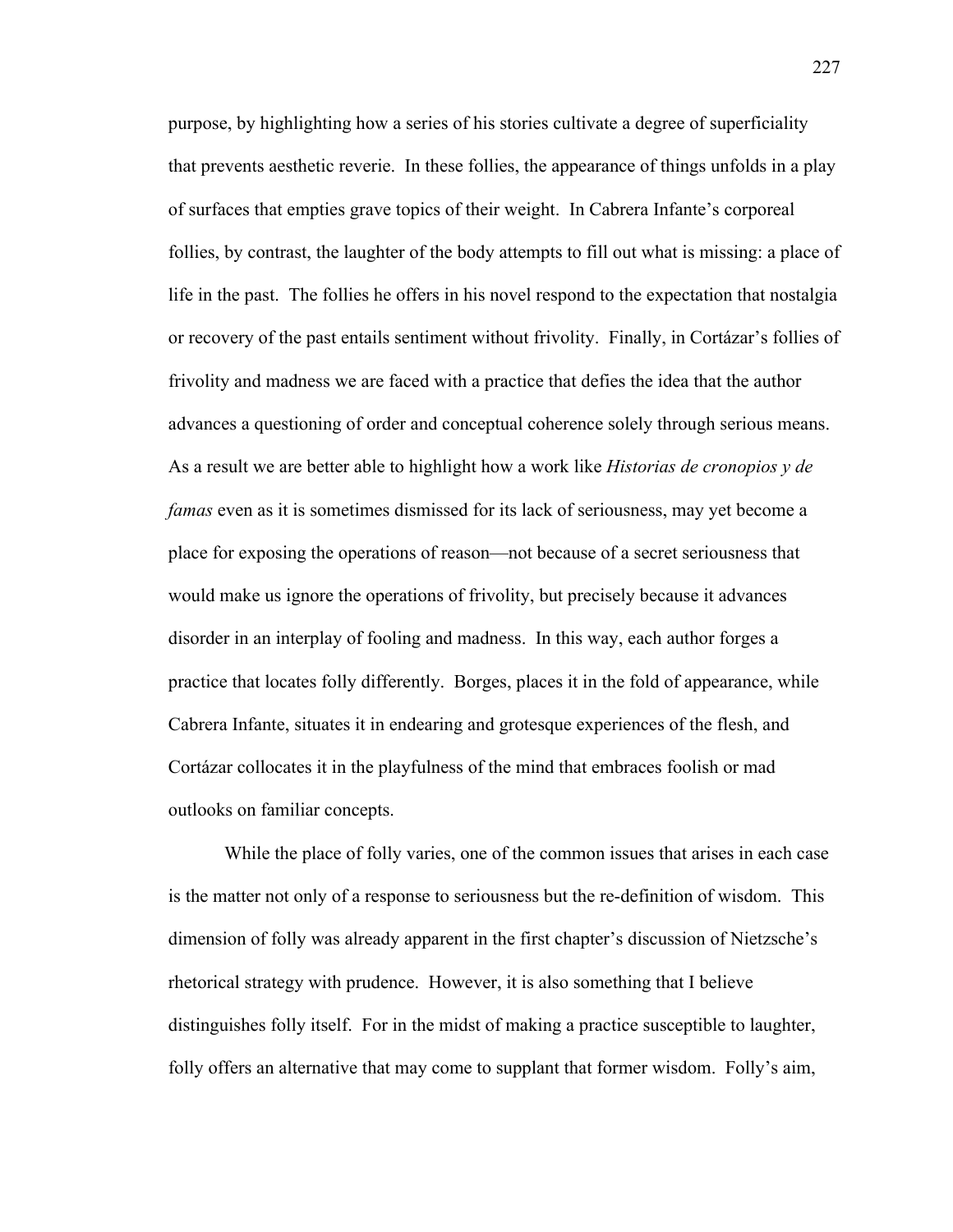then, is not necessarily the continual disruption of accepted truths, but the effort to offer an alternative way of understanding itself as providing something worthy of acceptance.

As an abstract rhetorical strategy folly may always remain available as a response, even to itself. However, in practice, folly provides a particular text with a relative tactic located in a moment. This means that while Borges' follies of appearance confront an aesthetics of depth and purpose, they themselves can convey a sense of what should matter (e.g., the play of provisional moments of experience). This could be observed in a more patently problematic fashion in Cabrera Infante's case. For in *Tres tristes tigres*, we saw that a folly of the body entailed endearing certain corporeal experiences and laughing in the midst of grotesque explorations begun in the company of a group of men. While this remained a folly, it also seemed to attempt to establish a sense of what should be cherished and given a place of prominence in memory. The laughter it initiates has the potential to unseat the posture of a folly that is wiser than the former wisdom of remote cultural ideals. However, it was also important to acknowledge the presence of such an operation in play, lest the perspective establish itself.

Ultimately, this last concern brings us to an important point about play and one that is too easy to forget until we begin associating it with things that seem less valuable to our own critical, theoretical, or aesthetic discourses. There is nothing to say that play is good, or that finding it in a text will lead us toward something that should make us value the work all the more. While this should be an obvious point, it also seems far too easy to believe that what we derive enjoyment from has a greater value. In that slip, we risk losing sight of how, in the hands of others, what is still play may lead down paths we would not wish to follow.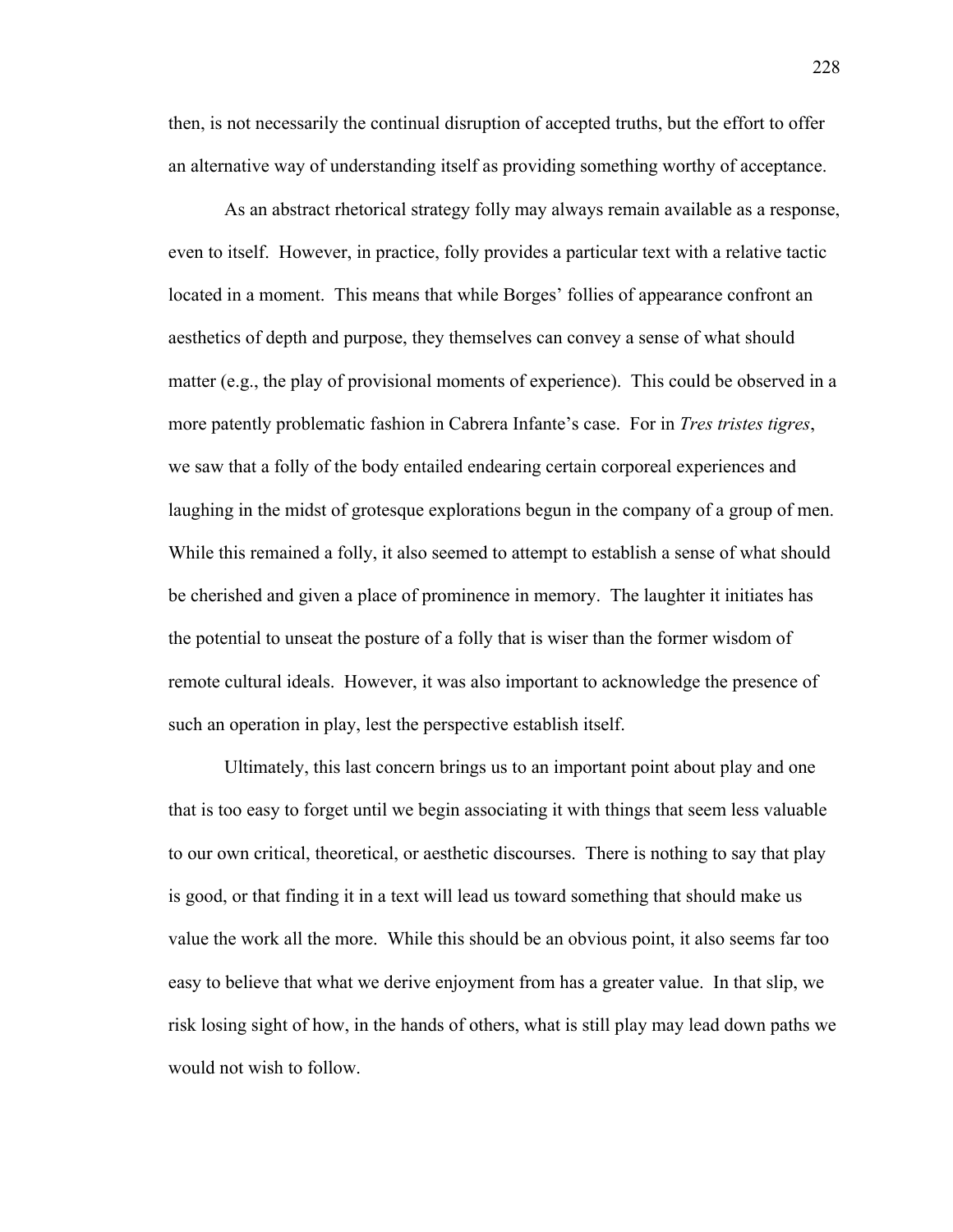Despite all the defenses of play, from the way Ehrmann and Edwards argue we need to associate play with work and seriousness to protect it from easy frivolity, to Schiller's imagined objection to play, it seems sometimes that to speak of play is very often to proceed in praise of a feature we value. Yet, this is the usefulness of folly. For in the frivolity it offers, folly highlights how in play there may also be an alternative to splendor that is no less important to understand in its operation.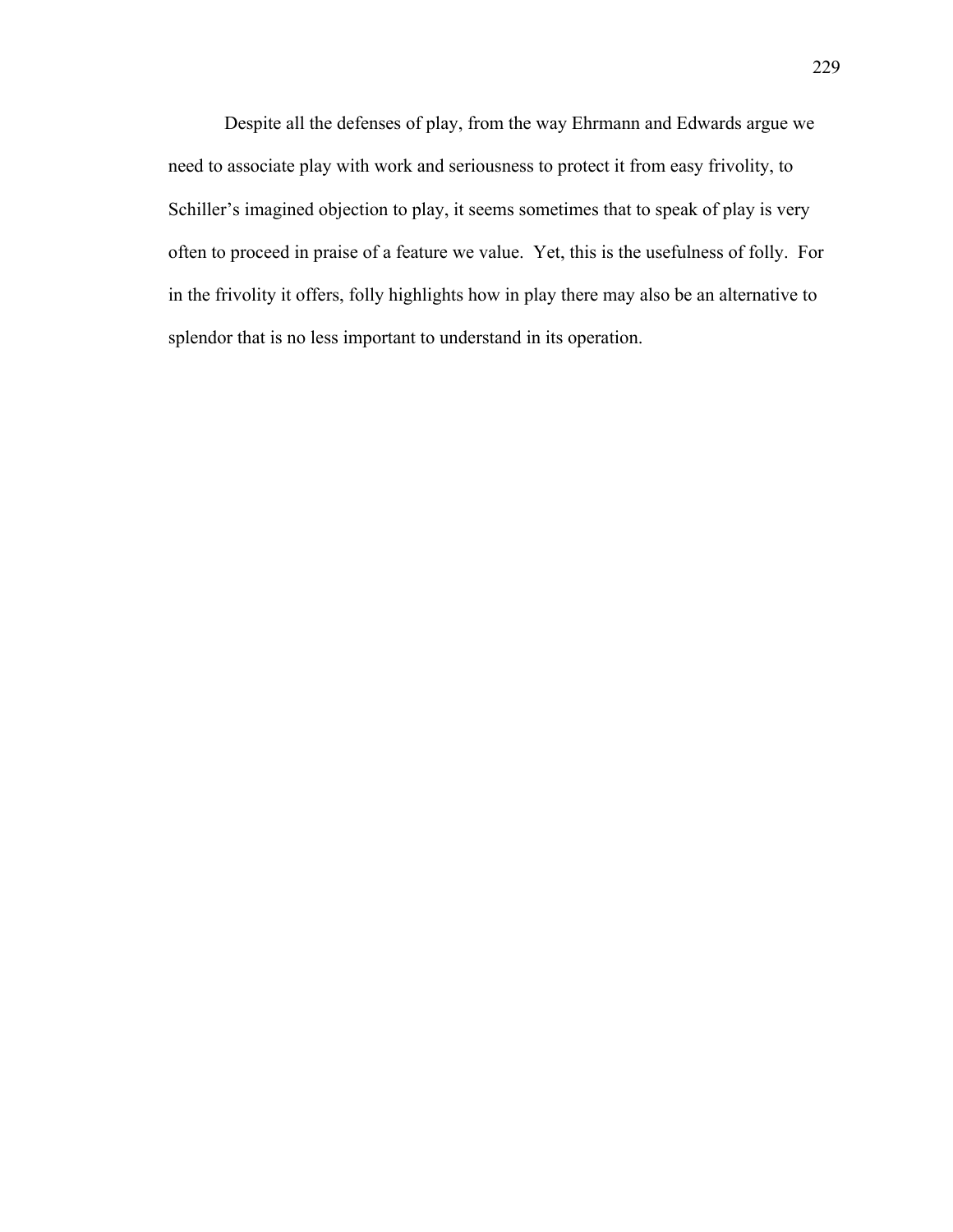### Bibliography

- Adorno, Theodor. "Free Time." The Culture Industry. Ed. J.M. Bernstein. New York: Routledge Classics, 1991. 187-97.
- Alazraki, Jaime. En busca del unicornio: los cuentos de Julio Cortázar : elementos para una poética de lo neofantástico. Madrid: Gredos, 1983.
- ---. La prosa narrativa de Jorge Luis Borges; temas, estilo. Madrid: Gredos, 1968.
- ---. Versiones, Inversiones, Reversiones : el espejo como modelo estructural del relato en los cuentos de Borges. Madrid: Gredos, 1977.
- Antonucci, Fausta. "Juego, rito y pasaje en 'La autopista del sur'." Coloquio internacional: Lo lúdico y lo fantástico en la obra de Cortázar, II. 145-154. Madrid: Fundamentos, 1986.
- Bakhtin, Mikhail. Rabelais and His World, trans. Helene Iswolsky. Bloomington and Indianapolis: Indiana University Press, 1984.
- Bell-Villada, Gene H. Borges and his fiction: a guide to his mind and art. Chapel Hill: University of North Carolina Press, 1981.
- Borges, Jorge Luis. "El Aleph," *El Aleph.* Obras completas 1. 658-69. Buenos Aires, Argentina: Emecé Editores, 1996.
- ---. "The Aleph," *The Aleph*. Collected Fictions. 274-86. Trans. Andrew Hurley. New York: Penguin Putnam, 1998.
- ---. "The Circular Ruins," *Fictions*. Collected Fictions. 96-100. Trans. Andrew Hurley. New York: Penguin Putnam, 1998.
- ---. "Covered Mirrors," *The Maker*. Collected Fictions. 297-8. Trans. Andrew Hurley. New York: Penguin Putnam, 1998.
- ---. "Los espejos velados," *El Hacedor*. Obras completas 2. 174-5. Buenos Aires, Argentina: Emecé Editores, 1996.
- ---. "Foreword," *In Praise of Darkness*. Collected Fictions. 331-3. Trans. Andrew Hurley. New York: Penguin Putnam, 1998.
- ---. "Hakim, the Masked Dyer of Merv," *A Universal History of Iniquity*. Collected Fictions. 40-4. Trans. Andrew Hurley. New York: Penguin Putnam, 1998.
- ---. "El impostor inverosímil Tom Castro," *Historia universal de la infamia*. Obras completas 1. 318-22. Buenos Aires, Argentina: Emecé Editores, 1996.
- ---. "The Improbable Impostor Tom Castro," *A Universal History of Iniquity*. Collected Fictions. 13-8. Trans. Andrew Hurley. New York: Penguin Putnam, 1998.
- ---. "Magias parciales," *Otras inquisiciones*. Obras completas 2. 48-50. Buenos Aires, Argentina: Emecé Editores, 1996.
- ---. "Partial Enchantments of the *Quixote*," Other Inquisitions. 43-6. Trans. Ruth L.C. Simms. Austin: University of Texas Press, 1964.
- ---. "Preface to the First Edition," *A Universal History of Iniquity*. Collected Fictions. 3. Trans. Andrew Hurley. New York: Penguin Putnam, 1998.
- ---. "Preface to the 1954 Edition," *A Universal History of Iniquity*. Collected Fictions. 4-5. Trans. Andrew Hurley. New York: Penguin Putnam, 1998.
- ---. "Prólogo," *Elogio de la sombra*. Obras completas 2. 379-80. Buenos Aires, Argentina: Emecé Editores, 1996.
- ---. "Prólogo a la primera edición," *Historia universal de la infamia*, Obras completas 1. 305. Buenos Aires, Argentina: Emecé Editores, 1996.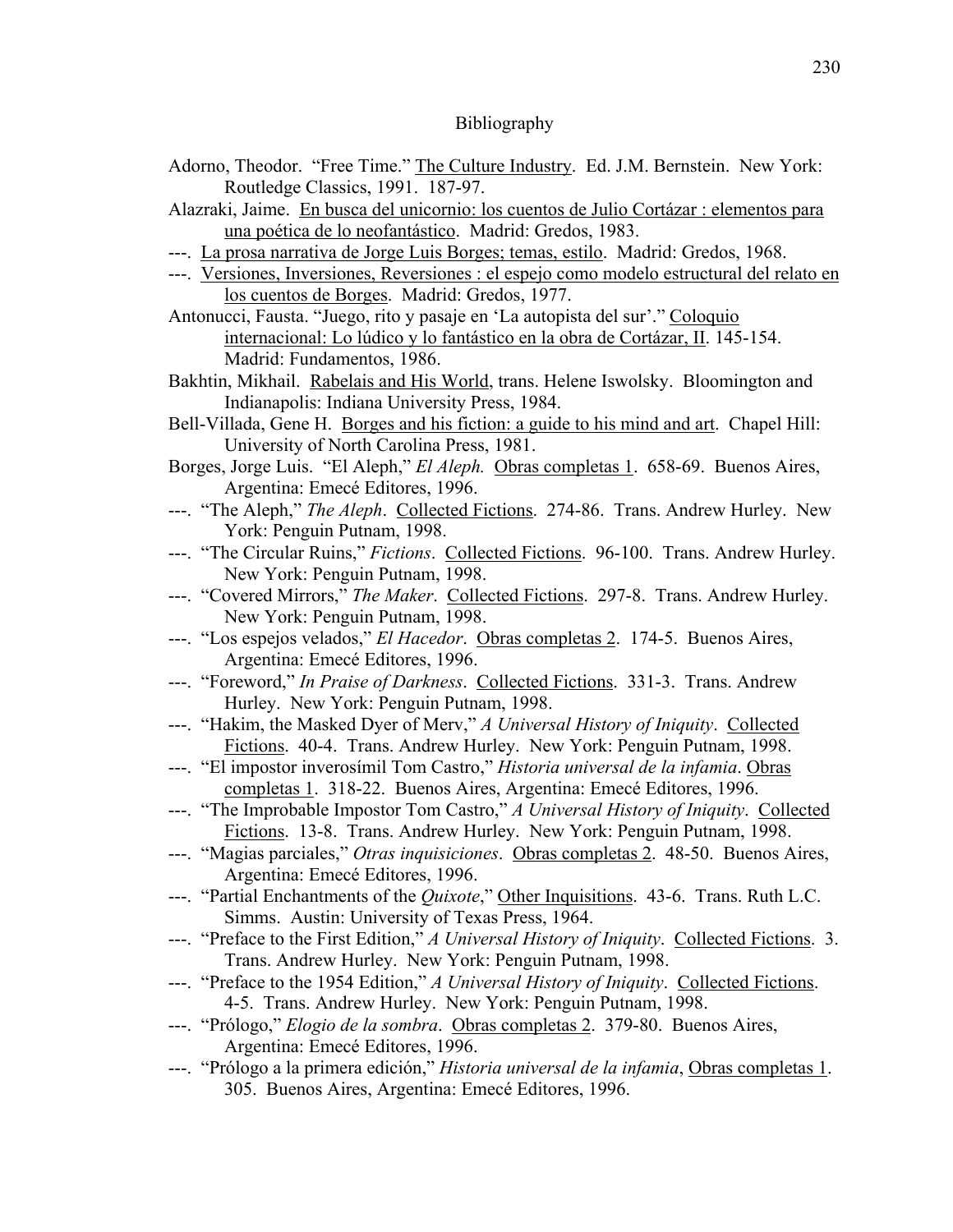- ---. "Prólogo a la edición de 1954," *Historia universal de la infamia*, Obras completas 1. 307-8. Buenos Aires, Argentina: Emecé Editores, 1996.
- ---. "Las ruinas circulares" *Ficciones.* Obras completas 1. 483-7. Buenos Aires, Argentina: Emecé Editores, 1996.
- ---. "Los teólogos," *El Aleph.* Obras completas 1. 589-95. Buenos Aires, Argentina: Emecé Editores, 1996.
- ---. "The Theologians," *The Aleph*. Collected Fictions. 201-7. Trans. Andrew Hurley. New York: Penguin Putnam, 1998.
- ---. "El tintorero enmascarado Hákim de Merv," *Historia universal de la infamia*. Obras completas 1. 343-7. Buenos Aires, Argentina: Emecé Editores, 1996.
- ---. "Tlön, Uqbar, Orbis Tertius," *The Garden of Forking Paths*. Collected Fictions. 68- 81. Trans. Andrew Hurley. New York: Penguin Putnam, 1998.
- ---. "Tlön, Uqbar, Orbis Tertius," *El jardín de senderos que se bifurcan.* Obras completas 1. 461-81. Buenos Aires, Argentina: Emecé Editores, 1996.
- ---. "El Zahir," *El Aleph.* Obras completas 1. 630-6. Buenos Aires, Argentina: Emecé Editores, 1996.
- ---. "The Zahir," *The Aleph*. Collected Fictions. 242-9. Trans. Andrew Hurley. New York: Penguin Putnam, 1998.
- Cabrera Infante, Guillermo. Three Trapped Tigers. Trans. Donald Gardner and Suzanne Jill Levine. London: Dalkey Archive Press, 1971.
- ---. Tres tristes tigres. Barcelona: Editorial Seix Barral, 1967.
- ---. Vista del amanecer en el trópico. Barcelona: Editorial Seix Barral, 1964.
- Caillois, Roger. Man, Play, and Games, trans. Meyer Barash. Urbana & Chicago: University of Illinois Press, 2001.
- Castro-Klarén, Sara. "Cortázar, Surrealism and 'Pataphysics.'" *Comparative Literature*  Vol.27, No. 3 (Summer, 1975): 218-36.
- Chávez Silverman, Suzanne. "La función de lo lúdico en Historias de cronopios y de famas." *Discurso Literario: Revista de Temas Hispánicos* 6.1 (1988): 53-61.
- Cortázar, Julio. Cronopios and Famas. Trans. Paul Blackburn. New York: New Directions, 1999.
- ---. "No se culpe a nadie," *Final del juego*. Cuentos Completos I. 293-96. Madrid: Alfaguara, 1994.
- ---. *Historias de cronopios y de famas*. Cuentos Completos I. 403-501. Madrid: Alfaguara, 1994.
- ---. *Rayuela*. Madrid: Alfaguara, 1996.
- Derrida, Jacques. "Difference." Margins of Philosophy. Trans. Alan Bass. Chicago: University of Chicago Press, 1982. 1-27.
- --- "Structure, Sign and Play in the Discourse of the Humanities." Writing and Difference. Trans. Alan Bass. Chicago: University of Chicago Press, 1978. 278- 93.
- Domínguez, Carmen. "Historias de cronopios y de famas: El placer del juego." *Cincinnati Romance Review* 10 (1991): 35-43.
- Duran, Manuel. "Julio Cortázar y su pequeño mundo de cronopios y famas." *Revista Iberoamericana* 31 (1965): 33-46.
- Edwards, Brian. Theories of Play and Postmodern Fiction. New York: Garland Publishing, 1998.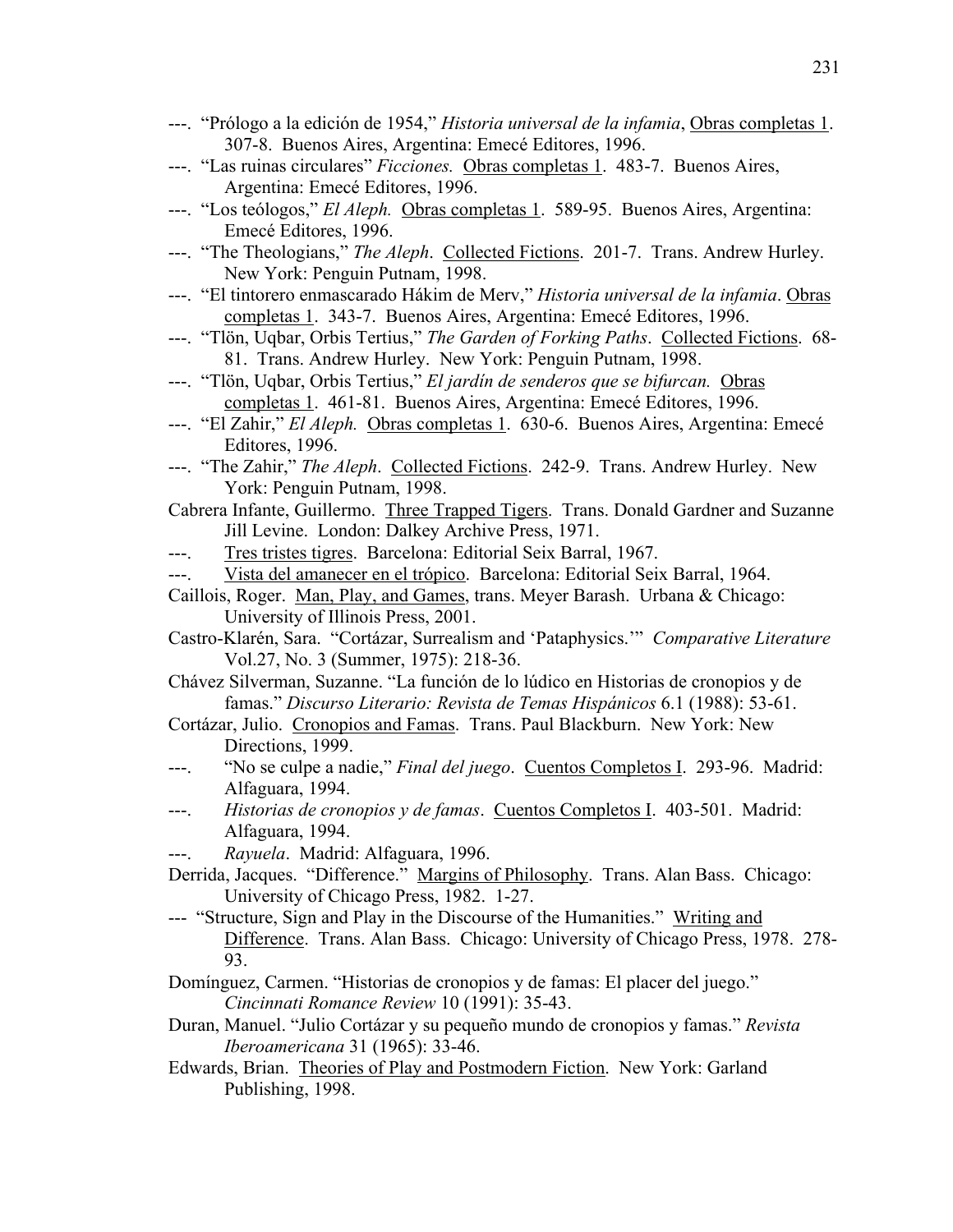- Ehrmann, Jacques. "Introduction." In Jacques Ehrmann, Ed., *Game, Play, Literature.* Special issue of *Yale French Studies* 41 (1968): 5.
- --- "Homo Ludens Revisited" Trans. Cathy and Phil Lewis. *Yale French Studies* 41 (1968): 31-57.
- Erasmus. The Praise of Folly. Trans. Clarence H. Miller. New Haven: Yale University Press, 1979.
- Foucault, Michel. History of Madness. Trans. Jonathan Murphy and Jean Khalfa. Ed. Jean Khalfa. New York: Routledge, 2006.
- --- "Madness and Society." Trans. Josué V. Harari. Mod. by Ed. Essential Works of Foucault, 1954-1984, Vol 2: Aesthetics, Method, and Epistemology. Eds. James D. Faubion et al. New York: New Press, 1998. 335-42.

Garfield, Evelyn Picon. Cortázar por Cortázar. México, D.F. : Impresora Azteca, 1978. ---. *¿Es Julio Cortázar un Surrealista?* Madrid: Editorial Gredos, 1975.

- Giordano, Enrique A. "El juego de la creación en Borges." Hispanic Review 52.3 (Summer 1984): 343-366.
- ---. "Play and Playfulness in García Márquez' *One Hundred Years of Solitude.*" Rocky Mountain Review of Language and Literature 42.4 (1988): 217-229.

González Echevarría, Roberto. The Voice of the Masters: Writing and Authority in Modern Latin American Literature. Austin:: University of Texas Press, 1985.

- ---. La voz de los maestros: Escritura y autoridad en la literature latinoamericana moderna. Madrid: Verbum, 2001.
- Habra, Hedy. "Acercamiento lúdico a lo fantástico en la narrativa breve de Arenas, García Márquez y Cortázar." *Hispanic Journal* 21.2 (Fall 2000): 395-408.
- Hardin, Michael. "Non-Cooperative Game Theory and Female-Readers: How to Win the Game of Hopscotch." *Hispanofila* 111 (1994, May): 57-72.
- Huizinga, Johan. Homo Ludens. Boston: Beacon Press, 1955
- Jarry, Alfred. Exploits and Opinions of Dr. Faustroll, Pataphysician. Trans. Simon Watson Taylor. Cambridge, MA: Exact Change, 1996.
- Kant, Immanuel. Critique of the Power of Judgment. Trans. Paul Guyer and Eric Mathews. Ed. Paul Guyer. Cambridge: Cambridge University Press, 2000.
- Kellerman, Owen L. "Borges y El informe de Brodie: Juego de voces." Revista Iberoamericana 38 (1972): 663-670.
- Lyon, Ted. "Put-On by Borges: The Interview as Play." Confluencia: Revista Hispanica de Cultura y Literatura 10.1 (1994): 57-66.
- Malcuzynski, M.-Pierrette. "Tres tristes tigres or the Treacherous Play on Carnival." *Ideologies and Literature: Journal of Hispanic and Lusophone Discourse Analysis* 3.15 (1981): 33-56.

Manguel, Alberto. With Borges. London: Telegram, 2006.

- Mañach, Jorge. "Indagación del choteo." La crisis de la alta cultura en Cuba y Indagación del choteo. Miami: Ediciones Universal, 1991.
- Marambio, John. "Historias de cronopios y de famas: ¿Obra 'prescindible' de Julio Cortázar?" *Discurso Literario: Revista de Temas Hispanicos* 4.1 (1986): 133- 144.
- Molloy, Sylvia. Las letras de Borges. Buenos Aires: Editorial Sudamericana, 1979. ---. Signs of Borges. Durham, NC: Duke University Press, 1994.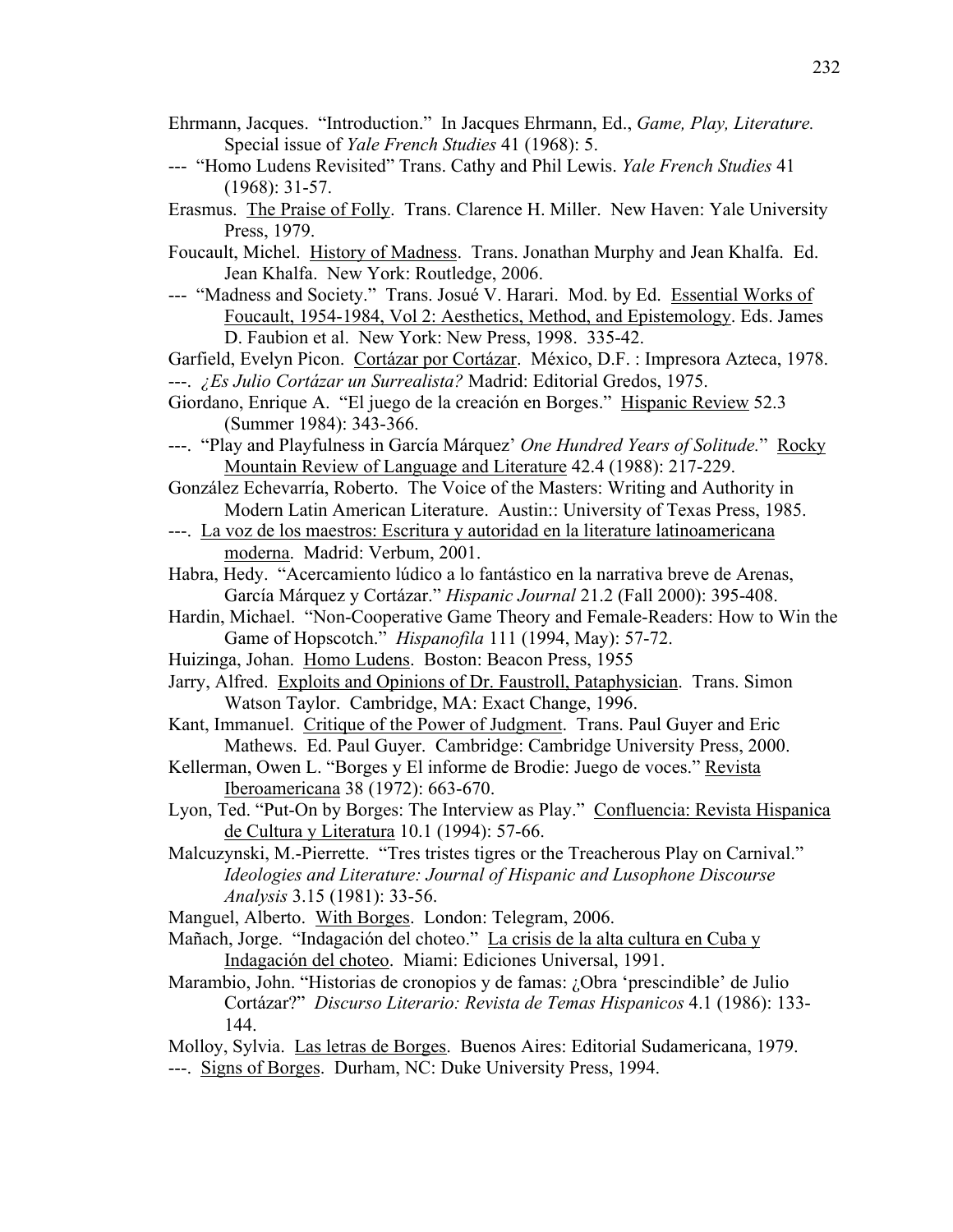- Nehamas, Alexander. Nietzsche, Life as Literature. Cambridge, MA: Harvard University Press, 1987.
- Nelson, Ardis L. Cabrera Infante in the Menippean Tradition. Newark, Delaware: Juan de La Cuesta—Hispanic Monographs, 1983.
- Nietzsche, Friedrich. The Gay Science. Trans. Josephine Nauckhoff and Adrian del Caro. Ed. Bernard Williams. Cambridge: Cambridge University Press, 2001.
- Nogueira Peredo, Fátima. "Rayuela e Historia de la locura: Una aproximación." *Revista Chilena de Literatura* 62 (2003): 65-77.
- Schiller, Friedrich. On the Aesthetic Education of Man. Trans. and Eds. Elizabeth M. Wilkinson and L.A. Willoughby. New York: Oxford at the Clarendon Press, 1967.
- Sutton-Smith, Brian. The Ambiguity of Play. Cambridge, MA: Harvard University Press, 1997.
- Urbina, Nicasio. "Cien años de soledad: Un texto lúdico con implicaciones muy serias." *Revista Canadiense de Estudios Hispanicos* 17.1 (Fall 1992): 137-52.
- Van Hee, Victor C. "A Game with Shifting Mirrors: Non-Meaning and Meanings as Arbitrary Function of Reader Perspective in Borges' Ficciones." Hispanófila 130 (2000): 53-68.
- Williams, Linda L. "Edenic Nostalgia and the Play of Mirrors in Hopscotch and One Hundred Years of Solitude." Latin American Literary Review 11 (1977): 53-67.
- Williamson, Edwin. Borges, a Life. New York: Viking, 2004.
- Wilson, Robert Rawdon. "Godgames and Labyrinths: The Logic of Entrapment." *Mosaic* 15:4 (1982: Dec.): 1-22.
- Yurkievich, Saúl. "Eros ludens." Saúl Yurkievich, Julio Cortázar: Mundos y modos. Madrid: ANAYA and Mario Muchnik, 1994. 123-45.
- ---. "El juego imaginativo: Fantasía intermediaria y espacio potencial." *Rio de la Plata: Culturas* 1 (1985): 125-139.
- Zapata, Celia. "Juegos de niños: Su magia en dos cuentos de Julio Cortázar." Homenaje a Pablo Neruda y Miguel Ángel Asturias. 667-685. Madrid: Univ. Complutense/Consejo Sup. de Investigaciones Científicas, 1973-74, 1974.